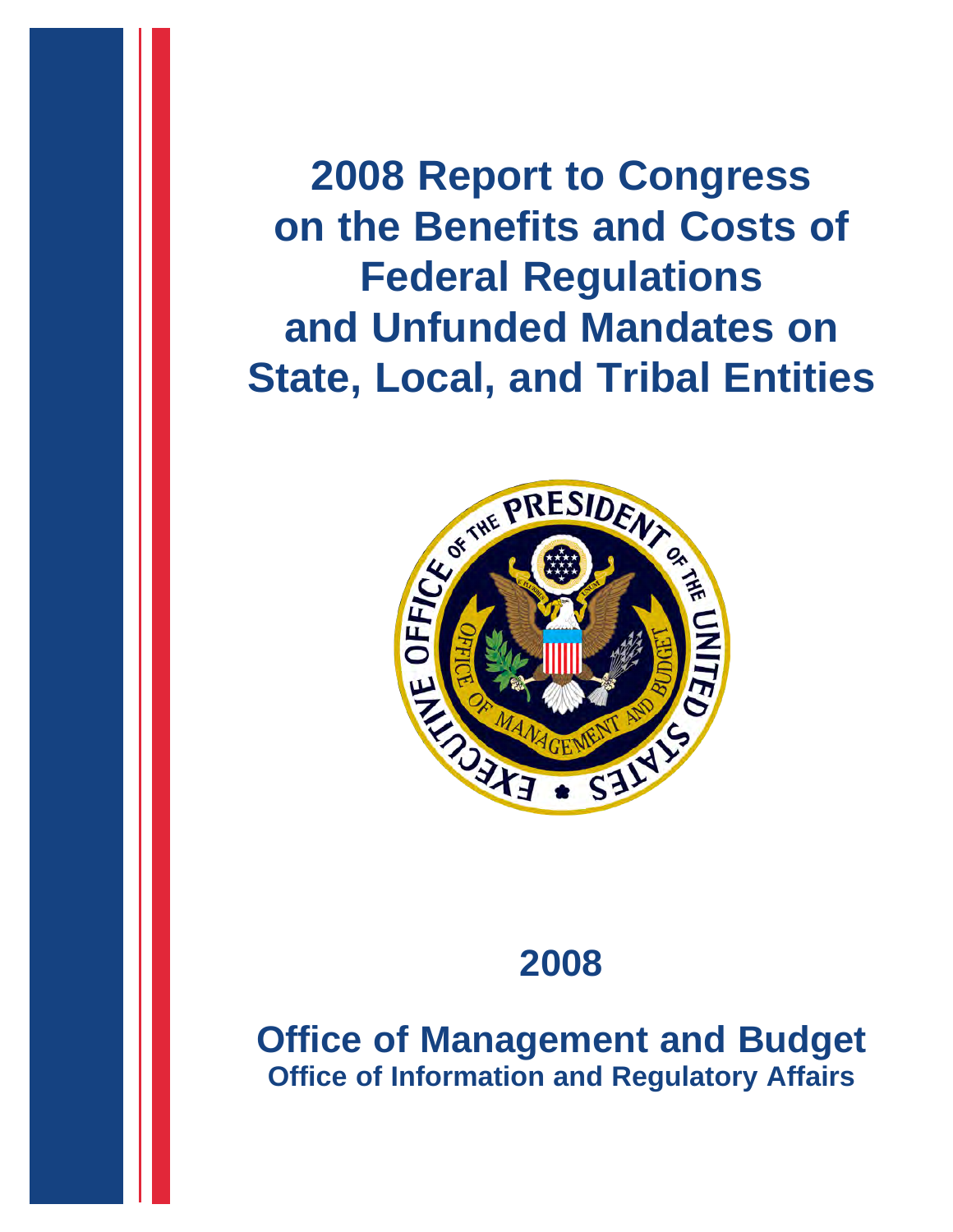## **2008 REPORT TO CONGRESS ON THE BENEFITS AND COSTS OF FEDERAL REGULATIONS AND UNFUNDED MANDATES ON STATE, LOCAL, AND TRIBAL ENTITIES**

| <b>PART I: 2008 REPORT TO CONGRESS ON THE BENEFITS AND COSTS OF FEDERAL</b><br><b>REGULATIONS</b> |  |
|---------------------------------------------------------------------------------------------------|--|
|                                                                                                   |  |
|                                                                                                   |  |
| A. Estimates of the Total Benefits and Costs of Regulations Reviewed by OMB 4                     |  |
|                                                                                                   |  |
| C. Regulations Implementing or Adjusting Federal Budgetary Programs 12                            |  |
|                                                                                                   |  |
| E. Scorecard Measures for Compliance with Relevant OMB Guidance on                                |  |
|                                                                                                   |  |
| F. The Impact of Federal Regulation on State, Local, and Tribal Governments, Small                |  |
|                                                                                                   |  |
| G. eRulemaking Program: The First Five Years and a Benefit-Cost Analysis 37                       |  |
| H. Response to Peer Reviews and Public Comments on the Accounting Statement 39                    |  |
|                                                                                                   |  |
| Chapter III: Update on the Implementation of Information Quality Initiatives48                    |  |
|                                                                                                   |  |
|                                                                                                   |  |
|                                                                                                   |  |
|                                                                                                   |  |
|                                                                                                   |  |
| A. Analyzing the Effect of Regulation on International                                            |  |
|                                                                                                   |  |
|                                                                                                   |  |
| C. Response to Public Comments on the Analyzing                                                   |  |
|                                                                                                   |  |
| <b>PART II: THIRTEENTH ANNUAL REPORT TO CONGRESS ON AGENCY</b>                                    |  |
| <b>COMPLIANCE WITH THE UNFUNDED MANDATES REFORM ACT</b>                                           |  |

|--|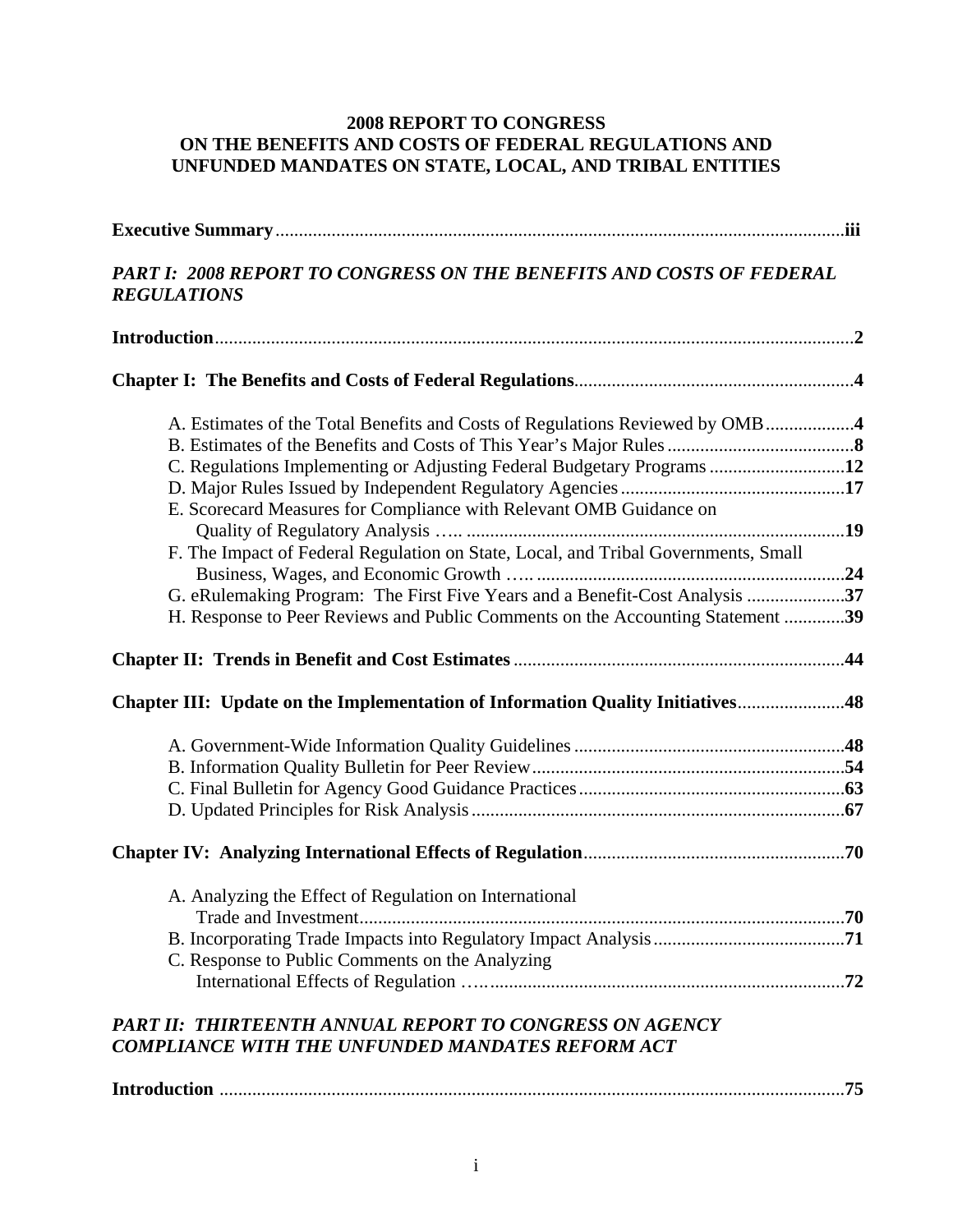| Appendix C: Information on the Regulatory Analyses for Major Rules by         |  |
|-------------------------------------------------------------------------------|--|
|                                                                               |  |
|                                                                               |  |
|                                                                               |  |
| C. Agencies that Do Not Produce or Sponsor Information                        |  |
|                                                                               |  |
|                                                                               |  |
|                                                                               |  |
| <b>Appendix G: Agency Consultation Activities under the Unfunded Mandates</b> |  |
|                                                                               |  |
|                                                                               |  |
|                                                                               |  |
|                                                                               |  |
|                                                                               |  |
|                                                                               |  |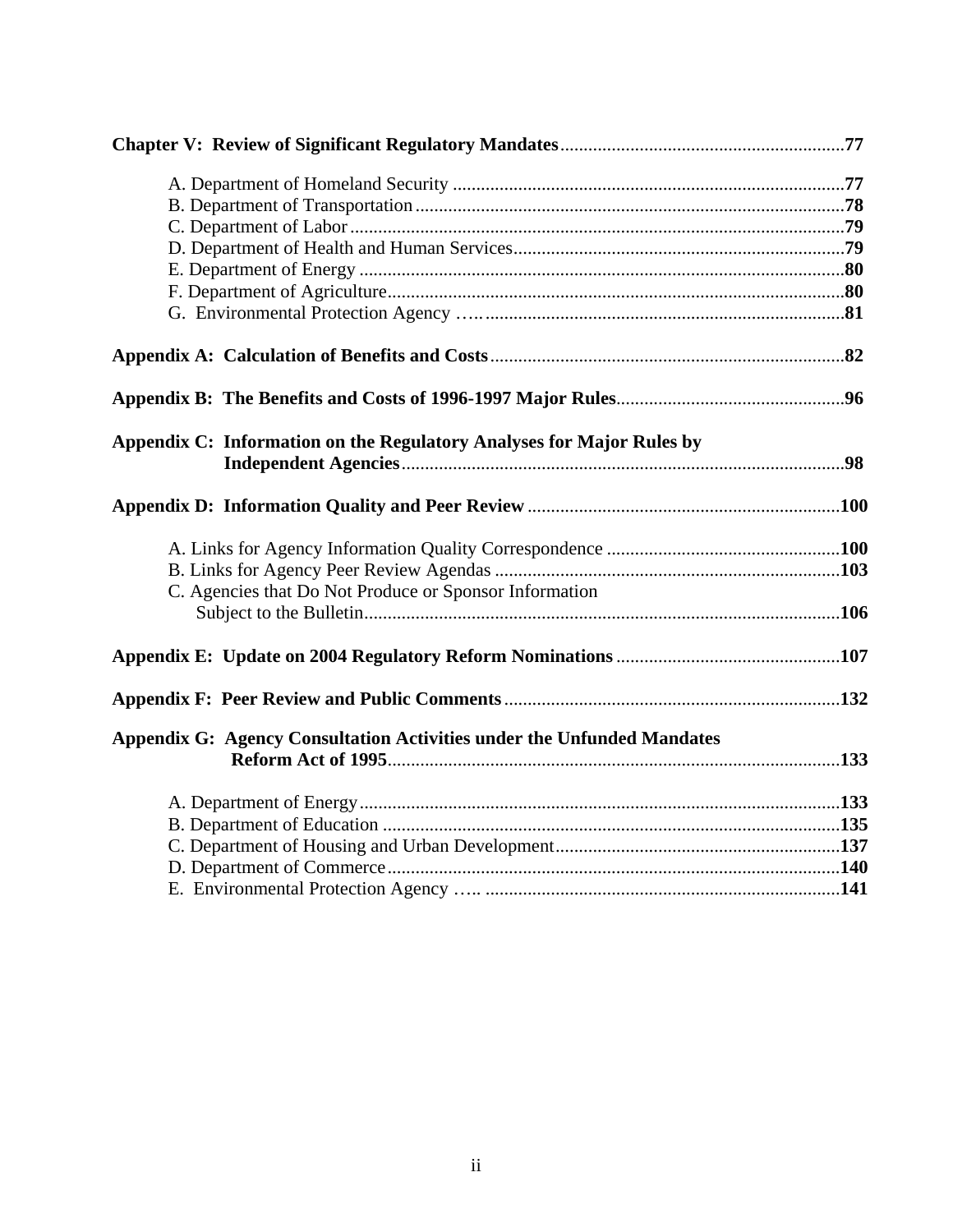## **EXECUTIVE SUMMARY**

This Report to Congress on the Benefits and Costs of Federal Regulations (Report) was prepared to implement Section 624 of the Treasury and General Government Appropriations Act of 2001 (Pub. L. No. 106-554, 31 U.S.C. § 1105 note), commonly known as the Regulatory Right-to-Know Act. This is the eleventh annual Report since the Office of Management and Budget (OMB) began issuing this Report in 1997.

A key feature of this Report is the estimates of the total benefits and costs of regulations reviewed by OMB. Similar to previous Reports, the Report includes a ten-year look-back of major Federal regulations reviewed by OMB to examine their quantified and monetized benefits and costs:

- The estimated annual benefits of major Federal regulations reviewed by OMB from October 1, 1997 to September 30, 2007 range from \$122 billion to \$656 billion, while the estimated annual costs range from \$46 billion to \$54 billion. These totals are somewhat higher than the benefits and costs reported last year.
- During the past year, agencies quantified and monetized benefits and costs for 12 major final rules. These rules added \$28.6 billion to \$184.1 billion in annual benefits compared to \$9.4 billion to \$10.6 billion in annual costs.
- Six additional major final rules adopted last year did not have quantified and monetized estimates of both benefits and costs. The Department of Homeland Security implemented four of these rules, at an estimated annual cost of \$1.1 billion to \$2.7 billion. The benefits of improved security are very difficult to quantify and monetize. The other two implemented migratory bird hunting regulations and estimated only the benefits of bird hunting activities and qualitatively discussed the administrative costs.

The reader should be mindful that there are still significant data gaps in the information available on regulatory benefits and costs.

We also report the latest results of our ongoing historical examination of the trends in Federal regulatory activity. As explained in Chapter II of this Report, the data reveal that:

- The estimated average annual costs of major regulations reviewed by OMB and issued over the last seven years is about \$4.1 billion, which is about 24% less than the estimated annual average costs of \$5.5 billion over the previous 20 years.
- Over the last 27 years, the major regulations reviewed by OMB have added at least \$139 billion to the overall yearly costs of regulations on the public.
- The estimated benefits of major regulations issued from 1992 to 2007 exceed the estimated costs by more than four fold. The estimated benefits of major regulations issued over the last seven years exceed the costs by more than seven fold.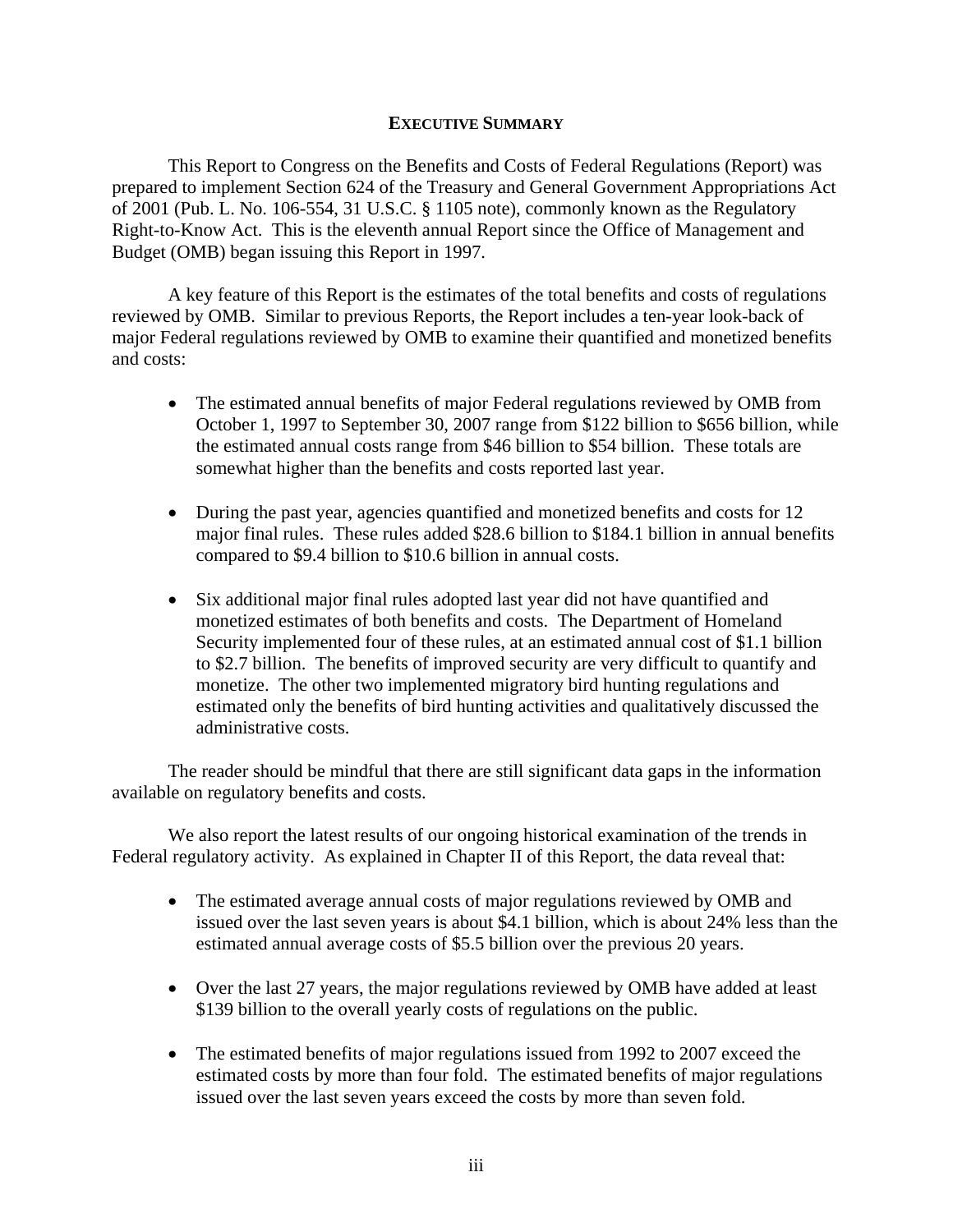This Report also provides a summary of the analysis of major regulatory activity by the so-called "independent" regulatory agencies over the past ten years.

Chapter III provides an update on agency implementation of the Information Quality Act (IQA) (Section 515 of the Treasury and General Government Appropriations Act, 2001 (Pub. L. No. 106-554, 31 U.S.C. § 3516 note)). The chapter summarizes the: a) current status of correction requests that were received by agencies in FY 2007, and includes an update on the status of requests received in FY 2003, FY 2004, FY 2005, and FY 2006; b) agency annual reports for the Information Quality Bulletin for Peer Review for FY 2006 and FY 2007; c) implementation status of the Good Guidance Practices Bulletin; and d) implementation status of the Memorandum on the Principles of Risk Analysis.

Chapter IV discusses analyzing international trade effects of domestic regulation, recognizing that as tariff and other explicit barriers to international trade fall in an increasingly global marketplace, domestic policies are more likely to affect trading partners. The chapter considers analytical issues when incorporating international trade and investment effects into the Regulatory Impact Analysis required by OMB Circular A-4.

This Report is being submitted along with the Thirteenth Annual Report to Congress on Agency Compliance with the Unfunded Mandates Reform Act (UMRA), (Pub. L. No. 104-4, 2 U.S.C. § 1538). OMB reports on agency compliance with Title II of UMRA, which requires that each agency conduct a cost-benefit analysis and select the least costly, most cost-effective, or least burdensome alternative before promulgating any proposed or final rule that may result in expenditures of more than \$100 million (adjusted for inflation) in any one year by State, local, and tribal governments, or by the private sector. Each agency must also seek input from State, local, and tribal governments.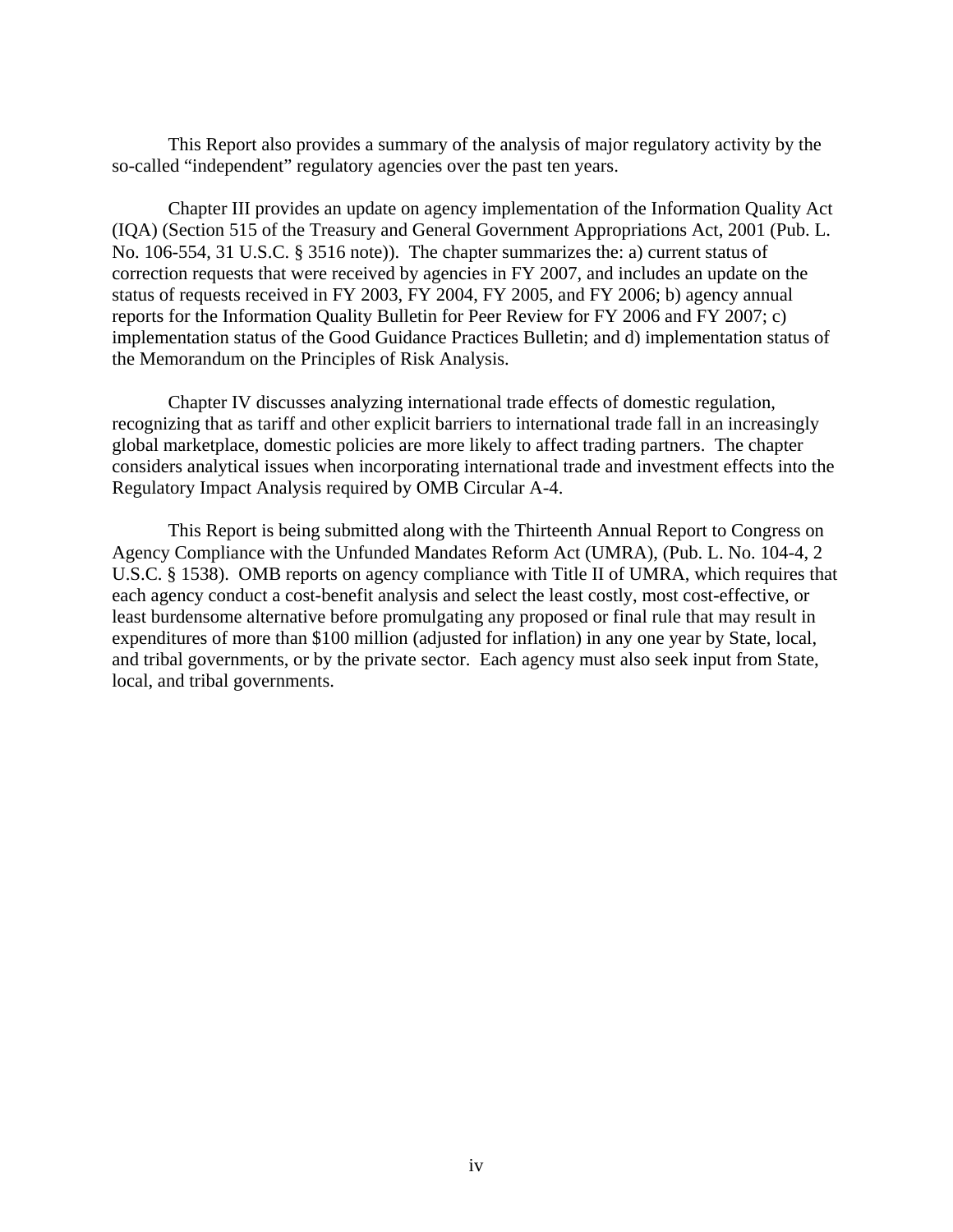## **PART I: 2008 REPORT TO CONGRESS ON THE BENEFITS AND COSTS OF FEDERAL REGULATIONS**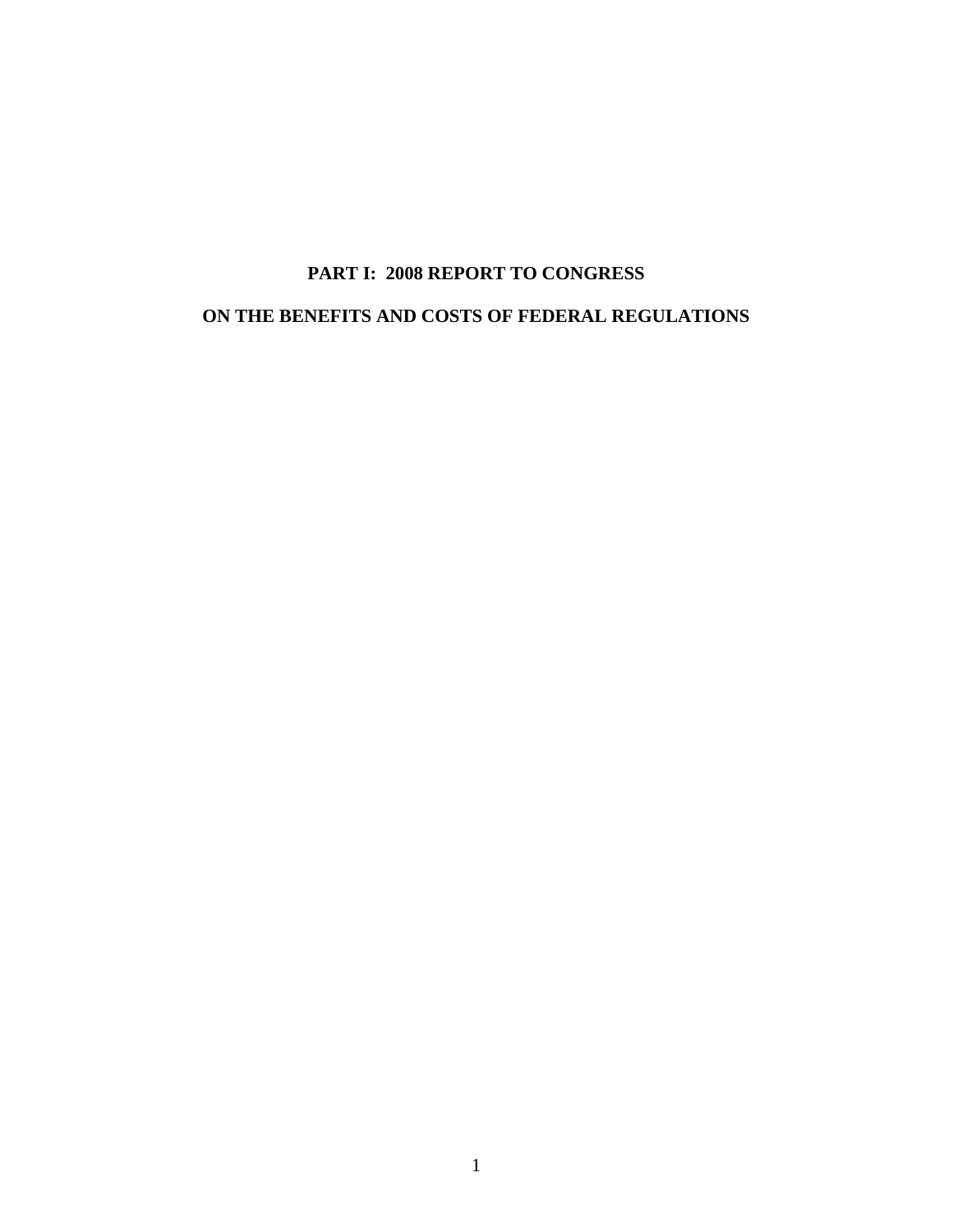## **INTRODUCTION**

<span id="page-6-0"></span>The Regulatory Right-to-Know Act calls for the Office of Management and Budget (OMB) to submit each year to Congress "an accounting statement and associated report" including:

(A) an estimate of the total annual benefits and costs (including quantifiable and nonquantifiable effects) of Federal rules and paperwork, to the extent feasible:

(1) in the aggregate;

(2) by agency and agency program; and

(3) by major rule;

(B) an analysis of impacts of Federal regulation on State, local, and tribal government, small business, wages, and economic growth; and

(C) recommendations for reform.

 $\overline{a}$ 

Since the statutory language does not further define major, for the purposes of this Report, we broadly define major rules to include all final rules promulgated by an Executive Branch agency that meet any one of the following three measures:

- Rules designated as major under 5 U.S.C.  $\S 804(2)$ ;<sup>[1](#page-6-0)</sup>
- Rules designated as meeting the analysis threshold under Unfunded Mandates Reform Act of 1995 (UMRA); $^2$  $^2$  and
- Rules designated as "economically significant" under section  $3(f)(1)$  of Executive Order  $12866<sup>3</sup>$  $12866<sup>3</sup>$  $12866<sup>3</sup>$

Chapter I examines the benefits and costs of major Federal regulations issued in fiscal year 2007, and summarizes the benefits and costs of major regulations issued between September

<sup>&</sup>lt;sup>1</sup>A major rule is defined in Subtitle E of the Small Business Regulatory Enforcement Fairness Act of 1996: Congressional Review of Agency Rulemaking (5 U.S.C. 804(2)) as a rule that is likely to result in: "(A) an annual effect on the economy of \$100,000,000 or more; (B) a major increase in costs or prices for consumers, individual industries, Federal, State, or local government agencies, or geographic regions; or (C) significant adverse effects on competition, employment, investment, productivity, innovation, or on the ability of United States-based enterprises to compete with foreign-based enterprises in domestic and export markets." According to OMB guidance issued in 1996: "The CRA's definition of 'major' is similar, but not identical, to the standard set forth in Section 3(f)(1) of Executive Order 12866 for identifying 'economically significant rules.' The main difference is that some additional rules may be captured by the CRA definition that are not considered 'economically significant' under Executive Order 12866, notably those rules that would have a significant adverse effect on the ability of United States-based enterprises to compete with foreign-based enterprises in domestic and export markets."

<sup>&</sup>lt;sup>2</sup>A written statement containing a qualitative and quantitative assessment of the anticipated benefits and costs of the Federal mandate is required under the Section 202(a) of the Unfunded Mandates Reform Act of 1995 (2 U.S.C. 1532(a)) for all rules that may result in: "the expenditure by State, local, and tribal governments, in the aggregate, or by the private sector, of \$100,000,000 or more (adjusted annually for inflation) in any one year."

 $3A$  regulatory action is considered "economically significant" under Executive Order 12866 §3(f)(1) if it is likely to result in a rule that may have: "an annual effect on the economy of \$100 million or more or adversely affect in a material way the economy, a sector of the economy, productivity, competition, jobs, the environment, public health or safety, or State, local, or tribal governments or communities."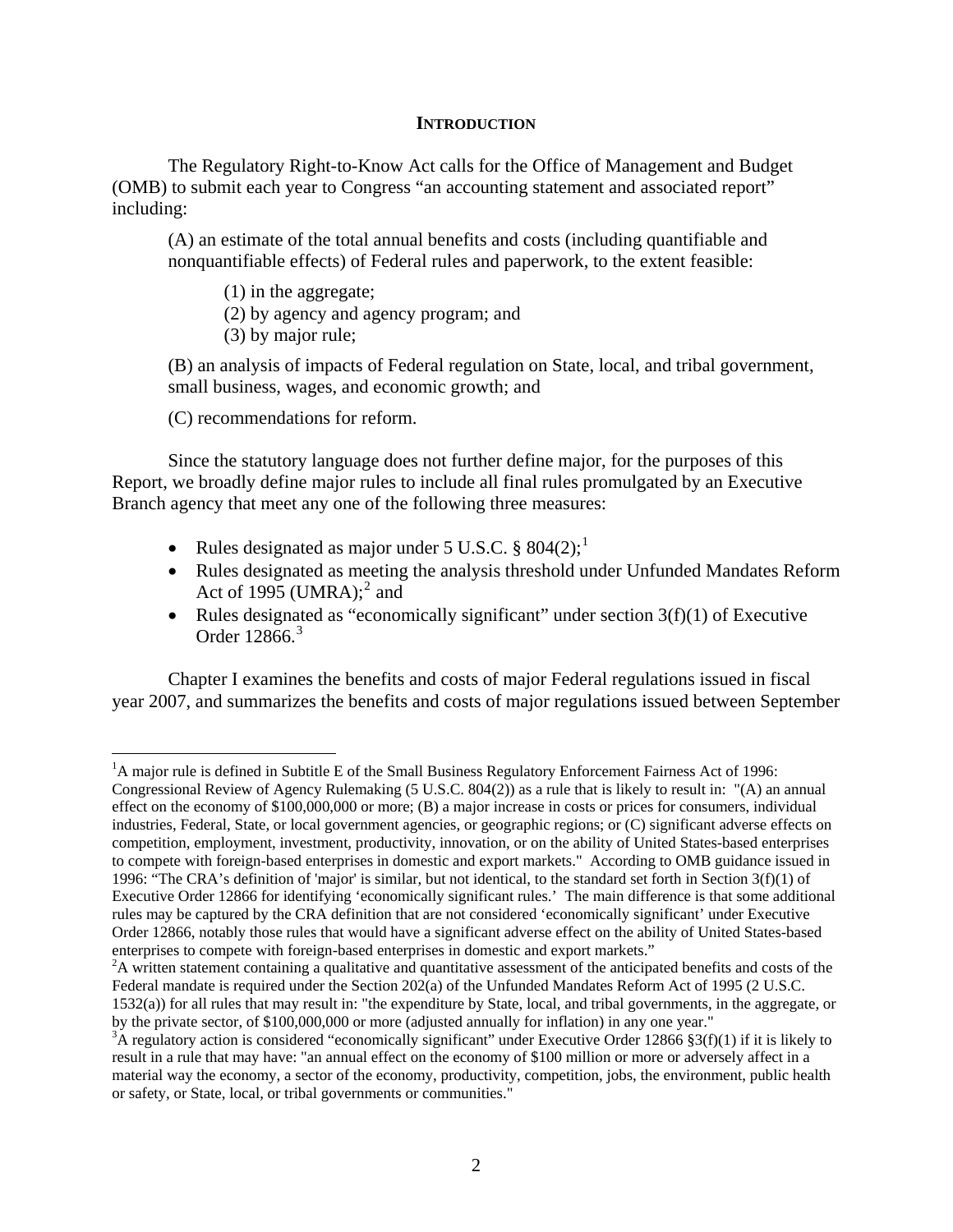<span id="page-7-0"></span>1997 and September 2007 with several important caveats.<sup>[4](#page-7-0)</sup> It also discusses regulatory impacts on State, local, and tribal governments, small business, wages, and economic growth. Chapter II examines trends in regulation since OMB began to compile benefit and cost estimates records in 1981. Chapter III provides an update on implementation of the Information Quality Initiatives, Chapter IV considers analytical issues when incorporating international trade and investment effects into the Regulatory Impact Analysis required by OMB Circular A-4, and Chapter V summarizes agency compliance with UMRA.

The reader should be mindful that there are still significant data gaps in the information available on regulatory benefits and costs provided by agencies. In addition, this Report focuses on the benefits and costs of major regulations reviewed by OMB. It does not provide aggregate estimates of the benefits and cost of non-major rules, or regulations promulgated by independent agencies.

This final 2008 Report responds to comments received on the draft Report, both from the public and also from three peer reviewers.

<sup>&</sup>lt;sup>4</sup> For example, not all major rules include monetary benefits and costs. Further, the information on major rules issued by independent agencies relies on reports these agencies submitted to GAO. In addition, this Report aggregates the costs and benefits from Regulatory Impact Analyses that depend on somewhat different modeling conventions and assumption, and thus are not strictly comparable. This Report provides further discussion of these limitations.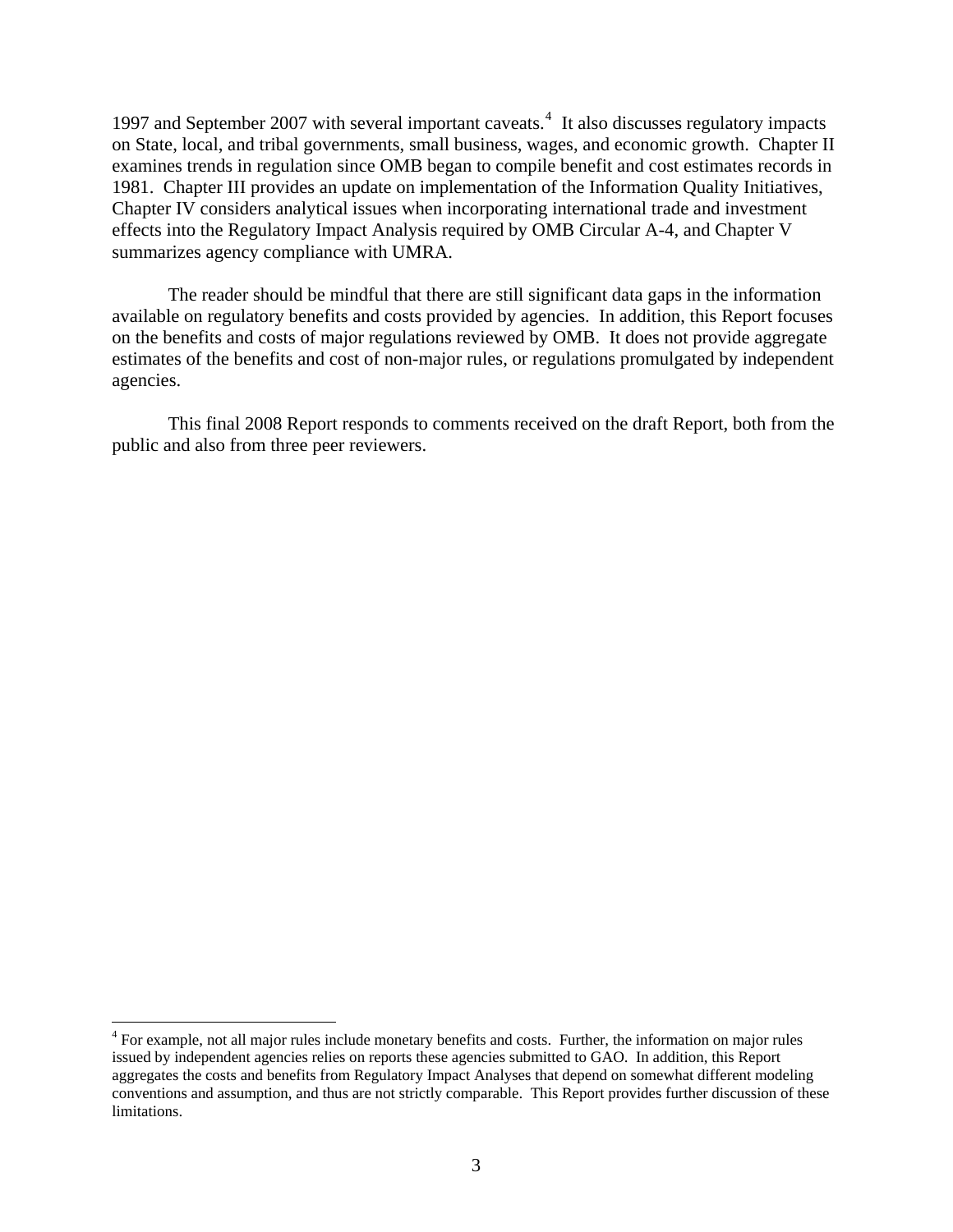#### **CHAPTER I: THE BENEFITS AND COSTS OF FEDERAL REGULATIONS**

<span id="page-8-0"></span>This chapter consists of two parts: the accounting statement and a brief report on regulatory impacts on State, local, and tribal governments, small business, wages, and economic growth. Part A revises the benefit-cost estimates in last year's Report by updating the estimates to the end of fiscal year 2007 (September 30, 2007). Like the 2007 and prior-year Reports, this chapter uses a ten-year look-back: estimates are based on the major regulations reviewed by OMB from October 1, 1997 to September 30, 2007.<sup>[5](#page-8-0)</sup> This means that 10 rules reviewed from October 1, 1996 to September 30, 1997 (fiscal year 1997) were included in the totals for the 2007 Report but are not included in the 2008 Report. A list of these FY 1997 rules can be found in Appendix B (see Table B-1). The removal of the FY 1997 rules from the ten-year window is accompanied by the addition of 12 FY 2007 rules.

All estimates presented in this chapter are agency estimates of benefits and costs, or transparent modifications of agency information performed by OMB.<sup>[6](#page-8-0)</sup> This chapter includes a discussion of major rules issued by independent regulatory agencies, although OMB does not review these rules under Executive Order 12866.<sup>[7](#page-8-0)</sup> This discussion is based solely on data provided by these agencies to the Government Accountability Office (GAO) under the Congressional Review Act.

While aggregating benefit and cost estimates of individual regulations—to the extent they can be combined—provides some insight as to the magnitude of the effect of regulations, the resulting estimates cannot be considered precise or complete. Individual regulatory impact analyses vary in rigor and rely on different assumptions, including baseline scenarios, methods, and data, thus summing across estimates involves the aggregation of analytical results that are not strictly comparable.

#### **A. Estimates of the Total Benefits and Costs of Regulations Reviewed by OMB**

 $\overline{a}$ 

Table 1-1 presents an estimate of the total benefits and costs of 93 regulations reviewed by OMB over the ten-year period from October 1, 1997 to September 30, 2007 that met two conditions:<sup>[8](#page-8-0)</sup> (1) each rule was estimated to generate benefits or costs of at least \$100 million in

 ${}^{5}$ All previous Reports are available at:  $\underline{http://www.whitehouse.gov/omb/inforeg/regpol-reports\_congress.html}$ .<br> ${}^{6}$ OMB used aggregy actimates where available. If an aggregy quantified by did not menatize estimates, we used

<sup>&</sup>lt;sup>6</sup>OMB used agency estimates where available. If an agency quantified but did not monetize estimates, we used standard assumptions to monetize them, as explained in Appendix A. Inflation adjustments are performed using the latest available Gross Domestic Product (GDP) deflator and all amortizations are performed using a discount rate of 7 percent, unless the agency has already presented annualized, monetized results using a different explicit discount rate.

<sup>&</sup>lt;sup>7</sup>Section 3(b) of Executive Order 12866 excludes "independent regulatory agencies as defined in 44 U.S.C. 3502(10)."

<sup>&</sup>lt;sup>8</sup>OMB discusses, in this report and in previous reports, the difficulty of estimating and aggregating the benefits and costs of different regulations over long time periods and across many agencies using different methodologies. Any aggregation involves the assemblage of benefit and cost estimates that are not strictly comparable. In part to address this issue, the 2003 Report included OMB's new regulatory analysis guidance, OMB Circular A-4 that took effect on January 1, 2004 for proposed rules and January 1, 2005 for final rules. The guidance recommends what OMB defines as "best practices" in regulatory analysis, with a goal of strengthening the role of science, engineering, and economics in rulemaking. The overall goal of this guidance is a more competent and credible regulatory process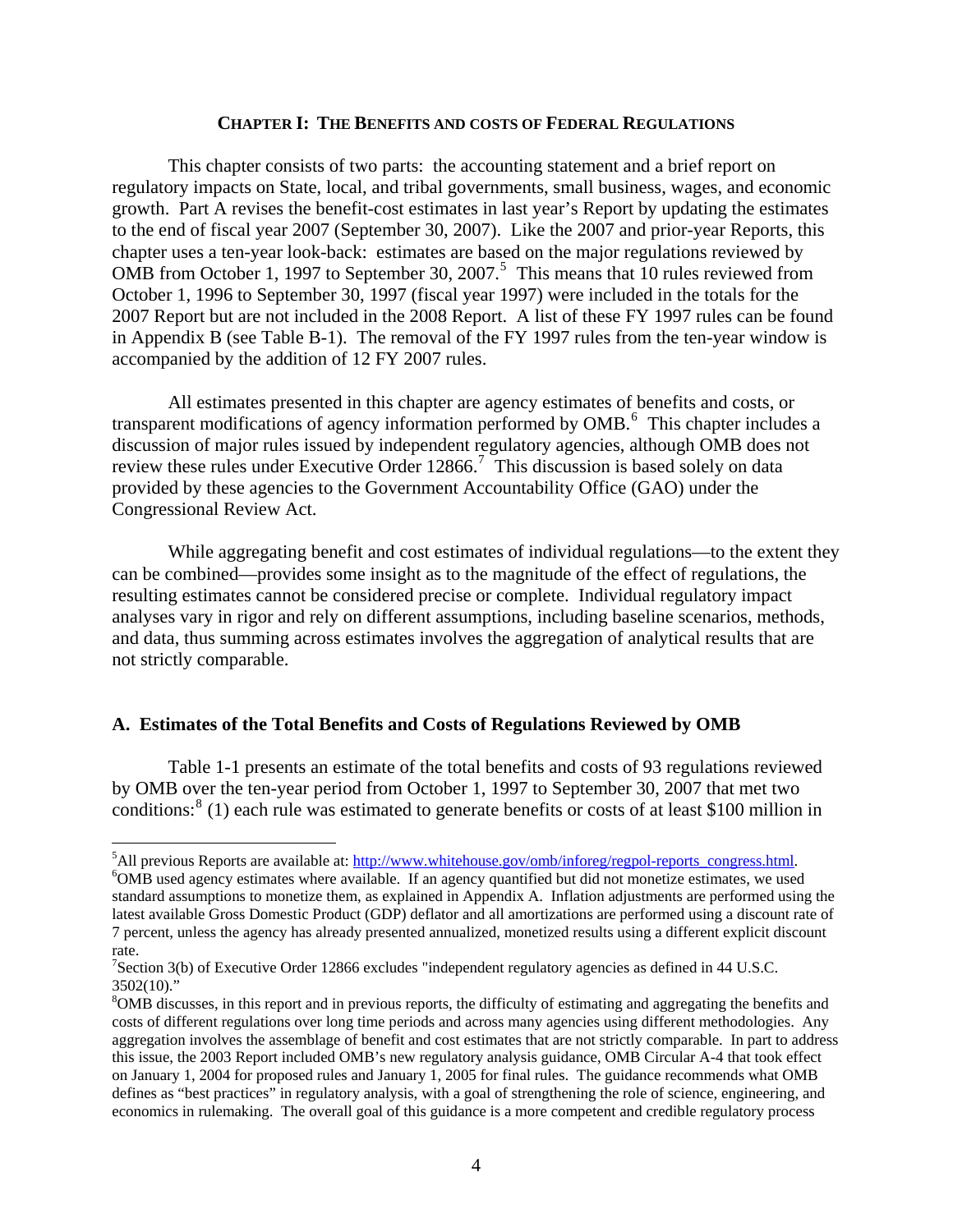<span id="page-9-0"></span>any one year; and (2) a substantial portion of its benefits and costs were quantified and monetized by the agency or, in some cases, monetized by OMB. The estimates are therefore not a complete accounting of all the benefits and costs of all regulations issued by the Federal Government during this period.<sup>[9](#page-9-0)</sup> As discussed in previous Reports, OMB has chosen a ten-year period for aggregation because pre-regulation estimates prepared for rules adopted more than ten years ago are of questionable relevance today. The estimates of the benefits and costs of Federal regulations over the period October 1, 1997 to September 30, 2007 are based on agency analyses conducted prior to issuance of the regulation and subjected to public notice and comments and OMB review under Executive Order 12866.

The aggregate benefits and costs reported in Table 1-1 are larger than those presented in the 2007 Report. The increase in benefits and costs are due primarily to three rulemakings issued in FY 2007: the EPA Clean Air Fine Particle Implementation and Control of Hazardous Air Pollutants from Mobile Sources rules, and the DOT Electronic Stability Control rule. As can be seen in Tables 1-1 and 1-2, EPA rules continue, as in prior years, to be responsible for the majority of estimated benefits and costs generated by Federal regulation.

| Agency                                                  | Number of<br><b>Rules</b> | <b>Benefits</b> | Costs             |
|---------------------------------------------------------|---------------------------|-----------------|-------------------|
| Department of Agriculture                               | 6                         | 906-1,315       | 1,014-1,353       |
| Department of Education                                 |                           | 633-786         | 349-589           |
| Department of Energy                                    | 5                         | 4,834-5,209     | 3,033-3,080       |
| Department of Health and<br><b>Human Services</b>       | 18                        | 20,565-32,850   | 3,834-4,331       |
| Department of Housing and<br><b>Urban Development</b>   |                           | 190             | 150               |
| Department of Justice                                   |                           | 275             | 108-118           |
| Department of Labor                                     | 6                         | 1,085-4,215     | 449-458           |
| Department of Transportation                            | 15                        | 10,407-18,149   | 5,029-8,756       |
| <b>Environmental Protection</b><br>$\text{Agency}^{10}$ | 40                        | 83,298-592,567  | 32, 252 - 35, 058 |
| <b>Total</b>                                            | 93                        | 122,190-655,556 | 46,219-53,894     |

**Table 1-1: Estimates of the Total Annual Benefits and Costs of Major Federal Rules, October 1, 1997 - September 30, 2007 (Millions of 2001 dollars)** 

 and a more consistent regulatory environment. OMB expects that as more agencies adopt our recommended best practices, the benefits and costs we present in future reports will become more comparable across agencies and programs. OMB is working with the agencies to ensure that their impact analyses follow the new guidance.  $\overline{9}$  In many instances, agencies were unable to quantify all benefits and costs. We have conveyed the essence of these unquantified effects on a rule-by-rule basis in the columns titled "Other Information" in Appendix A of this and

previous Reports. The monetized estimates we present necessarily exclude these unquantified effects.<br><sup>10</sup> These totals include EPA's March 2005 final "Clean Air Interstate Rule." On July 11, 2008, the D.C. Circuit vacated this rule; however, in response to EPA's petition, the Court on December 23, 2008, remanded the rule without vacatur, which keeps it in effect while EPA conducts further proceedings consistent with the Court's July 11 opinion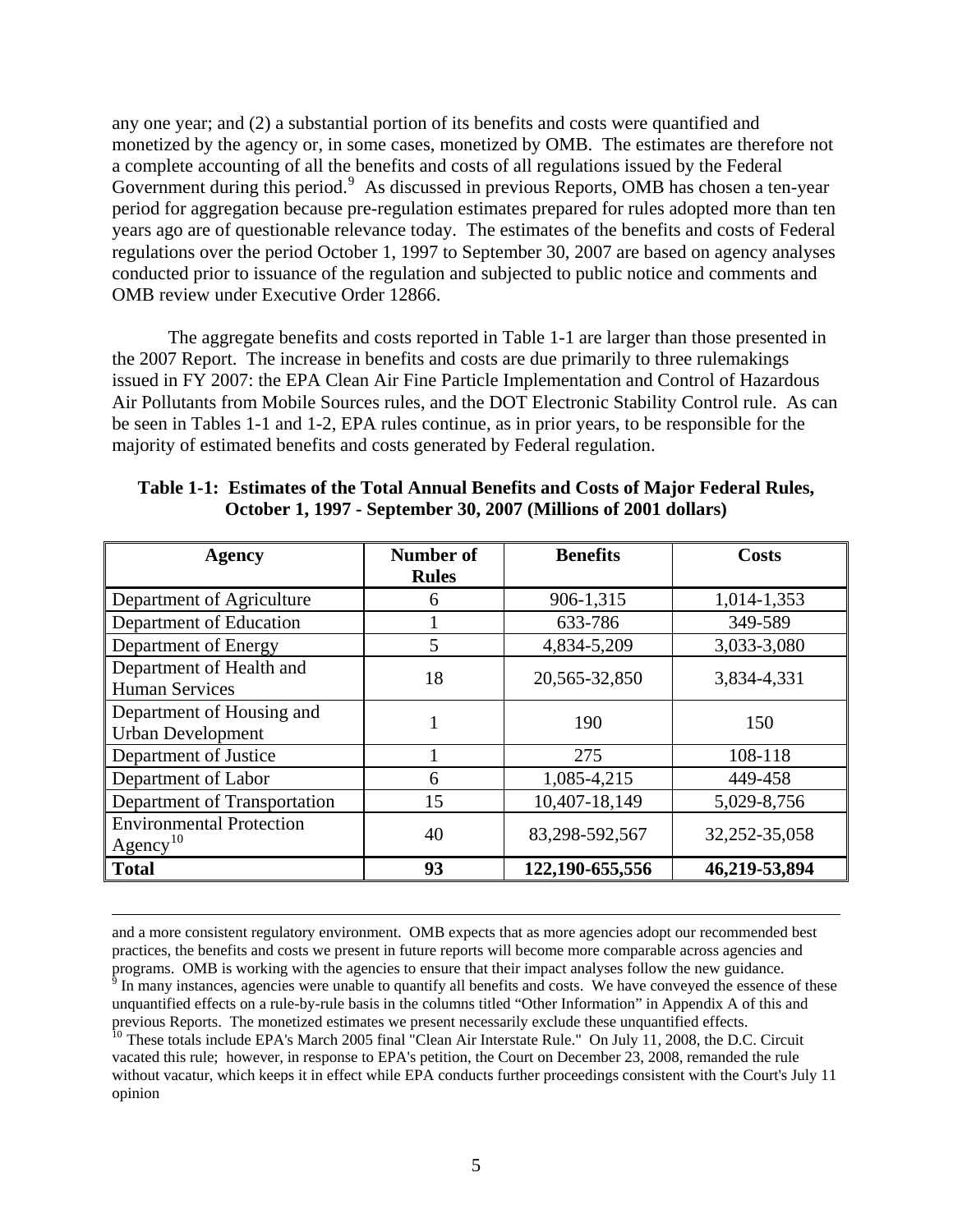Table 1-2 provides additional information on aggregate benefits and costs for specific agency programs. In order for a program to be included in Table 1-2, the program needed to have finalized three or more major rules in the last ten years with monetized benefits and costs.

The ranges of benefits and costs presented in Tables 1-1 and 1-2 are not necessarily correlated. In other words, when interpreting the meaning of these ranges, the reader should not assume that the low end of the benefit range is necessarily associated with the low end of the cost range, or similarly, that the high end of the benefit range is necessarily associated with the high end of the cost range. Thus, for example, it is possible that the net benefits of EPA's water program rules, taken together, could range from negative \$1.6 billion to positive \$8.3 billion per year.

| <b>Agency</b>                                 | Number of      | <b>Benefits</b>    | <b>Costs</b>      |
|-----------------------------------------------|----------------|--------------------|-------------------|
|                                               | <b>Rules</b>   |                    |                   |
| <b>Department of Agriculture</b>              |                |                    |                   |
| Animal and Plant Health Inspection            | 3              | 862-1,163          | 726-931           |
| Service                                       |                |                    |                   |
| <b>Department of Energy</b>                   |                |                    |                   |
| <b>Energy Efficiency and Renewable Energy</b> | 5              | 4,834-5,209        | 3,033-3,080       |
| <b>Department of Health and Human</b>         |                |                    |                   |
| <b>Services</b>                               |                |                    |                   |
| Food and Drug Administration                  | 11             | 2,491-13,870       | 914-1,219         |
| Center for Medicare and Medicaid              | 5              | 16,831-17,300      | 2,626-2,818       |
| <b>Services</b>                               |                |                    |                   |
| <b>Department of Labor</b>                    |                |                    |                   |
| Occupational Safety and Health                | $\overline{4}$ | 1,075-4,204        | 491-500           |
| Administration                                |                |                    |                   |
| <b>Department of Transportation</b>           |                |                    |                   |
| National Highway Traffic Safety               | 10             | 9,454-17,185       | 3,982-7,710       |
| Administration                                |                |                    |                   |
| <b>Environmental Protection Agency</b>        |                |                    |                   |
| Office of Air                                 | 27             | 79, 351 - 573, 326 | 26, 347 - 28, 847 |
| Office of Water                               | 10             | 2,022-11,539       | 3,277-3,644       |

**Table 1-2: Estimates of Annual Benefits and Costs of Major Federal Rules: Selected Programs and Agencies, October 1, 1997 - September 30, 2007 (Millions of 2001 dollars)** 

Based on the information contained in this and the previous 10 Reports, the total benefits and costs of all Federal rules now in effect (major and non-major, including those adopted more than ten years ago) may be significantly larger than the sum of the benefits and costs reported in Table 1-1. More research is necessary to provide a stronger analytic foundation for comprehensive estimates of total benefits and costs by agency and program.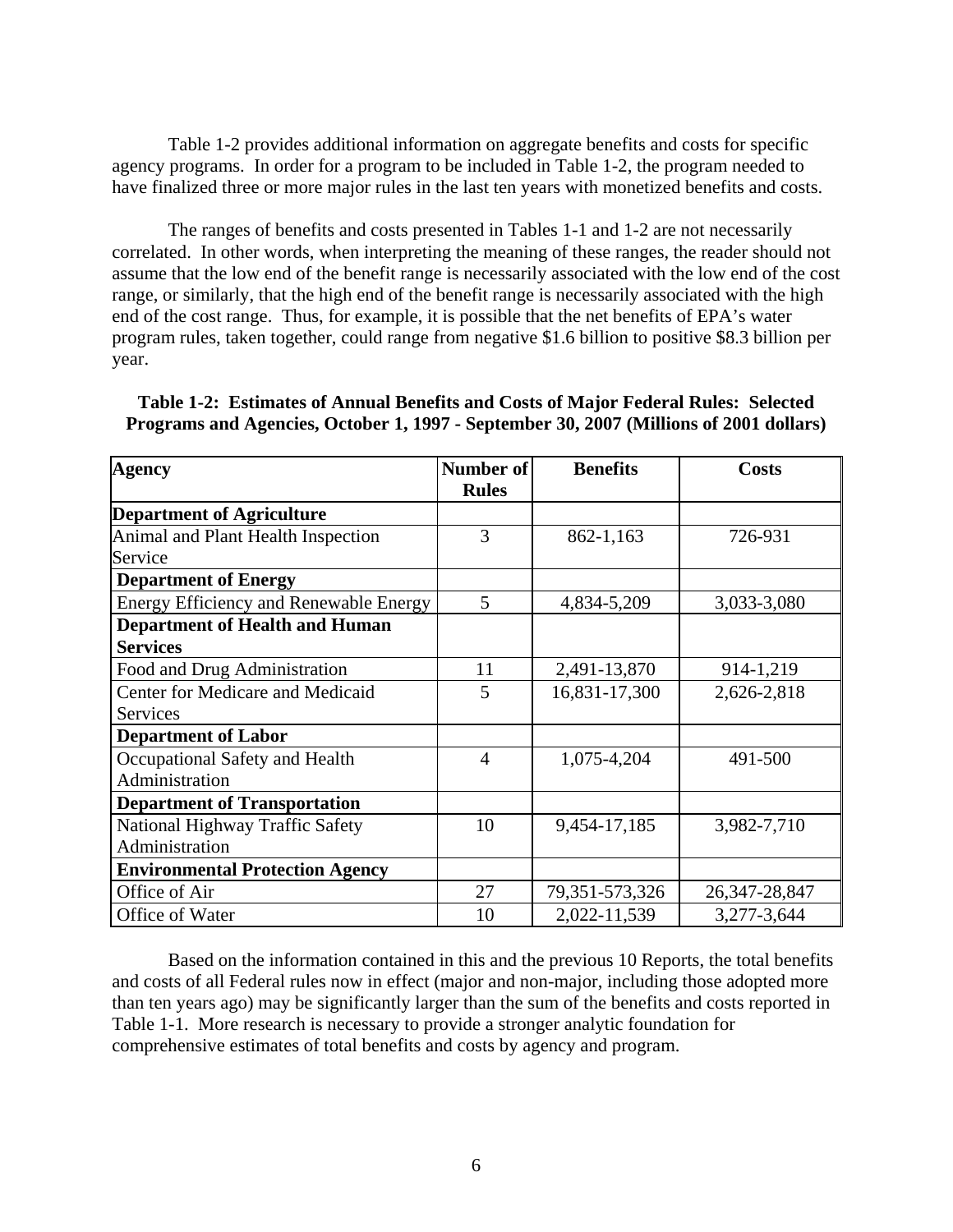<span id="page-11-0"></span>In order for comparisons or aggregation to be meaningful, benefit and cost estimates should correctly account for all substantial effects of regulatory actions, not all of which may be reflected in the available data. Any comparison or aggregation across rules should also consider a number of factors that our presentation does not address. To the extent that agencies have adopted different methodologies—for example, different monetized values for effects, different baselines in terms of the regulations and controls already in place, different rates of time preference, different treatments of uncertainty—these differences remain embedded in Tables 1- 1 and 1-2. While we have relied in many instances on agency practices in monetizing benefits and costs, our citation of, or reliance on, agency data in this Report should not be taken as an OMB endorsement of all the varied methodologies used to derive benefit and cost estimates.

Many of these major rules have important non-quantified benefits and costs that may have been a key factor in an agency's decision to promulgate a rulemaking. These qualitative issues are discussed in the agency rulemaking documents, in previous editions of this Report, and in this Report in Table A-1 of Appendix A. Table A-1 also provides links to agency analyses that are available electronically.

The majority of the large estimated benefits of EPA rules are attributable to the reduction in public exposure to a single air pollutant: fine particulate matter. Thus, the favorable benefitcost results for EPA regulation should not be generalized to all types of EPA rules, or even to all types of clean-air rules. In addition, the ranges of benefits and costs presented in Tables 1-2 need to be treated with some caution. To the extent that the reasons for uncertainty differ across individual rules, aggregating high and low-end estimates can result in totals that are extremely unlikely. In the case of the EPA rules reported here, however, a substantial portion of the uncertainty is similar across several rules: the uncertainty in the reduction of premature deaths associated with reduction in particulate matter, and the monetary value of reducing mortality risk.

As Table 1-2 indicates, the degree of uncertainty in benefit estimates for clean air rules is large. In addition, the wide range of benefits estimates for particle control does not capture the full extent of the scientific uncertainty. The five key assumptions in the benefits estimates are as follows:

- The analyses assume that inhalation of fine particles is causally associated with a risk of premature death at concentrations near those experienced by most Americans on a daily basis. While no definitive studies have yet established any of several potential biological mechanisms for such effects, the weight of the available epidemiological evidence supports an assumption of causality.<sup>[11](#page-11-0)</sup>
- The analyses assume that all fine particles, regardless of their chemical composition, are equally potent in causing premature mortality. This is an important assumption, because fine particles formed from power plant  $SO_2$  and  $NO_x$  emissions are chemically different

<u>.</u>

 $11$  EPA cites the Clean Air Scientific Advisory Committee (CASAC) advice as the basis for use of these assumptions in regulatory impact analyses. For example, see Regulatory Impact Analysis, 2006 National Ambient Air Quality Standard for Particle Pollution, Chapter 5, pp. 6-7. <http://www.epa.gov/ttn/ecas/regdata/RIAs/Chapter%205--Benefits.pdf>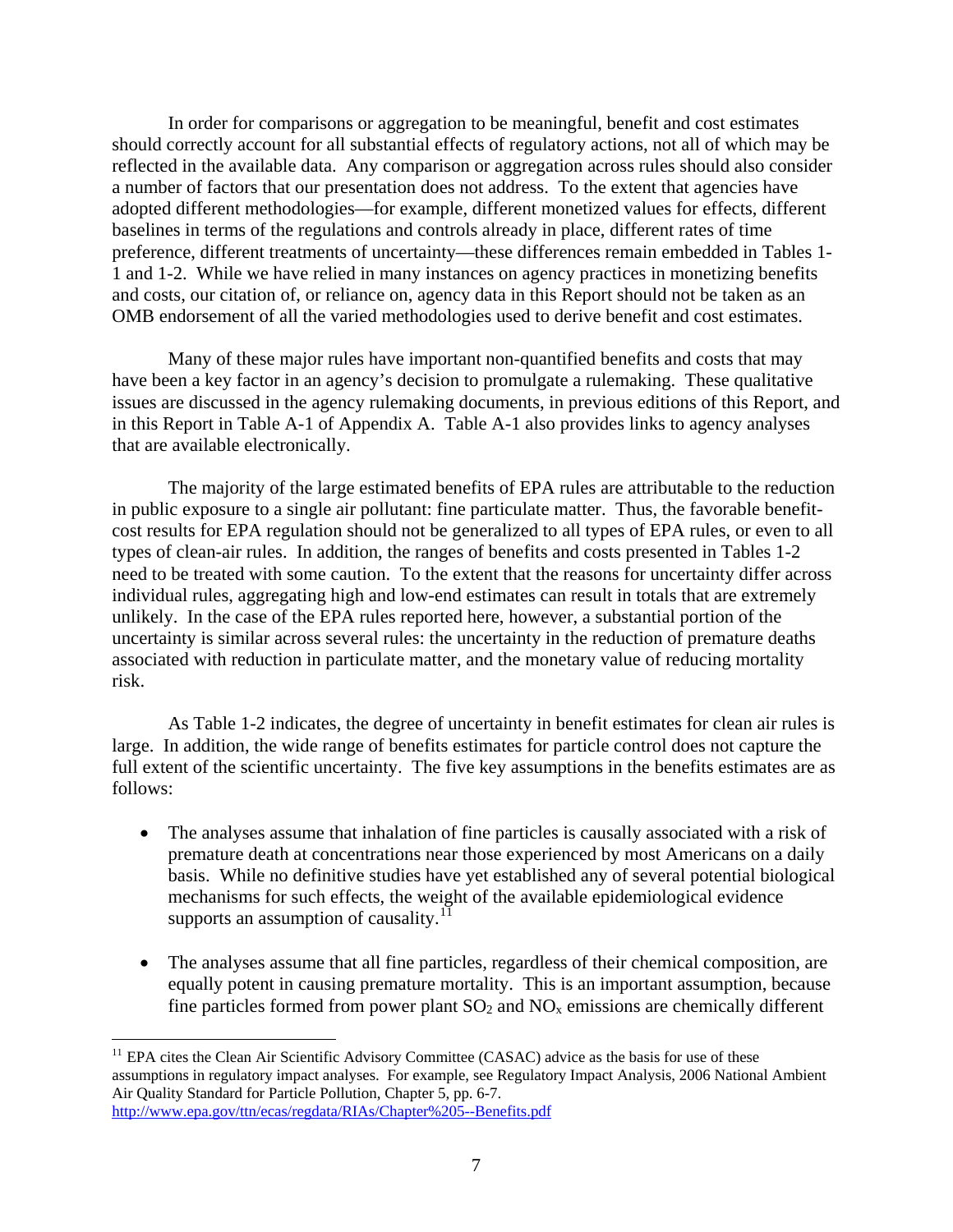<span id="page-12-0"></span>from fine particles emitted directly from both mobile sources and other industrial facilities, but no clear scientific grounds exist for supporting differential effects by particle type.<sup>12</sup>

- The analyses assume that the concentration-response function for fine particles is approximately linear within the range of outdoor concentrations under policy consideration. Thus, the estimates include health benefits from reducing fine particles in both attainment and non-attainment regions.
- The forecasts for future emissions and associated air quality modeling are assumed to be valid.
- The valuation of the estimated reduction in mortality risk is largely taken from studies of the tradeoff associated with the willingness to accept risk in the labor market.

EPA is working with OMB to improve methods to quantify the degree of technical uncertainty in benefits estimates and to make other improvements to EPA's Regulatory Impact Analyses.<sup>[13](#page-12-0)</sup>

## **B. Estimates of the Benefits and Costs of This Year's Major Rules**

In this section, we examine in more detail the estimated benefits and costs of the 40 major final rules for which OMB concluded review during the 12-month period beginning October 1, 2006, and ending September 30, 2007. These major rules represent approximately 13 percent of the 296 final rules reviewed by OMB, and approximately one percent of the 3,552 final rules published in the *Federal Register* during this period. OMB believes, however, that the benefits and costs of major rules capture the majority of the total benefits and costs of all rules subject to OMB review.<sup>[1](#page-12-0)5</sup>

Of the 40 rules, 18 are "social regulations," which may require substantial additional private expenditures as well as provide new social benefits.<sup>[15](#page-12-0)</sup> Of the 18 social regulations, we are able to present estimates of both monetized benefits and costs for 12 rules. The estimates are aggregated by agency in Table 1-3, and each rule is summarized in Table 1-4. Four of the rules for which we are not able to present estimates of both costs and benefits are rules designed to improve homeland security. The benefits of improved security are very difficult to quantify and

 $12$  Ibid.

<sup>&</sup>lt;sup>13</sup>For example, a committee of the National Research Council/National Academy of Sciences, released the study *Estimating the Public Health Benefits of Proposed Air Pollution Regulations*, National Academy of Sciences (2003), which recommends improvements to EPA benefits estimates. In addition, we continue to work with EPA to incorporate recommendations from recent NRC reports *Valuing Health for Regulatory Cost-Effectiveness Analysis*  (2006), and *Estimating Mortality Risk Reduction and Economic Benefits from Controlling Air Pollution* (2008).<br><sup>14</sup> We discuss the relative contribution of major rules to the total impact of Federal regulation in detail i

<sup>&</sup>quot;response-to-comments" section on pages 26-27 of the 2004 report. In summary, our evaluation of a few representative agencies found that major rules represented the vast majority of the benefits and costs of all rules promulgated by these agencies and reviewed by OMB.

<sup>&</sup>lt;sup>15</sup>The *Federal Register* citations for these rules and links to available RIAs appear in Table A-1 in Appendix A.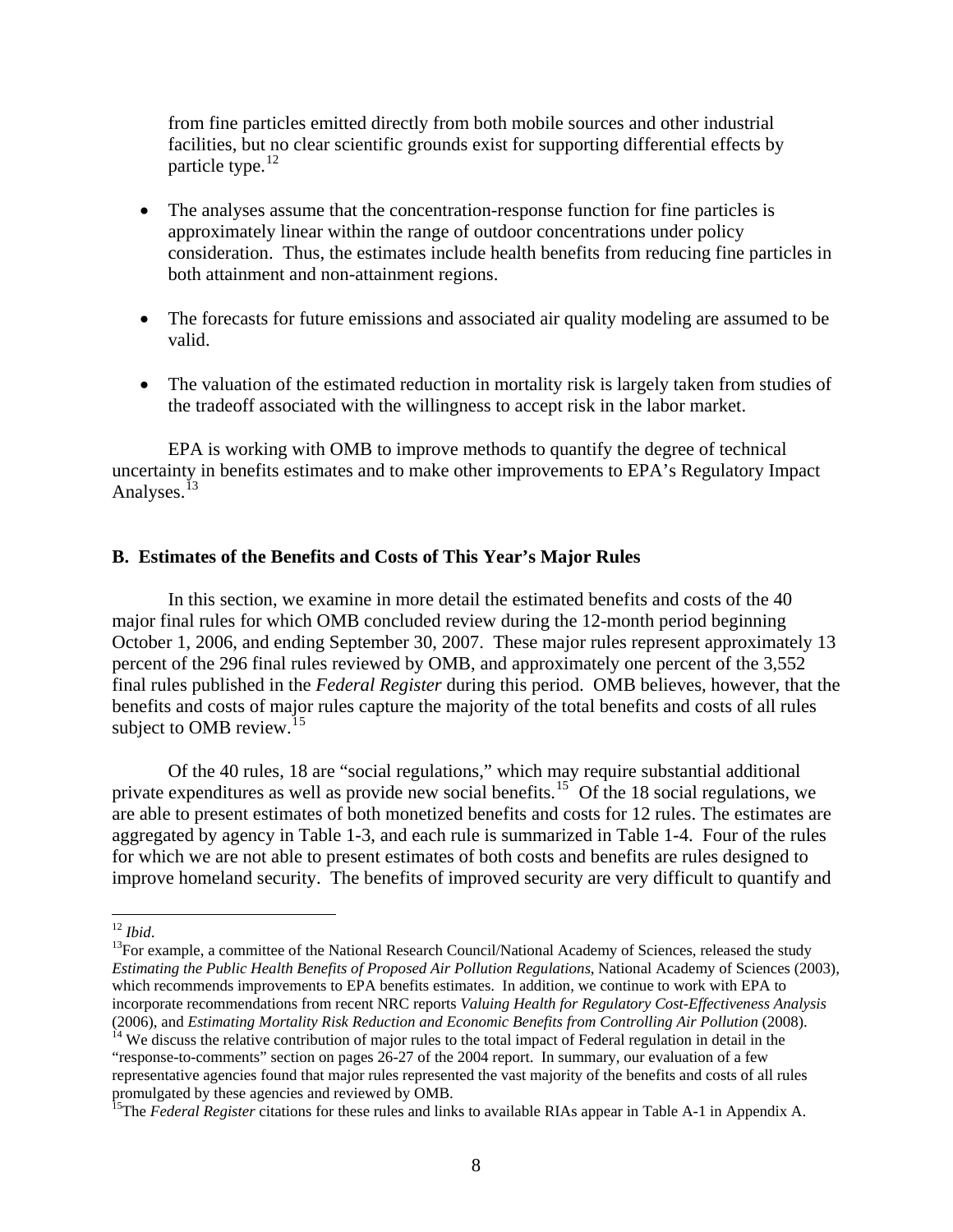<span id="page-13-0"></span>monetize; however, the Department of Homeland Security did estimate the cost of all of these rules, which are summarized in Table 1-5.[16](#page-13-0) The Department of the Interior did not estimate costs for two other final rules setting conditions for migratory bird hunting. We do not include those migratory bird hunting rules in the totals in Tables 1-1 through 1-3. It is difficult to estimate the costs of these two rules, since costs are typically associated with requirements or restrictions on activities imposed by rules. Instead, the agency estimates the value that the rule provides to hunters. We summarize the available information on the non-monetized impacts, and provide links to such information for all 18 of these rules in the "other information" column of Table A-1, where available.

The remaining 22 regulations implemented Federal budgetary programs, which primarily caused income transfers, usually from taxpayers to program beneficiaries. Although rules that facilitate Federal budget programs are subject to Executive Order 12866 and OMB Circular A-4, and are fully reviewed by OMB, past Reports have focused primarily on regulations that impose costs primarily through private sector mandates. This focus was in part because, by their nature, transfer rules are assumed to have a one-to-one effect on benefits and costs. Their effects on net benefits, if any, are much smaller than the magnitude effect on the net benefits of regulations with private sector mandates.

#### *Social Regulation*

<u>.</u>

Of the 40 economically significant rules reviewed by OMB, 18 regulations require substantial private expenditures or provide new social benefits. We are able to present monetized benefits and costs for 67 percent (12 of 18) of the rules, and about 83 percent (10 of 12) of the non-homeland security-related rules. Since OMB began to compile this Report in 1997, this is among the highest percentage of economically significant rules presenting both monetized benefits and monetized costs. Table 1-3 presents total estimated benefits and costs, by agency, of these major rules reviewed by OMB over the past year, and Table 1-4 provides a summary of each regulation. These tables are the basis for the totals in the accounting statement in Section A of this chapter.

In assembling these tables of estimated benefits and costs, OMB applies a uniform format for the presentation to make agency estimates more closely comparable with each other (for example, annualizing benefit and cost estimates). OMB monetizes quantitative estimates where the agency did not do so. For example, we have converted agency projections of quantified benefits, such as estimated injuries avoided per year or tons of pollutant reductions per year, to dollars using the valuation estimates discussed in Appendix A of this Report and Appendix B of our 2007 Report, which can be found at http://www.whitehouse.gov/omb/inforeg/regpolreports congress.html. Table A-1 in Appendix A also presents other qualitative information as reported by the agencies on the 18 social regulations reviewed by OMB in the time period covered by this Report.

<sup>&</sup>lt;sup>16</sup>See Chapter 4 in the 2003 Report (pp. 64-80) for a more detailed discussion of this issue.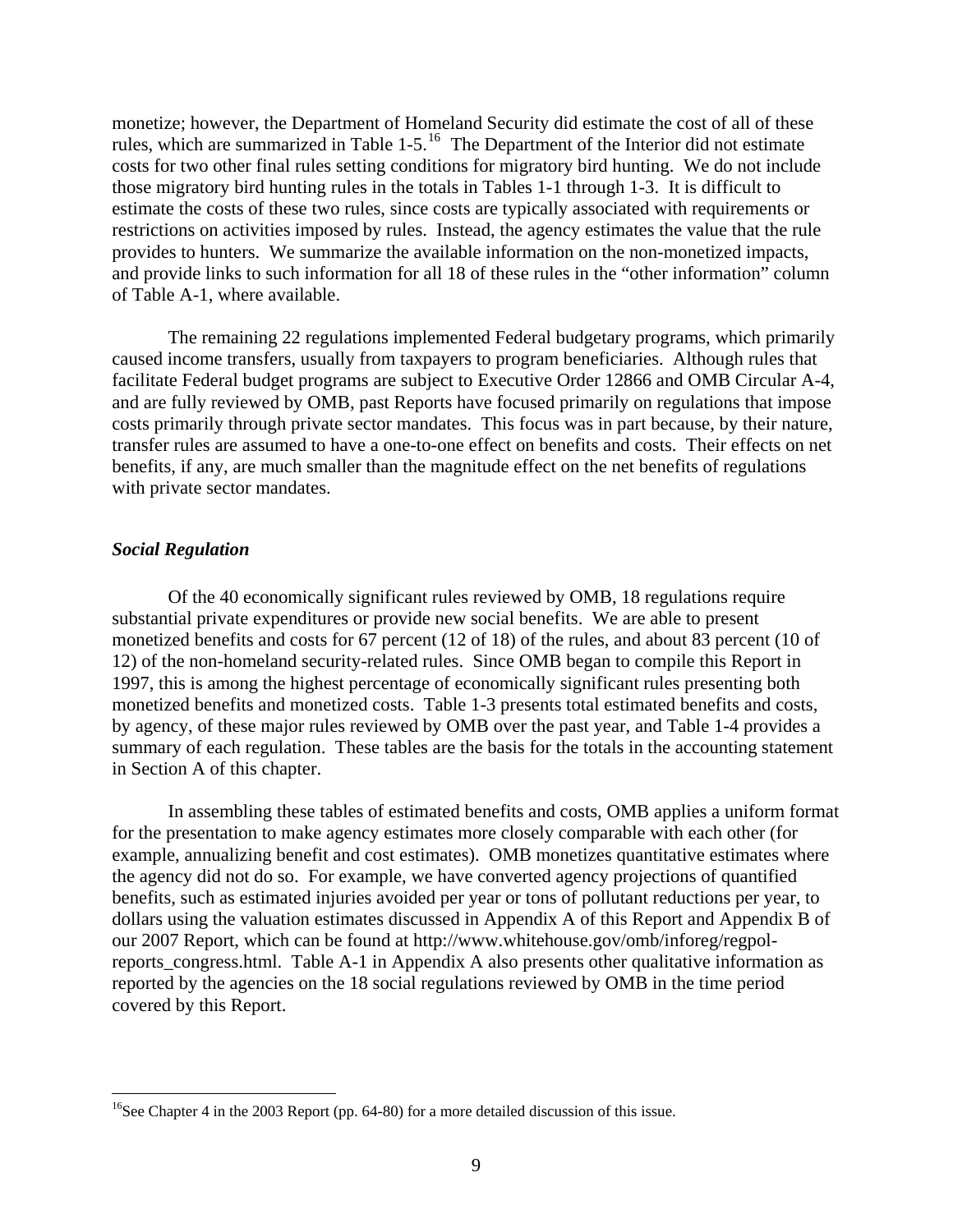## **Table 1-3: Estimates, by Agency, of the Total Annual Benefits and Costs of Major Rules, October 1, 2006 - September 30, 2007 (Millions of 2001 dollars)**

| <b>Agency</b>                   | <b>Number of Rules</b> | <b>Benefits</b> | <b>Costs</b> |
|---------------------------------|------------------------|-----------------|--------------|
| Department of Agriculture       |                        | 169-340         | 185-415      |
| Department of Energy            |                        | 490-865         | 381-428      |
| Department of Health and        | 2                      | 38-209          | 97-303       |
| <b>Human Services</b>           |                        |                 |              |
| Department of Labor             | ↑                      | 10              | $-42$        |
| Department of Transportation    |                        | 6,723-12,340    | 1,314-1,969  |
| <b>Environmental Protection</b> | 3                      | 21,143-170,391  | 7,475-7,584  |
| Agency                          |                        |                 |              |
| <b>Total</b>                    | 12                     | 28,574-184,156  | 9,410-10,657 |

## **Table 1-4: Estimates of the Total Annual Benefits and Costs of Major Rules Reviewed, October 1, 2006 - September 30, 2007 (Millions of 2001 dollars)**

| Rule                                                                                                                                                                                                                                           | <b>Agency</b>         | <b>Benefits</b>  | <b>Costs</b> | <b>Explanation of OMB Calculations</b>                                                                                                                                                              |
|------------------------------------------------------------------------------------------------------------------------------------------------------------------------------------------------------------------------------------------------|-----------------------|------------------|--------------|-----------------------------------------------------------------------------------------------------------------------------------------------------------------------------------------------------|
| Prohibition of the Use of Specified<br>Risk Materials for Human Food and<br>Requirements for the Disposition of<br>Non-Ambulatory Disabled Cattle                                                                                              | USDA/<br><b>FSIS</b>  | $\overline{0}$   | 87-221       | We converted agency annual impact<br>estimates to 2001 dollars.                                                                                                                                     |
| Bovine Spongiform Encephalopathy<br>(BSE); Minimal-Risk Regions and<br><b>Importation of Commodities</b>                                                                                                                                       | USDA/<br><b>APHIS</b> | 169-340          | 98-194       |                                                                                                                                                                                                     |
| Energy Efficiency Standards for<br><b>Electric Distribution Transformers</b>                                                                                                                                                                   | DOE/<br><b>EERE</b>   | 490-865          | 381-428      | We converted agency annual impact<br>estimates to 2001 dollars.                                                                                                                                     |
| <b>Current Good Manufacturing</b><br>Practice in Manufacturing, Packing,<br>or Holding Dietary Ingredients and<br><b>Dietary Supplements</b>                                                                                                   | HHS/<br><b>FDA</b>    | 10-79            | 87-293       | We converted agency annual impact<br>estimates to 2001 dollars.                                                                                                                                     |
| <b>Current Good Manufacturing</b><br>Practice for Blood and Blood<br>Components: Notification of<br>Consignees and Transfusion<br>Recipients Receiving Blood and<br><b>Blood Components at Increased Risk</b><br>of Transmitting HCV Infection | HHS/<br><b>FDA</b>    | 28-130           | 11           | We converted agency annual impact<br>estimates to 2001 dollars.                                                                                                                                     |
| Revision of the Form 5500 Series                                                                                                                                                                                                               | DOL/<br><b>EBSA</b>   | $\Omega$         | (83)         | We counted this burden reduction as a<br>cost reduction instead of a benefit. We<br>also converted the agency cost savings<br>estimate to 2001 dollars.                                             |
| <b>Emergency Mine Evacuation</b>                                                                                                                                                                                                               | DOL/<br><b>MSHA</b>   | 10               | 41           | This rule is economically significant and<br>major, since MSHA estimated first year<br>cost of approximately \$150 million. We<br>also converted agency annual impact<br>estimates to 2001 dollars. |
| Electronic Stability Control (ESC)                                                                                                                                                                                                             | DOT/<br><b>NHTSA</b>  | 5,987-<br>11,282 | 913-917      | We converted agency annual impact<br>estimates to 2001 dollars.                                                                                                                                     |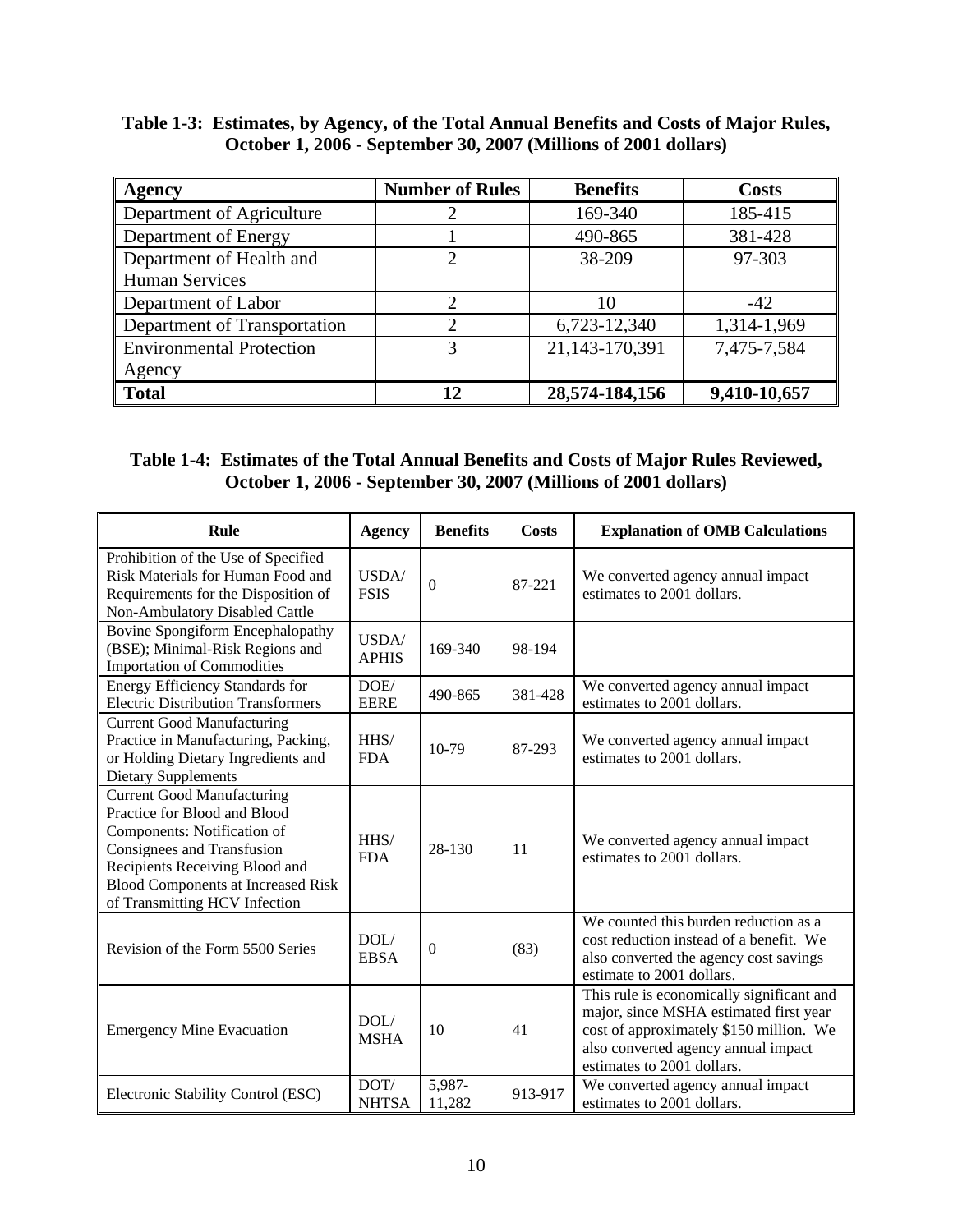| Rule                                                                                                             | Agency               | <b>Benefits</b>    | Costs             | <b>Explanation of OMB Calculations</b>                                                                                                                |
|------------------------------------------------------------------------------------------------------------------|----------------------|--------------------|-------------------|-------------------------------------------------------------------------------------------------------------------------------------------------------|
| Side Impact Protection                                                                                           | DOT/<br><b>NHTSA</b> | 736-1,058          | $401 -$<br>1,051  | We converted agency annual impact<br>estimates to 2001 dollars.                                                                                       |
| Control of Hazardous Air Pollutants<br><b>From Mobile Sources</b>                                                | EPA/<br>Air          | $2.310-$<br>2,983  | 298-346           | We converted agency annual impact<br>estimates to 2001 dollars.                                                                                       |
| Clean Air Fine Particle<br>Implementation                                                                        | EPA/<br>Air          | 18.833-<br>167,408 | 7.324             | We converted agency annual impact<br>estimates to 2001 dollars.                                                                                       |
| Oil Pollution Prevention; Spill<br>Prevention, Control, and<br>Countermeasure (SPCC)<br>Requirements--Amendments | EPA/<br><b>SWER</b>  | $\theta$           | $(148)$ -<br>(86) | We counted this burden reduction as a<br>cost reduction instead of a benefit. We<br>also converted agency annual impact<br>estimates to 2001 dollars. |
| <b>Total</b>                                                                                                     |                      | 28,574-<br>184.156 | 9,410-<br>10.657  |                                                                                                                                                       |

## *Homeland Security Regulation*

Table 1-5 presents the available impact information on the four major homeland security regulations adopted in the past year by the Department of Homeland Security (DHS). Because the benefits of homeland security regulation are a function of the likelihood and severity of a hypothetical future terrorist attack, they are very difficult to forecast, quantify, and monetize. For the purposes of Table 1-5, we have annualized and converted the cost estimates to 2001 dollars in a manner similar to Table 1-4. Available information on how the agency forecasts how the rule will improve security or otherwise prevent or mitigate the consequences of a terrorist attack is also summarized.

## **Table 1-5: Estimates of the Total Annual Benefits and Costs of Major Federal Rules: Major Homeland Security Regulations, October 1, 2006-September 30, 2007 (Millions of 2001 dollars)**

| Rule                                                                                                                          | <b>Agency</b>      | <b>Benefits</b>                                                                                                                                                                                                                                                                                                                                                                                                                                                                     | Costs     | <b>Other Information</b>                                         |
|-------------------------------------------------------------------------------------------------------------------------------|--------------------|-------------------------------------------------------------------------------------------------------------------------------------------------------------------------------------------------------------------------------------------------------------------------------------------------------------------------------------------------------------------------------------------------------------------------------------------------------------------------------------|-----------|------------------------------------------------------------------|
| <b>Chemical Facility</b><br>Anti-Terrorism<br><b>Standards</b>                                                                | DHS/<br>OS.        | The goal of this rule is to reduce the<br>vulnerability of high-risk chemical<br>facilities to a terrorist attack.                                                                                                                                                                                                                                                                                                                                                                  | 835-1,535 | We converted agency<br>annual cost estimates<br>to 2001 dollars. |
| Passenger Manifest<br>for Commercial<br>Aircraft and Vessels<br>Arriving In and<br>Departing From the<br><b>United States</b> | DHS/<br><b>CBP</b> | The goal is to prevent high-risk<br>passengers from boarding aircraft<br>bound for or departing from the US,<br>and to prevent such passengers and<br>crew from departing on vessels<br>leaving the US. DHS performed a<br>break-even analysis, which identified<br>annual risk reductions required for the<br>rule to breakeven for three attack<br>scenarios. DHS also estimated<br>quantified benefits of \$14 million per<br>year, primarily due to fewer diverted<br>aircraft. | 94-134    | We converted agency<br>annual cost estimates<br>to 2001 dollars. |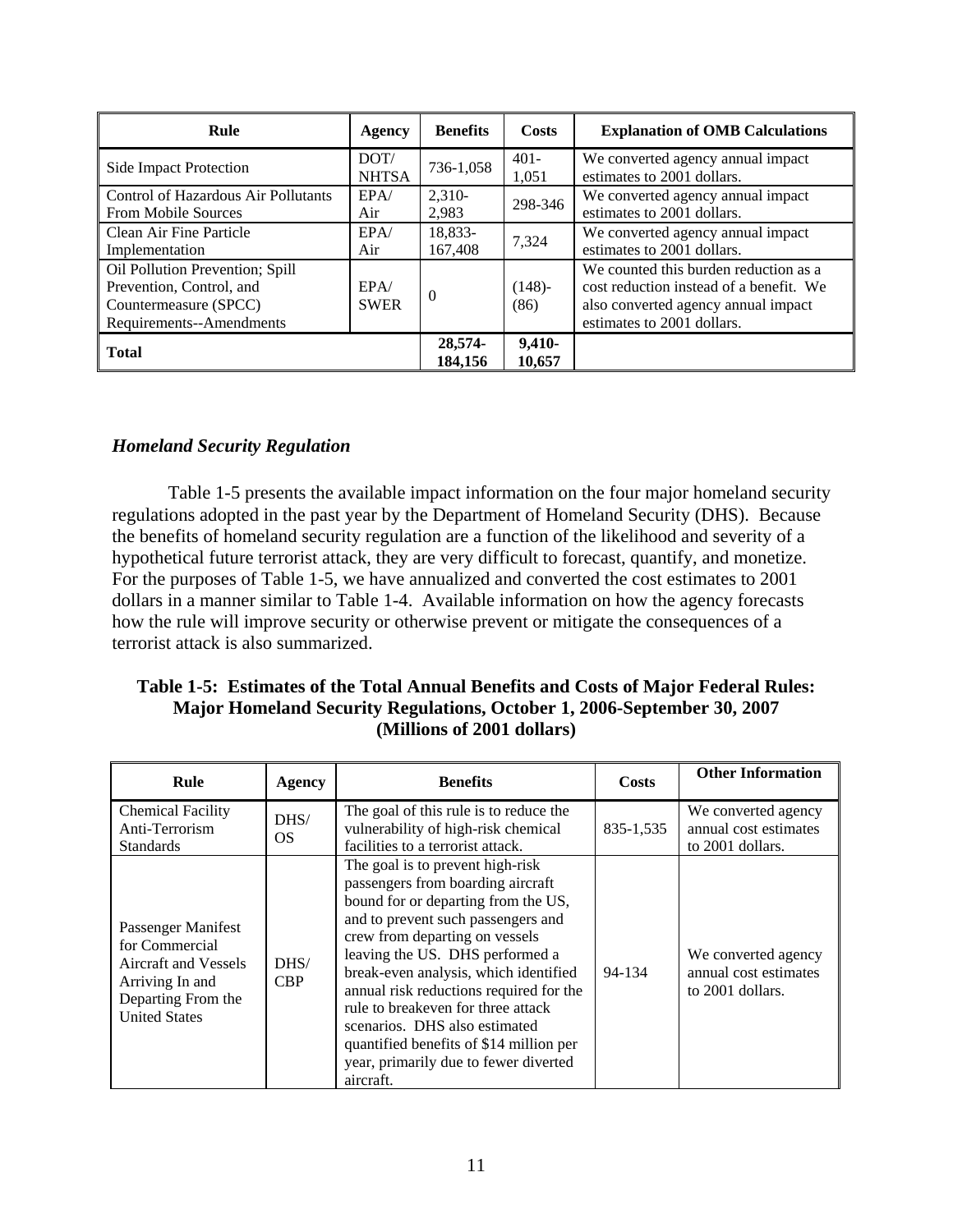<span id="page-16-0"></span>

| Rule                                                                                                            | <b>Agency</b>         | <b>Benefits</b>                                                                                                                                                                                                                                                                                                                                                                                                                       | <b>Costs</b>    | <b>Other Information</b>                                         |
|-----------------------------------------------------------------------------------------------------------------|-----------------------|---------------------------------------------------------------------------------------------------------------------------------------------------------------------------------------------------------------------------------------------------------------------------------------------------------------------------------------------------------------------------------------------------------------------------------------|-----------------|------------------------------------------------------------------|
| Documents Required<br>for Travel Within the<br>Western Hemisphere                                               | $D$ HS/<br><b>CBP</b> | The goal of this rule is to increase<br>security in the air environment by<br>requiring a passport at all airports of<br>entry. The rule addresses a<br>vulnerability of the U.S. to entry by<br>terrorists or other persons by false<br>documents or fraud under the previous<br>documentary exemptions for travel<br>within the Western Hemisphere.<br>These vulnerabilities have been noted<br>extensively by Congress and others. | 131-664         | We converted agency<br>annual cost estimates<br>to 2001 dollars. |
| Transportation<br><b>Worker Identification</b><br>Credential (TWIC)<br>Implementation in the<br>Maritime Sector | $D$ HS/<br><b>TSA</b> | The goal of the rule is to increase the<br>security of the maritime transportation<br>sector by reducing the number of<br>high-risk individuals with unescorted<br>access to secure areas in vessels and<br>facilities.                                                                                                                                                                                                               | 88-415          | We converted agency<br>annual cost estimates<br>to 2001 dollars. |
| <b>Total</b>                                                                                                    |                       |                                                                                                                                                                                                                                                                                                                                                                                                                                       | 1,149-<br>2,748 |                                                                  |

OMB has also compiled the total impact of all major, economically significant homeland security rules that have been finalized since the creation of the DHS, and for which agencies have provided monetized costs. Since DHS was created, agencies have finalized 14 major homeland security regulations that impose a total cost on the economy of between \$3.4 billion to \$6.9 billion a year. $17$ 

## **C. Regulations Implementing or Adjusting Federal Budgetary Programs**

Of the 40 economically significant rules reviewed by OMB, 22 implement or adjust Federal budgetary programs. Of these, one rule is issued by the Department of Homeland Security (DHS), two by the Department of Commerce (DOC), one by the Department of Labor (DOL), two by the Department of Agriculture (USDA), two by the Department of Education (ED), 12 by the Department of Health and Human Services (HHS), one by the Department of Veterans Affairs (VA), and one by the Social Security Administration (SSA). The budget outlays associated with these rules are "transfers" from taxpayers to program beneficiaries, on behalf of program beneficiaries, or fees collected from program beneficiaries. Therefore, consistent with past Reports, OMB refers to these rules as "transfer" rules. These rules are summarized below in Table 1-6.

 $17$  Although OMB began compiling this list since the creation of DHS, this list includes rulemakings from other agencies, such as the Food and Drug Administration (FDA) regulations implementing the Public Health Security and Bioterrorism Preparedness and Response Act of 2002, which have improving homeland security as a primary benefit.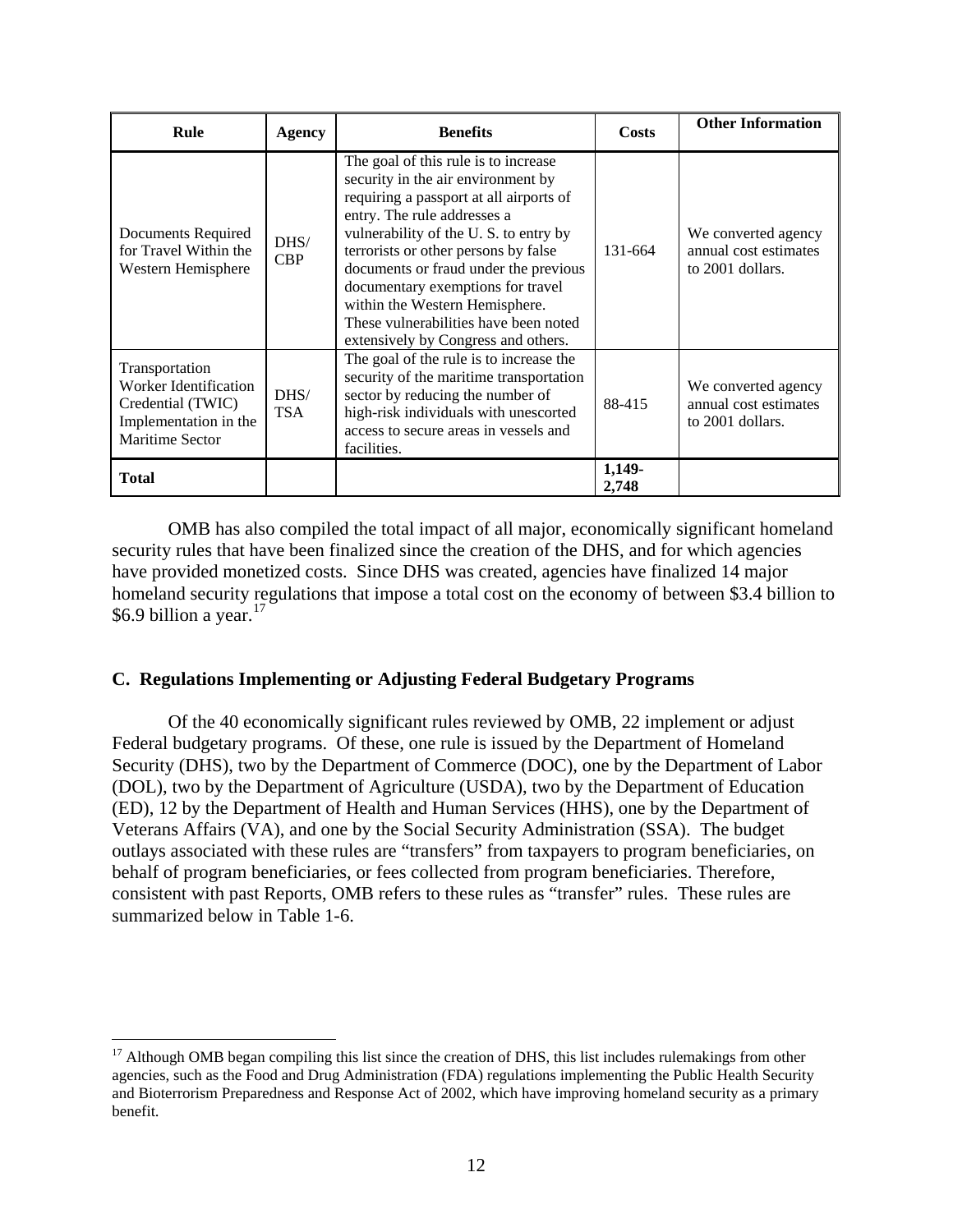## <span id="page-17-0"></span>**Table 1-6: Agency Rules Implementing or Adjusting Federal Budgetary Programs, October 1, 2006 - September 30, 2007[18](#page-17-0)**

| Rule<br>[FR Cite]                                                                                                                                                                                            | <b>Agency</b> | <b>Estimated Budget Expenditure</b><br>or Savings                                                                                                                                         | <b>Description</b>                                                                                                                                                                                                                                                                                                                                                                                                                                                    |
|--------------------------------------------------------------------------------------------------------------------------------------------------------------------------------------------------------------|---------------|-------------------------------------------------------------------------------------------------------------------------------------------------------------------------------------------|-----------------------------------------------------------------------------------------------------------------------------------------------------------------------------------------------------------------------------------------------------------------------------------------------------------------------------------------------------------------------------------------------------------------------------------------------------------------------|
| Adjustment of the<br><b>Immigration Benefit</b><br>Application/Petition<br>and Biometric Fee<br>Schedule<br>[72 FR 29851]                                                                                    | <b>DHS</b>    | \$569 million<br>Applicants for certain<br>immigration benefits to Federal<br>Government                                                                                                  | This rule proposes to adjust the immigration benefit<br>application and petition fee schedule and increases the<br>biometric fee. The fees that fund the IEFA were last<br>updated on October 26, 2005.                                                                                                                                                                                                                                                               |
| Implement and<br>Administer a Coupon<br>Program for Digital-to-<br>Analog Converter<br>Boxes [72 FR 12097]                                                                                                   | <b>DOC</b>    | \$1.34 billion, beginning October<br>1.2006<br>Federal Government to US<br>households                                                                                                     | This regulation implements and administers a coupon<br>program for digital-to-analog converter boxes<br>authorized under the section 3005 of Public Law 109-<br>171, known as the Digital Television Transition and<br>Public Safety Act of 2005.                                                                                                                                                                                                                     |
| Public Safety<br>Interoperable<br>Communications<br>(PSIC) Grant Program                                                                                                                                     | <b>DOC</b>    | \$1 billion<br>Federal Government to State<br>governments                                                                                                                                 | The Public Safety Interoperable Communications<br>(PSIC) Grant Program is a one-time formula-based,<br>matching grant program intended to enhance public<br>safety interoperable communications with respect to<br>voice, data, and/or video signals.                                                                                                                                                                                                                 |
| Claims for<br><b>Compensation Under</b><br>the Energy Employees<br><b>Occupational Illness</b><br><b>Compensation Program</b><br>Act of 2000, as<br>Amended                                                  | DOL           | \$955.70 million(7% discount<br>rate), \$944.70 million (3%<br>discount rate) from 2007 to 2011<br>Federal Government to eligible<br>employees or survivors                               | This regulation amends the interim final rule that<br>provides lump-sum payments and medical benefits to<br>covered employees and, where applicable, to<br>survivors of such employees, of the Department of<br>Energy (DOE), its predecessor agencies and certain of<br>its vendors, contractors and subcontractors and to<br>individuals found eligible by the Department of<br>Justice (DOJ) under section 5 of the Radiation<br>Exposure Compensation Act (RECA). |
| <b>Institutional Eligibility</b><br>Under the Higher<br>Education Act of 1965,<br>as Amended: Student<br><b>Assistance General</b><br>Provisions and Federal<br><b>Student Aid Programs</b><br>[71 FR 64378] | <b>ED</b>     | 964.5 million (7% discount rate),<br>975.7 million (3% discount rate)<br>from 2006 to 2010<br>Postsecondary Students; Student<br>Aid Program Participants to<br><b>Federal Government</b> | The Secretary is amending the Federal Student Aid<br>Program regulations to implement the changes to the<br>Higher Education Act of 1965, as amended (HEA),<br>resulting from the Higher Education Reconciliation<br>Act of 2005 (HERA), Pub. L. 109-171, and other<br>recently enacted legislation specifically for provisions<br>of direct assessment, identity theft, and special<br>allowance payments.                                                           |

 $18$  The benefit and cost estimates for these rules should be treated with caution and may not reflect actual amounts transferred due to a variety of reasons, such as other legislation, changes in program participation, changes in market conditions, etc. Prospective impacts are estimated at the time of rulemaking to reflect, in part or whole, requirements for estimating regulatory impacts as described in OMB Circular A-4 for economically significant rules, and are in general different from annual budget accounting practices, which details current levels of expenditures from these rules. Agencies have used different methodologies and valuations in quantifying and monetizing effects.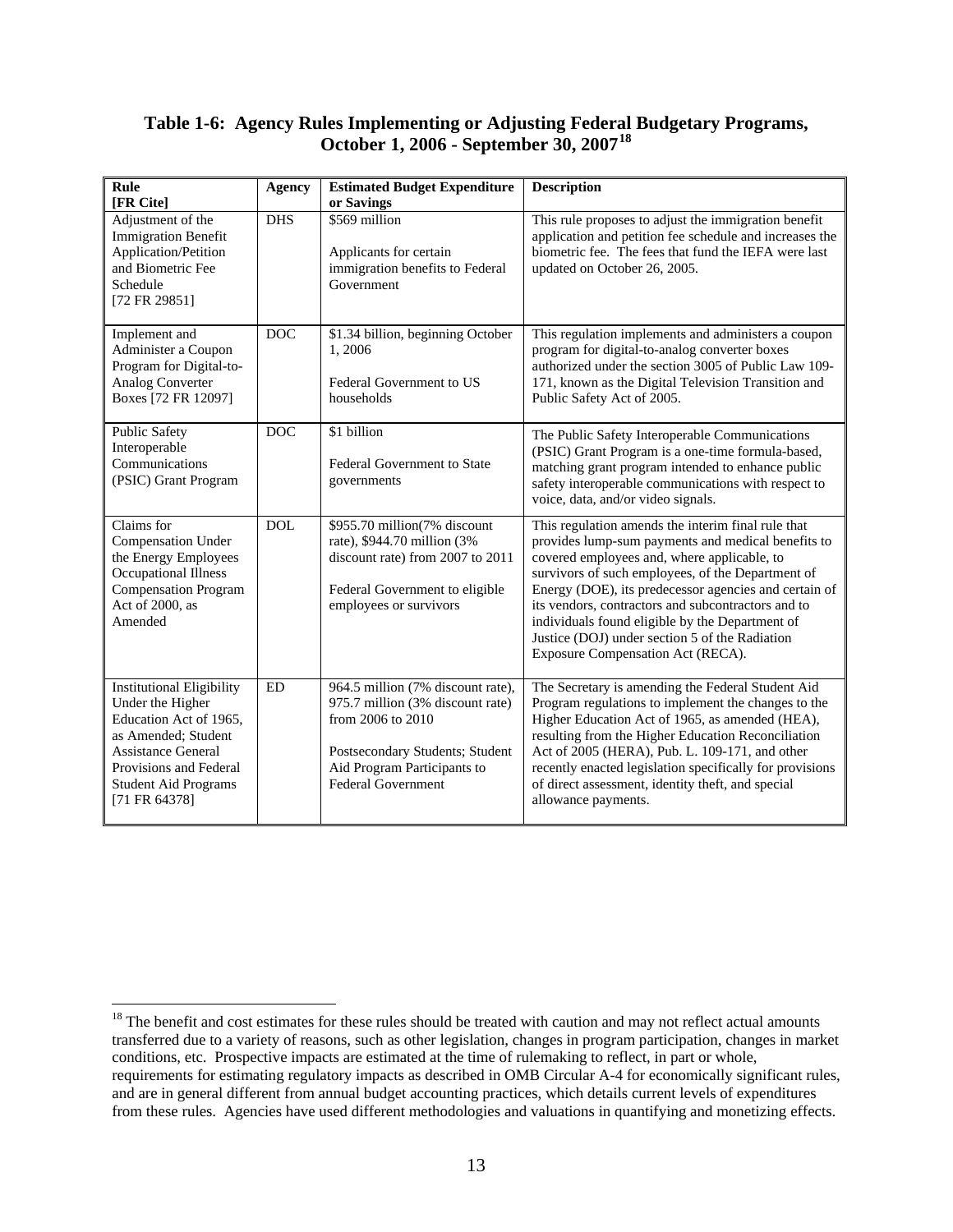| Rule<br>[FR Cite]                                                                                                                                                                                                                                      | <b>Agency</b> | <b>Estimated Budget Expenditure</b><br>or Savings                                                                                                                                                                                                                                                                 | <b>Description</b>                                                                                                                                                                                                                                                                                                                                                                                                                                                              |
|--------------------------------------------------------------------------------------------------------------------------------------------------------------------------------------------------------------------------------------------------------|---------------|-------------------------------------------------------------------------------------------------------------------------------------------------------------------------------------------------------------------------------------------------------------------------------------------------------------------|---------------------------------------------------------------------------------------------------------------------------------------------------------------------------------------------------------------------------------------------------------------------------------------------------------------------------------------------------------------------------------------------------------------------------------------------------------------------------------|
| <b>Student Assistance</b><br>General Provisions and<br>Federal Student Aid<br>Programs--Academic<br>Competitiveness and<br>National Science and<br>Mathematics Access To<br><b>Retain Talent Grant</b><br>Programs<br>[71 FR 64402]                    | ED            | \$693.9 million (7% discount<br>rate), \$694.2 million (3%<br>discount rate) in 2005<br>Federal Government To<br>Postsecondary Students                                                                                                                                                                           | These final regulations for the Academic<br>Competitiveness Grant Program (ACG) and National<br>SMART Grant programs specify the eligibility<br>requirements for a student to apply for and receive an<br>award under these programs for the 2007-2008 award<br>year, implementing the provisions of the Higher<br>Education Act of 1965 (HEA), as amended by the<br>Higher Education Reconciliation Act of 2005<br>$(HERA)$ .                                                  |
| Home Health Payment<br>System Rate Update for<br>CY 2007 and Deficit<br>Reduction Act of 2005<br>Changes to Medicare<br>Payment for Oxygen<br><b>Equipment and Capped</b><br><b>Rental Durable Medical</b><br>Equipment (CMS-1304-<br>F) [71 FR 65884] | <b>HHS</b>    | \$410 million (3 & 7% discount<br>rates, \$2006) in 2007<br>Federal Government To<br>Medicare home health service<br>providers                                                                                                                                                                                    | This final rule sets forth an update to the 60-day<br>national episode rates and the national per-visit<br>amounts under the Medicare prospective payment<br>system for home health services and sets forth policy<br>changes related to Medicare payment for certain<br>durable medical equipment for the purpose of<br>implementing sections $1834(a)(5)$ and $1834(a)(7)$ of<br>the Social Security Act, as amended by section 5101<br>of the Deficit Reduction Act of 2005. |
| Changes to the Hospital<br><b>Outpatient Prospective</b><br>Payment System and<br>CY 2007 Payment<br>Rates; and Changes to<br>the ASC Payment<br>System in CY 2007<br>$(CMS-1506-F)$<br>$[71$ FR 67960]                                                | <b>HHS</b>    | \$620 million in 2007 Federal<br>Government to OPPS Medicare<br>Providers<br>\$150 million in 2007: Premium<br>Payments from Beneficiaries to<br><b>Federal Government</b>                                                                                                                                        | This final rule revises the Medicare hospital<br>outpatient prospective payment system, updating the<br>conversion factor and the wage index adjustment for<br>hospital outpatient services, revising the relative APC<br>payment weights using claims data from January 1,<br>2005, through December 31, 2005, and updated cost<br>report information, and continuing increased<br>payments to rural SCHs, including EACHs.                                                    |
| <b>Revisions to Payment</b><br>Policies under the<br>Physician Fee Schedule<br>and Ambulance Fee<br>Schedule for Calendar<br>Year 2007 (CMS-1321-<br>FC) [71 FR 69624]                                                                                 | <b>HHS</b>    | \$2800 million (\$2007) in 2007<br>Federal Government to<br>physicians                                                                                                                                                                                                                                            | This final rule with implements certain provisions of<br>the Deficit Reduction Act of 2005, as well as making<br>other changes to Medicare Part B payment policy,<br>intended to ensure that our payment systems are<br>updated to reflect changes in medical practice and the<br>relative value of services.                                                                                                                                                                   |
| Competitive<br><b>Acquisition for Certain</b><br>Durable Medical<br>Equipment (DME),<br>Prosthetics, Orthotics,<br>and Supplies (CMS-<br>1270-F) [71 FR 16794]                                                                                         | <b>HHS</b>    | \$522.10 million (7% discount<br>rate, \$2007), \$547.9 million (3%)<br>discount rate, \$2007) in 2011<br>from DME suppliers to Federal<br>Government<br>\$130.5 million (7% discount<br>rate, \$2007), \$137 million (3%)<br>discount rate, $$2007$ ) in 2011<br>from DME suppliers to<br>Medicare beneficiaries | This final rule establishes competitive bidding<br>programs for certain Medicare Part B covered items<br>of durable medical equipment, prosthetics, orthotics,<br>and supplies (DMEPOS) throughout the United States<br>in accordance with sections $1847(a)$ and (b) of the<br>Social Security Act.                                                                                                                                                                            |
| Prospective Payment<br>System for Long-Term<br>Care Hospitals RY<br>2008: Annual Payment<br>Rate Updates and<br>Policy Changes (CMS-<br>1529-F) [72 FR 26869]                                                                                          | <b>HHS</b>    | \$156 million (3% and 7%)<br>discount rates) in 2008<br>Long-term care hospitals to<br><b>Federal Government</b>                                                                                                                                                                                                  | The estimated decrease in Federal payments to LTCH<br>providers for rate year 2008 reflects an updated<br>"Federal rate" increase of 0.6%, a decrease of 1.0% to<br>the "area wage adjustment", a decrease of 0.9% to the<br>revision of the "short stay outlier" policy and a<br>decrease of 2.5% in the "high cost outlier threshold."                                                                                                                                        |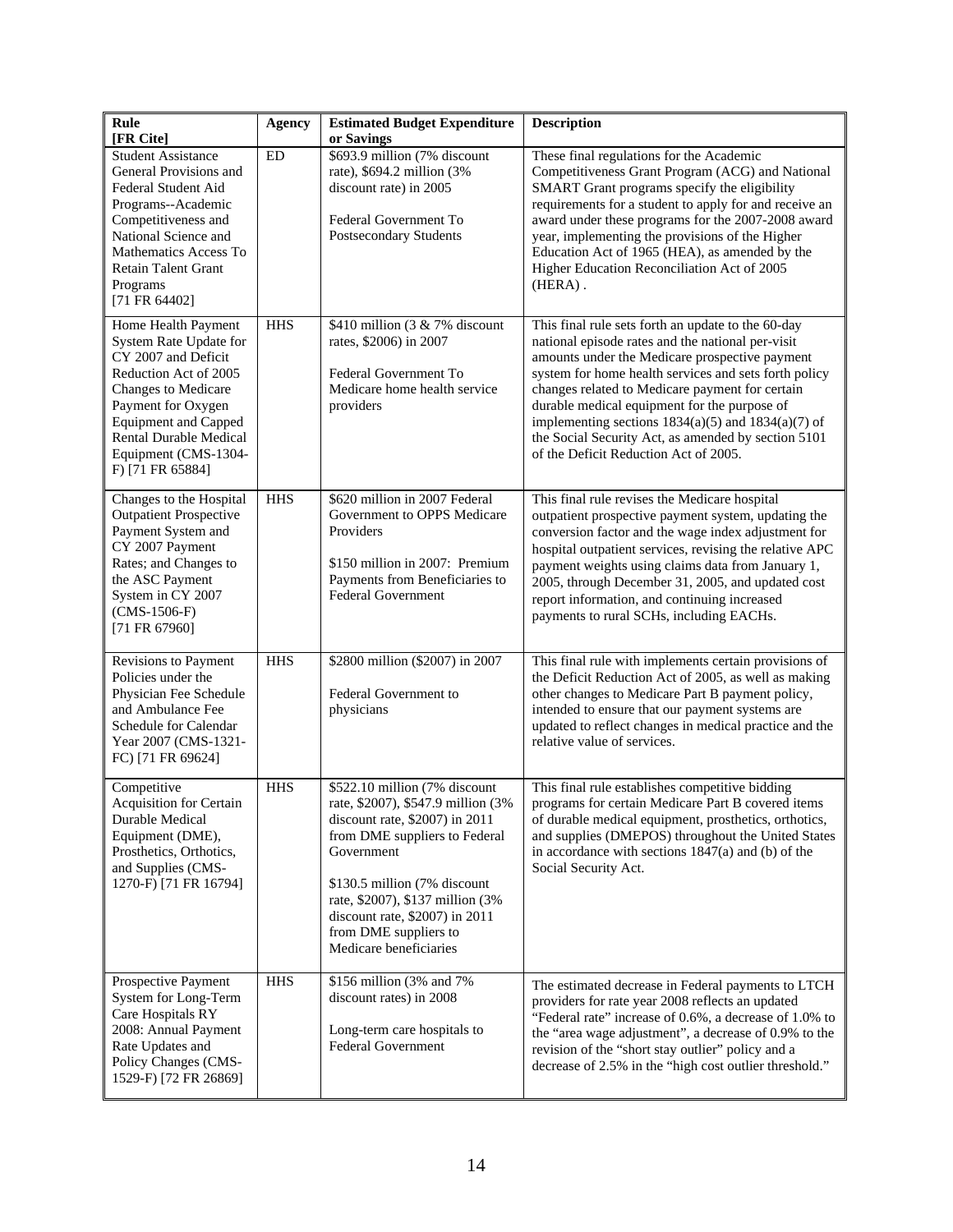| Rule<br>[FR Cite]                                                                                                                                                                  | <b>Agency</b> | <b>Estimated Budget Expenditure</b><br>or Savings                                                                                                                                                                                                                                                                                                                                                                                                                             | <b>Description</b>                                                                                                                                                                                                                                                                                                                                                                                                                                                                                                                                                                                                                      |
|------------------------------------------------------------------------------------------------------------------------------------------------------------------------------------|---------------|-------------------------------------------------------------------------------------------------------------------------------------------------------------------------------------------------------------------------------------------------------------------------------------------------------------------------------------------------------------------------------------------------------------------------------------------------------------------------------|-----------------------------------------------------------------------------------------------------------------------------------------------------------------------------------------------------------------------------------------------------------------------------------------------------------------------------------------------------------------------------------------------------------------------------------------------------------------------------------------------------------------------------------------------------------------------------------------------------------------------------------------|
| Cost Limits for<br>Governmentally-<br><b>Operated Providers</b><br>$(CMS-2258-F)$<br>[72 FR 29748]                                                                                 | <b>HHS</b>    | \$735.6 million (7% discount<br>rate, \$2007), \$757.3 million (3%<br>discount rate, \$2007) in 2007-<br>2011(? Check time line?)<br>State governments to Federal<br>Government                                                                                                                                                                                                                                                                                               | This regulation is designed to ensure that Medicaid<br>payments to governmentally-operated health care<br>providers are based on actual costs of providing<br>services to Medicaid individuals and that the<br>financing arrangements supporting those payments<br>are consistent with the statute. Private health care<br>providers are generally unaffected by this rule, except<br>for limited situations where the clarification provided<br>by the regulation may require a change to current<br>financing arrangements.                                                                                                           |
| Medicaid Prescription<br>Drugs--Average<br>Manufacturer Price<br>$(CMS-2238-F)$<br>[72 FR 39142]                                                                                   | <b>HHS</b>    | \$957.8 million (7% discount<br>rate), \$973.6 million (3%)<br>discount rate) from 2007 to 2011<br>Federal Government to State<br>governments<br>\$683.8 million (7% discount<br>rate), \$695.1 (3% discount rate)<br>from 2007 to 2011<br>State governments to pharmacies                                                                                                                                                                                                    | This rule sets the Federal upper reimbursement limit<br>(FUL) as 250 percent of the average manufacturer<br>price (AMP) for drugs on the FUL list, and will<br>clarify the requirements and manner in which AMPs<br>are determined for multiple-source drugs and other<br>drug payment revisions. This rule also lists the<br>physician administered multiple-source drugs that the<br>Secretary determines have the highest dollar volume<br>of dispensing in Medicaid and will require<br>manufacturers to include authorized generics when<br>they report their AMP and best price for covered<br>outpatient drugs to the Secretary. |
| <b>Revised Payment</b><br><b>System for Services</b><br>Furnished in<br><b>Ambulatory Surgical</b><br>Centers (ASCs)<br>Effective January 1,<br>2008 (CMS-1517-F)<br>[72 FR 42470] | <b>HHS</b>    | Zero net effect;<br>An increase in Medicare<br>payments to ASCs for CY 2008<br>compared to CY 2007 of<br>approximately \$308 million;<br>Reduced Medicare spending in<br>HOPDs and physicians' offices<br>on services that migrate from<br>these settings to ASCs that offset<br>the increase payments to ASCs;<br>The revised ASC payment<br>system will result in Medicare<br>savings of \$220 million over 5<br>years as the revised payment<br>rates are fully phased in. | This rule revises the method by which Medicare sets<br>payment rates for ASC facility services and includes<br>illustrative new payment rates for ASC services in<br>accordance with that methodology. This rule finalizes<br>policies proposed as part of the August 23, 2006, CY<br>2007 Outpatient Prospective Payment System rule.                                                                                                                                                                                                                                                                                                  |
| Prospective Payment<br>System for Inpatient<br><b>Rehabilitation Facilities</b><br>for FY 2008 (CMS-<br>1551-P) [72 FR 44283]                                                      | <b>HHS</b>    | \$150 million in 2008<br>Federal Government to<br>Medicare providers                                                                                                                                                                                                                                                                                                                                                                                                          | The estimated increase reflects both an updated<br>"market basket" increase of \$195 million or 3.2% and<br>a decrease to the outlier threshold update of \$45<br>million or 0.7%                                                                                                                                                                                                                                                                                                                                                                                                                                                       |
| Prospective Payment<br>System and<br>Consolidated Billing for<br><b>Skilled Nursing</b><br>Facilities-Update for<br>FY 2008 (CMS-1545-P)<br>[72 FR 43412]                          | <b>HHS</b>    | \$690 million in 2008<br>Federal Government to nursing<br>facilities                                                                                                                                                                                                                                                                                                                                                                                                          | This final rule updates the payment rates used under<br>the prospective payment system (PPS) for skilled<br>nursing facilities (SNFs) for fiscal year (FY) 2008.                                                                                                                                                                                                                                                                                                                                                                                                                                                                        |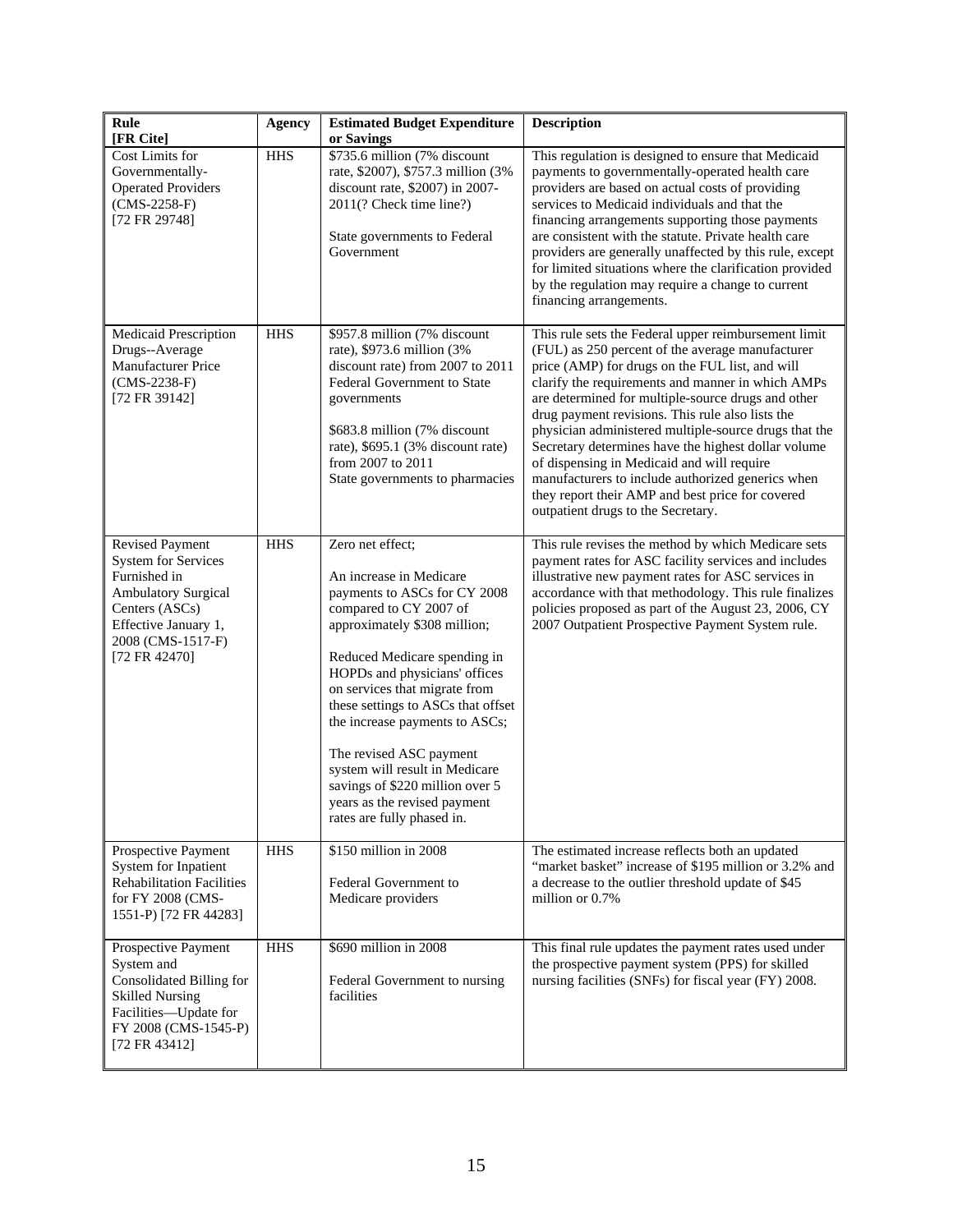| Rule                                                                                                                                              | <b>Agency</b> | <b>Estimated Budget Expenditure</b>                                                                                                                                                                                                               | <b>Description</b>                                                                                                                                                                                                                                                                                                                                                                                                                                                                                                                                                                                                                                                                                                                                                                                                                                                                                                                                                          |
|---------------------------------------------------------------------------------------------------------------------------------------------------|---------------|---------------------------------------------------------------------------------------------------------------------------------------------------------------------------------------------------------------------------------------------------|-----------------------------------------------------------------------------------------------------------------------------------------------------------------------------------------------------------------------------------------------------------------------------------------------------------------------------------------------------------------------------------------------------------------------------------------------------------------------------------------------------------------------------------------------------------------------------------------------------------------------------------------------------------------------------------------------------------------------------------------------------------------------------------------------------------------------------------------------------------------------------------------------------------------------------------------------------------------------------|
| [FR Cite]<br>Changes to the Hospital<br><b>Inpatient Prospective</b><br>Payment Systems and<br>FY 2008 Rates (CMS-<br>1533-P) [72 FR 47130]       | <b>HHS</b>    | or Savings<br>\$3837 million in 2008<br>Federal Government to<br>Medicare providers                                                                                                                                                               | The rule implements an overall increase of 3.5 percent<br>in operating payments, including hospital reporting of<br>quality data program costs (\$1.89 million) and all<br>operating payment policies, and a capital payments<br>increase of 0.6 percent per case, yielding an estimated<br>capital payments increase of \$282 million in FY 2008<br>compared to FY 2007.                                                                                                                                                                                                                                                                                                                                                                                                                                                                                                                                                                                                   |
| Home Health<br>Prospective Payment<br><b>System Refinements</b><br>and Rate Update for<br>Calendar Year 2008<br>$(CMS-1541-P)$<br>$[72$ FR 49761] | <b>HHS</b>    | \$20 million in 2008<br>Federal Government to home<br>health agencies                                                                                                                                                                             | This rule implements the 3.0 percent home health<br>market basket increase (an estimated additional \$430<br>million in CY 2008 expenditures attributable only to<br>the CY 2008 home health market basket update), and<br>the 2.75 percent decrease (-\$410 million for the first<br>year of a 3-year phase in) to the HH PPS national<br>standardized 60-day episode rate to account for the<br>nominal increase in case-mix under the HH PPS.                                                                                                                                                                                                                                                                                                                                                                                                                                                                                                                            |
| Medicare Part B<br>Income-Related<br>Monthly Adjustment<br>Amount (2101F)<br>[71 FR 62923]                                                        | <b>SSA</b>    | Certain High-Income Medicare<br>Part B Beneficiaries to<br>the Medicare SMI Trust Fund.<br>Annual transfers of the rule are<br>expected to be \$1.37 billion (7%<br>discount rate) or \$1.398 billion<br>(3% discount rate) from 2007 to<br>2011. | Starting in January 2007, the Medicare Part B<br>premium subsidy will be reduced for an estimated 4<br>to 5 percent of the approximately 40 million Medicare<br>Part B beneficiaries. The reduction of the Federal<br>premium subsidy will result in beneficiaries with<br>modified adjusted gross income above the threshold<br>paying more of the cost of their Medicare Part B<br>benefits through an income-related monthly<br>adjustment amount that will be added to the Medicare<br>Part B standard monthly premium plus any applicable<br>premium increase for late enrollment or reenrollment.                                                                                                                                                                                                                                                                                                                                                                     |
| Traumatic Injury<br>Protection Rider to<br>Service members'<br>Group Life Insurance<br>[72 FR 10362]                                              | <b>VA</b>     | \$400 million (3% and 7%)<br>discount rates, \$2005) where the<br>covered period is 2005<br>Federal government to<br>beneficiaries                                                                                                                | Section 1032 of the "Emergency Supplemental<br>Appropriations Act for Defense, the Global War on<br>Terror, and Tsunami Relief, 2005" established an<br>automatic traumatic injury protection rider to Service<br>members' Group Life Insurance (SGLI) for any SGLI<br>insured who sustains a serious traumatic injury that<br>results in certain losses as prescribed by the Secretary<br>of Veterans Affairs in collaboration with the Secretary<br>of Defense.<br>This rule modifies the interim final rule to provide<br>that a service member must suffer a scheduled loss<br>within 2 years after a traumatic injury, rather than one<br>year. This rule also amends to clarify that a service<br>member does not have to be insured under SGLI in<br>order to be eligible for TSGLI based upon incurrence<br>of a traumatic injury between October 7, 2001, and<br>December 1, 2005, if the member's loss was a direct<br>result of injuries incurred in OEF or OIF. |
| 2005 Hurricane Disaster<br><b>Assistance Programs</b><br>$[72$ FR 875]                                                                            | <b>USDA</b>   | \$250 million (3% and 7%)<br>discount rates) where 2005 is the<br>covered period<br>Federal government to farm<br>producers                                                                                                                       | This final rule sets forth the Farm Service Agency<br>(FSA) regulations for the 2005 Section 32 Hurricane<br>Disaster Programs in response to emergency<br>agricultural situations caused by the 2005 hurricanes<br>Dennis, Katrina, Ophelia, Rita, and Wilma in certain<br>counties in Alabama, Florida, Louisiana, Mississippi,<br>North Carolina, and Texas. This final rule also sets<br>forth provisions related to the 2006 Livestock<br>Assistance Grant Program.                                                                                                                                                                                                                                                                                                                                                                                                                                                                                                    |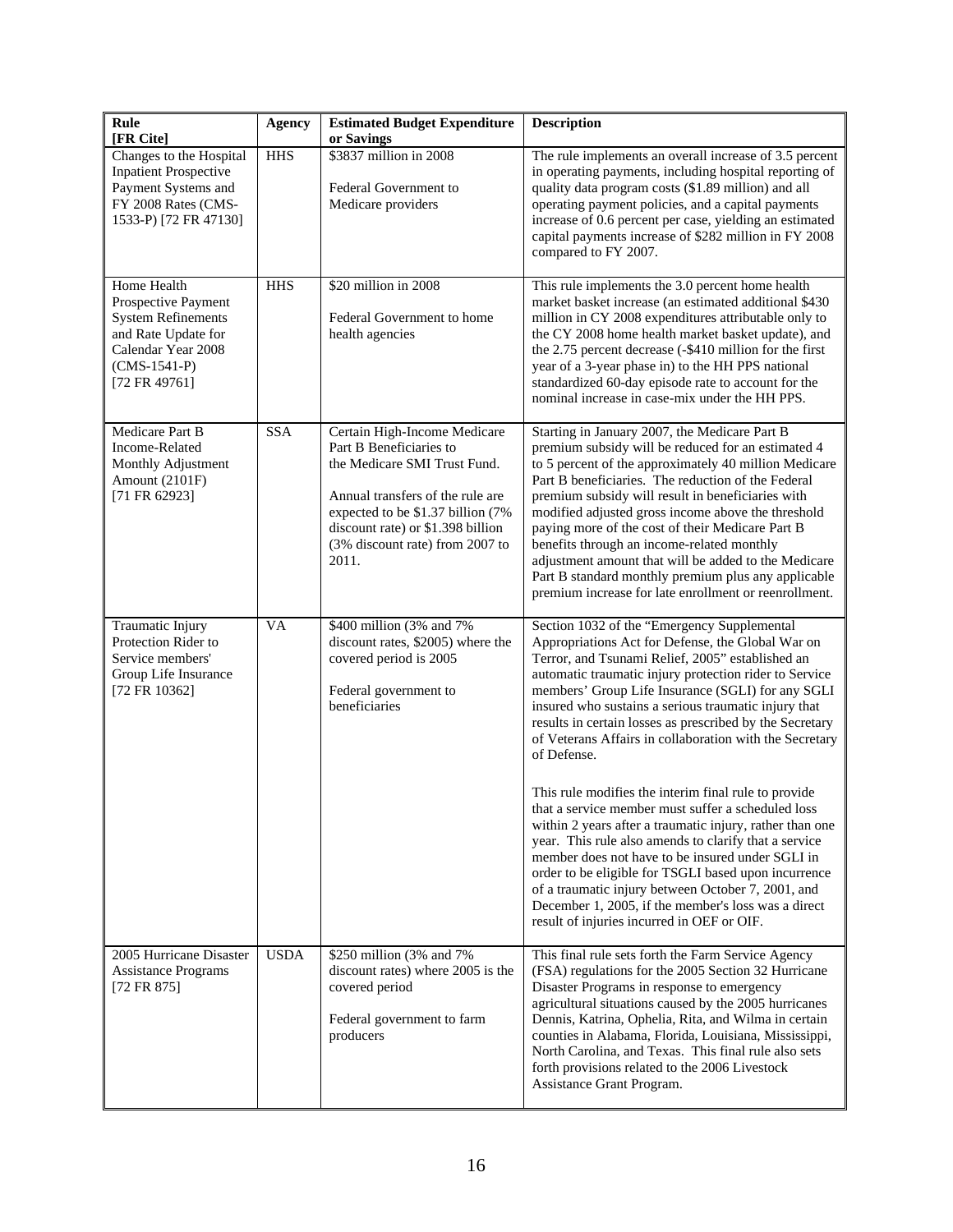<span id="page-21-0"></span>

| Rule                       | Agency      | <b>Estimated Budget Expenditure</b> | <b>Description</b>                                |
|----------------------------|-------------|-------------------------------------|---------------------------------------------------|
| [FR Cite]                  |             | or Savings                          |                                                   |
| 2006 Disaster              | <b>USDA</b> | \$150.5 million (3% and 7%)         | The rule establishes seven disaster programs to   |
| <b>Assistance Programs</b> |             | discount rates, $$2006$ ) in 2007   | provide funds to eligible producers in counties   |
| [72 FR 6435]               |             |                                     | affected by the 2005 hurricanes Katrina, Ophelia, |
|                            |             | Federal government to farm          | Rita, Wilma, or a related condition.              |
|                            |             | producers                           |                                                   |

It is important to note that rules that transfer Federal dollars often have opportunity costs or benefits in addition to the budgetary dollars spent because they can affect incentives, and thus lead to changes in the way people behave (e.g., in their investment decisions). Including budget programs in the overall totals would, however, confuse the distinction between rules that impose costs primarily through the imposition of taxes, and rules that impose costs primarily through mandates on the private sector. OMB feels this Report is properly focused on regulations that impose costs primarily through private sector mandates.

 At the same time, economists recognize that transfers impose real costs on society because they cause people to change behavior, either by directly prohibiting or mandating certain activities, or by altering prices and costs. The costs resulting from these behavior changes are referred to as the "deadweight loss" associated with the transfer. OMB Circular A-94 suggests that transfers that result from increased taxes may be associated with a marginal excess burden (deadweight loss) of 25 cents per dollar of Federal revenue collected (p. 12). More recent estimates noted in the 2008 *Economic Report of the President* range from 30 to 50 cents per dollar of Federal revenue collected  $(p. 116)^{19}$  $(p. 116)^{19}$  $(p. 116)^{19}$ 

We also caution the reader not to assume that these rules were subject to less stringent analysis and review. In fact, agencies thoroughly analyze and OMB thoroughly reviews all significant Federal budget rules under Executive Order 12866. If economically significant, these rules must be accompanied by regulatory impact analyses.

## **D. Major Rules Issued by Independent Regulatory Agencies**

The congressional review provisions of the Small Business Regulatory Enforcement Fairness Act (SBREFA) (Pub. L. No. 104-121) require the Government Accountability Office (GAO) to submit to Congress reports on major rules, including rules issued by agencies not subject to Executive Order 12866 — the so-called independent regulatory agencies. In preparing this Report, we reviewed the information on the benefits and costs of major rules contained in GAO reports for the period of October 1, 2006 to September 30, 2007. GAO reported that three of these agencies issued a total of 10 major rules during this period.

As Table 1-7 indicates, one of the rules monetized benefits and costs; two rules monetized benefits and two monetized costs. OMB does not know whether the rigor and extent of the analyses conducted by these agencies are similar to those of the analyses performed by agencies subject to Executive Order 12866, as OMB does not review rules from these agencies.

<sup>&</sup>lt;sup>19</sup> Council of Economic Advisers (2008). Economic Report of the President, p. 116.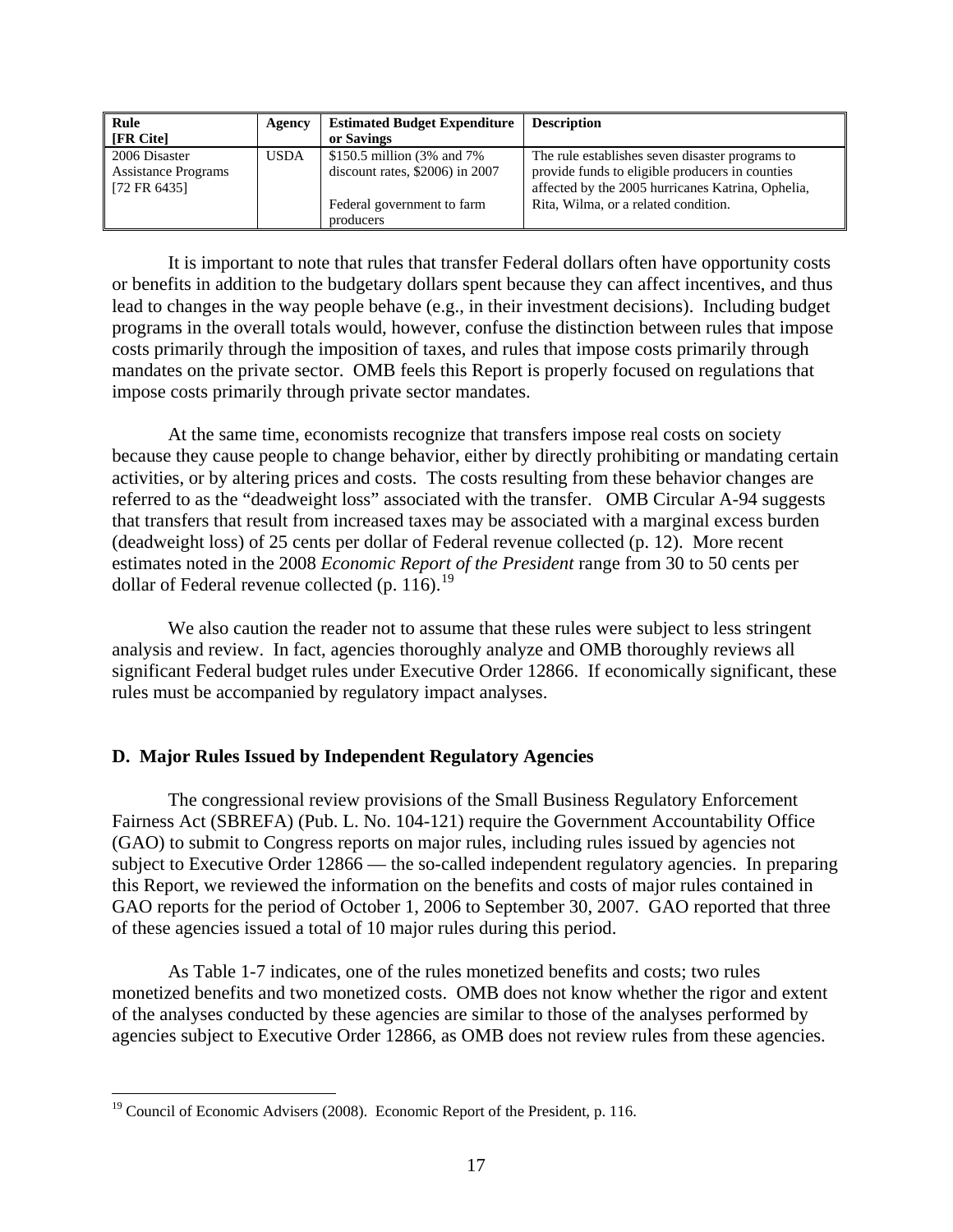OMB provides in the Appendix C of this Report a summary of the information available on the regulatory analyses for major rules by the independent agencies over the past ten years. This summary is similar to the ten-year look-back for social regulation included in recent Reports. It examines the number of major rules promulgated by independent agencies as reported to the GAO from 1998 through 2007, which are presented in Table C-1. The reader should note that OMB did not finalize a Report in 1999. OMB reconstructed the estimates for this period based on GAO reports. Prior to the 2003 Report, OMB did not report on independent agency major rules on a fiscal year basis, but rather on an April-March cycle. Similar to last year, OMB is reporting all of the rules from 1998 through 2007 on a fiscal year basis (see Table C-1). The number of rules presented in earlier Reports may therefore not match the number of rules presented here. Information is also presented on the extent to which the independent agencies reported benefit and cost information for these rules in Tables C-2 through C-4.

| <b>Agency</b>                            | Rule                                                                                                                                                                                                                                                    | <b>Information on</b><br><b>Benefits or Costs</b> | <b>Monetized</b><br><b>Benefits</b> | <b>Monetized</b><br><b>Costs</b>                                                                       |
|------------------------------------------|---------------------------------------------------------------------------------------------------------------------------------------------------------------------------------------------------------------------------------------------------------|---------------------------------------------------|-------------------------------------|--------------------------------------------------------------------------------------------------------|
| Federal<br>Communications<br>Commission  | Service Rules for the 698-806 MHz<br>Band, Revision of the Commission's<br>Rules Regarding Public Safety Spectrum<br>Requirements, and a Declaratory Ruling<br>on Reporting Requirement under the<br>Commission's Anti-Collusion Rule (72)<br>FR 48814) | No                                                | N <sub>o</sub>                      | N <sub>o</sub>                                                                                         |
| Federal<br>Communications<br>Commission  | Review of the Emergency Alert System<br>(72 FR 62123)                                                                                                                                                                                                   | N <sub>0</sub>                                    | No                                  | No                                                                                                     |
| Nuclear<br>Regulatory<br>Commission      | Revision of Fee Schedules; Fee Recovery<br>for FY 2007 (72 FR 31402)                                                                                                                                                                                    | No                                                | No                                  | No                                                                                                     |
| Securities and<br>Exchange<br>Commission | <b>Executive Compensation and Related</b><br>Person Disclosure (71 FR 53158)                                                                                                                                                                            | Yes                                               | No                                  | Total cost of<br>over \$250<br>million                                                                 |
| Securities and<br>Exchange<br>Commission | Mutual Fund Redemption Fees (71 FR<br>58257)                                                                                                                                                                                                            | Yes                                               | N <sub>0</sub>                      | \$668 million<br>in one-time<br>capital cost<br>savings;<br>\$175 million<br>in annual cost<br>savings |
| Securities and<br>Exchange<br>Commission | Internal Control Over Financial<br>Reporting in Exchange Act Periodic<br>Reports of Non-Accelerated Filers and<br>Newly Public Companies (71 FR 76580)                                                                                                  | Yes                                               | No                                  | N <sub>o</sub>                                                                                         |
| Securities and<br>Exchange<br>Commission | Internet Availability of Proxy Materials<br>(72 FR 4148)                                                                                                                                                                                                | Yes                                               | \$16-\$80<br>million<br>annually    | \$48.3-\$241.4<br>million<br>annually                                                                  |

**Table 1-7: Major Rules Issued by Independent Regulatory Agencies, October 1, 2006 - September 30, 2007**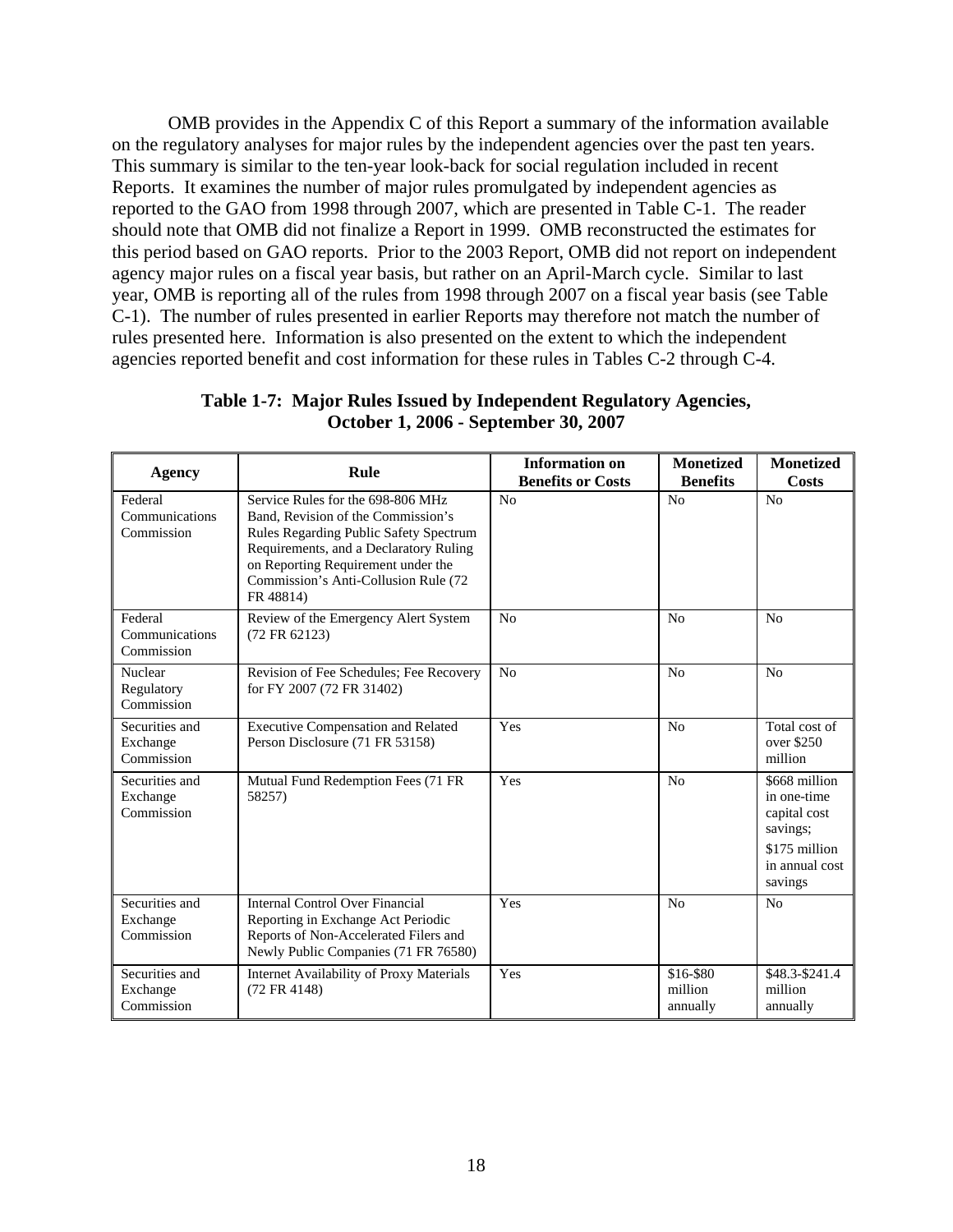| Agency                                   | Rule                                                                                                                                                                                                                             | Information on<br><b>Benefits or Costs</b> | <b>Monetized</b><br><b>Benefits</b> | <b>Monetized</b><br><b>Costs</b> |
|------------------------------------------|----------------------------------------------------------------------------------------------------------------------------------------------------------------------------------------------------------------------------------|--------------------------------------------|-------------------------------------|----------------------------------|
| Securities and<br>Exchange<br>Commission | Termination of a Foreign Private Issuer's<br>Registration of a Class of Securities<br>Under Section $12(g)$ and Duty to File<br>Reports Under Section 13(a) or 15(d) of<br>the Securities Exchange Act of 1934 (72)<br>FR 16934) | Yes                                        | N <sub>0</sub>                      | \$200 million<br>in $1st$ year   |
| Securities and<br>Exchange<br>Commission | Amendments to the Rules Regarding<br>Management's Report on Internal<br>Control Over Financial Reporting (72 FR<br>35310)                                                                                                        | Yes                                        | N <sub>0</sub>                      | N <sub>0</sub>                   |
| Securities and<br>Exchange<br>Commission | <b>Shareholder Choice Regarding Proxy</b><br>Materials (72 FR 42222)                                                                                                                                                             | Yes                                        | $$2.7-S29.4$<br>million             | No                               |

## **E. Scorecard Measures for Compliance with Relevant OMB Guidance on Quality of Regulatory Analysis**

A number of peer reviewers and commenters on the previous Reports have urged us to develop "scorecards" to evaluate the extent to which agencies' regulatory analyses comply with OMB guidance, and to report the scorecard results in the future Reports. The relevant guidance would include OMB Circular A-4 and OMB Circular A-94. Their recommendations include:

- Developing a minimum scorecard based on OMB guidance (e.g., OMB Circular A-4, OMB Circular A-94);
- Including a scorecard showing the number and percentage of final regulations that pass or fail a benefit-cost test based strictly on factors that can be quantified and expressed in monetary terms;
- Requesting that all agencies report on the extent to which they comply with OMB's guidelines for conducting regulatory analysis using a regulatory scorecard which OMB would summarize and present in a user-friendly format; and
- Holding agencies accountable both for following guidelines and reporting the extent to which that happens.

For such a scorecard to be effective, the metrics should be both objective and meaningful, which is challenging. Objective metrics can measure whether an agency performed a particular type of analysis, but may not indicate how well the agency performed this analysis. In addition, the metrics may be too broad to reflect agency compliance with specific guidance on technical matters (e.g., how to conduct an underlying contingent valuation study that provides key information to a regulatory analysis). In our draft 2008 Report, we have sought comment on the following possible questions for use in a scorecard:

- 1. Does the analysis include a statement of need for Federal regulation, including market failure or other compelling public purpose?
- 2. Does the analysis identify and examine a sufficient number of reasonable alternative approaches?
- 3. Does the analysis quantify and monetize benefits and costs of proposed action?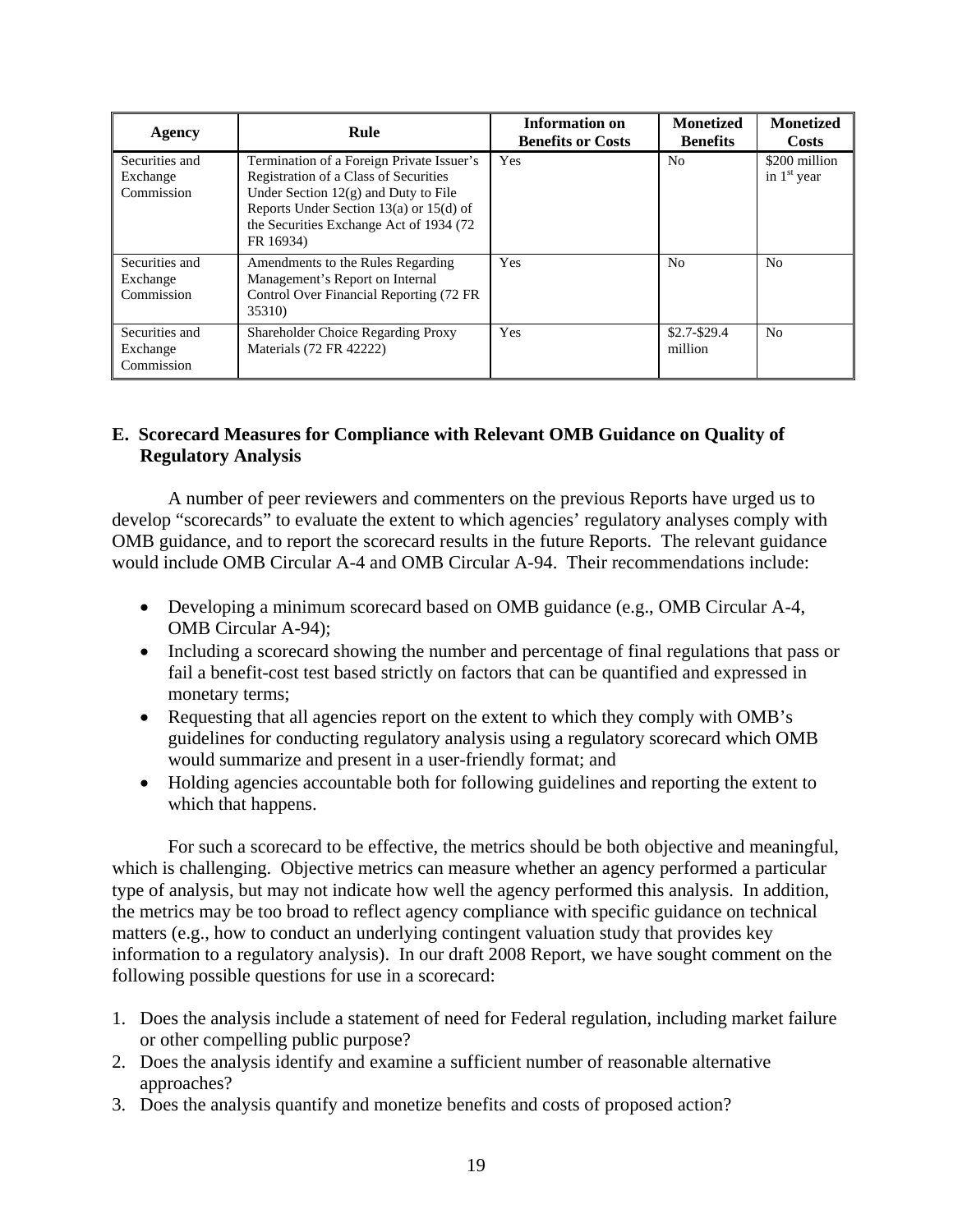- <span id="page-24-0"></span>4. Does the analysis quantify and monetize benefits and costs of main alternative approaches?
- 5. Does the analysis discount future benefit and cost streams at 3% and 7%?
- 6. For public health and safety regulations, does the analysis include cost-effectiveness analysis?
- 7. Are uncertainties in estimates clearly presented? Does the analysis contain a formal uncertainty analysis if the rulemaking has more than a \$1 billion cost or benefit in any one year?
- 8. Does the analysis provide a separate description of significant distributional effects?
- 9. Is a break-even analysis presented for rules with substantial unquantifiable benefits?

As noted in OMB Circular A-4, an agency cannot conduct a good regulatory analysis according to a formula. Conducting high-quality analysis requires competent professional judgment. Different regulations may call for different emphases in the analysis, depending on the nature and complexity of the regulatory issues and the sensitivity of the benefit and cost estimates to the key assumptions.<sup>[20](#page-24-0)</sup>

Due to concerns that scorecards may inadvertently introduce incentives for agencies to attempt to apply a cookbook-approach to regulatory analyses, we have sought comment on the usefulness of the scorecard concept, particularly through the following questions:

- 1. Are the metrics objective?
- 2. Are there other objective measures that indicate compliance with OMB guidance?
- 3. Is there a concern that limiting a scorecard to a relatively small number of measures will have the perverse effect of increasing compliance with the bare minimum requirements on the scorecard at the expense of overall quality of the analysis because the scorecard fails to address critical elements of regulatory analysis?
- 4. Should the agencies report the extent to which they comply with relevant OMB guidance?

## *Response to Peer Reviews on Scorecard*

OMB has received no public comments on these issues; however, all three peer reviewers express support for the concept of scorecard.

## *1. General Peer Reviewer Comments:*

<u>.</u>

Peer Reviewer (1) notes that the usefulness of reporting aggregate information on whether agencies comply with OMB guidance through scorecards is showing whether there are systematic strengths and weaknesses in how analyses are conducted in each agency. Peer Reviewer (1) further notes that OMB is already providing an "abbreviated scorecard" for independent agencies.

Peer Reviewer (2) suggests that OMB separate the discussion into two distinct types of scorecards: a scorecard for evaluating regulatory analyses and a scorecard for evaluating

<sup>&</sup>lt;sup>20</sup> OMB Circular A-4, p. 3. http://www.whitehouse.gov/omb/circulars/a004/a-4.pdf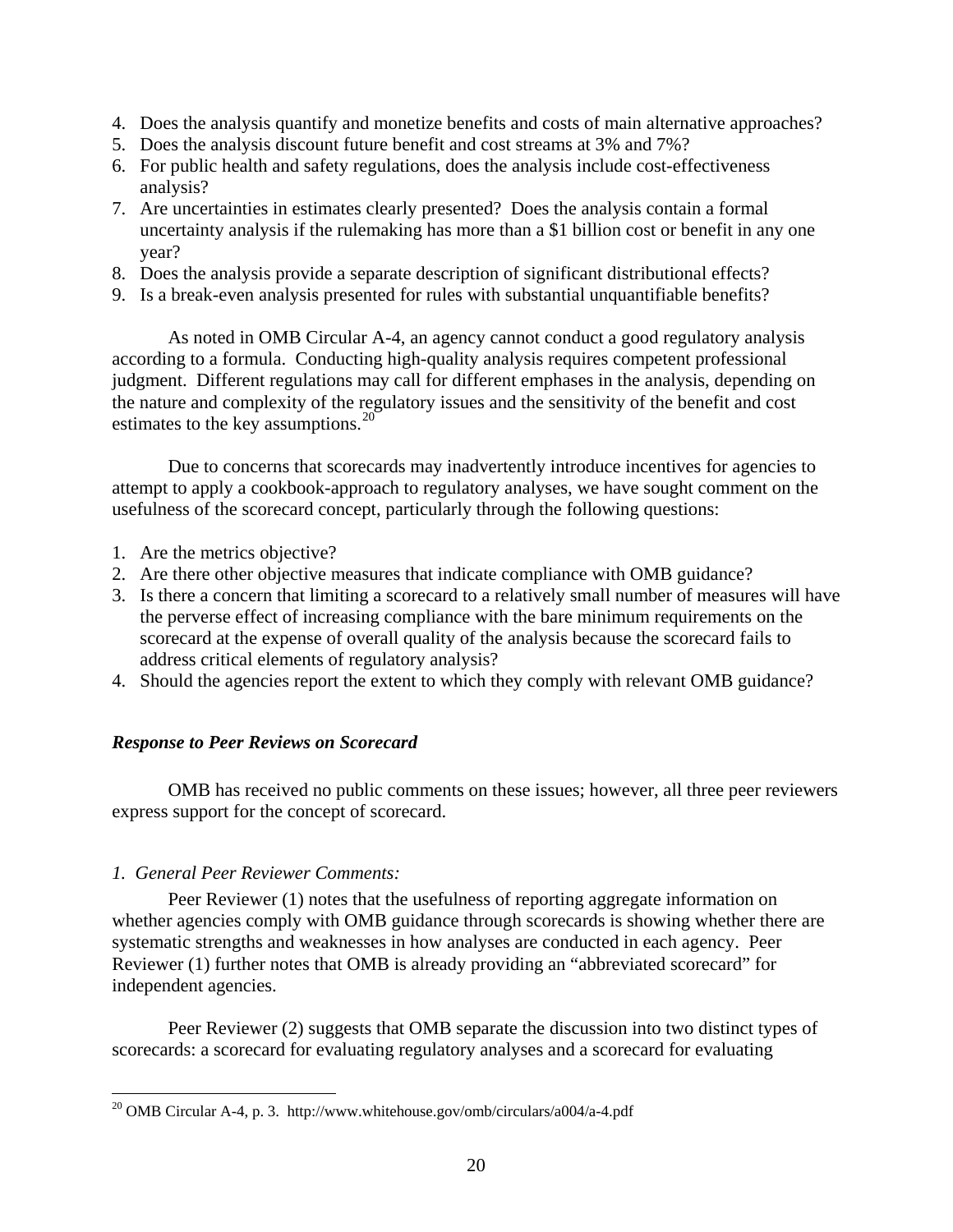regulations. In this vein, Peer Reviewer (2) raises some fundamental questions that OMB should consider before adopting a scorecard in this Report. The Reviewer asks:

- How will scorecards be used in regulatory analyses and in the rulemaking process?
- Who will prepare scorecards? Would a regulating agency prepare scorecards and submit it along with the regulatory analyses and the proposed and final rules? Would OMB prepare scorecards for regulatory analyses for proposed and final rules as part of the OMB review process?
- If an agency fails to meet an acceptable score on a regulatory analysis, would the proposed or final rule be returned to the agency for reconsideration? Would a scorecard be used as a screening tool?
- If not a screening tool, would OMB use a scorecard an evaluative tool after OMB regulatory review?
- "Is there any evidence that doing well on a regulatory scorecard is associated with 'better' RIA?"

OMB notes that the peer reviewers offered comments on both types of scorecards.

## *2. Peer Reviewer Comments on the Possible Scorecard Questions*

The peer reviewers generally express support for the possible scorecard questions proposed in the draft report. They state that many of the proposed scorecard questions, including whether an RIA included a market failure argument, used the required discount rates, and analyzed reasonable regulatory alternatives, are useful. OMB notes that these metrics are consistent with the requirements of Executive Order 12866 and OMB Circular A-4. Peer reviewers provide further comment on a few of the proposed questions, which are discussed below.

3. **Does the analysis quantify and monetize benefits and costs of proposed action?** Peer Reviewer (1) suggests that a scorecard show the number and percentage of final regulations that pass or fail a benefit-cost test based strictly on quantified and monetized benefits and costs. The reviewer further suggests that if a regulation fails this benefit-cost test, using reasonable assumptions, OMB should either state why the regulation is implemented or argue for reform or elimination. OMB believes agency RIAs and this Report are already somewhat consistent with this recommendation. Agencies should always identify a need for the regulation, which should include whether or not the agency faces statutory direction towards a particular regulatory approach. Agencies should also identify whether they are allowed to use benefit-cost analysis to make regulatory decisions, and other reasons why a regulation is issued while having negative monetized net benefits. In addition, OMB Circular A-4 requires agencies to identify significant qualitative benefits and costs that were important inputs into agency decisions. We have attempted to capture such qualitative impacts in Table A-1 of this Report.

Peer Reviewer (2) cautions that scorecards should treat quantification and monetization equally. The Reviewer suggests that agencies adopt tables in the regulatory analyses that itemize "effects of the proposed regulation by category, separated into those categories that are quantifiable and monetizable, those that are only quantifiable but not monetizable, and those that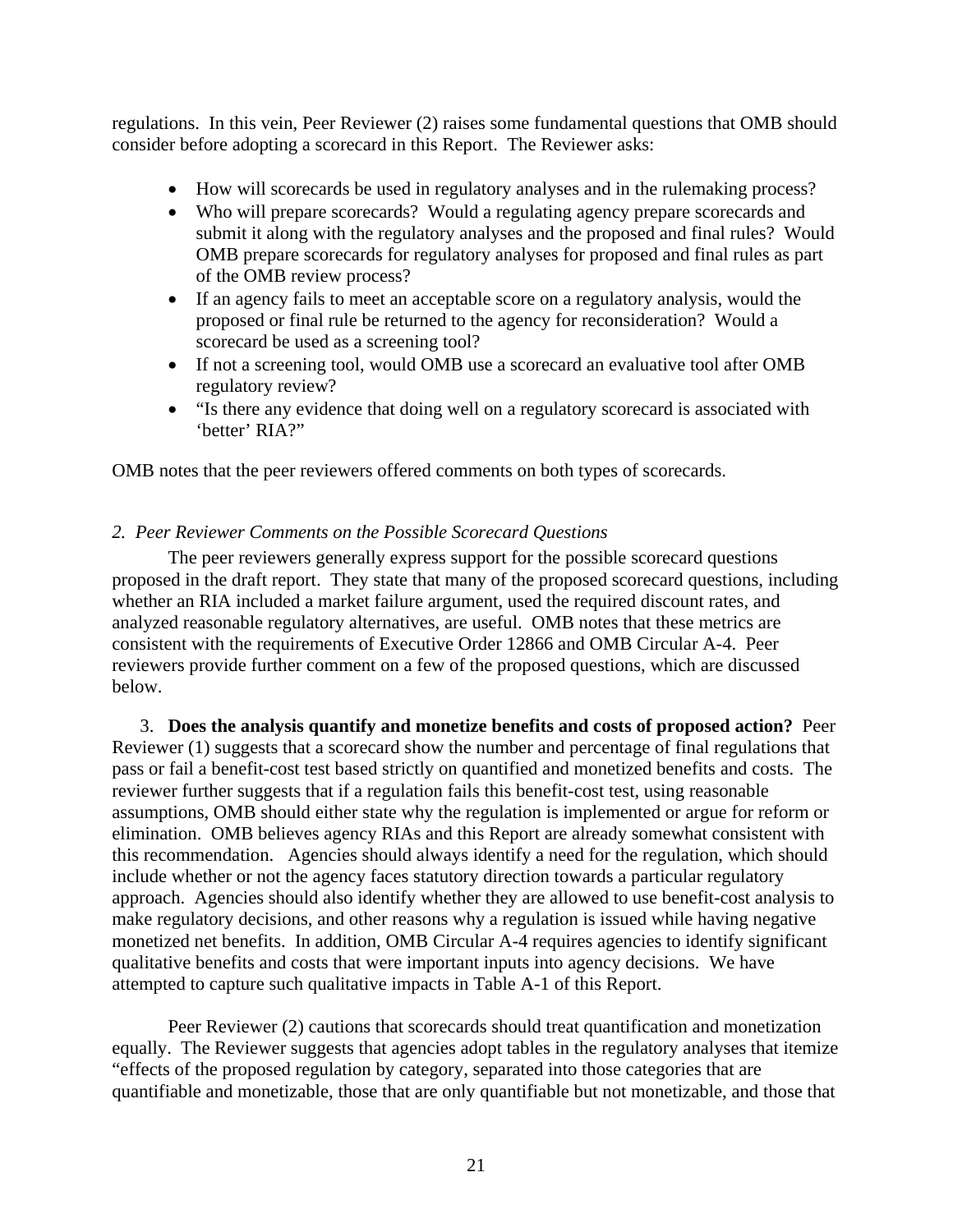are not quantifiable, if there are any" (p. 2). OMB notes that this suggestion is consistent with the OMB Circular A-4 requirement for agencies to provide an "accounting statement" that contains monetized, quantified, and qualitative benefits, costs, and transfers.

6. **For public health and safety regulations, does the analysis include cost-effectiveness analysis?** Peer Reviewer (2) questions why cost-effectiveness analyses are restricted to public health and safety regulations. The Reviewer states that the information burden associated with conducting cost-effectiveness analyses is not different than for benefit-cost analysis. OMB agrees with this comment in part, in that we feel cost-effectiveness analysis is a useful tool that should be widely used. We also note that OMB Circular A-4 does not restrict agencies from providing a cost-effectiveness analysis for all of their regulations; however, OMB Circular A-4 only requires such an analysis for public health and safety regulations. We agree that if a quantifiable benefit exists for such regulations, a cost-effectiveness analysis would still be useful.

7. **Are uncertainties in estimates clearly presented? Does the analysis contain a formal uncertainty analysis if rulemaking has more than a \$1 billion cost or benefit in any one year?** Peer Reviewer (3) advises that this metric is important. Peer Reviewer (1) suggests that OMB provide further guidance to agencies on ascertaining uncertainty around the benefit and cost estimates, including guidance on how to determine the high and low range for these estimates. We feel that OMB Circular A-4 does provide sufficient guidance for agencies to conduct the required formal uncertainty analysis; however, OMB is open to considering providing further uncertainty guidance in the future.

9. **Is a break-even analysis presented for rules with substantial unquantifiable benefits?** Peer Reviewer (2) states that this metric exemplifies OMB's confusion regarding the emphasis put on monetization, which the Reviewer states depends critically on the quantification of the physical units of benefits. The Reviewer questions how an agency could conduct a breakeven analysis if benefits are unquantifiable. OMB agrees in part that the question was not clearly worded. The "break-even" analysis we had in mind would be similar to those performed by DHS, which attempt to define what a regulation would need to achieve, in terms of reducing the probability of one or more types of terrorist attack, in order for the benefits of the regulation to outweigh its costs. In such analysis, the agencies would be able to monetize the particular scenarios under investigation, such as a 9/11- type attack, but would not be able to assign an objective probability to such an attack.

## *3. Peer Reviewer Comments on the Specific Questions*

The peer reviewers also offer advice and suggestions on the specific questions asked regarding the usefulness of the scorecard concept in the draft Report. Because the reviewers offered substantive comment on each of the questions, we reproduce the questions and comments below.

1. **Are the metrics objective?** Peer Reviewer (3) notes that the metrics are generally good and reasonably objective, but expresses concerns about the quality of the responses to the metrics. OMB also shares the goal of ensuring that any responses to the metrics we propose are consistent and of high quality.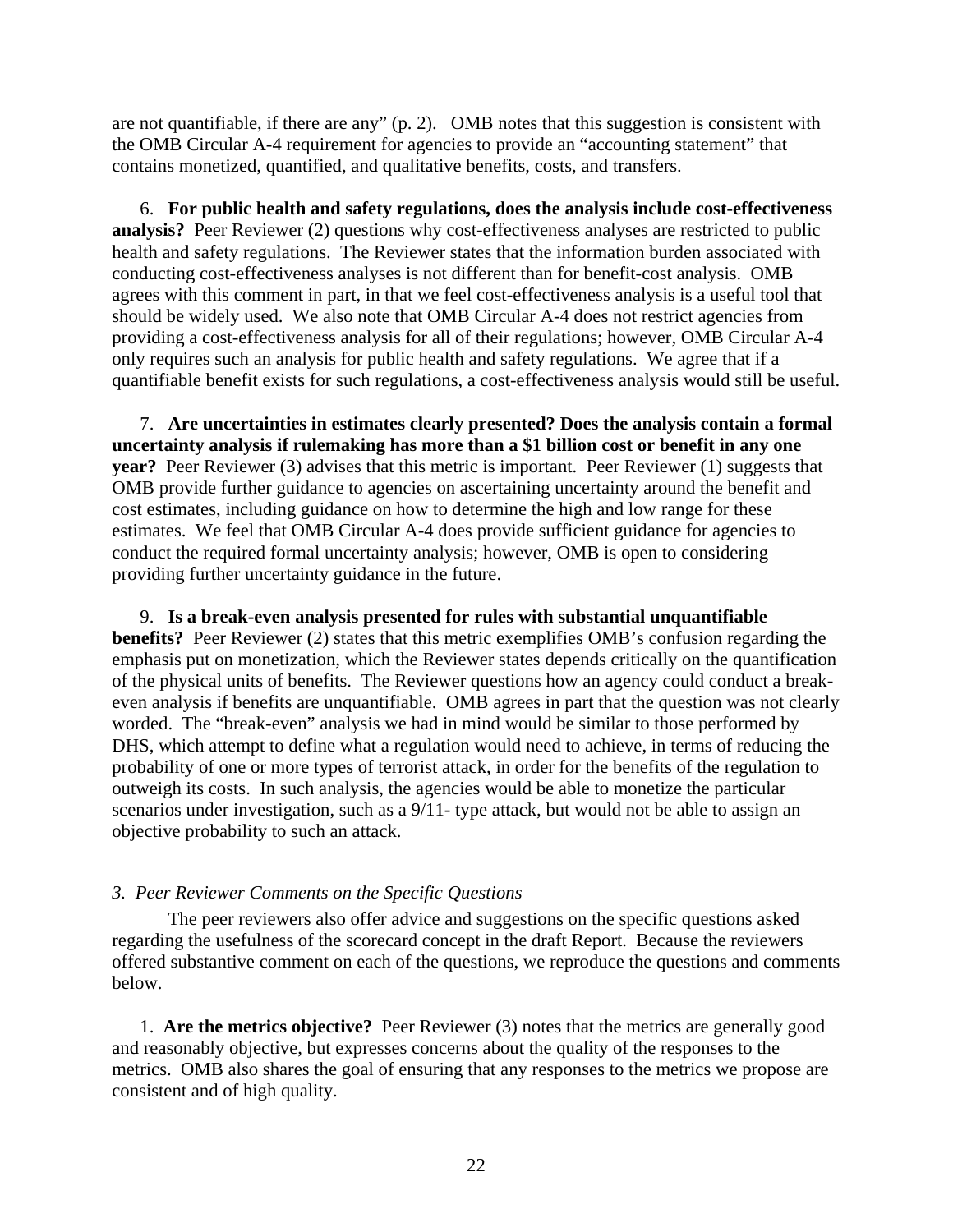<span id="page-27-0"></span>2. **Are there other objective measures that indicate compliance with OMB guidance?** Peer Reviewer (1) notes that Hahn and Sunstein<sup>[21](#page-27-0)</sup> proposed a scorecard that can be adopted by agencies to evaluate regulatory impact analyses. The Reviewer suggests that this scorecard may provide useful information. In particular, the Reviewer states that any OMB scorecard should adopt aspects of the Hahn-Sunstein scorecard, and that we should add key issues such as whether an agency identified and considered alternatives. The Reviewer also suggests that OMB should assemble this information and present it in a user friendly format, similar to the way we presented the results of independent agency RIAs in Appendix C of the 2008 draft Report. OMB notes that question 4 of our proposed scorecard does address whether an analysis quantified and monetized benefits and costs of main alternative approaches. Our proposed question differs from the scorecard suggested by Peer Reviewer (1), however, which also calls for agencies to explain alternatives and describe why some were rejected, or to explain why no alternatives were analyzed. OMB believes all this information is useful and should be provided by an RIA, and is interested in whether such information could be summarized in a way that would facilitate easy comparison across agency scorecards.

Peer Reviewer (2) suggests that *ex post* analyses of regulatory impacts are important to regulatory quality, and lays out a research agenda to assess if "better [*ex post*] benefit cost estimates result from better RIAs" (p. 1) as a way of identifying whether a "high quality" RIA as identified by a scorecard may lead to more accurate impact estimates. OMB agrees that evaluating whether "better" RIAs produce "better" estimates of benefits and costs is important. On a related matter, OMB has discussed the validation analysis literature in the 2005 Report. In 2005, we compared the projected benefits and costs of 47 final regulations with benefit and cost information obtained after implementation. Our results indicated that analyses in our sample tended to overestimate both benefits and costs, but they had a significantly greater tendency to overestimate benefits than costs. We encourage researchers to assess whether "better" RIAs produce "better" benefit and cost estimates.

Peer Reviewer (2) also advocates for the inclusion of baseline information into a scorecard, especially baseline information on the physical quantities a regulation affects. The Reviewer states that "because good things tend to gain in value as they become more scarce, the change relative to the baseline matters," (p. 2) and this information may be useful to decision makers. The example the Reviewer used to demonstrate this concept is a regulation that reduces fish mortality: "if billions of fish are dying each year, doesn't it matter whether you have billions or trillions to start with" (p. 2)? The Reviewer believes that knowing such information "can provide a sense of perspective that can aid in assessing the credibility of the estimated changes in outcomes" (p. 2). OMB believes this concept has merit for inclusion in a scorecard, and notes that OMB Circular A-4 does require a sufficient description of the baseline against which agencies compare regulatory proposals and alternatives.

3. **Is there a concern that limiting a scorecard to a relatively small number of measures will have the perverse effect of increasing compliance with the bare minimum requirements on the scorecard at the expense of overall quality of the analysis because the scorecard fails** 

<sup>&</sup>lt;sup>21</sup> Hahn, Robert W., and Cass R. Sunstein (2002). "A New Executive Order for Improving Federal Regulation? Deeper and Wider Cost Benefit Analysis." *University of Pennsylvania Law Review*, 150, p. 1489.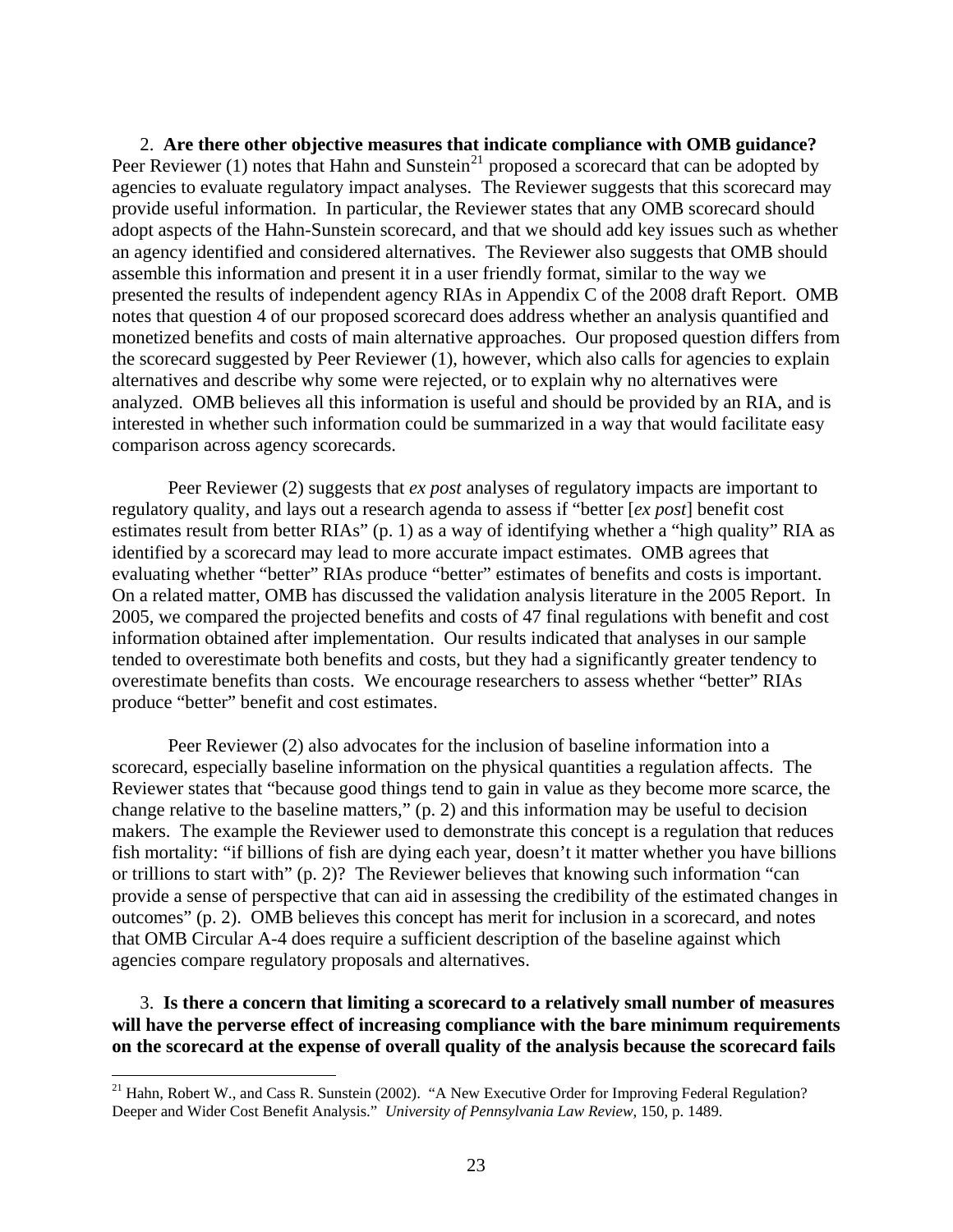**to address critical elements of regulatory analysis?** Peer Reviewer (3) advocates for a small number of metrics rather than expanding the list of metrics, while acknowledging that a small number may lead to such a perverse effect. According to the reviewer, scorecards will trade-off the likelihood of perverse effects with the "do-ability" of scorecards, with the ultimate goal of encouraging agencies to improve regulatory impact analyses to aid decision-making, rather than "creating a perfect RIA." OMB agrees that such a trade-off is important, and that the ultimate goal of an RIA is to be a useful aid for agency decision making.

Peer Reviewer (2) cautions against overly strict scorecard requirements that may encourage agencies to spend resources analyzing effects that are trivial in order to check boxes. The Reviewer also identifies that RIAs should be judged by their economic importance, and that all aspects of a scorecard may not be equally valuable to decision making in all cases, stating:

The literature on scorecards generally contends that RIAs as a group score pretty badly, omitting essential information, making inconsistent assumptions that are often difficult to find, etc. However, such analyses tend to treat all RIAs the same. The results might have been different if the RIAs had been weighted by a measure of the economic importance- such as the expected costs or benefits--of the rule. (p. 1)

4. **Should the agencies report the extent to which they comply with relevant OMB guidance?** Peer Reviewer (3) expresses a concern that such a report could potentially lead to a "cookbook response" from agencies on each of the scorecard items. The Reviewer suggests that agencies instead could provide a separate statement to OMB on why they did or did not undertake analysis identified as significant items in a scorecard. Peer Reviewer (1) suggests that OMB should request within the scorecard that agencies report on the extent to which they comply with OMB guidance. The scorecard example suggested by this reviewer, however, also asks for a narrative response to this question and does not suggest a check-box response.

 OMB finds these comments very useful, and believes that the scorecard concept has merit. However, designing and implementing a scorecard will likely require careful deliberations, as demonstrated by the technical issues raised by the peer reviewers. As a result, OMB is not prepared to implement a scorecard in this Report; however, we encourage further research on the concept.

## **F. The Impact of Federal Regulation on State, Local, and Tribal Governments, Small Business, Wages, and Economic Growth**

Sec. 624 (a)(2) of the Regulatory Right-to-Know Act (Pub. L. No. 106-554, 31 U.S.C. § 1105 note) calls on OMB to present an analysis of the impacts of Federal regulation on State, local, and tribal governments, small business, wages, and economic growth.

## *Impacts on State, Local, and Tribal Governments*

Over the past ten years, seven rules have imposed costs of more than \$100 million per year (adjusted for inflation) on State, local, and tribal governments (and thus have been classified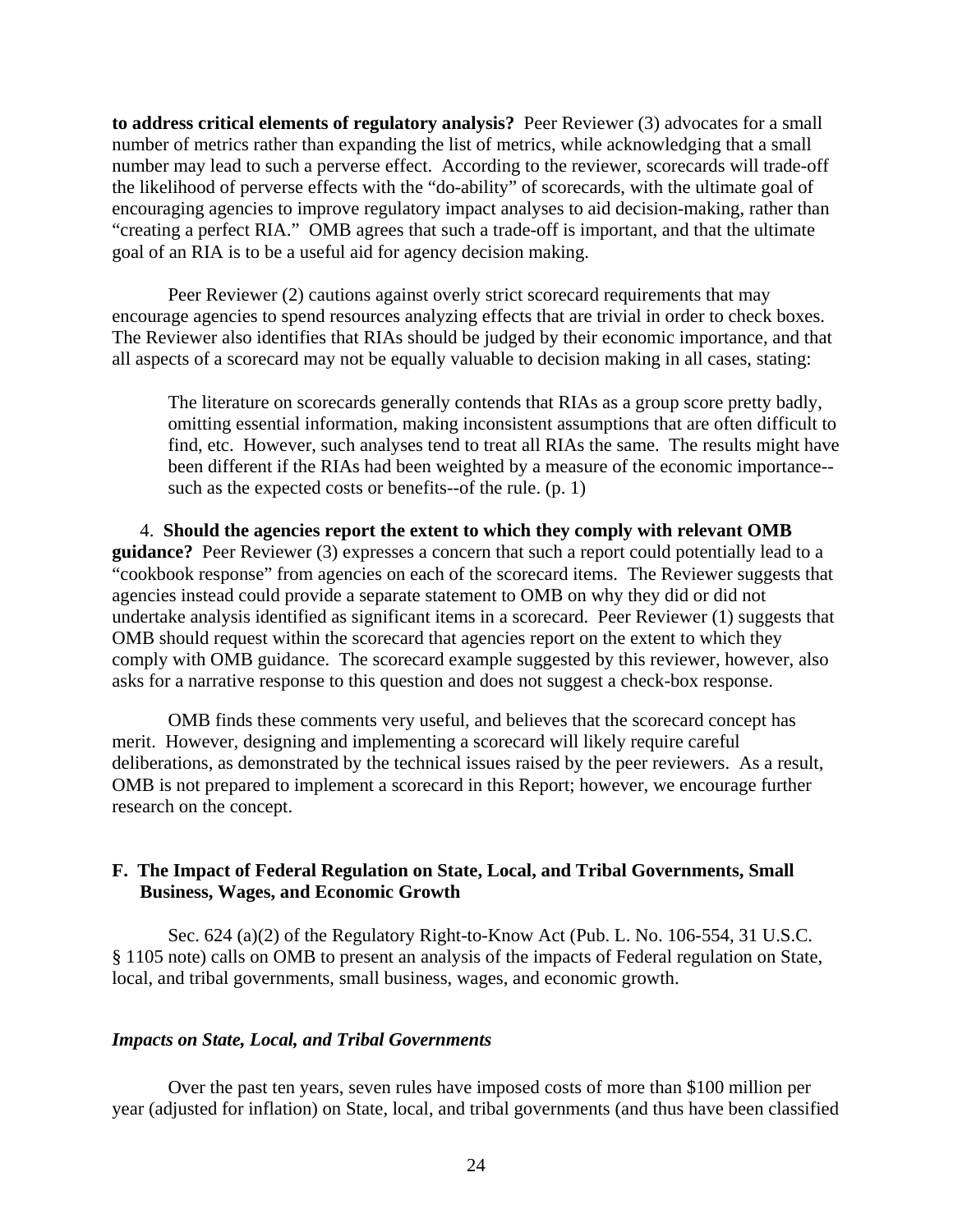<span id="page-29-0"></span>as public sector mandates under the Unfunded Mandates Reform Act of 1995).<sup>[22](#page-29-0)</sup>

- *EPA's National Primary Drinking Water Regulations: Disinfectants and Disinfection Byproducts* (1998): This rule promulgates health-based maximum contaminant level goals (MCLGs) and enforceable maximum contaminant levels (MCLs) for about a dozen disinfectants and byproducts that result from the interaction of these disinfectants with organic compounds in drinking water. The rule will require additional treatment at about 14,000 of the estimated 75,000 covered water systems nationwide. The costs of the rule are estimated at \$700 million annually. The quantified benefits estimates range from zero to 9,300 avoided bladder cancer cases annually, with an estimated monetized value of \$0 to \$4 billion per year. Possible reductions in rectal and colon cancer and adverse reproductive and developmental effects are not quantified.
- *EPA's National Primary Drinking Water Regulations: Interim Enhanced Surface Water Treatment* (1998): This rule establishes new treatment and monitoring requirements (primarily related to filtration) for drinking water systems that use surface water as their source and serve more than 10,000 people. The purpose of the rule is to enhance health protection against potentially harmful microbial contaminants. EPA estimates that the rule will impose total annual costs of \$300 million per year. The rule is expected to require treatment changes at about half of the 1,400 large surface water systems, at an annual cost of \$190 million. Monitoring requirements add \$96 million per year in additional costs. All systems will also have to perform enhanced monitoring of filter performance. The estimated benefits include average reductions of 110,000 to 338,000 cases of cryptosporidiosis annually, with an estimated monetized value of \$0.5 billion to \$1.5 billion, and possible reductions in the incidence of other waterborne diseases.
- *EPA's National Pollutant Discharge Elimination: System B Regulations for Revision of the Water Pollution Control Program Addressing Storm Water Discharges* (1999): This rule expands the existing National Pollutant Discharge Elimination System program for storm water control. It covers smaller municipal storm sewer systems and construction sites that disturb one to five acres. The rule allows for the exclusion of certain sources from the program based on a demonstration of the lack of impact on water quality. EPA estimates that the total cost of the rule on Federal and State levels of government and on the private sector is \$803.1 million annually. EPA has considered alternatives to the rule, including the option of not regulating, but found that the rule was the option that was "most cost effective or least burdensome, but also protective of the water quality."
- *EPA's National Primary Drinking Water Regulations; Arsenic and Clarifications to Compliance and New Source Contaminants Monitoring* (2001): This rule reduces the

 $22$ We note that EPA's proposed rules setting air quality standards for ozone and particulate matter may ultimately lead to expenditures by State, local, or tribal governments of \$100 million or more. However, Title II of the Unfunded Mandates Reform Act provides that agency statements of compliance with Section 202 must be conducted "unless otherwise prohibited by law." (2U.S.C. § 1532 (a)) The conference report to this legislation indicates that this language means that the section "does not require the preparation of any estimate or analysis if the agency is prohibited by law from considering the estimate or analysis in adopting the rule." (H.R. Conf. Rep. No. 104-76 at 39 (1995)) EPA has stated, and the courts have affirmed, that under the Clean Air Act, the primary air quality standards are health-based and EPA is not to consider costs.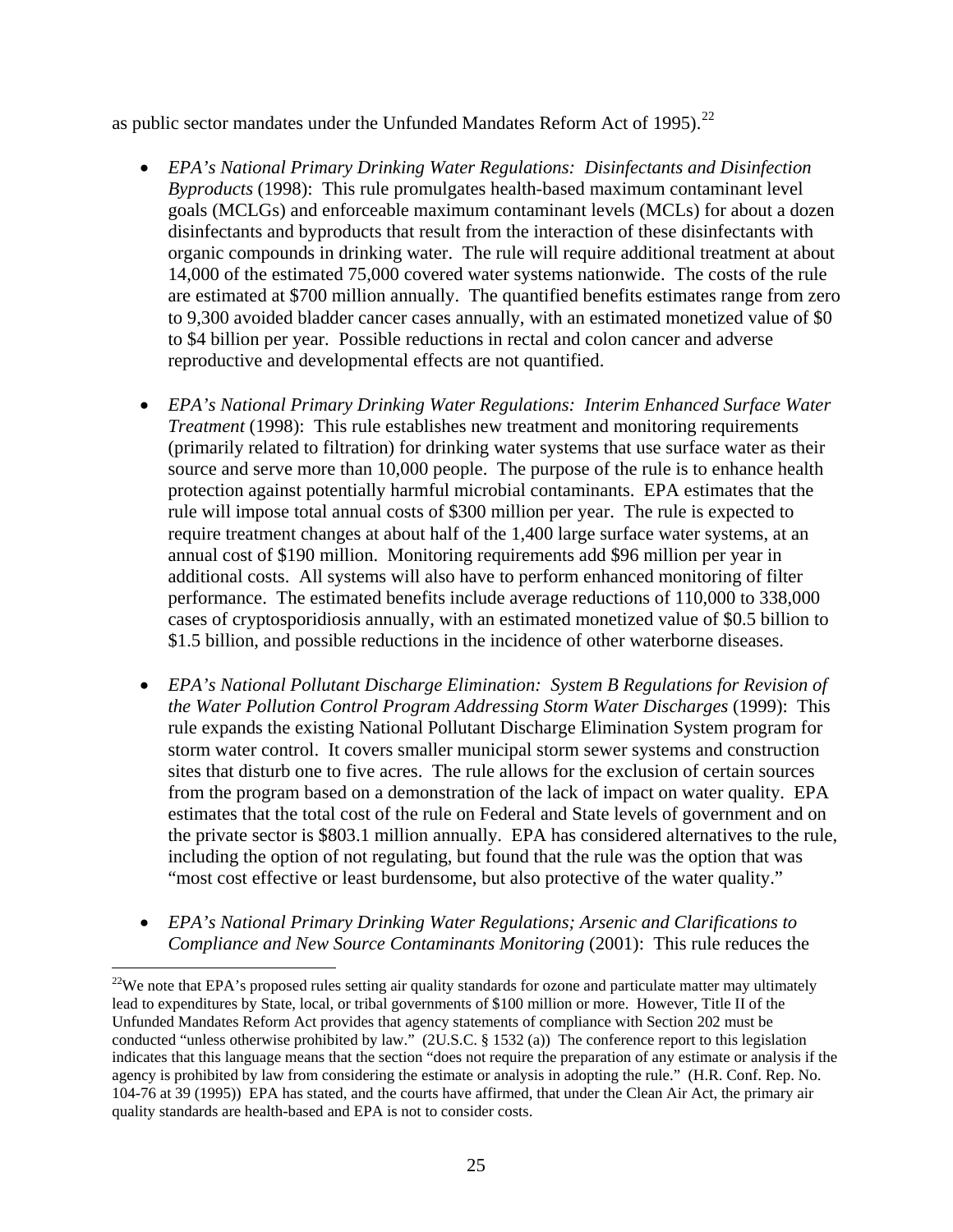<span id="page-30-0"></span>amount of arsenic that is allowed to be in drinking water from 50 ppb to 10 ppb. It also revises current monitoring requirements and requires non-transient, non-community water systems to come into compliance with the standard. This rule may affect either State, local or tribal governments or the private sector at an approximate annualized cost of \$206 million. The monetized benefits of the rule range from \$140 million to \$198 million per year. EPA has selected a standard of 10 ppb because it determined that this was the level that best maximizes health risk reduction benefits at a cost that is justified by the benefits, as required by the Safe Drinking Water Act.

- *EPA's National Primary Drinking Water Regulations: Long Term 2 Enhanced Surface Water Treatment* (2005): The rule protects against illness due to cryptosporidium and other microbial pathogens in drinking water and addresses risk-risk trade-offs with the control of disinfection byproducts. It requires the use of treatment techniques, along with monitoring, reporting, and public notification requirements, for all public water systems that use surface water sources. EPA estimates the total cost of the rule on Federal and State levels of government and on the private sector is between \$60 million and \$170 million per year.
- *EPA's National Primary Drinking Water Regulations: Stage 2 Disinfection Byproducts Rule* (2006): The rule protects against illness due to drinking water disinfectants and disinfection byproducts (DBPs).  $^{23}$  $^{23}$  $^{23}$  The rule effectively tightens the existing standards by making them applicable to each point in the drinking water distribution system individually, rather than only on an average basis to the system as a whole. EPA has determined that this rule may contain a Federal mandate that results in expenditures by State, local, and tribal governments, and the private sector, of \$100 million or more in any one year. While the annualized costs fall below the \$100 million threshold, the costs in some future years may be above the \$100 million mark as public drinking water systems make capital investments and finance these through bonds, loans, and other means. EPA's year-by-year cost tables do not reflect that investments through bonds, loans, and other means spread these costs out over many years. The cost analysis in general does not consider that some systems may be eligible for financial assistance such as low-interest loans and grants through such programs as the Drinking Water State Revolving Fund.
- *DHS's Chemical Facility Anti-Terrorism Standards Rule* (2007): This rule establishes risk-based performance standards for the security of our nation's chemical facilities. It requires covered chemical facilities to prepare Security Vulnerability Assessments (SVAs), which identify facility security vulnerabilities, and to develop and implement Site Security Plans (SSPs), which include measures that satisfy the identified risk-based performance standards. The rule also provides DHS with the authority to seek compliance through the issuance of Orders, including Orders Assessing Civil Penalty and Orders for the Cessation of Operations. DHS has determined that this rule constitutes an unfunded mandate on the private sector. In the regulatory impact assessment published

<sup>&</sup>lt;sup>23</sup> While causal links have not been definitively established, a growing body of evidence has found associations between exposure to DBPs and various forms of cancer, as well as several adverse reproductive endpoints (e.g., spontaneous abortion).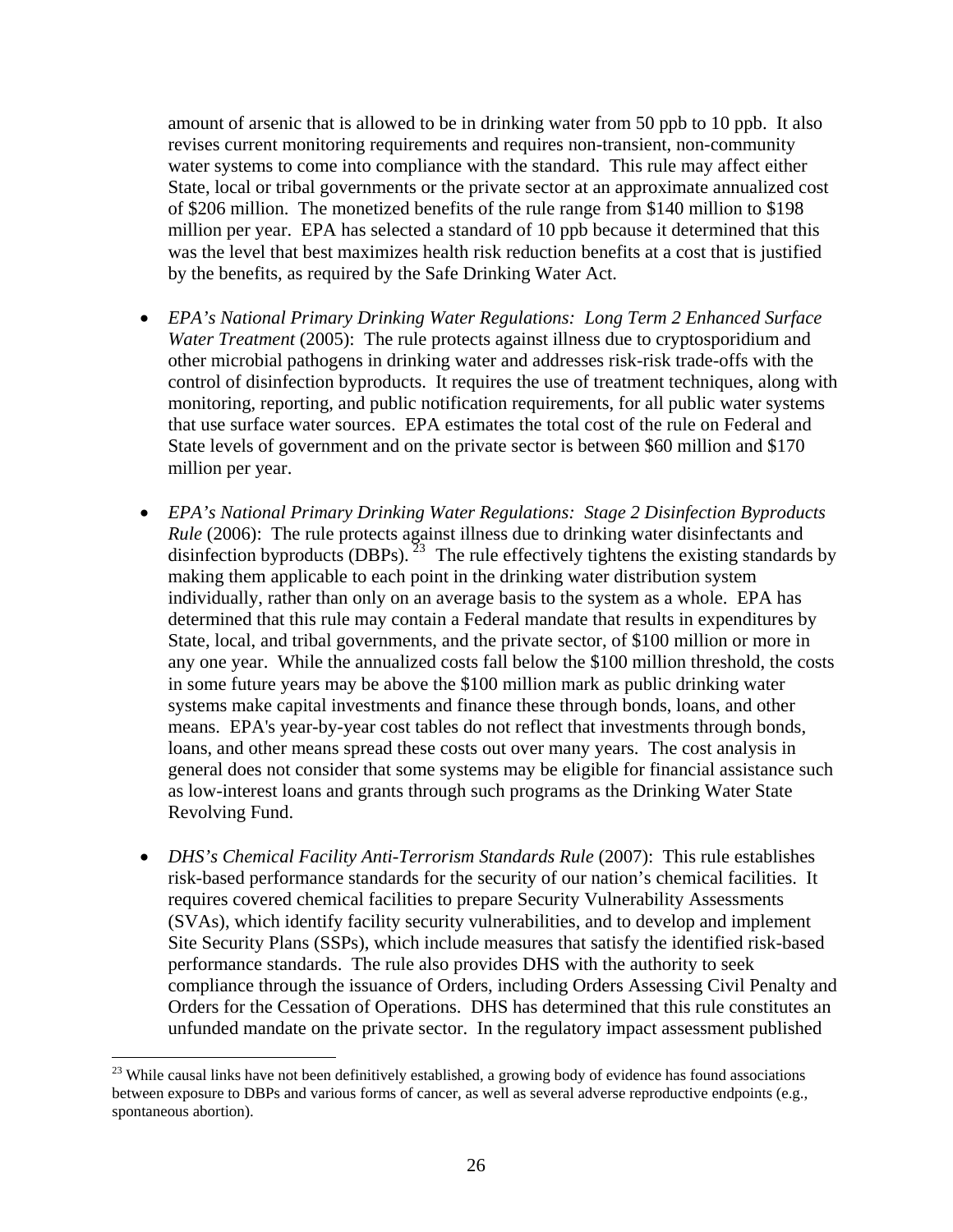<span id="page-31-0"></span>with this rule, DHS estimates that there are 1,500 to 6,500 covered chemical facilities. DHS also assumes that this rule may require certain municipalities that own and/or operate power generating facilities to purchase security enhancements. Although DHS is unable to determine if this rule will impose an enforceable duty upon State, local, and tribal governments of \$100 million (adjusted annually for inflation) or more in any one year, it has been included in this list for the sake of completeness.

Although these seven rules were the only ones over the past ten years to require expenditures by State, local and tribal governments exceeding \$100 million (adjusted for inflation), they were not the only rules with impacts on other levels of governments. For example, many rules have monetary impacts lower than the \$100 million threshold, and agencies are also required to consider the Federalism implications of rulemakings under Executive Order 13132.

#### *Impact on Small Business*

 $\overline{a}$ 

Consistent with the direction in the Regulatory Right-to-Know Act to consider small business impacts, the need to be sensitive to the impact of regulations and paperwork on small business is recognized in Executive Order 12866, "Regulatory Planning and Review." The Executive Order calls on the agencies to tailor their regulations by business size in order to impose the least burden on society, consistent with obtaining the regulatory objectives. It also calls for the development of short forms and other efficient regulatory approaches for small businesses and other entities. Moreover, in the findings section of the Small Business Regulatory Enforcement Fairness Act of 1996 (SBREFA), Congress states that "... small businesses bear a disproportionate share of regulatory costs and burdens" (Section 202(2) of Pub. L. No. 104-121). Each firm has to determine whether a regulation applies, how to comply, and whether it is in compliance. As firms increase in size, fixed costs of regulatory compliance are spread over a larger revenue and employee base, which often results in lower regulatory costs per unit of output.

Research by the Small Business Administration (SBA) Office of Advocacy suggests that small entities disproportionately shoulder regulatory and paperwork burdens. The Office of Advocacy has sponsored three studies that estimate the burden of regulation on small businesses.<sup>[24](#page-31-0)</sup> The most recent study, published in 2005, has found that regulatory costs per employee decline as firm size—as measured by the number of employees per firm—increases. The Office of Advocacy estimates that the total cost of Federal regulation (environmental, workplace, economic, and tax compliance regulation) is 45 percent greater per employee for firms with fewer than 20 employees compared to firms with over 500 employees. OMB Office of Information and Regulatory Affairs (OIRA), along with the Office of Advocacy and other Federal regulatory agencies, is working both to minimize unnecessary burdens and help

 $^{24}$ Crain, W.M. 2005. "The Impact of Regulatory Costs on Small Firms." Report prepared for the Office of Advocacy, US Small Business Administration. Available at <http://www.sba.gov/advo/research/rs264tot.pdf>. The other two reports are Hopkins, T., 1995, "Profiles of Regulatory Costs;" and Crain, W.M. and T. Hopkins 1999, "The Impact of Regulatory Costs on Small Firms." These reports are also available on the Office of Advocacy's website.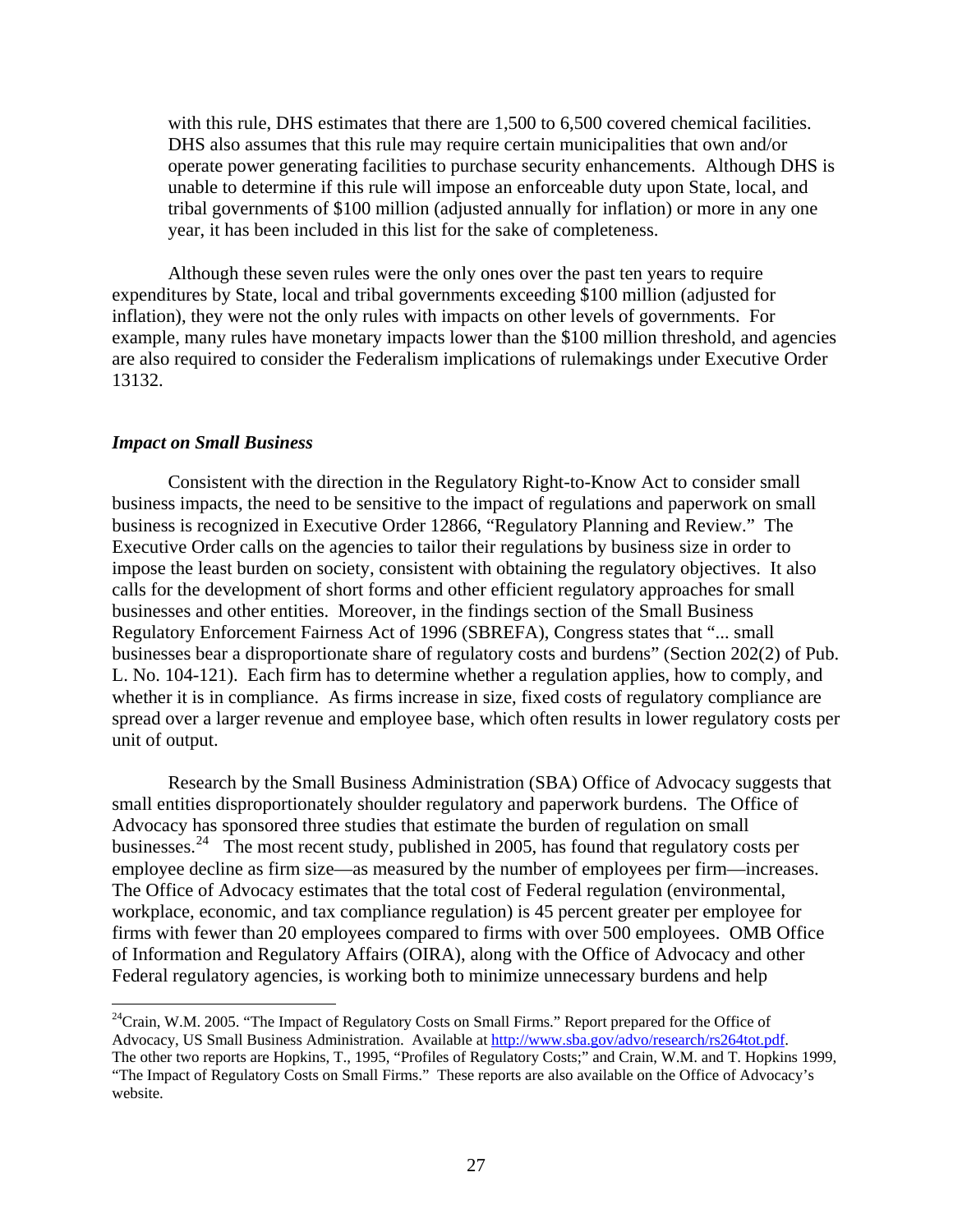<span id="page-32-0"></span>America's small businesses comply with regulatory and reporting requirements.

Because of this relatively large impact of regulations on small businesses, President Bush has issued Executive Order 13272, which reiterates the need for agencies to assess the impact of regulations on small businesses under the Regulatory Flexibility Act (RFA) (5 U.S.C. § 601- 612). Under the RFA, whenever an agency comes to the conclusion that a particular regulation is expected to have a significant economic impact on a substantial number of small entities, the agency must conduct both an initial and final regulatory flexibility analysis. This analysis must include an assessment of the likely burden of the rule on small entities, and an analysis of alternatives that may afford relief to small entities while still accomplishing the regulatory goals.

## *1. Annual Report of the Chief Counsel for Advocacy on Implementation of the Regulatory Flexibility Act*

 The Office of Advocacy works to improve the analysis of small business impacts and persuade agencies to afford relief to small businesses, and reports annually on the overall performance of agency compliance with the RFA and Executive Order 13272. The comprehensive report for FY 2007 is available at http://www.sba.gov/advo/laws/flex. It provides a summary of agency compliance in FY 2007 with Executive Order 13272 and the RFA, and an agency-by-agency review of RFA compliance. In addition, the FY 2007 report adds a new chapter on the RFA's "lookback" provision, section 610. RFA section 610 requires agencies, in addition to examining the effects of proposed regulations, to review existing regulations to determine if they are outdated, duplicative, or overly complex.

## *2. Small Business Regulatory Review and Reform Initiative, and Section 610 Review of Regulations*

 To facilitate better agency compliance with the RFA section 610, the Office of Advocacy launched a new initiative in FY 2007, the Regulatory Review and Reform or "r3" initiative. The initiative is designed to assist agencies and small business stakeholders to better understand and benefit from section 610 reviews of existing rules, and to give interested small entities the opportunity to nominate existing agency rules for review and potential reform.

 In its first year of implementation, the r3 initiative consists of two related activities. First, after a process in which more than 80 nominations were received, the Office of Advocacy has identified the top 10 rules to be put forward for agency review in 2008. Four of the reforms recommended are similar to nominations that OMB received in the 2004 manufacturing initiative and previous reform nomination cycles: DOL's Mine Safety and Health Administration's explosives standards; EPA's rules on community drinking water systems; spill prevention control and countermeasure requirements; and recycling solid waste.<sup>[25](#page-32-0)</sup> More information about the r3 initiative can be found at http://www.sba.gov/advo/r3/.

 $25$  Please see Appendix D for an update to the 2004 OMB manufacturing regulatory reform nominations.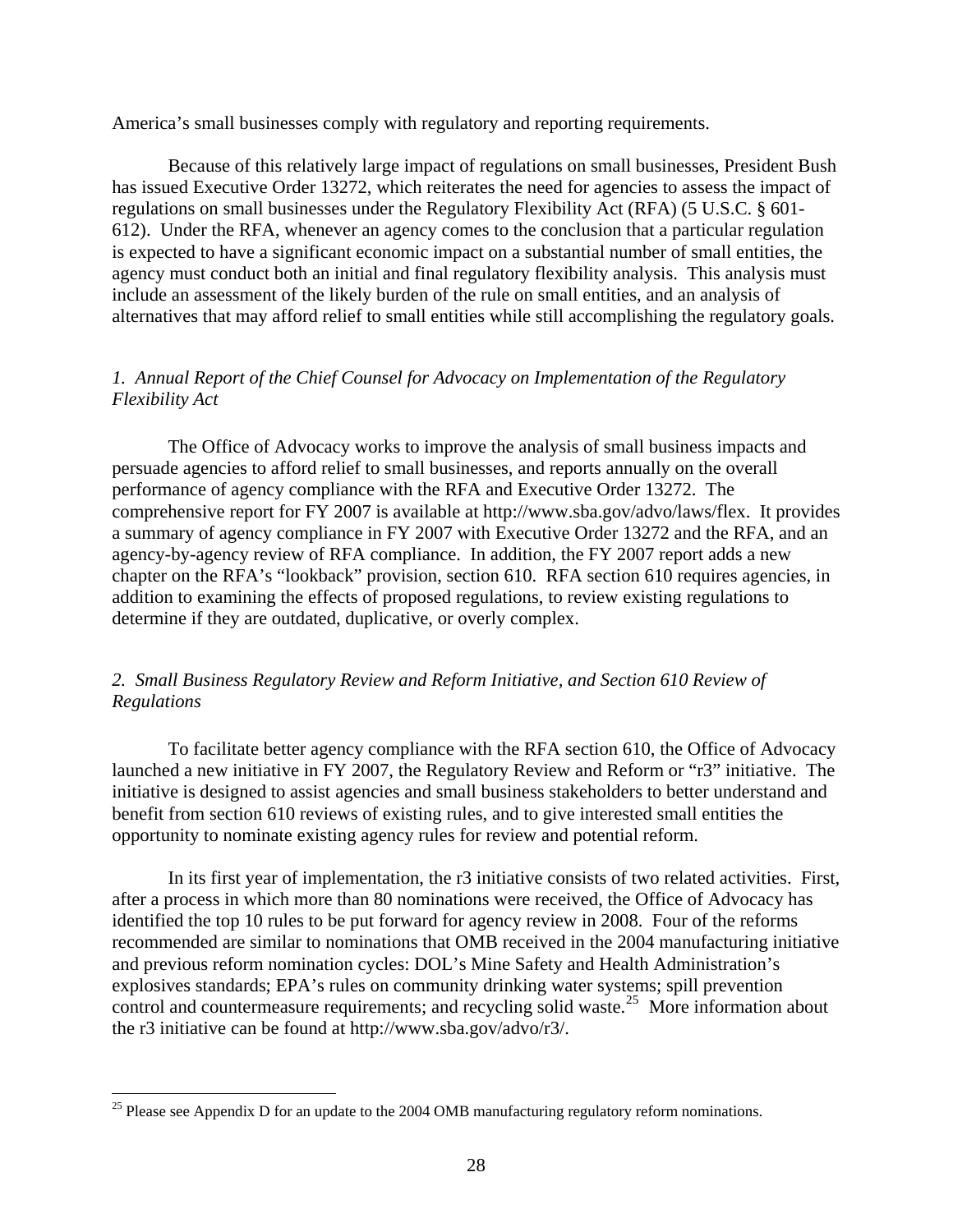Second, in the fall of 2007, the Office of Advocacy released a revised best practice guidance that is more comprehensive on section 610 analysis. This guidance is available at http://www.sba.gov/advo/r3/r3\_section610.html. The Office of Advocacy recommends that agencies focus on: whether or not the rule is still needed; whether the public has submitted complaints; whether the rule can be simplified; whether other rulemaking accomplish the same purpose; and whether circumstances have fundamentally changed that may affect the need for the rule. Especially important, according to the guidance, is to consider changes in technology, economic circumstances, competitive forces, and the cumulative burden faced by regulated entities. The guidance also gives "best practice" examples, including the Federal Railway Administration's 2003 review of railroad workplace safety, EPA's Resource Conservation and Recovery Act review leading to recordkeeping changes in 2006, OSHA's 2007 evacuation standard review, and FCC's 2005 comprehensive review of rules adopted from 1993-1995.

 Agencies also have an obligation to publish their scheduled 610 reviews in their semiannual Unified Regulatory Agenda. In the fall of 2007, for the first time, all such agenda entries became available in an electronic format that offers users an enhanced ability to obtain and search for information on upcoming regulations. More information on Section 610 reviews performed by agencies can be found by using the advanced search features of the "e-agenda" available at http://www.reginfo.gov/public/do/eAgendaAdvancedSearch.

Please visit the Office of Advocacy's website at<http://www.sba.gov/advo>to learn more about the Office of Advocacy, review regulatory comment letters, and obtain useful research relevant to small entities.

## *3. The Paperwork Reduction Act and Small Businesses*

 One regulatory burden of particular concern to small business is paperwork burden. In conducting our reviews of agency information collection requests, OIRA is particularly sensitive to collections that affect small businesses. Indeed, the Paperwork Reduction Act (PRA) statement of "purposes" identifies as a key PRA goal minimizing the "paperwork burden" on "small businesses." The PRA also provides specific direction to agencies on how they can minimize the burdens that they impose on small businesses, using approaches such as: "(i) establishing differing compliance or reporting requirements or timetables that take into account the resources available to those who are to respond; (ii) the clarification, consolidation, or simplification of compliance and reporting requirements; or (iii) an exemption from coverage of the collection of information, or any part thereof."

 When the PRA was reauthorized in 1995, Congress added a requirement that as part of their requests for OMB approval of an information collection, agencies certify that the collection "reduces to the extent practicable and appropriate the burden" on small businesses and other small entities. OMB added this certification requirement to the OMB PRA implementing regulations (5 C.F.R. 1320.9(c)). In addition, agency information collection requests submitted to OMB must indicate whether the information collection will have a "significant economic impact on a substantial number of small entities."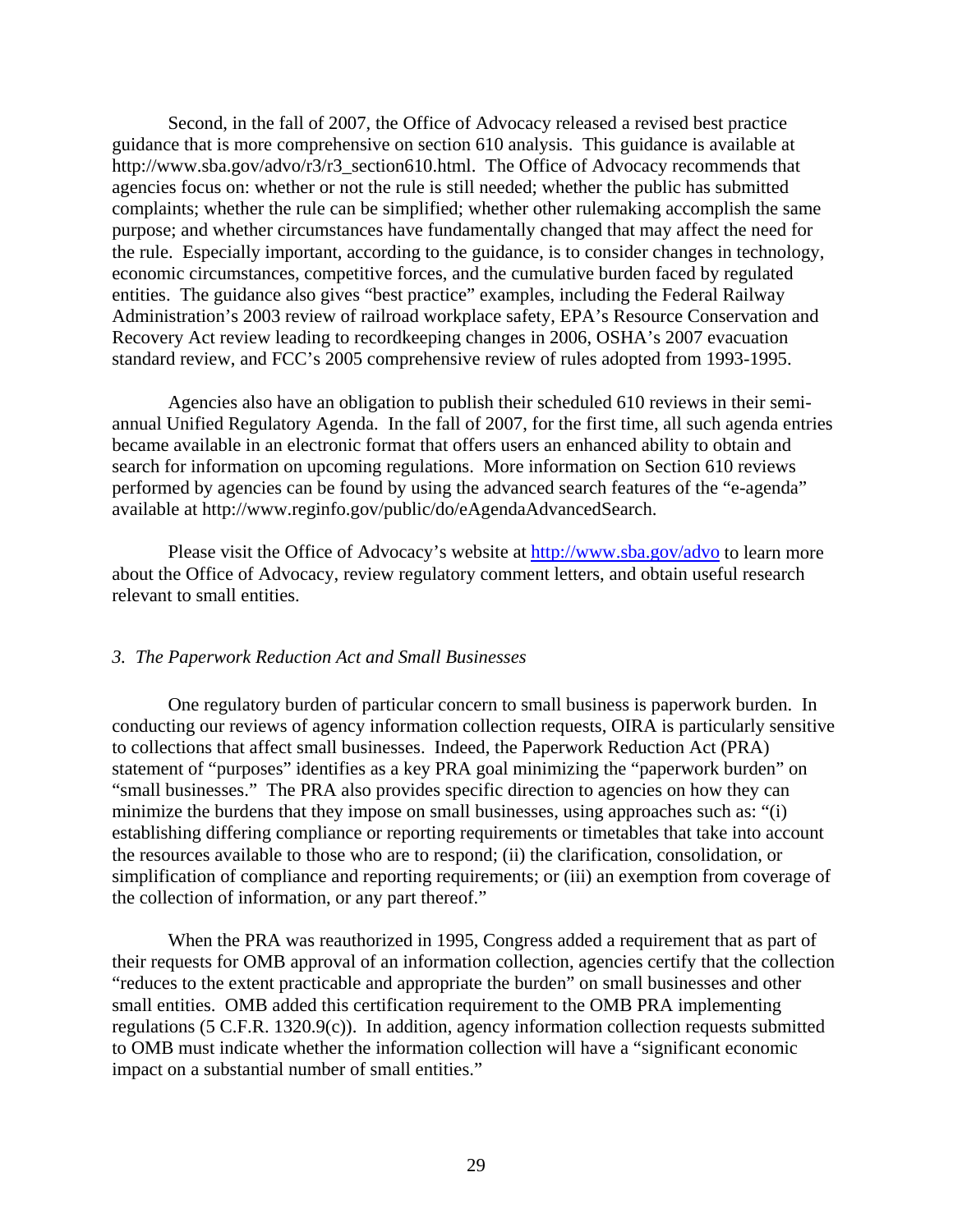The Small Business Paperwork Relief Act of 2002 (SBPRA) further reinforces the PRA's focus on minimizing small business paperwork burdens by establishing a multi-agency Task Force to address this issue. On June 28, 2003, the SBPRA Task Force submitted its first report to Congress, which included a number of recommendations to streamline the Federal information submission process and reduce small business paperwork burdens. Specifically, the report outlines steps to consolidate information collections, develop a listing of these collections, and allow for electronic submission of forms.

 One year later, the SBPRA Task Force submitted a second report to Congress that made recommendations concerning the dissemination of information by agencies to facilitate compliance with Federal paperwork requirements. The SBPRA also amends the PRA to require agencies to "make efforts to further reduce the information collection burden for small business concerns with fewer than 25 employees."

 Motivated by these statutory requirements, Federal agencies have taken a number of steps over the past several years to reduce the amount of information they collect from small businesses and to ease their compliance burdens, often through the innovative use of information technology. Nonetheless, OMB has seen government-wide paperwork burdens increase over time, which are documented in the annual Information Collection Budget Report (ICB) submitted to Congress pursuant to the PRA. The Government-wide PRA burden increased from 8.92 billion hours in FY 2006 to 9.64 billion hours in FY 2007, an increase of more than 8 percent.

 A recurring theme of the ICB in recent years has been the very large role played by the Internal Revenue Service (IRS) in the Federal Government's information collection activities. Because of the Federal income tax system, the IRS is an important part of the lives of all taxpayers, including businesses large and small. This fact is again reflected in this year's ICB, when OMB reported that IRS was responsible for about 79 percent of the Federal Government's total reporting burden on the public in FY 2007.

 Despite these broader trends of aggregate burden increases, agencies have been able to achieve some notable burden reduction successes. For example, the Internal Revenue Service has made changes to the Employer's Annual Federal Tax Program. As reported in last year's ICB, the IRS Office of Taxpayer Burden Reduction has recently launched an initiative to reduce burden on small business taxpayers who owe \$1,000 or less in Employment Tax (ET) by establishing new rules and processes that will allow them to file their ET returns, as well as pay the ET tax due, on an annual rather than a quarterly basis. As long as these filers remain at \$1,000 or less in total Employment Tax, they will remain filers of Form 944, the Employer's Annual Employment Tax Return. Those businesses that exceed this threshold are subject to the requirement to file Form 941, the Employer's Quarterly Employment Tax Return. By allowing smaller businesses to file annually instead of quarterly, IRS estimates that reporting burdens would drop by almost 30 million hours.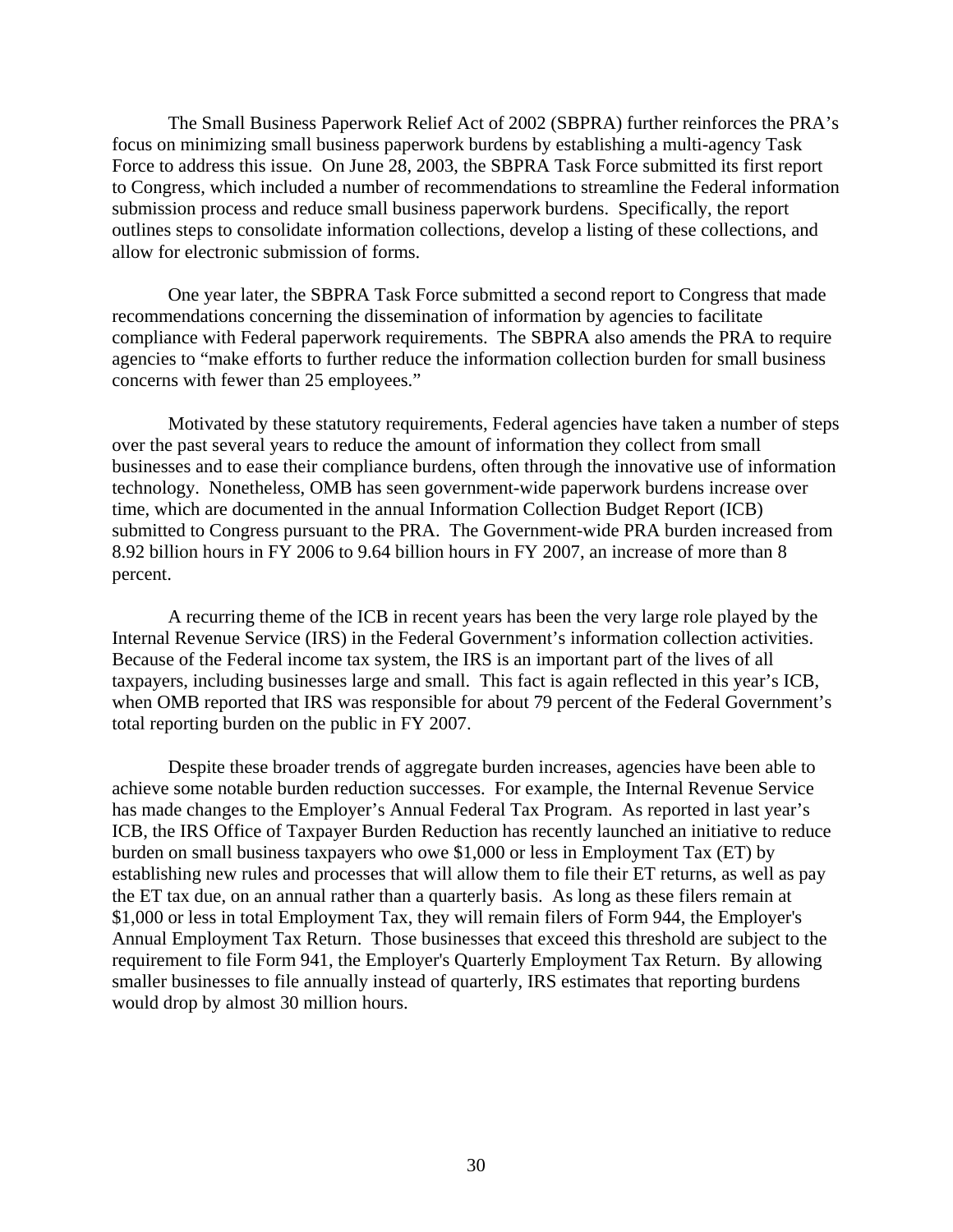#### *4. Small Business Administration Business Gateway*

OMB also works with SBA's Business Gateway program which offers businesses a single access point to Federal regulatory and paperwork compliance resources, including forms and tools. The program, which includes Business.gov, Forms.gov, and data harmonization activities, reduces the amount of resources business owners spend on complying with Federal regulations and associated paperwork. Specifically, Business.gov simplifies and improves businesses' ability to locate government compliance guides and forms they use regularly, thereby reducing the effort needed to comply with government regulations. Using a voluntary customer satisfaction survey on Business.gov, business owners have self-reported saving over 2.9 million hours (between October 2007 and July 2008) by using the portal. Since the re-launch of Business.gov in October 2006, business owners have self-reported a total of almost 6.2 million hours saved.

 Business.gov is an innovative and search-focused website where businesses can access up-to-date regulatory and paperwork compliance information and reduce their search time. The information available through Business.gov is assembled by reaching across agency silos to make content accessible and relevant to the business community. Business Gateway epitomizes the spirit and intent of the PRA by helping businesses save time getting answers to important questions including: (i) What laws and regulations apply to me?; (ii) How do I comply?; and (iii) How do I stay in compliance?

 The Business Gateway program also promotes "data harmonization," which is defined as the reduction of regulatory reporting burden on citizens and business by reducing the complexity of reporting processes and improving the reuse and distribution of information across Federal, State, and local agencies. Business Gateway supports data harmonization by advocating for, and supporting, data harmonization solutions. Business Gateway released a comprehensive analysis on data harmonization in August 2008. The analysis includes five case studies to depict various levels of Federal, State, agency, and industry participation.

#### *Impact on Wages*

The impact of Federal regulations on wages depends upon how "wages" are defined and on the types of regulations involved. If "wages" are defined narrowly as workers' take-home pay, social regulation usually decreases average wage rates, while economic regulation often increases them, especially for specific groups of workers. If "wages" are defined more broadly as the real value or utility of workers' income, the directions of the effects of the two types of regulation can sometimes be reversed.

### *1. Social Regulation*

Social regulation—defined as rules designed to improve health, safety, and the environment—creates benefits for workers, consumers, and the public. Compliance costs,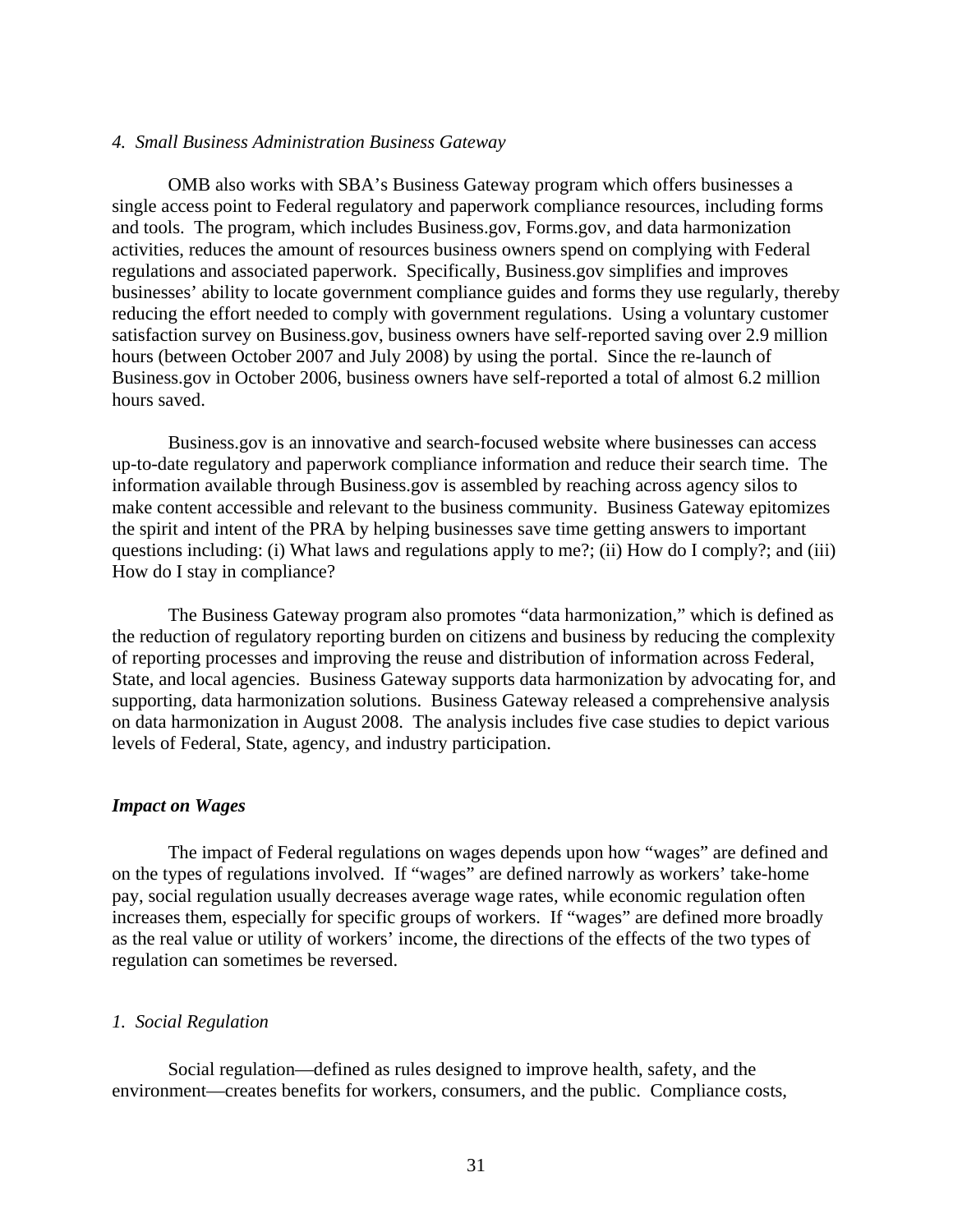<span id="page-36-0"></span>however, must be paid for by some combination of workers, business owners, and/or consumers through adjustments in wages, profits, and/or prices. This effect is most clearly recognized for occupational health and safety standards. As one leading textbook in labor economics suggests:

Thus, whether in the form of smaller wage increases, more difficult working conditions, or inability to obtain or retain one's first choice in a job, the costs of compliance with health standards will fall on employees. $^{26}$  $^{26}$  $^{26}$ 

In the occupational health standards case, where the benefits of regulation accrue mostly to workers, workers are likely to be better off if health benefits exceed their associated wage costs, and such costs are not borne primarily by workers.<sup>[27](#page-36-0)</sup> Although wages may reflect the cost of compliance with health and safety rules, the job safety and other benefits of such regulation can compensate for the monetary loss. Workers, as consumers benefiting from safer products and a cleaner environment, may also come out ahead if regulation produces significant net benefits for society.

#### *2. Economic Regulation*

 $\overline{a}$ 

For economic regulation, defined as rules designed to set prices or conditions of entry for specific sectors, the effects on wages may be positive or negative.<sup>[28](#page-36-0)</sup> Economic regulation can result in increases in income (narrowly defined) for workers in the industries targeted by the regulation, but decreases in broader measures of income based on utility or overall welfare, especially for workers in general. Economic regulation is often used to protect industries and their workers from competition. These wage gains come at the cost of inefficiency from reduced competition, a cost which consumers must bear. Workers' wages do not go as far when, as consumers, they face higher prices for goods that are inefficiently produced. Moreover, growth in real wages, which are limited generally by productivity increases, will not grow as fast without the stimulation of outside competition. $2^9$ 

These statements are generalizations of the impact of regulation in the aggregate or by broad categories. Specific regulations can increase or decrease the overall level of benefits accruing to workers depending upon the actual circumstances and whether net benefits are produced.

<sup>&</sup>lt;sup>26</sup>From Ehrenberg, R. and R. Smith 1991. *Modern Labor Economics*, 4th Edition. HarperCollins, p. 279.<br><sup>27</sup>Based on a cost benefit analysis of OSHA's 1972 Asbestos regulation by Settle (1975), which found large net benefits, Ehrenberg and Smith cite this regulation as a case where workers' wages were reduced, but they were made better off because of improved health (p. 281).

<sup>&</sup>lt;sup>28</sup> Historical examples of economic regulation were the Federal regulations on the airline and trucking industries before these markets were deregulated.

 $^{29}$ Clifford Winston (1998) estimates that real operating costs declined 25 to 75 percent in the years following deregulation in the transportation, energy, and telecommunications sectors. See Winston, C. (1998), "U.S. Industry Adjustment to Economic Deregulation," *Journal of Economic Perspectives* 12(3): 89-110.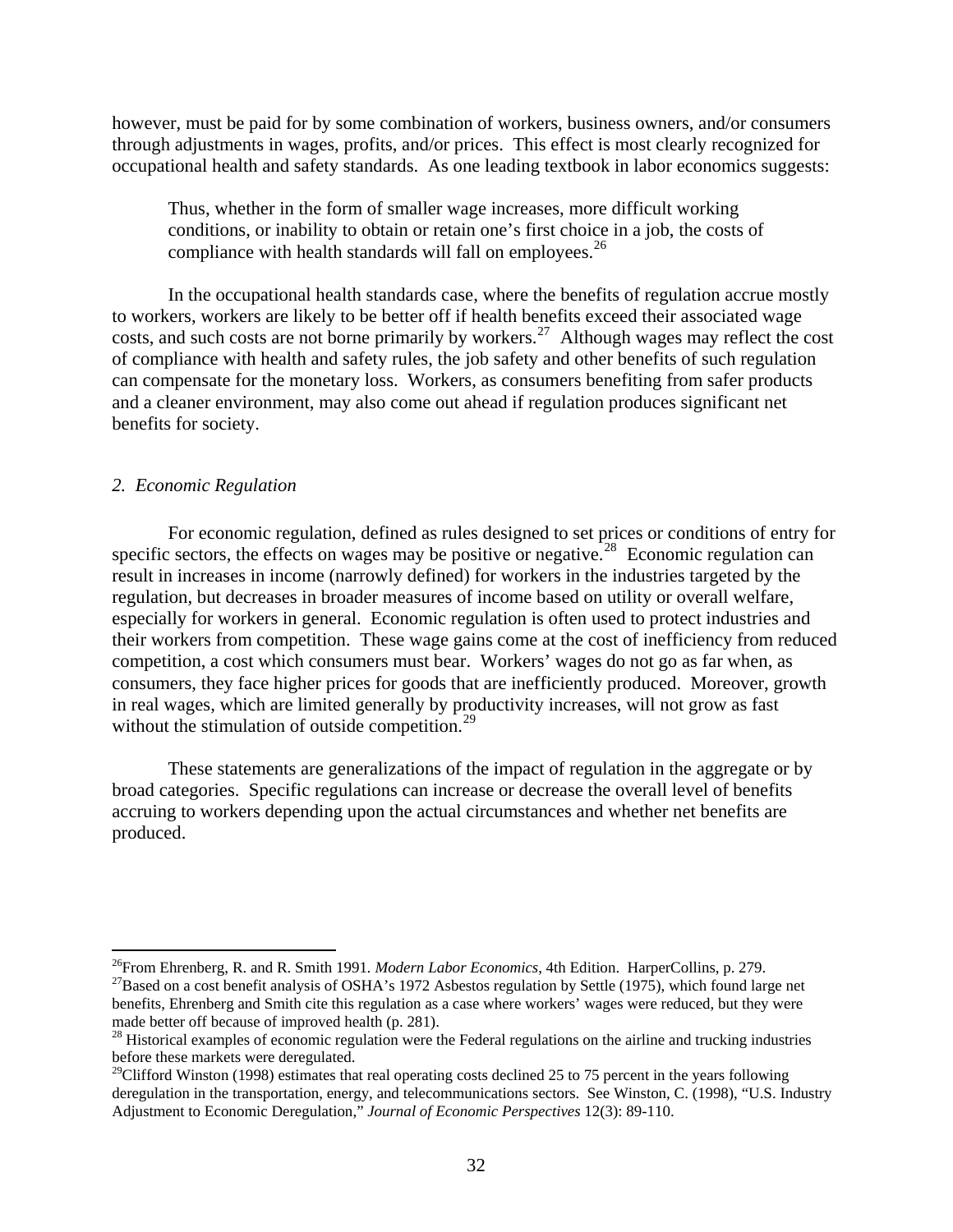#### <span id="page-37-0"></span>*Economic Growth and Related Macroeconomic Indicators*

The strongest evidence of the impact of smart regulation on economic growth is the differences in per capita income growth and other indicators of well-being experienced by countries under different regulatory systems. A well-known example is the comparison of the growth experience of the present and former communist State-controlled economies with the more market-oriented economies of the West and Pacific Rim. State-controlled economies may initially have had growth advantages because of their emphasis on investment in capital and infrastructure, but as technology became more complex and innovation a more important driver of growth, the State-directed economies fell behind the more dynamic and flexible marketoriented economies. Less well-understood are the relationships between growth rates and indicators of well-being with the degree of government control and the quality of regulation among mixed economies. $30$ 

 Several groups of researchers have developed indicators of economic freedom to rank countries and compare their economic performance. Since 1995, the Heritage Foundation and the *Wall Street Journal* have published jointly a yearly index of economic freedom. For 2008 it includes 162 countries.<sup>[31](#page-37-0)</sup> The index is composed of independent variables divided into ten broad factors that attempt to measure different aspects of economic freedom: business freedom, trade freedom, fiscal freedom, government size, monetary freedom, investment freedom, financial freedom, property rights, freedom from corruption, and labor freedom. The report finds a very strong relationship between the index and per capita Gross Domestic Product (GDP). According to the index presented in the 2008 report, the world's freest countries have twice the average per capita income of the second quintile of countries, and over five times the average income of the fifth quintile of countries. A correlation between degrees of economic freedom and per capita GDP cannot prove that economic freedom causes economic growth. Economic growth could cause economic freedom or both could be correlated with an unknown third factor. More suggestive are the data on changes in these indicators overtime. The data indicate that countries that improved their index of economic freedom over the 14 years of the index improved their economic growth.

Since 1997, the Fraser Institute of Vancouver, B.C. has published the Economic Freedom of the World index, which now includes data for 141 countries.<sup>[32](#page-37-0)</sup> The rank order of the top ten economies is Hong Kong, Singapore, New Zealand, Switzerland, Canada, United Kingdom United States, Estonia, Australia, and Ireland. The index, which now includes 42 data points, many of them from surveys published by other institutions, measures five major concepts: size of government, legal structure and security of property rights, access to sound money, freedom of exchange with foreigners, and regulation of credit, labor, and business. The latest report finds that the index is highly correlated not just with per capita income and economic growth, but with

<sup>&</sup>lt;sup>30</sup>A new discipline has developed to examine these differences. See S. Djankov, E. Glaeser, R. La Porta, F. Lopezde-Salinas, and A. Shleifer, "The New Comparative Economics," *Journal of Comparative Economics* (December, 2003) Vol. 31.4, pp 595-619.

<sup>31</sup>The latest version of this Report is *The 2008 Index of Economic Freedom.* (Heritage Foundation/WallSteet Journal).

<sup>&</sup>lt;sup>32</sup>The latest version of this Report is James Gwartney and Robert Lawson, *Economic Freedom of the World: 2007 Annual Report*. Fraser Institute, Vancouver, BC.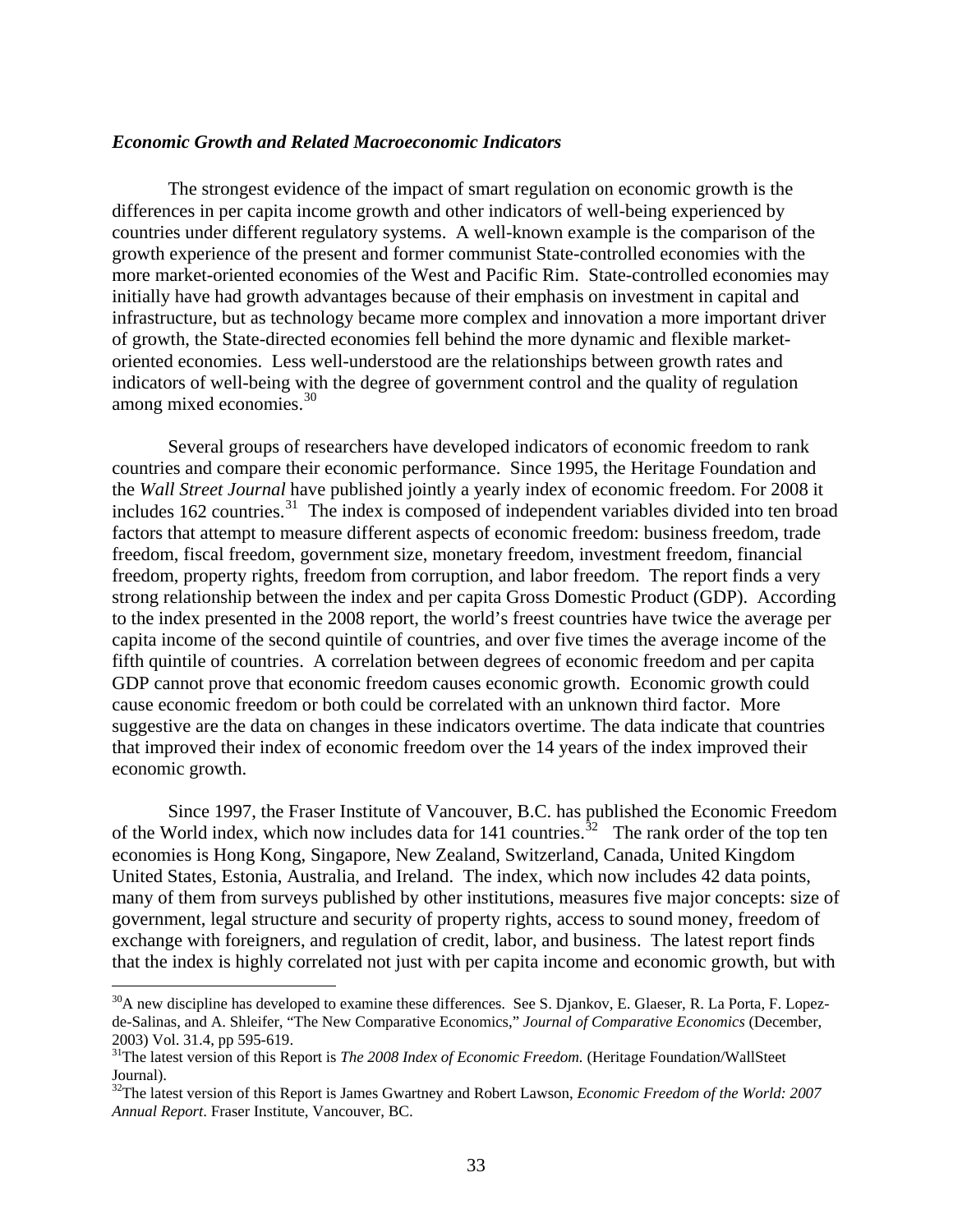<span id="page-38-0"></span>other measures of well-being, including life expectancy, the income level of the poorest 10 percent, adult literacy, corruption-free governance, civil liberties, the United Nations' Human Development Index, infant survival rates, the environment, and the absence of child labor. Economic growth does not appear to come at the expense of these other measures of well-being. This is reassuring because GDP and other economic measures do not capture all the benefits and costs produced by regulation.

Although these statistical associations provide broad support for the claim that excessive and poorly designed regulation reduces economic growth and other indicators of well-being, they have several limitations. First, the data are based largely on subjective assessments and survey results. In addition, they include non-regulatory indicators as well as indicators of direct regulatory interventions, such as measures of fiscal burden and soundness of monetary policy.

In an attempt to provide less subjective measures of regulatory quality, the World Bank has undertaken a multi-year project to catalogue international differences in the scope and manner of regulations based on objective measures of regulatory burden, such as the number of procedures required to register a new business and the time and costs of registering a new business, enforce a contract, or go through bankruptcy. Five volumes have been published. *Doing Business in 2004, Understanding Regulation* examines five fundamental aspects of a firm's life cycle: starting a business, hiring and firing workers, enforcing contracts, obtaining credit, and closing a business.[33](#page-38-0) *Doing Business in 2005, Removing Obstacles to Growth* updates these measures and adds data about registering property and protecting investors.<sup>[34](#page-38-0)</sup> Doing Business in 2006, Creating Jobs, updates the previous measures and added three more sets countries; the 2008 volume examined 178. of indicators: dealing with licenses, paying taxes, and trading across borders. [35](#page-38-0) *Doing Business in 2007, How to Reform,* and *Doing Business 2008* document specific reforms that countries have made to improve their ranking and refine the methodology and data used in the rankings. Each volume expanded the number of countries rated. The 2004 volume examined 130

The 2004 volume contained three major conclusions:

- Regulation varies widely around the world;
- Heavier regulation of business activity generally brings bad outcomes, while clearly defined and well-protected property rights enhance prosperity; and
- Rich countries regulate business in a consistent manner, but poor countries do not.

The 2005 volume added three more main findings:

- Businesses in poor countries face much larger regulatory burdens than those in rich countries;
- Heavy regulation and weak property rights exclude the poor from doing business; and
- The payoffs from reform appear large.

 $\overline{a}$ 

The 2006 volume added a new conclusion: that a higher ranking on the ease of doing business metrics is associated with job creation. The 2007 and 2008 volumes refine the methodology and

<sup>&</sup>lt;sup>33</sup>World Bank. *Doing Business in 2004: Understanding Regulation*. Oxford Press. Washington, DC.<br><sup>34</sup>World Bank. *Doing Business in 2005: Removing Obstacles to Growth*. Oxford Press. Washington, DC.<br><sup>35</sup>Word Bank. *Doing*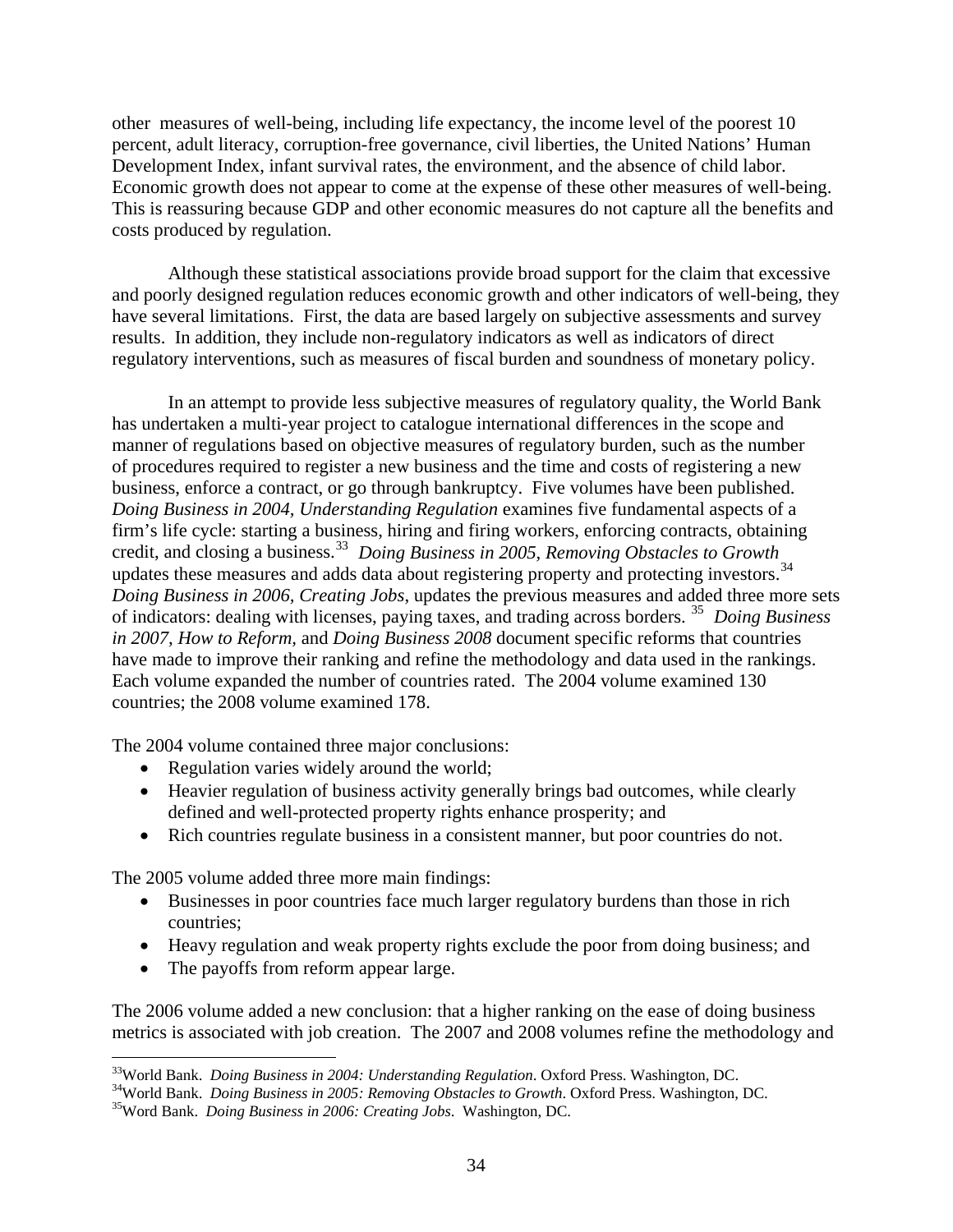<span id="page-39-0"></span>data, and reinforce these findings.

The World Bank finds that rich countries regulate less in all respects covered in the report, and common law and Nordic countries regulated less than countries whose legal systems are based on socialist principles. The World Bank study finds that both labor productivity and employment were positively correlated with less regulation. The study finds that heavier regulation was associated with greater inefficiency of public institutions and more corruption. The resulting regulation often has a perverse effect on the people it was meant to protect. Overly stringent regulation of business creates strong incentives for businesses to operate in the underground or informal economy. The study estimates that if the countries in the bottom three quartiles were able to move up to the top quartile in the "doing business" indicator rankings, they would be able to realize a 2 percentage point increase in annual economic growth.

Based on its analysis of the impact of regulation on economic performance, the World Bank concludes that countries that have performed well have five common elements to their approach to regulation:

- 1. Simplify and deregulate in competitive markets;
- 2. Focus on enhancing property rights;
- 3. Expand the use of technology;
- 4. Reduce court involvement in business matters; and
- 5. Make reform a continuous process.

In 2008, the top ten countries ranked on the ease of doing business based on the ten indicators are (in increasing order): Singapore, New Zealand, the United States, Hong Kong (China), Denmark, the United Kingdom, Canada, Ireland, Australia, and Iceland.<sup>[36](#page-39-0)</sup>

 Also in 2008, the Independent Evaluation Group (IEG), an independent unit within the World Bank, issued the report *Doing Business: An Independent Evaluation,* which finds that the *Doing Business* report has been highly effective in measuring and drawing attention to the burdens of business regulation. It also offers recommendations to make the indicators more transparent and useful, and warns that policy should not be based just on indicators that can be easily measured. In the same report, the World Bank Group management concurs with the broad thrust of the conclusions and pledges to continue to refine and improve the indicators, as well as more fully utilize the expertise of World Bank country and regional units.  $37$ 

The negative relationship between excess regulation and economic performance persists even when the sample of countries is confined to the 30 mostly high-income democracies in the Organization for Economic Cooperation and Development (OECD). The OECD also has major work on this subject underway. A report by Giuseppe Nicoletti summarizes the findings of the OECD work as follows:

<sup>&</sup>lt;sup>36</sup>See *Doing Business in 2008*, p. 6. There is a high degree of association between this ranking, which is based on objective measures, and the ranking from the Gwartney and Lawson study, which was based on subjective assessments.

<sup>37</sup> See IEG, *Doing Business: An Independent Evaluation*, 2008.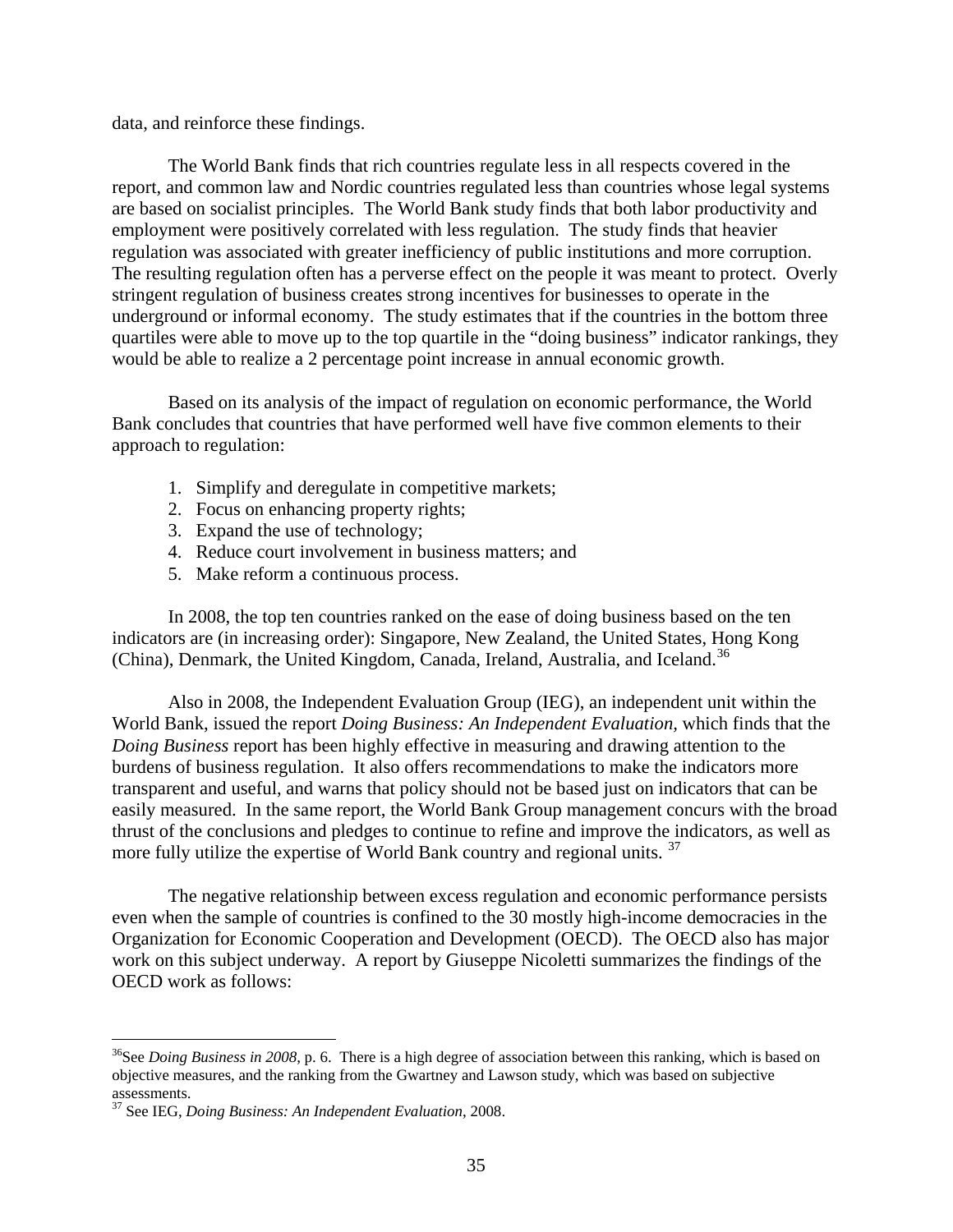<span id="page-40-0"></span>The empirical results suggest that regulatory reforms have positive effects not only in product markets, where they tend to increase investment, innovation and productivity, but also for employment rates.<sup>[38](#page-40-0)</sup>

According to the OECD's database of objective measures assembled in 2001, the OECD countries with least restrictive regulation are (in increasing order): the United States, the United Kingdom, Canada, Ireland, and New Zealand. The five with the most restrictive regulation are (in increasing order): Portugal, Greece, Italy, Spain, and France.<sup>[39](#page-40-0)</sup> One of the most interesting findings of the OECD work is that the least regulated countries tended to show the greatest improvement in their rates of multifactor productivity growth over the 1990s, as compared to the 1980s. Those countries also tended to show both the largest increase in the number of new small and medium-sized firms, and in the rate of investment in research and development in manufacturing. These factors are thought to be important in increasing the growth rate of productivity and per capita income.

The major efforts to determine the effect of regulatory policies on economic performance use different indicators of regulatory quality and examine different types of regulation, yet they reach very similar conclusions. Guiseppe Nicoletti and Frederic Pryor have examined three different indices of regulation; one objectively estimated and two based on subjective surveys of businessmen: one index examined only product markets, a second index examined both product and labor markets, and the final index includes financial and environmental regulations. The paper finds statistically significant correlations among the three indices, despite the differences in coverage and methodologies.<sup>[40](#page-40-0)</sup> A second group of researchers, who have done work for the World Bank, also finds a strong correlation between regulation of entry into markets and the regulation of labor. They attribute this to their finding that the legal origin of regulation explains regulatory style. As they put it … "countries have regulatory styles that are pervasive across activities and shaped by the origin of their laws."<sup>[41](#page-40-0)</sup> Thus, countries with good records on entry regulation (which they point out includes some environmental regulation) also have good records on labor regulation.[42](#page-40-0) A recent paper by Aghion, Algan, Cahuc, and Shleifer explores the cultural explanation for regulatory differences and the correlation between the different forms of regulation more fully.[43](#page-40-0) It finds strong correlations for 56 countries between distrust (as measured by the World Values Index) and various measures of the degree of regulation including measures developed by the World Bank. They explain that distrust fuels support for government control over the economy while excessive regulation, itself, leads to distrust. When individuals distrust others, it creates a negative externality causing a demand for regulation. In turn, regulations are implemented and enforced by officials, who the public resent, thereby reducing

<sup>&</sup>lt;sup>38</sup>Giuseppe Nicoletti, "The Economy-Wide Effects of Product Market Reform". (OECD. Paris, December 2003). Also see Nicoletti and Stefano Scarpetta, "Regulation, Productivity, and Growth: OECD Evidence," World Bank Policy Research Paper 2944 (January 2003).

<sup>&</sup>lt;sup>39</sup>See Giuseppe Nicoletti and Frederic Pryor, "Subjective and Objective Measures of the Extent of Government Regulation," *Journal of Economic Behavior and Organization* (2006), vol 59(3), Table 3. 40*Ibid.*

<sup>&</sup>lt;sup>41</sup>Juan Botero, Simeon Djankov, Rafael La Porta, Florencio Lopez-de-Salinas, and Andrei Shleifer, "The Regulation of Labor," *The Quarterly Journal Of Economics* (2004).<br><sup>42</sup>*Ibid.* 43<br><sup>43</sup> See Philippe Aghion, Yann Algan, Piere Cahac, and Andrei Shlifer, "Regulation and Distrust" Harvard Economic

Department Papers (July 3, 2008).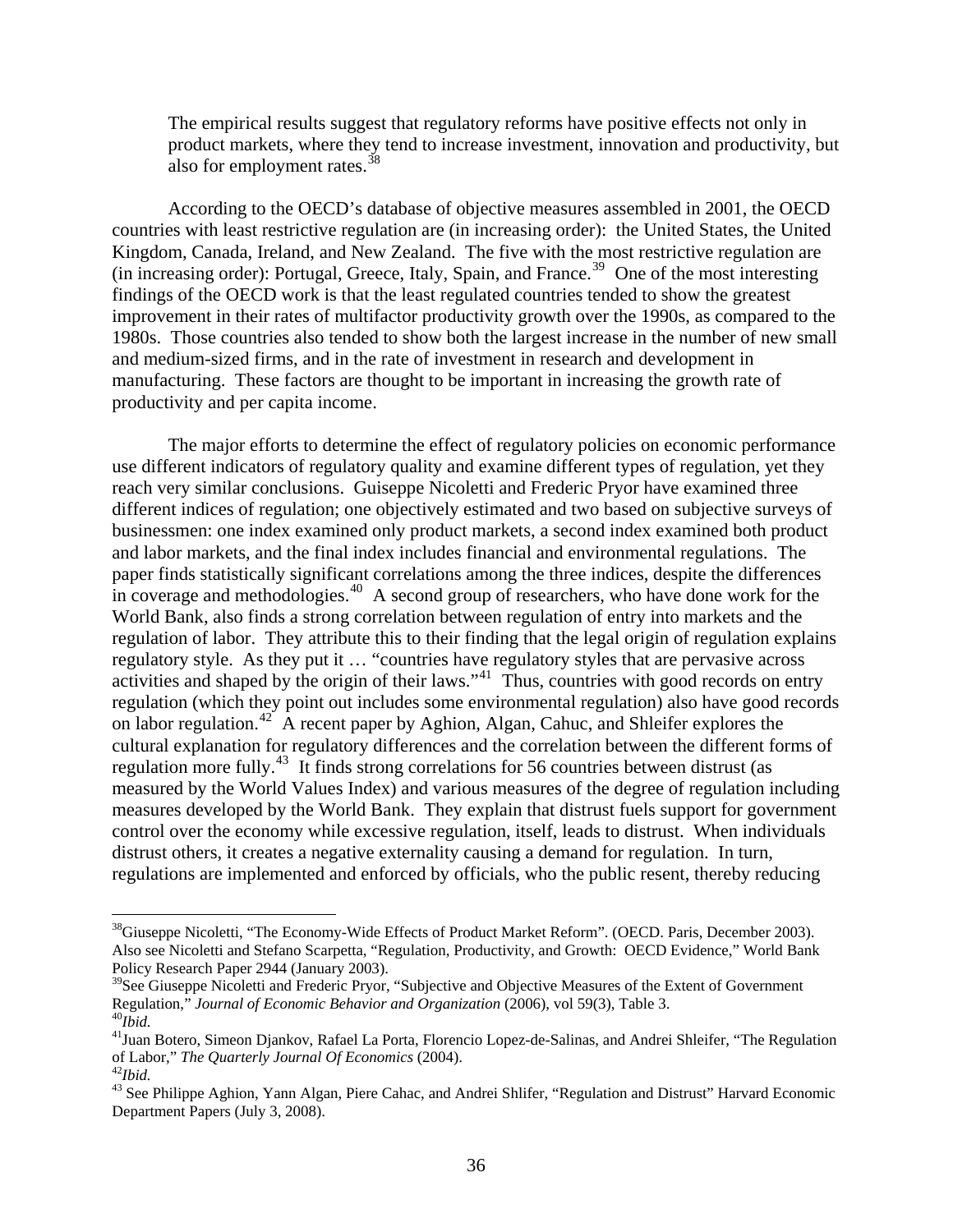<span id="page-41-0"></span>investment in social capital and increasing distrust. As they point out, their analysis points to a broad complementarity between social capital and free market economics, which calls for further research.

 The World Bank measures of regulation, in particular, are weighted toward economic policy, although the recent inclusion of licensing requirements in *Doing Business 2006* reduces that tendency. The ease of getting construction permits, which are mainly justified as safety measures, is used as the regulatory indicator. It is important to point out that these findings likely hold for social, as well as economic regulation.<sup>[44](#page-41-0)</sup> Both types of regulation, if poorly designed, harm economic growth as well as the social benefits that follow from economic growth. Our regulatory analysis guidelines have a presumption against price and entry controls in competitive markets and thus deregulation is often appropriate.<sup>[45](#page-41-0)</sup> For social regulation, OMB Circular A-4 requires identification of market failure or other compelling need, and an analysis of the benefits and costs of regulations and their alternatives. In this case, smarter regulation may result in rules that are more stringent, less stringent, or just better designed to be more costeffective. Regulation that utilizes performance standards rather than design standards or uses market-oriented approaches rather than direct controls is often more cost-effective because it enlists competitive pressures for social purposes. Social regulation often clarifies or defines property rights so that market efficiency is enhanced. Finally, social regulation as well as economic regulation can be motivated by rent seekers.<sup>[46](#page-41-0)</sup>

### **G. eRulemaking Program: The First Five Years and a Benefit-Cost Analysis**

 eRulemaking is a cross-agency program that facilitates *Regulations.gov* and is the backend "feeder" system to *Regulations.gov*, the Federal Docket Management System (FDMS).

 *Regulations.gov* has transformed the way the public can search, view and comment on all Federal regulatory actions. The government-wide portal increases transparency of the entire Federal regulatory process by making complete dockets of information easily accessible and available for comment. By leveraging technology, *Regulations.gov* enables a rule watcher, especially a "first time" commenter, to find relevant rules without knowing which agency is issuing the rule or a specific tracking number. The searchable database provides context at the docket level showing each stage of the rulemaking process including the Unified Agenda, supporting documents, public comments, and final rule. The portal has also adopted innovative

<sup>&</sup>lt;sup>44</sup>Note that there is no bright line between economic and social regulation. Social regulation often establishes entry barriers and protects the status quo through the use of stringent requirements for new plants, products, or labor. Perhaps for this reason researchers are now using the terms product market and labor market regulation to describe the different types of regulation.

<sup>&</sup>lt;sup>45</sup>Although many of the rules reviewed by OMB are social regulation, OMB also reviews many economic regulations and many social regulations have economic components. For example, OMB recently reviewed a series of rules that deregulated the computer reservation system used by travel agents and airlines due to changes in the market structure and technology. OMB also reviews labor, housing, pension, agricultural, energy, and some financial regulations, which also may be viewed as economic regulation.

<sup>46</sup> See Bruce Yandle, "Bootleggers and Baptists: the Education of a Regulatory Economist*" Regulation* 7, no.3 (1983):12.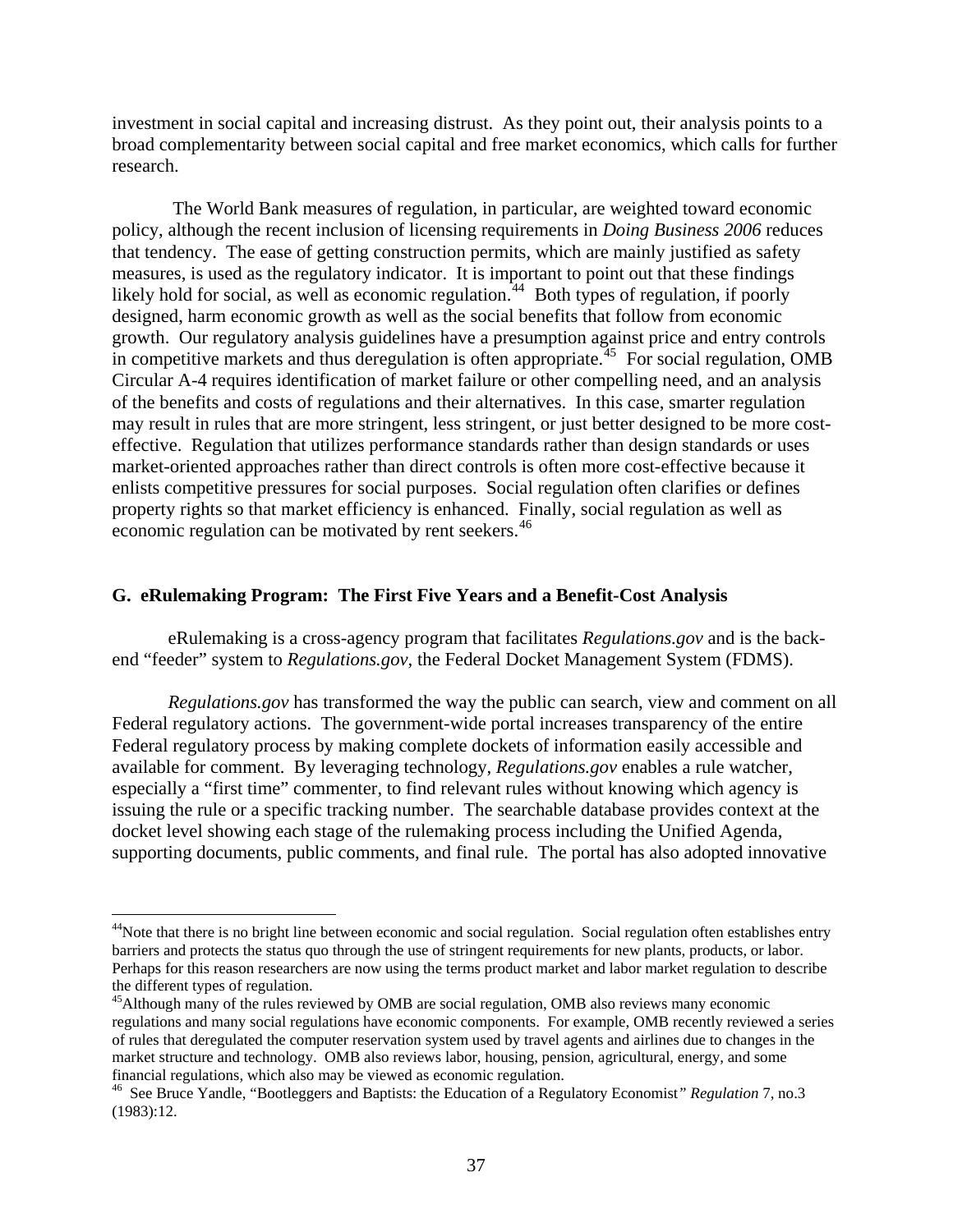features that, five years ago, were not considered an important part of the rulemaking process, such as RSS feed, email notifications, book marking and electronic records management.

*Regulations.gov* currently serves 31 departments and agencies comprising over 175 Federal entities. One hundred percent of the Federal government's regulatory actions are available for comment, and approximately 90 percent of these include the entire docket of information (e.g. supporting materials). In addition, eRulemaking publishes the Unified Agenda of Federal Regulatory and Deregulatory Actions as a fully-searchable electronic database in 2007. The shift from paper to the Internet will help save Federal regulatory agencies an estimated \$800,000 per year, and for the first time, allow the public to search current regulatory information and historical content.

 Prior to *Regulations.gov*, most Federal entities conducted paper-based operations and may or may not have operated a central docket location. If members of the public were interested in accessing materials supporting an agency's regulatory proposal or action, they often had to contact an individual and make arrangements to view a copy or pay photocopying costs. Agencies can now make these materials available on the Internet for the public to view or download at no cost.

 In June 2007, the eRulemaking program conducted a benefit-cost analysis to quantify alternatives that would provide the public with the ability to participate in the regulatory process via the Internet. This benefit-cost analysis assessed the estimated costs for agencies to operate strictly paper-based processes without offering electronic access to the public, and found that the Federal government is likely to expend more than \$30 million over five years using a paperbased system rather than an electronic system. This estimate does not include additional benefits associated with centralized electronic access provided by *Regulations.gov*. In addition to the paper-based option, the analysis also compared two other alternatives, each providing electronic access and similar services currently provided by *Regulations.gov*. One alternative is for all agencies serviced by *Regulations.gov* to create their own systems, and the other alternative is for larger departments to each create a system that its sub-agencies could use. The analysis found that the first alternative is estimated to cost an additional \$129 million and the second alternative, \$106 million respectively, as compared to the centralized access that *Regulations.gov* provides to all federal entities.

To further examine the eRulemaking program, the Administrative Law & Regulatory Practice section of the American Bar Association has sponsored the Committee on the Status and Future of Federal e-Rulemaking, which produced a report entitled, *Achieving the Potential, The Future of Federal e-Rulemaking*. The mission of this Committee is to assess the current state of the Federal government's eRulemaking program and to provide future recommendations. In its report, the Committee recognizes the great effort and considerable progress made over the last five years to construct a single Federal eRulemaking portal. However, the Committee also finds that much work remains, and has provided detailed recommendations aimed to help the program meet its enormous potential. OIRA shares the Committee's vision to better leverage technology to transform public participation in, and transparency of, the regulatory process.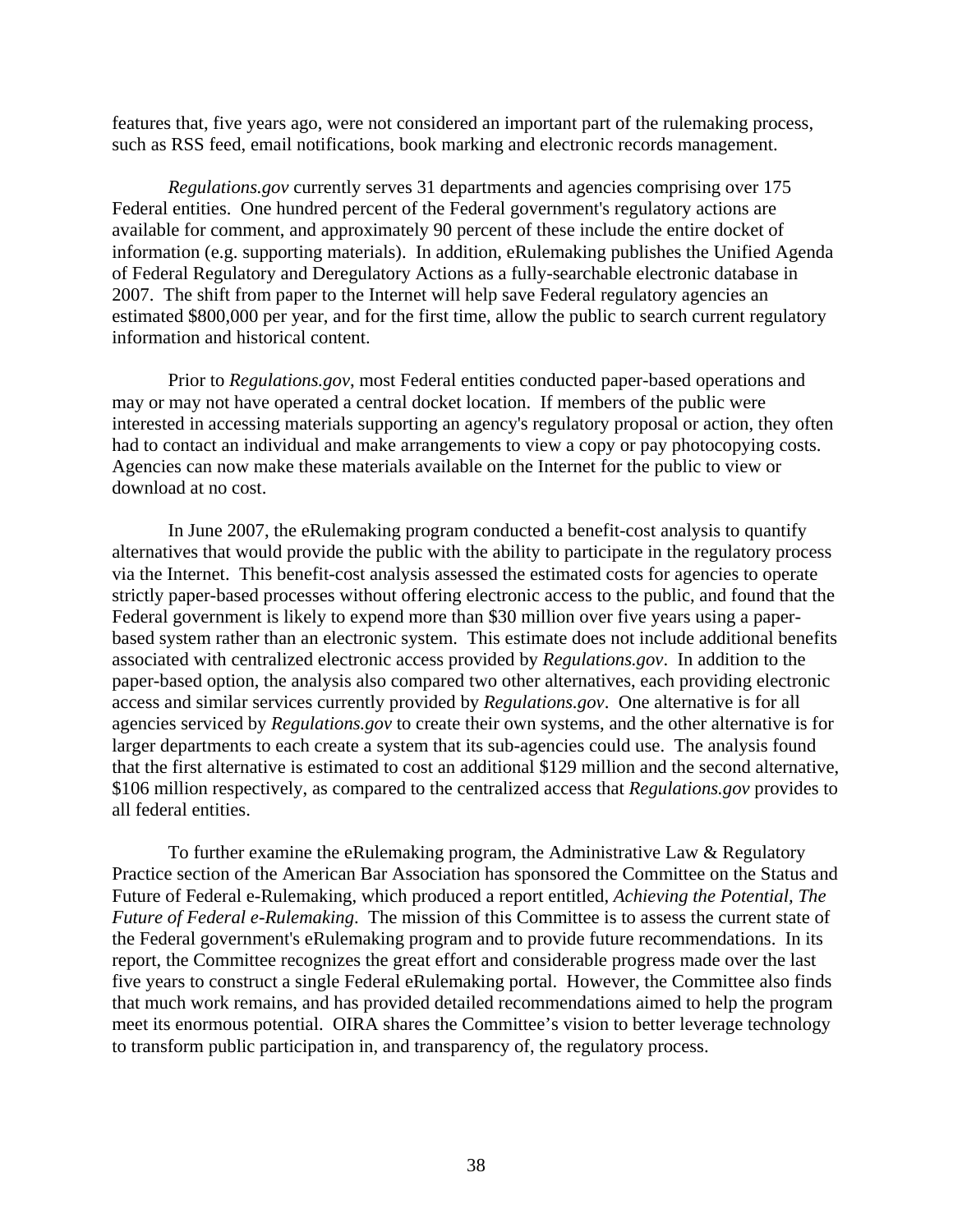#### <span id="page-43-0"></span>**H. Response to Peer Reviews and Public Comments on the Accounting Statement**

This chapter of the Report benefits from input OMB received from peer reviewers and commenters who responded to OMB's request for comments on the draft Report. These public and peer review comments are available in their entirety on [http://www.Regulations.gov](http://www.regulations.gov/) and http://www.whitehouse.gov/omb/inforeg/regpol-reports\_congress.html. They are summarized by topic, below.

### *Scope of the Report*

 $\overline{a}$ 

Commenter (C) has submitted public comments and a formal 'request for correction' regarding OMB's decision to include only major rules in the benefit and cost totals, on the grounds that this selection provides incomplete information on the aggregate benefits and costs of Federal regulation. This Commenter expresses particular concern over: (i) the lack of inclusion of non-major rules; (ii) a selection bias against accounting for economic regulations; and (iii) the lack of inclusion of independent agency regulations. To illustrate, he cites the number of major rules as a percentage of all final rules reviewed by OMB, and the total number of final rules published in the *Federal Register*: approximately 13 percent of the 296 rules reviewed by OMB and one percent of 3552 final rules published in the *Federal Register*. OMB notes that comments regarding the exclusion of non-major rules, the lack of thorough review of economic regulations, and the exclusion of independent agency regulations from the totals have been raised in the previous Reports.

Regarding the emphasis on major rules, OMB acknowledges in this and previous Reports that the focus on major rules reviewed by OMB provides an incomplete picture; however, we also believe that the aggregate estimates capture the "vast majority of the total costs and benefits of all rules subject to OMB review."[47](#page-43-0) A more detailed discussion of this point can be found in past Reports (e.g., see 2004 Report).

With respect to economic regulations, OMB notes that although many of the rules reviewed by OMB are social regulation, OMB also reviews many economic regulations, and many social regulations have economic components. For example, OMB has recently reviewed a series of rules that deregulated the computer reservation system used by travel agents and airlines due to changes in the market structure and technology. OMB also reviews labor, housing, pension, agricultural, energy, and some financial regulations, which also may be viewed as economic regulation. Although the Commenter presents one example of an economic regulation he believes was misclassified as non-major, OMB disagrees with the Commenter that OMB devotes inappropriately low resources to the review of economic regulations subject to OMB review under Executive Order 12866.

In regards to independent agency regulations, OMB recognizes that the exclusion of these regulations in the accounting statement section of the Report leads to an incomplete accounting of benefits and costs of Federal regulation. However, we have explained in this Report, and past Reports the basis for excluding these estimates. In short, the Commenter acknowledges that

<sup>&</sup>lt;sup>47</sup> Progress in Regulatory Reform: 2004 Report to Congress on the Costs and Benefits of Federal Regulations and Unfunded Mandates on State, Local, and Tribal Entities (2004), p. 26.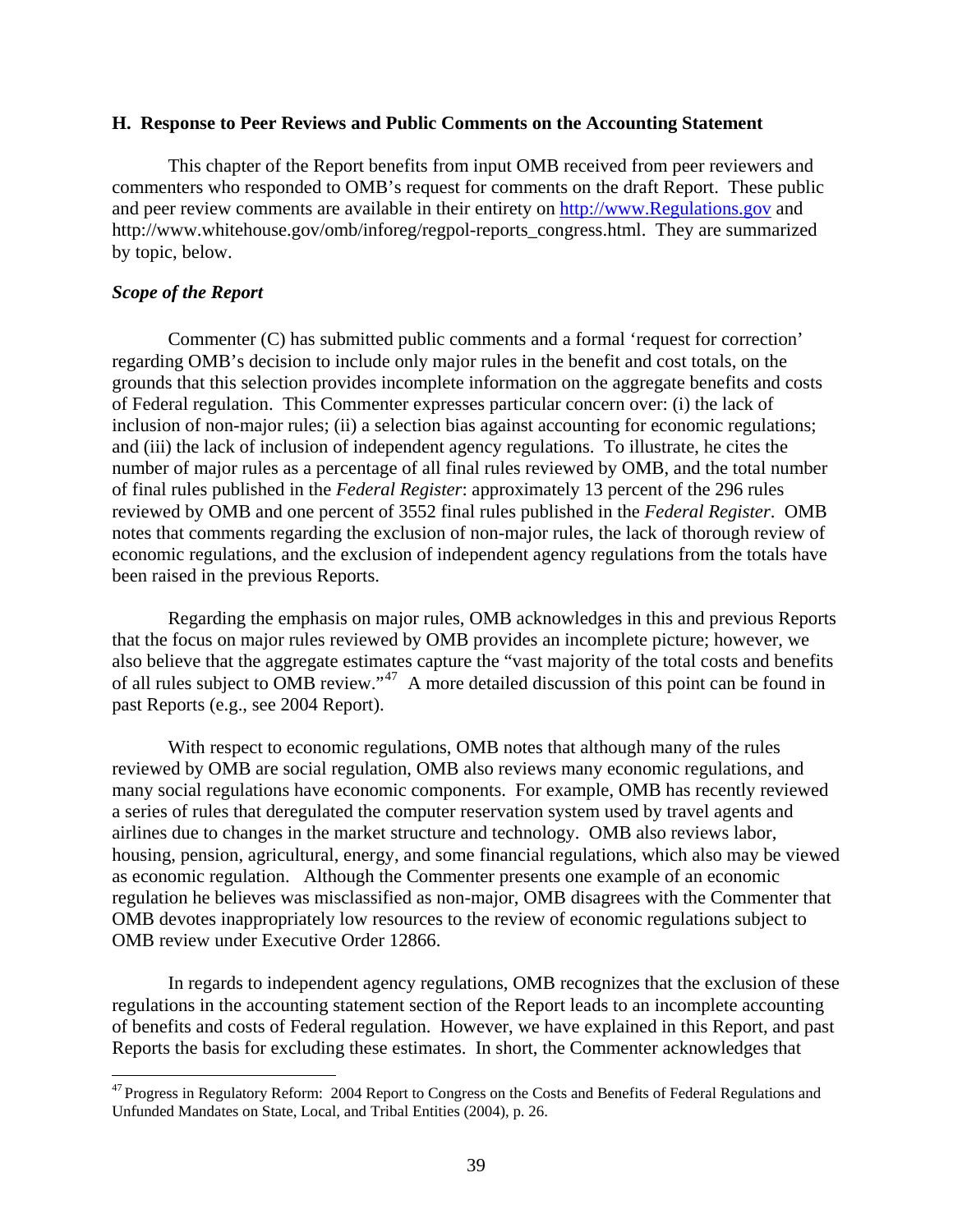<span id="page-44-0"></span>these analyses are outside the scope of OMB review under Executive Order 12866. OMB agrees, however, that it is important to assess the benefits and costs of independent agency regulatory actions, and we encourage independent agencies to conduct benefit-cost analyses that conform to our regulatory analysis guidance.

OMB traditionally includes the available information on the benefits and costs of major independent agency regulations, based on GAO reports, in a separate table. Since 2007, OMB also includes in the Report a more in depth presentation of the available information on all major regulations issued by independent agencies from 1996. By presenting available information on these regulations, readers are free to examine and analyze them as they see fit. $^{48}$  $^{48}$  $^{48}$ 

### *Agency vs. External Estimates*

 $\overline{a}$ 

Commenter (C) has submitted public comments and a formal 'request for correction' regarding OMB's reliance upon data provided by the agencies. He is concerned that the benefit and cost estimates presented in this Report cannot be considered objective in the absence of an independent analysis. He also worries about the implied precision of the estimates presented in the Report. This criticism is not new, and OMB responded extensively on this issue in the 2006 Report. In summary, we have concluded that "since most agency impact analyses present estimates with a precision of \$1 million, OMB presents estimates to that precision.<sup>1[49](#page-44-0)</sup>

Commenter (C) also criticizes OMB for aggregating estimated benefits and costs that were derived using different analytic procedures and assumptions. Although OMB has acknowledged this limitation in the past Reports, and has added additional caveats regarding this limitation to this Report, we believe these aggregations continue to have merit. In particular, we believe an aggregation of estimated benefits and costs from regulatory impact analyses following the guidance of OMB Circular A-4 provide the public with a meaningful estimate of the magnitude of the impact of regulations reviewed by OMB.

Commenter (C) recommends that OMB take the following steps to address these concerns: (i) solicit third-party estimates for benefits and costs of major rules; (ii) set up procedures to solicit third-party estimates and announce such procedures in this final Report; (iii) use third-party estimates for benefits and costs of major rules if they are superior to agency estimates upon reviewing them in lieu of agency estimates; (iv) seek peer review for the thirdparty estimates when the draft Report to Congress is reviewed by peer reviewers; and (v) seek public comment for the third-party estimates for benefits and costs of major rules. While OMB appreciates the value of competing analyses, and would encourage third-party efforts to develop independent estimates, it is beyond the scope of this Report to undertake such analyses.

<sup>&</sup>lt;sup>48</sup> Rules promulgated by independent agencies such as the Securities and Exchange Commission and the Federal Reserve System are not subject to the OMB review. OMB relies on GAO reports for estimates of benefits and costs of independent agency rules.

<sup>&</sup>lt;sup>49</sup> 2006 Report to Congress on the Costs and Benefits of Federal Regulations and Unfunded Mandates on State, Local, and Tribal Entities (2006), p. 17.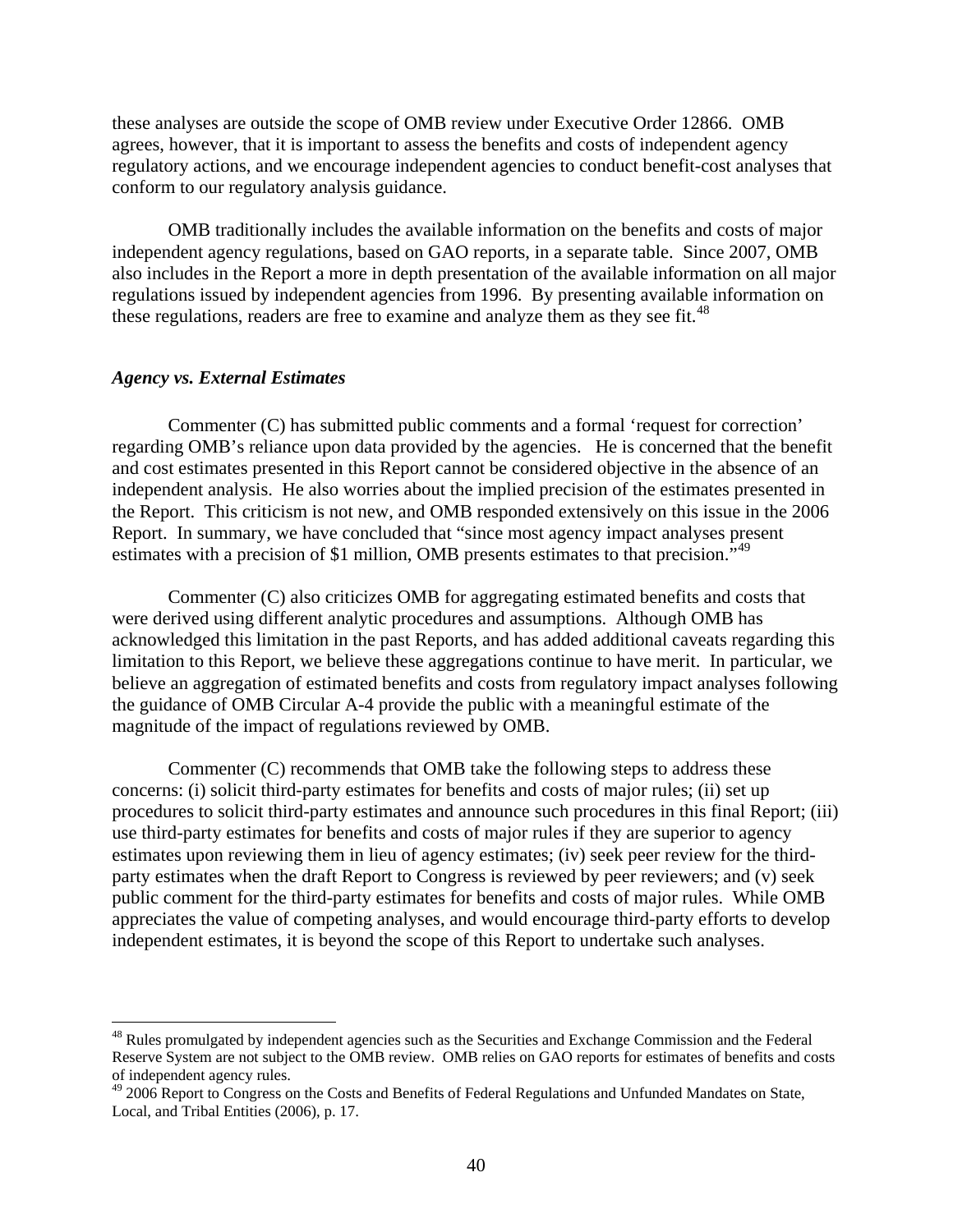### *Technical Note*

We realize that the differences in perspective on the scope of the Report and the approach used led Commenter (C) to suggest that OMB did not follow its Information Quality Guidelines, including the Information Quality Bulletin for Peer Review. Information quality is determined within the context of the stated purpose, the transparency of the methods used, the clarity with which assumptions are stated, and the specificity of the limitations presented.

It is OMB's view that submission of a proposed regulation to rigorous benefit-cost analysis and public comment operates to moderate any agency bias in estimating benefits and costs. In addition, OMB has already undertaken efforts to address the issue of validating agency estimates. OMB is aware that estimates are inherently uncertain, with *ex-ante* benefit and cost estimates being both under- and over-estimated. OMB has included a discussion on this topic in the 2005 Report, *Validating Regulatory Analysis*.

Furthermore, our original review of each agency regulatory impact analysis includes close attention to transparency and reproducibility. In this Report, we have provided additional links to the individual RIAs to improve transparency and assure reproducibility. We continue to highlight the key assumptions underlying the analyses and have strengthened the caveats provided. We acknowledge that it is difficult to provide quantitative assessment on the significance of these caveats; we have clarified this by strengthening the disclaimers in this Report. Overall, we think that the transparency of the methods used to generate each of the benefit and cost estimates provided, including the clear citation to the sources of that information, allows for reproducibility.

Finally, OMB uses external, independent scientific experts to review the draft Report each year, consistent with both the guidance provided in the OMB Bulletin and the requirements of the Treasury and General Government Appropriations Act of 2001 (Pub. L. No. 106-554, 31 U.S.C. § 1105 note), commonly known as the Regulatory Right to Know Act. We thank Commenter (C) for pointing out that we did not use the disclaimer recommended in OMB's Information Quality Bulletin on Peer Review; in the future OMB will apply the more extensive disclaimer for its draft Reports to Congress.

### *Other Issues*

Peer Reviewer (1) urges OMB to report on the extent to which regulations under consideration maximized net benefits. Under the Executive Order 12866, "agencies should select those approaches that maximize net benefits (including potential economic, environmental, public health and safety, and other advantages; distributive impacts; and equity), unless a statute requires another regulatory approach." To ensure and demonstrate that the agency is maximizing net benefits, OMB Circular A-4 states that an RIA should consider appropriate alternatives to a standard, and should evaluate incremental benefits on a continuum of stringency (pp. 16-7). OMB urges continued agency compliance with this directive, and provides links to individual RIAs below in Table A-1.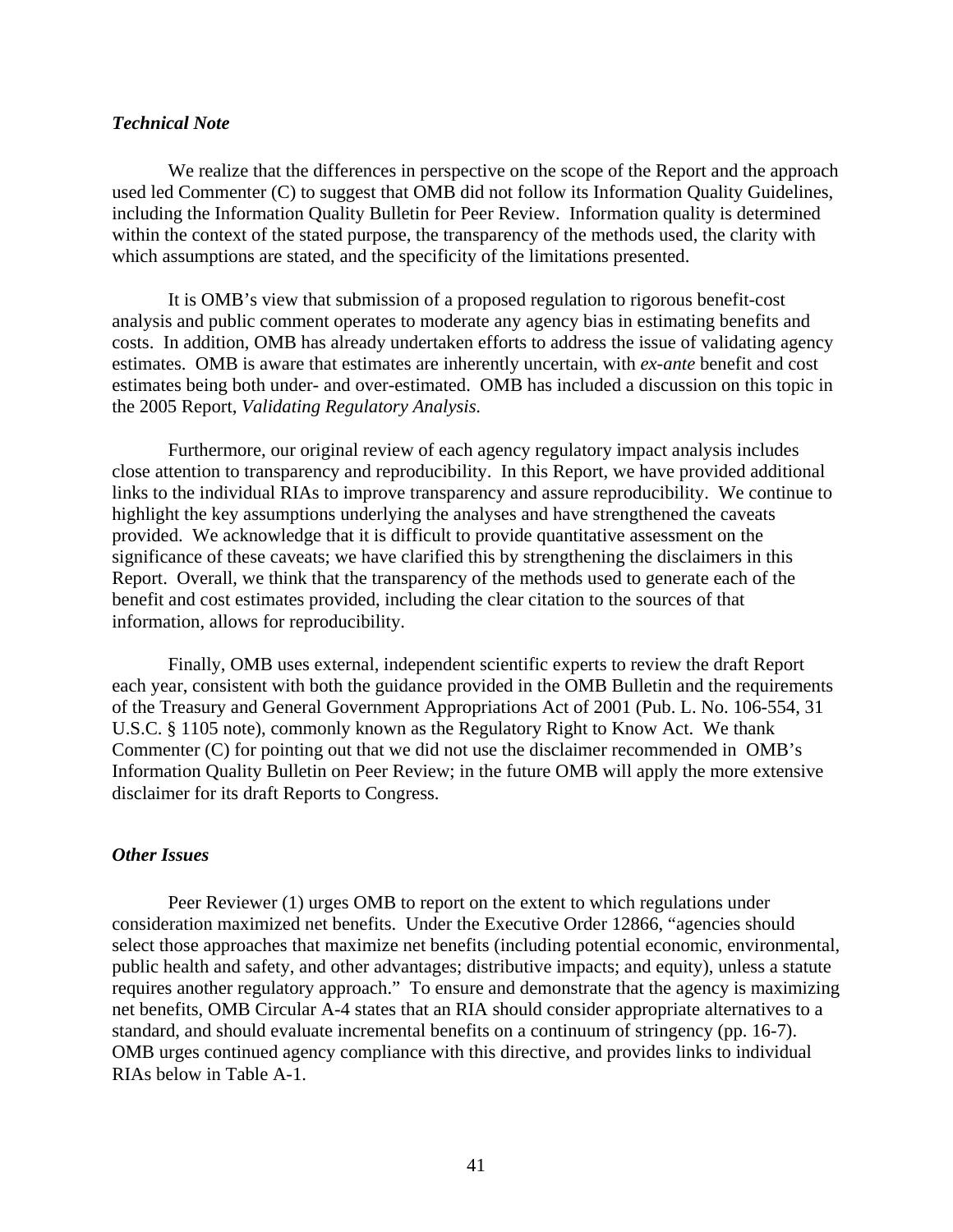Peer Reviewer (2) suggests that physical effects of regulations or outcomes measures be presented along with the monetized benefit estimates. OMB agrees in part, and points out that OMB Circular A-4 "encourages agencies to report results with multiple measures of effectiveness that offer different insights and perspectives" (p. 13). On this point, OMB has provided links to individual RIAs for the reader in Table A-1, including (i) significant nonmonetized benefits that agencies report to OMB, and (ii) a summary of the sources of the benefits agencies have monetized. For example, NHTSA's Electronic Stability Control regulation, as reported in Table A-1, "would save 1,536 to 2,211 lives and prevent 50,594 to 69,630 MAIS 1-5 injuries annually once all passenger vehicles have ESC." OMB will work to ensure that the physical outcome measures on which monetized estimates are based are clear in Table A-1.

Peer Reviewer (1) suggests that OMB facilitate the use of prediction markets for public purposes. In particular, the Reviewer asks OMB to urge Congress and the Commodity Futures Trading Commission to lower regulatory barriers to starting these new markets through a prompt letter. OMB agrees that information markets are an interesting new area of research, and encourages the Commenter to keep us apprised of relevant new findings.

Peer Reviewer (1) suggests that OMB (i) include a discussion of the costs and benefits of antitrust activities in the Report, and (ii) publish a guidance for analyzing benefits and costs of antitrust activities. The Reviewer notes that data from the Federal Trade Commission would be helpful in discussing antitrust activities, and urged the Congress to require the agencies to submit reports on antitrust activities to OMB. OMB feels that a discussion and guidance on analyzing benefits and costs of antitrust activities are beyond the scope of this Report.

Peer Reviewer (1) suggests that OMB provide guidelines for the analysis of antiterrorism and homeland security regulation. OMB encourages DHS and any other agency with a substantial focus on security to develop more systematic ways of judging the efficacy of their regulations. As mentioned in previous Reports, and most prominently in a chapter dedicated to homeland security regulations in our 2003 Report, monetizing the benefits of homeland security regulations is exceedingly difficult, as it requires an estimate of the probability and consequences of a terrorist attack. In several recent rulemakings, DHS has instead conducted "break-even" analyses, which attempt to define what a regulation would need to achieve, in terms of reducing the probability of one or more types of terrorist attack, in order for the benefits of the regulation to outweigh its costs. We will continue to encourage DHS and other agencies regulating homeland security to develop this methodology in order to adopt, as much as possible, a type of benefit-cost analysis framework as a basis for evaluating their regulatory actions.

### *Recommendations to Congress*

Peer Reviewer (1) and Commenter (C) recommend actions by Congress regarding regulatory analysis and this Report. Peer Reviewer (1) recommends that Congress should require agencies to comply with OMB Circular A-4, and restrict agencies' abilities to move forward with regulatory actions in the absence of compliant regulatory impact analyses. In the absence of congressional action, Peer Reviewer (1) recommends that the President draft a new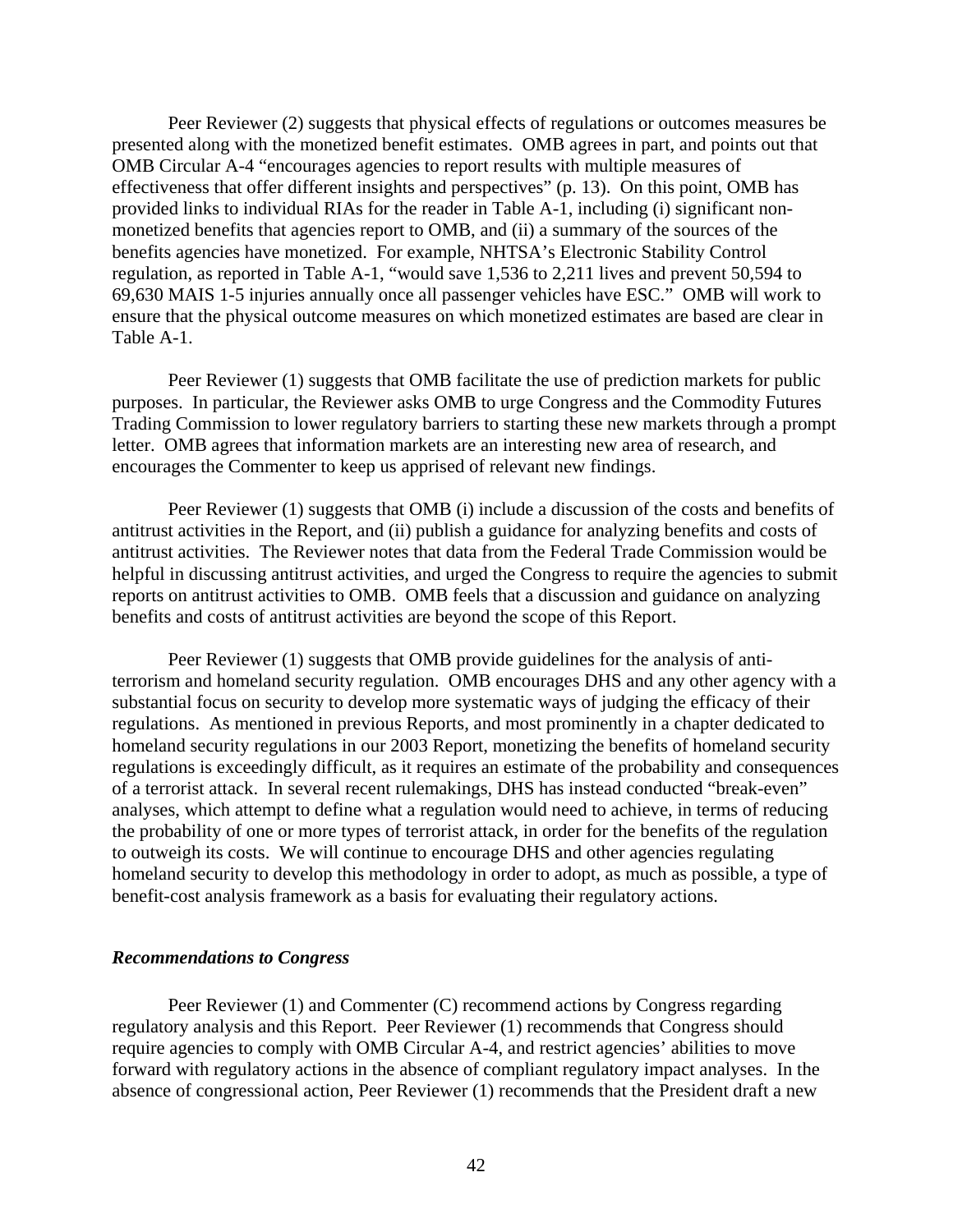executive order requiring agencies to comply with the Circular. Likewise, Commenter (C) notes that "without enforcing the RIA requirement, it is almost impossible for OMB to fulfill its statutory duty to provide an accounting statement that has utility for Congress or the public." Instead of suggesting that Congress require compliance with OMB Circular A-4, the Commenter asks OMB to request a repeal of the law requiring OMB to produce Reports to Congress. OMB will consider these suggestions in the future; however, we feel the Report continues to provide a useful summary to Congress and other interested parties of agency estimates of benefits and costs of regulation.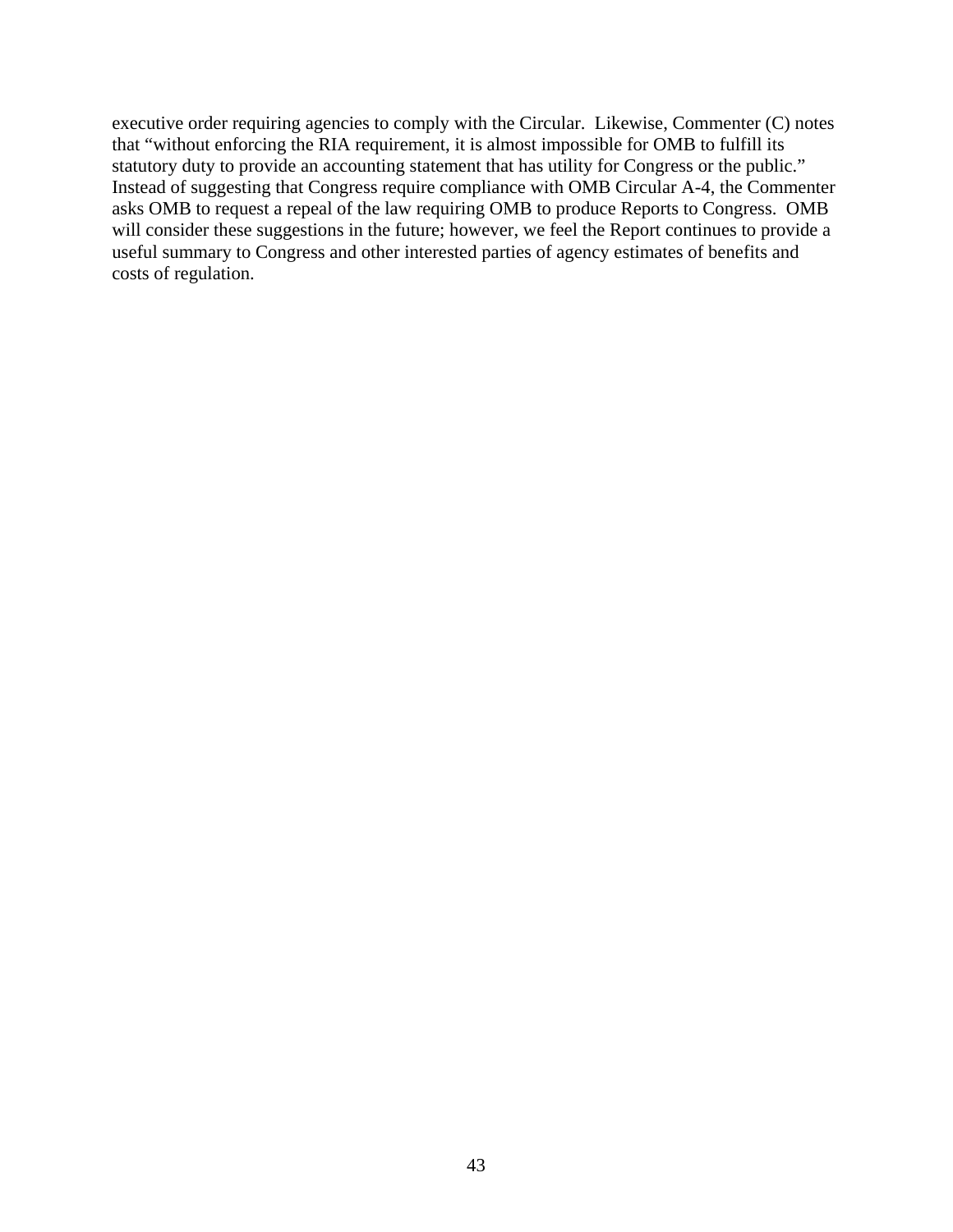### **CHAPTER II: TRENDS IN BENEFIT AND COST ESTIMATES**

<span id="page-48-0"></span>Since OMB began to compile records in 1981 through the end of fiscal year 2007, Federal agencies have published 125,709 final rules in the *Federal Register*. Of these final rules, 21,549 have been reviewed by OMB under Executive Order 12866 or its predecessor, Executive Order 12291. Of these OMB-reviewed rules, 1,231 are considered major rules, primarily due to their anticipated impact on the economy (e.g., estimated benefits and/or costs were in excess of \$100 million annually). As discussed in Chapter I, many major rules implement budgetary programs and involve transfers from taxpayers to program beneficiaries. Since 1981, OMB has reviewed 279 major rules with estimated benefits and/or costs to the private sector or State and local governments of over \$100 million annually.

Previous Reports have also presented estimates of the overall costs of major rules issued by Federal agencies since 1981. The estimates are based on the *ex ante* cost estimates found in agency regulatory impact analyses reviewed by OMB under Executive Order 12291 prior to September 1993, and under Executive Order 12866 since then. The Reports point out some of the concerns we have with these estimates, including that because they are prospective, they might not present an accurate picture of these regulations' actual impacts. Chapter III of our 2005 Report surveys what we know about the validation of *ex ante* estimates of benefits and costs of Federal regulation by *ex post* studies.

The best measure of the overall value of regulation is net benefits; that is, benefits to society minus costs to society. Benefits and cost measures for the years 1992 to 2007 for 146 rules, for which reasonably complete monetized estimates of both benefits and costs are available, are presented below. In addition, the cost estimates are extended back to 1981, the beginning of the regulatory review program at OMB, and include those regulations with cost, but not benefit, estimates.<sup>[50](#page-48-0)</sup>

While exploring the impact of rulemaking on the economy in the early 1980s, we find that several important deregulatory actions resulted in a net decrease in compliance costs. The net cost savings generated by these regulations are included as "negative costs" for those years. To be consistent, we have also modified our estimates for later years to include regulatory actions that reduced net costs. In 2004, the Department of Transportation (DOT) issued two regulations that resulted in net cost savings: one rule reduced minimum vertical separation for airspace and the second increased competition in the computer reservation system for airline travel. Similarly, the Occupational Safety and Health Administration's (OSHA) ergonomics rule (issued November 14, 2000 but repealed by Senate Joint Resolution No. 6, passed by Congress and signed by the President in March 2001 (Pub. L. No. 107-5)) is recorded as a \$4.8 billion cost addition in 2000 and a \$4.8 billion cost savings in 2001.<sup>[51](#page-48-0)</sup> Another important change is the

<sup>&</sup>lt;sup>50</sup>To present benefits and cost estimates by year, we generally used agency estimates of central tendency when available and took midpoints when not available. OMB does not have benefits estimates for years prior to 1992. We include the estimated costs of the 2005 Department of Homeland Security's air cargo security requirements rule in Table 2-1, but not in net benefits estimates for lack of quantifiable benefits attributable to this rule. Similarly, we include benefits for the 2005 migratory bird rules, but not the costs.

<sup>&</sup>lt;sup>51</sup> We have used alternative methods to account for OSHA's ergonomics rule and its repeal (i.e., excluding costs as well as benefits of the rule in 2000 and 2001), which results in small changes to trends reported in this chapter, but not their direction. We note these changes where appropriate.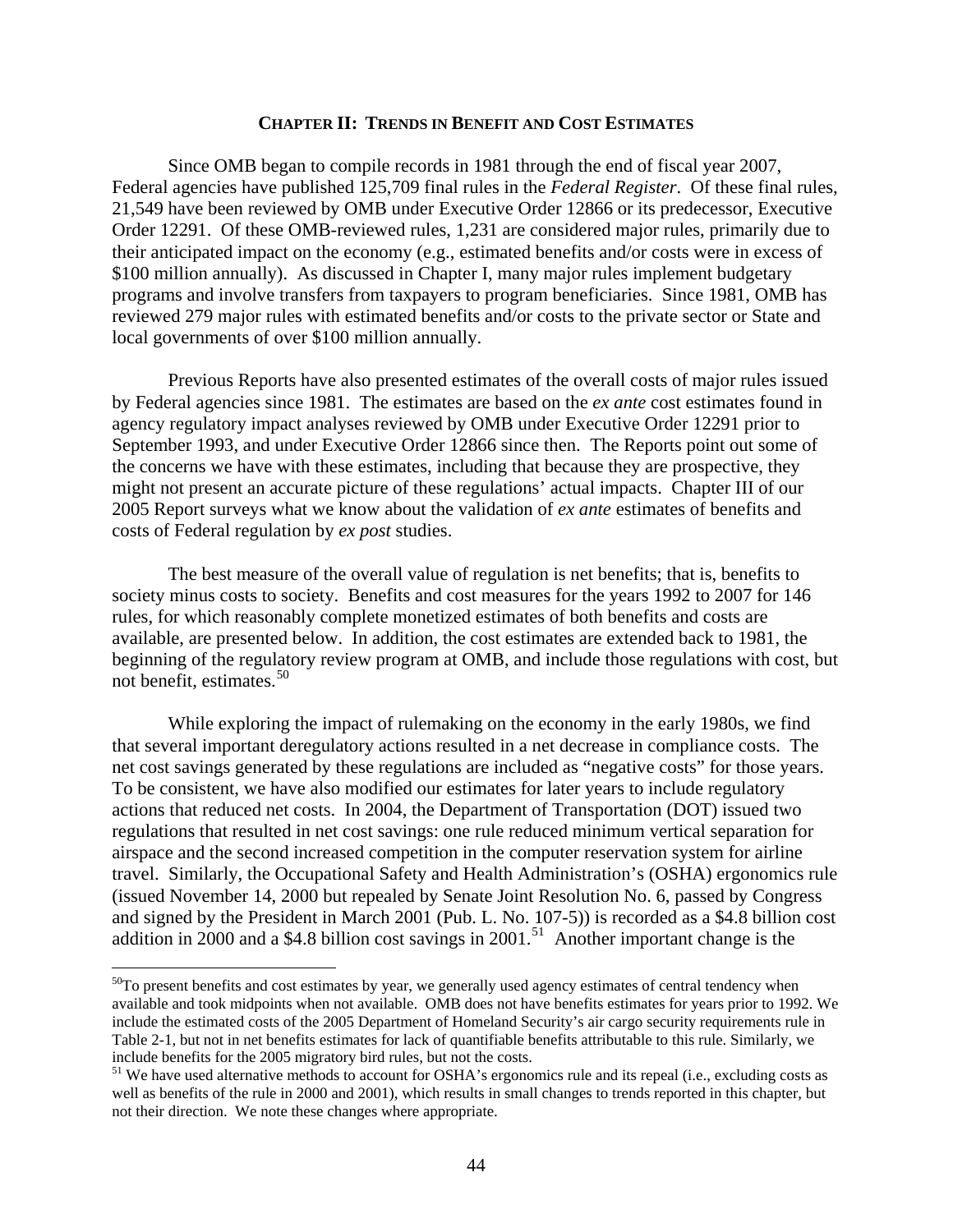<span id="page-49-0"></span>inclusion of DOT's 1993 air bag rule, which had been left out of our calculations in 1993 because Congress had mandated the rule.<sup>[52](#page-49-0)</sup> We have made this change to be consistent with OMB Circular A-4, Regulatory Analysis, issued in September 2003. OMB Circular A-4 states that in situations where a rule simply restates statutory requirements, incremental benefits and costs should be measured relative to the pre-statute baseline.

Finally, EPA adopted significantly more stringent National Ambient Air Quality Standards (NAAQS) for ozone and fine particulate matter (PM) in 1997. At that time, EPA has estimated that the actions necessary to meet the revised standards would yield benefits ranging from \$20 billion to \$120 billion per year, and would impose costs of \$10 billion to \$22 billion per year. In the five years following the promulgation of the 1997 ozone and fine PM NAAQS, EPA finalized several key implementing rules that will achieve emission reductions and impose costs that account for a major portion of the benefit and cost estimates associated with the NAAQS rules. Thus, to prevent double-counting, our 2002 Report notes that in developing aggregate estimates of regulatory benefits and costs, estimates for the 1997 revisions of the ozone and fine PM NAAQS would be excluded, and estimates associated with the several "implementing" rules promulgated in subsequent years would be used instead. Although the pattern of benefits and costs of the rules presented below is affected by the decision to focus on the implementing rules, we believe these benefit and cost estimates provide a better measure of the actual impacts and the timing of those impacts.

Figure 2-1 presents the cost estimates from January 20, 1981 through September 30, 2007. Over the last 27 years, \$139 billion of annual regulatory costs (2001 dollars) have been added by the major regulations issued by the Executive Branch agencies and reviewed by OMB. This means that, on average, a little over \$5 billion in annual costs have been added each year over this period. Several patterns are present. Note, in particular, the tendency for regulatory costs to be highest in the last year before a president leaves office (1988, 1992, and 2000). The average annual costs of the regulations issued over the past seven years is 24 percent lower than the average annual costs of the regulations issued during the previous 20 years.<sup>[53](#page-49-0)</sup>

 $52$ Our estimate of \$4 billion in annual benefits and \$3 billion in annual costs reflects the assumption that without the rule, 50 percent of the benefits and costs of airbags would have been provided by the market.

<sup>&</sup>lt;sup>53</sup> Note that this trend would have been 7 percent if the ergonomics rule were not included.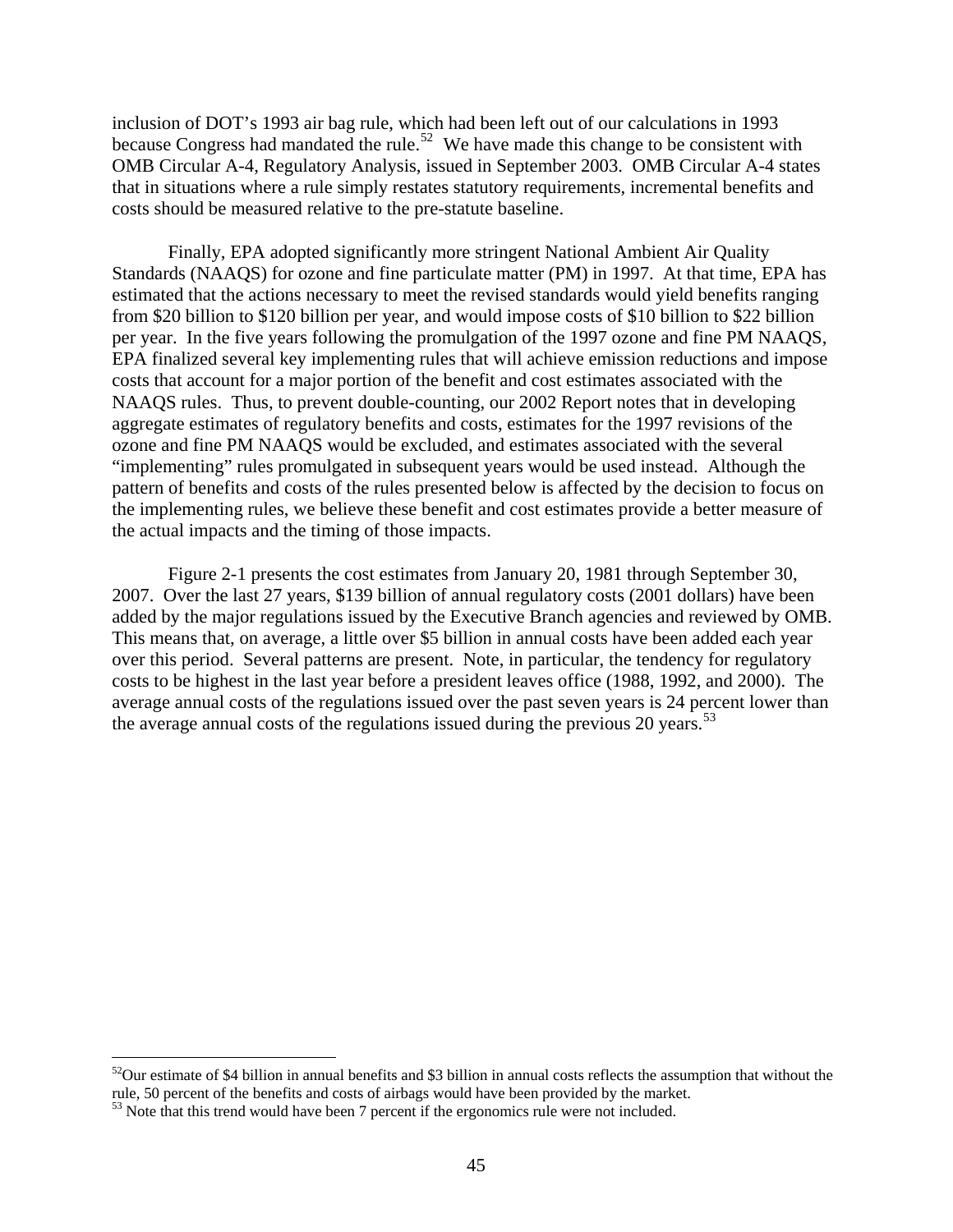<span id="page-50-0"></span>

#### **Figure 2-1: Costs of Major Rules (1981-2007)**

Figure 2-2 shows the benefits and costs of major rules issued from October 1, 1992, to September 30, 2007. Benefit estimates for the rules (with three noted exceptions)<sup>[54](#page-50-0)</sup> that comprise the overall estimates are presented in various tables in the 11 annual Reports that OMB has completed (including this Report). Note that the four highest years for benefits (1992, 2004, 2005, and 2007) are mostly explained by four EPA regulations: the 1992 acid rain permits regulation, the 2004 non-road diesel engine rule, the 2005 interstate air quality rule, and the clean air fine particulate implementation rule. $55$ 

<sup>&</sup>lt;sup>54</sup>The exceptions, as discussed above, are DOT's 1993 airbag rule, OSHA's 2000 ergonomics rule, and DHS's 2005 air cargo security requirements rule. We did not include benefit estimates for the ergonomics rule because of the speculative nature of the estimates and the difficulty of determining the cause and/or mitigation of the great majority of ergonomic injuries. After the rule was overturned under provisions of the Congressional Review Act, the number of muscular skeletal disorders (MSDs) declined significantly more than OSHA's regulatory impact analysis (RIA) predicted would occur under the standard. The RIA estimated that MSDs would decline from 647,344 to 517,344 after 10 years of compliance. Instead, three years after the standard (which had never gone into effect) had been overturned, MSDs declined to 435,180 in 2003 (the last year for which data is available). The reason that voluntary actions to reduce MSDs are effective may be that employers and employees alike have strong incentives, due to worker's compensation costs and lost productivity, to reduce the incidence of MSDs.

<sup>&</sup>lt;sup>55</sup> This chart does include the impacts of EPA's 2005 Clean Air Interstate Rule. On July 11, 2008, the DC Circuit Court vacated rule; however, in response to EPA's petition, the Court on December 23, 2008, remanded the rule without vacatur, which keeps it this rule in effect while EPA conducts further proceedings consistent with the Court's July 11 opinion.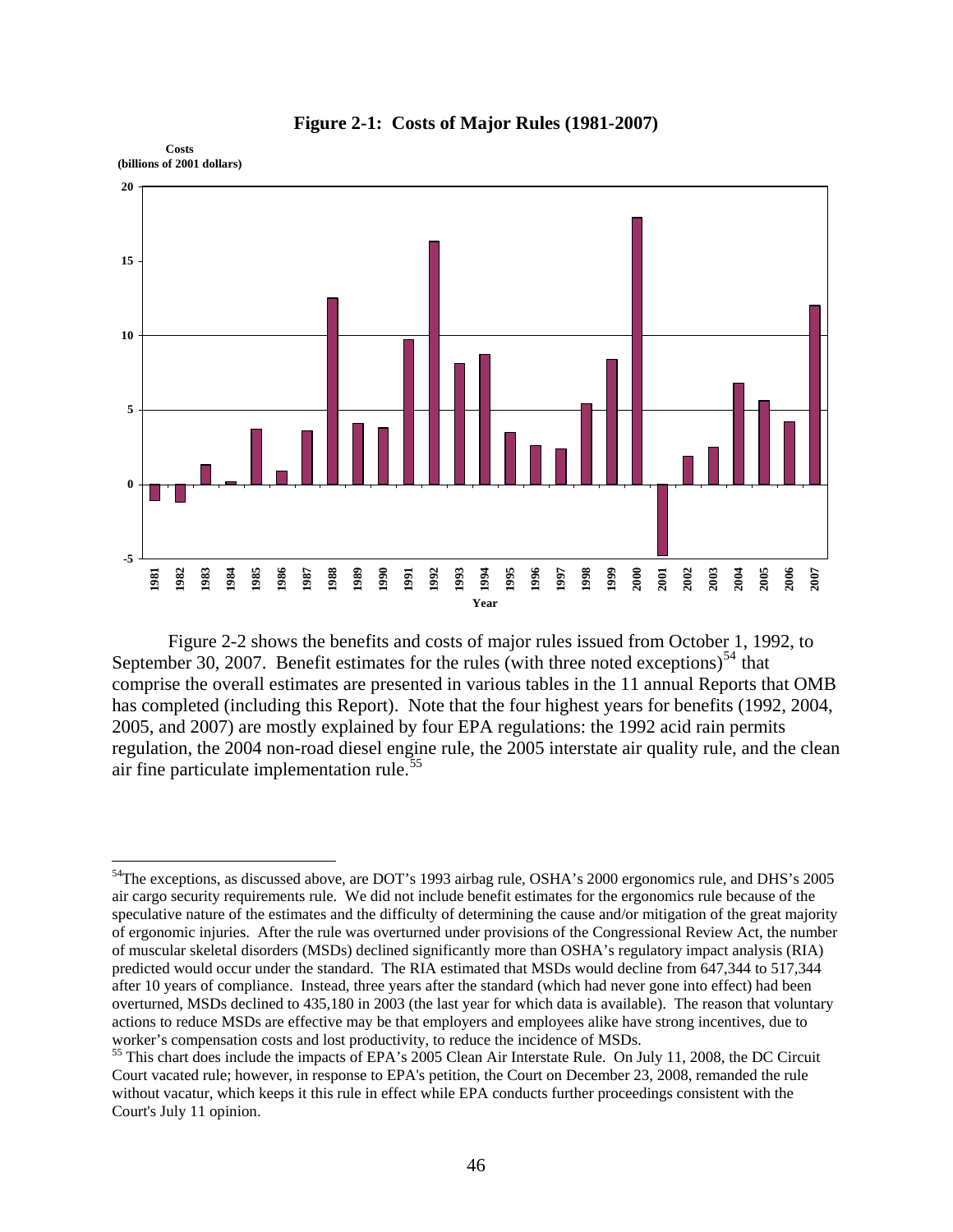<span id="page-51-0"></span>

**Figure 2-2: Benefits and Costs of Major Rules (1992-2007)** 

The difference between benefit and cost shows the net benefits of major regulations from 1992 though September 2007. The figure does not show data beyond 1992 because of a lack of comparable data on benefits.

Readers should note that these are *ex ante* estimates. As discussed elsewhere in this Report (see Appendix A) as well as previous Reports, the aggregate estimates of benefits and costs derived from different agency's estimates and over different time periods are subject to methodological inconsistencies and differing assumptions. The groundwork for the regulations issued by one administration is often begun in a previous administration.<sup>[56](#page-51-0)</sup>

<sup>&</sup>lt;sup>56</sup>For example, FDA's trans fat rule was proposed by the previous Administration and issued by the Bush Administration while the groundwork for EPA's 2004 non-road diesel engine rule was set by the NAAQS rules issued in 1997. Moreover, Congress and the Judiciary also play a role in the timing and outcomes of regulations.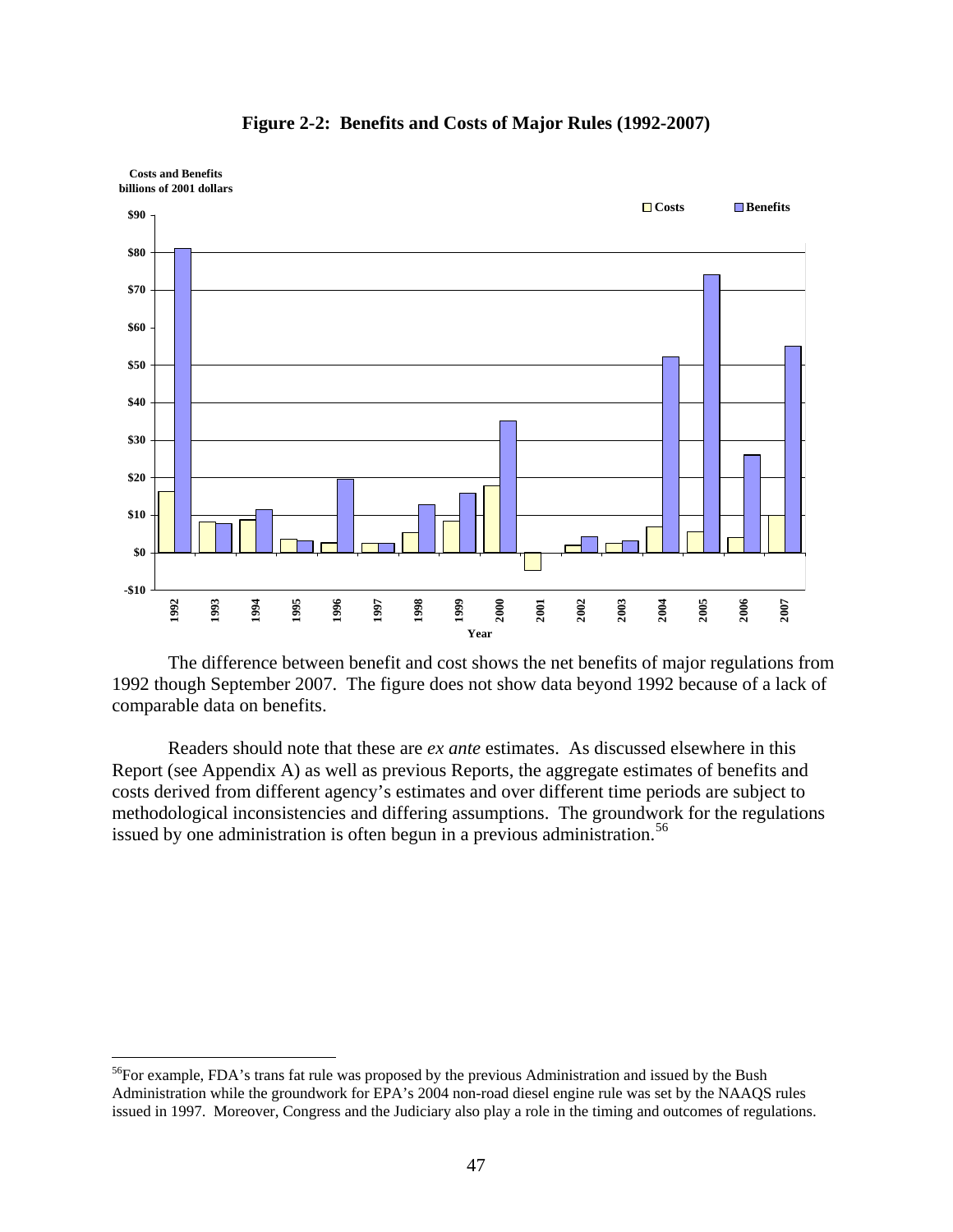# **CHAPTER III: UPDATE ON THE IMPLEMENTATION OF OMB'S INFORMATION QUALITY INITIATIVES**

Objective and high quality analysis leads to better regulatory decisions. OMB and the regulatory agencies have several initiatives to improve the rigor and transparency of analysis supporting public policy. Of particular importance within the context of regulatory analysis is OMB's Circular A-4, "Regulatory Analysis," which was issued in 2003 after public comment, interagency review, and peer review. It defines good regulatory analysis and standardizes the way benefits and costs of Federal regulatory actions are measured and reported. This guidance is available at:<http://www.whitehouse.gov/omb/circulars/a004/a-4.pdf>.

In this chapter of the Report, we discuss the other interagency initiatives designed to improve the objectivity of regulatory analyses, as well as the quality of government disseminations, more generally. These initiatives include:

- 2002: **Government-Wide Information Quality Guidelines**, which provide policy and procedural guidance to Federal agencies for ensuring and maximizing the quality of the information they disseminate. These guidelines are available at: [http://www.whitehouse.gov/omb/fedreg/reproducible2.pdf.](http://www.whitehouse.gov/omb/fedreg/reproducible2.pdf)
- 2004: **Information Quality Bulletin for Peer Review**, which provides further guidance for pre-dissemination review of influential scientific information. This Bulletin is available at: [http://www.whitehouse.gov/omb/memoranda/fy2005/m05-](http://www.whitehouse.gov/omb/memoranda/fy2005/m05-03.pdf) [03.pdf.](http://www.whitehouse.gov/omb/memoranda/fy2005/m05-03.pdf)
- 2007: **Final Bulletin for Agency Good Guidance Practices** (Good Guidance Bulletin), which establishes policies and procedures for the development, issuance, and use of significant guidance documents by Executive Branch departments and agencies and is intended to increase the quality and transparency of agency guidance practices and the significant guidance documents produced through them. This Bulletin is available at: [http://www.whitehouse.gov/omb/memoranda/fy2007/m07-](http://www.whitehouse.gov/omb/memoranda/fy2007/m07-07.pdf) [07.pdf.](http://www.whitehouse.gov/omb/memoranda/fy2007/m07-07.pdf)
- 2007: **Updated Principles for Risk Analysis**, which reiterates the risk analysis principles released by OMB in 1995 and reinforces them with more recent guidance from the scientific community. This Memorandum is available at: [http://www.whitehouse.gov/omb/memoranda/fy2007/m07-24.pdf.](http://www.whitehouse.gov/omb/memoranda/fy2007/m07-24.pdf)

This chapter discusses each of these initiatives, as well as our experience administering them.

# **A. Government-Wide Information Quality Guidelines**

Section 515 of the Treasury and General Government Appropriations Act, 2001 (Pub. L. No. 106-554, 31 U.S.C. § 3516 note), commonly known as the "Information Quality Act" (IQA), requires OMB to develop government-wide standards "for ensuring and maximizing" the quality of information disseminated by Federal agencies.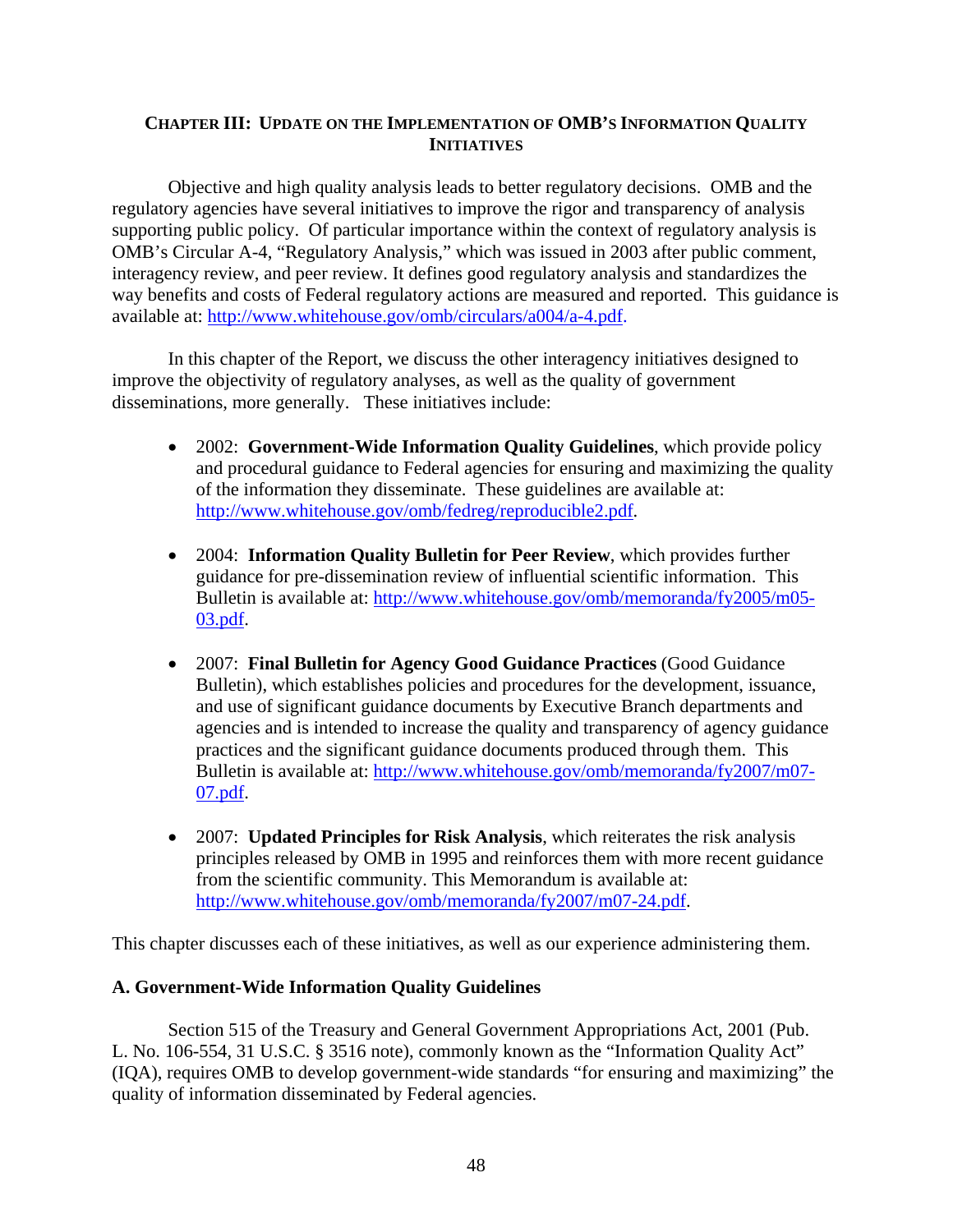<span id="page-53-0"></span>To implement the IQA, OMB issued final government-wide guidelines on February 22, 2002 (67 FR 8452), and each Federal agency is charged with promulgating its own Information Quality Guidelines. OMB has facilitated the development of these agency guidelines, working with the agencies to ensure consistency with the principles set forth in the government-wide guidelines. By October 1, 2002, almost all agencies released their final guidelines, which became effective immediately. The OMB government-wide guidelines require agencies to report annually to OMB providing information on the number and nature of complaints received by the agency and how such complaints were resolved.

In August 2004, the OIRA Administrator issued a memorandum to the President's Management Council requesting that agencies post all Information Quality correspondence on agency web pages to increase the transparency of the process.<sup>[57](#page-53-0)</sup> In their FY 2004 Information Quality Reports to OMB, agencies provided OMB with the specific links to these web pages and OMB began providing this information to the public in our 2005 update on Information Quality.[58](#page-53-0) This increase in transparency allows the public to view all correction requests, appeal requests, and agency responses to these requests. The web pages also allow the public to track the status of correction requests that may be of interest. An updated list of agency web pages is provided in Appendix D of this Report.

In our 2003 Report, OMB presented a thorough discussion of the IQA and its implementation, including a discussion of perceptions and realities, legal developments, ways to improve transparency, suggestions for improving correction requests, and the release of the OMB Information Quality Bulletin for Peer Review.<sup>[59](#page-53-0)</sup>

This section of the chapter provides a summary of the current status of correction requests received in FY 2007, as well as an update on the status of requests received in FY 2004, FY 2005, and FY 2006. An update on legal developments is also provided. Our discussion of the individual correction requests and agency responses is minimal because all correspondence between the public and agencies regarding these requests is publicly available on the agencies' Information Quality web pages.

# *Request for Correction Process*

 $\overline{a}$ 

*1. New Correction Requests and Appeal Requests Received by the Agencies in FY 2007* 

Table 3-1 below lists the departments and agencies that received requests for corrections FY 2007. In FY 2007, a total of 21 requests for correction were sent to eight different

<sup>57</sup>See <u>http://www.whitehouse.gov/omb/inforeg/info\_quality\_posting\_083004.pdf</u>.<br><sup>58</sup>See *Validating Regulatory Analysis: 2005 Report to Congress on the Costs and Benefits of Federal Regulations and Unfunded Mandates on State, Local, and Tribal Entities,*

[http://www.whitehouse.gov/omb/inforeg/2005\\_cb/final\\_2005\\_cb\\_report.pdf.](http://www.whitehouse.gov/omb/inforeg/2005_cb/final_2005_cb_report.pdf) 59See Information Quality, a Report to Congress FY 2003, OMB,

[http://www.whitehouse.gov/omb/inforeg/fy03\\_info\\_quality\\_rpt.pdf](http://www.whitehouse.gov/omb/inforeg/fy03_info_quality_rpt.pdf), and *Validating Regulatory Analysis: 2005 Report to Congress on the Costs and Benefits of Federal Regulations and Unfunded Mandates on State, Local, and Tribal Entities*, [http://www.whitehouse.gov/omb/inforeg/2005\\_cb/final\\_2005\\_cb\\_report.pdf.](http://www.whitehouse.gov/omb/inforeg/2005_cb/final_2005_cb_report.pdf)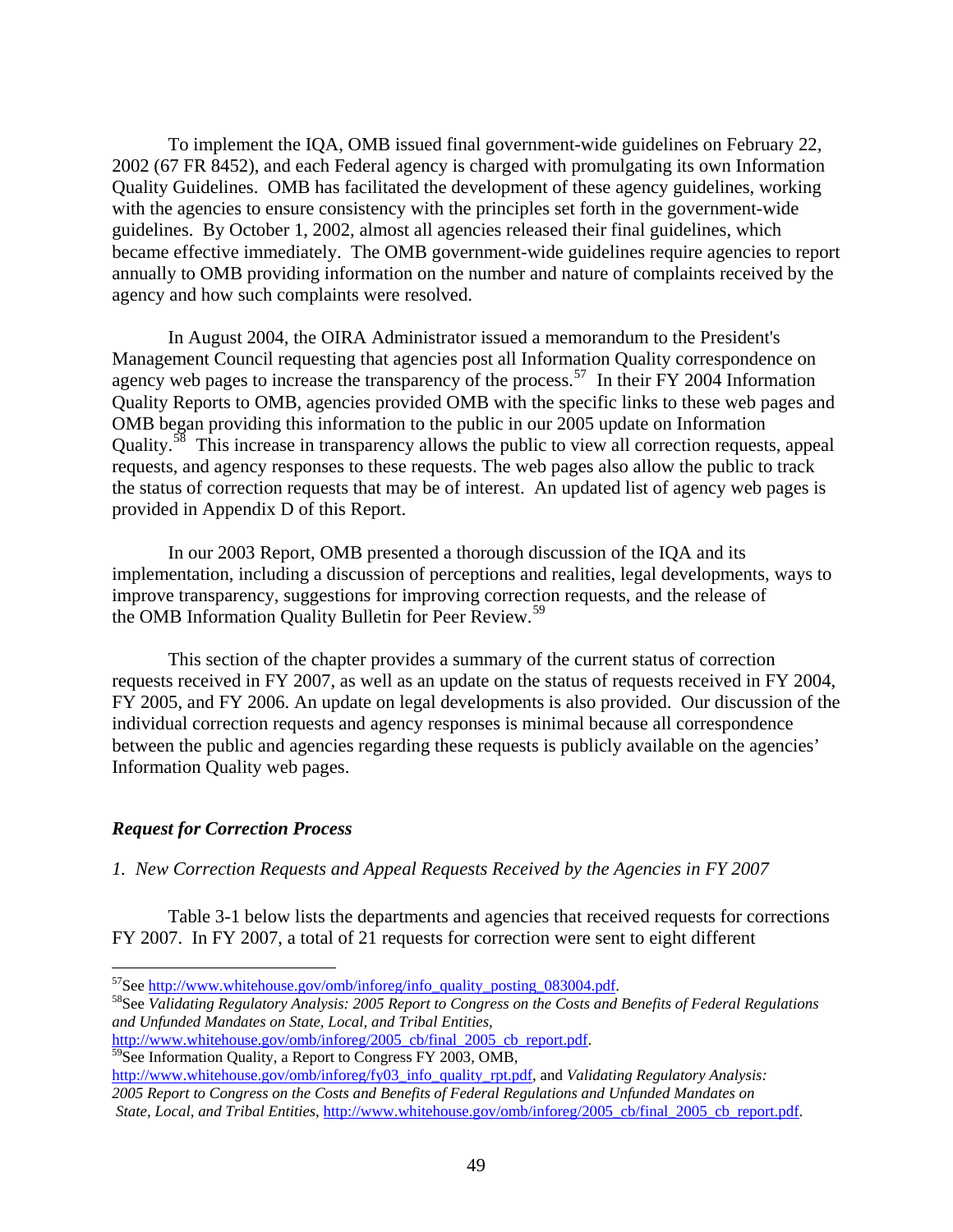departments and agencies. All of the departments and agencies listed below have received correction requests in the past. In addition, three appeals associated with these 21 requests were filed in FY 2007. One appeal was sent to the National Institute of Standards and Technology within the Department of Commerce (DOC) regarding a World Trade Center fire report, one appeal was sent to the Environmental Protection Agency (EPA) regarding sampling at a lead smelter, and one appeal was sent to the Federal Communications Commission regarding line charges. As some of the agency's 21 responses were sent at the end of FY 2007, or were still pending at the end of FY 2007, there is a possibility that additional appeals may be filed.

| Agency                          | <b>Number of FY07</b><br><b>Correction Requests</b> |  |  |  |
|---------------------------------|-----------------------------------------------------|--|--|--|
| Department of Commerce          |                                                     |  |  |  |
| Department of Defense           |                                                     |  |  |  |
| Department of Energy            |                                                     |  |  |  |
| Department of Health and        |                                                     |  |  |  |
| <b>Human Services</b>           |                                                     |  |  |  |
| Department of the Interior      |                                                     |  |  |  |
| Department of Labor             |                                                     |  |  |  |
| <b>Environmental Protection</b> | 3                                                   |  |  |  |
| Agency                          |                                                     |  |  |  |
| <b>Federal Communications</b>   | 3                                                   |  |  |  |
| Commission                      |                                                     |  |  |  |
| Total                           |                                                     |  |  |  |

# **Table 3-1: Departments and Agencies that Received Information Quality Correction Requests in FY 2007**

 Further, as shown below in Table 3-2, four additional appeals have been filed in FY 2007. These appeal requests were sent to the agencies following receipt of responses to correction requests that were initiated in FY 2006.

**Table 3-2: Departments and Agencies that Received Information Quality Appeals Requests in FY 2007, Following Responses to Requests Initiated in FY 2006** 

| Agency                                            | <b>Number of FY07</b><br><b>Appeals</b> |
|---------------------------------------------------|-----------------------------------------|
| Department of Defense                             |                                         |
| Department of Health and<br><b>Human Services</b> |                                         |
| <b>Environmental Protection</b><br>Agency         |                                         |
| Total                                             |                                         |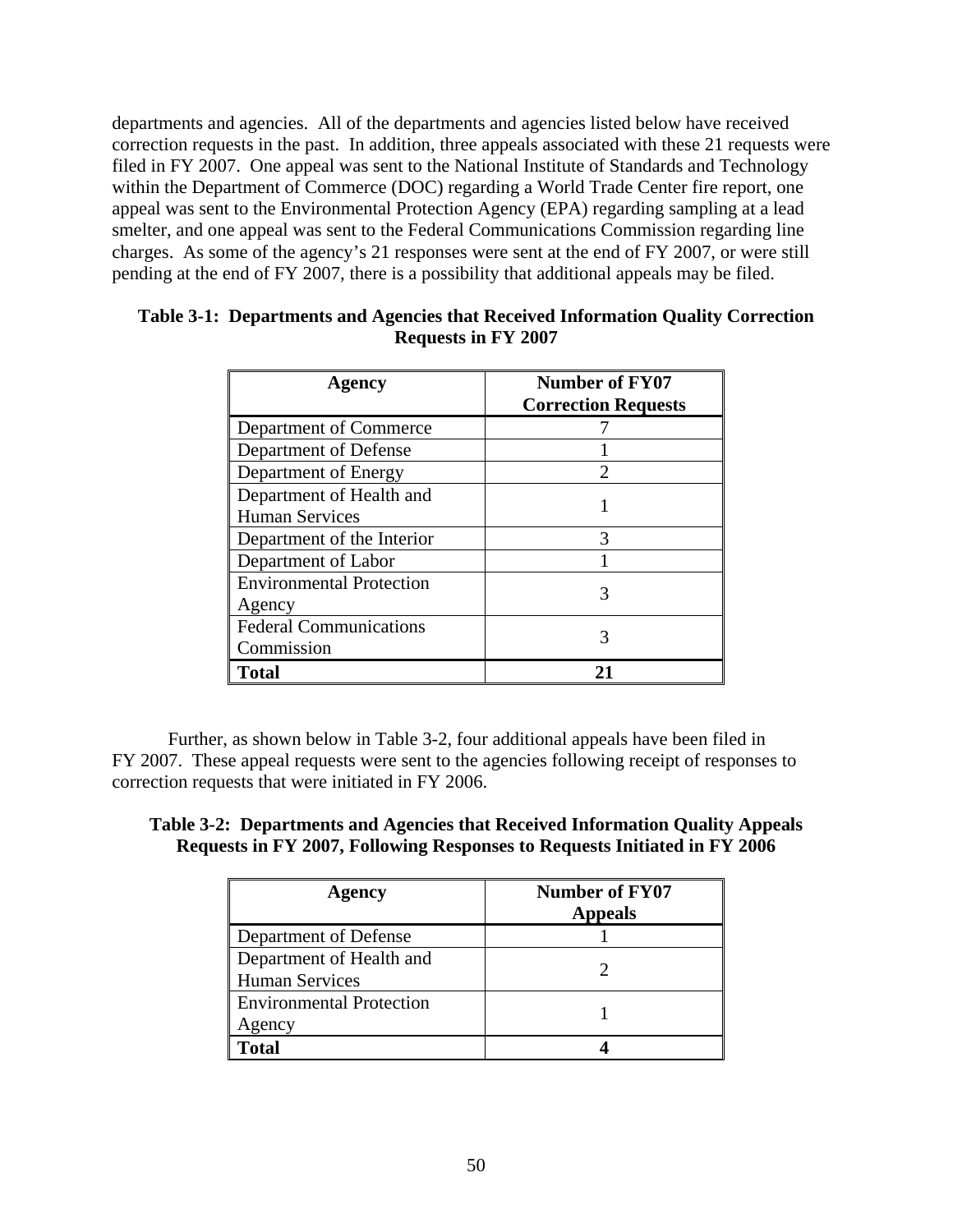The correction requests received in FY 2007 are as diverse and interesting as those received in previous years. For instance, the National Institute of Standards and Technology (NIST) within the Department of Commerce (DOC) received multiple requests from private individuals regarding the World Trade Center fire investigations reports and a report on the collapse of the towers. The Army Corps of Engineers, within the Department of Defense, received a correction request on behalf of the Home Builders Association of Northern California and the Bay Planning Coalition regarding the National List of Plant Species that Occur in Wetlands. The National Park Service, within the Department of the Interior, received a correction request from a law firm regarding information in a Point Reyes National Seashore news report. The Environmental Protection Agency (EPA) received a correction request on behalf of the Efficacy Working Group regarding a Use-Dilution test methodology used by the EPA Office of Pesticide Programs Antimicrobial Division.

Figure 3-1 shows the status of the 21 FY 2007 correction requests and seven appeals (three relating to FY 2007 requests and four relating to FY 2006 requests). For details relating to the specific requests, including agency responses, we encourage readers to visit agency Information Quality websites (see Section A in the Appendix D for a link to agency web pages). As shown below, we categorize how agencies respond to requests in a more detailed manner in this Report. For instance, we include the category of "other corrections." This category is used when the agency response does not provide the specific changes that are requested, but makes other changes instead. For example, a requester asked for revisions to the NIST reports relating to the World Trade Center collapse. NIST clarified information using an erratum, and this clarification was classified in the "other corrections" category. OMB continues to use the "other processes/mechanisms" category to describe responses that are handled by other pre-existing processes at the agencies. For example, a request to the National Oceanic and Atmospheric Administration regarding information on the Monterey Bay National Marine Sanctuary was treated and considered as a public comment on a rulemaking undertaken by the Department of Commerce.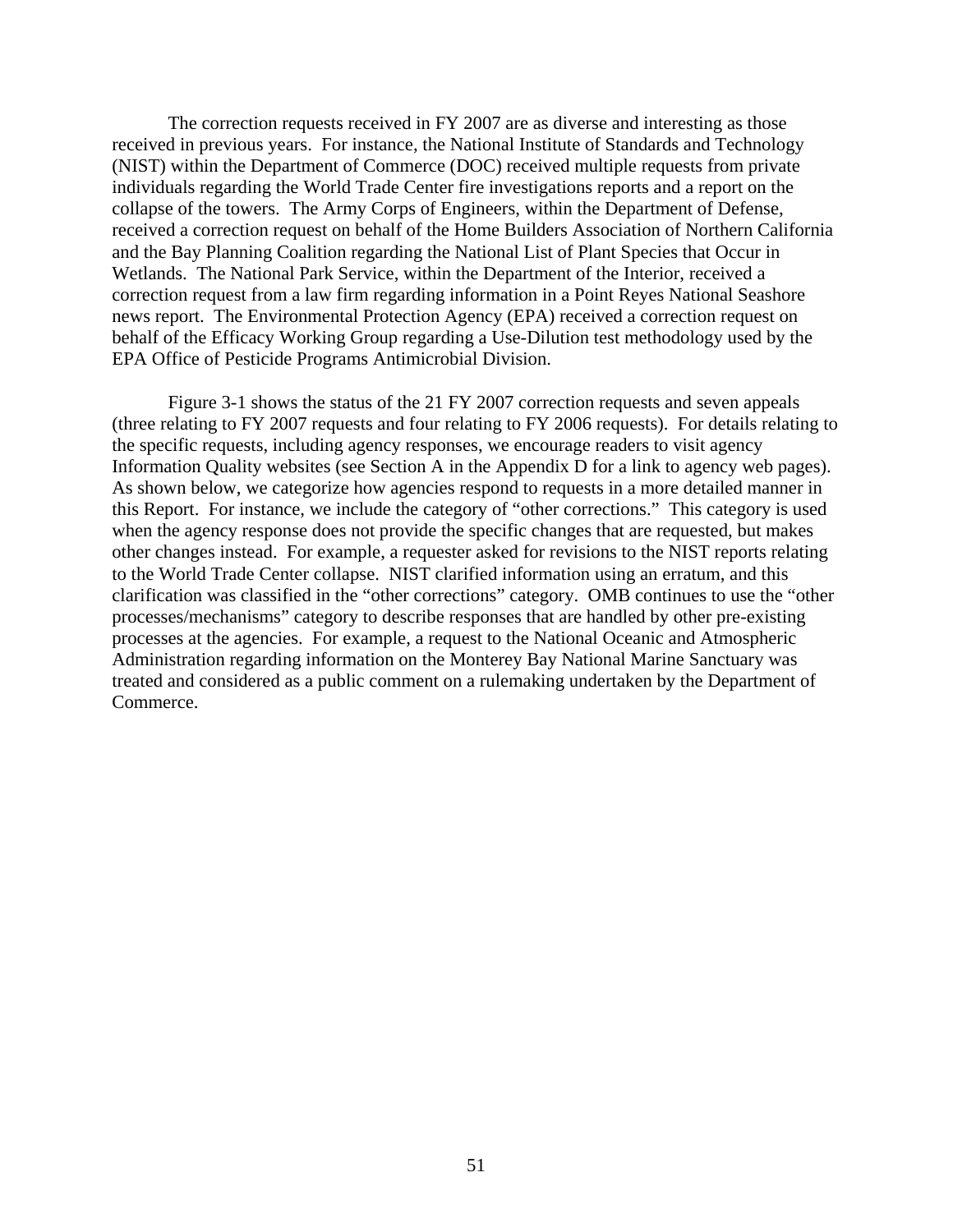<span id="page-56-0"></span>

# **Figure 3-1: Status of IQ Correction Requests Received in FY 2007**

As noted in the 2007 Report,  $60$  OMB cautions readers against drawing any conclusions about trends or year-to-year comparisons because agency procedures for classifying correction requests are still evolving. However, we note that in FY 2003 there were 48 correction requests, in FY 2004 there were 37 correction requests, in FY 2005 there were 24 correction requests, and in FY 2006 there were 22 correction requests.

### *2. Status of Outstanding Correction Requests Received by the Agencies in FY 2003-2006*

 $\overline{a}$ 

.

At the close of FY 2006, 13 Information Quality correction request responses and two appeal responses remained pending from the agencies. The pending correction requests have been initiated in FY 2004, FY 2005, and FY 2006. Figure 3-2 shows the status of those outstanding correction request responses at the close of FY 2006. Agencies responded to nine of

<sup>60</sup> See *2007 Report to Congress on the Costs and Benefits of Federal Regulations and Unfunded Mandates on State, Local, and Tribal Entities*, [http://www.whitehouse.gov/omb/inforeg/2007\\_cb/2007\\_cb\\_final\\_report.pdf](http://www.whitehouse.gov/omb/inforeg/2007_cb/2007_cb_final_report.pdf).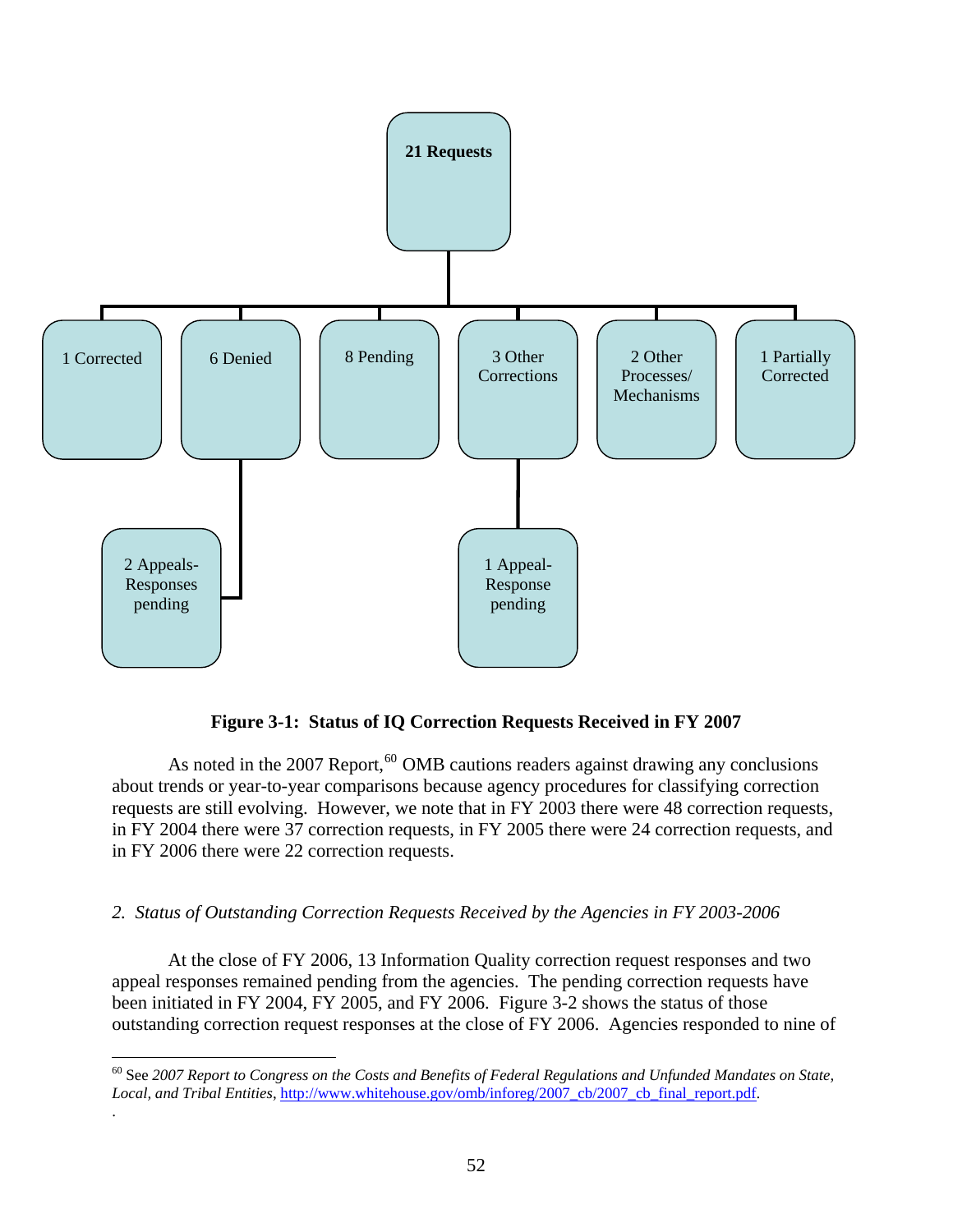these correction requests and continued to work on responses to the remaining four at the end of FY 2007.



**Figure 3-2: FY 2007 Status of Pending Correction Requests from FY 2004, FY 2005 and FY 2006** 

Figure 3-3 below gives the status of the two appeal requests pending at the close of FY 2006. The Department of Transportation responded to an appeal request it received in FY 2004 regarding the Federal Aviation Administration's Age 60 rule, and the Environmental Protection Agency responded to an appeal request received in FY 2005 regarding environmental databases. In both these cases, the agencies provided corrections other than those requested. Correspondence showing the agencies responses to these requests is publicly available on the agencies' Information Quality web pages.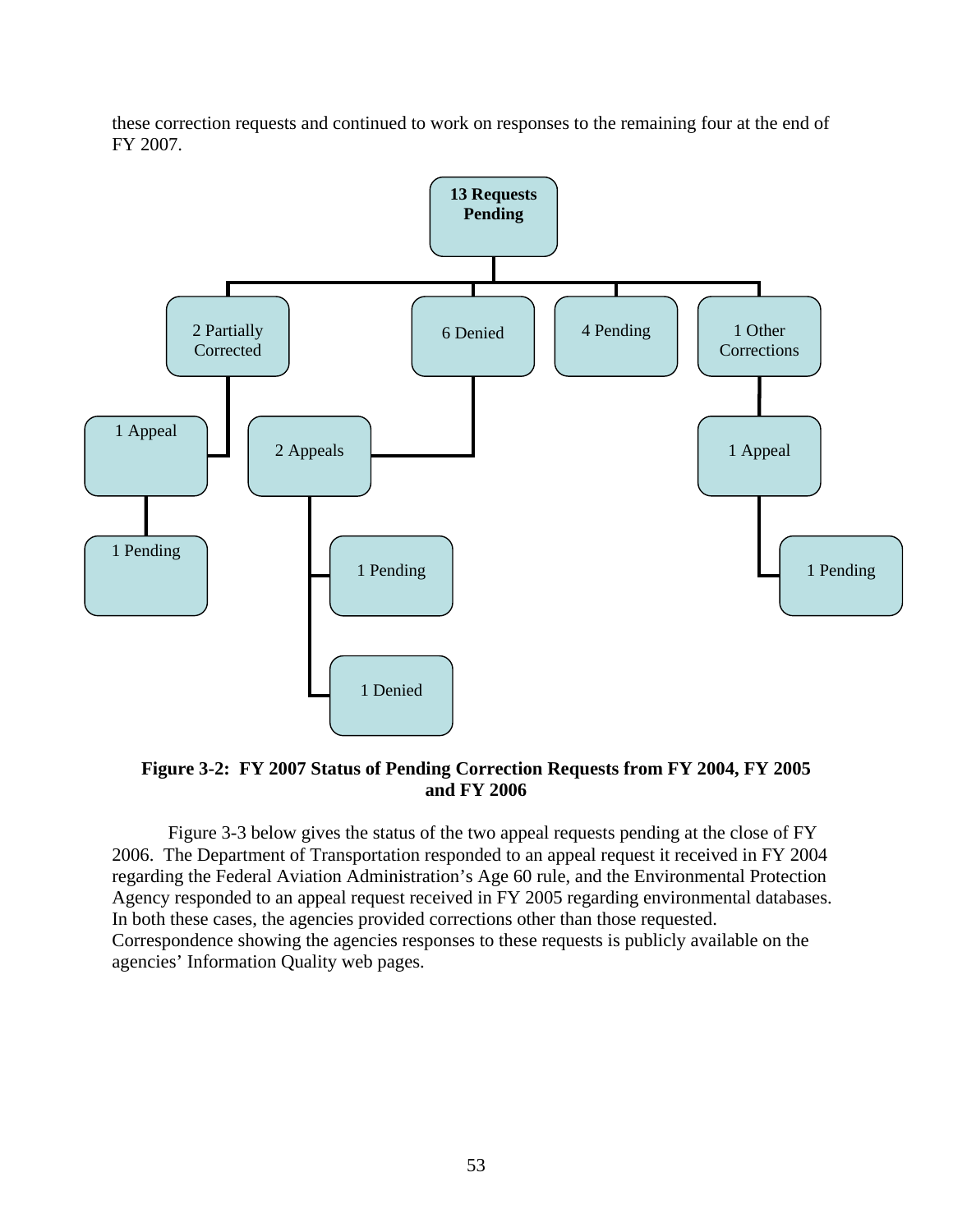<span id="page-58-0"></span>

**Figure 3-3: FY 2007 Status of Pending Appeal Requests from FY 2003 and FY 2006** 

# *Legal update*

 $\overline{a}$ 

As we discussed in the final 2007 Report (page 51), litigation has arisen regarding the legal issue of whether agency responses to IQA requests for correction are subject to judicial review under the IQA and the Administrative Procedure Act (APA). In this litigation, the courts concluded that the agency responses in those cases were not subject to judicial review under the IQA and the APA. See *Salt Institute v. Leavitt*, 440 F.3d 156, 159 (4th Cir. 2006); *Americans for Safe Access v. United States Dep't of Health and Human Servs.,* No. C 07-01049 WHA, 2007 U.S. Dist. LEXIS 89257, at \*11 (N.D. Cal. Nov. 20, 2007); *Americans for Safe Access v. United States Dep't of Health and Human Servs*., No. C 07-01049 WHA, 2007 U.S. Dist. LEXIS 55597, at \*14 (N.D. Cal. July 24, 2007); *In re Operation of the Missouri River System Litigation*, 363 F. Supp. 2d 1145, 1174-75 (D. Minn. 2004), *vacated in part and aff'd in part on other grounds*, 421 F.3d 618 (8th Cir. 2005). The district court's ruling in *Americans for Safe Access* is currently pending on appeal. *Americans for Safe Access v. United States Dep't of Health and Human Servs*., No. 07-17388 (9thCir.).

# **B. Information Quality Bulletin for Peer Review**

In keeping with the goal of improving the quality of government information, on December 16, 2004, OMB issued the Final Information Quality Bulletin for Peer Review (the Peer Review Bulletin).<sup>[61](#page-58-0)</sup> The Peer Review Bulletin requires executive agencies to ensure that all "influential scientific information" they disseminate after June 16, 2005 is peer reviewed.

"Influential scientific information" is defined as "scientific information the agency reasonably can determine will have or does have a clear and substantial impact on important public policies or private sector decisions."[62](#page-58-0) The term "influential" is to be interpreted

<sup>&</sup>lt;sup>61</sup> See http://www.whitehouse.gov/omb/memoranda/fy2005/m05-03.pdf<br><sup>62</sup> The Bulletin notes that information dissemination can have a significant economic impact even if it is not part of a rulemaking. For instance, the economic viability of a technology can be influenced by the government's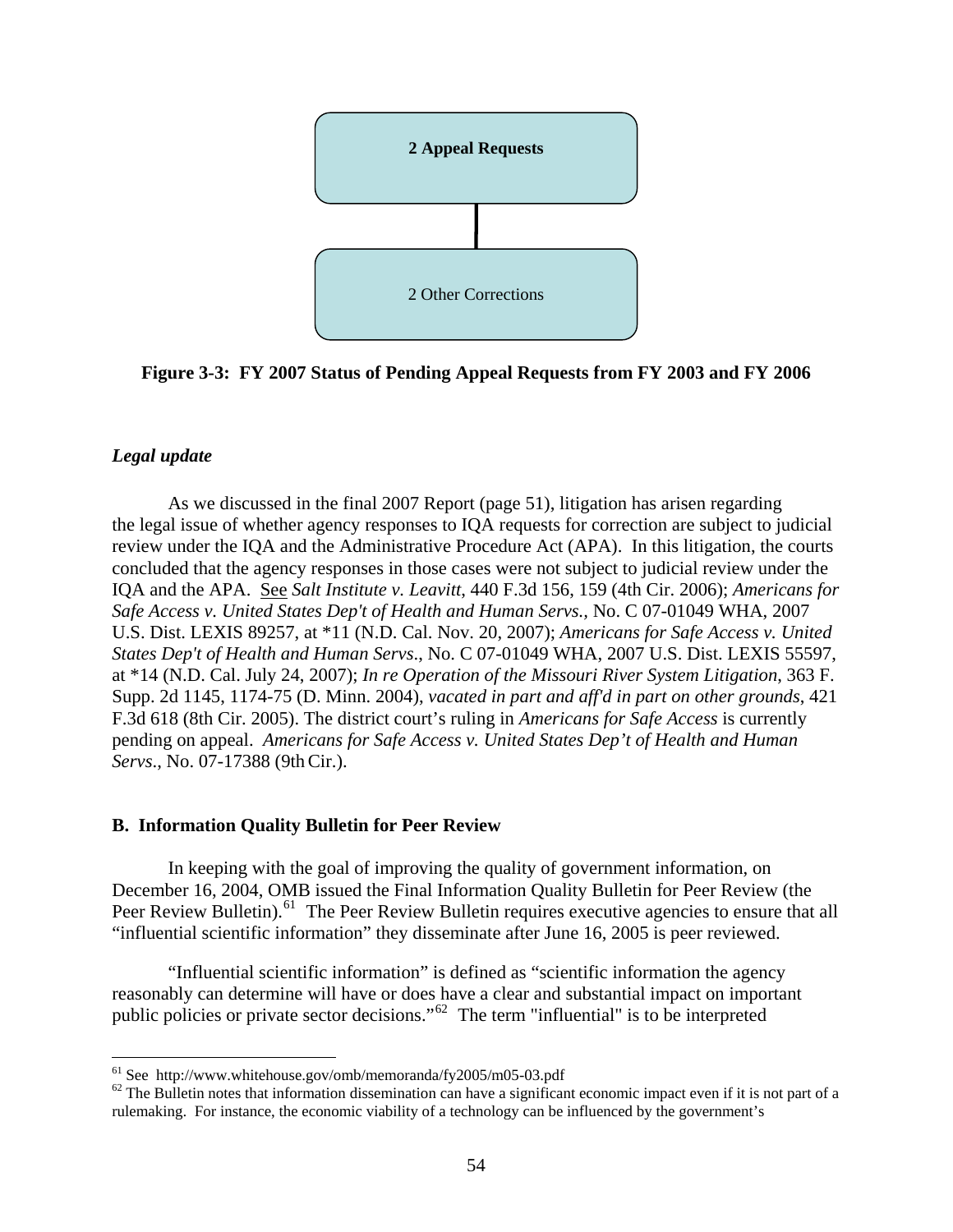<span id="page-59-0"></span>consistently with OMB's government-wide Information Quality Guidelines and the information quality guidelines of each agency.

One type of scientific information is a scientific assessment. For the purposes of the Peer Review Bulletin, the term "scientific assessment" means an evaluation of a body of scientific or technical knowledge, which typically synthesizes multiple factual inputs, data, models, assumptions, and/or applies best professional judgment to bridge uncertainties in the available information. $63$ 

The Peer Review Bulletin describes the factors that should be considered in choosing an appropriate peer review mechanism and stresses that the rigor of the review should be commensurate with how the information will be used. It directs agencies to choose a peer review mechanism that is adequate, giving due consideration to the novelty and complexity of the science to be reviewed, the relevance of the information to decision making, the extent of prior peer reviews, and the expected benefits and costs of additional review. When deciding what type of peer review mechanism is appropriate for a specific information product, agencies should consider at least the following issues: individual versus panel review; timing; scope of the review; selection of reviewers; disclosure and attribution; public participation; disposition of reviewer comments; and adequacy of prior peer review.

The Peer Review Bulletin specifies the most rigorous peer review requirements for "highly influential scientific assessments," which are a subset of "influential scientific information." To ensure that implementation of the Peer Review Bulletin is not too costly, these requirements for more intensive peer review apply only to the more important scientific assessments disseminated by the Federal Government – those that could have a potential impact of more than \$500 million in any one year on either the public or private sector or are novel, controversial, or precedent-setting, or have significant interagency interest.

Under the Peer Review Bulletin, agencies are granted broad discretion to weigh the benefits and costs of using a particular peer review mechanism for a specific information product. In addition to the factors noted above, agencies also have the option of employing "alternative processes" for meeting the peer review requirement (e.g., commissioning a National Academy of Sciences' panel). Moreover, to ensure that peer review does not unduly delay the release of urgent findings, time-sensitive health and safety determinations are exempted from the requirements of the Peer Review Bulletin. There are also specific exemptions for national security, individual agency adjudication or permit proceedings, routine statistical information, and financial information. The Peer Review Bulletin does not cover information disseminated in connection with routine rules that materially alter entitlements, grants, user fees, or loan programs, or the rights and obligations of recipients thereof.

characterization of its attributes. Alternatively, the Federal Government's assessment of risk can directly or indirectly influence the response actions of state and local agencies or international bodies.<br><sup>63</sup> These assessments include, but are not limited to, state-of-science reports; technology assessments; weight-of-

evidence analyses; meta-analyses; health, safety, or ecological risk assessments; toxicological characterizations of substances; integrated assessment models; hazard determinations; or exposure assessments.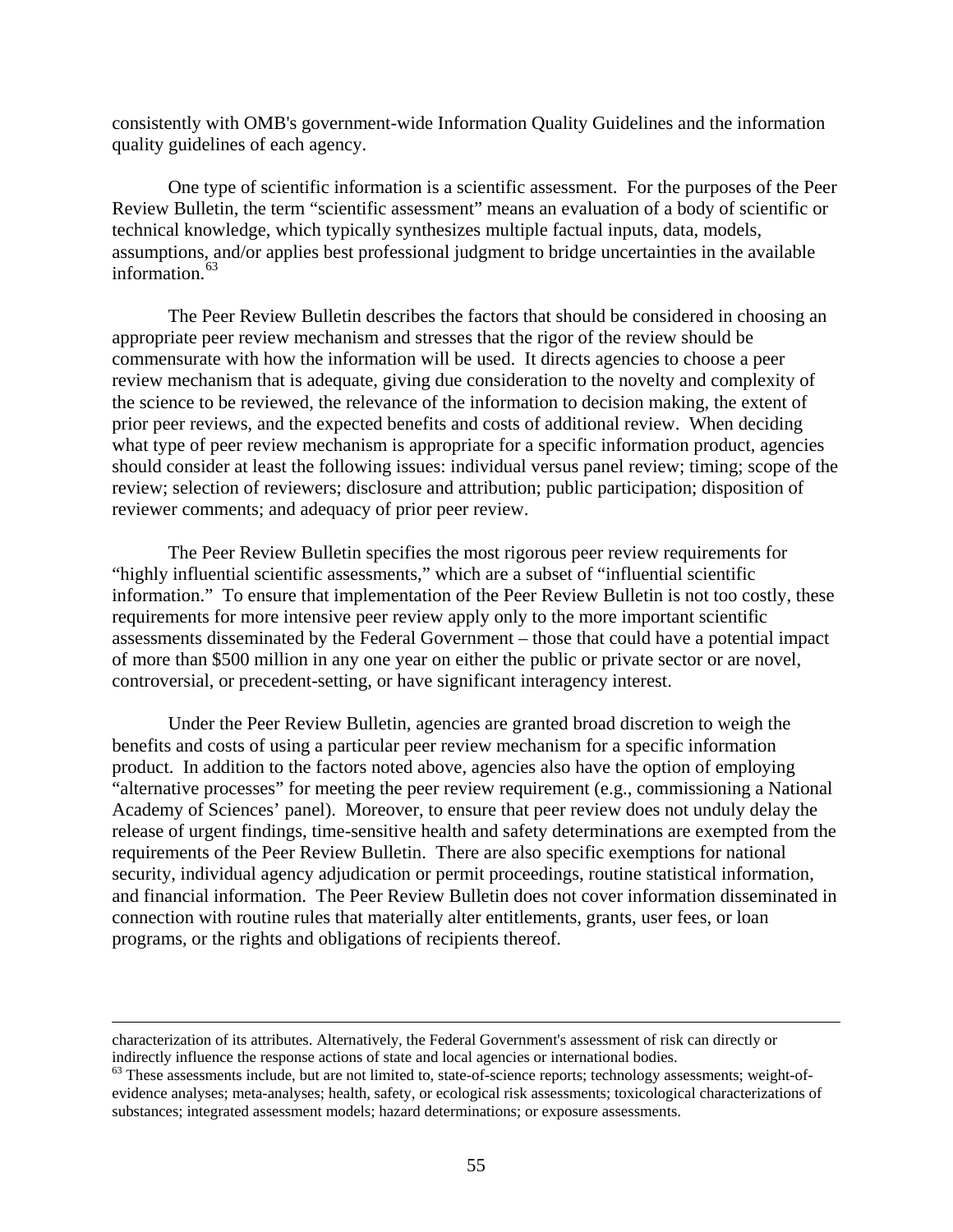The Peer Review Bulletin provides two mechanisms for monitoring the progress of the agencies in meeting these peer review requirements: a transparent peer review planning process and annual reporting, described below.

The good science and good government requirements of the Peer Review Bulletin should assist in improving the accuracy and transparency of agency science. Additionally, the peer review planning process described in the Peer Review Bulletin, which includes posting of plans on agency websites, enhances the ability of the government and the public to track influential scientific disseminations made by agencies.

On June 16, 2005, the Peer Review Bulletin became effective for all influential scientific information, including highly influential scientific assessments. The peer review planning component of the Bulletin, discussed below, became fully effective on December 16, 2005. By the end of FY 2007, we had two full years of implementation.

### *Peer Review Planning*

The Peer Review Planning component of the Peer Review Bulletin (Section V) requires agencies to begin a systematic process of peer review planning for influential scientific information (including highly influential scientific assessments) that the agency plans to disseminate in the foreseeable future.

A key feature of the agency's peer review plan is a web-accessible listing (agenda) of forthcoming influential scientific disseminations that is updated on a regular basis. These postings are designed to allow the public to participate in the peer review process by providing data and comments to the sponsoring agencies, as well as to external peer reviewers. By making these agendas publicly available, agencies increase the level of transparency in their peer review processes, and also have a mechanism to gauge the extent of public interest in their proposed peer reviews.

The agenda is designed to encourage planning for peer review early in the information generation process. Thus, the agenda should cover all information subject to the Peer Review Bulletin that the agency plans to disseminate *in the foreseeable future.* For instance, once an agency has established a time line for the generation of a scientific report, the agency should include that report in its agenda. Thus, although the Peer Review Bulletin specifies that agencies should update their peer review agendas every six months, the agenda is not a six-month forecast (i.e., it should not be limited to information (documents) that the agency plans to peer review in the next six months).

Readers are encouraged to visit the agendas for agencies of interest. OMB asks agencies to ensure that there is an easily identifiable hyperlink to the peer review agenda from the agency's information quality home page. For cabinet-level departments that have a central information quality page but do not have a central peer review agenda, OMB requests that a hyperlink to each agency agenda be provided. Section B in the Appendix D provides the URLs for most agencies' peer review agendas.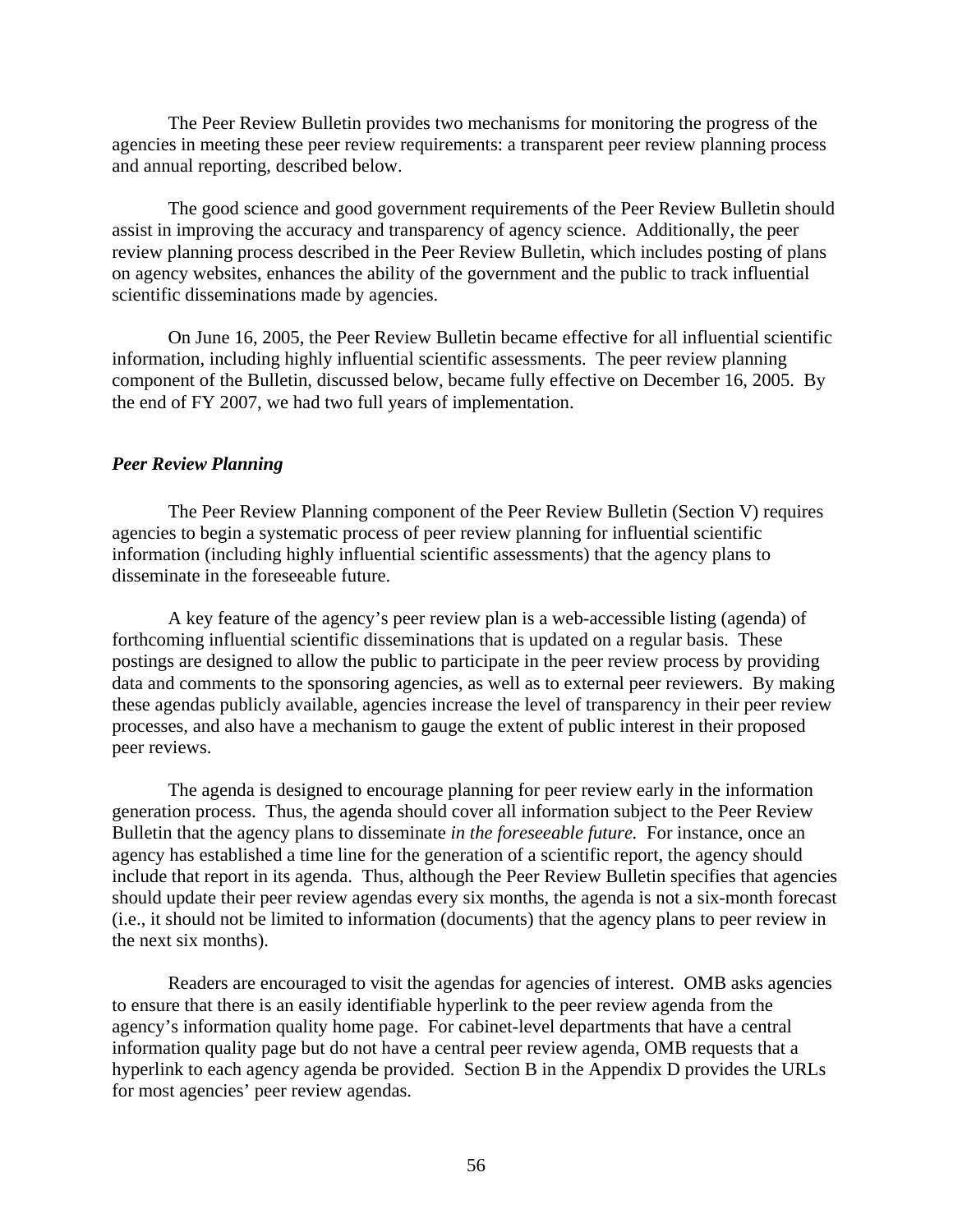<span id="page-61-0"></span>Cabinet-level departments with processes in place for proactively identifying documents subject to the Bulletin include the Departments of Agriculture,  $64$  Commerce,  $65$  Health and Human Services,<sup>[66](#page-61-0)</sup> Interior,<sup>[67](#page-61-0)</sup> Labor, and Transportation, Housing and Urban Development, Justice, State, and the Environmental Protection Agency. Other agencies with processes in place for proactively identifying documents subject to the Peer Review Bulletin include the Consumer Product Safety Commission and the Federal Communications Commission.

From time to time, other agencies produce or sponsor influential scientific information, but do not identified forthcoming information products subject to the Peer Review Bulletin. OMB is currently working with these agencies to ensure that they develop rigorous processes for determining which documents are subject to the Bulletin, and to ensure that the peer review plans for those documents are listed on the agency's agenda in a timely manner. These agencies include the Departments of Defense, Education, Energy, Homeland Security, and Veterans Affairs, as well as the National Aeronautics and Space Administration, the Nuclear Regulatory Commission, the Small Business Administration, the Federal Trade Commission, and the Tennessee Valley Authority.

Several agencies do not think that they currently produce or sponsor information subject to the Peer Review Bulletin. Most of these agencies primarily produce financial information or routine statistical information for which the Bulletin provides specific exemptions. Others primarily engage in management, oversight, or granting activities. A list of these agencies can be found in Section C in the Appendix D.

Although the Peer Review Planning section of the Bulletin lays out the specific items that should be included in each peer review plan, OMB does not specify the format that agencies should use, thereby giving agencies the flexibility to incorporate their agendas into existing e-government and science planning initiatives.<sup>[68](#page-61-0)</sup> As such, some agencies house their peer review agendas within a research arm of the agency, whereas others operate out of the office of the chief information officer or the policy and planning office. Some departments provide an integrated agenda across the agencies,  $69$  while other departments have chosen to have individual agencies host their own agendas.<sup>[70](#page-61-0)</sup> Furthermore, some agencies have chosen to provide a single agenda for both influential scientific information and highly influential scientific assessments, $71$  while

<sup>&</sup>lt;sup>64</sup> The Animal and Plant Health Inspection Service and the Food Safety and Inspection Service have strong peer review programs, as does the Economic Research Service. Many of the other agencies have come into compliance this year. The Forest Service is making progress in coming into compliance.

<sup>&</sup>lt;sup>65</sup> The National Oceanographic and Atmospheric Administration is the only agency within Commerce that has identified documents subject to the Bulletin; their peer review process is strong.

<sup>&</sup>lt;sup>66</sup> The Food and Drug Administration, the Center for Disease Control and Prevention, and the National Toxicology Program are compliant with the Bulletin.<br><sup>67</sup> The Fish and Wildlife Service has an exemplary peer review process. The US Geological Survey and the Mineral

Management Service are also compliant with the Bulletin. The DOI is working to incorporate peer review planning in the rest of its Bureaus.<br><sup>68</sup> For instance, the Environmental Protection Agency's incorporation with its science inventory project

<sup>&</sup>lt;sup>69</sup> For instance, the agenda for the Department of Transportation<br><sup>70</sup> For instance, the agendas for the Department of Health and Human Services and the Department of the Interior<br><sup>71</sup> For instance, the agenda for the De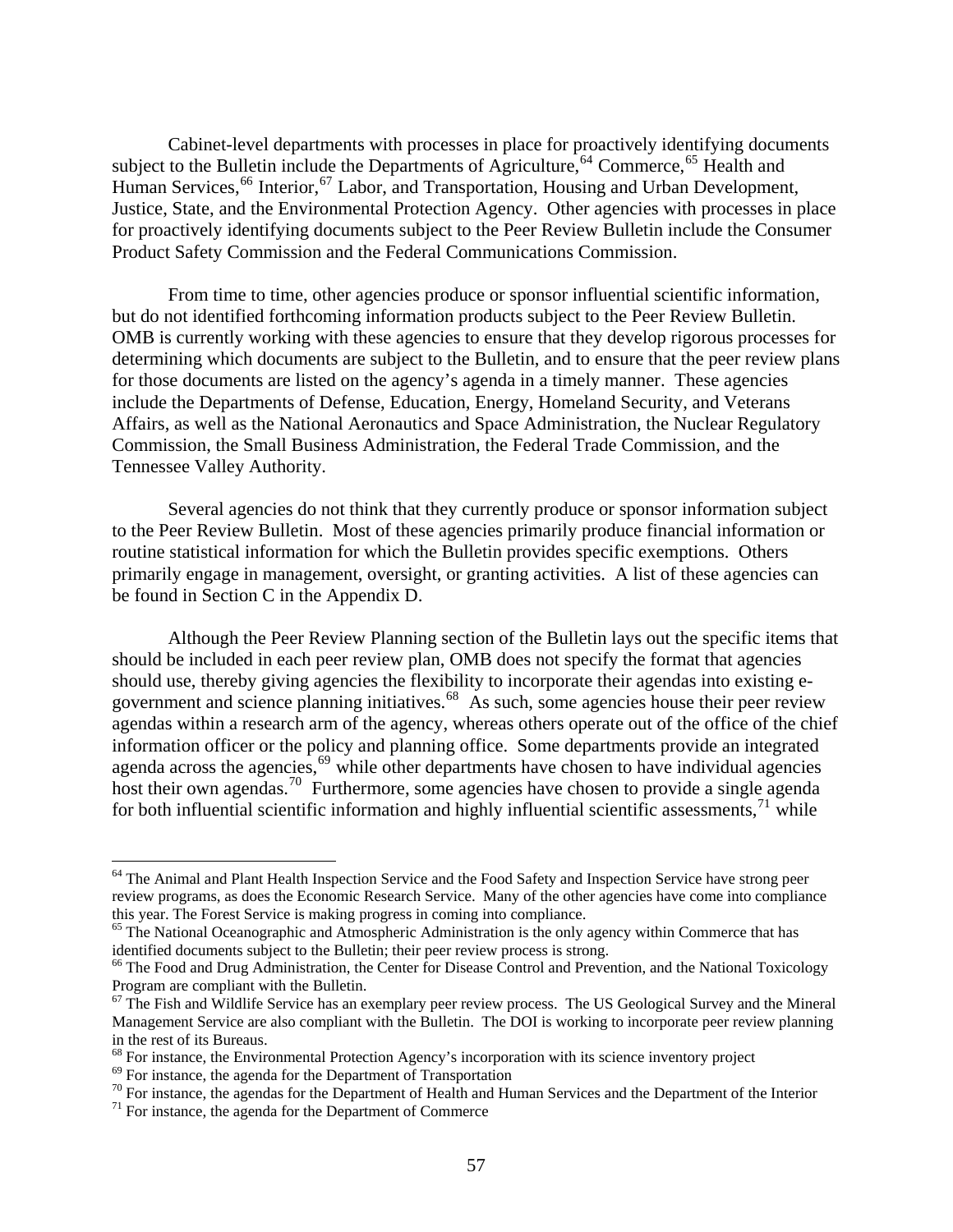<span id="page-62-0"></span>others provide two separate agendas.<sup>[72](#page-62-0)</sup> The Peer Review Bulletin specifically requires that agencies provide a link from the agenda to each document made public pursuant to the Bulletin, including the completed peer review report. Although some agencies routinely provide such links,  $^{73}$  $^{73}$  $^{73}$  agendas at other agencies do not yet have this capability. Agencies have advised us that provision of these links is not always straightforward when the peer review is nested within a more complicated preexisting public process.<sup>[74](#page-62-0)</sup> OMB is currently working with the agencies to ensure that the required information is posted, and that the web sites are easy to locate and navigate.

# *FY 2006 and FY 2007 Annual Reports of Agency Peer Reviews*

The Annual Reports Section (Section VI) of the Peer Review Bulletin discusses the annual reporting requirement. This requirement is designed to provide OMB with a count of the peer reviews completed in the fiscal year as well as information about the use of waivers, deferrals, exemptions, alternative processes, and exceptions to the independence and conflict of interest criteria for choosing reviewers and the degree to which opportunities for public participation were provided.

FY 2007 constitutes the second full year of implementation for the Peer Review Bulletin. Tables 3-3 A and B below summarize the results of the annual data call for the first two years of implementation so that the reader can explore trends.

For FY 2006, agencies reported that they conducted 159 peer reviews that fell within the scope of the Peer Review Bulletin's provisions. For FY 2007, agencies reported conducting 235 peer reviews that fell within the scope of the Bulletin's provisions. This number includes all such peer reviews that were conducted, regardless of whether the final peer review report was completed. In FY 2006, 34 of the 159 peer reviews were of highly influential scientific assessments, and in FY 2007, 40 of the 235 peer reviews were of highly influential scientific assessments.

Many of these reported peer reviews are part of preexisting processes, consistent with agencies' or programs' pre-Bulletin policies to conduct peer reviews of scientific information. Because OMB does not have baseline information of how many peer reviews were conducted during FY 2005 and prior years, it is not possible to draw inferences about how many of the peer reviews during FY 2006 or FY 2007 were conducted specifically as a result of the Peer Review Bulletin. However, the increase from FY 2006 and FY 2007 in the total number of peer reviews reported, as well as the increased number of agencies that reported conducting reviews pursuant to the Bulletin, suggests that more agencies are adopting rigorous pre-dissemination practices. Furthermore, discussions with agencies suggest that the Bulletin has encouraged additional rigor,

 $^{72}$  For instance, the agenda for the Department of Transportation

 $73$  For instance, agendas for the Department of Agriculture's Animal and Plant Health Inspection Service, the Department of Health and Human Services' Center for Disease Control, and the Environmental Protection Agency (See Appendix for URLs for these agencies' agendas.)

 $74$  For instance some National Oceanographic and Atmospheric Administration documents that are part of the Endangered Species Act process (e.g., http://www.fakr.noaa.gov/protectedresources/stellers/section7.htm)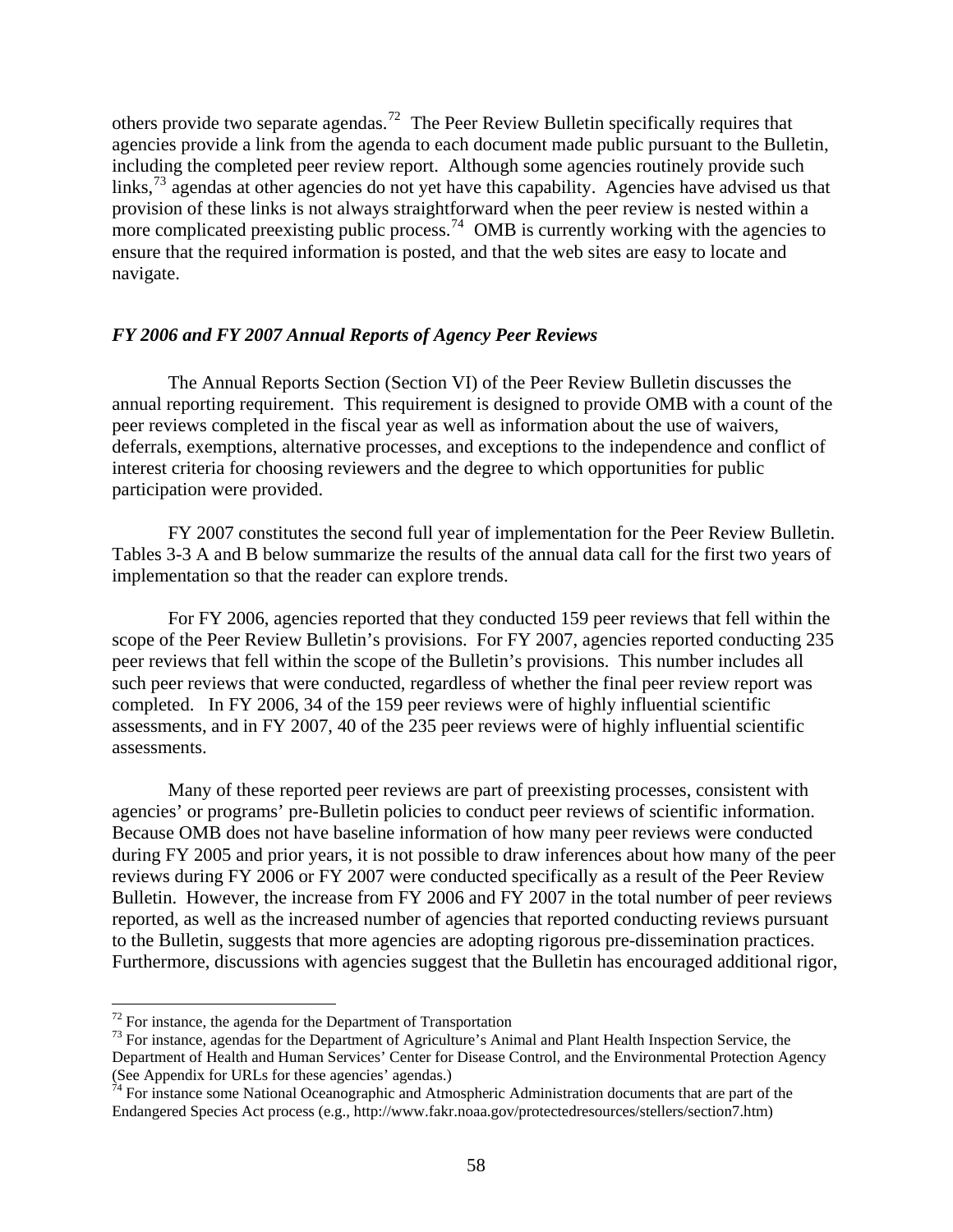<span id="page-63-0"></span>even strengthening the underlying peer review process for those reviews that would have happened in the absence of the Peer Review Bulletin.

In 2007, only one agency invoked a waiver, and none requested deferrals or exemptions. The waiver, issued annually by the Department of the Interior Fish and Wildlife Service (the Service), is for the information underlying its annual regulations for hunting migratory game birds.<sup>[75](#page-63-0)</sup> The assessments underlying these decisions are subject to review and input from technical experts, but the Service has determined that due to the extremely limited time between when data are collected and analyzed and because decisions must be made regarding the hunting seasons, it was not possible to follow the requirements of the Peer Review Bulletin for these reviews.

OMB acknowledges that peer review as described in the Peer Review Bulletin is only one of the many procedures that agencies can employ to ensure an appropriate degree of pre-dissemination quality for influential scientific information. As such, the Peer Review Bulletin provides for the use of "alternative processes." During FY 2006 only one "alternative process" was used; the Department of Commerce's National Oceanic and Atmospheric Administration used a National Academy of Sciences (NAS) panel to review its study of temperature trends in the lower atmosphere.<sup>[76](#page-63-0)</sup> No agencies reported relying on alternative processes in FY 2007.

Sections II (3) and III (3) of the Peer Review Bulletin lay out criteria for selection of peer reviewers, including expertise, balance, independence, and lack of conflict of interest. The Peer Review Bulletin suggests adopting or adapting the NAS policy for committee selection with respect to evaluating the potential for conflicts. The strictest standards for independence from the sponsoring agency apply to highly influential scientific assessments. In FY 2007, no agency reported the need to appoint peer reviewers pursuant to the exception in Section III (3)(c) regarding the use of scientists employed by the sponsoring agency for review of highly influential assessments. The infrequent need for this exemption, as seen in this first two years of implementation, should alleviate concerns raised by some public commenters that agencies would not be able to identify sufficient external reviewers.

Section V (3) of the Bulletin requires agencies to establish a mechanism for allowing the public to comment on the adequacy of agency peer review plans. Very few members of the public provided comments on the several hundred peer review plans posted by Federal agencies over the last year. Agencies received a total of nine comments in FY 2006 and 28 in FY 2007. OMB is unsure whether this is because the public has not found it to be useful to comment on the peer review plans or perhaps because the public is largely unaware of the agendas or the opportunity to provide comment.

<sup>75</sup> http://www.fws.gov/migratorybirds/MBPeerReviewWaiver.pdf 76 http://www.cio.noaa.gov/itmanagement/prplans/ID22.html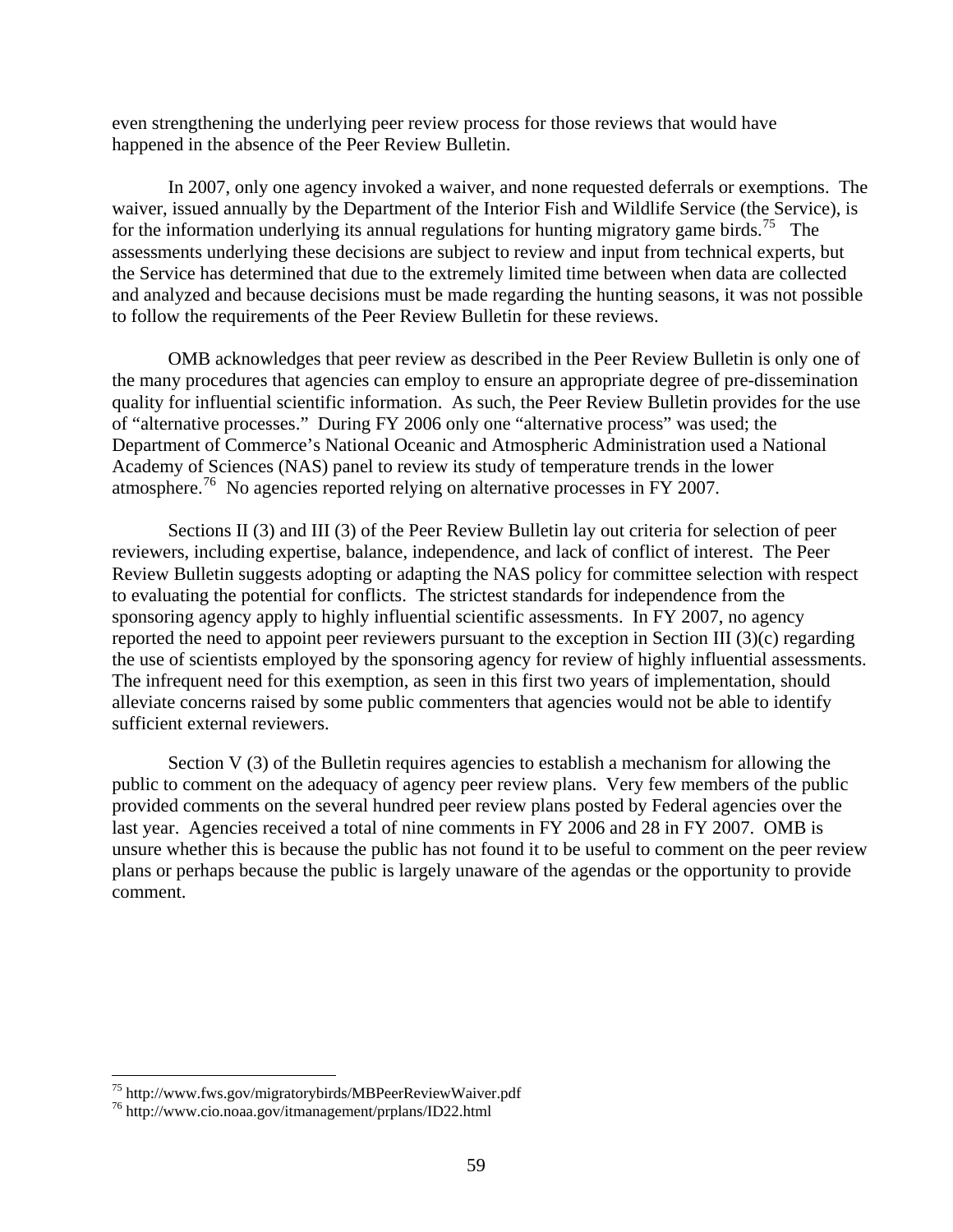<span id="page-64-0"></span>

| Department/<br><b>Agency</b>                                |                | <b>Total Peer</b><br><b>Reviews</b><br>Completed | <b>Reviews of</b><br><b>Highly</b><br><b>Influential</b><br><b>Scientific</b><br><b>Assessments</b> |                | Waivers,<br>Deferrals or<br><b>Exemptions</b> |                  | <b>Potential</b><br><b>Reviewer</b><br><b>Conflicts</b> |                  | Reviews w/<br><b>Public</b><br><b>Meetings</b> |                | <b>Public</b><br><b>Comments</b><br>on Agenda <sup>77</sup> |                |
|-------------------------------------------------------------|----------------|--------------------------------------------------|-----------------------------------------------------------------------------------------------------|----------------|-----------------------------------------------|------------------|---------------------------------------------------------|------------------|------------------------------------------------|----------------|-------------------------------------------------------------|----------------|
| Year                                                        | 2006           | 2007                                             | 2006                                                                                                | 2007           | 2006                                          | 2007             | 2006                                                    | 2007             | 2006                                           | 2007           | 2006                                                        | 2007           |
| Department of<br>Agriculture <sup>78</sup>                  | 19             | 71                                               | 8                                                                                                   | 9              | $\theta$                                      | $\boldsymbol{0}$ | $\boldsymbol{0}$                                        | $\boldsymbol{0}$ | $\boldsymbol{0}$                               | 1              | 3                                                           | $\overline{0}$ |
| Department of<br>Commerce <sup>79</sup>                     | 19             | 24                                               | 3                                                                                                   | $\overline{2}$ | $\theta$                                      | $\boldsymbol{0}$ | $\boldsymbol{0}$                                        | $\boldsymbol{0}$ | 6<br>80                                        | 14             | $\overline{0}$                                              | 17             |
| Department of<br>Defense <sup>81</sup>                      | $\overline{2}$ |                                                  | $\overline{2}$                                                                                      |                | $\Omega$                                      |                  | $\boldsymbol{0}$                                        |                  | 1                                              |                | N/A                                                         |                |
| Department of<br>Energy <sup>82</sup>                       |                | $\overline{2}$                                   | 1                                                                                                   | $\overline{2}$ | $\Omega$                                      | $\overline{0}$   | $\mathbf{0}$                                            | $\boldsymbol{0}$ | $\mathbf{1}$                                   | 1              | $\overline{0}$                                              | $\overline{2}$ |
| Department of<br>Health and<br>Human Services <sup>83</sup> | 31             | 32                                               | 6                                                                                                   | $\overline{7}$ | $\Omega$                                      | $\theta$         | $\boldsymbol{0}$                                        | $\Omega$         | $\overline{3}$                                 | 24             | $\mathbf{1}$                                                | $\overline{0}$ |
| Department of the<br>Interior <sup>84</sup>                 | 51             | 68                                               | 1                                                                                                   | 1              |                                               | $\mathbf{1}$     | $\overline{4}$                                          | $\boldsymbol{0}$ | $\mathbf{1}$                                   | $\overline{0}$ | $\mathbf{1}$                                                | $\overline{0}$ |
| Department of<br>Justice <sup>85</sup>                      | $\overline{0}$ | 3                                                | $\Omega$                                                                                            | $\mathbf{0}$   | $\mathbf{0}$                                  | $\boldsymbol{0}$ | $\boldsymbol{0}$                                        | $\boldsymbol{0}$ | $\mathbf{0}$                                   | $\mathbf{0}$   | $\mathbf{0}$                                                | $\overline{0}$ |
| Department of<br>Labor <sup>86</sup>                        | $\overline{2}$ | $\mathbf{0}$                                     | 1                                                                                                   | $\mathbf{0}$   | $\overline{0}$                                | $\boldsymbol{0}$ | $\boldsymbol{0}$                                        | $\boldsymbol{0}$ | $\mathbf{0}$                                   | $\Omega$       | $\Omega$                                                    | $\Omega$       |
| Department of<br>Transportation <sup>87</sup>               | 12             | 14                                               | 5                                                                                                   | 10             | $\overline{0}$                                | $\boldsymbol{0}$ | $\boldsymbol{0}$                                        | $\boldsymbol{0}$ | $\boldsymbol{0}$                               | 1              | $\mathbf{1}$                                                | 3              |

**Table 3-3A: Peer Reviews Conducted Subject to the Peer Review Bulletin** 

 $77$  Section V (3) of the Bulletin requires agencies to establish a mechanism for allowing the public to comment on the adequacy of agency peer review *plans*.<br><sup>78</sup> The Department of Agriculture agencies reporting peer reviews in FY 2006 were the Animal and Plant Health

Inspection Service and the Food Safety Inspection Service. In FY 2007 the following agencies were added: Agricultural Research Service, Economic Research Service, Food and Nutrition Service, Grain Inspection, Packers and Stockyards Administration, and Office of the Chief Economist.

 $79$  The Department of Commerce agency reporting peer reviews in FY 2006 was the National Oceanic and Atmospheric Administration.

<sup>80</sup> Incomplete count (minimum number).

<sup>&</sup>lt;sup>81</sup> The only Department of Defense agency reporting peer reviews in FY 2006 was the Army Corps of Engineers.

<sup>&</sup>lt;sup>82</sup> The only Department of Energy peer reviews reported in FY 2006 and FY 2007 were associated with climate change science program.

<sup>&</sup>lt;sup>83</sup> The Department of Health and Human Services agencies reporting peer reviews in FY 2006 were the Centers for Disease Control and Prevention, the Food and Drug Administration, and the National Toxicology Program at the National Institute for Environmental Health Sciences.

<sup>&</sup>lt;sup>84</sup> The Department of the Interior agency reporting peer reviews in FY 2006 was the Fish and Wildlife Service, the Minerals Management Service, and the US Geological Survey.<br><sup>85</sup> The Department of Justice agency reporting in FY2007 was the Executive Office for US Trustees.

<sup>&</sup>lt;sup>86</sup> The Department of Labor agency reporting peer reviews in FY 2006 was Employee Benefits Security Administration.

 $87$  The Department of Transportation agencies reporting peer reviews in FY 2006 were the Federal Aviation Administration, National Transportation Safety Administration, Federal Highway Administration, and Federal Motor Carrier Safety Administration.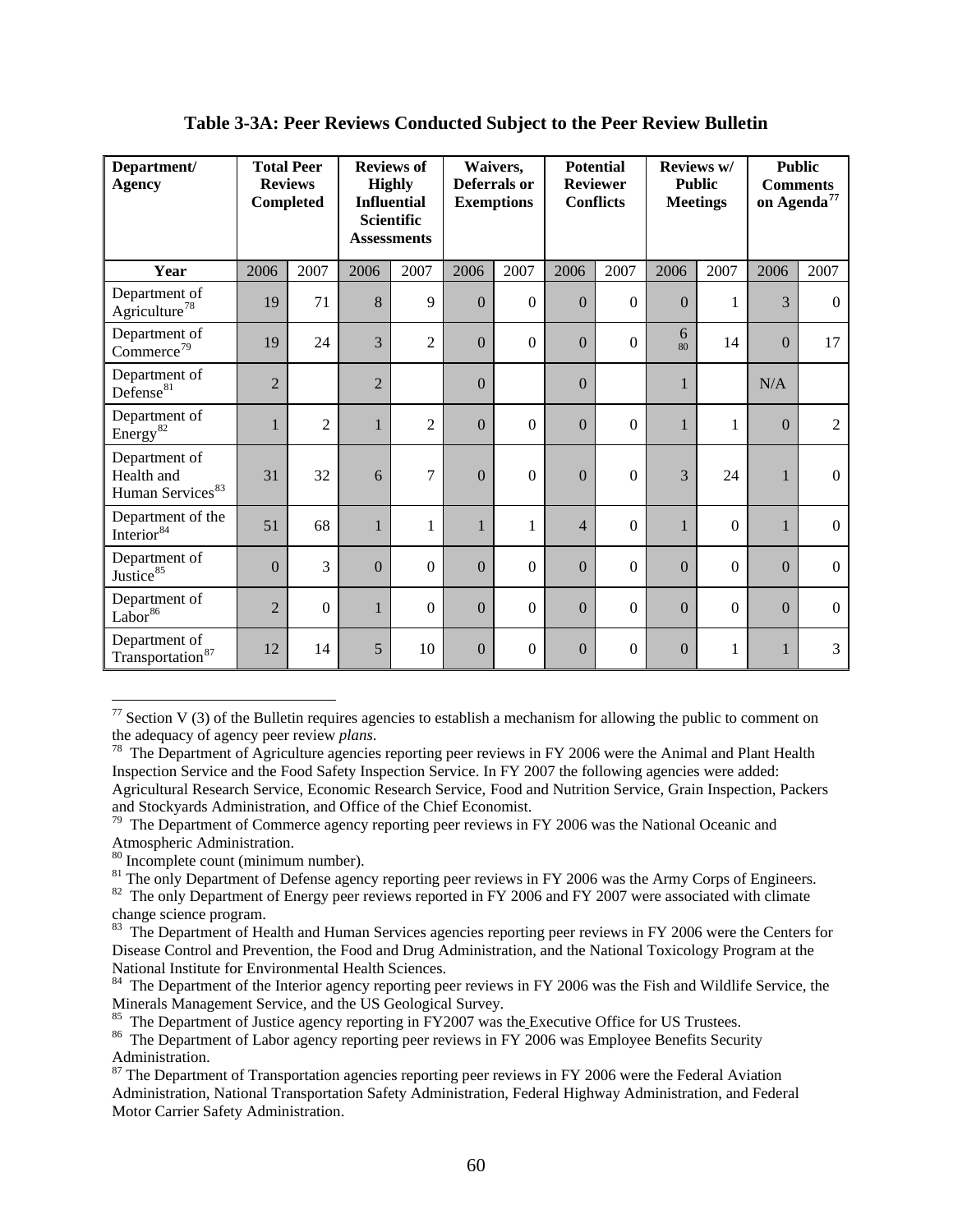<span id="page-65-0"></span>

| Department/<br><b>Agency</b>                                         |                | <b>Total Peer</b><br><b>Reviews</b><br>Completed |                | <b>Reviews of</b><br><b>Highly</b><br><b>Influential</b><br><b>Scientific</b><br><b>Assessments</b> |              | Waivers,<br>Deferrals or<br><b>Exemptions</b> |                         | <b>Potential</b><br><b>Reviewer</b><br><b>Conflicts</b> |              | Reviews w/<br><b>Public</b><br><b>Meetings</b> | <b>Comments</b><br>on Agenda <sup>77</sup> | <b>Public</b>  |
|----------------------------------------------------------------------|----------------|--------------------------------------------------|----------------|-----------------------------------------------------------------------------------------------------|--------------|-----------------------------------------------|-------------------------|---------------------------------------------------------|--------------|------------------------------------------------|--------------------------------------------|----------------|
| Year                                                                 | 2006           | 2007                                             | 2006           | 2007                                                                                                | 2006         | 2007                                          | 2006                    | 2007                                                    | 2006         | 2007                                           | 2006                                       | 2007           |
| <b>Consumer Product</b><br>Safety<br>Commission                      | $\overline{4}$ | $\theta$                                         | 3              | $\Omega$                                                                                            | $\mathbf{0}$ | $\Omega$                                      | $\mathbf{0}$            | $\theta$                                                | $\Omega$     | $\Omega$                                       | $\Omega$                                   | $\Omega$       |
| Environmental<br>Protection Agency                                   | 15             | 15                                               | $\overline{4}$ | 7                                                                                                   | $\Omega$     | $\Omega$                                      | $\mathbf{0}$            | $\theta$                                                | 7            | 12                                             | 3                                          | $\overline{4}$ |
| Federal<br>Communications<br>Commission                              | 3              | 4                                                | $\Omega$       | $\Omega$                                                                                            | $\Omega$     | $\Omega$                                      | $\mathbf{0}$            | $\Omega$                                                | $\mathbf{0}$ | $\Omega$                                       | $\Omega$                                   | 1              |
| National<br>Aeronautics and<br>Space<br>Administration <sup>88</sup> | $\Omega$       | $\overline{c}$                                   | $\Omega$       | $\overline{2}$                                                                                      | N/A          | $\Omega$                                      | N/A                     | $\theta$                                                | N/A          | 1                                              | $\Omega$                                   | $\mathbf{1}$   |
| <b>Total</b>                                                         | 159            | 235                                              | 34             | 40                                                                                                  | $\mathbf{1}$ | $\mathbf{1}$                                  | $\overline{\mathbf{4}}$ | $\mathbf{0}$                                            | 19           | 54                                             | $\boldsymbol{9}$                           | 28             |

 $88$  The only National Aeronautics and Space Administration peer reviews reported in FY 2007 were associated with climate change science program; nothing was reported in FY2006.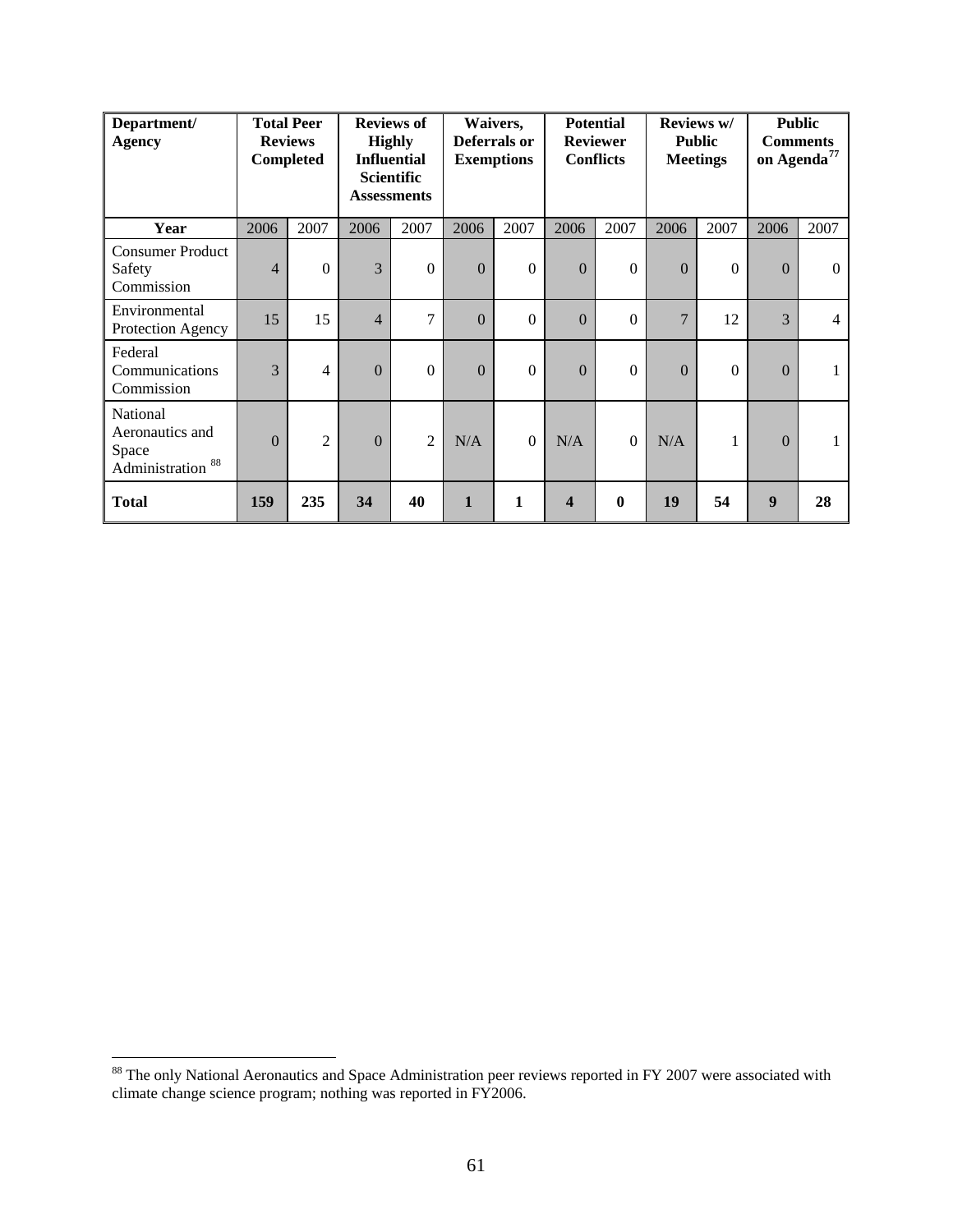# **Table 3-3B: Change in the Number of Peer Reviews Conducted Subject to the Peer Review Bulletin, FY2006 - FY2007**

| Department/<br><b>Agency</b>                           | <b>Total Peer</b><br><b>Reviews</b><br>Completed | <b>Reviews of</b><br><b>Highly</b><br><b>Influential</b><br><b>Scientific</b><br><b>Assessments</b> | Waivers,<br><b>Deferrals</b><br><sub>or</sub><br><b>Exemptions</b> | <b>Potential</b><br><b>Reviewer</b><br><b>Conflicts</b> | <b>Reviews</b><br>w/ Public<br><b>Meetings</b> | <b>Public</b><br><b>Comments</b><br>on Agenda |
|--------------------------------------------------------|--------------------------------------------------|-----------------------------------------------------------------------------------------------------|--------------------------------------------------------------------|---------------------------------------------------------|------------------------------------------------|-----------------------------------------------|
| Department of<br>Agriculture                           | 52                                               | $\mathbf{1}$                                                                                        | $\pmb{0}$                                                          | $\overline{0}$                                          | $\mathbf{1}$                                   | $-3$                                          |
| Department of<br>Commerce                              | 5                                                | $-1$                                                                                                | $\pmb{0}$                                                          | $\mathbf 0$                                             | 8                                              | 17                                            |
| Department of<br>Defense                               | $-2$                                             | $-2$                                                                                                | $\mathbf 0$                                                        | $\mathbf 0$                                             | $-1$                                           | N/A                                           |
| Department of<br>Energy                                | $\mathbf{1}$                                     | $\mathbf{1}$                                                                                        | $\pmb{0}$                                                          | $\pmb{0}$                                               | $\pmb{0}$                                      | $\overline{2}$                                |
| Department of<br>Health and<br><b>Human Services</b>   | $\mathbf{1}$                                     | $\mathbf{1}$                                                                                        | $\pmb{0}$                                                          | $\pmb{0}$                                               | 21                                             | $-1$                                          |
| Department of<br>the Interior                          | 17                                               | $\mathbf 0$                                                                                         | $\mathbf 0$                                                        | $-4$                                                    | $-1$                                           | $-1$                                          |
| Department of<br>Justice                               | $\overline{3}$                                   | $\mathbf 0$                                                                                         | $\mathbf 0$                                                        | $\mathbf 0$                                             | $\mathbf 0$                                    | 0                                             |
| Department of<br>Labor                                 | $-2$                                             | $-1$                                                                                                | $\mathbf 0$                                                        | $\mathbf 0$                                             | 0                                              | $\mathbf 0$                                   |
| Department of<br>Transportation                        | $\overline{2}$                                   | 5                                                                                                   | $\pmb{0}$                                                          | $\mathbf 0$                                             | $\mathbf{1}$                                   | $\overline{2}$                                |
| Consumer<br><b>Product Safety</b><br>Commission        | $-4$                                             | $-3$                                                                                                | $\mathbf 0$                                                        | $\mathbf 0$                                             | $\mathbf 0$                                    | 0                                             |
| Environmental<br>Protection<br>Agency                  | $\boldsymbol{0}$                                 | 3                                                                                                   | $\mathbf 0$                                                        | $\mathbf 0$                                             | 5                                              | $\mathbf{1}$                                  |
| Federal<br>Communications<br>Commission                | $\mathbf{1}$                                     | $\boldsymbol{0}$                                                                                    | $\pmb{0}$                                                          | $\pmb{0}$                                               | $\pmb{0}$                                      | $\mathbf{1}$                                  |
| National<br>Aeronautics and<br>Space<br>Administration | $\overline{2}$                                   | N/A                                                                                                 | N/A                                                                | N/A                                                     | N/A                                            | N/A                                           |
| <b>Total Change</b>                                    | 76                                               | $\overline{\mathbf{4}}$                                                                             | $\bf{0}$                                                           | $-4$                                                    | 34                                             | 18                                            |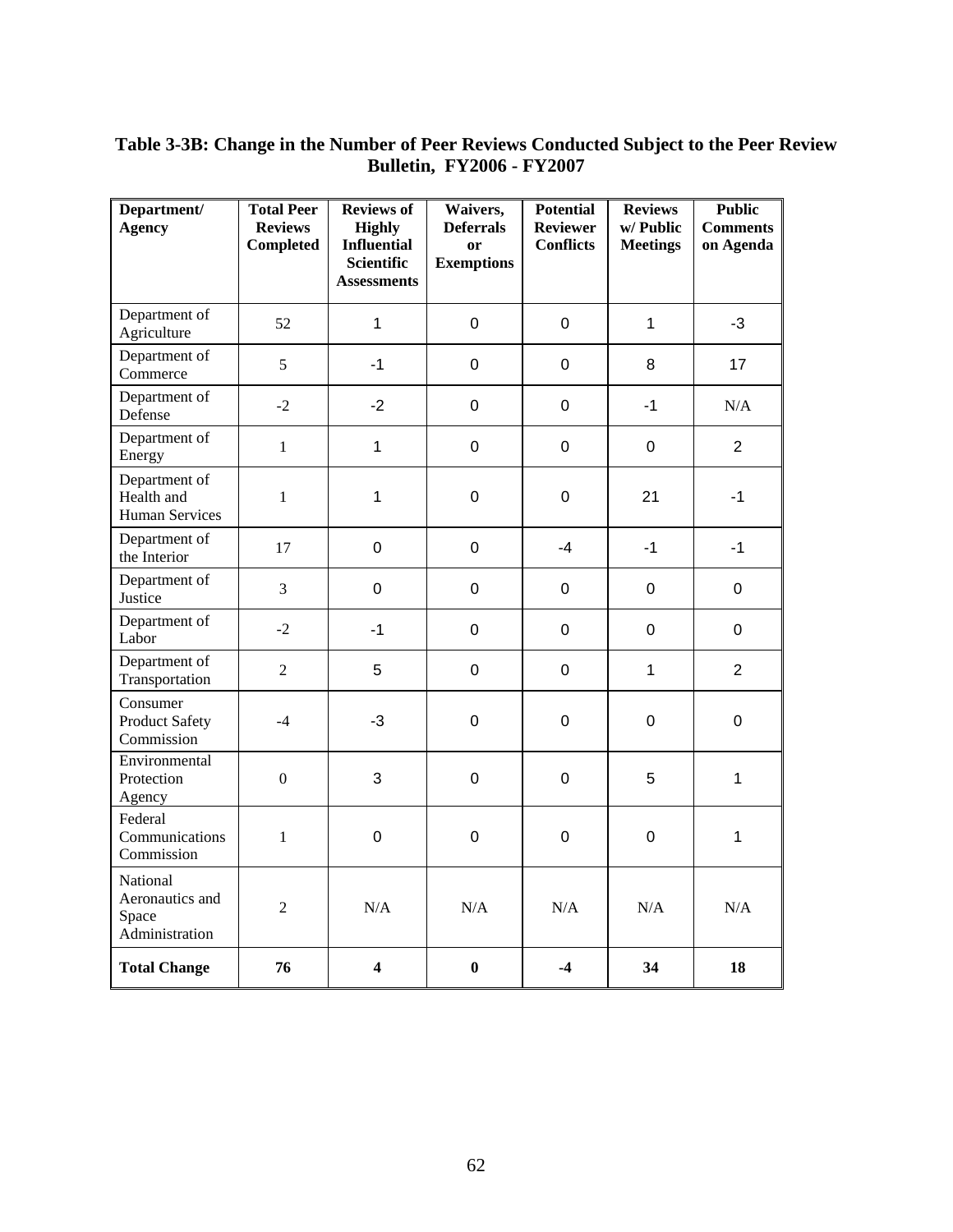# <span id="page-67-0"></span>**C. Final Bulletin for Agency Good Guidance Practices**

On January 18, 2007, the President issued Executive Order 13422,<sup>[89](#page-67-0)</sup> which amends Executive Order 12866 and clarifies OMB's authority to coordinate interagency review of agencies' significant guidance documents.<sup>[90](#page-67-0)</sup> In connection with the issuance of this Executive Order, and after soliciting and responding to public and interagency comment, OMB issued a Final Bulletin for Agency Good Guidance Practices (the Good Guidance Practices Bulletin).<sup>[91](#page-67-0)</sup> These documents are designed to lead to improvements in the way the Federal Government does business – by increasing the quality, accountability, and transparency of agency guidance documents.

The rationale underlying the Good Guidance Practices Bulletin is that while guidance documents do not have the force of law, they can nevertheless have a significant impact on American businesses, workers, consumers, and State, local and tribal governments. Welldesigned guidance documents serve many important functions in regulatory programs, such as advising and assisting individuals, small businesses and other regulated entities in their compliance with agency regulations, as well as furthering consistency and fairness in an agency's enforcement of its regulations. However, agency guidance that has an impact on society equivalent to that of a regulation should be subject to an appropriate level of review; within an agency, by other agencies with related missions, and by the public. Many of those providing public comments on the draft bulletin expressed support for OMB's issuance of it.<sup>[92](#page-67-0)</sup>

To accomplish its goal, the Good Guidance Practices Bulletin establishes policies and procedures for the development, issuance, and use of significant guidance documents by Executive Branch departments and agencies, including the following:

- In each agency, appropriate officials review and approve the agency's issuance of significant guidance documents.
- Agencies maintain on their websites current lists of their significant guidance documents that are in effect, so that the regulated community can know what guidance applies to it.
- Agencies provide the public with access to and the opportunity to provide feedback on the significant guidance documents. Agencies advertise on their websites a means for the public to submit comments electronically on these guidance documents.
- For those guidance documents that are economically significant, agencies publish notices in the *Federal Register* announcing that the draft documents are available (on

<sup>89</sup> Executive Order 13422 (January 23, 2007), *available at*

[http://www.whitehouse.gov/omb/inforeg/eo12866/fr\\_notice\\_eo12866\\_012307.pdf.](http://www.whitehouse.gov/omb/inforeg/eo12866/fr_notice_eo12866_012307.pdf) [90](http://www.whitehouse.gov/omb/inforeg/eo12866/fr_notice_eo12866_012307.pdf) Section 9 of Executive Order 12866, as amended.

<sup>91</sup> OMB, Final Bulletin for Agency Good Guidance Practices (January 18, 2007), *available at* [http://www.whitehouse.gov/omb/memoranda/fy2007/m07-07.pdf.](http://www.whitehouse.gov/omb/memoranda/fy2007/m07-07.pdf)<br><sup>[92](http://www.whitehouse.gov/omb/memoranda/fy2007/m07-07.pdf)</sup> See public comments on the draft Good Guidance Practices Bulletin, *available at* 

[http://www.whitehouse.gov/omb/inforeg/good\\_guid/c-index.html](http://www.whitehouse.gov/omb/inforeg/good_guid/c-index.html).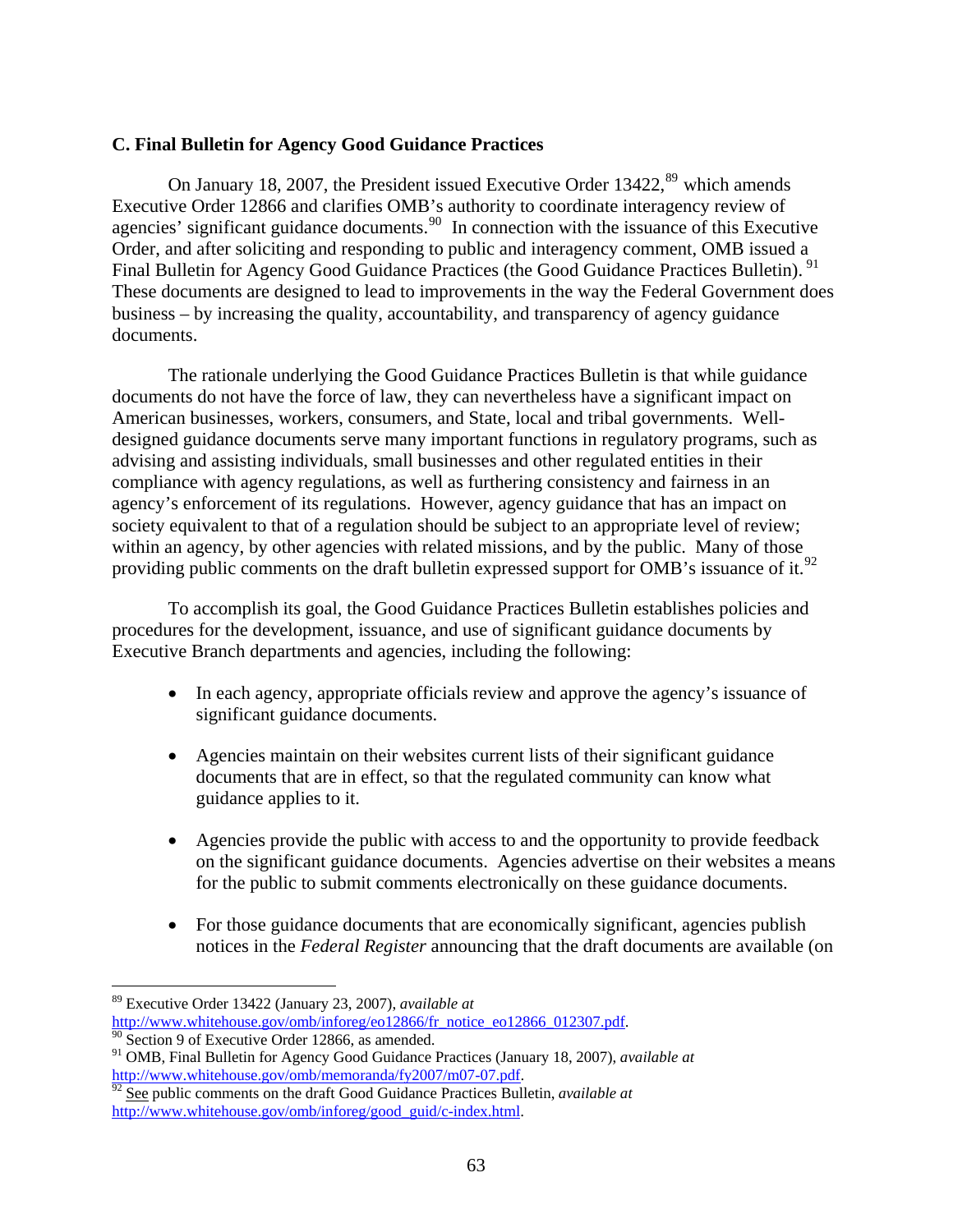the internet or in hard copy), invite public comment on them, and post on their websites response-to-comments documents.

<span id="page-68-0"></span>On April 25, 2007, OMB issued a memorandum to the agencies providing implementation assistance for both the amended Executive Order and the Good Guidance Practices Bulletin.<sup>[93](#page-68-0)</sup> This memorandum is designed to respond to frequently-asked questions and guide the agencies to substantial compliance. As of July 2008, the agencies had worked for approximately 18 months to implement these documents. While full implementation may take another six months, much progress has been made.

### *Agency Websites for Significant Guidance Documents*

One of the main reasons that OMB issued the Good Guidance Practices Bulletin, as its preamble makes clear, is that, while agency guidance documents serve many important functions--by providing guidance to the public on permissible and impermissible conduct while ensuring equal treatment of similarly situated parties, for example--guidance documents can be poorly or improperly implemented.<sup>[94](#page-68-0)</sup> Additionally, prior to the issuance of the Good Guidance Practices Bulletin, it was not always easy for the public to track down and review agency guidance documents.

One of the ways that the Good Guidance Practices Bulletin seeks to correct these problems is through its requirement that agencies provide the public with access to, and the opportunity to provide feedback on the agency's significant guidance documents.[95](#page-68-0) The Good Guidance Practices Bulletin requires each agency to maintain on its website a current list of significant guidance documents in effect, the name of each significant guidance document, their issuance dates, and links to the guidance documents themselves.<sup>[96](#page-68-0)</sup> Additionally, agencies are required to advertise on their websites a means for the public to submit comments on significant guidance documents; to request issuance, reconsideration, modification, or rescission of significant guidance documents; and the office designated to receive complaints that the agency is not following proper guidance procedures.<sup>[97](#page-68-0)</sup>

Agencies have substantially complied with these requirements by updating their websites. A notable example is the Environmental Protection Agency, which has a webpage that outlines its compliance with Executive Order amendments and the Good Guidance Practices Bulletin, contains contact information, as well as an electronic comment form for public comments about guidance documents, and provides links to significant guidance documents, categorized both by issuing office and environmental topic. The Department of Labor has also done a noteworthy job of making its guidance documents available to the public.

<sup>&</sup>lt;sup>93</sup> OMB, "Implementation of Executive Order 13422 (amending Executive Order 12866) and the OMB Bulletin on Good Guidance Practice," *available at* [http://www.whitehouse.gov/omb/memoranda/fy2007/m07-13.pdf.](http://www.whitehouse.gov/omb/memoranda/fy2007/m07-13.pdf)<br><sup>94</sup> Preamble to the Good Guidance Practices Bulletin.<br><sup>95</sup> Section III of the Good Guidance Practices Bulletin.

<sup>&</sup>lt;sup>96</sup> Section III(1)(a) of the Good Guidance Practices Bulletin.<br><sup>97</sup> Section III(2) of the Good Guidance Practices Bulletin.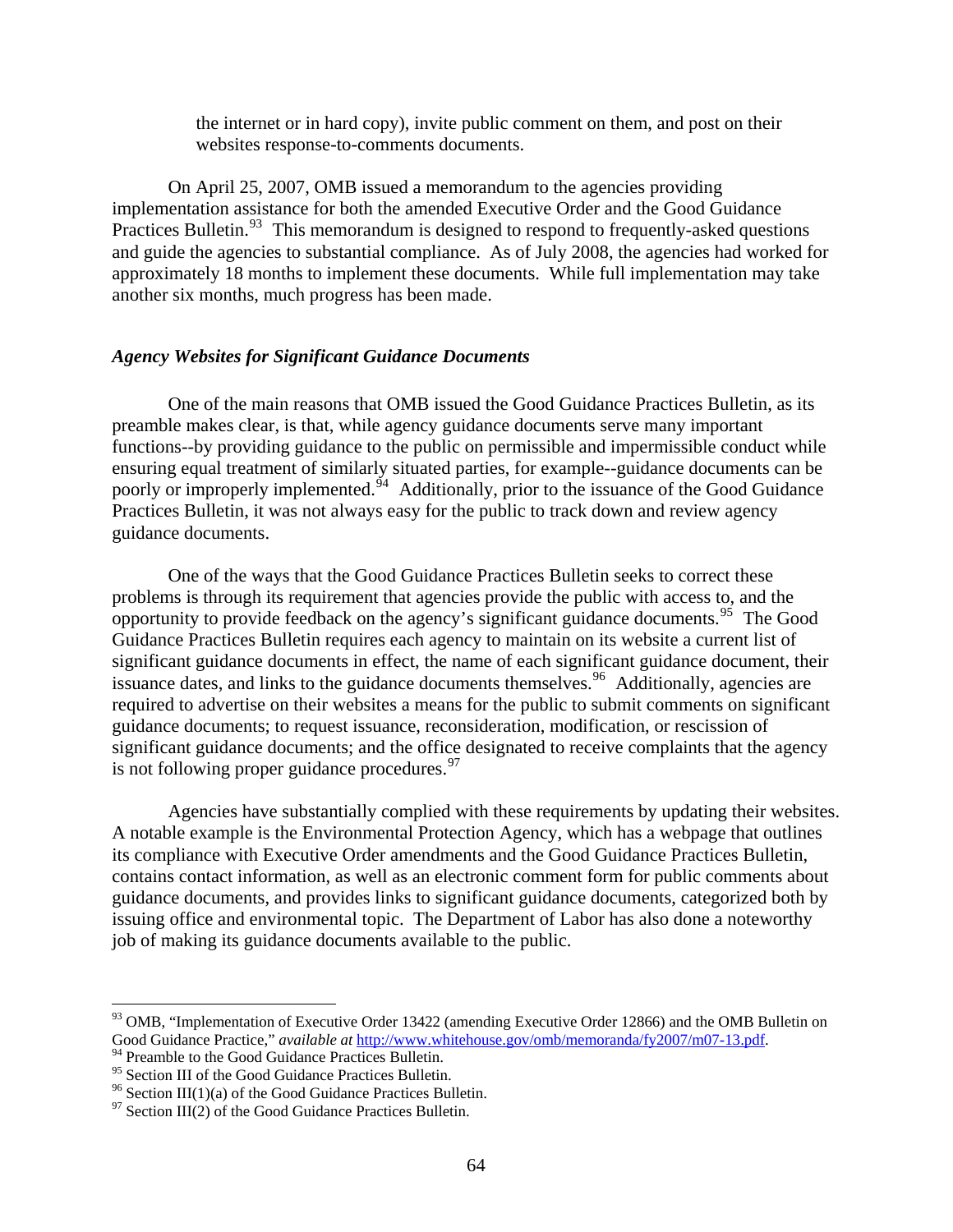<span id="page-69-0"></span>The following list provides links to the guidance document sections of agency websites:

Department of Agriculture:<http://www.usda.gov/guidance> Department of Commerce: [http://ocio.os.doc.gov/ITPolicyandPrograms/Information\\_Quality/PROD01\\_003167](http://ocio.os.doc.gov/ITPolicyandPrograms/Information_Quality/PROD01_003167) Department of Defense: <http://www.dtic.mil/whs/directives/infomgt/regulatory/regulatory.htm> Department of Education: <http://www.ed.gov/policy/gen/guid/significant-guidance.html> Department of Energy: [http://www.energy.gov/about/guidance\\_documents.htm](http://www.energy.gov/about/guidance_documents.htm) Department of Health & Human Services: <http://www.hhs.gov/about/significantguidance.html> Department of Homeland Security:<http://www.dhs.gov/xabout/laws> Department of Housing & Urban Development: <http://www.hud.gov/offices/ogc/regulations.cfm> Department of the Interior: <http://www.doi.gov/initiatives/guidancedocuments.html> Department of Justice: [http://www.usdoj.gov/olp/doj\\_sig\\_guidance.htm](http://www.usdoj.gov/olp/doj_sig_guidance.htm) Department of Labor: <http://www.dol.gov/asp/guidance> Department of State:<http://www.state.gov/m/a/dir/92111.htm> Department of Transportation: <http://regs.dot.gov/Guidance> Department of the Treasury:<http://www.treas.gov/offices/general-counsel/guidance> Department of Veterans Affairs: <http://www1.va.gov/orpm> Environmental Protection Agency:<http://www.epa.gov/regulations/guidance>

# *Agency Regulatory Policy Officers*

In addition to clarifying OMB's role in the review of agency significant guidance documents, the amended Executive Order requires agency heads to designate one of the agency's Presidential Appointees<sup>[98](#page-69-0)</sup> to be its Regulatory Policy Officer (RPO), to advise OMB of the designation, and to update OMB annually on the status of this designation.<sup>[99](#page-69-0)</sup> Regulatory Policy Officers are not new; in 1993, when President Clinton issued Executive Order 12866, he directed each agency head to designate an RPO. In 1993, it was determined that the Regulatory Policy Officer "shall be involved at each stage of the regulatory process to foster the development of effective, innovative, and least burdensome regulations and to further the principles set forth in this Executive Order  $[12866]$ ."<sup>[100](#page-69-0)</sup>

The current list of agency Regulatory Policy Officers is as follows:<sup>[101](#page-69-0)</sup>

<sup>&</sup>lt;sup>98</sup> A Presidential Appointee is appointed by the President and should not be confused with "political appointees" appointed by the agency head. The amendments to the Executive Order place no restrictions on the agency head's discretion in choosing which Presidential Appointee within the agency to designate as the agency's Regulatory Policy Officer and do not change the fact that the Regulatory Policy Officer reports to the agency head.<br><sup>99</sup> Section 6(a)(2) of Executive Order 12866, as amended.<br><sup>100</sup> Section 6(a), Executive Order 12866.<br><sup>101</sup> The curr

[http://www.whitehouse.gov/omb/inforeg/regpol/agency\\_reg\\_policy\\_officers.pdf.](http://www.whitehouse.gov/omb/inforeg/regpol/agency_reg_policy_officers.pdf)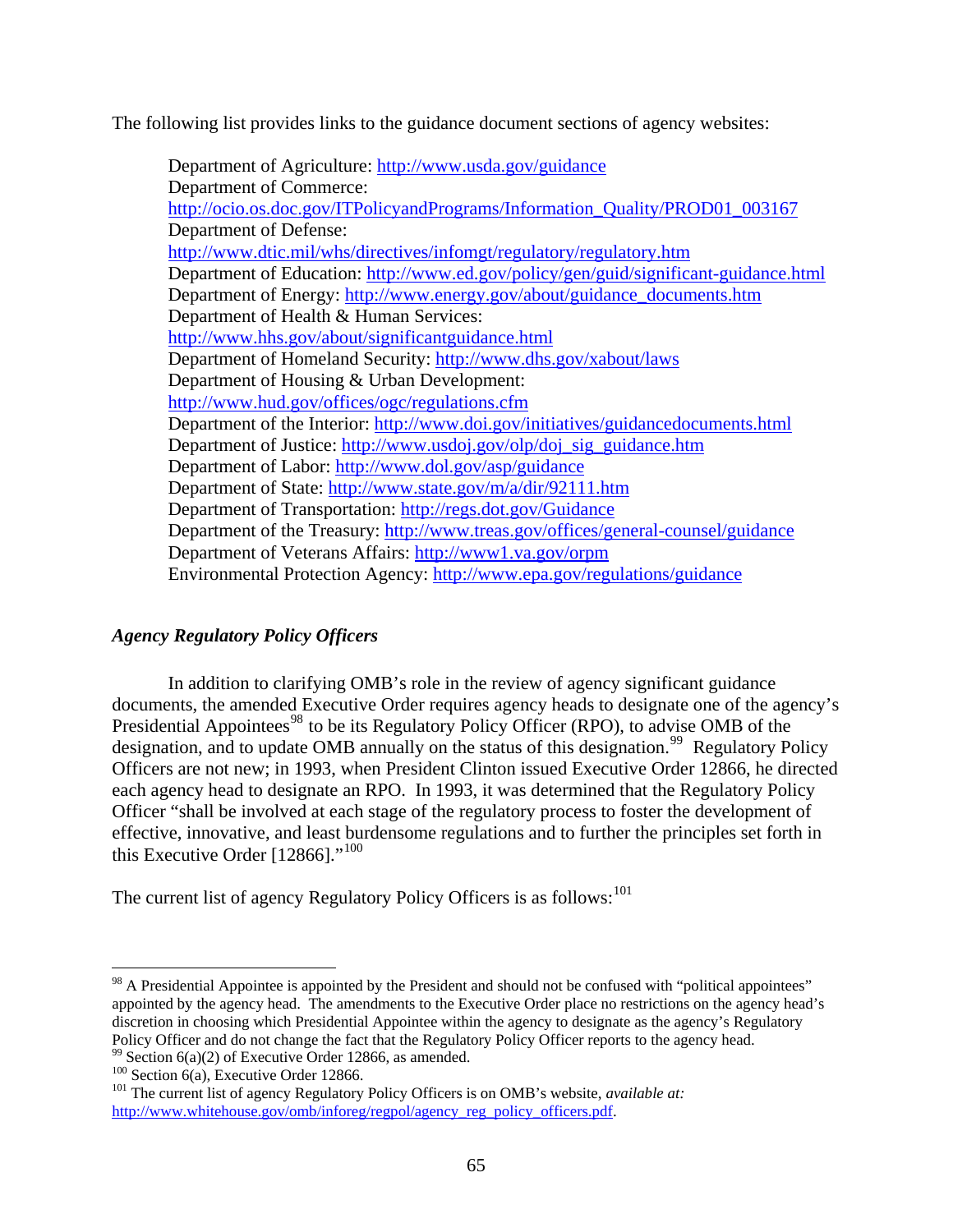| <b>Agency/Department</b>                                | <b>RPO-Designated Position</b>                     |
|---------------------------------------------------------|----------------------------------------------------|
| Agriculture (USDA)                                      | <b>General Counsel</b>                             |
| Commerce (DOC)                                          | <b>General Counsel</b>                             |
| Defense (DOD)                                           | <b>General Counsel</b>                             |
| Education (Ed)                                          | <b>General Counsel</b>                             |
| Energy (DOE)                                            | <b>General Counsel</b>                             |
| Health & Human Services (HHS)                           | <b>Deputy Secretary</b>                            |
| Homeland Security (DHS)                                 | <b>General Counsel</b>                             |
| Housing & Urban Development (HUD)                       | <b>General Counsel</b>                             |
| Interior (DOI)                                          | <b>Deputy Secretary</b>                            |
| Justice (DOJ)                                           | Assistant Attorney General, Office of Legal Policy |
| Labor (DOL)                                             | <b>Assistant Secretary for Policy</b>              |
| <b>State</b>                                            | <b>Assistant Secretary for Administration</b>      |
| Transportation (DOT)                                    | <b>General Counsel</b>                             |
| Treasury                                                | <b>General Counsel</b>                             |
| Veterans Affairs (VA)                                   | <b>Deputy Secretary</b>                            |
| <b>Environmental Protection Agency (EPA)</b>            | Deputy Administrator                               |
| US Agency of International Development                  | Deputy Administrator                               |
| (USAID)                                                 |                                                    |
| <b>Access Board (ATBCB)</b>                             | Chair                                              |
| Corporation for National & Community                    | <b>Chief Executive Officer</b>                     |
| Service (CNCS)                                          |                                                    |
| <b>Equal Employment Opportunity</b>                     | Vice Chair                                         |
| Commission (EEOC)                                       |                                                    |
|                                                         | Administrator                                      |
| General Services Administration (GSA)                   |                                                    |
| <b>National Archives and Records</b>                    | <b>Archivist of the United States</b>              |
| Administration (NARA)<br>National Aeronautics and Space | Deputy Administrator                               |
| Administration (NASA)                                   |                                                    |
| <b>National Capital Planning Commission</b>             | Chairman                                           |
| (NCPC)                                                  |                                                    |
| Office of Federal Housing Enterprise                    | Director                                           |
| Oversight (OFHEO)                                       |                                                    |
| Office of Government Ethics (OGE)                       | Director                                           |
| Office of Personnel Management (OPM)                    | Director                                           |
| <b>Small Business Administration (SBA)</b>              | Deputy Administrator                               |
| Social Security Administration (SSA)                    | <b>Commissioner of Social Security</b>             |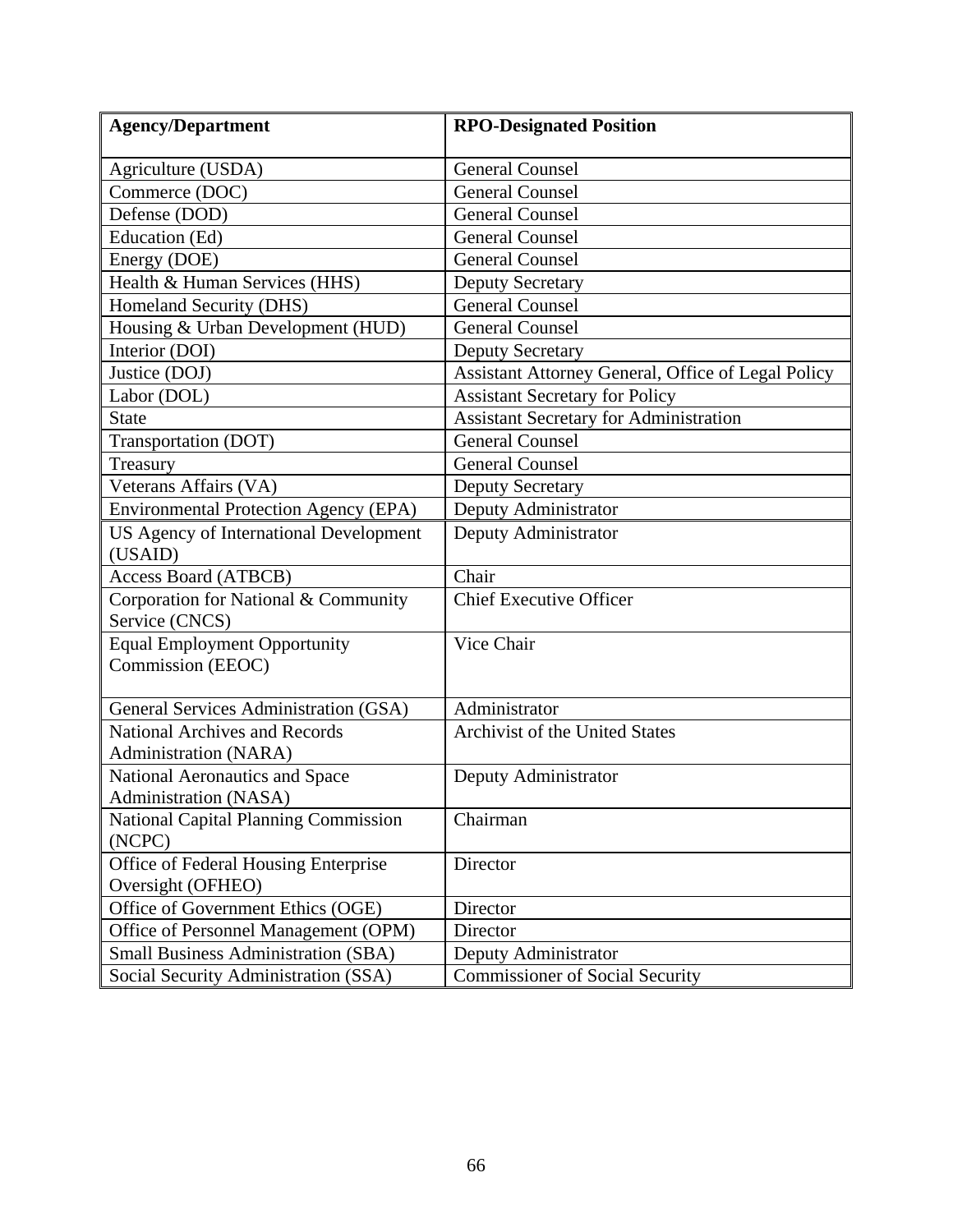### <span id="page-71-0"></span>**D. Updated Principles for Risk Analysis**

Recognizing that risk analysis is the key tool used to evaluate health, safety, and environmental risks to inform policy-makers as to the extent to which different policy choices can reduce risks, in 1995 an interagency working group co-chaired by the Office of Management and Budget (OMB) and the Office of Science and Technology Policy (OSTP) developed a set of principles to guide policymakers in assessing, managing, and communicating policies to address environmental, health, and safety risks (the 1995 Principles).<sup>[102](#page-71-0)</sup> In September 2007, OMB and OSTP issued a joint memorandum to reinforce the 1995 Principles with reference to more recent guidance from the scientific community, the Congress, and the Executive Branch.<sup>[103](#page-71-0)</sup> This Memorandum also benefited from feedback received on OMB's Proposed Risk Assessment Bulletin issued in 2006 (Proposed Risk Assessment Bulletin).<sup>[104](#page-71-0)</sup>

In releasing the updated risk principles, OMB and OSTP asked agencies to review their current risk analysis practices and guidelines to incorporate the updated principles as they develop, update, and issue risk analyses and guidelines. OMB and OSTP committed to working with the Federal agencies to ensure consistency with the updated principles.

# *Agency Risk Analysis Guidance Documents*

As part of OMB's oversight, and to help OMB and OSTP better understand where coordination efforts and future dialogue among Federal agencies would be most useful, OMB requested that agencies provide a current list of documents produced by each agency that provides guidance relating to risk analysis practices. In addition, OMB asked agencies to provide suggestions for risk analysis topic areas where further interagency coordination and dialogue would be useful.<sup>[105](#page-71-0)</sup> As a result of this request to agencies, OMB and OSTP learned that while some agencies have many publicly available guidance documents regarding their risk

 $\overline{a}$ 102 US Office of Mgmt. and Budget (OMB), Memorandum for the Regulatory Working Group, *Principles for Risk Analysis* (1995), *available at* [http://www.whitehouse.gov/omb/inforeg/regpol/jan1995\\_risk\\_analysis\\_principles.pdf.](http://www.whitehouse.gov/omb/inforeg/regpol/jan1995_risk_analysis_principles.pdf) <sup>103</sup> OMB and OSTP, *Updated Principles for Risk Analysis* (2007), *available at* http://www.whitehouse.gov/omb/memoranda/fy2007/m07-24.pdf.

<sup>&</sup>lt;sup>[104](http://www.whitehouse.gov/omb/memoranda/fy2007/m07-24.pdf)</sup> OMB, *Proposed Risk Assessment Bulletin*, (2006) [hereinafter Proposed Risk Assessment Bulletin], *available at* [http://www.whitehouse.gov/omb/inforeg/proposed\\_risk\\_assessment\\_bulletin\\_010906.pdf.](http://www.whitehouse.gov/omb/inforeg/proposed_risk_assessment_bulletin_010906.pdf) In January 2006, OIRA, in consultation with OSTP, released the Proposed Risk Assessment Bulletin for public comment and asked the National Academy of Sciences (NAS) to conduct an expert peer review. The NAS issued its report on the Proposed Risk Assessment Bulletin in 2007 (National Research Council, National Academy of Sciences, *Scientific Review of the Proposed Risk Assessment Bulletin from the Office of Management and Budget*, 2007). While supportive of the goal of "increasing the quality and objectivity of risk assessment in the federal government," the NAS recommended an approach that would "outline goals and general principles of risk assessment." After carefully evaluating these constructive recommendations from the NAS, as well as feedback from a rigorous interagency review, and public comments, OMB and OSTP decided to issue an updated memorandum to reinforce generally-accepted principles for risk analysis upon which a wide consensus now exists.

<sup>105</sup> The 2007 NAS Report (National Research Council, National Academy of Sciences, *Scientific Review of the Proposed Risk Assessment Bulletin from the Office of Management and Budget*, 2007) on the Proposed Risk Assessment Bulletin identified areas where coordinated risk guidance would be helpful. Some of these areas include: inference options and defaults, uncertainty analysis and probabilistic risk assessment, presentation of risk results and ranges, variability, adversity of health effects, weight of evidence evaluations, and risk comparisons and presentation of this information to the public.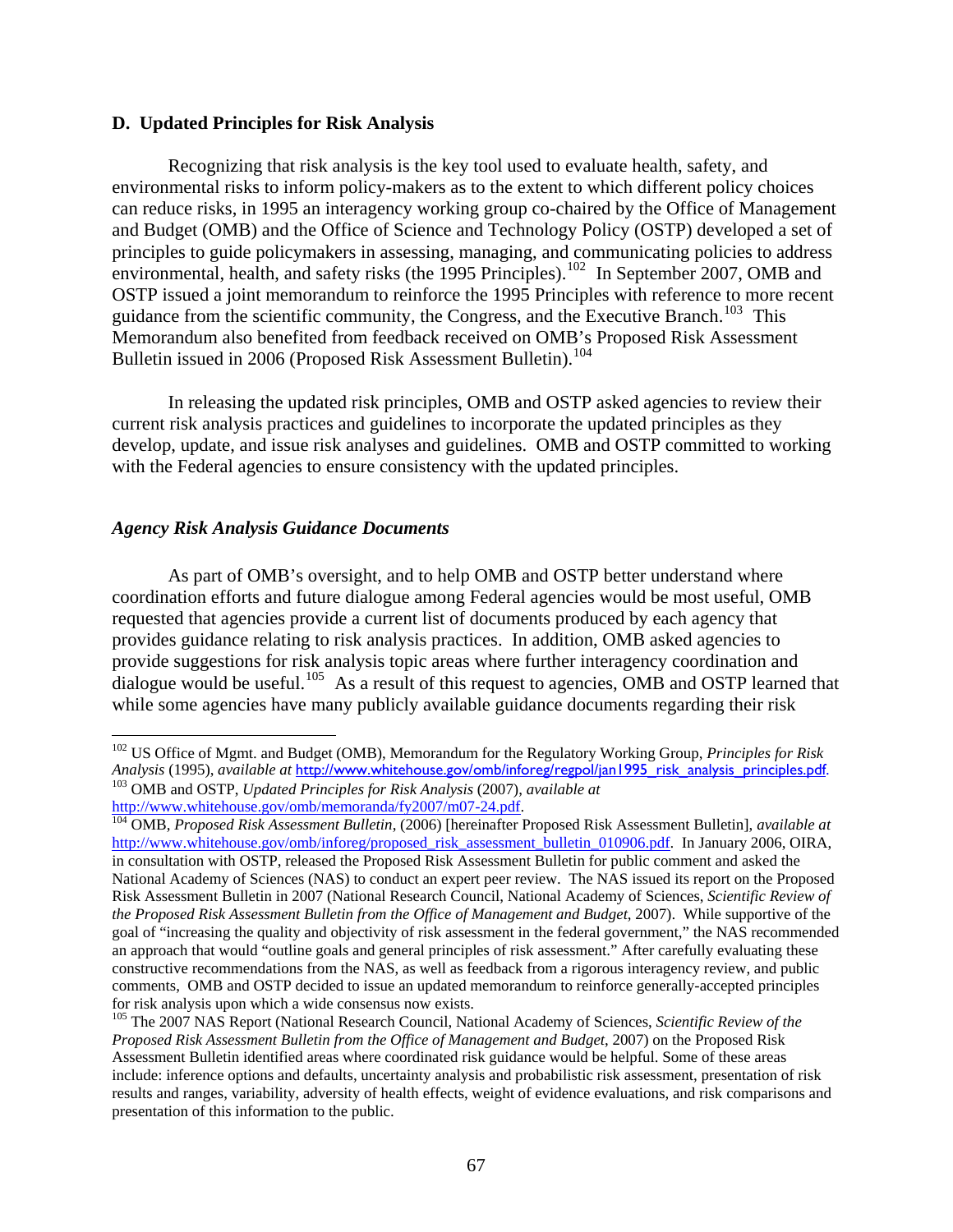assessment practices, other agencies have more limited written guidance available. For instance, while the Environmental Protection Agency (EPA) has over 150 guidance documents available and about 30 additional documents in progress, the Department of Health and Human Services (HHS) (including FDA and CDC) identified fewer than 10 guidance documents related to the risk analyses that they conduct. Excluding their Information Quality Guidelines, the Department of Labor (DOL) identified only one written document providing guidance related to OSHA's general policy for identifying and classifying occupational carcinogens. The Department of Transportation reports that NHTSA has no written guidance on risk assessment, but comments that they conduct probabilistic uncertainty analysis within the regulatory impact analyses of their regulations. The National Aeronautics and Space Administration (NASA) identified about 15 guidance documents, including guidance on probabilistic risk analysis. Interestingly, all of the NASA documents have expiration dates to ensure that guidance is updated as appropriate.

As expected, the framing of the guidance produced by agencies is frequently specific to the types of analyses they conduct. However, as the NAS suggests, there are still areas where coordinated risk guidance would be helpful (see footnote 49), and OMB and OSTP continue to work with the agencies to facilitate a useful dialogue and coordination. For instance, the Consumer Products Safety Commission (CPSC) is working on guidelines for uncertainty and variability analysis, and the Nuclear Regulatory Commission (NRC) is developing guidance on the treatment of uncertainties associated with probabilistic risk analyses in risk-informed decision making. OMB continues to work with agencies to ensure that guidance documents are coordinated and consistent to the extent feasible and practical. OMB welcomes input from the public on suggestions for areas where future coordination would be useful.

#### *The Transatlantic Risk Dialogue*

In November 2007, OMB and OSTP began conversations with the European Union (EU) and Canada to initiate an international dialogue on risk analysis. This dialogue was suggested by the EU-US High-Level Regulatory Cooperation Forum, which works to strengthen cooperation and information exchange between the EU and US. Parties on both sides of the Atlantic agreed that every effort should be made to encourage cooperation at the technical and scientific level, in order to reach a common understanding between the EU, Canadian and US regulatory authorities of how to measure risk in all areas of regulation, and to use the same analytical tools for this purpose. Such a common understanding would not, of course, rule out policy differences between the EU, Canada and US approaches with respect to risk management, but would help both sides to understand the scientific and risk management similarities and differences.

In February 2008, the Treasury Board of Canada hosted a meeting on Regulatory Risk Assessment in Ottawa. The staff from OMB, OSTP, EU Health and Consumers Directorate General (DG-SANCO), and the EU Delegation began face-to-face talks regarding further meetings on risk analysis.

In July 2008, OMB and OSTP hosted over 60 participants for a day and a half of government-to-government discussions on risk analysis issues. Attendees included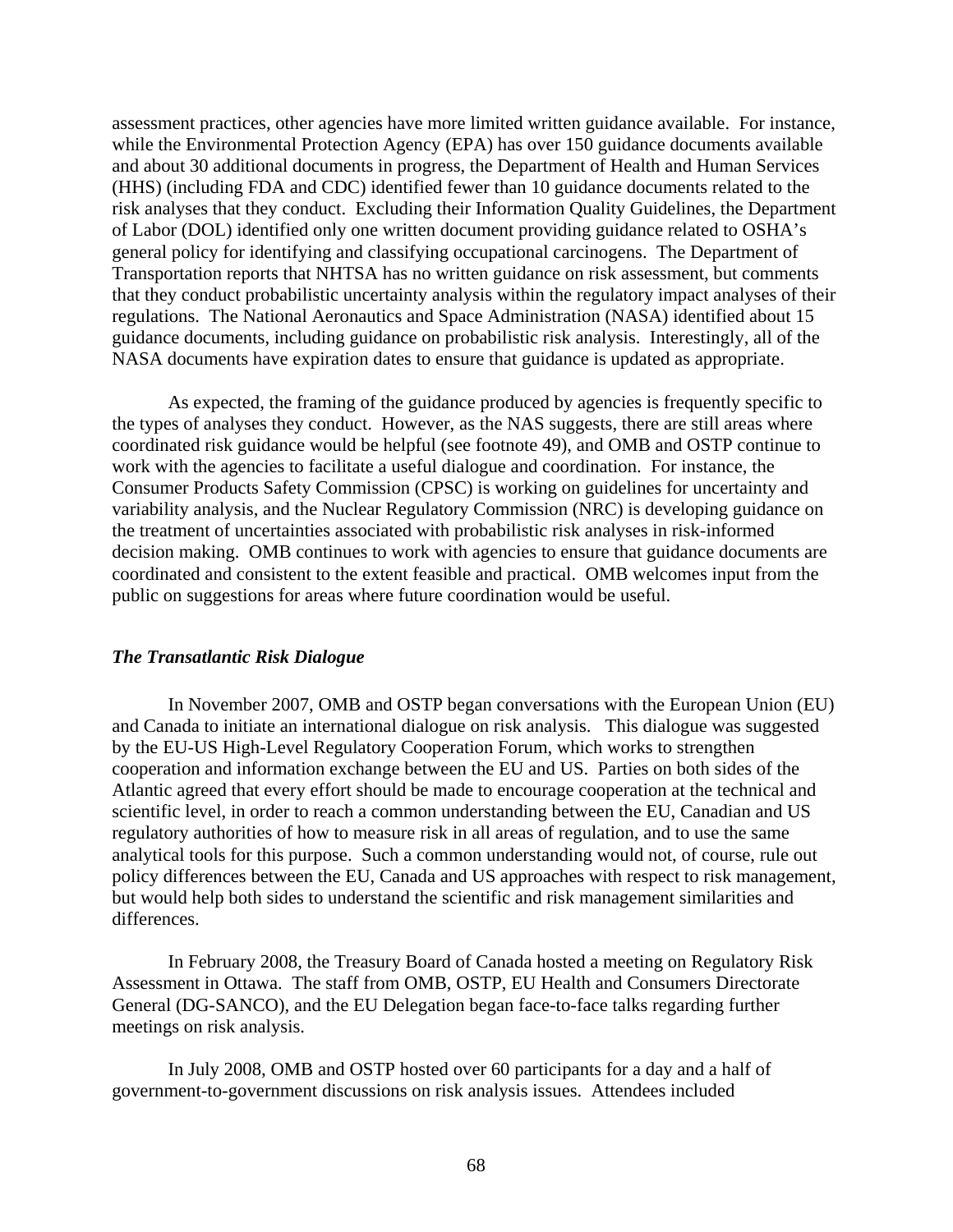representatives of the European Commission and the Canada Treasury Board, as well as experts from various US departments and agencies, EU Scientific Committees and Panels, and Canadian departments and agencies. The overall goal of the meeting was to launch the transatlantic risk assessment dialogue through an initial discussion among representatives of relevant departments and scientific experts on the role and organization of risk analysis in the US, EU, and Canadian regulatory systems, and to address a few methodological risk assessment issues, and certain key aspects and challenges for risk assessment. Opening discussions familiarized participants with the relevant background, including governmental structure, regulatory realities, and organization of risk assessment within the EU, US, and Canada. Sessions included: discussion on risk assessment terminology and how risk and uncertainty are expressed in the area of environmental and food toxins, compared to the characterization of uncertainty by the Intergovernmental Panel on Climate Change; discussion of risk assessment methodologies including the margin of exposure approach, as well as mode of action frameworks; discussion of advances in exposure assessment; challenges in bridging gaps at the risk assessment and risk management interface; and future challenges for the risk assessment community. The presentations and discussions revealed many similarities, leading the group to consider a suggestion to develop a basic set of common transatlantic risk analysis principles.

The meeting also set the stage for the First International Risk Assessment Conference, which took place on November 13 - 14, 2008 in Brussels. This global risk assessment dialogue, hosted by the European Commission's DG-SANCO, included members of the public as well as governmental representatives, and built upon the July 2008 discussions. The Global Risk Assessment Dialogue was intended to be the first regular, international bi-annual conference. It builds upon the Transatlantic Risk Assessment Dialogue of the European Commission with the US and Canada. The US, EU, Canadian, Japanese, Chinese, Australian, and Russian governments attended the conference. The topics ranged from specific to broad and included communicating uncertainty, weight of evidence and causality criteria, science and policy analysis, approaches to the assessment of non-threshold (mutagenic) carcinogens, key aspects of exposure assessment, and emerging issues such as computational toxicology. The participants agreed that this global dialogue conference should continue (i.e., every two years). An outcome of this meeting was a discussion of specific topic areas where further collaboration and joint products would be useful. Working groups identified specific topics relating to uncertainty and terminology, non-threshold carcinogens, exposure assessment, and emerging issues. Each working group is planning to produce outputs by 2010. The conference website can be viewed at: [http://ec.europa.eu/health/ph\\_risk/ev\\_20081113\\_en.htm.](http://ec.europa.eu/health/ph_risk/ev_20081113_en.htm)

In addition to the efforts above, the July workshop participants expressed a widespread interest in further discussions regarding how risk assessors, risk managers, and economists can work together more efficiently and more effectively, among other topics. Participants also expressed interest in discussing the acceptability of risk, and risk communication challenges. Both these topics will be considered for future transatlantic risk dialogue activities.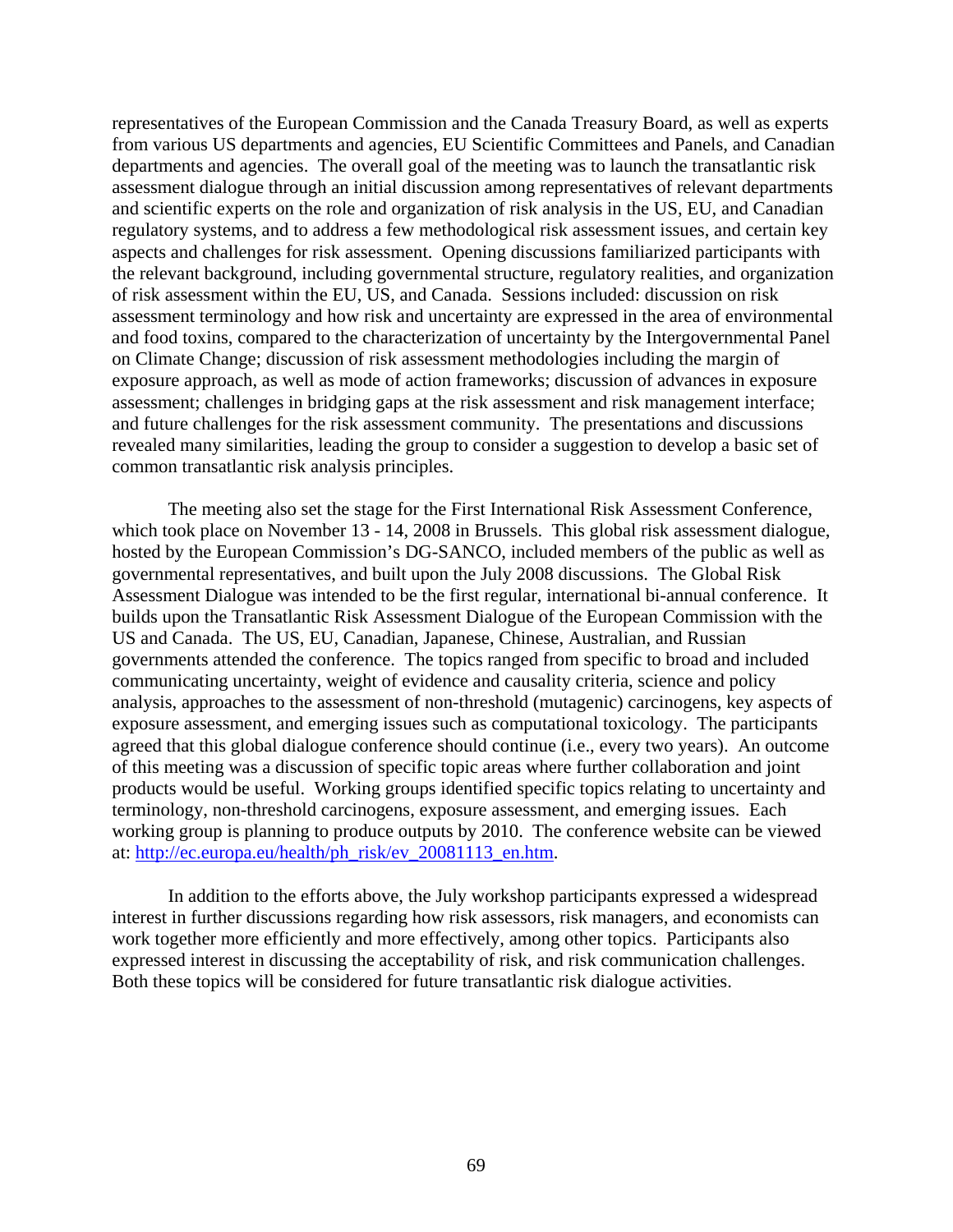#### **CHAPTER IV: ANALYZING INTERNATIONAL EFFECTS OF REGULATION**

#### <span id="page-74-0"></span>**A. Analyzing the Effect of Regulation on International Trade and Investment**

As tariffs and other explicit barriers to international trade fall in an increasingly global marketplace, domestic policies are more likely to affect trading partners. Accordingly, OMB and the Secretariat General of the European Commission have recently finalized a report on how our respective Regulatory Impact Analysis guidelines take into account potential international effects of regulation, and are considering whether our respective regulatory analysis approaches should be modified to better incorporate international trade effects into the analysis of regulation.<sup>[106](#page-74-0)</sup> Knowing how regulation affects trade may help to ensure that regulatory policy does not become a tool for establishing unnecessary barriers to trade, whether deliberately or not.

Recent studies demonstrate the correlation between better business regulations and economic growth.<sup>[107](#page-74-0)</sup> This research suggests that a regulatory regime that offers transparent rules based on clear regulatory principles promotes investment, which in turn leads to economic growth and an increase in consumer well-being.

The need for open markets may also lead to regulatory reforms as nations strive for efficiency and productivity to stay competitive in global markets. Generally, flexible labor and product markets that can quickly adapt to change contribute to efficiency gains. If there are unnecessary regulatory barriers among countries, firms may face a high cost of entry into a new market. Reports from the Organization for Economic Cooperation and Development (OECD), for example, find that incompatible services market regulations often raise barriers to market entry and affect trade flows. Ultimately, more regulated local services sectors' export performance suffers due to a lack of competition, and consumers are worse off.

Regulations that correct market failures or government failures (including trade barriers) have the potential to improve market performance, both by generating social benefits and lowering or avoiding trade barriers. In addition to increasing productivity and flexibility in labor and products markets, performance- and market-based regulatory systems that are flexible and preserve liberal trade lead to higher employment, improvement in social indicators, and innovation. All of these advantages to flexible economies and open markets should be considered when designing new regulatory approaches to emerging issues.

Section B provides a discussion of issues to consider when incorporating international trade and investment effects into the Regulatory Impact Analysis required by OMB Circular A-4. It was originally published for comment in the draft joint OMB-EC paper, and was modified slightly in response to comments to the Draft version of this Report.

 $\overline{a}$ 

<sup>&</sup>lt;sup>106</sup> The final report, titled "Review of the Application of EU and US Regulatory Impact Assessment Guidelines on the Analysis of Impacts on International Trade and Investment," draft report, and public comments are available at http://www.whitehouse.gov/omb/inforeg/regpol.html#opp<br><sup>107</sup> Please see Chapter 1, Section F of this Report for a discussion of this research.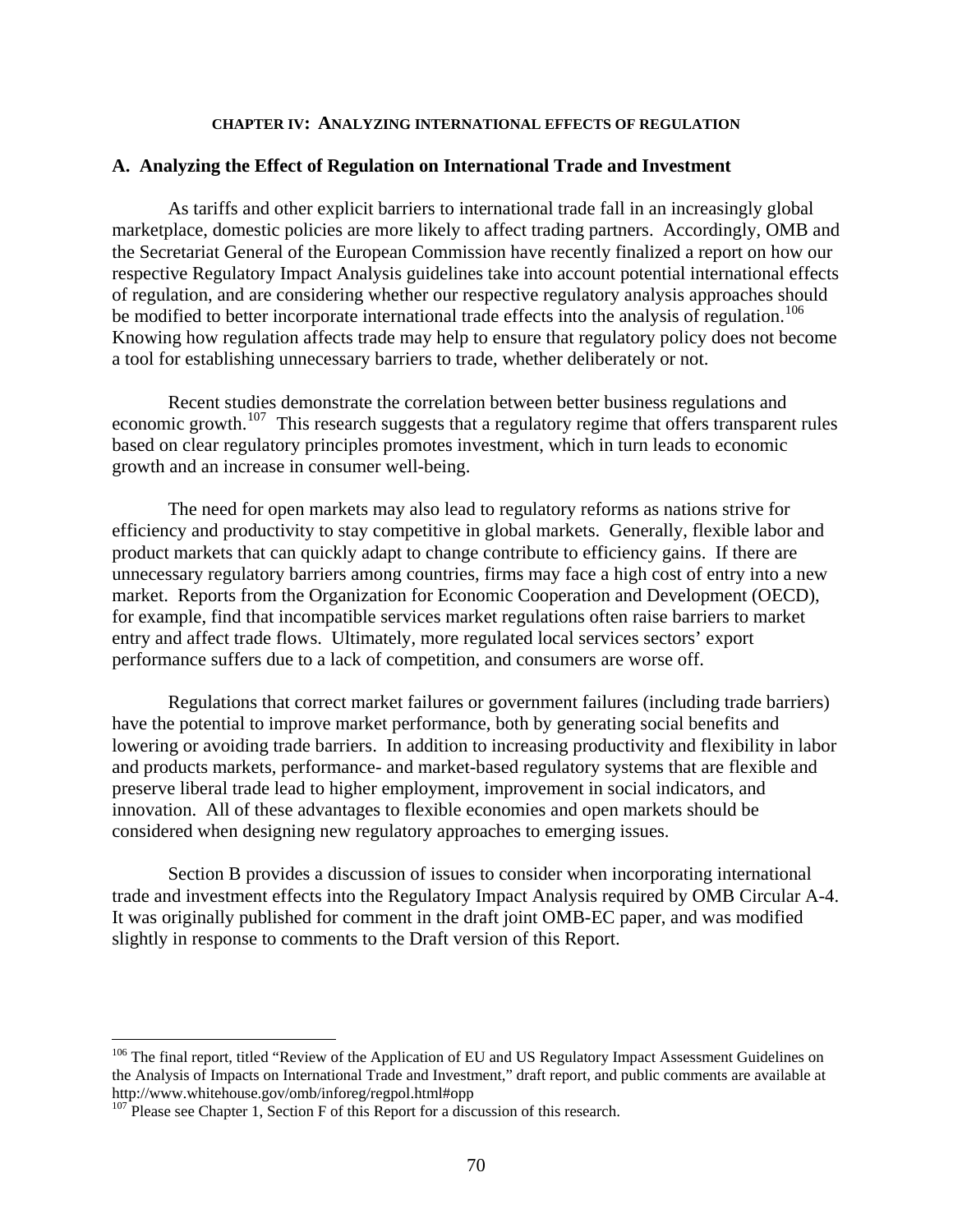#### **B. Incorporating Trade Impacts into Regulatory Impact Analysis**

OMB Circular A-4 states that benefit-cost analysis is the primary tool used for regulatory analysis, as it provides decision makers with a clear indication of the regulatory alternative that generates the largest net benefits to society. Even if economic efficiency is not the only or primary public policy objective, understanding the benefits and costs of regulatory actions is important for decision makers and the public.

Further, Executive Order 12866 that states regulatory policies should recognize that "the private sector and private markets are the best engine for economic growth." Although regulations typically impose limitations on the functioning of the private market, a subset of those regulations may affect international trade. International trade is simply a private market where economic exchange takes place across national boundaries. Therefore, in the absence of a market failure, trade itself presumptively increases the net benefits to each nation involved in the trading in the same way trade increases welfare when taking place between individual private parties.

*The Role of Regulation*: Just as domestic markets can fail to work properly, international markets can fail as well. Externalities, public goods, market power, and informational imperfections know no national boundaries. Consequently, the benefits and costs enjoyed by engaging in unregulated trade between nations may be enhanced through regulation in certain situations. For example, international trade certainly includes products traded in the presence of information asymmetry; products may suffer from negative attributes that may be unknown or unknowable at the time of purchase. Of course, the existence of information asymmetry itself does not establish a need for regulation. In private markets for these types of products, firms often invest substantial sums to develop a strong brand reputation to convey that their products contain positive attributes, such as safety for food. The products being imported into a country, however, may suffer greater information asymmetries than those products that are domestically produced, especially if such products do not carry strong brands. In addition, common property resources such as fisheries may not be able to be managed under a single jurisdiction. International regulatory mechanisms may be the most efficient approach to managing such resources.

*The Cost of Regulation*: Just as a regulation may impose costs on private domestic markets, a regulation may have the effect of interfering with, and shrinking, the level of international trade. Since this aspect of regulation is presumptively harmful to overall economic welfare in each nation, the size of this harmful effect should be considered in regulatory analysis and compared, along with other regulatory costs, to the benefits generated by the regulation to determine whether regulations maximize the net benefits to society. It is important to emphasize that this discussion is not meant to convey that a regulation with such a trade impact cannot have net benefits. It merely points to a cost that should be assessed and compared with the estimated benefits of a regulation.

How might this cost be considered? OMB Circular A-4 states that the analysis "should focus on benefits and costs that accrue to citizens and residents of the United States." An example of how a trade impact could lead to an impact on US citizens is the following. A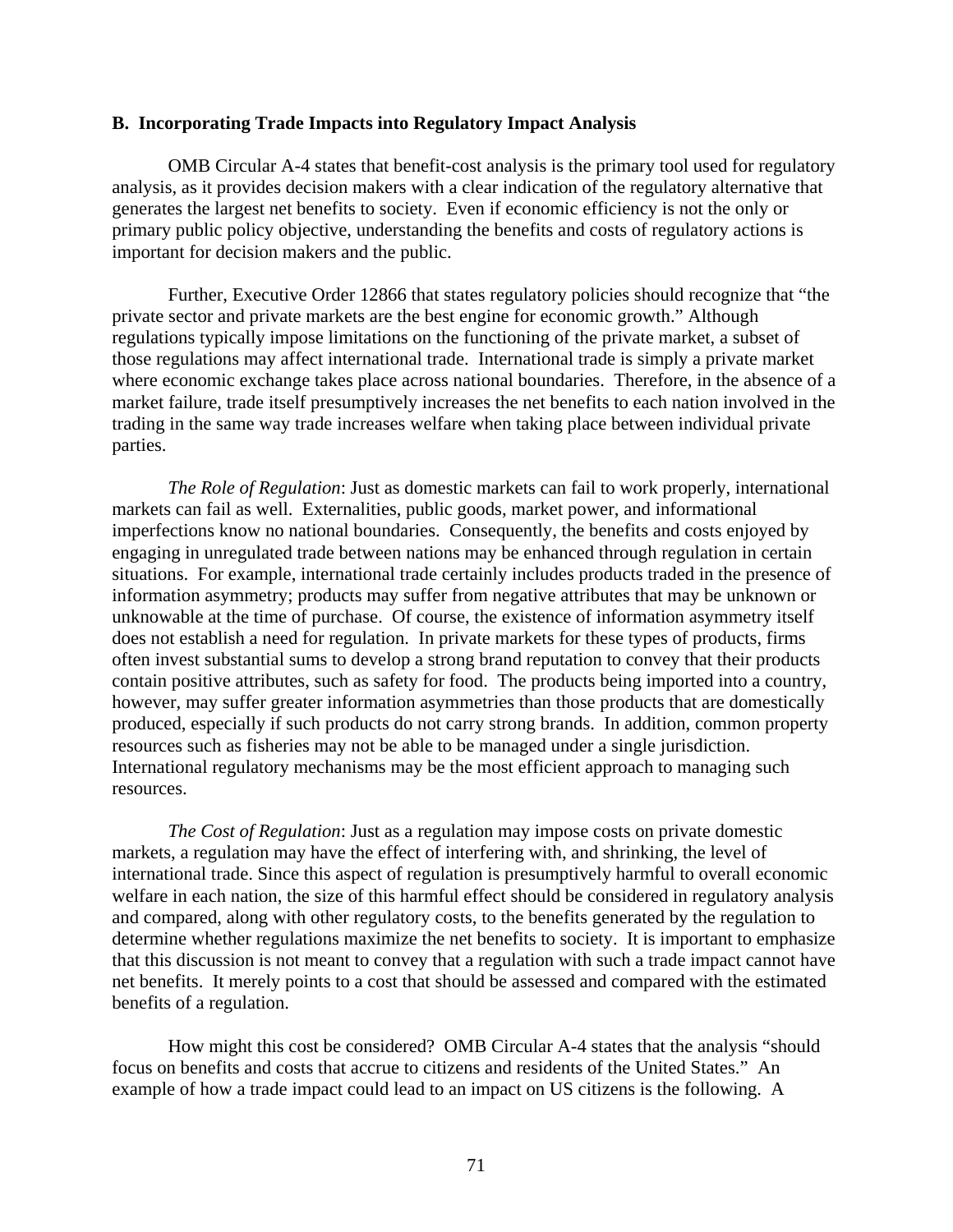regulation is introduced, which leads the United States to stop or restrict the import of a particular product. US citizens who consume this product now turn to a substitute product, which is produced domestically. To simplify, suppose the two products are identical, but the production of the domestically produced product uses more resources than the imported product, and sells at a higher price. One effect of this regulation, therefore, is to induce a pure uncompensated cost, which is roughly equal to the average of the pre- and post-regulation quantity consumed, multiplied by the price increase.

There is another possible cost. Since the regulation may reduce the number of competing suppliers of the product that was imported before the regulation, a benefit-cost analysis may also need to assess whether or not market-power-based price increases may occur as a result of the regulation. In this case, it may be difficult to estimate both the size of the price increase and the fraction of the market-power-based price increase which constitutes a net cost to a country, as opposed to a simple wealth transfer from consumers to producers within that country. As OMB Circular A-4 states, "distinguishing between real costs and transfer payments is an important, but sometimes difficult, problem in cost estimation." Nevertheless, benefit and cost estimates should reflect real resource use.

Using this approach, regulators may more easily distinguish a regulation affecting trade which benefits the producers in their country at the expense of the consumers in their country, from a regulation that retains welfare-enhancing trade where possible and only restricts trade, either indirectly or directly, in cases where the benefits outweigh the costs.

#### **C. Response to Public Comments on the Analyzing International Effects of Regulation**

Commenters (A) are supportive of the guidance, stating that it provides "an excellent articulation of the impact regulation can have on trade and investment." They suggest that such a discussion be either (i) incorporated into OMB Circular A-4 or (ii) issued as a separate Memorandum. OMB has carefully evaluated the methods to disseminate this clarification of agency responsibilities, and believes this guidance would be useful to incorporate into OMB Circular A-4. Due to the pending change in Administration, however, OMB does not feel it would be appropriate to do so at this time. In the meantime, OMB believes the discussion in this Chapter provides agencies with a useful framework for satisfying their obligations to consider the international impacts of proposed and final regulations.

Similarly, Commenter (B) suggests that OMB issue guidance on analyzing the effects of regulations on international trade and investment. This Commenter further suggests that the Unlawful Internet Gambling Enforcement Act rule be the "initial test case" for this guidance.

Commenters (A) suggest providing a discussion of "the role voluntary international standards play in minimizing any adverse impact regulation might have on trade and investment," (p. 2) that draws from OMB Circular A-119 and the National Technology Transfer and Advancement Act. OMB agrees with this suggestion. The original OMB-Secretariat General of the EC Joint report includes a similar recommendation, and the EU-US High Level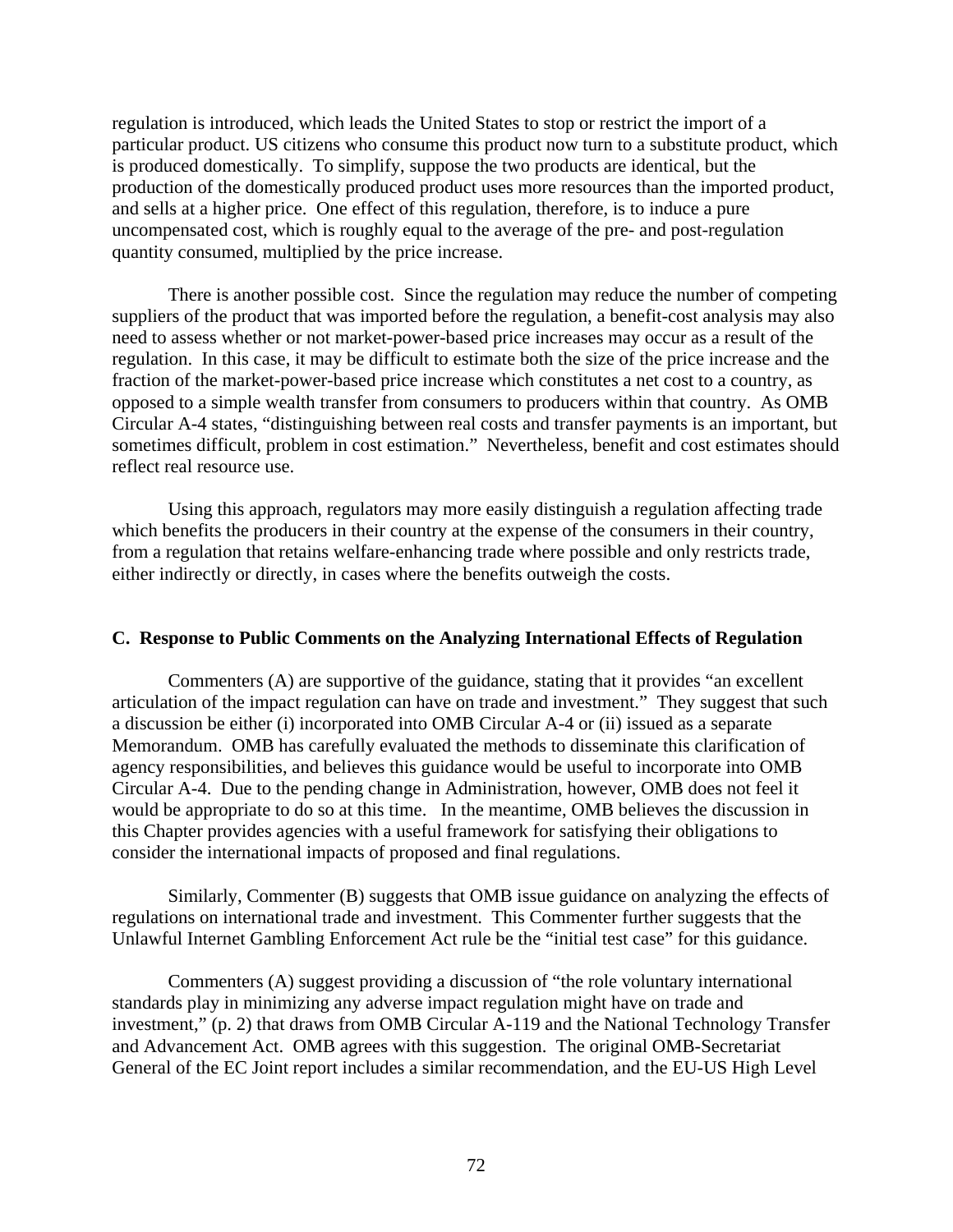Regulatory Cooperation Forum has undertaken a joint project to enhance mutual understanding of US and EU approaches to the use of standards in regulation.

OMB Circular A-4 states that analyses should include "a manageable number of alternatives to be evaluated according to the formal principles of the Executive Order." In cases where a regulation may have a significant effect on international trade and investment, existing international standards or regulatory approaches, if applicable, should be analyzed as an explicit regulatory alternative under the requirements of OMB Circular A-4. This is also consistent with the requirements established by OMB Circular A-119 and the National Technology Transfer and Investment Act, which require US agencies to evaluate and consider private sector standards, including international standards, as one alternative when developing regulations, and to justify cases when they have not adopted a private sector standard. OMB Circular A-4 recognizes, however, that "[t]he number and choice of alternatives selected for detailed analysis is a matter of judgment. There must be some balance between thoroughness and the practical limits on analytical capacity." Agencies are encouraged to work with OMB on a case-by-case basis to ensure regulatory analyses are consistent with their existing obligations to consider alternative approaches, including the use of private sector standards.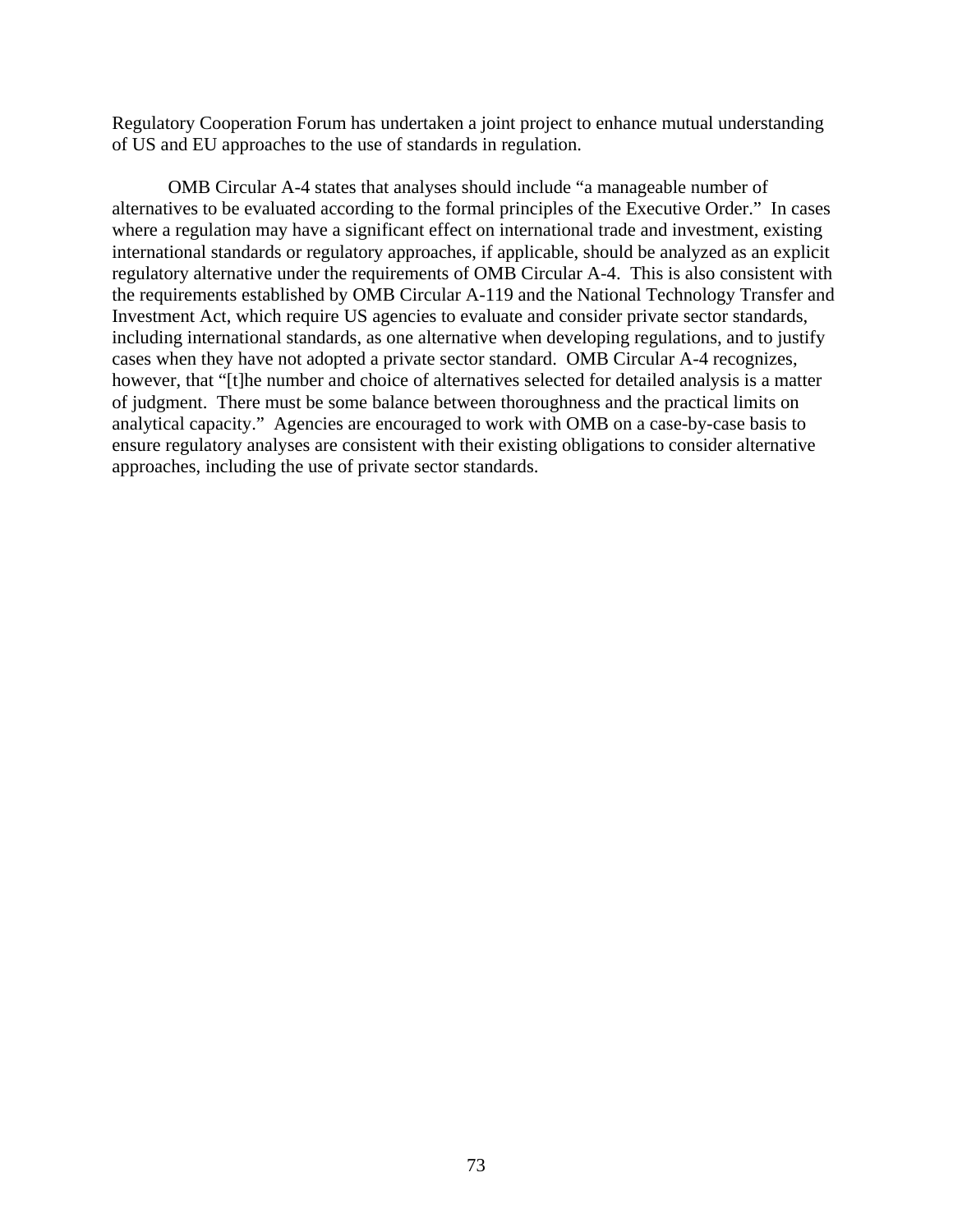# **PART II: THIRTEENTH ANNUAL REPORT TO CONGRESS ON AGENCY COMPLIANCE WITH THE UNFUNDED MANDATES REFORM ACT**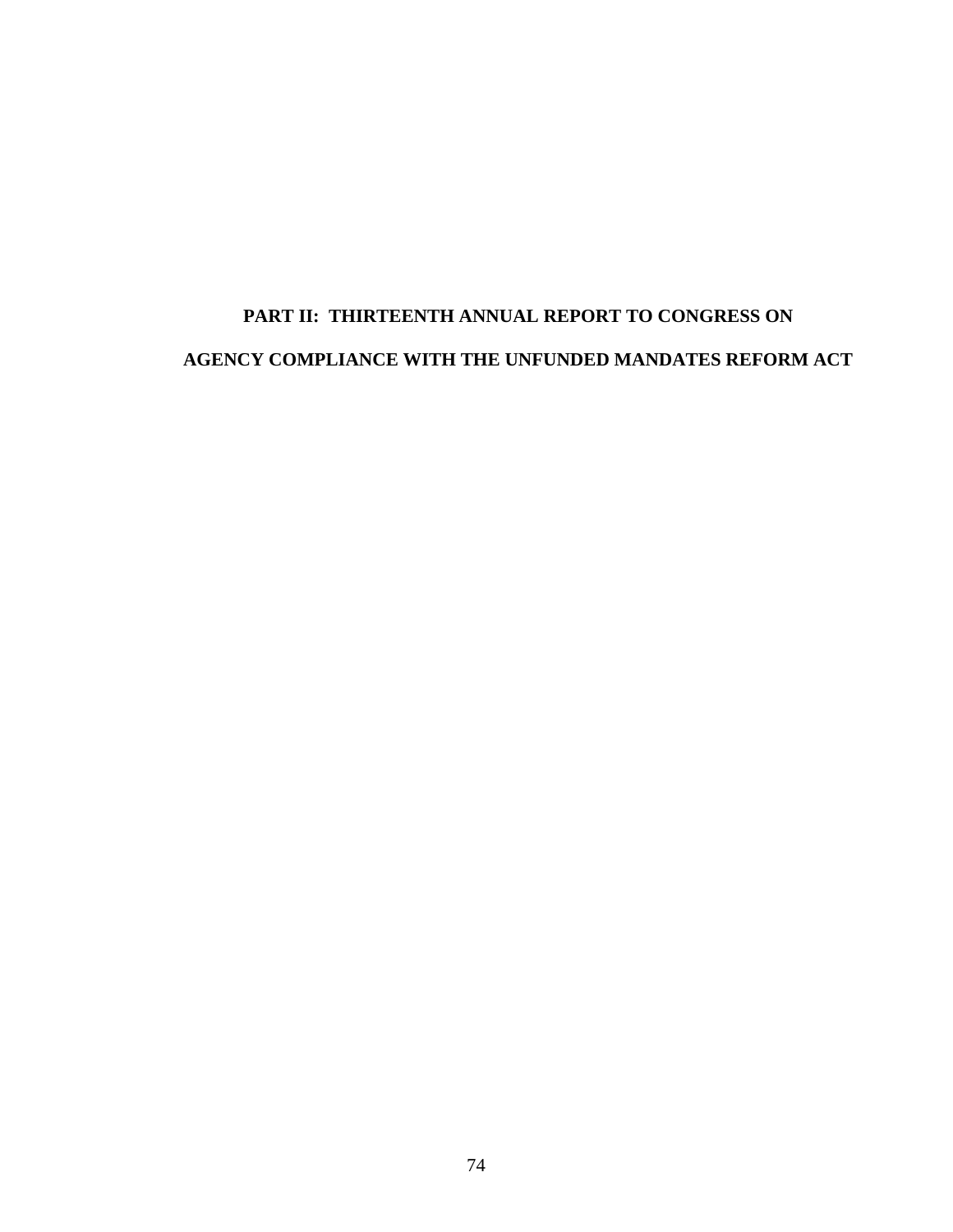#### **INTRODUCTION**

This report represents OMB's thirteenth annual submission to Congress on agency compliance with the Unfunded Mandates Reform Act of 1995 (UMRA). It details agency actions to involve State, local, and tribal governments in regulatory decisions that affect them, including expanded efforts to involve them in agency decision-making processes. This report on agency compliance with the Act covers the period of October 2006 through September 2007; the rules published before October 2006 are described in last year's report.

 In recent years, this report has been included along with our final Report to Congress on the Benefits and Costs of Federal Regulations. This is done because the two reports together address many of the same issues, and both highlight the need for regulating in a responsible manner that accounts for the benefits and costs of rules and takes into consideration the interests of our intergovernmental partners. This year, OMB is again publishing the UMRA report with the Report to Congress on the Benefits and Costs of Federal Regulations.

 State and local governments have a vital constitutional role in providing government services. They have the major role in providing domestic public services, such as public education, law enforcement, road building and maintenance, water supply, and sewage treatment. The Federal Government contributes to that role by promoting a healthy economy and by providing grants, loans, and tax subsidies to State and local governments. However, over the past two decades, State, local, and tribal governments increasingly have expressed concerns about the difficulty of complying with Federal mandates without additional Federal resources. In response, Congress passed the Unfunded Mandates Reform Act of 1995 (the Act).

 Title I of the Act focuses on the Legislative Branch, addressing the processes Congress should follow before enactment of any statutory unfunded mandates. Title II addresses the Executive Branch. It begins with a general directive for agencies to assess, unless otherwise prohibited by law, the effects of their rules on the other levels of government and on the private sector (Section 201). Title II also describes specific analyses and consultations that agencies must undertake for rules that may result in expenditures of over \$100 million (adjusted annually for inflation) in any year by State, local, and tribal governments in the aggregate, or by the private sector. Specifically, Section 202 requires an agency to prepare a written statement for intergovernmental mandates that describes in detail the required analyses and consultations on the unfunded mandate. Section 205 requires that for all rules subject to Section 202, agencies must identify and consider a reasonable number of regulatory alternatives, and then generally select from among them the least costly, most cost-effective, or least burdensome option that achieves the objectives of the rule. Exceptions require the agency head to explain in the final rule why such a selection was not made or why such a selection would be inconsistent with law.

 Title II requires agencies to "develop an effective process" for obtaining "meaningful and timely input" from State, local and tribal governments in developing rules that contain significant intergovernmental mandates (Section 204). Title II also singles out small governments for particular attention (Section 203). OMB's guidelines assist Federal agencies in complying with the Act and are based upon the following general principles: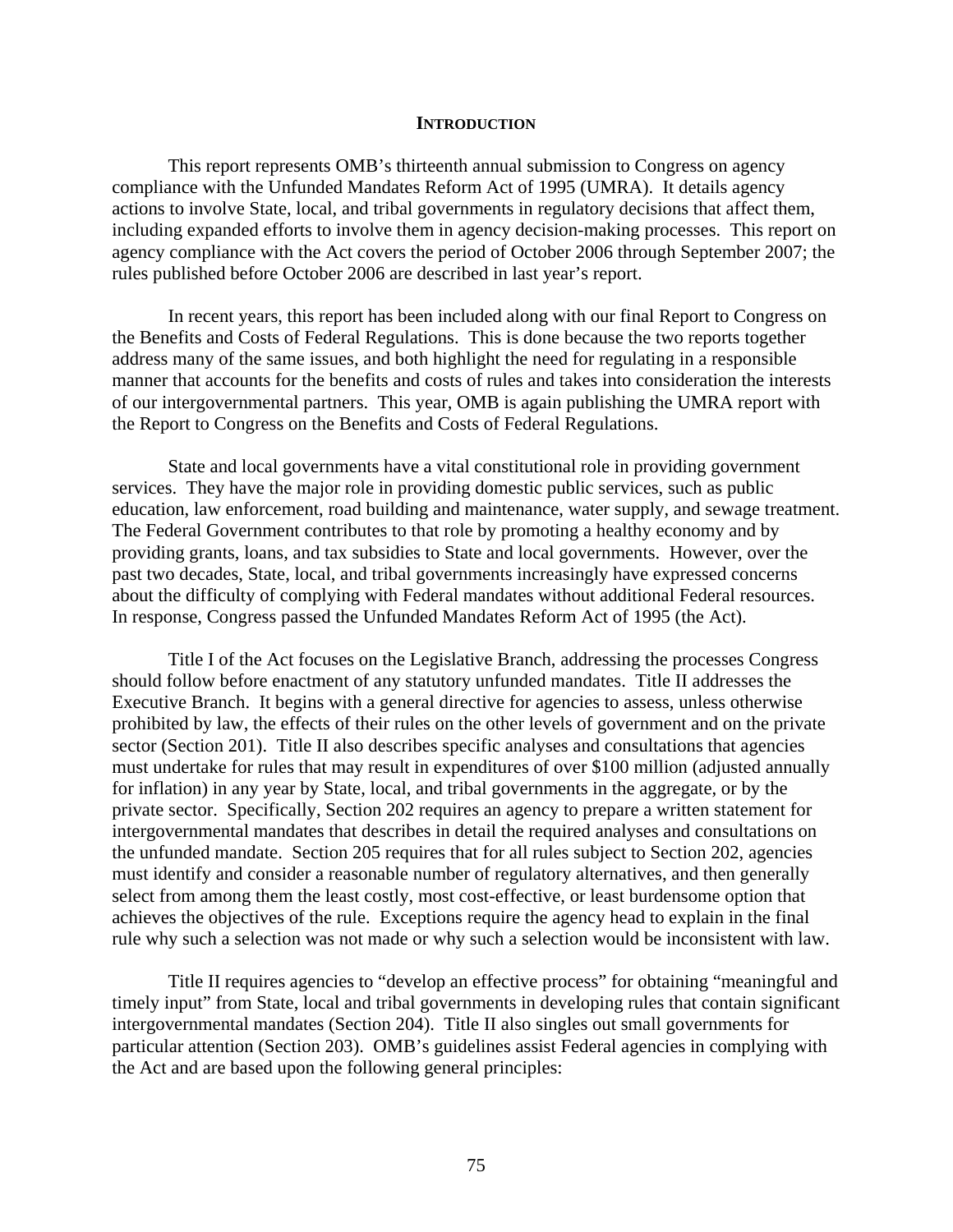- Intergovernmental consultations should take place as early as possible, beginning before issuance of a proposed rule and continuing through the final rule stage, and be integrated explicitly into the rulemaking process;
- Agencies should consult with a wide variety of State, local, and tribal officials;
- Agencies should estimate direct benefits and costs to assist with these consultations;
- The scope of consultation should reflect the cost and significance of the mandate being considered;
- Effective consultation requires trust and significant and sustained attention so that all who participate can enjoy frank discussion and focus on key priorities; and
- Agencies should seek out State, local, and tribal views on costs, benefits, risks, and alternative methods of compliance, and whether the Federal rule will harmonize with and not duplicate similar laws in other levels of government.

 Federal agencies have been actively consulting with States, localities, and tribal governments in order to ensure that regulatory activities were conducted consistent with the requirements of the Act.

 The remainder of this report discusses the results of agency actions in response to the Act between October 1, 2006 and September 30, 2007. Not all agencies take many significant actions that affect other levels of government; therefore, this report focuses on the agencies that have regular and substantive interactions on regulatory matters that involve States, localities, and tribes, as well as the private sector. This report also lists and briefly discusses the regulations meeting the Title II threshold and the specific requirements of Sections 202 and 205 of the Act. Eight rules have met this threshold, all for their impacts on the private sector. The Appendix G contains discussions of agency consultation efforts. These include both those efforts required under the Act, and the many actions conducted by agencies above and beyond these requirements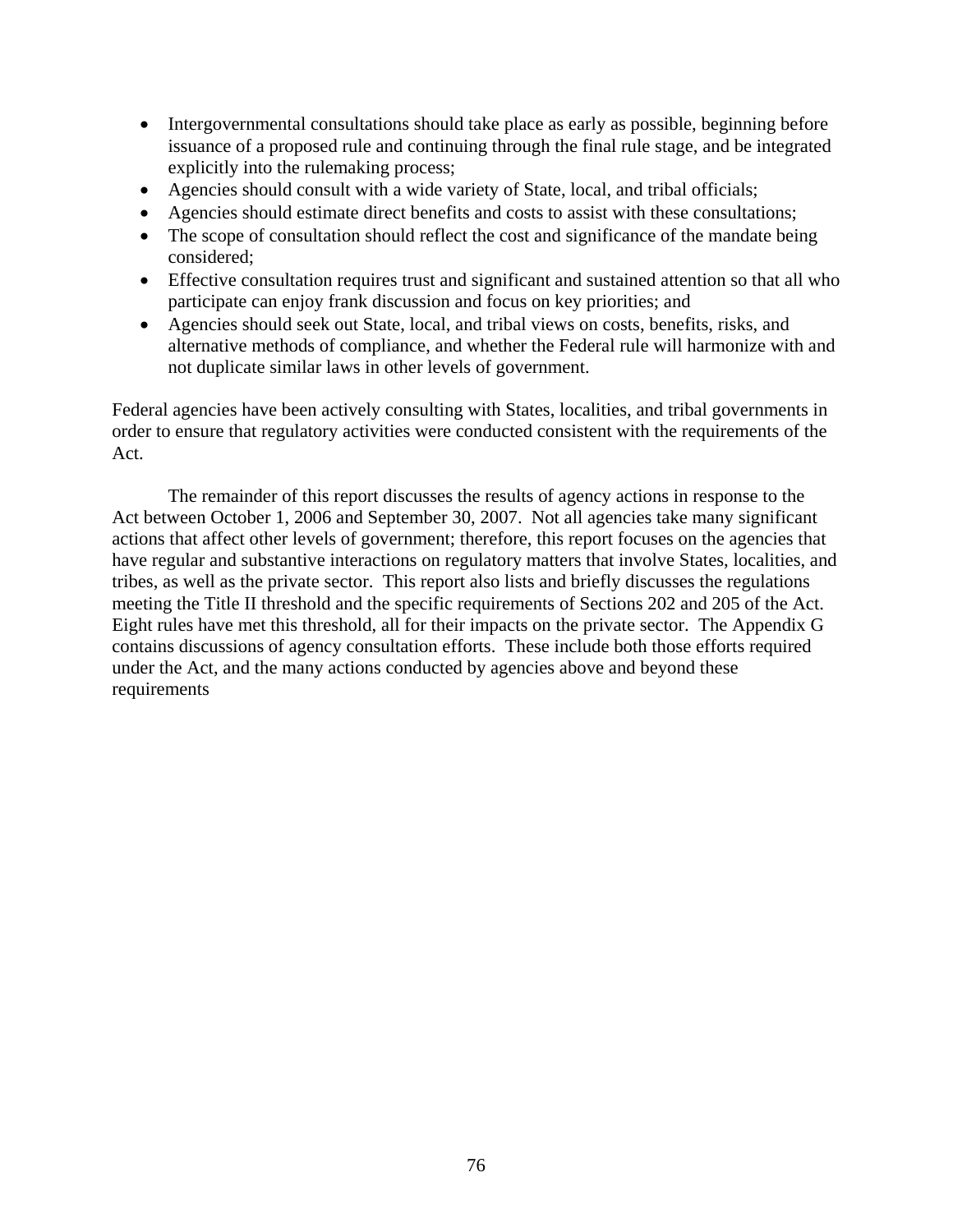#### **CHAPTER V: REVIEW OF SIGNIFICANT REGULATORY MANDATES**

In FY 2007, Federal agencies issued 11 final rules that were subject to Sections 202 and 205 of the Unfunded Mandate Reform Act of 1995 (UMRA), as they require expenditures by State, local or tribal governments, in the aggregate, or by the private sector, of at least \$100 million in any one year (adjusted annually for inflation). The Department of Homeland Security (DHS) issued four of these rules, the Department of Transportation (DOT) issued two rules, and the Departments of Labor (DOL), Health and Human Services (HHS), Energy (DOE), Agriculture (USDA), and the Environmental Protection Agency (EPA) each issued one rule.

OMB worked with the agencies to ensure that the selection of the regulatory options for these rules fully complied with the requirements of Title II of the Act. Descriptions of the rules in addition to agency statements regarding compliance with the Act are included in the following section.

#### **A. Department of Homeland Security**

 *Documents Required for Travel Within the Western Hemisphere (WHTI) (71 FR 68411).*  This rule requires travelers in the Western Hemisphere to present a passport or other secure document that establishes the bearer's identity and citizenship to enter or re-enter the United States via an airport of entry. This rule is applicable to United States citizens and nonimmigrant aliens from Canada, Bermuda, and Mexico who were previously exempt from presenting a passport upon arrival at US airports-of-entry.

 DHS's primary estimate of the cost of this rule is \$206 million annually. This burden is borne primarily by individuals and businesses that support the traveling public. If some travelers do not obtain passports because of the cost or inconvenience and forgo travel to Western Hemisphere destinations, certain industries would incur the indirect consequences of the forgone foreign travel. This rule will not impose a significant cost or uniquely affect small governments. The rule does have an effect on the private sector of \$100 million or more.

 *Passenger Manifest for Commercial Aircraft Arriving In and Departing From the United States; Passengers and Crew Manifests for Commercial Vessels Departing From the United States (72 FR 48319).* This rule requires the electronic transmission of manifest information relating to passengers on arriving and departing aircraft and for passengers and crew on departing vessels prior to the departure of the vessels or aircraft.

 DHS estimates that this rule will cost \$126.8 million annually. This final rule would not impose any cost on small governments or significantly or uniquely affect small governments. However, CBP has determined that the rule would result in the expenditure by the private sector of \$100 million or more (adjusted annually for inflation) in any one year and thus would constitute a significant regulatory action. Consequently, the provisions of this rule constitute a private sector mandate under the UMRA.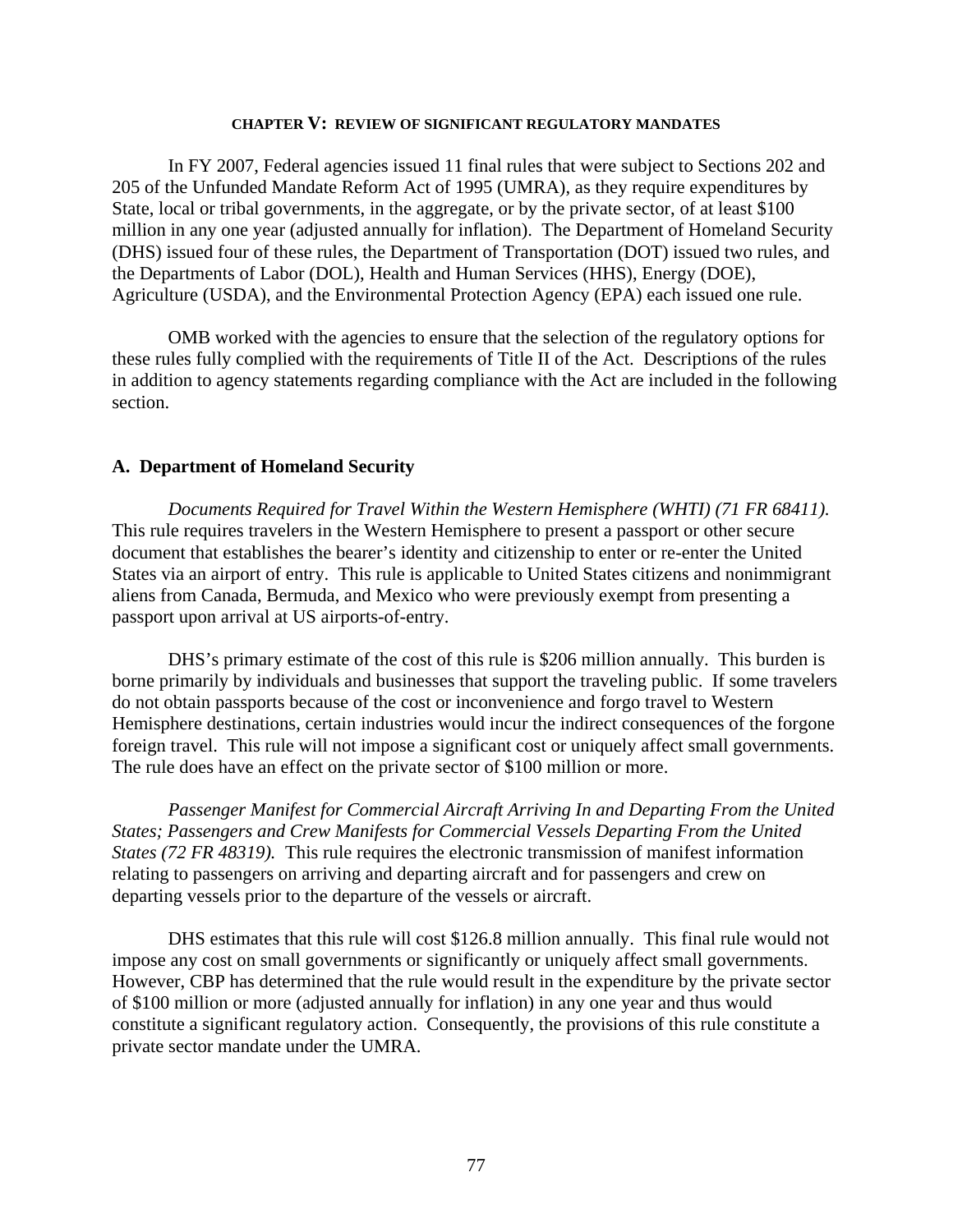*Transportation Worker Identification Credential (TWIC) Implementation in the Maritime Sector; Hazardous Materials Endorsement for a Commercial Driver's License (72 FR 3492).* This final rule establishes a standard biometric Transportation Worker Identity Credential (TWIC), including procedures for enrollment, issuance, appeals, and waivers. This rule requires all persons with unescorted access to secure areas of ports to possess a TWIC. The rule will also require random spot checks that will electronically verify the identity of the card holder. This rule will be of interest to port workers unions, trucker unions, and the shipping industry.

 DHS estimates that this rule will cost \$1.75 billion over 10 years. This final rule would not impose any cost on small governments or significantly or uniquely affect small governments. However, DHS has determined that the rule would result in the expenditure by the private sector of \$100 million or more (adjusted annually for inflation) in any one year. Consequently, the provisions of this rule constitute a private sector mandate under the UMRA.

*Chemical Facility Anti-Terrorism Standards (72 FR 65396).* This final rule establishes risk-based performance standards, and requires vulnerability assessments and the development and implementation of site security plans for major chemical facilities. Specifically, it requires facilities to undergo a "top screen" to determine whether or not they need to be further regulated. As a result of the top screen, a smaller number of the most risky facilities would be identified for classification in one of the four risk tiers, triggering additional security planning and analysis requirements.

DHS estimates that this rule will cost \$835 million - \$1,535 million annually. This final rule would not impose any cost on small governments or significantly or uniquely affect small governments. However, DHS has determined that the rule would result in the expenditure by the private sector significantly greater than \$100 million (adjusted annually for inflation) in any one year. Consequently, the provisions of this rule constitute a private sector mandate under the UMRA.

## **B. Department of Transportation**

 *Electronic Stability Control (ESC) (72 FR 17235).* This rulemaking established a new Federal motor vehicle safety standard to require electronic stability control (ESC) systems on all newly-manufactured passenger cars and light trucks. The vast majority of rollovers occur in single-vehicle crashes involving loss of control. Crash data studies by NHTSA and other organizations worldwide show that ESC causes a dramatic reduction in single-vehicle crashes by assisting drivers in maintaining control in critical driving situations. NHTSA studies show a reduction in single-vehicle crashes of 34 percent to 59 percent, and a reduction in single-vehicle crashes with rollover of over 70 percent. The requirement of ESC on cars and trucks could save thousands of lives, annually.

 This final rule is not expected to result in the expenditure by State, local, or tribal governments, but the vehicle manufacturers and their suppliers are expected to incur in the aggregate, of more than \$122 million annually. Therefore, this rulemaking constitutes a private sector mandate under UMRA.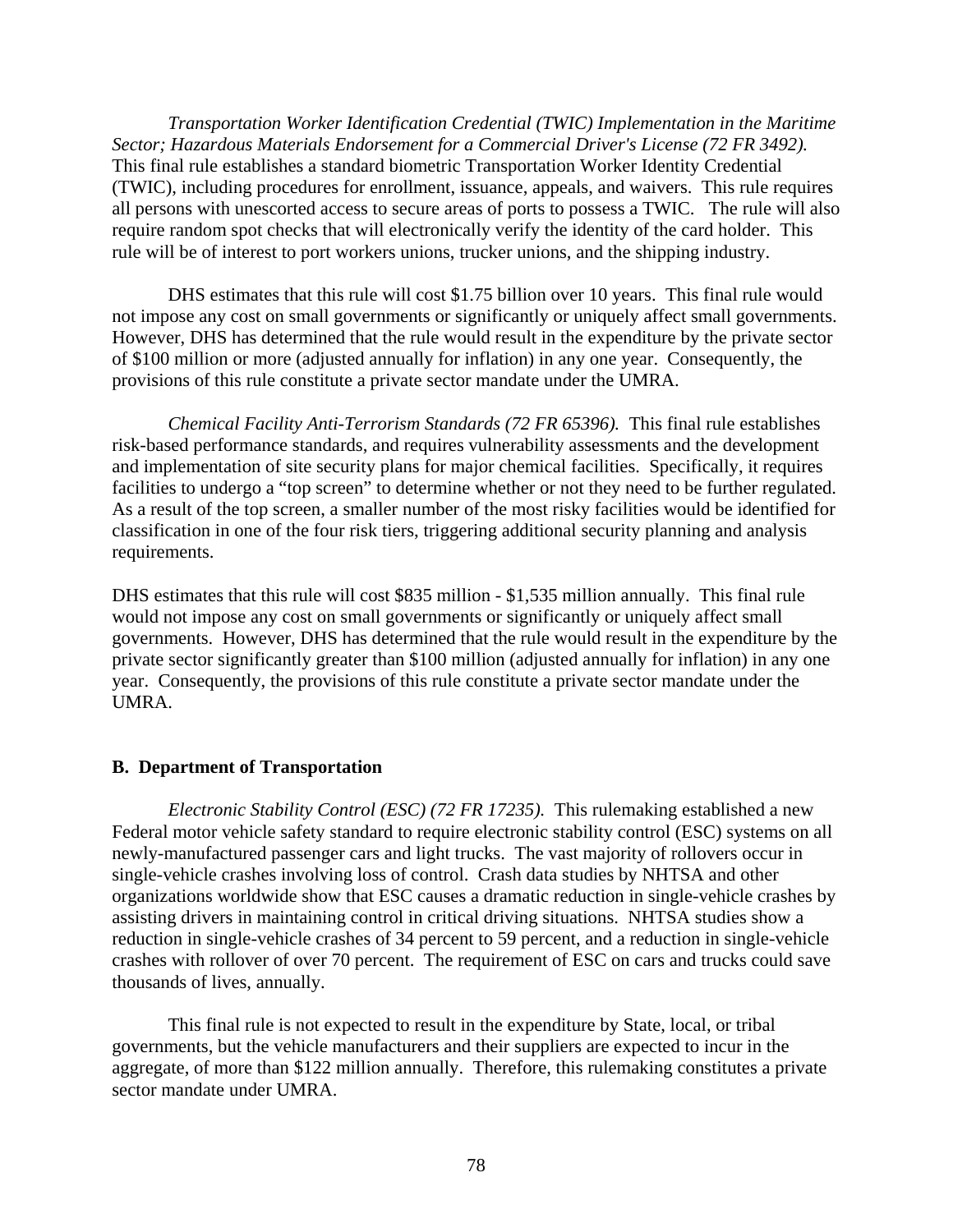*Side Impact Protection Upgrade—Federal Motor Vehicle Safety Standard (FMVSS) No. 214 (72 FR 51907).* This rulemaking would require in FMVSS No. 214, a vehicle-to-pole oblique impact test, to reduce the number of fatal and serious head injuries which are not addressed in FMVSS No. 201. Two Federal motor vehicle safety standards--No. 201, "Occupant Protection in Interior Impact" and No. 214, "Side Impact Protection"--specify requirements for side impact protection. At present, FMVSS No. 214 specifies a moving deformable barrier (MDB) test addressing mainly the chest injury problem. The head injury reduction is partially addressed in FMVSS No. 201.

 The agency's data show that the majority of side air bag systems are currently equipped with two side impact sensors. The total annual incremental cost for the most likely air bag system (curtain and thorax bag two-sensor countermeasure) would be about \$560 million. This is a private sector mandate under UMRA.

#### **C. Department of Labor**

*Emergency Mine Evacuation (71 FR 71429).* The Mine Safety and Health Administration (MSHA) published an emergency temporary standard on March 9, 2006. Under section 101(b) of the Federal Mine Safety and Health Act of 1977 (Mine Act), the emergency temporary standard was effective immediately. MSHA published a final rule on December 8, 2006 in accordance with section 101(b) of the Mine Act. In addition, the final rule incorporates relevant requirements of the Mine Improvement and Emergency Response Act (MINER Act). This final rule includes requirements for immediate accident notification applicable to all underground and surface mines. This final rule also addresses requirements for: self-contained self-rescuer storage and use; emergency evacuation and self-rescuer training and drills; and the installation and maintenance of lifelines that are applicable to all underground coal mines.

 For purposes of the Unfunded Mandates Reform Act, this final rule includes a Federal mandate that will increase private sector expenditures by more than \$100 million in any one year. It will not result in increased expenditures by State, local, or tribal governments; nor will it significantly or uniquely affect small governments.

#### **D. Department of Health and Human Services**

*Current Good Manufacturing Practice in Manufacturing, Packing, or Holding Dietary Ingredients and Dietary Supplements (72 FR 34572).* The Food and Drug Administration published a final rule in the *Federal Register* of June 25, 2007, on current good manufacturing practice (CGMP) regulations for dietary supplements. The final rule (the CGMP rule) was published to establish the minimum CGMPs necessary to ensure that, if firms engage in activities related to manufacturing, packaging, labeling or holding dietary supplements, they do so in a manner that will ensure the quality of the dietary supplements – i.e., to ensure that the dietary supplement consistently meets the established specifications for identity, purity, strength, and composition, and limits on contaminants; and has been manufactured, packaged, labeled, and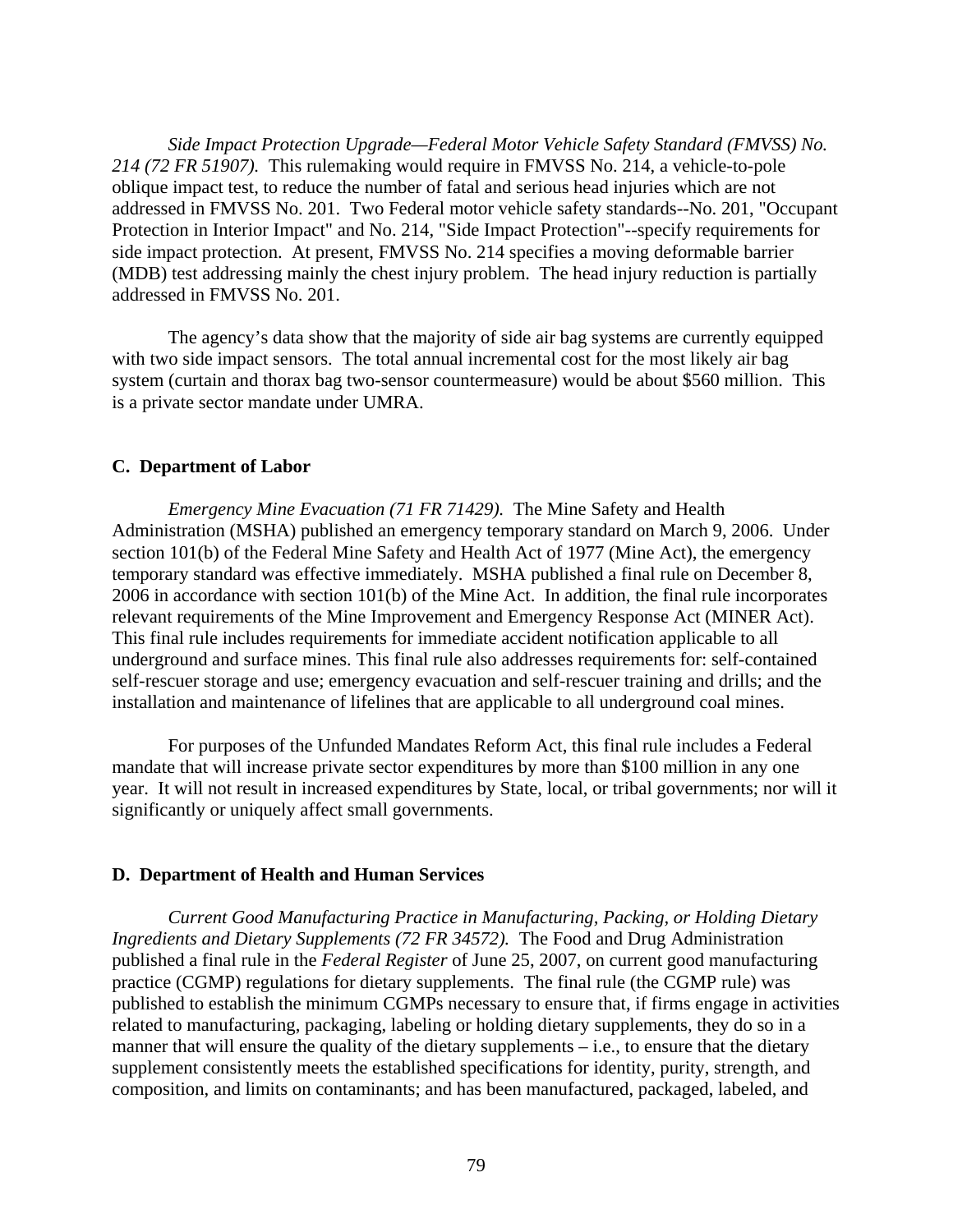held under conditions to prevent adulteration under section  $402(a)(1)$ ,  $(a)(2)$ ,  $(a)(3)$ , and  $(a)(4)$  of the Act. FDA also published an interim final rule (IFR) in the June 25, 2007 *Federal Register* (72 FR 34959) that sets forth a procedure for requesting an exemption from the requirement in the final rule described above that the manufacturer conduct at least one appropriate test or examination to verify the identity of any component that is a dietary ingredient. This IFR allows for submission to, and review by FDA of an alternative to the required 100 percent identity testing of components that are dietary ingredients, provided certain conditions are met. This IFR also establishes a requirement for retention of records relating to the FDA's response to an exemption request.

HHS estimates that this rule will have an annual cost of \$140 million. This final rule would not impose any cost on small governments or significantly or uniquely affect small governments. However, HHS has determined that the rule would result in the expenditure by the private sector of \$100 million or more (adjusted annually for inflation) in any one year. Consequently, the provisions of this rule constitute a private sector mandate under the UMRA.

#### **E. Department of Energy**

*Energy Efficiency Standards for Electric Distribution Transformers (72 FR 58190).*  Under the authority of the The Energy Policy and Conservation Act (EPCA), this final rule establishes energy efficiency standards for liquid-immersed and medium-voltage, dry-type distribution transformers manufactured for sale in the United States, or imported to the United States, on or after January 1, 2010.

DOE estimates this rule will have an annual cost of \$381-428 million. This final rule would not impose any cost on small governments or significantly or uniquely affect small governments. However, DOE has determined that the rule would result in the expenditure by the private sector of \$100 million or more (adjusted annually for inflation) in any one year. Consequently, the provisions of this rule constitute a private sector mandate under the UMRA.

#### **F. Department of Agriculture**

*Prohibition of the Use of Specified Risk Materials for Human Food and Requirements for the Disposition of Non-Ambulatory Disabled Cattle (72 FR 38700).* This final rule amends the Federal meat inspection regulations to designate the brain, skull, eyes, trigeminal ganglia, spinal cord, vertebral column, and dorsal root ganglia (DRG) of cattle 30 months of age and older, and the tonsils and distal ileum of the small intestine of all cattle, as "specified risk materials" (SRMs), which are inedible and prohibited for use for human food. The USDA took this action in order to minimize human exposure to the agent that causes bovine spongiform encephalopathy (BSE).

 USDA estimates this rule will have an annual cost of \$171 million. This final rule would not impose any cost on small governments or significantly or uniquely affect small governments. However, USDA has determined that the rule would result in the expenditure by the private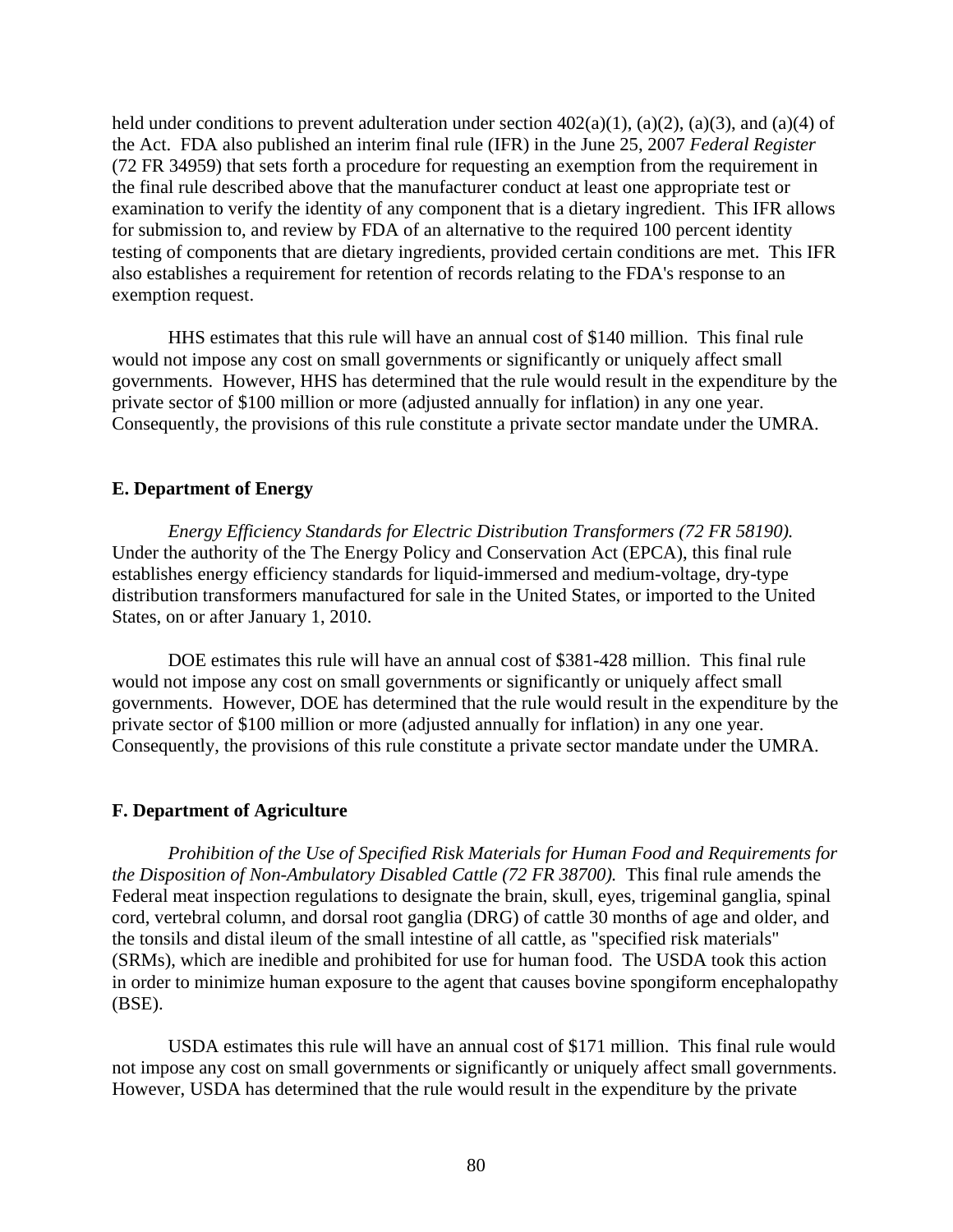sector of \$100 million or more (adjusted annually for inflation) in any one year. Consequently, the provisions of this rule constitute a private sector mandate under the UMRA.

#### **G. Environmental Protection Agency**

 *Control of Hazardous Air Pollutants From Mobile Sources (72 FR 8428).* This rule addresses the need for additional requirements, beyond those associated with existing programs and other forthcoming rules, to control hazardous air pollutants ("air toxics") from motor vehicles, non-road engines and vehicles, and their fuels. Previous mobile source programs for highway and non-road sources and fuels have already reduced air toxics significantly, and will provide substantial further reductions in coming years as new standards and programs are phased in. This mobile-source air toxics rule will provide an overview of these mobile source programs and associated toxics emissions reductions. The rule addresses potential changes to gasoline fuel parameters to reduce toxics such as benzene and the potential for additional vehicle controls.

 The EPA estimates that this rule will have an annual cost of \$400 million. This final rule would not impose any cost on small governments or significantly or uniquely affect small governments. However, the EPA has determined that the rule would result in the expenditure by the private sector of \$100 million or more (adjusted annually for inflation) in any one year. Consequently, the provisions of this rule constitute a private sector mandate under the UMRA.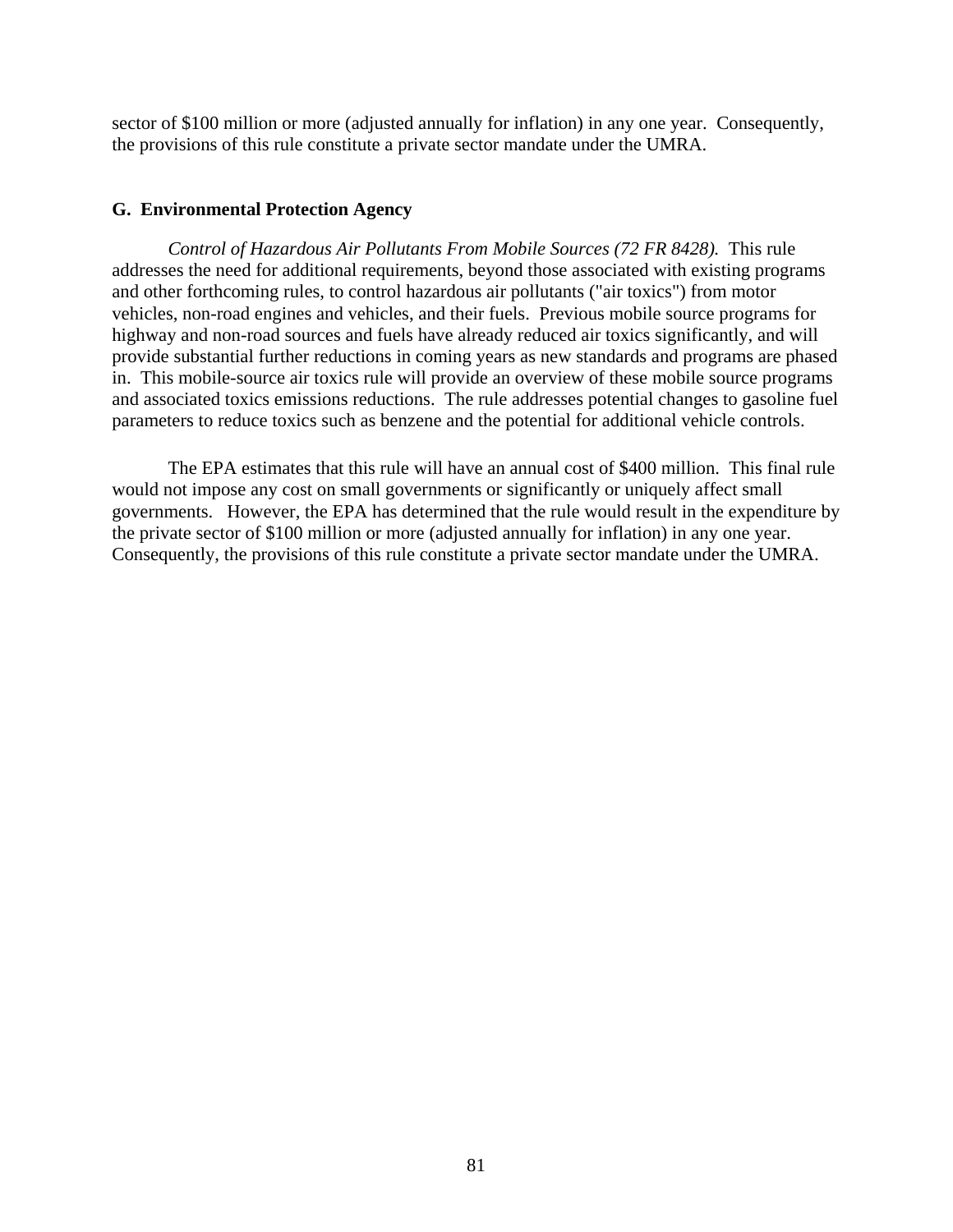#### **APPENDIX A: CALCULATION OF BENEFITS AND COSTS**

<span id="page-86-0"></span>Chapter I presents estimates of the annual benefits and costs of selected major final regulations reviewed by OMB between October 1, 1996 and September 30, 2007. OMB presents more detailed explanation of these regulations in several documents.

- Rules from October 1, 1996 to September 30, 1997 appear in Table B-1 in Appendix B of this Report.
- Rules from October 1, 1995 to September 30, 1996 appear in Table B-1 in Appendix B of the 2007 Report.
- Rules from October 1, 1992 to September 30, 1995: Tables C-1 through C-3 in Appendix C of our 2006 Report.
- Rules from October 1, 1995 to March 31, 1999 can be found in Chapter IV of the 2000 Report.
- Rules from April 1, 1999 to September 30, 2001: Table 19 of the 2002 Report.
- Rules from October 1, 2001 to September 30, 2002: Table 19 of the 2003 Report.
- Rules from October 1, 2002 to September 30, 2003: Table 12 of the 2004 Report.
- Rules from October 1, 2003 to September 30, 2004: Tables 1-4 and A-1 of the 2005 Report.
- Rules from October 1, 2004 to September 30, 2005: Tables 1-4 and A-1 of the 2006 Report
- Rules from October 1, 2005 to September 30, 2006: Tables 1-4 and A-1 of the 2007 Report.
- Rules from October 1, 2006 to September 30, 2007: Tables 1-4 and A-1 of this Report.

In assembling estimates of benefits and costs presented in Table 1-4, OMB has:

- (1) Applied a uniform format for the presentation of benefit and cost estimates in order to make agency estimates more closely comparable with each other (for example, annualizing benefit and cost estimates); and
- (2) Monetized quantitative estimates where the agency has not done so (for example, converting agency projections of quantified benefits, such as estimated injuries avoided per year or tons of pollutant reductions per year, to dollars using the valuation estimates discussed below).

All benefit and cost estimates are adjusted to 2001 dollars using the latest Gross Domestic Product (GDP) deflator, available from the Bureau of Economic Analysis at the Department of Commerce.<sup>[108](#page-86-0)</sup> In instances where the nominal dollar values the agencies use for their benefits and costs is unclear, we assume the benefits and costs are presented in nominal dollar values of the year before the rule is finalized. In periods of low inflation such as the past few years, this assumption does not affect the overall totals. All amortizations are performed using a discount rate of 7 percent unless the agency has already presented annualized, monetized results using a different explicit discount rate.

 $\overline{a}$ 

<sup>108</sup>National Income and Product Accounts, available at http://www.bea.gov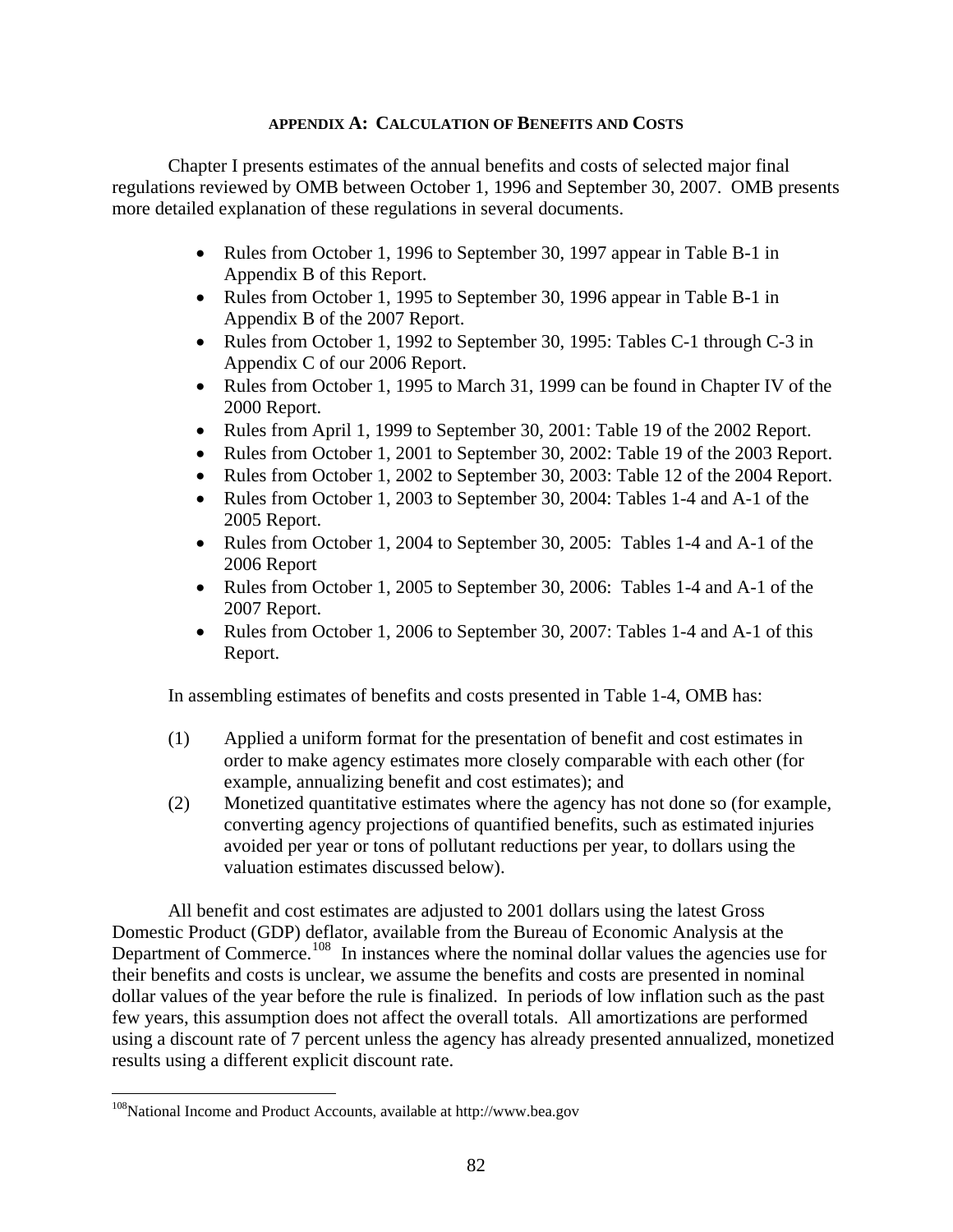OMB discusses, in this Report and in previous Reports, the difficulty of estimating and aggregating the benefits and costs of different regulations over long time periods and across many agencies. In addition, where OMB has monetized quantitative estimates where the agency has not done so, we have attempted to be faithful to the respective agency approaches. The adoption of a uniform format for annualizing agency estimates allows, at least for purposes of illustration, the aggregation of benefit and cost estimates across rules; however, agencies have used different methodologies and valuations in quantifying and monetizing effects. Thus, an aggregation involves the assemblage of benefit and cost estimates that are not strictly comparable.

 To address this issue in part, the 2003 Report included OMB's new regulatory analysis guidance, also released as OMB Circular A-4, which took effect on January 1, 2004 for proposed rules and January 1, 2005 for final rules. The guidance recommends what OMB considers to be "best practices" in regulatory analysis, with a goal of strengthening the role of science, engineering, and economics in rulemaking. The overall goal of this guidance is a more competent and credible regulatory process, and a more consistent regulatory environment. OMB expects that as more agencies adopt these recommended best practices, the benefits and costs presented in future Reports will become more comparable across agencies and programs. The 2006 Report was the first report that included final rules subject to OMB Circular A-4. OMB will continue to work with the agencies to ensure that their impact analyses follow the new guidance.

 Table A-1 below presents the unmodified information on the impacts of 18 major rules reviewed by OMB from October 1, 2006 through September 30, 2007, and includes additional explanatory text on how agencies calculated the impacts for these rulemakings. Unless otherwise stated, the totals presented in Table A-1 are annualized impacts in 2001 dollars, which is the requested format in OMB Circular A-4. Table 1-4 in Chapter I of this Report presents the adjusted impact estimates for the 12 rules finalized in 2006-2007 that were added to the Chapter I accounting statement totals.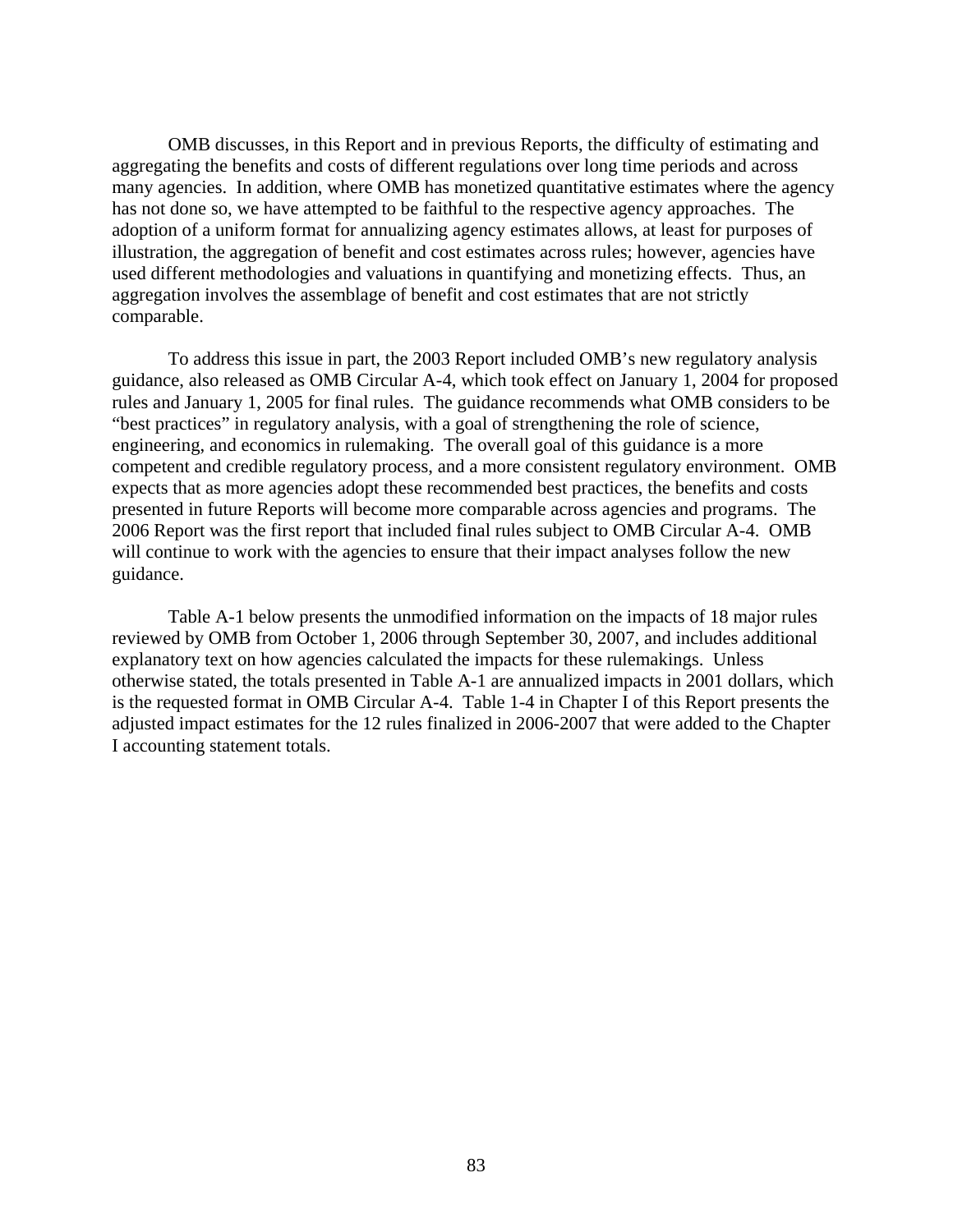## **Table A-1: Summary of Agency Estimates for Final Rules October 1, 2006 - September 30, 2007 (As of Date of Completion of OMB Review)**

| <b>Rule [FR Cite]</b>                                                                                                                                                                        | Agency           | <b>Benefits</b> | Costs                        | <b>Other Information</b>                                                                                                                                                                                                                                                                                                                                                                                                                                                                                                                                                                                                                                                                                                                                                                                                                                                                                                                                                                                                                                             |
|----------------------------------------------------------------------------------------------------------------------------------------------------------------------------------------------|------------------|-----------------|------------------------------|----------------------------------------------------------------------------------------------------------------------------------------------------------------------------------------------------------------------------------------------------------------------------------------------------------------------------------------------------------------------------------------------------------------------------------------------------------------------------------------------------------------------------------------------------------------------------------------------------------------------------------------------------------------------------------------------------------------------------------------------------------------------------------------------------------------------------------------------------------------------------------------------------------------------------------------------------------------------------------------------------------------------------------------------------------------------|
| Prohibition of<br>the Use of<br><b>Specified Risk</b><br>Materials for<br>Human Food and<br>Requirements for<br>the Disposition<br>of Non-<br>Ambulatory<br>Disabled Cattle<br>[72 FR 38700] | <b>USDA/FSIS</b> | Not estimated   | \$87-221 million<br>per year | Benefits: USDA states that the main benefit of this proposed rule is the<br>prevention of vCJD in the United States. While vCJD is considered a very<br>rare condition, the interim final rule may have public health benefits if it<br>contributes to the prevention of vCJD in the US. USDA also states that the<br>rule may benefit the meat industry by helping to restore confidence in the<br>domestic meat supply.<br>Costs: In addition to the direct compliance costs of the rulemaking, FSIS may<br>incur costs to increase inspection and compliance activities to ensure that the<br>measures taken to prevent Specified Risk Materials from entering commerce<br>are effective. Producers may receive lower prices from processors, and some<br>of their stock may be condemned outright. The price consumers pay for meat<br>may rise or fall due to this rulemaking, depending on how the discovery of<br>BSE in the US affects consumer demand for beef.<br>The RIA is available online at:<br>www.fsis.usda.gov/PDF/SRM_Impact_Analysis_03-025F.pdf |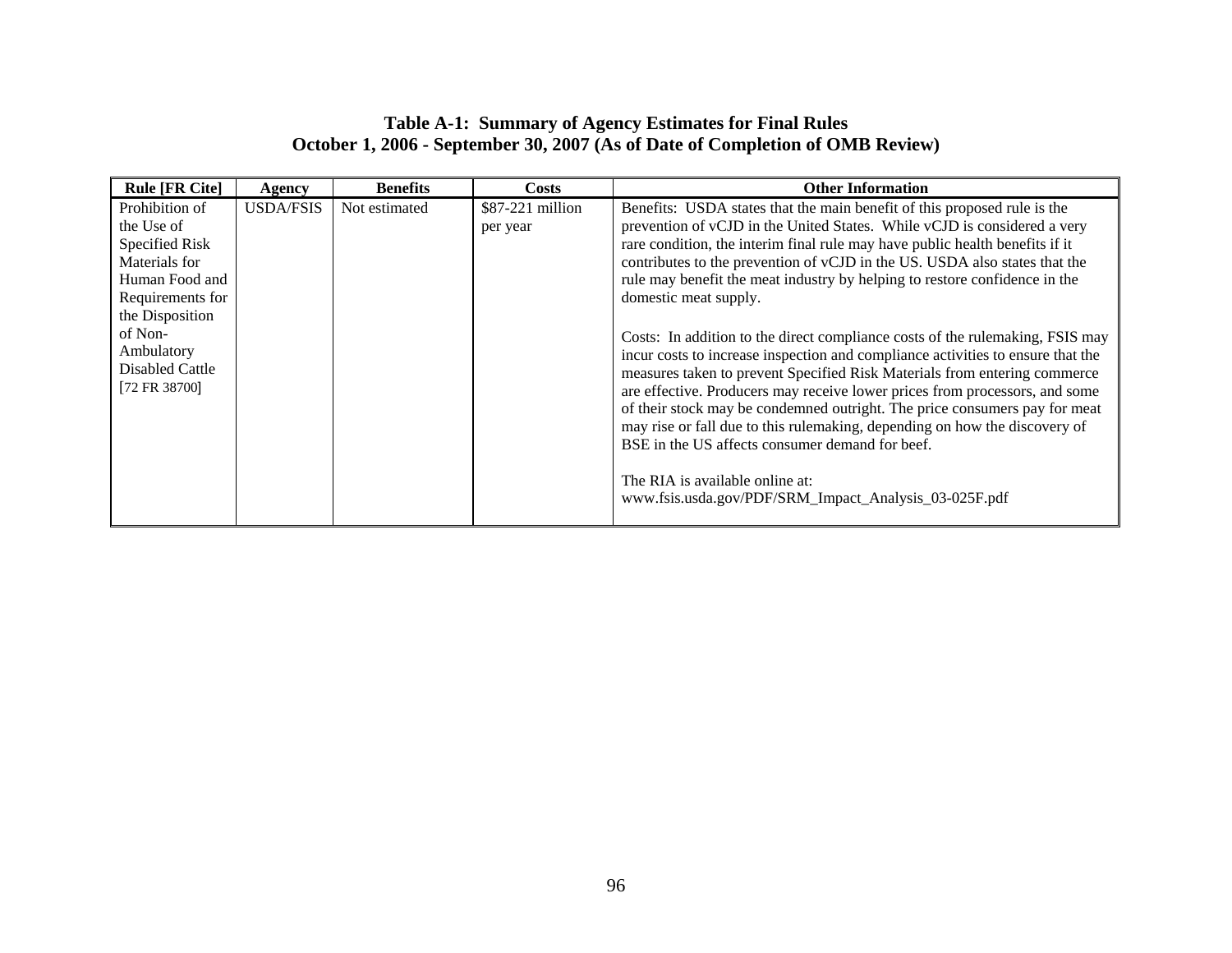| <b>Rule [FR Cite]</b> | Agency       | <b>Benefits</b>   | <b>Costs</b>     | <b>Other Information</b>                                                                                                                                 |
|-----------------------|--------------|-------------------|------------------|----------------------------------------------------------------------------------------------------------------------------------------------------------|
| Bovine                | USDA/        | \$169-340 million | \$98-194 million | Benefits: According to an agricultural multi-sector analysis, USDA stated that                                                                           |
| Spongiform            | <b>APHIS</b> | per year          | per year         | rule will result in a decline in consumer expenditures of about 1% annually in                                                                           |
| Encephalopathy        |              |                   |                  | the short term. In addition, US buyers of certain ruminants and ruminant                                                                                 |
| (BSE); Minimal-       |              |                   |                  | products allowed to enter from Canada by the rule (including sheep and goats,                                                                            |
| <b>Risk Regions</b>   |              |                   |                  | the meat of sheep and goats, cervids, camelids, and products such as bovine                                                                              |
| and Importation       |              |                   |                  | livers and tongues, gelatin, and tallow) will benefit from the additional source                                                                         |
| of Commodities        |              |                   |                  | of supply.                                                                                                                                               |
| [72 FR 53314]         |              |                   |                  |                                                                                                                                                          |
|                       |              |                   |                  | Costs: Include the program cost of monitoring the movement of feeder cattle                                                                              |
|                       |              |                   |                  | imported from Canada, estimated to be an annualized cost over the 5-year                                                                                 |
|                       |              |                   |                  | period of about \$3.1 million. In addition, producers and suppliers of certain                                                                           |
|                       |              |                   |                  | ruminants and ruminant products allowed to enter from Canada by the rule<br>will face increased competition. According to the multi-sector analysis, the |
|                       |              |                   |                  | rule will result in a decline in gross revenues in 2005 for the combined                                                                                 |
|                       |              |                   |                  | livestock, feed, and grain sectors of 1.4% to 1.7%.                                                                                                      |
|                       |              |                   |                  |                                                                                                                                                          |
|                       |              |                   |                  | Other details: USDA also conducted sensitivity analyses of near-term price                                                                               |
|                       |              |                   |                  | effects based on smaller elasticities, and of welfare effects based on imports                                                                           |
|                       |              |                   |                  | of one-half the backlog and one-half the assumed number of fed cattle                                                                                    |
|                       |              |                   |                  | displaced from Canadian slaughter.                                                                                                                       |
|                       |              |                   |                  |                                                                                                                                                          |
|                       |              |                   |                  | The RIA is available online at:                                                                                                                          |
|                       |              |                   |                  | http://www.regulations.gov/fdmspublic/component/main?main=DocketDetail                                                                                   |
|                       |              |                   |                  | &d=APHIS-2006-0041                                                                                                                                       |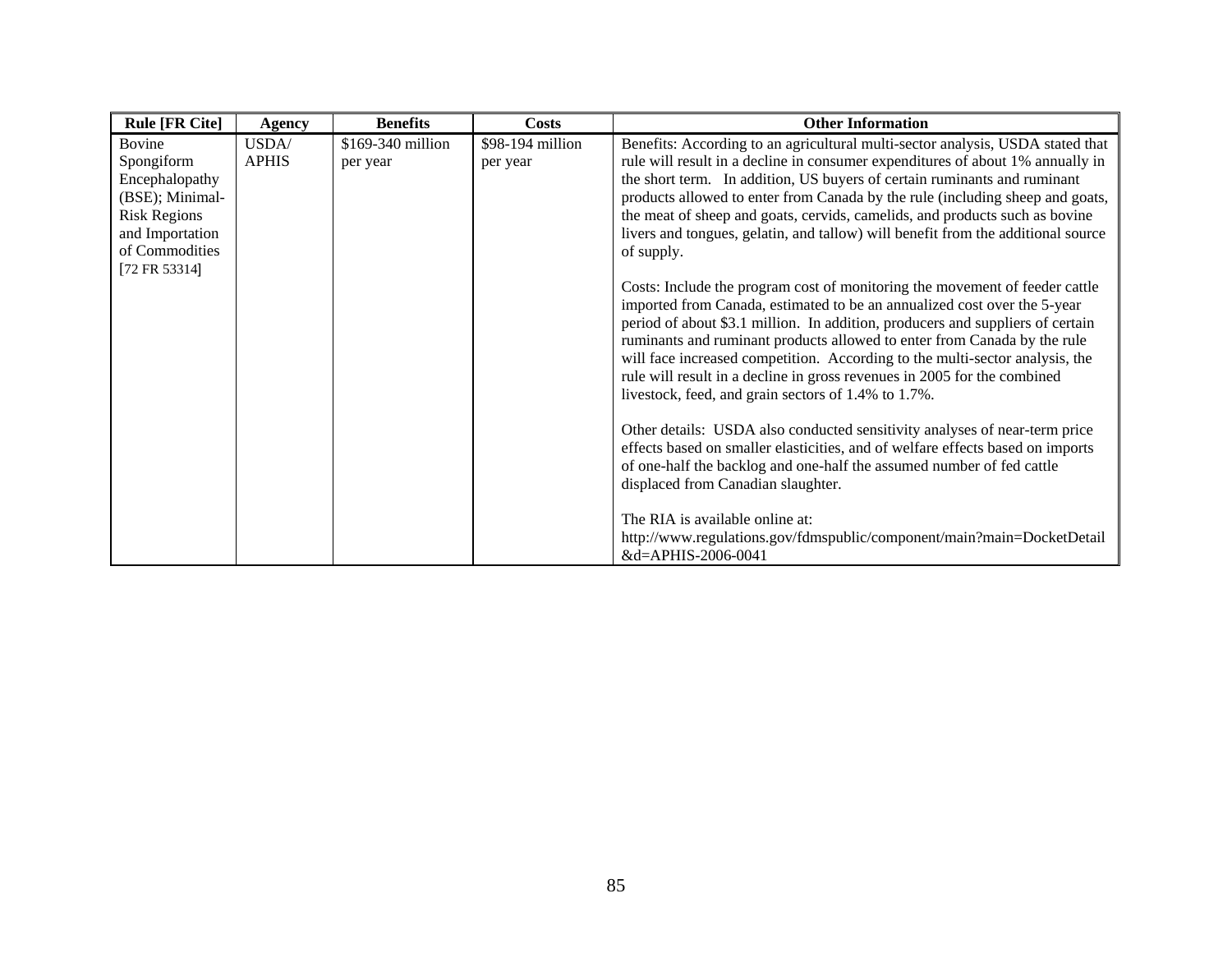| <b>Rule [FR Cite]</b>                                                                                                                                                        | <b>Agency</b>       | <b>Benefits</b>               | <b>Costs</b>                  | <b>Other Information</b>                                                                                                                                                                                                                                                                                                                                                                                                                                                                                                                                                                                                                                                                                                                                                                                                                        |
|------------------------------------------------------------------------------------------------------------------------------------------------------------------------------|---------------------|-------------------------------|-------------------------------|-------------------------------------------------------------------------------------------------------------------------------------------------------------------------------------------------------------------------------------------------------------------------------------------------------------------------------------------------------------------------------------------------------------------------------------------------------------------------------------------------------------------------------------------------------------------------------------------------------------------------------------------------------------------------------------------------------------------------------------------------------------------------------------------------------------------------------------------------|
| Energy<br>Efficiency<br>Standards for<br>Electric<br>Distribution<br>Transformers<br>[72 FR 58190]                                                                           | DOE/<br><b>EERE</b> | \$490-865 million<br>per year | \$381-428 million<br>per year | Experience has shown that the choice of residential appliances and<br>commercial equipment being purchased by both builders and building owners<br>is generally based on the initial cost rather than on life-cycle cost. Thus, the<br>law requires minimum energy efficiency standards for appliances to eliminate<br>inefficient appliances and equipment from the market.<br>The specific costs and benefits for this rulemaking have not been established<br>because the final standard levels have not been determined. Nevertheless,<br>existing analysis from the Notice of Proposed Rulemaking, 71 FR 44356, for<br>energy conservation standards for distribution transformers projects savings of                                                                                                                                     |
|                                                                                                                                                                              |                     |                               |                               | 2.4 quadrillion BTUs of energy from 2010 to 2038, with a national financial<br>impact on the consumer in terms of national Net Present Value (NPV) up to<br>2.5 billion dollars.<br>The RIA is available online at:<br>http://www1.eere.energy.gov/buildings/appliance_standards/commercial/distri<br>bution transformers.html                                                                                                                                                                                                                                                                                                                                                                                                                                                                                                                  |
| <b>Current Good</b><br>Manufacturing<br>Practice in<br>Manufacturing,<br>Packing, or<br><b>Holding Dietary</b><br>Ingredients and<br>Dietary<br>Supplements<br>[72 FR 34752] | HHS/<br><b>FDA</b>  | \$10-79 million per<br>year   | \$87-293 million<br>per year  | Benefits: FDA states that the rule will help to ensure the safety and quality of<br>dietary supplements. They estimate the regulation will reduce the number of<br>sporadic human illnesses and rare catastrophic illnesses from contaminated<br>products. FDA is aware of products that contain potentially harmful<br>contaminants because of apparently inadequate manufacturing controls and<br>quality control procedures. There also have been cases of misidentified<br>ingredients harming consumers using dietary supplements. The Agency<br>believes that a system of CGMPs is the most effective and efficient way to<br>ensure the quality of dietary supplements.<br>Costs: Include the value of resources devoted to increased sanitation, process<br>monitoring and controls, testing, and written records. FDA also anticipates |
|                                                                                                                                                                              |                     |                               |                               | that small businesses will bear a proportionately larger cost than large<br>businesses.<br>Other details: FDA also performed an uncertainty analysis, varying the<br>assumptions on the value of a statistical life, the amount of underreporting of<br>illnesses during a recall, and on the characteristics of the manufacturing<br>process such as the number of tests and batches needing testing and labor cost.<br>The full RIA was published in the FR preamble to the final rule.                                                                                                                                                                                                                                                                                                                                                       |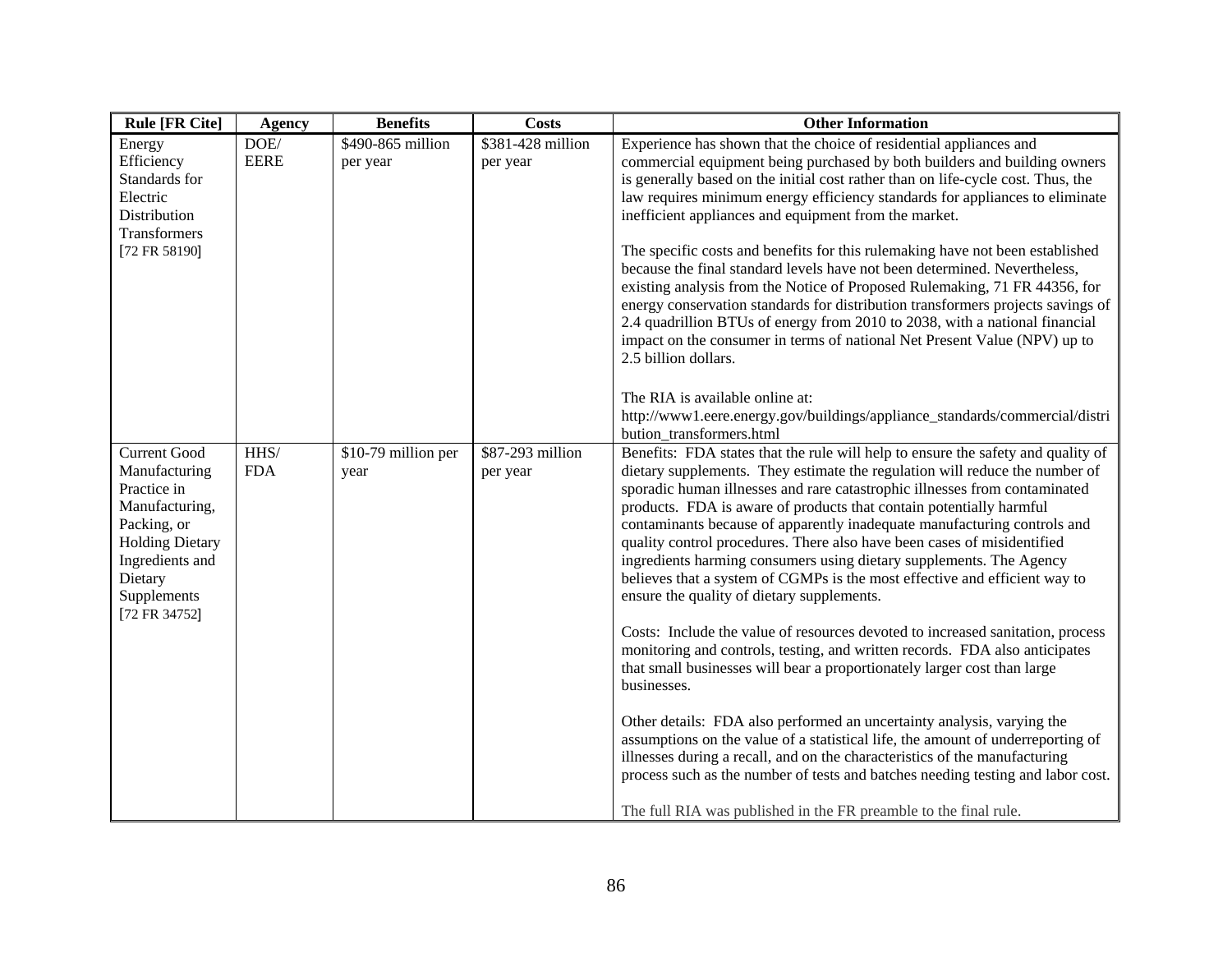| <b>Rule [FR Cite]</b>                                                                                                                                                                                                                                                                                 | <b>Agency</b>       | <b>Benefits</b>              | <b>Costs</b>                               | <b>Other Information</b>                                                                                                                                                                                                                                                                                                                                                                                                                                                                                                                                                                                                                                                                                                                                                                                                                                                                                                                                                                                                                                                                                                                                                                                                                                                                                                                                                                                                                                                                                                       |
|-------------------------------------------------------------------------------------------------------------------------------------------------------------------------------------------------------------------------------------------------------------------------------------------------------|---------------------|------------------------------|--------------------------------------------|--------------------------------------------------------------------------------------------------------------------------------------------------------------------------------------------------------------------------------------------------------------------------------------------------------------------------------------------------------------------------------------------------------------------------------------------------------------------------------------------------------------------------------------------------------------------------------------------------------------------------------------------------------------------------------------------------------------------------------------------------------------------------------------------------------------------------------------------------------------------------------------------------------------------------------------------------------------------------------------------------------------------------------------------------------------------------------------------------------------------------------------------------------------------------------------------------------------------------------------------------------------------------------------------------------------------------------------------------------------------------------------------------------------------------------------------------------------------------------------------------------------------------------|
| <b>Current Good</b><br>Manufacturing<br>Practice for<br><b>Blood and Blood</b><br>Components:<br>Notification of<br>Consignees and<br>Transfusion<br>Recipients<br>Receiving Blood<br>and Blood<br>Components at<br><b>Increased Risk</b><br>of Transmitting<br><b>HCV</b> Infection<br>[72 FR 48766] | HHS/<br><b>FDA</b>  | \$28-130 million<br>per year | $\overline{$11}$ million per<br>year       | Benefits: The final rule will help ensure the continued safety of the blood<br>supply. In this rulemaking, FDA requires that blood establishments prepare<br>and follow written procedures for appropriate action when it is determined<br>that blood and blood components pose an increased risk for transmitting<br>hepatitis C virus (HCV) infection because they have been collected from a<br>donor who, at a later date, tested reactive for evidence of HCV. Because 70 to<br>75 percent of HCV infections are asymptomatic, if recipients of such blood<br>products become infected, most would not show any symptoms of the<br>infection for several years and would not know to seek treatment in the early<br>stages of the infection, which is much more effective and cost-effective.<br>Costs: Are associated with the tracing of previous donations of donors,<br>quarantining in-date products, identifying the recipients of previous blood<br>donations, and notifying these recipients, as appropriate.<br>Other details: Uncertainties in the estimates are primarily due to the fact that<br>the particular FDA case studies of HCV look-back activities did not match the<br>characteristics of the general population. FDA also studied the differences<br>between a more general look-back versus the targeted look-back put in place<br>by this rulemaking, and concluded that both approaches are relatively cost-<br>effective.<br>The full RIA was published in the FR preamble to the final rule. |
| Revision of the<br>Form 5500<br>Series<br>[72 FR 64731]                                                                                                                                                                                                                                               | DOL/<br><b>EBSA</b> | Not estimated                | $$(83)$ million per<br>year (cost savings) | Cost Savings: The revisions to the Form 5500 Annual Return/Report forms,<br>including the new Short Form 5500, are intended to streamline the annual<br>reporting process, reduce annual reporting burdens, especially for small<br>businesses, update the annual reporting forms to reflect current issues and<br>agency priorities, incorporate new reporting requirements contained in the<br>Pension Protection Act of 2006, and facilitate electronic filing.<br>Other details: DOL also studied the impacts of their program on small<br>business, and decided the rule should exempt the vast majority of small plans<br>from the requirement to file annual reports.,<br>The full RIA was published in the FR preamble to the final rule.                                                                                                                                                                                                                                                                                                                                                                                                                                                                                                                                                                                                                                                                                                                                                                              |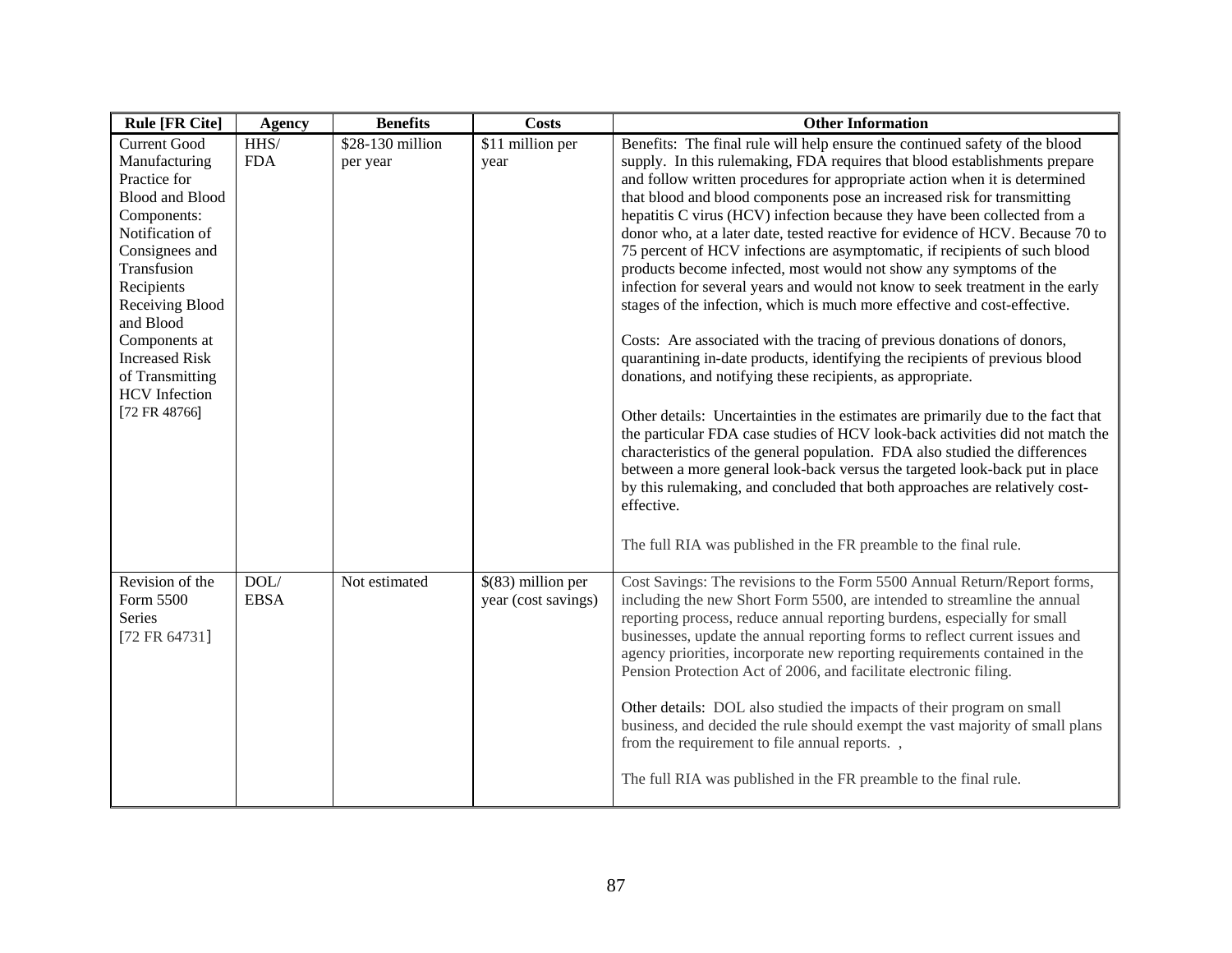| <b>Rule [FR Cite]</b>                                | Agency              | <b>Benefits</b>          | <b>Costs</b>             | <b>Other Information</b>                                                                                                                                                                                                                                                                                                                                                                                                                                                                                                                                                                                                                                                                                                                                                                            |
|------------------------------------------------------|---------------------|--------------------------|--------------------------|-----------------------------------------------------------------------------------------------------------------------------------------------------------------------------------------------------------------------------------------------------------------------------------------------------------------------------------------------------------------------------------------------------------------------------------------------------------------------------------------------------------------------------------------------------------------------------------------------------------------------------------------------------------------------------------------------------------------------------------------------------------------------------------------------------|
| <b>Emergency Mine</b><br>Evacuation<br>[71 FR 71430] | DOL/<br><b>MSHA</b> | \$10 million per<br>year | \$41 million per<br>year | Benefits: The rule provides miners with tools and training to successfully<br>escape a serious mine accident that requires emergency evacuation of the<br>mine. Benefits estimates are based on a study of 4 previous fatal mine<br>accidents over the past 25 years that MSHA believes could have been<br>mitigated if the requirements of this rule were in place.<br>Costs: Are primarily planning, notification, training, and lifeline costs, as well<br>as additional expense for the required purchase of self-contained self-rescue<br>devices.<br>Other details: Note that this rule is economically significant and major, due to<br>the estimate first year compliance costs of \$147 million.<br>The RIA is available online at:<br>http://www.msha.gov/REGS/REA/06-9608EmerEvacETS.pdf |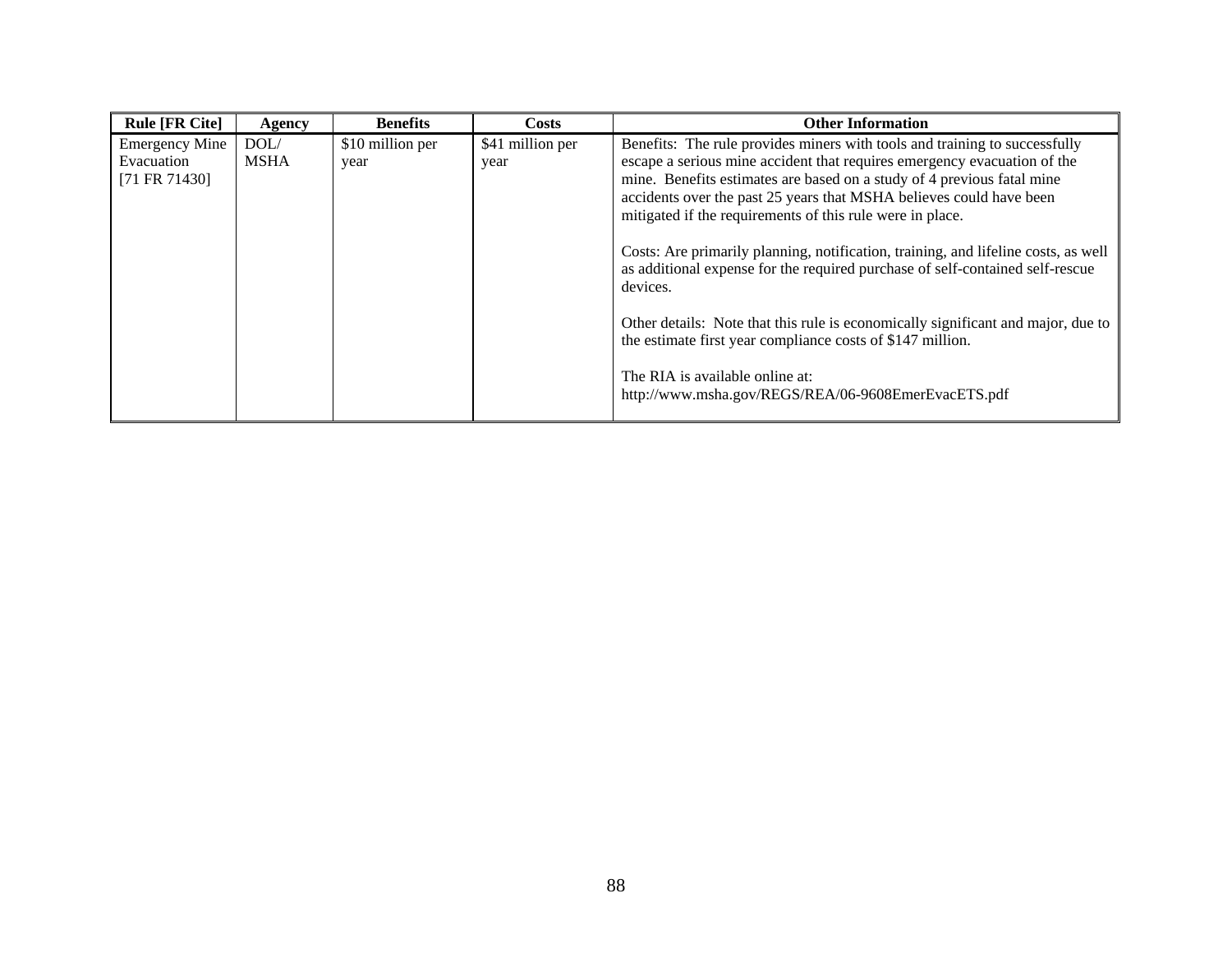| <b>Rule [FR Cite]</b>                                            | <b>Agency</b>        | <b>Benefits</b>                    | <b>Costs</b>                  | <b>Other Information</b>                                                                                                                                                                                                                                                                                                                                                                                                                                                                                                                                                                                                                                                                                                                                                                                                                                                                                                                                                 |
|------------------------------------------------------------------|----------------------|------------------------------------|-------------------------------|--------------------------------------------------------------------------------------------------------------------------------------------------------------------------------------------------------------------------------------------------------------------------------------------------------------------------------------------------------------------------------------------------------------------------------------------------------------------------------------------------------------------------------------------------------------------------------------------------------------------------------------------------------------------------------------------------------------------------------------------------------------------------------------------------------------------------------------------------------------------------------------------------------------------------------------------------------------------------|
| Electronic<br><b>Stability Control</b><br>(ESC)<br>[72 FR 17235] | DOT/<br><b>NHTSA</b> | \$5,987-11,282<br>million per year | \$913-917 million<br>per year | Benefits: The goal of this rulemaking is to reduce the serious risk of rollover<br>crashes and the risk of death and serious injury in those crashes. Electronic<br>Stability Control (ESC) systems use automatic computer-controlled braking of<br>individual wheels to assist the driver in maintaining control in critical driving<br>situations in which the vehicle is beginning to lose directional stability at the<br>rear wheels (spin out) or directional control at the front wheels (plow out).<br>Based on crash data studies, NHTSA estimates that the installation of ESC<br>will reduce single-vehicle crashes of passenger cars by 34 percent and single<br>vehicle crashes of sport utility vehicles (SUVs) by 59 percent, with a much<br>greater reduction of rollover crashes. NHSTA estimates that the proposal<br>would save 1,536 to 2,211 lives and prevent 50,594 to 69,630 MAIS 1-5<br>injuries annually once all passenger vehicles have ESC. |
|                                                                  |                      |                                    |                               | Costs: The total incremental cost of the proposal includes the cost to install<br>antilock brakes, electronic stability control, and malfunction lights. The<br>average incremental cost per passenger vehicle is estimated to be \$58 (\$90 for<br>the average passenger car and \$29 for the average light truck), a figure which<br>reflects the fact that many baseline model year 2011 vehicles are projected to<br>already come equipped with ESC components (particularly ABS).                                                                                                                                                                                                                                                                                                                                                                                                                                                                                   |
|                                                                  |                      |                                    |                               | Other details: NHTSA also conducted a probabilistic uncertainty analysis.<br>The major sources of uncertainty include the effectiveness of the rule in<br>preventing a crash, the value of travel delays and property damage prevented,<br>the lifetime fuel economic cost per vehicle, the number of vehicles affected,<br>and the value of a statistical life.                                                                                                                                                                                                                                                                                                                                                                                                                                                                                                                                                                                                         |
|                                                                  |                      |                                    |                               | The RIA is available online at:<br>http://www.regulations.gov/fdmspublic/component/main?main=DocketDetail<br>&d=NHTSA-2007-27662                                                                                                                                                                                                                                                                                                                                                                                                                                                                                                                                                                                                                                                                                                                                                                                                                                         |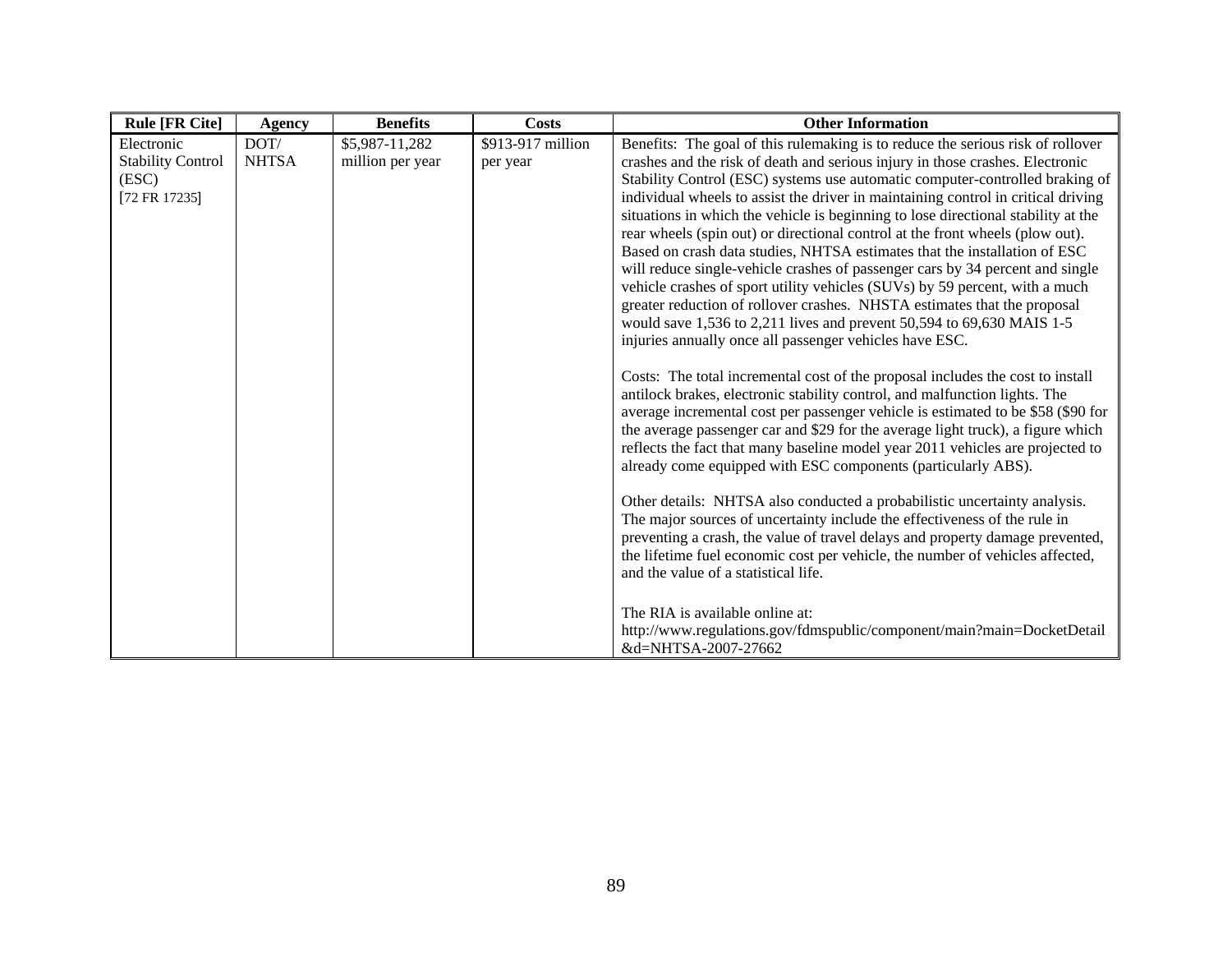| <b>Rule [FR Cite]</b>                      | <b>Agency</b>        | <b>Benefits</b>                 | <b>Costs</b>                    | <b>Other Information</b>                                                                                                                                                                                                                                                                                                                                                                                                                                                                                                                   |
|--------------------------------------------|----------------------|---------------------------------|---------------------------------|--------------------------------------------------------------------------------------------------------------------------------------------------------------------------------------------------------------------------------------------------------------------------------------------------------------------------------------------------------------------------------------------------------------------------------------------------------------------------------------------------------------------------------------------|
| Side Impact<br>Protection<br>[72 FR 51907] | DOT/<br><b>NHTSA</b> | \$736-1,058 million<br>per year | \$401-1,051 million<br>per year | Benefits: the goal of the rule is to reduce the number of fatal and serious head<br>injuries during side impact crashes. DOT estimated that the rule would<br>benefit occupants in outboard seating positions in near-side crashes in vehicle-<br>to-pole and vehicle-to-vehicle crashes. The agency has also found that the<br>side air bags provide benefits to unbelted far-side occupants in side impacts,<br>and for belted drivers riding alone in the front seat.                                                                   |
|                                            |                      |                                 |                                 | Costs: Compliance costs are dependent upon the types of head and thorax<br>side air bags chosen by the manufacturers and the number of sensors used in<br>the system. The costs for installing new systems range from wide<br>combination head/thorax side air bags with two sensors at \$126 per vehicle to<br>wide window curtains and wide thorax side air bags with four sensors at a cost<br>of \$280 per vehicle. The rule could potentially lead to other structural costs<br>or padding costs that were not identified in testing. |
|                                            |                      |                                 |                                 | Other details: NHTSA also conducted a probabilistic uncertainty analysis.<br>The major sources of uncertainty include the target population, the<br>effectiveness of the rule in preventing the 4 major types of impacts and<br>injuries affected by this rule, the number of vehicles affected, and the value of<br>a statistical life.                                                                                                                                                                                                   |
|                                            |                      |                                 |                                 | The RIA is available online at:<br>http://www.regulations.gov/fdmspublic/component/main?main=DocketDetail<br>&d=NHTSA-2007-29134                                                                                                                                                                                                                                                                                                                                                                                                           |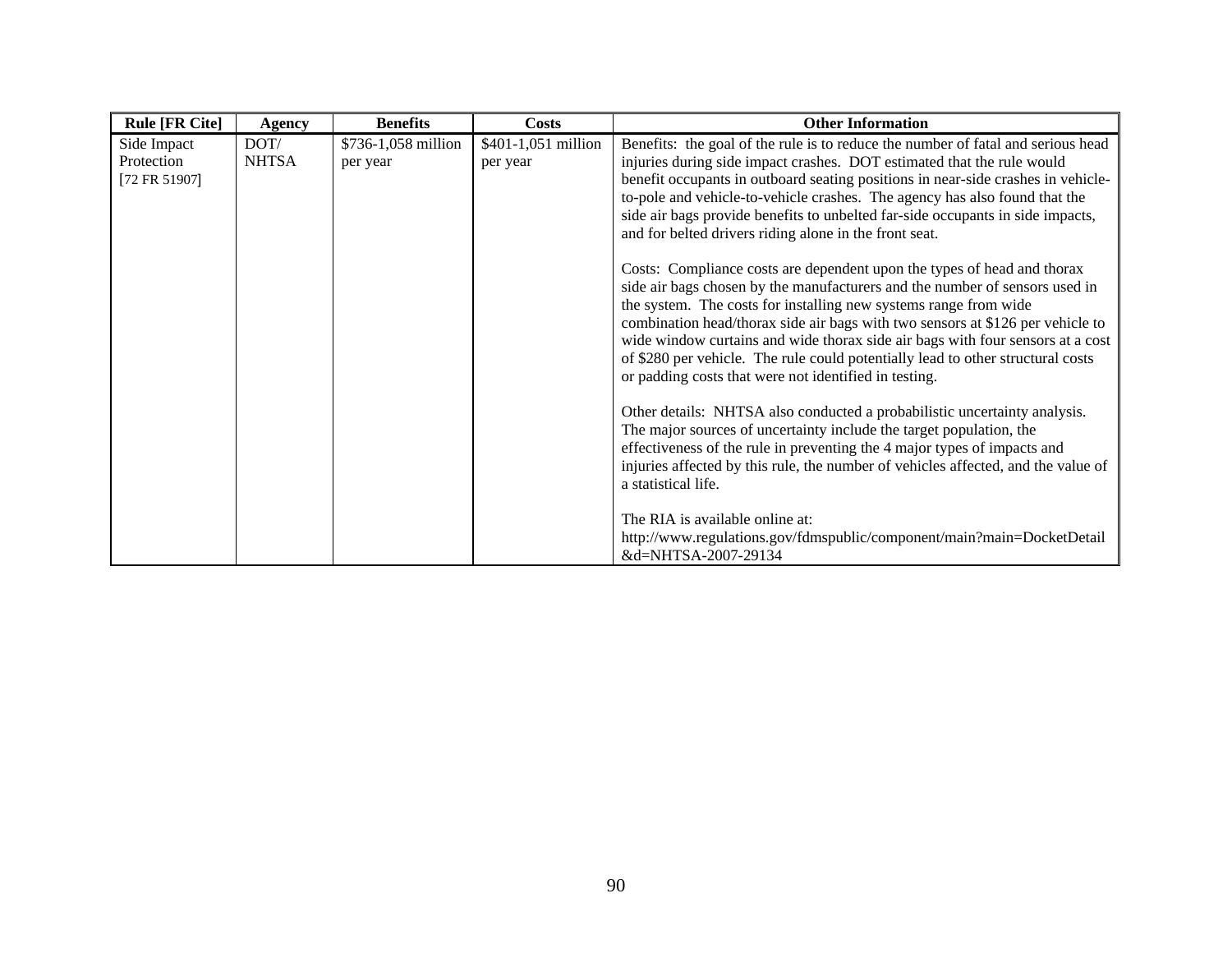| <b>Rule [FR Cite]</b>           | <b>Agency</b> | <b>Benefits</b>           | <b>Costs</b>        | <b>Other Information</b>                                                                                                                                       |
|---------------------------------|---------------|---------------------------|---------------------|----------------------------------------------------------------------------------------------------------------------------------------------------------------|
| Control of                      | EPA/          | $\overline{$2,310-2,983}$ | \$298-346 million   | Motor vehicles are significant contributors to national emissions of several                                                                                   |
| Hazardous Air                   | Air           | million per year          | per year            | hazardous air pollutants. These pollutants are known or suspected to have                                                                                      |
| <b>Pollutants From</b>          |               |                           |                     | serious health or environmental impacts. Reducing emissions of these                                                                                           |
| <b>Mobile Sources</b>           |               |                           |                     | pollutants will reduce risk to public health and welfare. The Clean Air Act                                                                                    |
| [72 FR 8428]                    |               |                           |                     | requires EPA to periodically revise requirements to control emissions of these<br>pollutants from mobile sources. EPA committed to this rulemaking in the      |
|                                 |               |                           |                     | preamble of the last rulemaking on this topic, promulgated on March 29,                                                                                        |
|                                 |               |                           |                     | 2001.                                                                                                                                                          |
|                                 |               |                           |                     | These controls would significantly reduce emissions of benzene and other                                                                                       |
|                                 |               |                           |                     | mobile source air toxics such as 1,3-butadiene, formaldehyde, acetaldehyde,<br>acrolein, and naphthalene. This proposal would result in additional substantial |
|                                 |               |                           |                     | benefits to public health and welfare by significantly reducing emissions of                                                                                   |
|                                 |               |                           |                     | particulate matter from passenger vehicles. We project annual nationwide                                                                                       |
|                                 |               |                           |                     | benzene reductions of 35,000 tons in 2015, increasing to 65,000 tons by 2030.                                                                                  |
|                                 |               |                           |                     | Total reductions in mobile source air toxics would be 147,000 tons in 2015                                                                                     |
|                                 |               |                           |                     | and over 350,000 tons in 2030. Passenger vehicles in 2030 would emit 45<br>percent less benzene. Gas cans meeting the new standards would emit almost          |
|                                 |               |                           |                     | 80 percent less benzene. Gasoline would have 37 percent less benzene overall.                                                                                  |
|                                 |               |                           |                     | We estimate that these reductions would have an average cost of less than 1                                                                                    |
|                                 |               |                           |                     | cent per gallon of gasoline and less than \$1 per vehicle. The average cost for                                                                                |
|                                 |               |                           |                     | gas cans would be less than \$2 per can. The reduced evaporation from gas<br>cans would result in significant fuel savings, which would more than offset       |
|                                 |               |                           |                     | the increased cost for the gas can.                                                                                                                            |
|                                 |               |                           |                     |                                                                                                                                                                |
|                                 |               |                           |                     | The RIA is available online at:                                                                                                                                |
|                                 |               |                           |                     | http://www.regulations.gov/fdmspublic/component/main?main=DocketDetail<br>&d=EPA-HQ-OAR-2005-0036                                                              |
| Clean Air Fine                  | EPA/          | \$18,833-167,408          | \$7,324 million per | This rule is needed in order to provide guidance to State and local agencies in                                                                                |
| Particle                        | Air           | million per year          | year                | preparing State implementation plans (SIPs) designed to bring areas into                                                                                       |
| Implementation<br>[72 FR 20586] |               |                           |                     | attainment with the 1997 PM-2.5 standards. The implementation requirements<br>for nonattainment areas are generally described in subpart 1 of section 172 of   |
|                                 |               |                           |                     | the Clean Air Act. This rule provides further interpretation of those                                                                                          |
|                                 |               |                           |                     | requirements for the PM-2.5 standards.                                                                                                                         |
|                                 |               |                           |                     | The RIA is available online at:                                                                                                                                |
|                                 |               |                           |                     | http://www.regulations.gov/fdmspublic/component/main?main=DocketDetail<br>&d=EPA-HQ-OAR-2003-0062                                                              |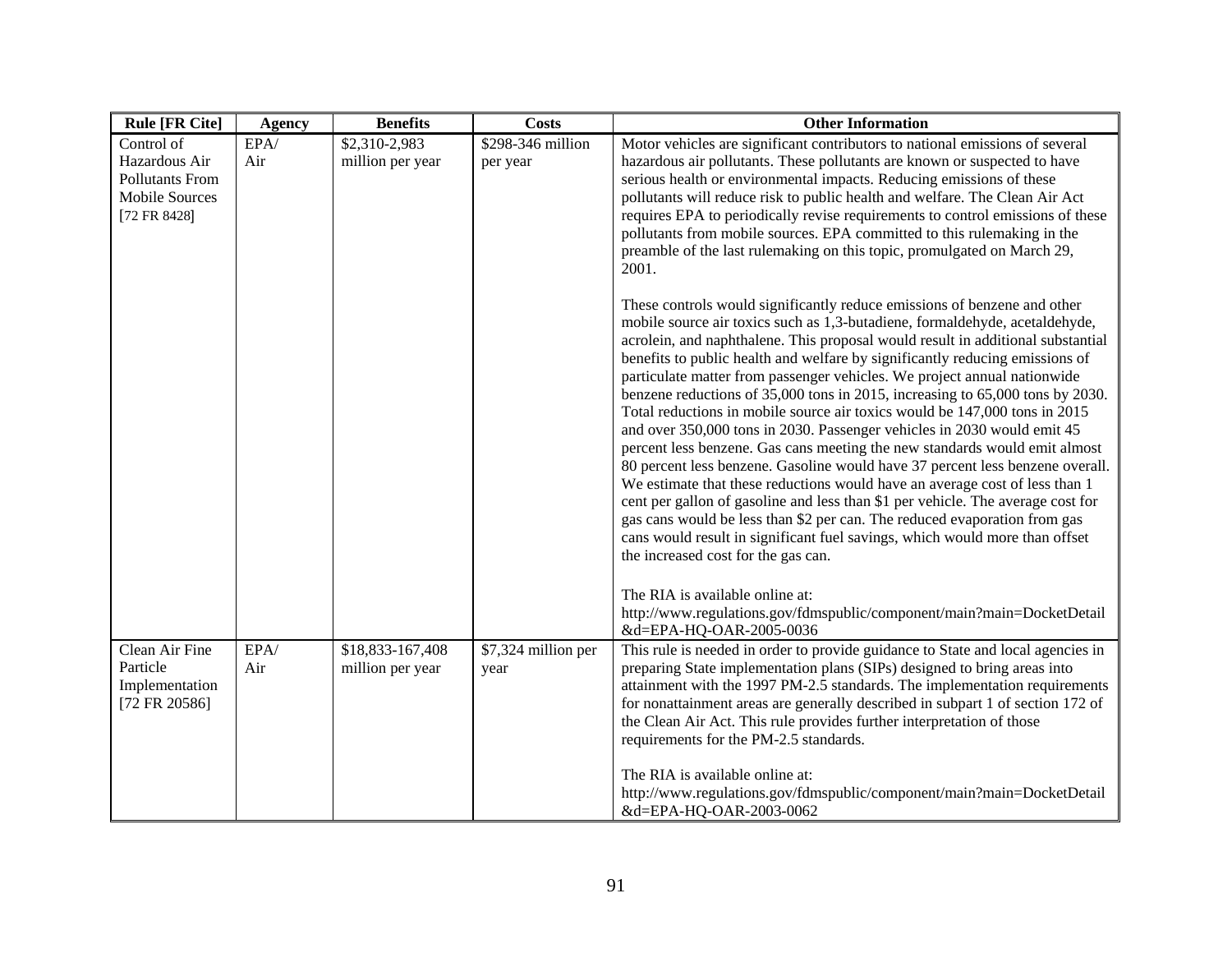| <b>Rule [FR Cite]</b>                                                    | <b>Agency</b>       | <b>Benefits</b> | <b>Costs</b>                                        | <b>Other Information</b>                                                                                                                                                                                                                                                                                                                                                                                                                                                                                                                                                                                                                                                                                                                                                                                                                                                                                                    |
|--------------------------------------------------------------------------|---------------------|-----------------|-----------------------------------------------------|-----------------------------------------------------------------------------------------------------------------------------------------------------------------------------------------------------------------------------------------------------------------------------------------------------------------------------------------------------------------------------------------------------------------------------------------------------------------------------------------------------------------------------------------------------------------------------------------------------------------------------------------------------------------------------------------------------------------------------------------------------------------------------------------------------------------------------------------------------------------------------------------------------------------------------|
| Oil Pollution<br>Prevention; Spill<br>Prevention,<br>Control, and        | EPA/<br><b>SWER</b> | Not estimated   | $$(148)-(86)$ million<br>per year (cost<br>savings) | This rulemaking will provide streamlined, alternative approaches for<br>compliance with oil spill prevention requirements for certain entities, and to<br>improve net welfare by reducing the costs of regulation and improving<br>compliance, resulting in greater environmental protection.                                                                                                                                                                                                                                                                                                                                                                                                                                                                                                                                                                                                                               |
| Countermeasure<br>(SPCC)<br>Requirements-<br>Amendments<br>[71 FR 77266] |                     |                 |                                                     | Considered separately and applying a 7 percent discount rate, today's<br>proposed regulatory changes could yield annualized compliance cost savings,<br>in 2005 dollars, of about \$38 million for the "Qualified Facility" option, \$39<br>to \$67 million for "Oil-Filled Equipment" option (assuming 25 to 75 percent<br>of facilities with oil-filled equipment affected); \$1 million to \$5 million for<br>the "Motive Power" exemption (assuming 10 to 50 percent of facilities with<br>motive power containers affected); and \$17 million to \$51 million for the<br>"Mobile Refuelers" exemption (assuming 25 to 75 percent of facilities with<br>mobile refuelers affected). The main benefit of the rule is the reductions in<br>compliance costs due to streamlined requirements. EPA does not believe that<br>these cost reductions would be offset by any significant losses in<br>environmental protection. |
|                                                                          |                     |                 |                                                     | The RIA is available online at:<br>http://www.regulations.gov/fdmspublic/ContentViewer?objectId=090000648<br>02ff9d5&disposition=attachment&contentType=pdf                                                                                                                                                                                                                                                                                                                                                                                                                                                                                                                                                                                                                                                                                                                                                                 |
| Chemical<br>Facility Anti-<br>Terrorism                                  | DHS/<br><b>OS</b>   | Not estimated   | \$835-1,535 million<br>per year                     | Benefits: The goal of this rule is to reduce the vulnerability of high-risk<br>chemical facilities to a terrorist attack.                                                                                                                                                                                                                                                                                                                                                                                                                                                                                                                                                                                                                                                                                                                                                                                                   |
| <b>Standards</b><br>[72 FR 65396]                                        |                     |                 |                                                     | Costs: DHS estimates approximately 50,000 facilities would undergo the<br>"Top Screen," and of these facilities, 5,000 would be classified in one of the<br>four risk tiers, which would trigger additional security planning and analysis<br>requirements.                                                                                                                                                                                                                                                                                                                                                                                                                                                                                                                                                                                                                                                                 |
|                                                                          |                     |                 |                                                     | Other details: DHS also performed a probabilistic uncertainty analysis. The<br>major sources of uncertainty included the number of facilities undertaking the<br>Top Screen, the number of facilities falling in each of the risk tiers, and the<br>compliance costs associated with each risk tier.                                                                                                                                                                                                                                                                                                                                                                                                                                                                                                                                                                                                                        |
|                                                                          |                     |                 |                                                     | The RIA is available online at:<br>http://www.regulations.gov/fdmspublic/component/main?main=DocketDetail<br>&d=DHS-2006-0073                                                                                                                                                                                                                                                                                                                                                                                                                                                                                                                                                                                                                                                                                                                                                                                               |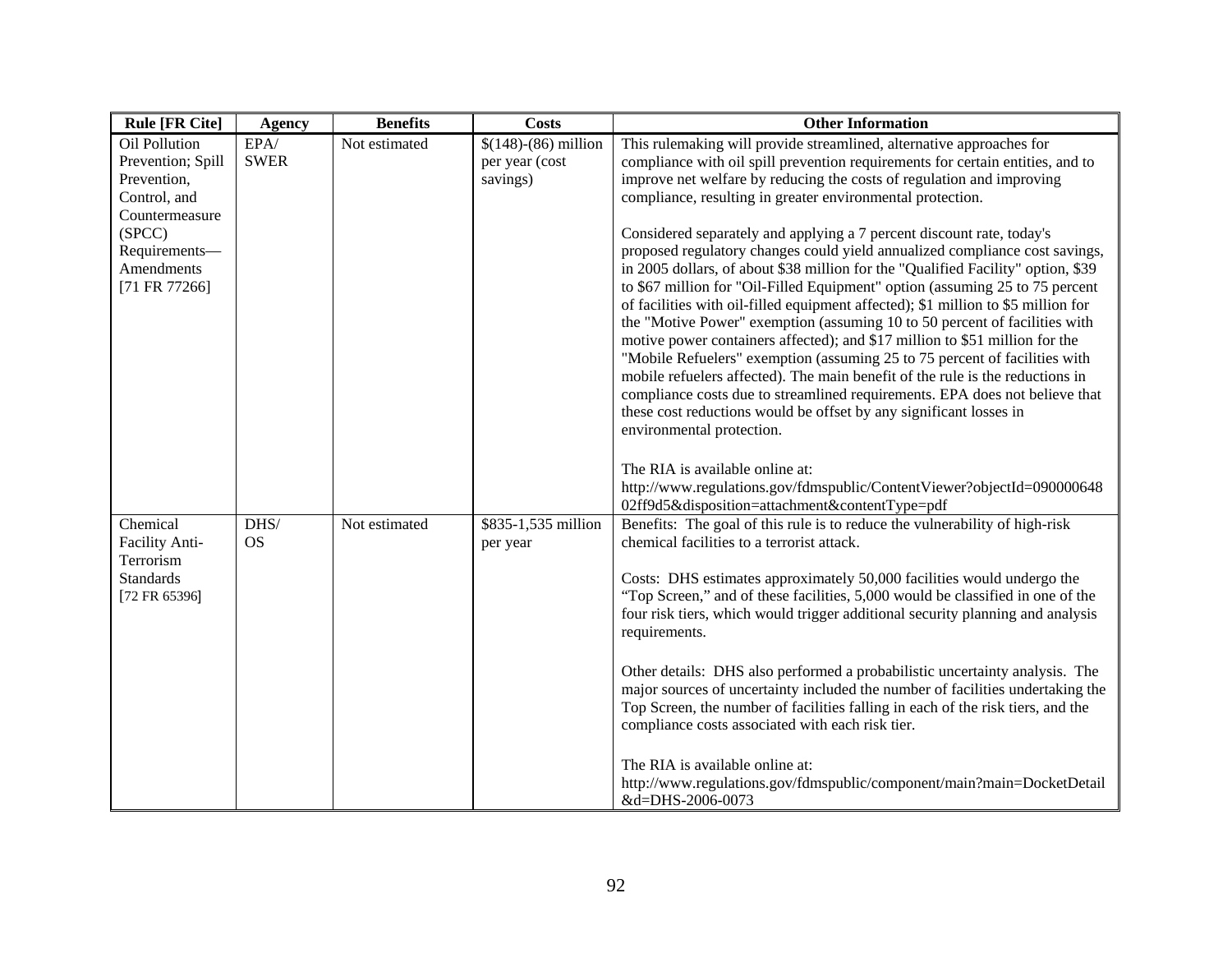| <b>Rule [FR Cite]</b>   | <b>Agency</b> | <b>Benefits</b>          | <b>Costs</b>     | <b>Other Information</b>                                                       |
|-------------------------|---------------|--------------------------|------------------|--------------------------------------------------------------------------------|
| Passenger               | DHS/          | <b>Security Benefits</b> | \$94-134 million | Benefits: The goal of the rule is to prevent high-risk passengers from         |
| Manifest for            | <b>CBP</b>    | Not quantified.          | per year         | boarding aircraft bound for or departing from the US, and to prevent such      |
| Commercial              |               | Benefits of fewer        |                  | passengers and crew from departing on vessels leaving the US. DHS also         |
| Aircraft and            |               | diversions               |                  | estimated quantified benefits of \$14 million per year, primarily due to fewer |
| <b>Vessels Arriving</b> |               | quantified at \$14       |                  | diverted aircraft.                                                             |
| In and Departing        |               | million per year.        |                  |                                                                                |
| From the United         |               |                          |                  | Costs: Include costs to develop the systems to transmit passenger data to      |
| <b>States</b>           |               |                          |                  | DHS, the value of the extra time passengers would need to submit the data      |
| [72 FR 48320]           |               |                          |                  | and possibly arrive earlier at the airport, and the possibility of passengers  |
|                         |               |                          |                  | missing connecting flights. For the high end of the range, DHS estimates that  |
|                         |               |                          |                  | the rule will result in 1 percent of passengers on large carriers missing      |
|                         |               |                          |                  | connecting flights and needing to be rerouted, with an average delay of 4      |
|                         |               |                          |                  | hours, and that 5 percent of originating passengers will need to arrive 15     |
|                         |               |                          |                  | minutes earlier than usual. For the low end, DHS assumes widespread use of     |
|                         |               |                          |                  | the "interactive" system option, which leads to an estimate of 0.5 percent of  |
|                         |               |                          |                  | passengers requiring rerouting on large carriers, and no earlier arrivals of   |
|                         |               |                          |                  | passengers at the airport.                                                     |
|                         |               |                          |                  |                                                                                |
|                         |               |                          |                  | Other details: DHS also performed a break-even analysis, which identified      |
|                         |               |                          |                  | annual risk reductions required for the rule to breakeven for three attack     |
|                         |               |                          |                  | scenarios.                                                                     |
|                         |               |                          |                  |                                                                                |
|                         |               |                          |                  | The RIA is available online at:                                                |
|                         |               |                          |                  | http://www.regulations.gov/fdmspublic/component/main?main=DocketDetail         |
|                         |               |                          |                  | &d=USCBP-2005-0003                                                             |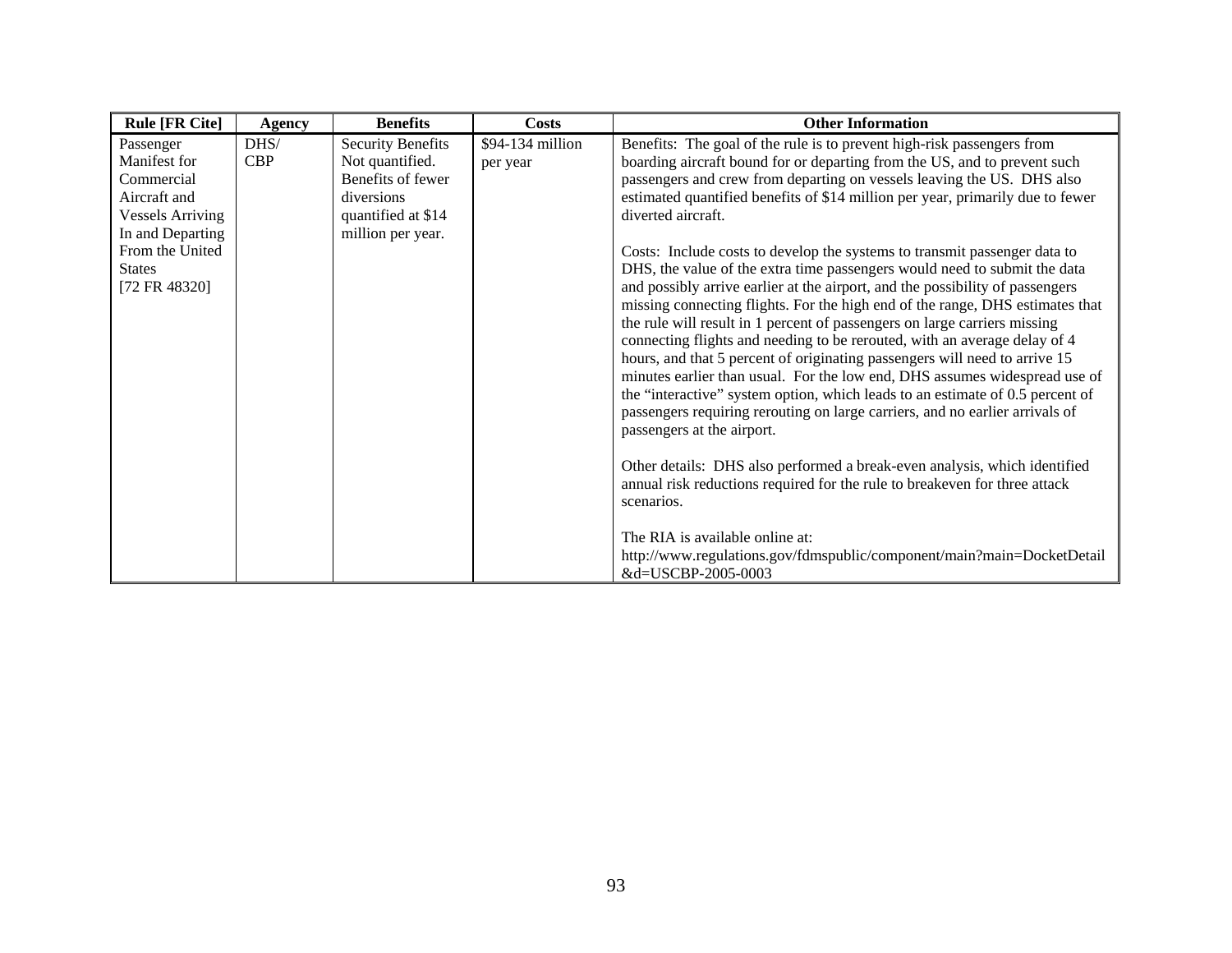| <b>Rule [FR Cite]</b>                                                                                                              | <b>Agency</b>      | <b>Benefits</b> | <b>Costs</b>                  | <b>Other Information</b>                                                                                                                                                                                                                                                                                                                                                                                                                                                                                                                                                                                                                                                                                                                                                                                                                                                                                                                                                                                                                                                          |
|------------------------------------------------------------------------------------------------------------------------------------|--------------------|-----------------|-------------------------------|-----------------------------------------------------------------------------------------------------------------------------------------------------------------------------------------------------------------------------------------------------------------------------------------------------------------------------------------------------------------------------------------------------------------------------------------------------------------------------------------------------------------------------------------------------------------------------------------------------------------------------------------------------------------------------------------------------------------------------------------------------------------------------------------------------------------------------------------------------------------------------------------------------------------------------------------------------------------------------------------------------------------------------------------------------------------------------------|
| <b>Documents</b><br>Required for<br><b>Travel Within</b><br>the Western<br>Hemisphere<br>[71 FR 68411]                             | DHS/<br><b>CBP</b> | Not estimated   | \$131-664 million<br>per year | Benefits: The goal of this rule is to increase security in the air environment<br>by requiring a passport at all air ports of entry. The rule addresses a<br>vulnerability of the U.S. to entry by terrorists or other persons by false<br>documents or fraud under the previous documentary exemptions for travel<br>within the Western Hemisphere. These vulnerabilities have been noted<br>extensively by Congress and others.<br>Costs: Include both the direct costs of the rule (for travelers to obtain new<br>passports and continue traveling) and the indirect cost of the rule (for travelers<br>foregoing travel in lieu of obtaining a new passport).<br>Other details: DHS also performed a probabilistic uncertainty analysis. The<br>major sources of uncertainty were the elasticity of travel demand, the time<br>cost to obtain a passport, and the total cost of trips to the Western Hemisphere<br>impacted by this rule.<br>The RIA is available online at:<br>http://www.regulations.gov/fdmspublic/component/main?main=DocketDetail<br>&d=USCBP-2006-0097 |
| Transportation<br>Worker<br>Identification<br>Credential<br>(TWIC)<br>Implementation<br>in the Maritime<br>Sector<br>[72 FR 55043] | DHS/<br><b>TSA</b> | Not estimated   | \$88-415 million<br>per year  | Benefits: The goal of the rule is to increase the security of the maritime<br>transportation sector by reducing the number of high-risk individuals with<br>unescorted access to secure areas in vessels and facilities.<br>Costs: major categories of costs include the direct compliance cost for<br>facilities and vessels, which are primarily costs associated with controlling<br>access and providing escorts to unauthorized individuals, and the opportunity<br>costs of the time needed for issuance and enrollment of TWIC cards.<br>The RIA is available online at:<br>http://www.regulations.gov/fdmspublic/component/main?main=DocketDetail<br>&d=TSA-2006-24191                                                                                                                                                                                                                                                                                                                                                                                                    |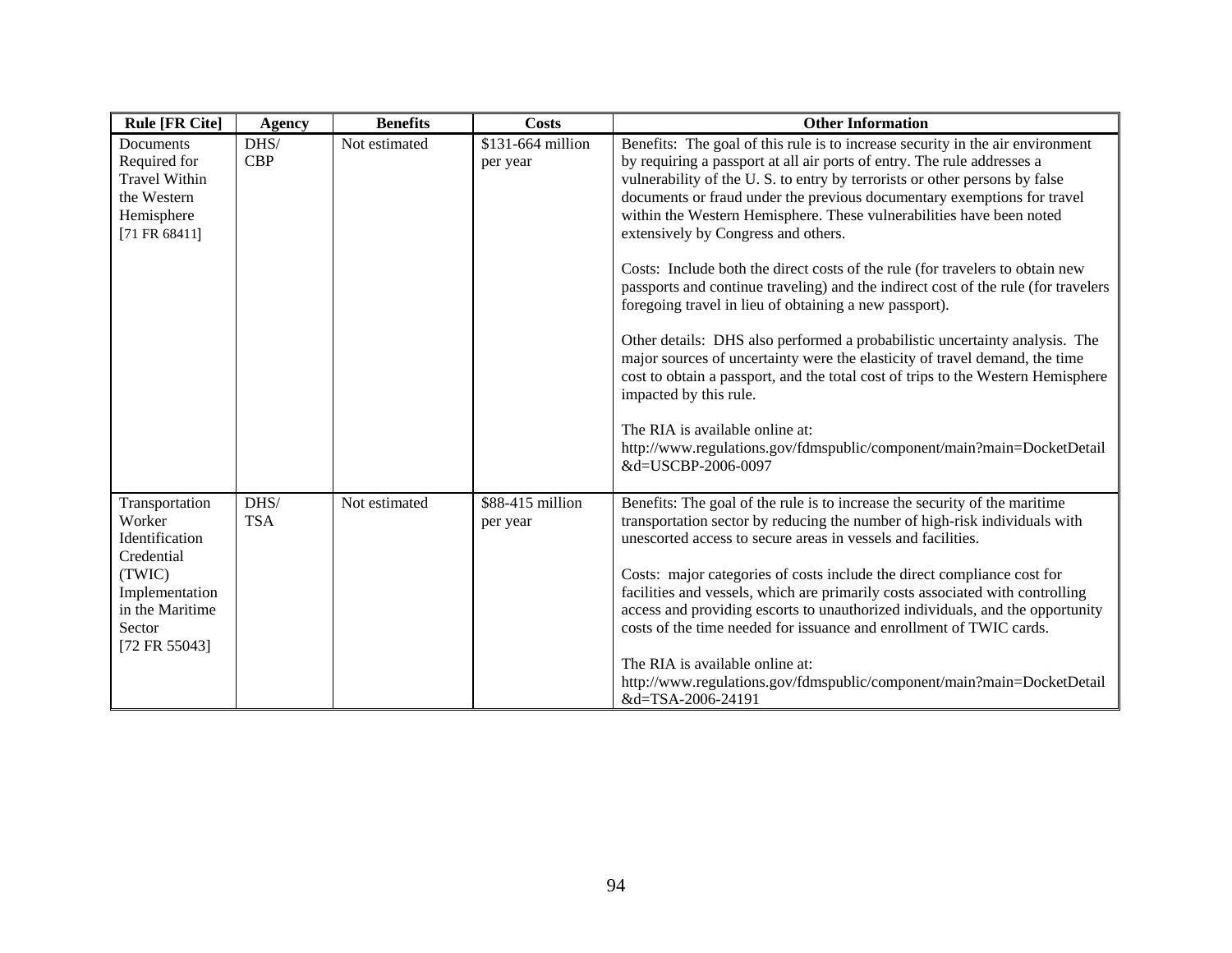| <b>Rule [FR Cite]</b>                                                                                                                | <b>Agency</b>  | <b>Benefits</b> | <b>Costs</b>  | <b>Other Information</b>                                                                                                                                                                                                                                                                                                                                                                                                                                                                                                                                                                                                                                                                                                                                                                                                                                                                                                                                                                                                                                                                                                                                                                                                                                                                                                                                                                                                                                                                                                                                                                                                                            |
|--------------------------------------------------------------------------------------------------------------------------------------|----------------|-----------------|---------------|-----------------------------------------------------------------------------------------------------------------------------------------------------------------------------------------------------------------------------------------------------------------------------------------------------------------------------------------------------------------------------------------------------------------------------------------------------------------------------------------------------------------------------------------------------------------------------------------------------------------------------------------------------------------------------------------------------------------------------------------------------------------------------------------------------------------------------------------------------------------------------------------------------------------------------------------------------------------------------------------------------------------------------------------------------------------------------------------------------------------------------------------------------------------------------------------------------------------------------------------------------------------------------------------------------------------------------------------------------------------------------------------------------------------------------------------------------------------------------------------------------------------------------------------------------------------------------------------------------------------------------------------------------|
| <b>Migratory Bird</b><br>Hunting; 2007 to<br>2008 Migratory<br>Game Bird<br>Hunting<br>Regulations:<br>Early Season<br>[72 FR 49622] | <b>DOI/FWS</b> | \$291 million   | Not estimated | Benefits: The listed benefits represent estimated "consumer surplus."<br>Consumer surplus in this instance essentially measures the net gains to<br>hunters stemming from the right to hunt, which this rule grants. Those net<br>gains are the difference between what it costs to hunt (including gear, travel,<br>and time spent hunting) and the satisfaction hunters get from taking part in<br>this activity. Data to estimate "producers' surplus" (the net gains to producers<br>of hunting gear and to the providers of other services hunters use) are not<br>available; producer surplus is likely minimal compared to consumer surplus,<br>but would also be a benefit of the rule if monetized.<br>Costs: The economic model used by DOI did not produce a separate estimate<br>of the costs of the rulemaking.<br>Other details: DOI performed an economic impact analysis to jointly estimate<br>the impact of all of early and late season migratory bird hunting regulations<br>for the 2004-2005 season and made some updates for the 2007-2008 season.<br>This analysis looks at the economic effects of duck hunting, the major<br>component of all migratory bird hunting. Sufficient data exists for duck<br>hunting to generate an analysis of hunter behavior in response to regulatory<br>alternatives. The analysis for all migratory bird hunting is not possible<br>because of data limitations, but can be inferred from the results of the duck<br>hunting analysis presented here.<br>The RIA is available online at:<br>http://www.fws.gov/migratorybirds/reports/SpecialTopics/EconomicAnalysis-<br>2007Update.pdf |
| <b>Migratory Bird</b><br>Hunting; 2007 to<br>2008 Migratory<br>Game Bird<br>Hunting<br>Regulations:<br>Late season<br>[72 FR 53882]  | <b>DOI/FWS</b> | \$291 million   | Not estimated | See "early season" regulation above.<br>The RIA is available online at:<br>http://www.fws.gov/migratorybirds/reports/SpecialTopics/EconomicAnalysis-<br>2007Update.pdf                                                                                                                                                                                                                                                                                                                                                                                                                                                                                                                                                                                                                                                                                                                                                                                                                                                                                                                                                                                                                                                                                                                                                                                                                                                                                                                                                                                                                                                                              |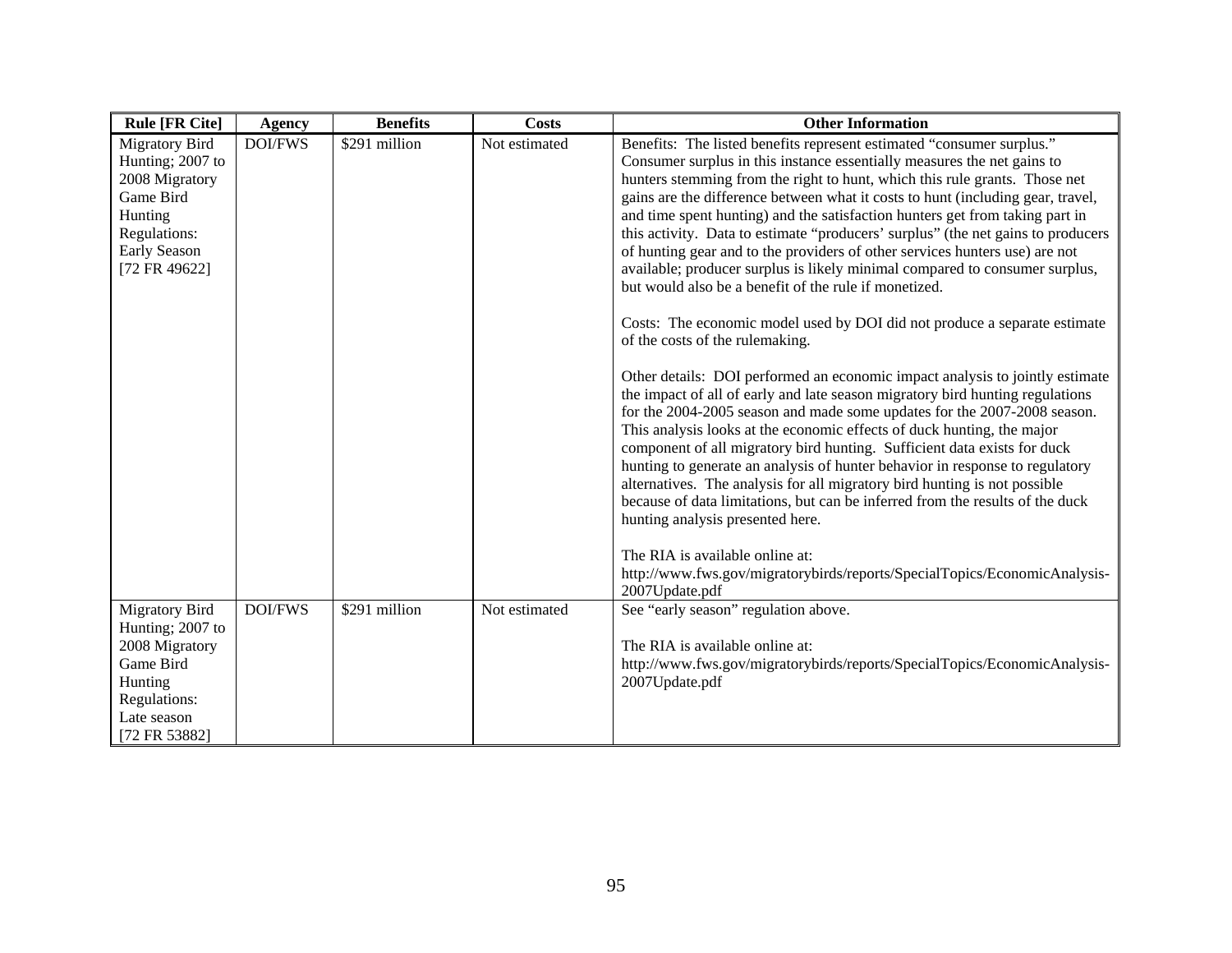#### **APPENDIX B: THE BENEFITS AND COSTS OF 1996-1997 MAJOR RULES**

Table B-1 lists the rules that were omitted from the ten-year running totals presented in Chapter 1 of our Report to Congress. It consists of the annualized and monetized benefits and costs of rules for which OMB concluded review between October 1, 1996 and September 30, 1997. These rules were included in Chapter 1 of the 2007 Report as part of the ten-year totals, but are not included in the 2008 Report.

While we limit the Chapter 1 accounting statement to regulations issued over the previous ten years, we have included in this Appendix the benefits and cost estimates provided for the economically significant rulemakings that have been covered in previous Reports in order to provide transparency.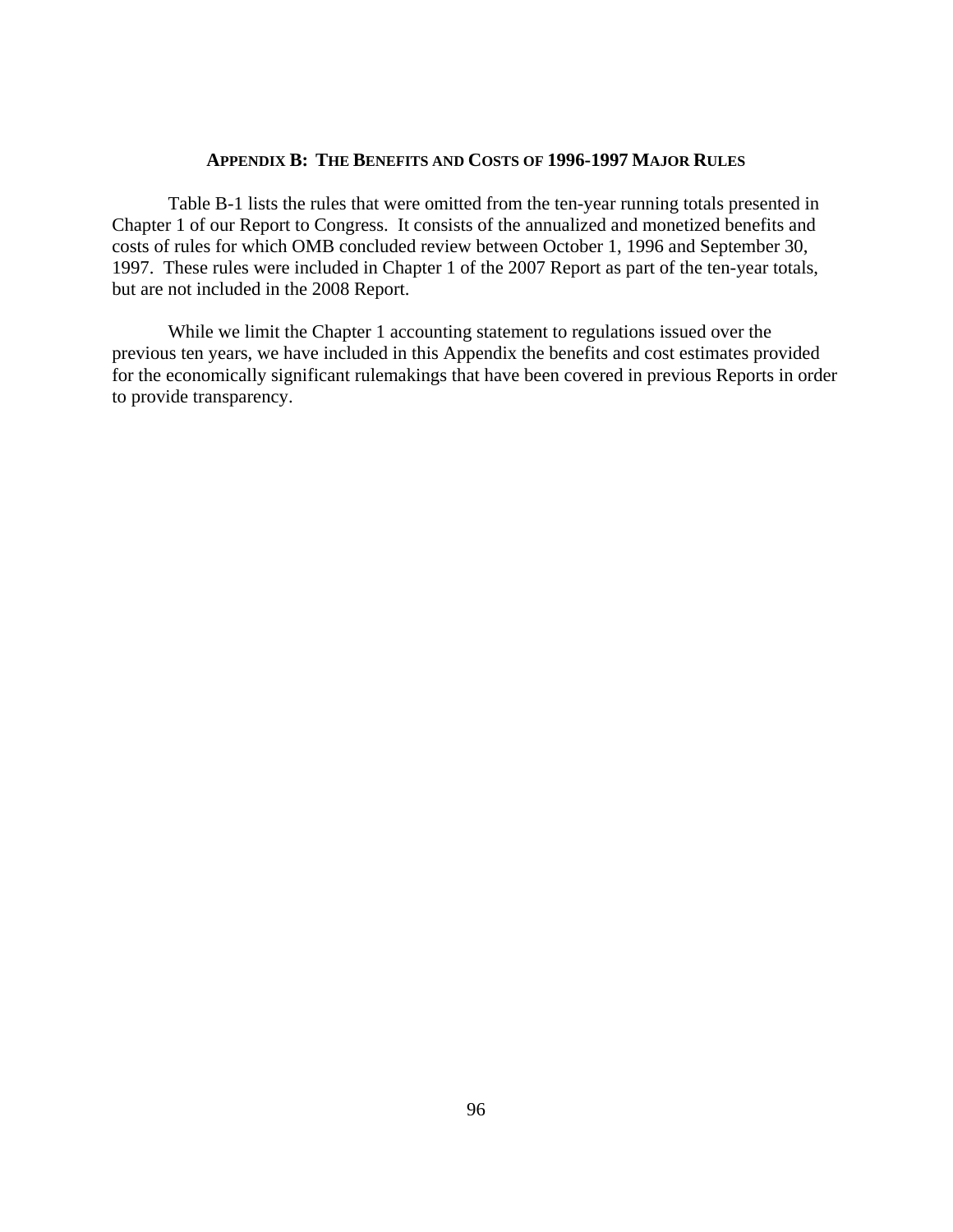## **Table B-1: Estimates of Annual Benefits and Costs of Twelve Major Federal Rules October 1, 1996 - September 30, 1997 (Millions of 2001 dollars)**

| <b>REGULATION</b>                                                            | <b>AGENCY</b>    | <b>BENEFITS</b> | <b>COSTS</b> | <b>EXPLANATION</b>                                                                                                                                                                                                                                                                      |
|------------------------------------------------------------------------------|------------------|-----------------|--------------|-----------------------------------------------------------------------------------------------------------------------------------------------------------------------------------------------------------------------------------------------------------------------------------------|
| <b>Conservation Reserve</b><br>Program                                       | <b>USDA/NRCS</b> | 2,400           | 1,058        | No adjustment to agency estimate                                                                                                                                                                                                                                                        |
| <b>Environmental Quality</b><br><b>Incentives Program</b>                    | <b>USDA/NRCS</b> | 316             | 218          | We amortized the agency's present<br>value estimates over 25 years.                                                                                                                                                                                                                     |
| <b>Energy Conservation</b><br>Standards for<br>Refrigerators and<br>Freezers | <b>DOE/EERE</b>  | 764-829         | 284          | We amortized the agency's present<br>value estimates over 30 years.                                                                                                                                                                                                                     |
| <b>Energy Conservation</b><br><b>Standards for Room Air</b><br>Conditioners  | <b>DOE/EERE</b>  | 87              | 22           | We amortized the agency's present<br>value estimates over 30 years.                                                                                                                                                                                                                     |
| Quality Mammography<br><b>Standards</b>                                      | <b>HHS/FDA</b>   | 218-305         | 44           | No adjustment to agency estimate                                                                                                                                                                                                                                                        |
| <b>Exposure to Methylene</b><br>Chloride                                     | <b>DOL/OSHA</b>  | 98              | 120          | We monetized OSHA's estimated<br>benefits of 31 cases of cancer and<br>3 deaths avoided per year using a<br>VSL of \$5 million. We also<br>assume that the reduction in cancer<br>deaths starts in year 2017, based<br>on an average 20 year lag from<br>exposure to death from cancer. |
| Airbag Depowering                                                            | <b>DOT/NHTSA</b> | 185-295         | 120-546      | We amortized and monetized<br>NHTSA's estimated fatalities and<br>injuries avoided over lifetime of<br>one full model-year's vehicles.                                                                                                                                                  |
| Roadway Worker<br>Protection                                                 | DOT/FHWA         | 44              | 44           | We amortized the agency's present<br>value estimates over 10 years.                                                                                                                                                                                                                     |
| Acid Rain Nitrogen<br><b>Oxide Emission Controls</b>                         | EPA-Air          | 433-4,446       | 297          | We valued annual $NOx$ emissions<br>reductions using the values in<br>Appendix B of the 2006 report to<br>Congress.                                                                                                                                                                     |
| Acid Rain Nitrogen<br><b>Oxide Phase II Emission</b><br>Controls             | EPA-Air          | 329-3,382       | 223          | We valued annual $NOx$ emissions<br>reductions using the values in<br>Appendix B of the 2006 report to<br>Congress.                                                                                                                                                                     |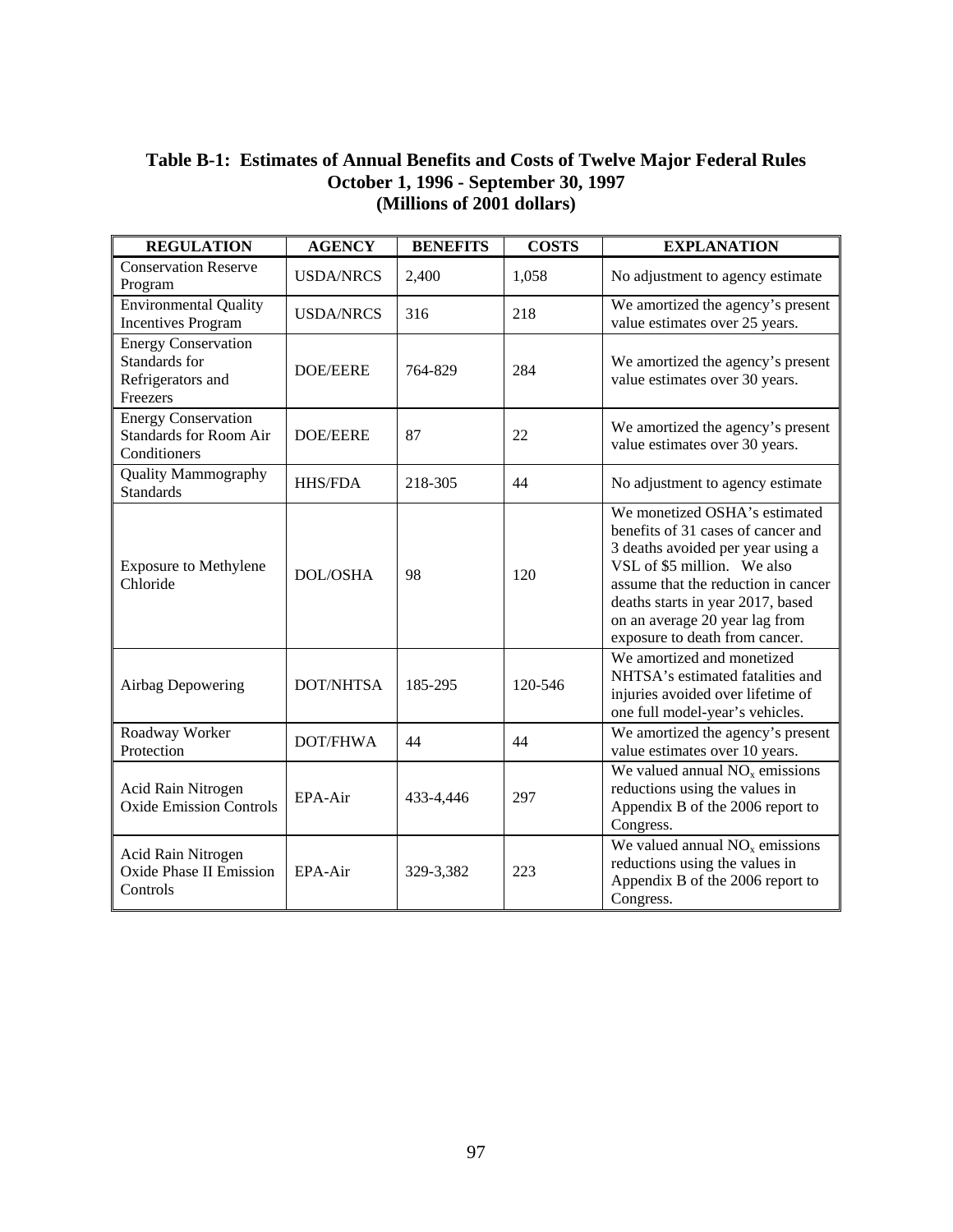#### <span id="page-102-0"></span>**APPENDIX C: INFORMATION ON THE REGULATORY ANALYSES FOR MAJOR RULES BY INDEPENDENT AGENCIES**

| Agency                                           | 1998     | 1999           | 2000 | 2001           | 2002 | 2003     | 2004 | 2005           | 2006     | 2007 |
|--------------------------------------------------|----------|----------------|------|----------------|------|----------|------|----------------|----------|------|
| <b>Consumer Product Safety Commission (CPSC)</b> | 0        | $\theta$       | 0    | 0              | 0    | 0        | 0    | $\overline{0}$ |          |      |
| Federal Communications Commission (FCC)          | 19       | 7              | 8    | $\overline{2}$ | 4    | 0        |      | 4              | 2        |      |
| Federal Energy Regulatory Commission (FERC)      | $\theta$ | $\theta$       | ◠    | $\theta$       | 0    | 0        | 0    | 0              | 0        | 0    |
| Federal Reserve System                           | 0        | 0              |      | 0              | 0    |          |      | 0              | 0        | 0    |
| Federal Trade Commission (FTC)                   | 0        | $\theta$       |      | 0              | 0    | 0        | 0    |                | 0        | 0    |
| National Credit Union Administration (NCUA)      | 0        |                | 0    | $\theta$       | 0    | 0        | 0    | 0              | 0        | 0    |
| <b>Nuclear Regulatory Commission (NRC)</b>       | 2        |                | ∍    |                |      |          |      |                |          |      |
| Pension Benefit Guaranty Corporation (PBGC)      | 0        |                | 0    | $\theta$       | 0    | $\theta$ | 0    | $\theta$       | $\theta$ | 0    |
| Securities and Exchange Commission (SEC)         | 5        | $\overline{4}$ | 6    | 3              | 3    | 5        |      | 5              | 0        |      |
| Total                                            | 26       | 14             | 20   | 6              | 8    | 7        |      | 11             | 4        | 10   |

## **Table C-1: Total Number of Rules Promulgated by Independent Agencies October 1, 1997 - September 30, 2007**

## **Table C-2: Total Number of Rules with Some Information on Benefits or Costs[109](#page-102-0) Promulgated by Independent Agencies October 1, 1997 - September 30, 2007**

| Agency                                      | 1998 | 1999 | 2000 | 2001 | 2002 | 2003     | 2004 | 2005 | 2006 | 2007 |
|---------------------------------------------|------|------|------|------|------|----------|------|------|------|------|
| Consumer Product Safety Commission (CPSC)   |      |      |      |      |      |          |      |      |      |      |
| Federal Communications Commission (FCC)     |      | 0    |      | 0    | 0    | 0        |      | 0    | 0    |      |
| Federal Energy Regulatory Commission (FERC) |      |      |      |      |      |          |      |      |      |      |
| Federal Reserve System                      |      |      | 0    |      |      | $\Omega$ |      |      |      |      |
| Federal Trade Commission (FTC)              |      |      |      |      |      |          |      | 0    |      |      |
| National Credit Union Administration (NCUA) |      | 0    |      |      |      |          |      |      |      |      |
| <b>Nuclear Regulatory Commission (NRC)</b>  | 0    |      |      |      |      |          |      |      |      |      |
| Pension Benefit Guaranty Corporation (PBGC) |      |      |      |      |      |          |      |      |      |      |
| Securities and Exchange Commission (SEC)    |      | 4    | 6    | 3    | 3    | 5        |      | 5    |      |      |
| Total                                       | 9    |      |      | 3    | 3    |          |      | 5    |      |      |

 $\overline{a}$  $109$  Tables 1-9 through 1-11 exclude all fee assessment rules promulgated by independent agencies. FCC promulgated six fee assessment rules from 1997 through 2002. NRC promulgated 10 statutorily mandated fee assessment rules from 1997 through 2007.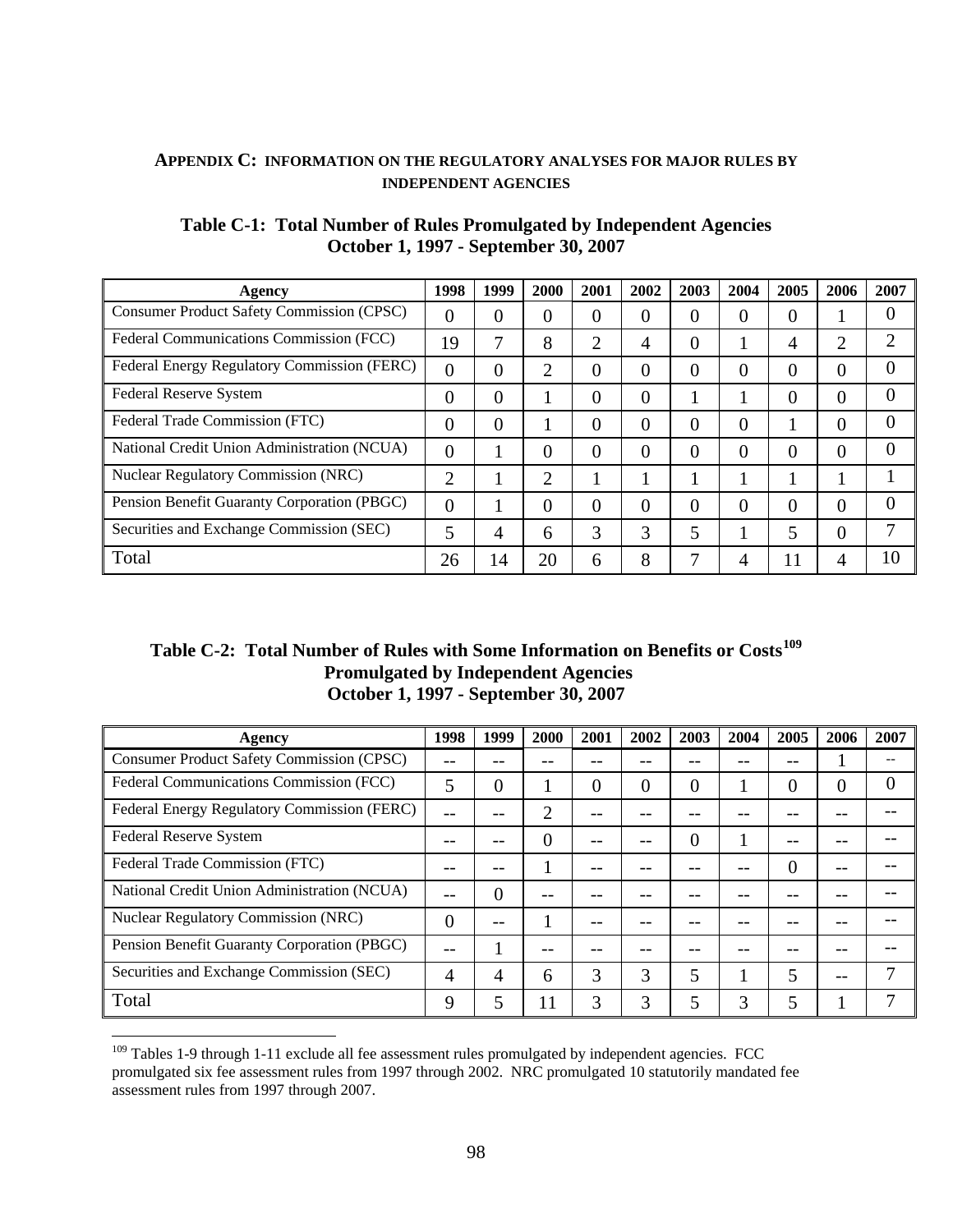| Agency                                           | 1998 | 1999     | 2000 | 2001     | 2002 | 2003     | 2004 | 2005     | 2006 | 2007     |
|--------------------------------------------------|------|----------|------|----------|------|----------|------|----------|------|----------|
| <b>Consumer Product Safety Commission (CPSC)</b> |      |          |      |          |      |          |      | --       | 100  |          |
| Federal Communications Commission (FCC)          | 0    | 0        | 0    | $\theta$ | 0    |          |      | $\Omega$ | 0    | $\theta$ |
| Federal Energy Regulatory Commission (FERC)      |      |          | 50   |          |      |          |      |          |      |          |
| Federal Reserve System                           |      |          |      |          |      | $\Omega$ |      |          |      |          |
| Federal Trade Commission (FTC)                   |      |          |      |          |      |          |      | $\Omega$ |      |          |
| National Credit Union Administration (NCUA)      |      | $\Omega$ |      |          |      |          |      |          |      |          |
| <b>Nuclear Regulatory Commission (NRC)</b>       | 0    | $- -$    | 100  | --       |      |          |      |          |      |          |
| Pension Benefit Guaranty Corporation (PBGC)      |      | 0        |      |          |      |          |      |          |      |          |
| Securities and Exchange Commission (SEC)         | 0    | 0        |      | 66       | 33   | 20       | 100  | 40       |      | 43       |

## **Table C-3: Percent of Rules with Monetized Benefits Promulgated by Independent Agencies October 1, 1997 - September 30, 2007**

**Table C-4: Percent of Rules with Monetized Costs Promulgated by Independent Agencies October 1, 1997 - September 30, 2007** 

| Agency                                      | 1998 | 1999           | 2000 | 2001 | 2002 | 2003     | 2004 | 2005     | 2006     | 2007     |
|---------------------------------------------|------|----------------|------|------|------|----------|------|----------|----------|----------|
| Consumer Product Safety Commission (CPSC)   |      |                |      |      |      |          |      | --       | 100      |          |
| Federal Communications Commission (FCC)     | 6    | 0              | 0    | 0    | 0    | $- -$    | 100  | $\Omega$ | $\theta$ | $\theta$ |
| Federal Energy Regulatory Commission (FERC) |      |                | 0    |      |      |          |      |          |          |          |
| Federal Reserve System                      |      |                |      |      |      | $\Omega$ | 0    |          |          |          |
| Federal Trade Commission (FTC)              |      | --             |      |      |      |          |      | $\Omega$ |          |          |
| National Credit Union Administration (NCUA) |      | $\overline{0}$ |      |      |      |          |      |          |          |          |
| <b>Nuclear Regulatory Commission (NRC)</b>  | 0    | $- -$          | 100  | --   |      |          |      |          |          |          |
| Pension Benefit Guaranty Corporation (PBGC) |      | $\theta$       |      |      |      |          |      |          |          |          |
| Securities and Exchange Commission (SEC)    | 40   | 25             | 33   | 100  | 100  | 80       | 100  | 100      |          | 43       |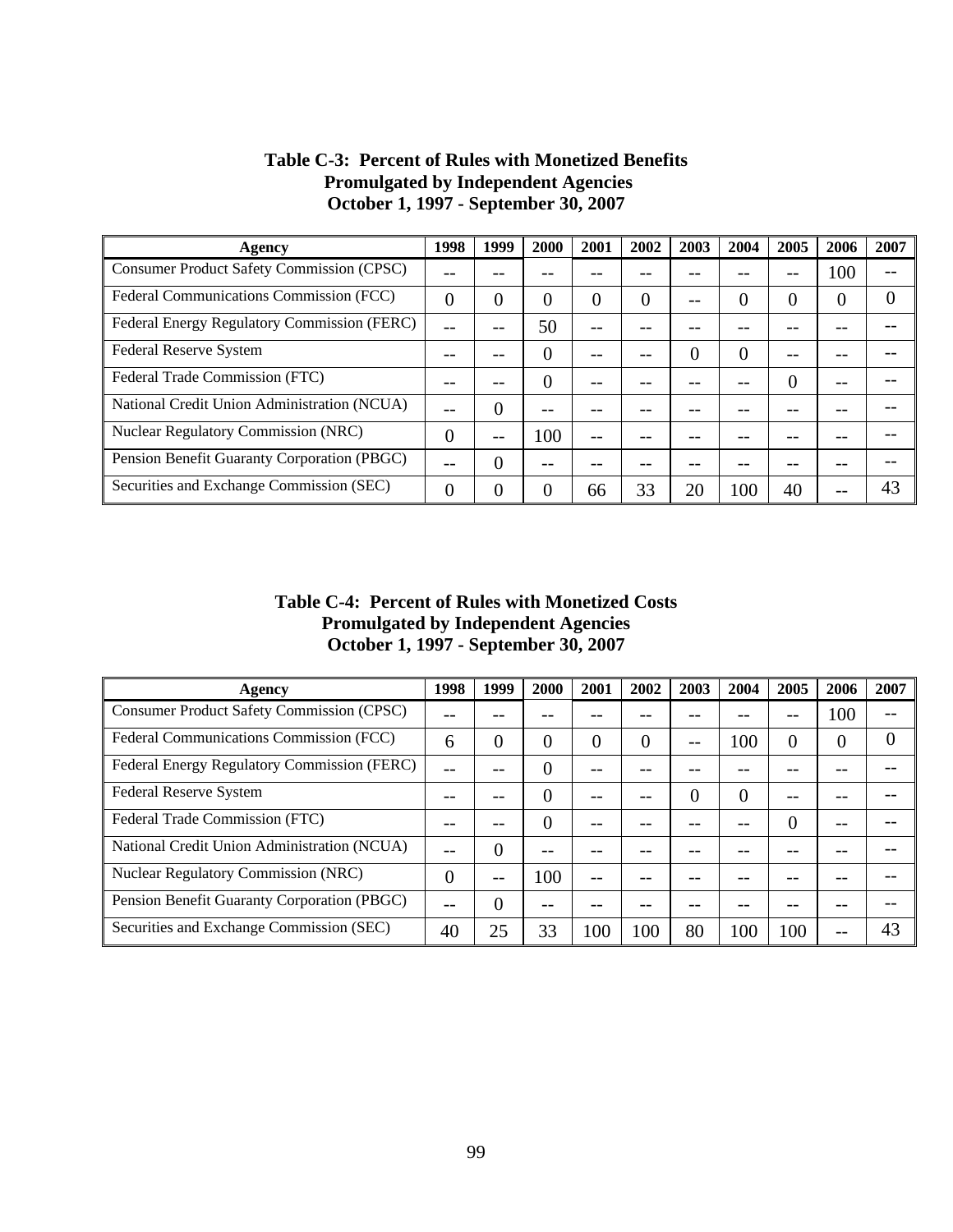## **APPENDIX D: INFORMATION QUALITY AND PEER REVIEW**

## **A. Links for Agency Information Quality Correspondence**

*Links to Agencies that Received Correction Requests in FY 2007:*

| <b>Department of Commerce:</b>                                           |
|--------------------------------------------------------------------------|
| http://ocio.os.doc.gov/ITPolicyandPrograms/Information_Quality/index.htm |
| <b>Department of Defense, Army Corps of Engineers:</b>                   |
| http://www.hq.usace.army.mil/ceci/informationqualityact                  |
| <b>Department of Energy:</b>                                             |
| http://www.cio.energy.gov/infoquality.htm                                |
| <b>Department of Health and Human Services:</b>                          |
| http://aspe.hhs.gov/infoquality/requests.shtml                           |
| Department of the Interior, Fish and Wildlife Service:                   |
| http://www.fws.gov/informationquality                                    |
| Department of the Interior, National Park Service:                       |
| http://www.nps.gov/policy/infoqualcorrect.htm                            |
| <b>Department of the Interior, US Geological Survey:</b>                 |
| http://www.usgs.gov/info_qual                                            |
| <b>Department of Labor:</b>                                              |
| http://www.dol.gov/cio/programs/InfoGuidelines/IQCR.htm                  |
| <b>Environmental Protection Agency:</b>                                  |
| http://epa.gov/quality/informationguidelines/iqg-list.html               |
| <b>Federal Communications Commission:</b>                                |
| http://www.fcc.gov/omd/dataquality/welcome.html                          |
|                                                                          |
| Links to All Agencies' IQ Correspondence Web Pages:                      |
|                                                                          |
| <b>Access Board:</b>                                                     |
| http://www.access-board.gov/about/policies/infoquality.htm               |
| Chamical Cafety and Harand Investigation Deand.                          |

| <b>Chemical Safety and Hazard Investigation Board:</b>           |
|------------------------------------------------------------------|
| http://www.csb.gov/index.cfm?folder=legal_affairs&page=index     |
| <b>Commodity Futures Trading Commission:</b>                     |
| http://www.cftc.gov/webpolicy/index.htm#information              |
| <b>Consumer Product Safety Commission:</b>                       |
| http://www.cpsc.gov/library/correction/correction.html           |
| <b>Corporation for National and Community Service:</b>           |
| http://www.nationalservice.gov/home/site_information/quality.asp |
| <b>Defense Nuclear Facilities Safety Board:</b>                  |
| http://www.dnfsb.gov/about/information_quality.html              |

**Department of Agriculture**: [http://www.ocio.usda.gov/qi\\_guide](http://www.ocio.usda.gov/qi_guide)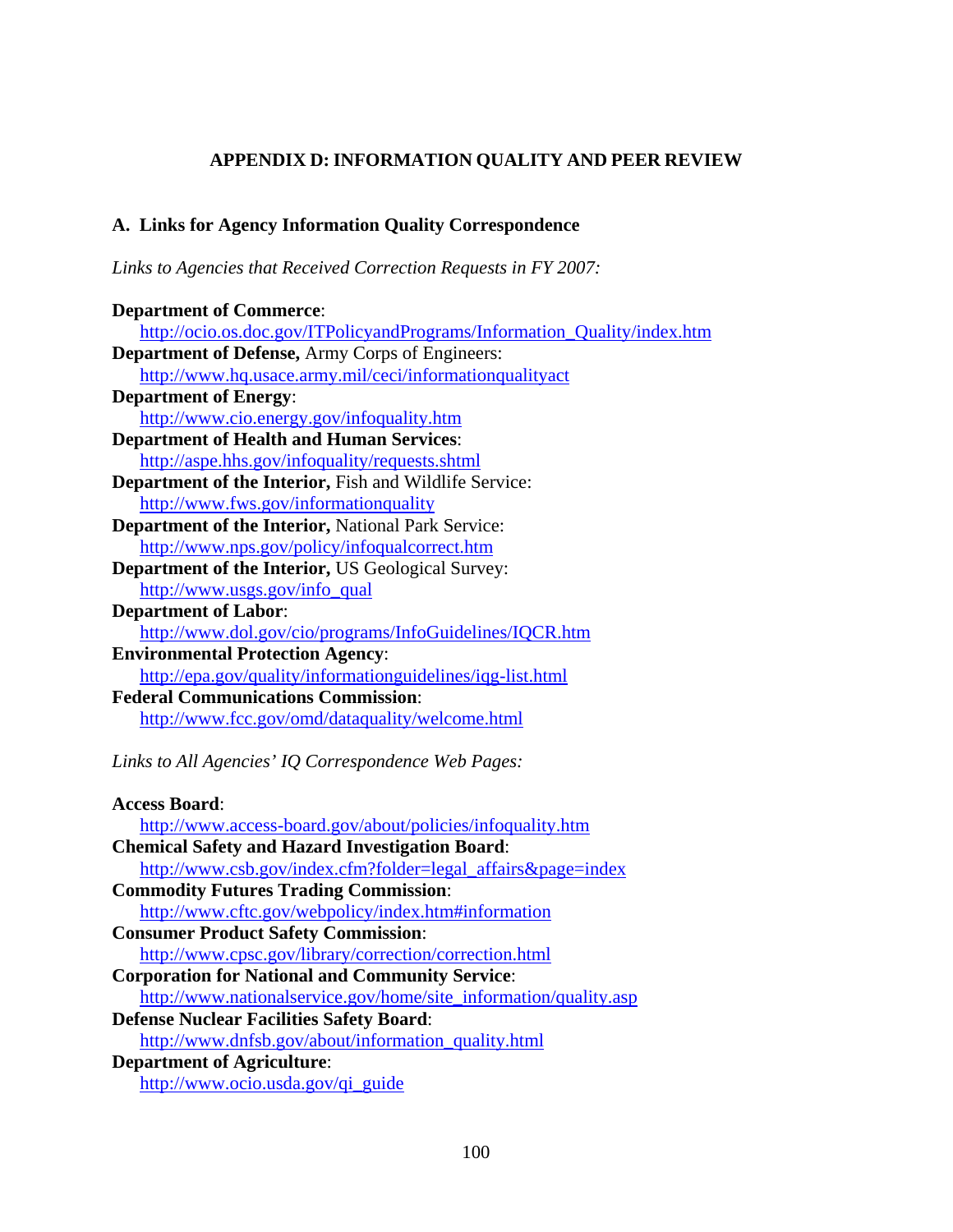| Department of Agriculture, Forest Service:                                         |
|------------------------------------------------------------------------------------|
| http://www.fs.fed.us/qoi                                                           |
| <b>Department of Commerce:</b>                                                     |
| http://ocio.os.doc.gov/ITPolicyandPrograms/Information_Quality/index.htm           |
| <b>Department of Defense:</b>                                                      |
| http://www.defenselink.mil/pubs/dodiqguidelines.html                               |
| Department of Defense, Army Corps of Engineers:                                    |
| http://www.hq.usace.army.mil/ceci/informationqualityact                            |
| <b>Department of Education:</b>                                                    |
| http://www.ed.gov/policy/gen/guid/infoqualguide.html                               |
| <b>Department of Energy:</b>                                                       |
| http://www.cio.energy.gov/infoquality.htm                                          |
| <b>Department of Health and Human Services:</b>                                    |
| http://aspe.hhs.gov/infoquality/requests.shtml                                     |
| <b>Department of Housing and Urban Development:</b>                                |
| http://www.hud.gov/offices/adm/grants/qualityinfo/qualityinfo.cfm                  |
| <b>Department of Justice:</b>                                                      |
| http://www.usdoj.gov/iqpr/iqpr_disclaimer.html                                     |
| <b>Department of Labor:</b>                                                        |
| http://www.dol.gov/cio/programs/InfoGuidelines/IQCR.htm                            |
| <b>Department of State:</b>                                                        |
| http://www.state.gov/misc/49492.htm                                                |
| <b>Department of the Interior:</b>                                                 |
| http://www.doi.gov/ocio/iq                                                         |
| Department of the Interior, Bureau of Land Management:                             |
| http://www.blm.gov/wo/st/en/national_page/Notices_used_in_Footer/data_quality.html |
| Department of the Interior, Fish and Wildlife Service:                             |
| http://www.fws.gov/informationquality                                              |
| Department of the Interior, National Park Service:                                 |
| http://www.nps.gov/policy/infoqualcorrect.htm                                      |
| Department of Transportation, Surface Transportation Board:                        |
| http://www.stb.dot.gov/stb/InformationQualityGuidelines.htm                        |
| <b>Department of Transportation:</b>                                               |
| http://www.dot.gov/infoquality.htm                                                 |
| <b>Department of Veteran Affairs:</b>                                              |
| http://www.rms.oit.va.gov/Information_Quality.asp                                  |
| <b>Environmental Protection Agency:</b>                                            |
| http://epa.gov/quality/informationguidelines/iqg-list.html                         |
| <b>Equal Employment Opportunity Commission:</b>                                    |
| http://www.eeoc.gov/policy/guidelines/index.html                                   |
| <b>Farm Credit Administration:</b>                                                 |
| http://www.fca.gov/FCA-Web/fca%20new%20site/home/info_quality.html                 |
| <b>Federal Communications Commission:</b>                                          |
| http://www.fcc.gov/omd/dataquality/welcome.html                                    |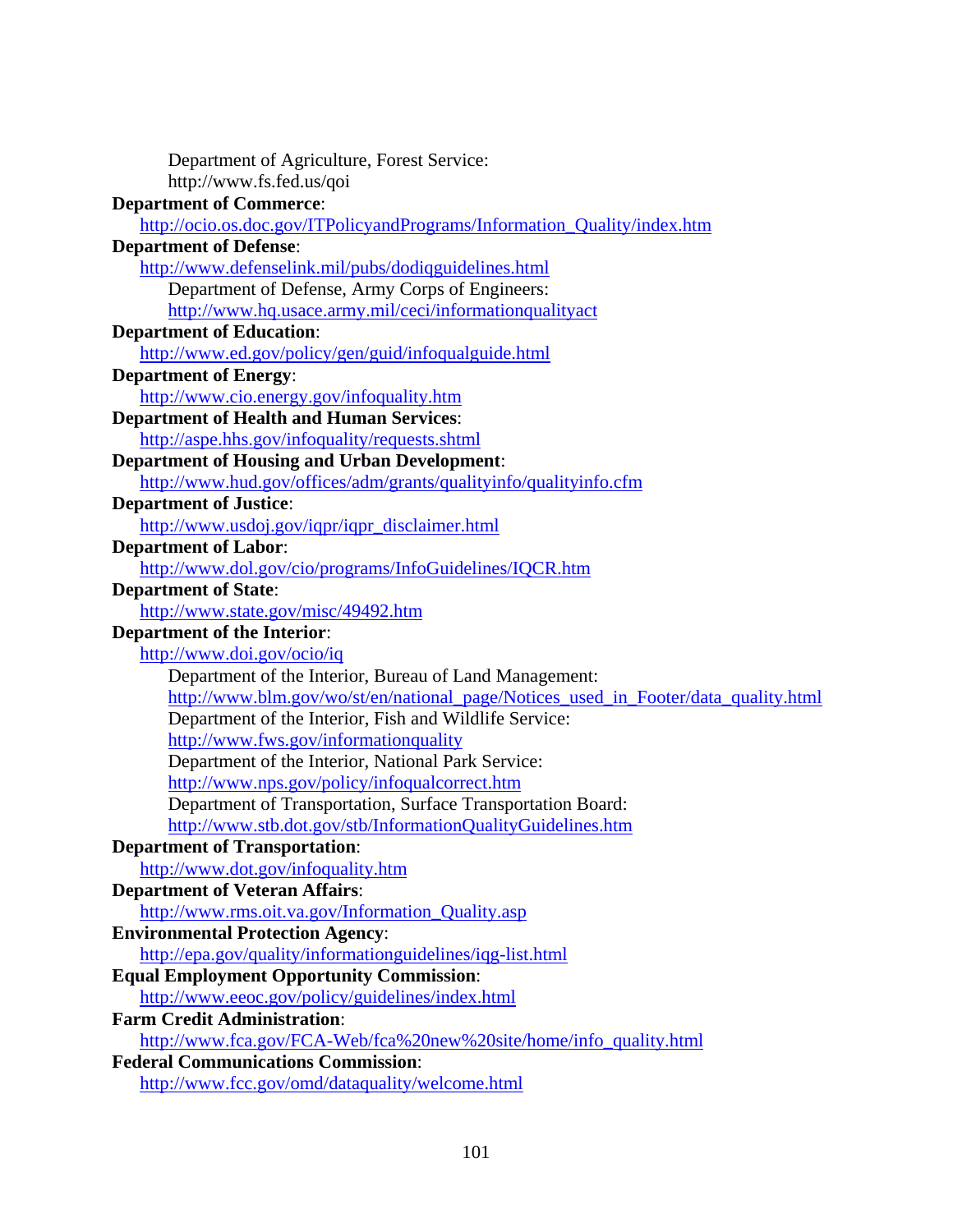| <b>Federal Deposit Insurance Corporation:</b>                                      |
|------------------------------------------------------------------------------------|
| http://www.fdic.gov/about/policies/#information                                    |
| <b>Federal Energy Regulatory Commission:</b>                                       |
| http://www.ferc.gov/help/filing-guide/file-correct.asp                             |
| <b>Federal Maritime Commission:</b>                                                |
| http://www.fmc.gov/reading/IntroInformationQualityGuidelines.asp?PRINT=Y           |
| <b>Federal Reserve Board:</b>                                                      |
| http://www.federalreserve.gov/iq_correction.htm                                    |
| <b>Federal Trade Commission:</b>                                                   |
| http://www.ftc.gov/ogc/sec515/index.htm                                            |
| <b>General Services Administration:</b>                                            |
| http://www.gsa.gov/Portal/gsa/ep/contentView.do?contentId=12667&contentType=GSA_O  |
| <b>VERVIEW</b>                                                                     |
| <b>Institute of Museum and Library Services:</b>                                   |
| http://www.imls.gov/about/guidelines.shtm                                          |
| <b>Internal Revenue Service:</b>                                                   |
| http://www.irs.gov/irs/article/0,,id=131585,00.html                                |
| <b>Merit Systems Protection Board:</b>                                             |
| http://www.mspb.gov/netsearch/viewdocs.aspx?docnumber=251846&version=252119&appli  |
| cation=ACROBAT                                                                     |
| <b>National Aeronautics and Space Administration:</b>                              |
| http://www.sti.nasa.gov/qualinfo.html                                              |
| <b>National Archives:</b>                                                          |
| http://www.archives.gov/about/info-qual/requests/index.html                        |
| <b>National Credit Union Administration:</b>                                       |
| http://www.ncua.gov/data/InfoQuality/InfoQuality.htm                               |
| <b>National Endowment for the Arts:</b>                                            |
| http://www.arts.gov/about/infoquality.html                                         |
| <b>National Endowment for the Humanities:</b>                                      |
| http://www.neh.gov/whoweare/dissemination.html                                     |
| <b>National Labor Relations Board:</b>                                             |
| http://www.nlrb.gov/about_us/public_notices/information_on_quality_guidelines.aspx |
| <b>National Science Foundation:</b>                                                |
| http://www.nsf.gov/policies/infoqual.jsp                                           |
| <b>National Transportation Safety Board:</b>                                       |
| http://www.ntsb.gov/info/quality.htm                                               |
| <b>Nuclear Regulatory Commission:</b>                                              |
| http://www.nrc.gov/public-involve/info-quality.html                                |
| <b>Nuclear Waste Technical Review Board:</b>                                       |
| http://www.nwtrb.gov/plans/plans.html                                              |
| <b>Occupational Safety &amp; Health Review Commission:</b>                         |
| http://www.oshrc.gov/infoquality/infoquality.html                                  |
| <b>Office of Federal Housing Enterprise Oversight:</b>                             |
| http://www.ofheo.gov/PublicInformation.aspx?Nav=105                                |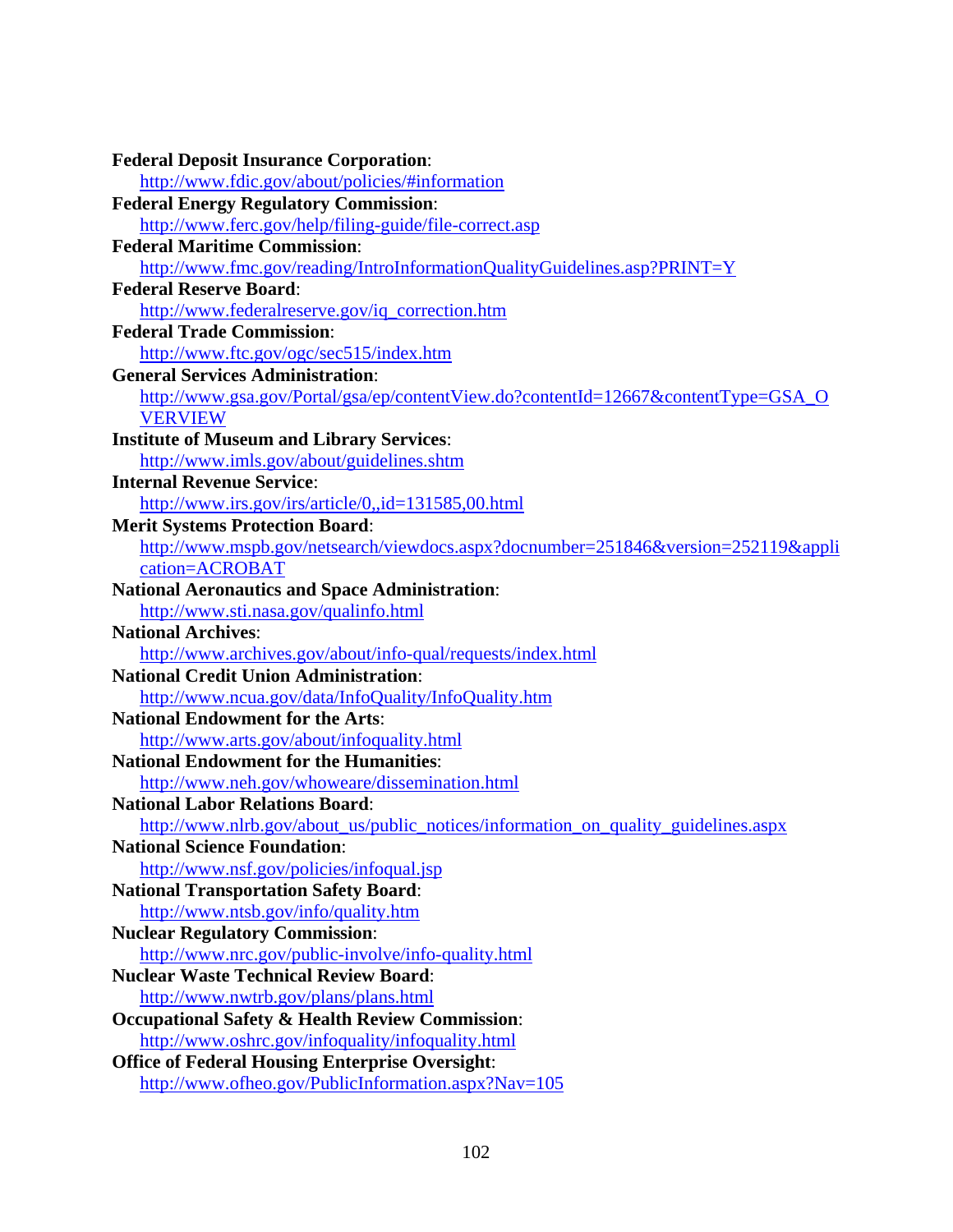| <b>Office of Government Ethics:</b>                                         |
|-----------------------------------------------------------------------------|
| http://www.usoge.gov/pages/about_oge/info_quality.html                      |
| <b>Office of Management and Budget:</b>                                     |
| http://www.whitehouse.gov/omb/inforeg/info_quality/information_quality.html |
| <b>Office of Personnel Management:</b>                                      |
| http://www.opm.gov/policy/webpolicy/index.asp                               |
| <b>Office of Special Counsel:</b>                                           |
| http://www.osc.gov/InfoQuality.htm                                          |
| <b>Overseas Private Investment Corporation:</b>                             |
| http://www.opic.gov/pubs/qualityguidlines/index.asp                         |
| <b>Peace Corps:</b>                                                         |
| http://www.peacecorps.gov/index.cfm?shell=pchq.policies.docs                |
| <b>Pension Benefit Guaranty Corporation:</b>                                |
| http://www.pbgc.gov/media/key-resources-for-the-press/content/page5274.html |
| <b>Small Business Administration:</b>                                       |
| http://www.sba.gov/information/index.html                                   |
| <b>Social Security Administration:</b>                                      |
| http://www.ssa.gov/515/requests.htm                                         |
| <b>Tennessee Valley Authority:</b>                                          |
| http://www.tva.gov/infoquality/                                             |
| <b>US International Trade Commission:</b>                                   |
| http://www.usitc.gov/policies/info_quality.htm                              |
| <b>USAID:</b>                                                               |
| http://www.usaid.gov/policy/info_quality/                                   |

## **B. Links for Agency Peer Review Agendas**

*Cabinet-Level Departments* 

## **Department of Agriculture**:

[http://www.ocio.usda.gov/qi\\_guide/qoi\\_officer\\_lst.html](http://www.ocio.usda.gov/qi_guide/qoi_officer_lst.html) Agricultural Research Service: <http://www.ars.usda.gov/Main/docs.htm?docid=8040> Animal and Plant Health Inspection Service: [http://www.aphis.usda.gov/peer\\_review/peer\\_review\\_agenda.shtml](http://www.aphis.usda.gov/peer_review/peer_review_agenda.shtml) Economic Research Service: <http://www.ers.usda.gov/AboutERS/peerreview.htm> Food Safety Inspection Service: [http://www.fsis.usda.gov/Information\\_Quality/Peer\\_Review/index.asp](http://www.fsis.usda.gov/Information_Quality/Peer_Review/index.asp) Forest Service: <http://www.fs.fed.us/qoi/peerreview.shtml> Grain Inspection, Packers, and Stockyard Inspection Administration: <http://www.gipsa.usda.gov/GIPSA/webapp?area=home&subject=iq&topic=pr>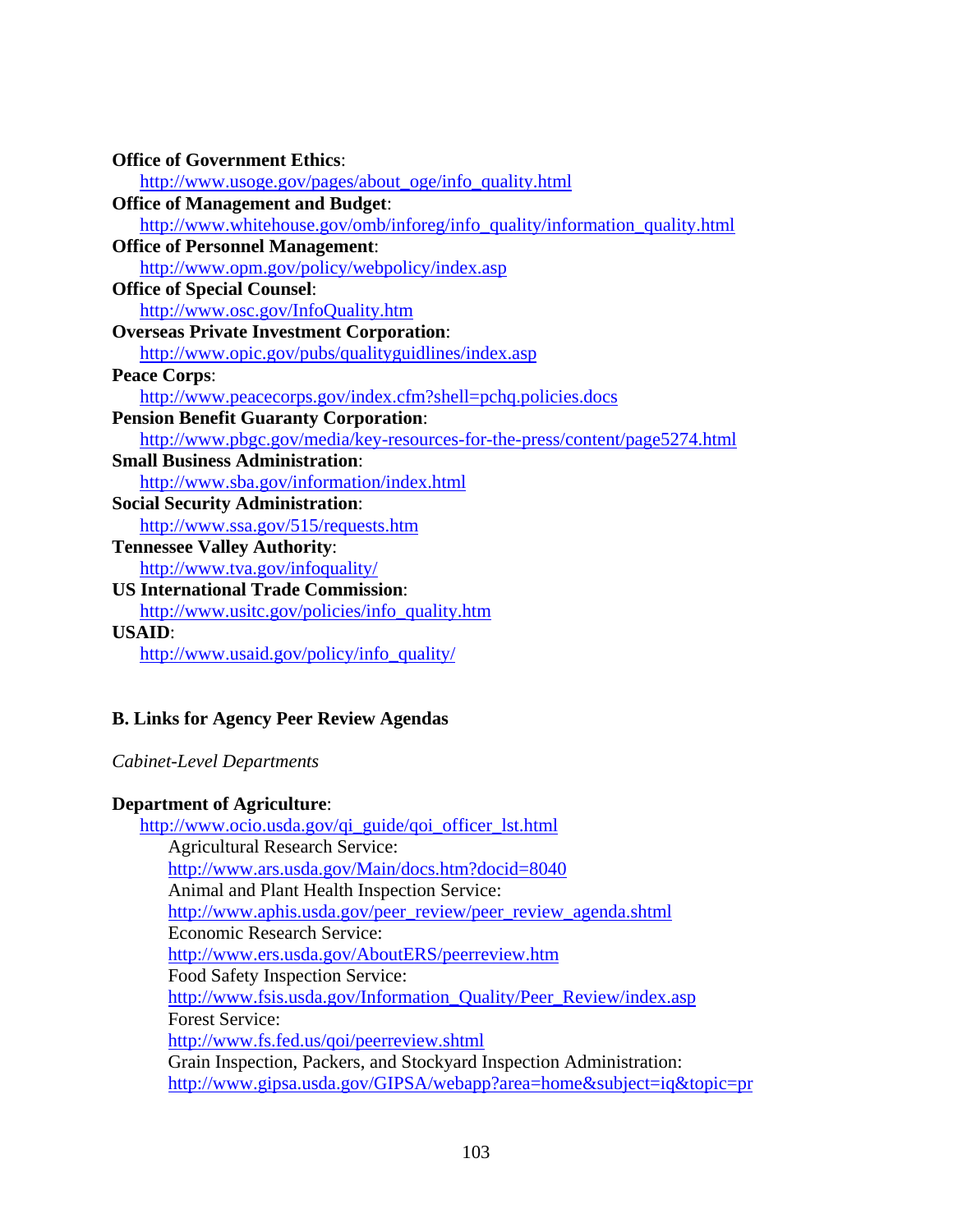Office of the Chief Economist: [http://www.usda.gov/oce/peer\\_review](http://www.usda.gov/oce/peer_review) **Department of Commerce**: [http://ocio.os.doc.gov/ITPolicyandPrograms/Information\\_Quality/index.htm](http://ocio.os.doc.gov/ITPolicyandPrograms/Information_Quality/index.htm) National Oceanic and Atmospheric Administration: <http://www.cio.noaa.gov/itmanagement/prplans/PRsummaries.html> **Department of Defense**: <http://www.defenselink.mil/pubs/dodiqguidelines.html> Army Corps of Engineers: <http://www.hq.usace.army.mil/ceci/informationqualityact> **Department of Education**: <http://www.ed.gov/policy/gen/guid/iq/peerreview.html> **Department of Energy:**  <http://cio.energy.gov/infoquality.htm> **Department of Health and Human Services**: <http://aspe.hhs.gov/infoquality/peer.shtml> Center for Disease Control: <http://www2a.cdc.gov/od/peer/peer.asp> Food and Drug Administration: <http://www.fda.gov/oc/peerreview> National Toxicology Program: <http://fmp-8.cit.nih.gov/sif/agenda.php> Office of Public Health and Science: <http://aspe.hhs.gov/infoquality/guidelines/ophspeer.html> **Department of Homeland Security:** no website **Department of Housing and Urban Development**: [http://www.huduser.org/about/pdr\\_peer\\_review.html](http://www.huduser.org/about/pdr_peer_review.html) **Department of the Interior**: [http://www.doi.gov/ocio/iq\\_1.html](http://www.doi.gov/ocio/iq_1.html) Bureau of Land Management: [http://www.blm.gov/wo/st/en/national\\_page/Notices\\_used\\_in\\_Footer/data\\_quality.print.h](http://www.blm.gov/wo/st/en/national_page/Notices_used_in_Footer/data_quality.print.html) [tml](http://www.blm.gov/wo/st/en/national_page/Notices_used_in_Footer/data_quality.print.html) Bureau of Reclamation: <http://www.usbr.gov/main/qoi/peeragenda.html> Fish and Wildlife Service: [http://www.fws.gov/informationquality/peer\\_review/index.html](http://www.fws.gov/informationquality/peer_review/index.html) Mineral Management Service: <http://www.mms.gov/qualityinfo/PeerReviewAgenda.htm> National Park Service: <http://www.nps.gov/policy/peerreview.htm> Office of Surface Mining: <http://www.osmre.gov/Peerreview.htm> US Geological Society: [http://www.usgs.gov/peer\\_review](http://www.usgs.gov/peer_review)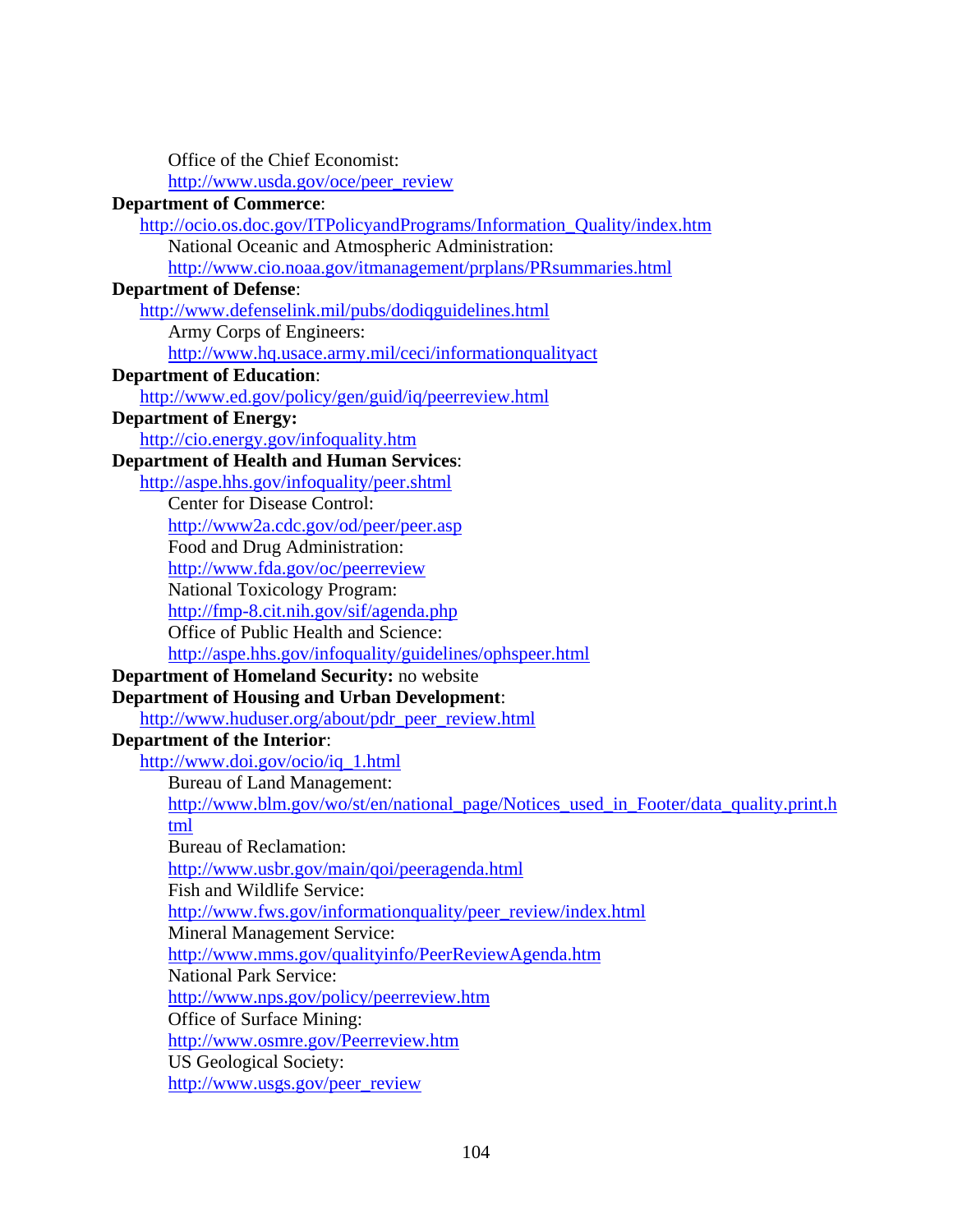## **Department of Justice**:

[http://www.usdoj.gov/iqpr/iqpr\\_disclaimer.html](http://www.usdoj.gov/iqpr/iqpr_disclaimer.html) **Department of Labor**: <http://www.dol.gov/asp/peer-review/index.htm> Employee Benefits Security Administration: <http://www.dol.gov/ebsa/regs/peerreview.html> Occupational Safety and Health Administration: [http://www.osha.gov/dsg/peer\\_review/peer\\_agenda.html](http://www.osha.gov/dsg/peer_review/peer_agenda.html) **Department of State**: <http://www.state.gov/misc/49492.htm> **Department of Transportation**: <http://www.dot.gov/peerrt.htm> **Department of Veterans Affairs**: [http://www.va.gov/oit/egov/rms/info\\_peer.asp](http://www.va.gov/oit/egov/rms/info_peer.asp) *Other Agencies*  **Consumer Product Safety Commission**:

# <http://www.cpsc.gov/library/peer.html> **Environmental Protection Agency**: <http://www.epa.gov/quality/informationguidelines> **Federal Communications Commission**: <http://www.fcc.gov/omd/dataquality/peer-agenda.html> **Federal Energy Regulatory Commission**: <http://www.ferc.gov/help/filing-guide/file-correct.asp> **Federal Trade Commission**: <http://www.ftc.gov/ogc/sec515/> **National Aeronautics and Space Administration**: [http://www.sti.nasa.gov/peer\\_review.html](http://www.sti.nasa.gov/peer_review.html) **Nuclear Regulatory Commission**: <http://www.nrc.gov/public-involve/info-quality/peer-review.html> **Office of Management and Budget**: [http://www.whitehouse.gov/omb/inforeg/info\\_quality/information\\_quality.html](http://www.whitehouse.gov/omb/inforeg/info_quality/information_quality.html) **Small Business Administration**: <http://www.sba.gov/information/index.html> **Tennessee Valley Authority**:

<http://www.tva.gov/infoquality>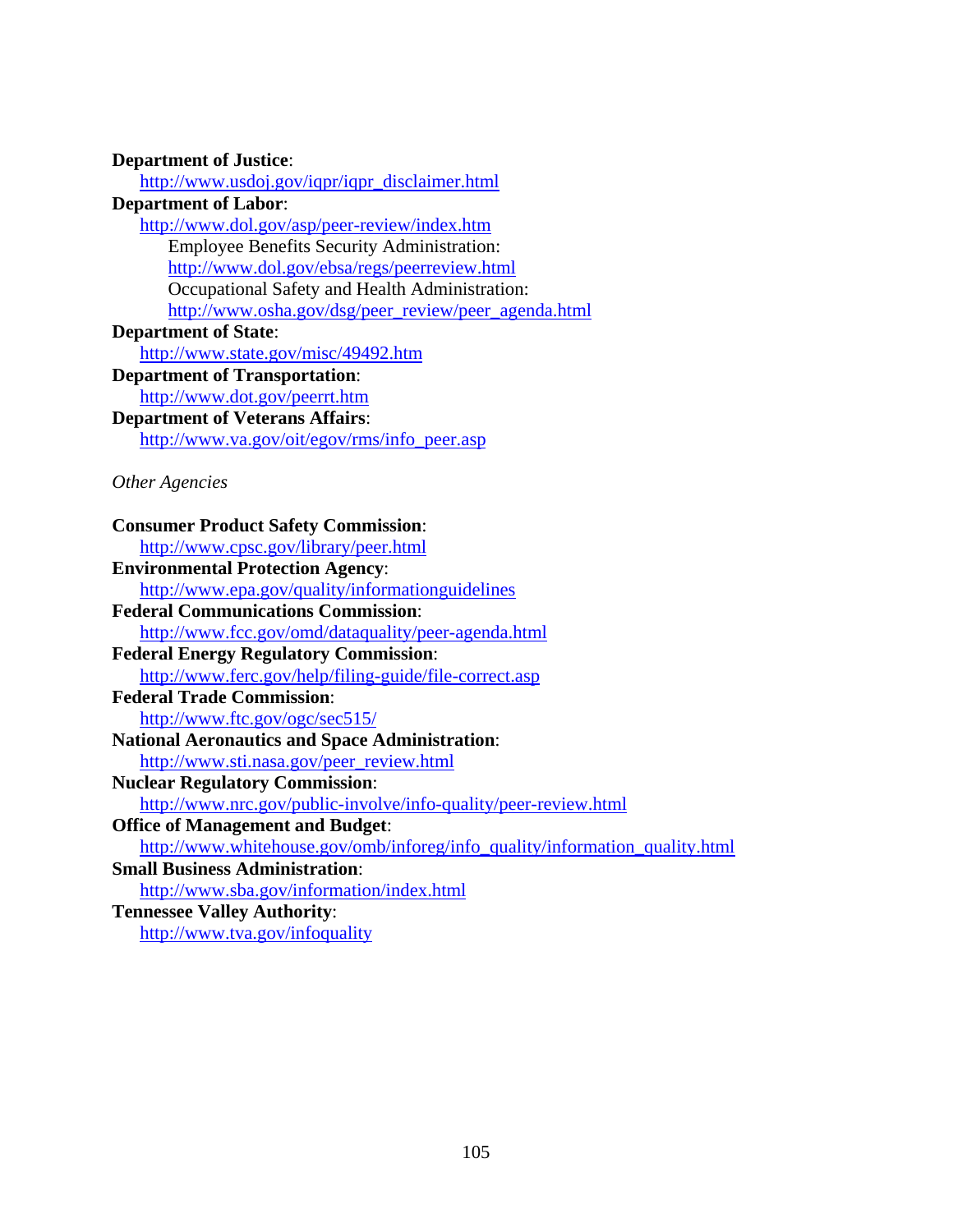## **C. Agencies that Do Not Produce or Sponsor Information Subject to the Bulletin**

*See website links in section A of this Appendix.* 

Agency for International Development Corporation for National and Community Service Council on Environmental Quality Defense Nuclear Facilities Safety Board Department of the Treasury Equal Employment Opportunity Commission Farm Credit Association Federal Maritime Commission Federal Reserve General Services Administration Institute of Museum and Library Services International Trade Commission Merit Systems Protection Board National Archives National Credit Union Administration National Endowment for the Arts National Endowment for the Humanities National Labor Relations Board National Science Foundation Nuclear Waste Technical Review Board Office of Federal Housing Enterprise Oversight Office of Government Ethics Office of Personnel Management Overseas Private Investment Corporation Patent and Trade Office Peace Corps Pension Benefit Guaranty Corporation Railroad Board Securities and Exchange Commission Selective Services System Social Security Administration Surface Transportation Board US Occupational Safety and Health Review Commission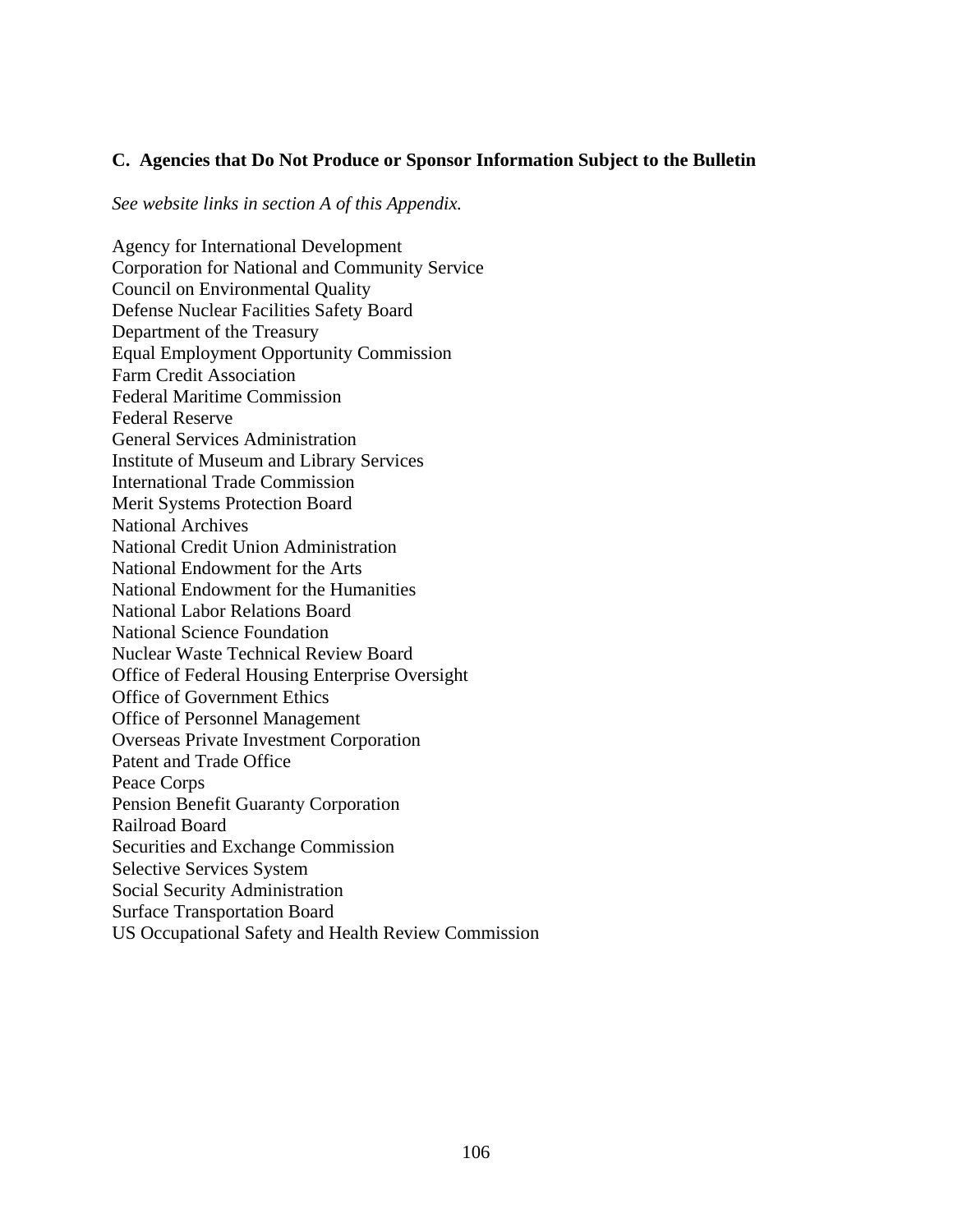#### **APPENDIX E: UPDATE ON 2004 REGULATORY REFORM NOMINATIONS**

<span id="page-111-0"></span>The Regulatory Right-to-Know Act requires OMB to publish "recommendations for reform" (Pub. L. No. 106-554, App. C,  $\S$  624(a)(3)). During the Bush Administration, OMB has responded to this requirement by requesting that the public identify candidates for reform. We solicited nominations for reform in 2001, 2002, and 2004. In previous Reports, OMB has provided periodic updates on these important regulatory reform initiatives. This is again provided for in this final Report.

 In OMB's 2004 draft Report to Congress on the Costs and Benefits of Federal Regulations, we asked the public to suggest specific reforms to regulations, guidance documents or paperwork requirements that would improve manufacturing regulation. In response to the solicitation, OMB received 189 nominations. OMB and the agencies evaluated the nominations, and in March 2005, OMB issued the Regulatory Reform of the U.S. Manufacturing Sector Report.<sup>[110](#page-111-0)</sup> In this Report, we determine 76 of the 189 nominations to be priorities, and also identify as milestones and deadlines.

 OMB continues to work closely with the regulatory agencies responsible for each of these reforms, and the agencies continue to make progress. Table E-4 below provides a further item-by-item update of the status of the regulatory reforms. The table indicates that 69 of the 76 reform items are now complete as of January 2009.

1

<sup>&</sup>lt;sup>110</sup>This report is available at: http://www.whitehouse.gov/omb/inforeg/reports/manufacturing initiative.pdf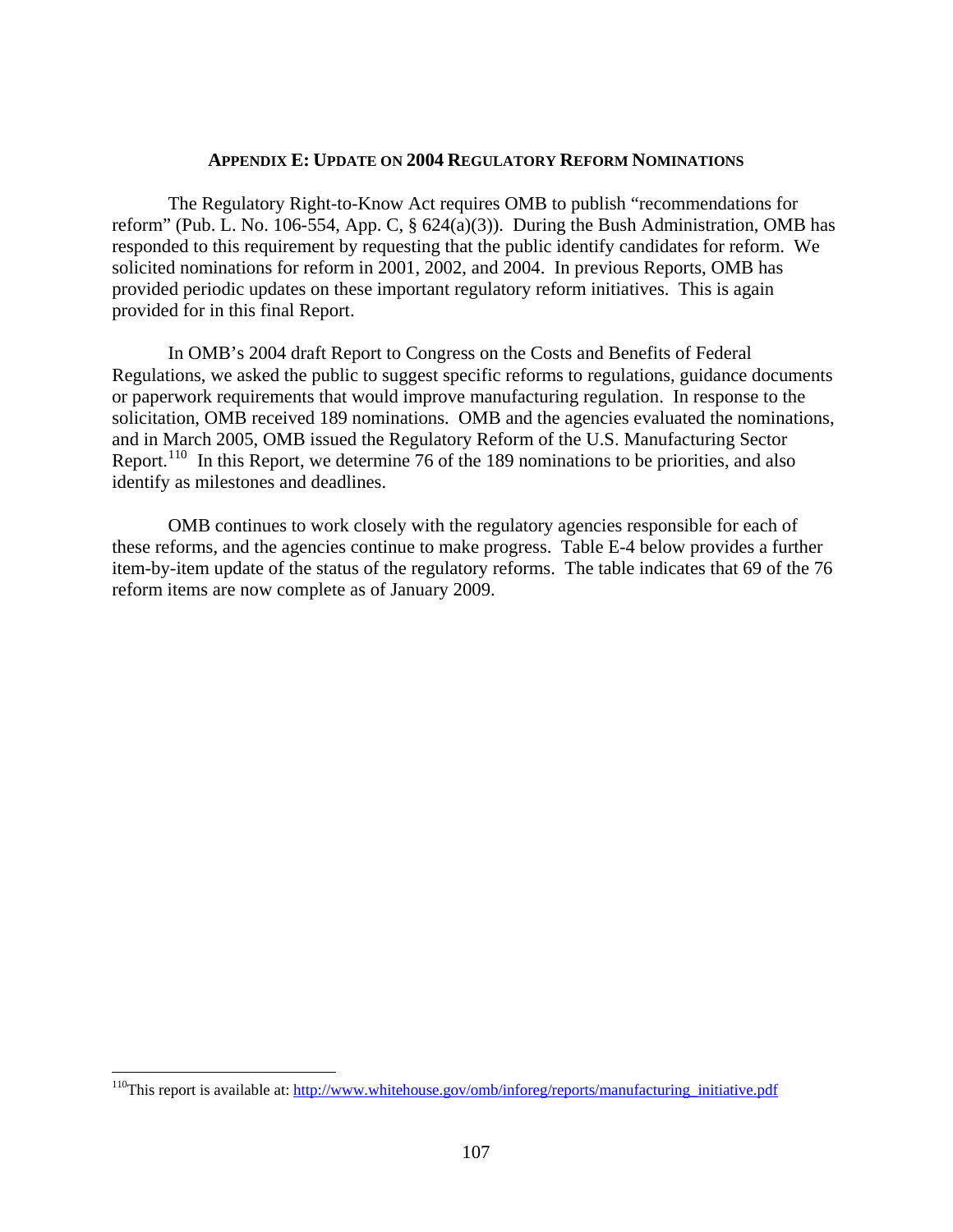|                | Table E-1: 2004 Manufacturing Regulatory Reform Nomination Status                 |                                                                                                                    |                           |                           |                 |                                                                                                                                                                                                                                                                                                                                                                                                                                                                                                                                                                                                                                                                                            |  |  |  |  |
|----------------|-----------------------------------------------------------------------------------|--------------------------------------------------------------------------------------------------------------------|---------------------------|---------------------------|-----------------|--------------------------------------------------------------------------------------------------------------------------------------------------------------------------------------------------------------------------------------------------------------------------------------------------------------------------------------------------------------------------------------------------------------------------------------------------------------------------------------------------------------------------------------------------------------------------------------------------------------------------------------------------------------------------------------------|--|--|--|--|
| $\#$           | <b>Reform Name</b>                                                                | <b>Nominator</b>                                                                                                   | <b>Agency</b>             | <b>Promised</b><br>Action | Date            | <b>Status</b>                                                                                                                                                                                                                                                                                                                                                                                                                                                                                                                                                                                                                                                                              |  |  |  |  |
| $\overline{4}$ | <b>Coastal Zone</b><br>Management Act<br>Federal<br>Consistency<br>Regulations    | National<br>Association of<br>Manufacturers<br>(9)                                                                 | <b>DOC</b><br><b>NOAA</b> | <b>Final Rule</b>         | Anytime<br>2005 | Complete. Final rule published<br>on January 5, 2006<br>(71 FR 787)                                                                                                                                                                                                                                                                                                                                                                                                                                                                                                                                                                                                                        |  |  |  |  |
| 6              | North American<br>Free Trade<br>Agreement<br>(NAFTA)<br>Certificates of<br>Origin | Motor &<br>Equipment<br>Manufacturers<br>Association (41);<br>Recreational<br>Vehicle Industry<br>Association (25) | DHS and<br>Treasury       | Report to<br><b>OMB</b>   | $May-05$        | Complete. Report submitted to<br>OMB in May 2005. The<br>reported summarized NAFTA<br>activities and other electronic<br>facilitation of Certificates of<br>Origin. The report also noted<br>that Rules of Origin are part of a<br>trilateral agreement between US,<br>Canada, and Mexico & cannot<br>be changed unilaterally by the<br>US. The USG has undertaken<br>many initiatives to simplify<br>NAFTA requirements. The<br><b>United States Trade</b><br>Representative (USTR) is<br>leading an initiative to further<br>simplify NAFTA requirements<br>under the Strategy for Peace and<br>Prosperity, a cooperative effort<br>of the Governments of the US,<br>Canada, and Mexico. |  |  |  |  |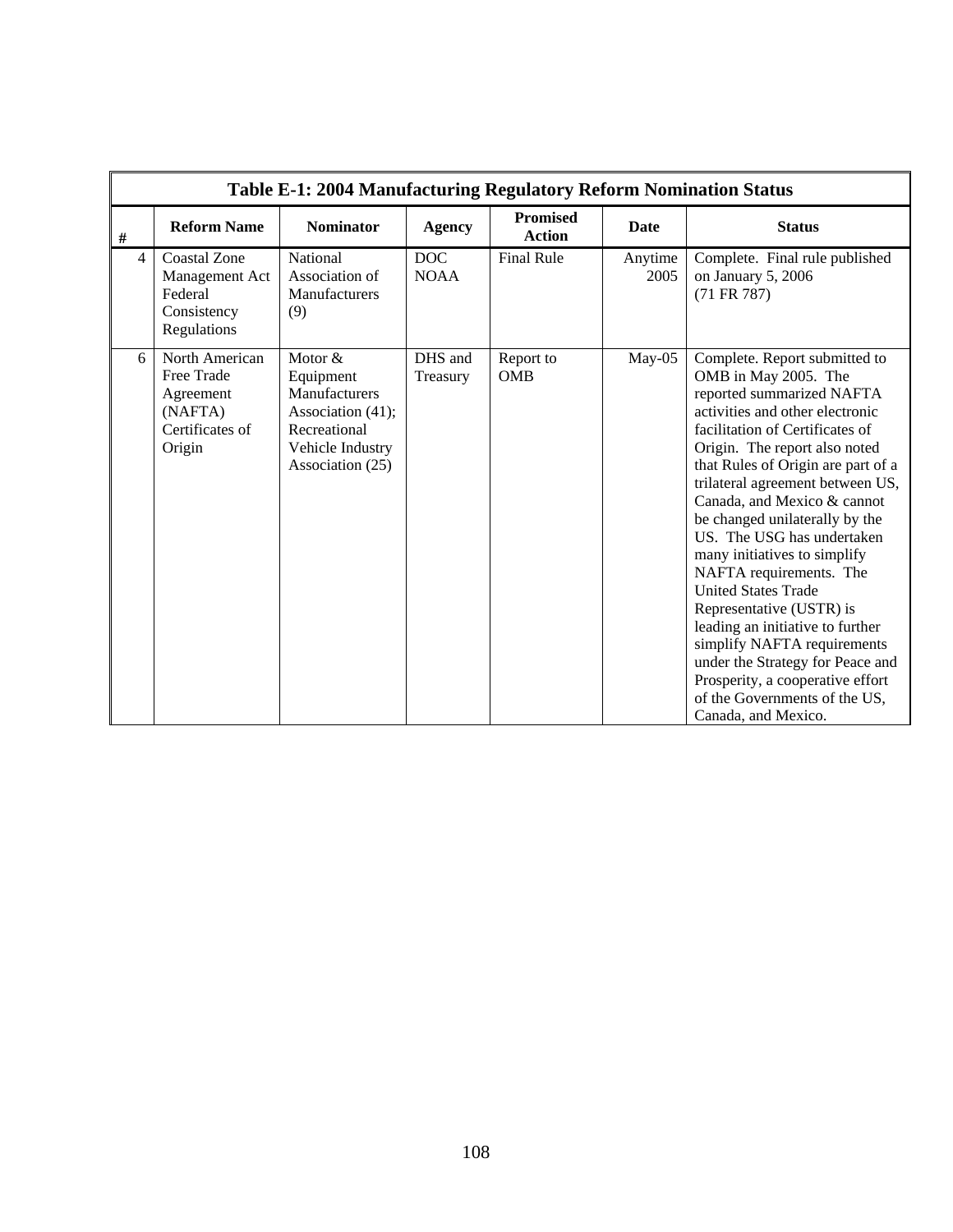|      | Table E-1: 2004 Manufacturing Regulatory Reform Nomination Status |                                                                                                             |                              |                                  |             |                                                                                                                                                                                                                                                                                                                                                                                                                                                                                                                                                                                                                                                                                                                                                                                                                                            |  |  |  |  |
|------|-------------------------------------------------------------------|-------------------------------------------------------------------------------------------------------------|------------------------------|----------------------------------|-------------|--------------------------------------------------------------------------------------------------------------------------------------------------------------------------------------------------------------------------------------------------------------------------------------------------------------------------------------------------------------------------------------------------------------------------------------------------------------------------------------------------------------------------------------------------------------------------------------------------------------------------------------------------------------------------------------------------------------------------------------------------------------------------------------------------------------------------------------------|--|--|--|--|
| $\#$ | <b>Reform Name</b>                                                | <b>Nominator</b>                                                                                            | <b>Agency</b>                | <b>Promised</b><br><b>Action</b> | <b>Date</b> | <b>Status</b>                                                                                                                                                                                                                                                                                                                                                                                                                                                                                                                                                                                                                                                                                                                                                                                                                              |  |  |  |  |
| 7    | Maritime<br>Security                                              | American<br>Shipbuilding<br>Association (44)                                                                | <b>DHS</b><br>Coast<br>Guard | Report to<br><b>OMB</b>          | May-05      | Complete. Report submitted to<br>OMB in May, 2005. The report<br>noted that Department of<br>Defense (DOD) security plan<br>requirements may not be<br>sufficient for the purposes of the<br>Maritime Transportation<br>Security Act (MTSA)<br>regulations for shipyards,<br>because DOD plans generally do<br>not cover non-DOD work at a<br>facility. The report also noted,<br>however, that the Coast Guard<br>will consider waiving MTSA<br>requirements in cases where the<br>DOD plan is found to be<br>equivalent to a plan required<br>under MTSA. The Navy and the<br>Coast Guard will continue to<br>work together to ensure that<br>effective security measures are<br>in place for protecting shipyards<br>that do not impose unnecessary<br>or duplicative burdens on the<br>affected Federal and private<br>sector parties. |  |  |  |  |
| 12   | Motor Vehicle<br><b>Brakes</b>                                    | National<br>Association of<br>Manufacturers<br>(9); National<br>Marine<br>Manufacturers<br>Association (38) | <b>DOT</b><br><b>FMCSA</b>   | Proposed Rule                    | $Sep-05$    | Complete. Proposed rule<br>published on October 7, 2005<br>(70 FR 58657)                                                                                                                                                                                                                                                                                                                                                                                                                                                                                                                                                                                                                                                                                                                                                                   |  |  |  |  |
| 12   | Motor Vehicle<br><b>Brakes</b>                                    | National<br>Association of<br>Manufacturers<br>(9); National<br>Marine<br>Manufacturers<br>Association (38) | <b>DOT</b><br><b>FMCSA</b>   | <b>Final Rule</b>                | $Sep-06$    | Complete. Final rule published<br>on March 6, 2007. (72 FR 9855)                                                                                                                                                                                                                                                                                                                                                                                                                                                                                                                                                                                                                                                                                                                                                                           |  |  |  |  |
| 14   | Hours of Service                                                  | SBA Office of<br>Advocacy (39)                                                                              | <b>DOT</b><br><b>FMCSA</b>   | Final Rule                       | Aug-05      | Complete: Final rule published<br>on November 19, 2008<br>(73 FR 69567)                                                                                                                                                                                                                                                                                                                                                                                                                                                                                                                                                                                                                                                                                                                                                                    |  |  |  |  |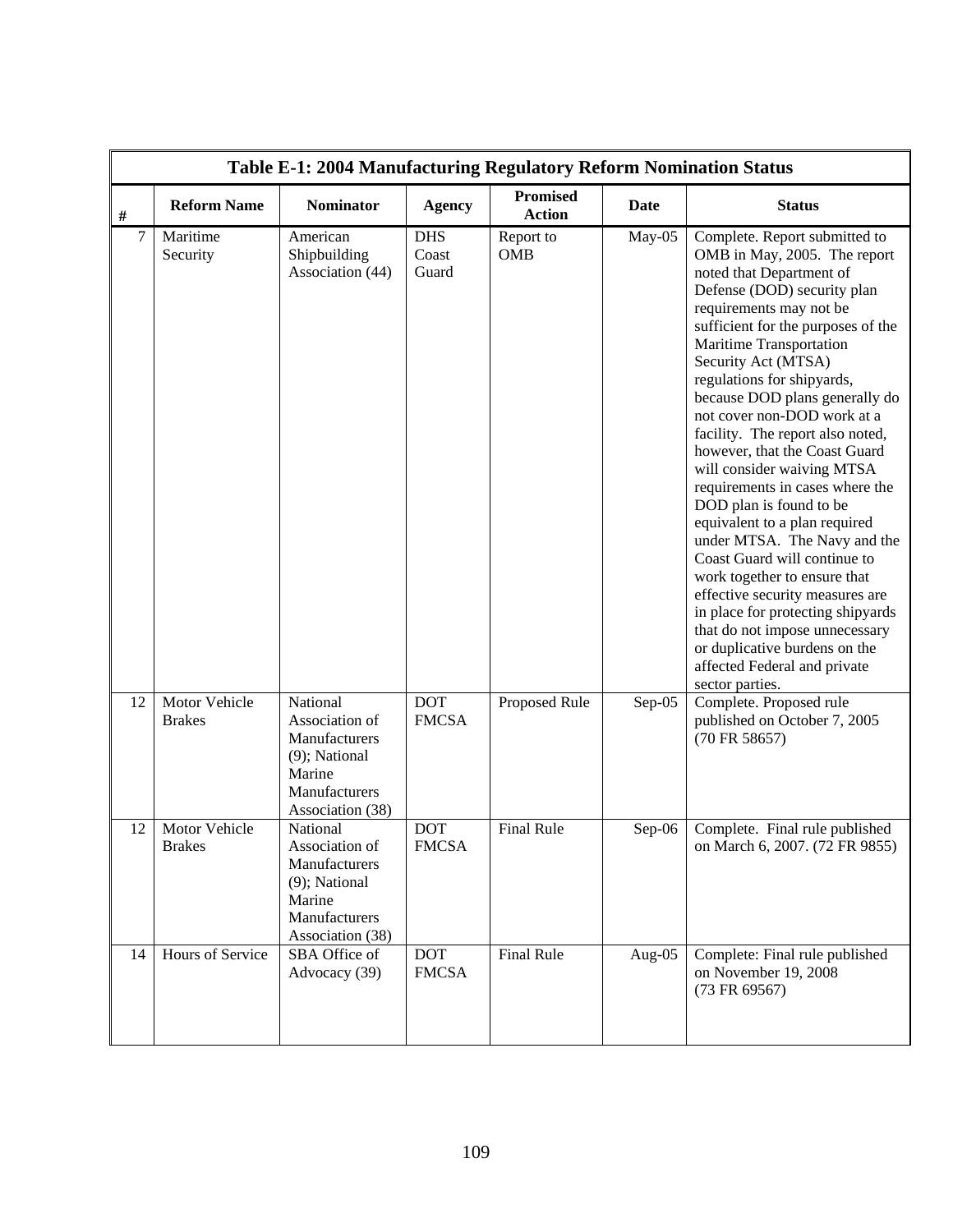|      | Table E-1: 2004 Manufacturing Regulatory Reform Nomination Status   |                                                                                                                  |                            |                                     |             |                                                                                                                                                              |  |  |  |  |
|------|---------------------------------------------------------------------|------------------------------------------------------------------------------------------------------------------|----------------------------|-------------------------------------|-------------|--------------------------------------------------------------------------------------------------------------------------------------------------------------|--|--|--|--|
| $\#$ | <b>Reform Name</b>                                                  | <b>Nominator</b>                                                                                                 | <b>Agency</b>              | <b>Promised</b><br><b>Action</b>    | <b>Date</b> | <b>Status</b>                                                                                                                                                |  |  |  |  |
| 16   | Lighting &<br>Reflective<br>Devices                                 | National<br>Association of<br>Manufacturers<br>$(9)$ ; Motor &<br>Equipment<br>Manufacturers<br>Association (41) | <b>DOT</b><br><b>NHTSA</b> | Proposed Rule                       | $Dec-05$    | Complete: Proposed rule<br>published on December 30, 2005<br>(70 FR 77453)                                                                                   |  |  |  |  |
| 16   | Lighting $&$<br>Reflective<br>Devices                               | National<br>Association of<br>Manufacturers<br>$(9)$ ; Motor &<br>Equipment<br>Manufacturers<br>Association (41) | <b>DOT</b><br><b>NHTSA</b> | <b>Final Rule</b>                   | Oct-07      | Complete: Final rule published<br>on December 4, 2007<br>(72 FR 68234).                                                                                      |  |  |  |  |
| 18   | Occupant<br><b>Ejection Safety</b><br>Standard                      | <b>Public Citizen</b><br>(2)                                                                                     | <b>DOT</b><br><b>NHTSA</b> | Proposed Rule                       | Dec-06      | Complete: Side impact proposal<br>published on May 17, 2004 (69<br>FR 27989). Door retention<br>proposal published on December<br>15, 2004 (69 FR 75020)     |  |  |  |  |
| 18   | Occupant<br><b>Ejection Safety</b><br>Standard                      | <b>Public Citizen</b><br>(2)                                                                                     | <b>DOT</b><br><b>NHTSA</b> | <b>Final Rule</b>                   | Feb-07      | Complete: Final rule on door<br>locks and other door retention<br>devices published on February 6,<br>2007 (72 FR 5385)                                      |  |  |  |  |
| 22   | Vehicle<br>Compatibility<br>Standard                                | <b>Public Citizen</b><br>(2)                                                                                     | <b>DOT</b><br><b>NHTSA</b> | Report to<br><b>OMB</b>             | $Jun-05$    | Complete: Report submitted to<br>OMB in June 2005. The report<br>summarized current and<br>projected future NHTSA<br>research into vehicle<br>compatibility. |  |  |  |  |
| 26   | EEO-1                                                               | US Chamber of<br>Commerce (19)                                                                                   | <b>EEOC</b>                | <b>Final Notice</b>                 | $Jun-05$    | Complete: Final EEO-1 report<br>posted on January 27, 2006, and<br>is available at<br>http://www.eeoc.gov/eeo1/index.<br>html.                               |  |  |  |  |
| 28   | Document AP-<br>42: "Coke<br>Production"<br><b>Emission Factors</b> | American Coke<br>and Coal<br>Chemicals<br>Institute $(3)$                                                        | <b>EPA</b>                 | Model<br>software                   | $Jun-05$    | Complete: Software modeled by<br>September 30, 2005.                                                                                                         |  |  |  |  |
| 28   | Document AP-<br>42: "Coke<br>Production"<br><b>Emission Factors</b> | American Coke<br>and Coal<br>Chemicals<br>Institute $(3)$                                                        | <b>EPA</b>                 | Revise EF<br>development<br>process | Sep-05      | Complete: Emission factor<br>development process revised by<br>September 30, 2005.                                                                           |  |  |  |  |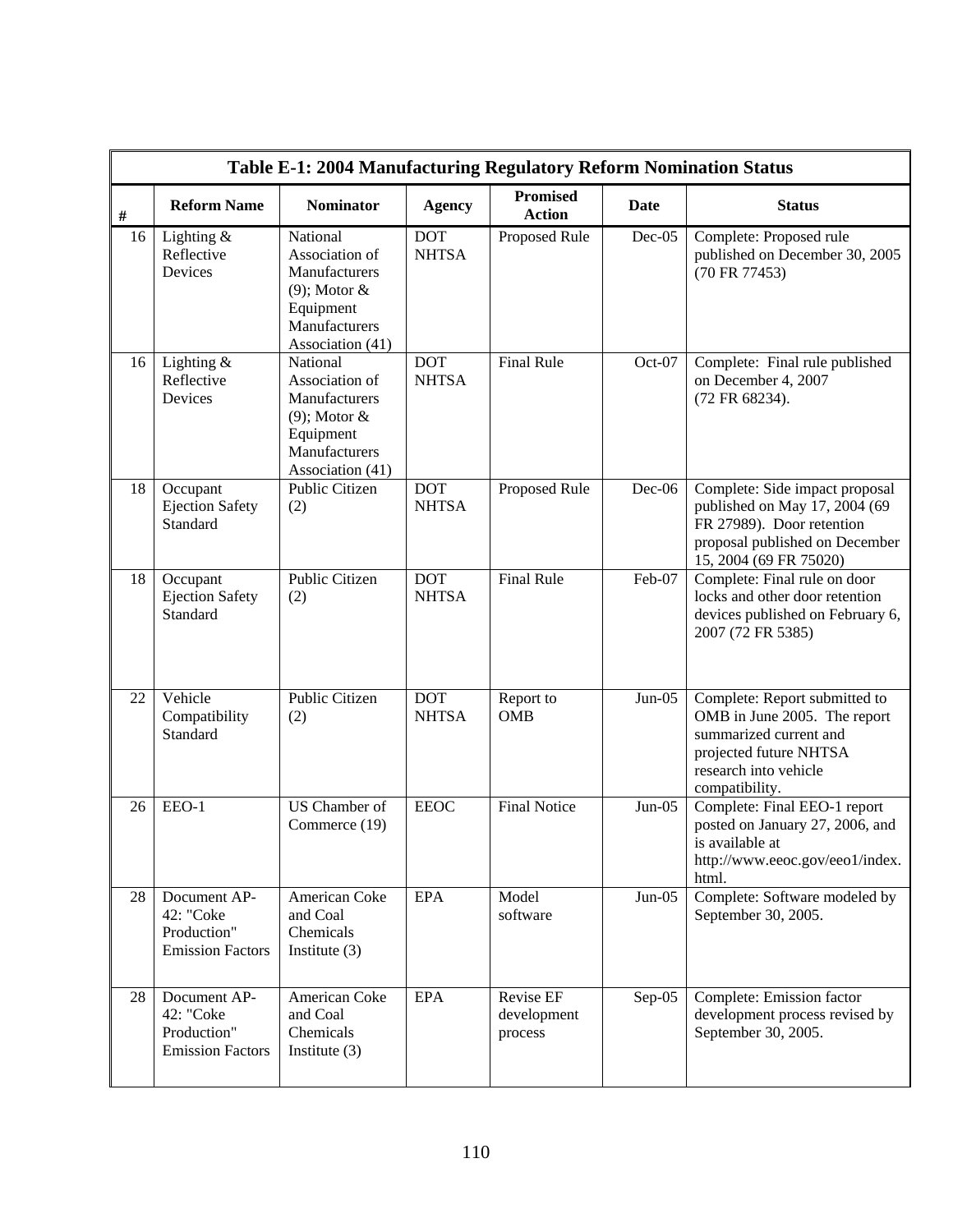|      | Table E-1: 2004 Manufacturing Regulatory Reform Nomination Status   |                                                             |               |                                                                                                                                                                    |          |                                                                                                                                                                                                                                                    |  |  |  |
|------|---------------------------------------------------------------------|-------------------------------------------------------------|---------------|--------------------------------------------------------------------------------------------------------------------------------------------------------------------|----------|----------------------------------------------------------------------------------------------------------------------------------------------------------------------------------------------------------------------------------------------------|--|--|--|
| $\#$ | <b>Reform Name</b>                                                  | <b>Nominator</b>                                            | <b>Agency</b> | <b>Promised</b><br><b>Action</b>                                                                                                                                   | Date     | <b>Status</b>                                                                                                                                                                                                                                      |  |  |  |
| 28   | Document AP-<br>42: "Coke<br>Production"<br><b>Emission Factors</b> | American Coke<br>and Coal<br>Chemicals<br>Institute $(3)$   | <b>EPA</b>    | Report on EF<br>uncertainty<br>assessment                                                                                                                          | $Sep-05$ | Complete: Report on emission<br>factors uncertainty completed in<br>February 2007.                                                                                                                                                                 |  |  |  |
| 30   | Document AP-<br>42: Science and<br>Site-Specific<br>Conditions      | National<br>Association of<br>Manufacturers<br>(9)          | <b>EPA</b>    | Model<br>software                                                                                                                                                  | $Jun-05$ | Complete: Software modeled by<br>September 30, 2005.                                                                                                                                                                                               |  |  |  |
| 30   | Document AP-<br>42: Science and<br>Site-Specific<br>Conditions      | National<br>Association of<br>Manufacturers<br>(9)          | <b>EPA</b>    | <b>Revise EF</b><br>development<br>process                                                                                                                         | $Sep-05$ | Complete: Emission factor<br>development process revised by<br>September 30, 2005.                                                                                                                                                                 |  |  |  |
| 30   | Document AP-<br>42: Science and<br>Site-Specific<br>Conditions      | National<br>Association of<br>Manufacturers<br>(9)          | <b>EPA</b>    | Report on EF<br>uncertainty<br>assessment                                                                                                                          | $Sep-05$ | Complete: Report on emission<br>factors uncertainty completed in<br>February 2007.                                                                                                                                                                 |  |  |  |
| 33   | Clean Up<br>Standards for<br><b>PCBs</b>                            | Motor and<br>Equipment<br>Manufacturers<br>Association (41) | <b>EPA</b>    | Report to<br><b>OMB</b>                                                                                                                                            | Sep-05   | Complete: EPA conducted an<br>internal review in the first half of<br>2005. Stakeholder consultations<br>occurred in May and June of<br>2005. EPA submitted a plan to<br>OMB in September 2005<br>detailing the issue and outlining<br>next steps. |  |  |  |
| 34   | Common<br>Company<br>Identification<br>Number in EPA<br>Databases   | Deere &<br>Company (1)                                      | <b>EPA</b>    | Ensure<br>Underground<br>Injections and<br>Institutional<br>Controls<br>database<br>utilizes the<br>Facility<br>Registration<br>System<br>identification<br>number | Sep-05   | Complete: EPA completed study<br>to ensure that the Underground<br>Injections and Institutional<br>Controls database utilizes the<br><b>Facility Registration System</b><br>identification number by<br>September, 2005.                           |  |  |  |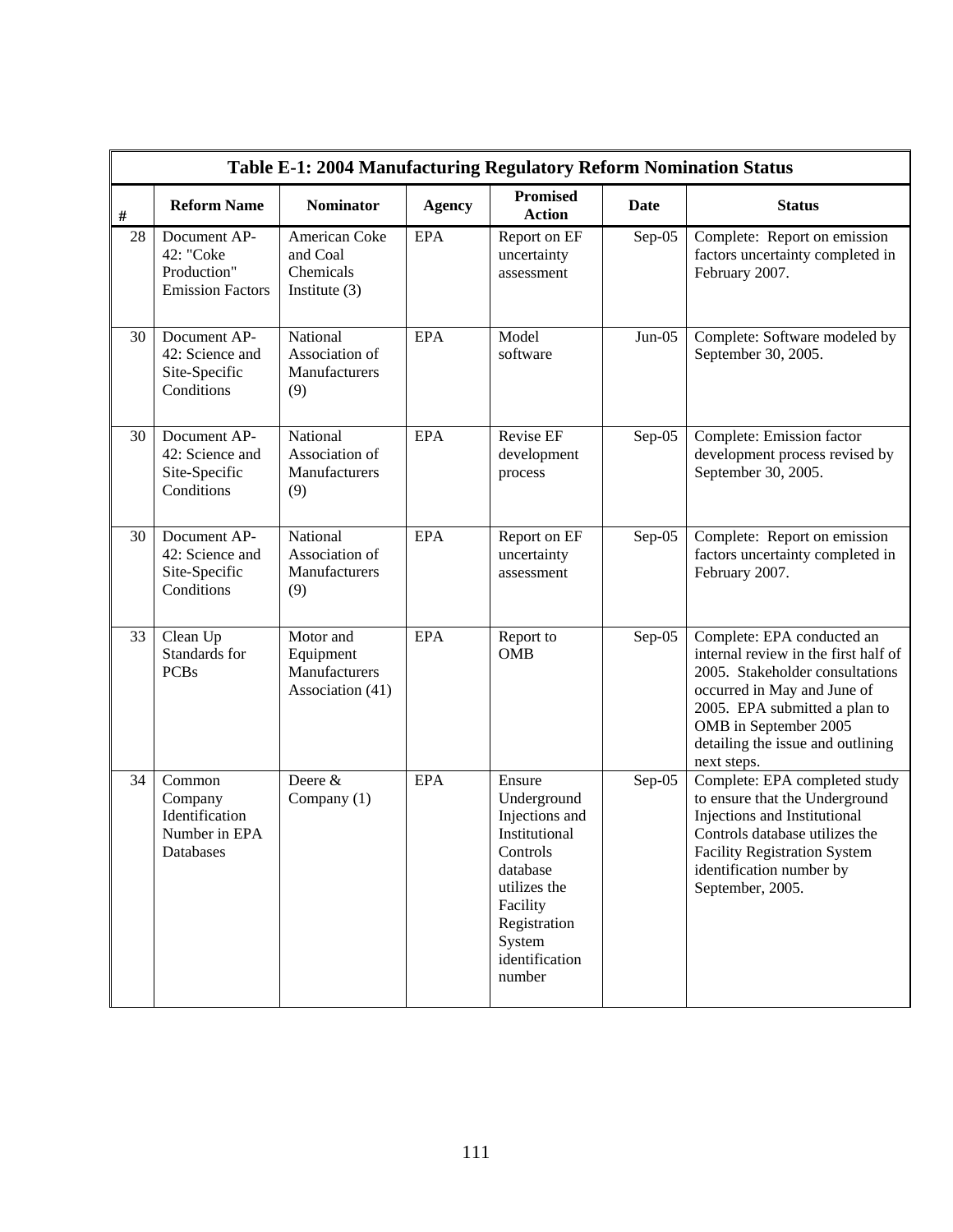|    | Table E-1: 2004 Manufacturing Regulatory Reform Nomination Status |                                                    |               |                                                                                                                              |                 |                                                                                                                                                                                                                                                                                                                        |  |  |  |
|----|-------------------------------------------------------------------|----------------------------------------------------|---------------|------------------------------------------------------------------------------------------------------------------------------|-----------------|------------------------------------------------------------------------------------------------------------------------------------------------------------------------------------------------------------------------------------------------------------------------------------------------------------------------|--|--|--|
| #  | <b>Reform Name</b>                                                | <b>Nominator</b>                                   | <b>Agency</b> | <b>Promised</b><br><b>Action</b>                                                                                             | <b>Date</b>     | <b>Status</b>                                                                                                                                                                                                                                                                                                          |  |  |  |
| 34 | Common<br>Company<br>Identification<br>Number in EPA<br>Databases | Deere &<br>Company (1)                             | <b>EPA</b>    | Work with<br>remaining<br>States as the<br>States are<br>ready to accept<br>the common<br>unique<br>identification<br>number | Anytime<br>2006 | Complete: EPA is working with<br>the States as they are ready to<br>accept the unique Facility<br><b>Registration System</b><br>identification number. This is an<br>ongoing project initiated in<br>December, 2005. EPA<br>continues to work with states to<br>develop a common framework<br>for information sharing. |  |  |  |
| 35 | <b>ECHO</b> Website                                               | American Iron<br>and Steel<br>Institute $(34)$     | <b>EPA</b>    | Improve text<br>explanations                                                                                                 | $Jun-05$        | Complete: EPA has improved<br>the ECHO text explanations in<br>order to guard against<br>misinterpretation. This task was<br>completed in June, 2005.                                                                                                                                                                  |  |  |  |
| 36 | Electronic<br>Formats for<br><b>Agency Forms</b>                  | National<br>Association of<br>Manufacturers<br>(9) | <b>EPA</b>    | Identify what<br>existing<br>regulatory<br>form formats<br>are currently<br>available                                        | $Jul-05$        | Complete: EPA has identified<br>what existing regulatory form<br>formats are currently available in<br>July, 2005.                                                                                                                                                                                                     |  |  |  |
| 36 | Electronic<br>Formats for<br><b>Agency Forms</b>                  | National<br>Association of<br>Manufacturers<br>(9) | <b>EPA</b>    | Determine if it<br>is reasonable<br>to assume<br>most regulated<br>entities have<br>access to<br>needed<br>software          | $Oct-05$        | Complete: see final entry for #36<br>helow                                                                                                                                                                                                                                                                             |  |  |  |
| 36 | Electronic<br>Formats for<br><b>Agency Forms</b>                  | National<br>Association of<br>Manufacturers<br>(9) | <b>EPA</b>    | Determine<br>value and cost<br>of offering<br>form in<br>additional<br>format                                                | $Dec-05$        | Complete: see final entry for #36<br>below                                                                                                                                                                                                                                                                             |  |  |  |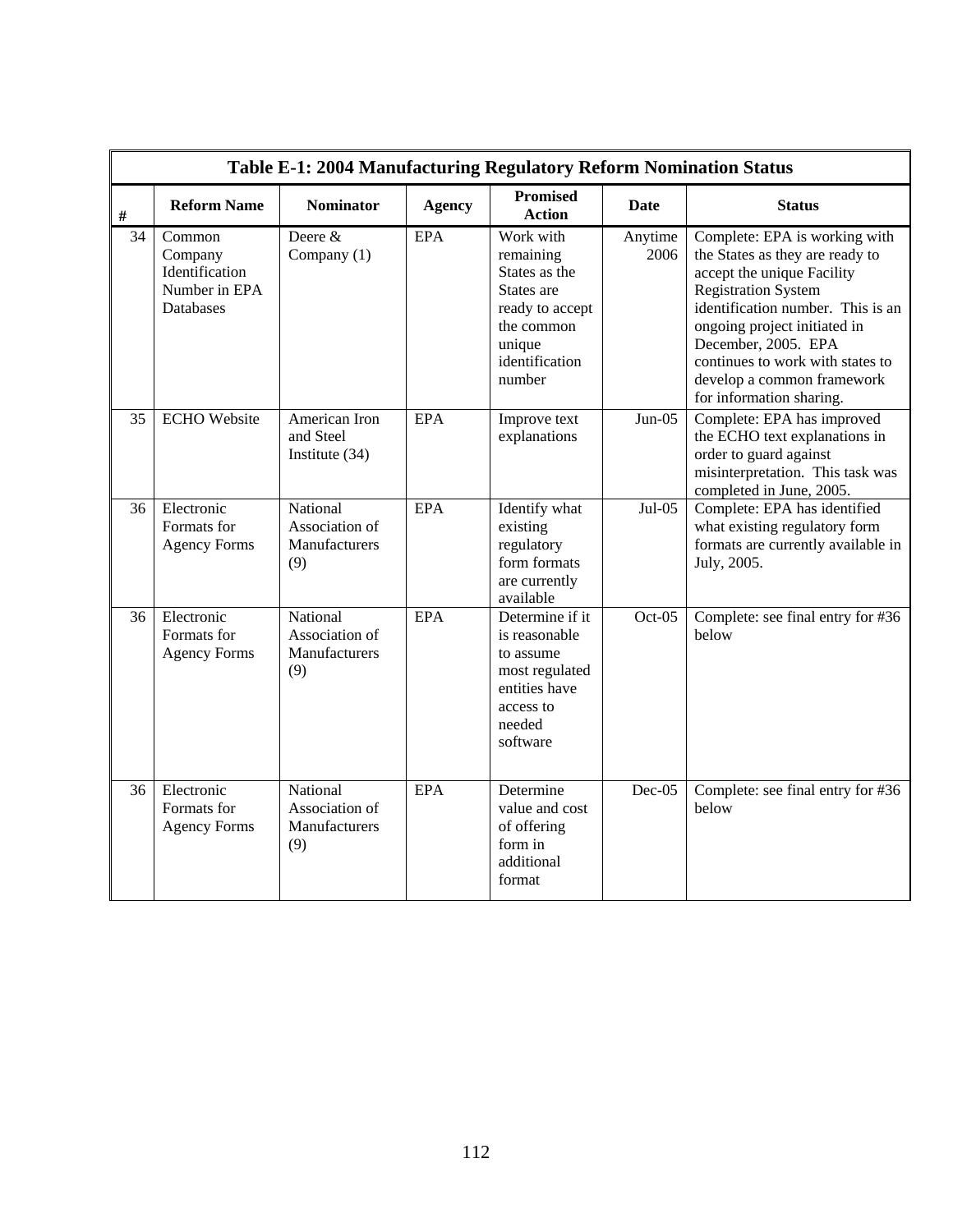|      | Table E-1: 2004 Manufacturing Regulatory Reform Nomination Status                |                                                                                              |               |                                                                                                                        |             |                                                                                                                                                                                                                                                                                                                                                                                                                                                                                                                                                                                                                                                                                                                                                                                                                                                                                                                      |  |  |  |  |
|------|----------------------------------------------------------------------------------|----------------------------------------------------------------------------------------------|---------------|------------------------------------------------------------------------------------------------------------------------|-------------|----------------------------------------------------------------------------------------------------------------------------------------------------------------------------------------------------------------------------------------------------------------------------------------------------------------------------------------------------------------------------------------------------------------------------------------------------------------------------------------------------------------------------------------------------------------------------------------------------------------------------------------------------------------------------------------------------------------------------------------------------------------------------------------------------------------------------------------------------------------------------------------------------------------------|--|--|--|--|
| $\#$ | <b>Reform Name</b>                                                               | <b>Nominator</b>                                                                             | <b>Agency</b> | <b>Promised</b><br><b>Action</b>                                                                                       | <b>Date</b> | <b>Status</b>                                                                                                                                                                                                                                                                                                                                                                                                                                                                                                                                                                                                                                                                                                                                                                                                                                                                                                        |  |  |  |  |
| 36   | Electronic<br>Formats for<br><b>Agency Forms</b>                                 | National<br>Association of<br>Manufacturers<br>(9)                                           | <b>EPA</b>    | For those<br>forms where<br>conversion to<br>other formats<br>is warranted,<br>make form<br>available in<br>new format | Feb-06      | Complete: EPA determined that<br>the best solution for a common<br>format is to make public use<br>forms available in Portable<br>Document Format (PDF), which<br>is non-proprietary and widely-<br>used. Of the 197 forms EPA<br>determined were being used to<br>collect information from the<br>public, 96% are currently being<br>made available to the public in<br>PDF. EPA determined that it<br>was not necessary to offer the<br>remaining forms in electronic<br>format, because hardcopy is the<br>more appropriate means for<br>these collections. These forms<br>include such things as forms that<br>are mailed to EPA along with<br>physical samples, and forms<br>used by Agency interviewers.<br>EPA continues to work with<br>states and other stakeholders to<br>ease the burden of electronic<br>reporting through initiatives such<br>as EPA's central data exchange<br>and SBA's e-government. |  |  |  |  |
| 38   | Expand the<br>Comparable<br><b>Fuels Exclusion</b><br>(CFE) under<br><b>RCRA</b> | National<br>Association of<br>Manufacturers<br>(9); American<br>Chemistry<br>Council (31)    | <b>EPA</b>    | Discuss and<br>Receive input<br>from<br>stakeholders                                                                   | Jan-06      | Complete: EPA discussed and<br>received input on this<br>nomination from stakeholders in<br>December, 2005.                                                                                                                                                                                                                                                                                                                                                                                                                                                                                                                                                                                                                                                                                                                                                                                                          |  |  |  |  |
| 38   | Expand the<br>Comparable<br><b>Fuels Exclusion</b><br>(CFE) under<br><b>RCRA</b> | National<br>Association of<br>Manufacturers<br>(9); American<br>Chemistry<br>Council (31)    | <b>EPA</b>    | Proposed Rule                                                                                                          | $Sep-06$    | Complete. Proposed rule<br>published on June 15, 2007<br>(72 FR 33283).                                                                                                                                                                                                                                                                                                                                                                                                                                                                                                                                                                                                                                                                                                                                                                                                                                              |  |  |  |  |
| 38   | Expand the<br>Comparable<br><b>Fuels Exclusion</b><br>(CFE) under<br><b>RCRA</b> | National<br>Association of<br>Manufacturers<br>$(9)$ ; American<br>Chemistry<br>Council (31) | <b>EPA</b>    | Final Rule                                                                                                             | $Nov-07$    | Complete: Final Rule published<br>on December 19, 2008<br>(73 FR 77953).                                                                                                                                                                                                                                                                                                                                                                                                                                                                                                                                                                                                                                                                                                                                                                                                                                             |  |  |  |  |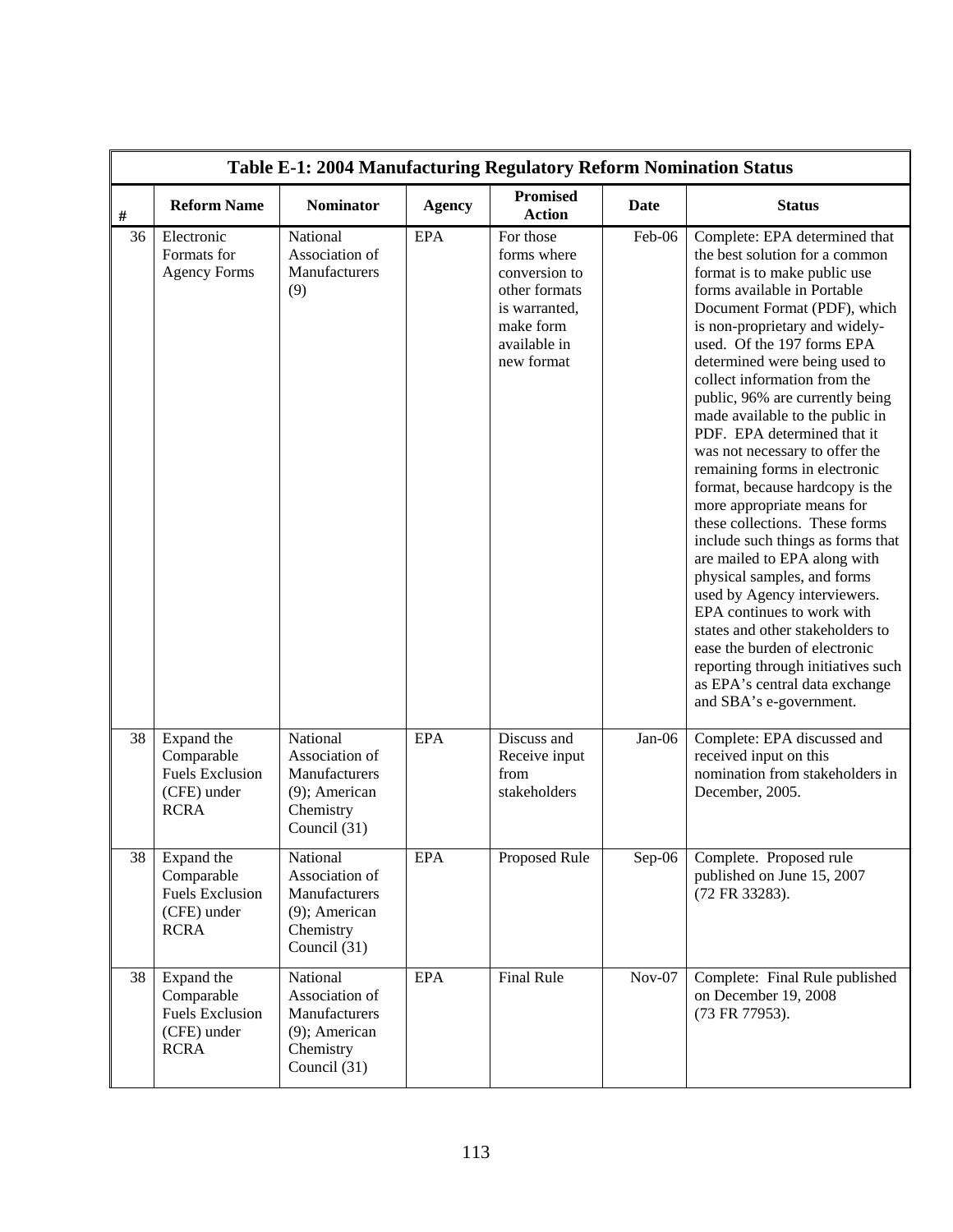|    | Table E-1: 2004 Manufacturing Regulatory Reform Nomination Status                                                      |                                                                                                                                                                                                                                                                                                                                                                                                                                                                                                                                              |               |                                                                                 |             |                                                                                                                                                     |  |  |  |
|----|------------------------------------------------------------------------------------------------------------------------|----------------------------------------------------------------------------------------------------------------------------------------------------------------------------------------------------------------------------------------------------------------------------------------------------------------------------------------------------------------------------------------------------------------------------------------------------------------------------------------------------------------------------------------------|---------------|---------------------------------------------------------------------------------|-------------|-----------------------------------------------------------------------------------------------------------------------------------------------------|--|--|--|
| #  | <b>Reform Name</b>                                                                                                     | <b>Nominator</b>                                                                                                                                                                                                                                                                                                                                                                                                                                                                                                                             | <b>Agency</b> | <b>Promised</b><br><b>Action</b>                                                | <b>Date</b> | <b>Status</b>                                                                                                                                       |  |  |  |
| 39 | Export<br>Notification<br>Requirements                                                                                 | National<br>Association of<br>Manufacturers<br>(9); American<br>Chemistry<br>Council (31)                                                                                                                                                                                                                                                                                                                                                                                                                                                    | <b>EPA</b>    | Proposed Rule                                                                   | Jan-06      | Complete: Proposed rule<br>published on February 9, 2006<br>(71 FR 6733). Final rule<br>published on November 14,<br>2006 (71 FR 66234).            |  |  |  |
| 42 | Hazardous<br><b>Waste Rules</b><br>Should Be<br>Amended to<br>Encourage<br>Recycling<br>(Definition of<br>Solid Waste) | National<br>Association of<br>Manufacturers<br>(9); American<br>Petroleum<br>Institute $(12)$ ;<br>Synthetic<br>Organic<br>Chemical<br>Manufacturers<br>Association (17);<br><b>National Paint</b><br>and Coatings<br>Association (18);<br>US Chamber of<br>Commerce (19);<br>Alliance of<br>Automobile<br>Manufacturers<br>(23); Specialty<br>Graphic Imaging<br>Association (27);<br>American<br>Chemistry<br>Council (31);<br>IPC - The<br>Association<br>Connecting<br>Electronics<br>Industries (32);<br>SBA Office of<br>Advocacy (39) | <b>EPA</b>    | Final Rule or<br>Re-proposal<br>(which would<br>be due in<br>Winter of<br>2008) | $Nov-06$    | Complete: Supplementary<br>Proposed rule published on<br>March 26, 2007 (72 FR 14171).<br>Final rule published on October<br>30, 2008 (73 FR 64668) |  |  |  |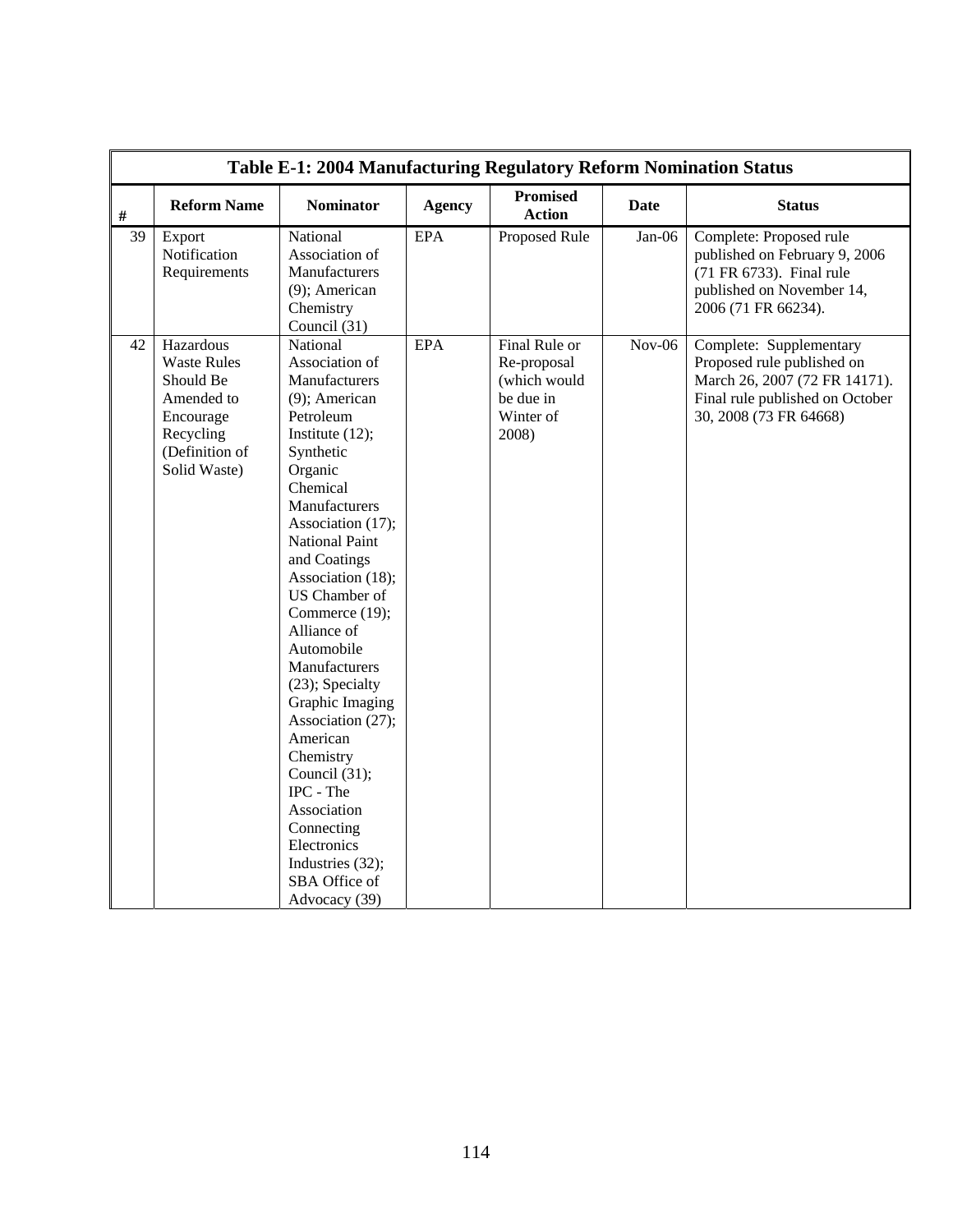|      | Table E-1: 2004 Manufacturing Regulatory Reform Nomination Status                                 |                                                                                                                                                                                                                                                                                                                                                                                                                            |               |                                                                                                              |                |                                                                                                                                                                                                                                                                                                                                                                                   |  |  |  |
|------|---------------------------------------------------------------------------------------------------|----------------------------------------------------------------------------------------------------------------------------------------------------------------------------------------------------------------------------------------------------------------------------------------------------------------------------------------------------------------------------------------------------------------------------|---------------|--------------------------------------------------------------------------------------------------------------|----------------|-----------------------------------------------------------------------------------------------------------------------------------------------------------------------------------------------------------------------------------------------------------------------------------------------------------------------------------------------------------------------------------|--|--|--|
| $\#$ | <b>Reform Name</b>                                                                                | <b>Nominator</b>                                                                                                                                                                                                                                                                                                                                                                                                           | <b>Agency</b> | <b>Promised</b><br><b>Action</b>                                                                             | <b>Date</b>    | <b>Status</b>                                                                                                                                                                                                                                                                                                                                                                     |  |  |  |
| 43   | <b>Lead Reporting</b><br><b>Burdens Under</b><br>the Toxic<br>Release<br>Inventory                | <b>National Federal</b><br>of Independent<br>Business (8);<br>National<br>Association of<br>Manufacturers<br>$(9)$ ; Synthetic<br>Organic<br>Chemical<br>Manufacturers<br>Association (17);<br>National Paint<br>and Coatings<br>Association (18);<br>The Policy<br>Group (28); IPC<br>- The<br>Association<br>Connecting<br>Electronics<br>Industries (32);<br>The Copper and<br><b>Brass Fabricators</b><br>Council (45) | <b>EPA</b>    | Report to<br>OMB on the<br>status of<br>applying the<br>metals<br>framework to<br>lead and lead<br>compounds | $Sep-05$       | Complete: EPA reviewed the<br>Framework documents in<br>accordance with the<br>recommendations made by the<br>SAB, and reported to OMB in<br>2007. EPA has decided not to<br>pursue rulemaking on lead<br>reporting thresholds.                                                                                                                                                   |  |  |  |
| 44   | Maximum<br>Achievable<br>Control<br>Technology<br>(MACT)<br>standard for<br>Chromium<br>Emissions | The Policy<br>Group $(28)$                                                                                                                                                                                                                                                                                                                                                                                                 | <b>EPA</b>    | <b>Final Rule</b>                                                                                            | No<br>Deadline | Complete: Final rule published<br>on July 19, 2004<br>(69 FR 42885)                                                                                                                                                                                                                                                                                                               |  |  |  |
| 45   | <b>PCB</b><br>Remediation<br>Wastes                                                               | <b>Utility Solid</b><br><b>Waste Activities</b><br>Group $(7)$                                                                                                                                                                                                                                                                                                                                                             | <b>EPA</b>    | Internal<br>Review and<br>Stakeholder<br>Consultations                                                       | $May-05$       | Complete: EPA conducted an<br>internal review in the first half of<br>2005. Stakeholder consultations<br>occurred in May and June of<br>2005. EPA submitted a plan to<br>OMB in September 2005<br>detailing the issue and outlining<br>next steps. Currently OMB and<br>EPA are discussing the details of<br>the plan and information that has<br>been submitted by stakeholders. |  |  |  |
| 45   | <b>PCB</b><br>Remediation<br>Wastes                                                               | <b>Utility Solid</b><br><b>Waste Activities</b><br>Group $(7)$                                                                                                                                                                                                                                                                                                                                                             | <b>EPA</b>    | Report to<br><b>OMB</b>                                                                                      | $Sep-05$       | Complete: Report submitted to<br>OMB in September 2005.                                                                                                                                                                                                                                                                                                                           |  |  |  |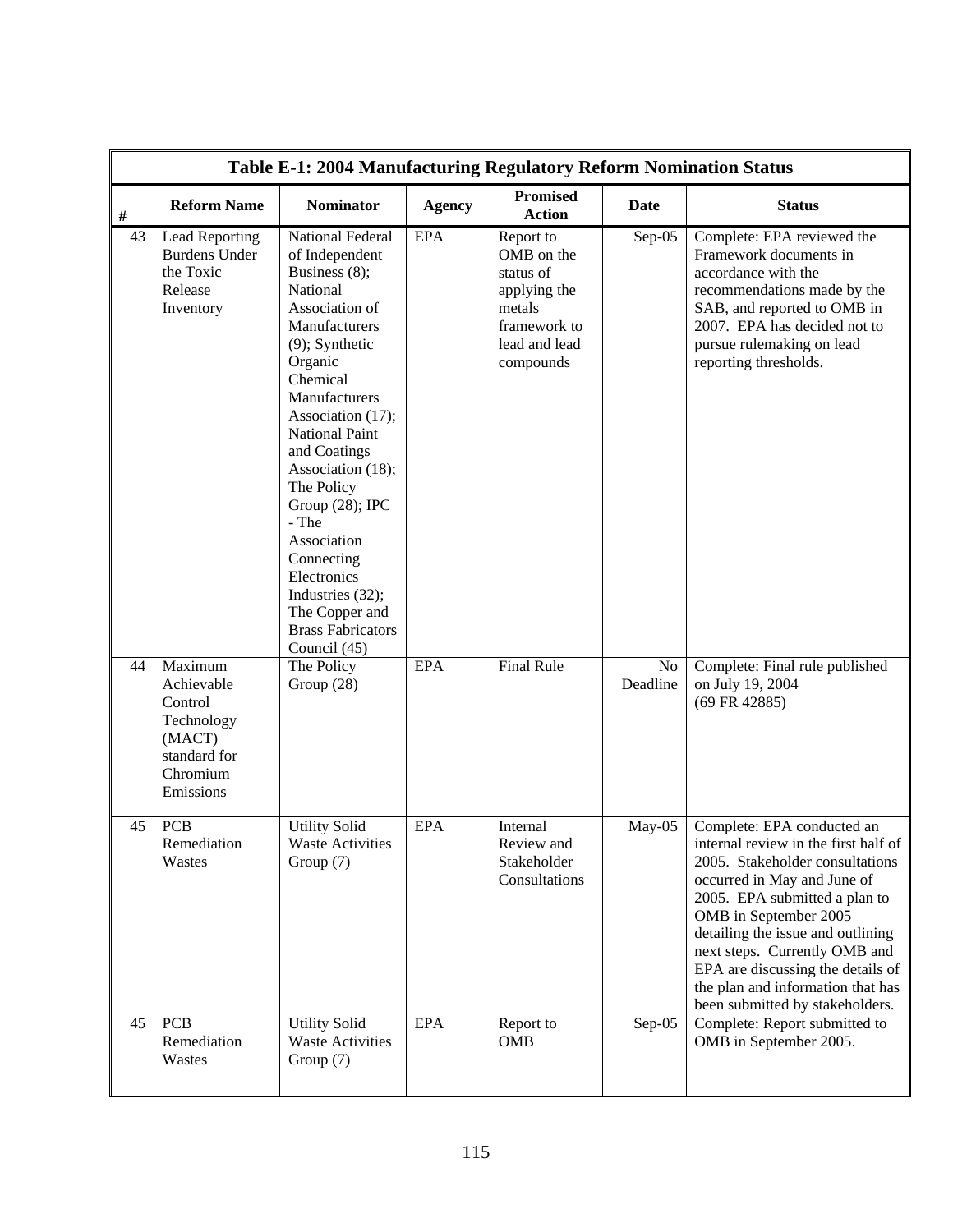|                 | Table E-1: 2004 Manufacturing Regulatory Reform Nomination Status                                                     |                                                                                                                                          |               |                                  |          |                                                                            |  |  |  |
|-----------------|-----------------------------------------------------------------------------------------------------------------------|------------------------------------------------------------------------------------------------------------------------------------------|---------------|----------------------------------|----------|----------------------------------------------------------------------------|--|--|--|
| $\#$            | <b>Reform Name</b>                                                                                                    | <b>Nominator</b>                                                                                                                         | <b>Agency</b> | <b>Promised</b><br><b>Action</b> | Date     | <b>Status</b>                                                              |  |  |  |
| 46              | Permit Use of<br>New Technology<br>to Monitor Leaks<br>of Volatile Air<br>Pollutants                                  | National<br>Association of<br>Manufacturers<br>(9); US Chamber<br>of Commerce<br>(19)                                                    | <b>EPA</b>    | Proposed Rule<br>or Guidance     | Mar-06   | Complete: Proposed rule<br>published on April 6, 2006<br>$(71$ FR $17401)$ |  |  |  |
| 46              | Permit Use of<br>New Technology<br>to Monitor Leaks<br>of Volatile Air<br>Pollutants                                  | National<br>Association of<br>Manufacturers<br>(9); US Chamber<br>of Commerce<br>(19)                                                    | <b>EPA</b>    | Final Rule or<br>Guidance        | $Mar-07$ | Complete: Final rule published<br>on December 22, 2008<br>(73 FR 78199).   |  |  |  |
| 47              | Pretreatment<br>Streamlining<br>Rule                                                                                  | The Policy<br>Group (28); SBA<br>Office of<br>Advocacy (39);<br>Motor and<br>Equipment<br>Manufacturers<br>Association (41)              | <b>EPA</b>    | <b>Final Rule</b>                | $Jun-05$ | Complete: Final rule published<br>on October 14, 2005<br>(70 FR 60133)     |  |  |  |
| $\overline{48}$ | Provide More<br>Flexibility in the<br>Management of<br>Wastewater<br>Treatment<br>Sludge to<br>Encourage<br>Recycling | The Policy<br>Group (28); IPC<br>- The<br>Association<br>Connecting<br>Electronics<br>Industries (32);<br>SBA Office of<br>Advocacy (39) | <b>EPA</b>    | Proposed Rule                    | Dec-05   | Complete: Proposed rule<br>published on March 26, 2007<br>(72 FR 14171)    |  |  |  |
| 48              | Provide More<br>Flexibility in the<br>Management of<br>Wastewater<br>Treatment<br>Sludge to<br>Encourage<br>Recycling | The Policy<br>Group (28); IPC<br>- The<br>Association<br>Connecting<br>Electronics<br>Industries (32);<br>SBA Office of<br>Advocacy (39) | <b>EPA</b>    | <b>Final Rule</b>                | $Jun-06$ | Complete: Final rule published<br>on June 4, 2008 (73 FR 31756)            |  |  |  |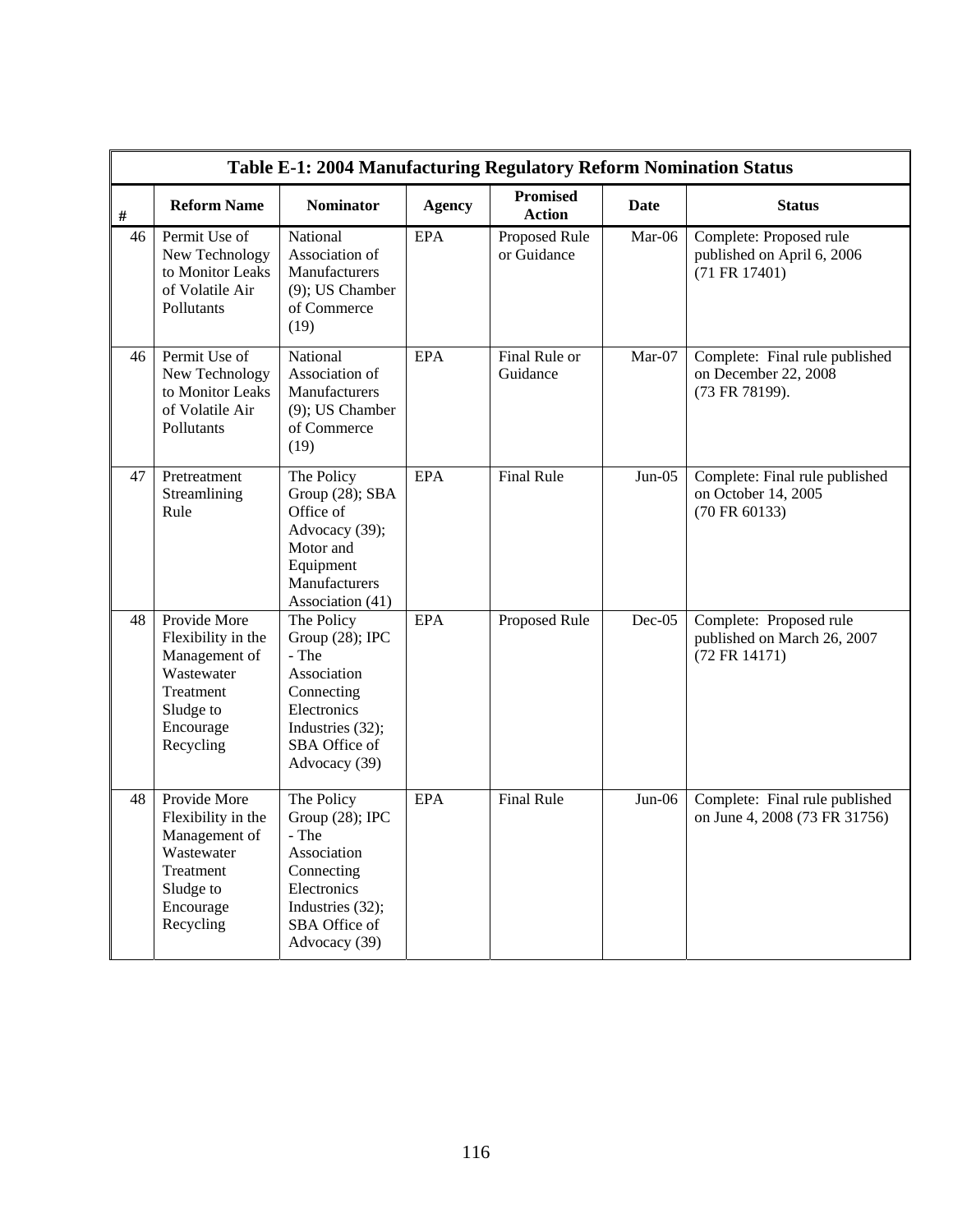|      | Table E-1: 2004 Manufacturing Regulatory Reform Nomination Status                                              |                                                                                                                                                                                                                                                                                                                                                         |               |                                               |          |                                                                                                                                                                                                                                |  |  |  |  |
|------|----------------------------------------------------------------------------------------------------------------|---------------------------------------------------------------------------------------------------------------------------------------------------------------------------------------------------------------------------------------------------------------------------------------------------------------------------------------------------------|---------------|-----------------------------------------------|----------|--------------------------------------------------------------------------------------------------------------------------------------------------------------------------------------------------------------------------------|--|--|--|--|
| $\#$ | <b>Reform Name</b>                                                                                             | <b>Nominator</b>                                                                                                                                                                                                                                                                                                                                        | <b>Agency</b> | <b>Promised</b><br>Action                     | Date     | <b>Status</b>                                                                                                                                                                                                                  |  |  |  |  |
| 51   | Remove<br>Regulatory<br>Disincentive to<br>Recycle Spent<br>Hydrotreating<br>and<br>Hydrorefining<br>Catalysts | American<br>Petroleum<br>Institute $(12)$                                                                                                                                                                                                                                                                                                               | <b>EPA</b>    | Respond to<br>Petition                        | $Dec-05$ | Complete: EPA concluded that<br>there is sufficient data to support<br>a rulemaking that addresses the<br>issues raised by the petitioner (a<br>catalyst recycler) and the<br>Commenter. EPA is developing<br>a proposed rule. |  |  |  |  |
| 52   | Reporting and<br>Paperwork<br>Burden in the<br><b>Toxic Release</b><br>Inventory                               | Deere $\overline{\&}$<br>Company (1);<br>National<br>Association of<br>Manufacturers<br>(9); American<br>Petroleum<br>Institute $(12)$ ;<br><b>National Small</b><br><b>Business</b><br>Association (24);<br>Specialty<br>Graphic Imaging<br>Association (27);<br>Society of Glass<br>and Ceramic<br>Decorators (33);<br>SBA Office of<br>Advocacy (39) | <b>EPA</b>    | <b>Final Rule</b><br>(forms)<br>modification) | $Jun-05$ | Complete: Final Rule published<br>on July 12, 2005<br>(70 FR 39931)                                                                                                                                                            |  |  |  |  |
| 52   | Reporting and<br>Paperwork<br>Burden in the<br><b>Toxic Release</b><br>Inventory                               | See above                                                                                                                                                                                                                                                                                                                                               | <b>EPA</b>    | Proposed Rule<br>(burden<br>reduction)        | Aug-05   | Complete: Proposed rule<br>published on October 4, 2005<br>(70 FR 57822)                                                                                                                                                       |  |  |  |  |
| 52   | Reporting and<br>Paperwork<br>Burden in the<br><b>Toxic Release</b><br>Inventory                               | See above                                                                                                                                                                                                                                                                                                                                               | <b>EPA</b>    | <b>Final Rule</b><br>(burden<br>reduction)    | Dec-06   | Complete: Final rule published<br>on December 22, 2006<br>(71 FR 76932).                                                                                                                                                       |  |  |  |  |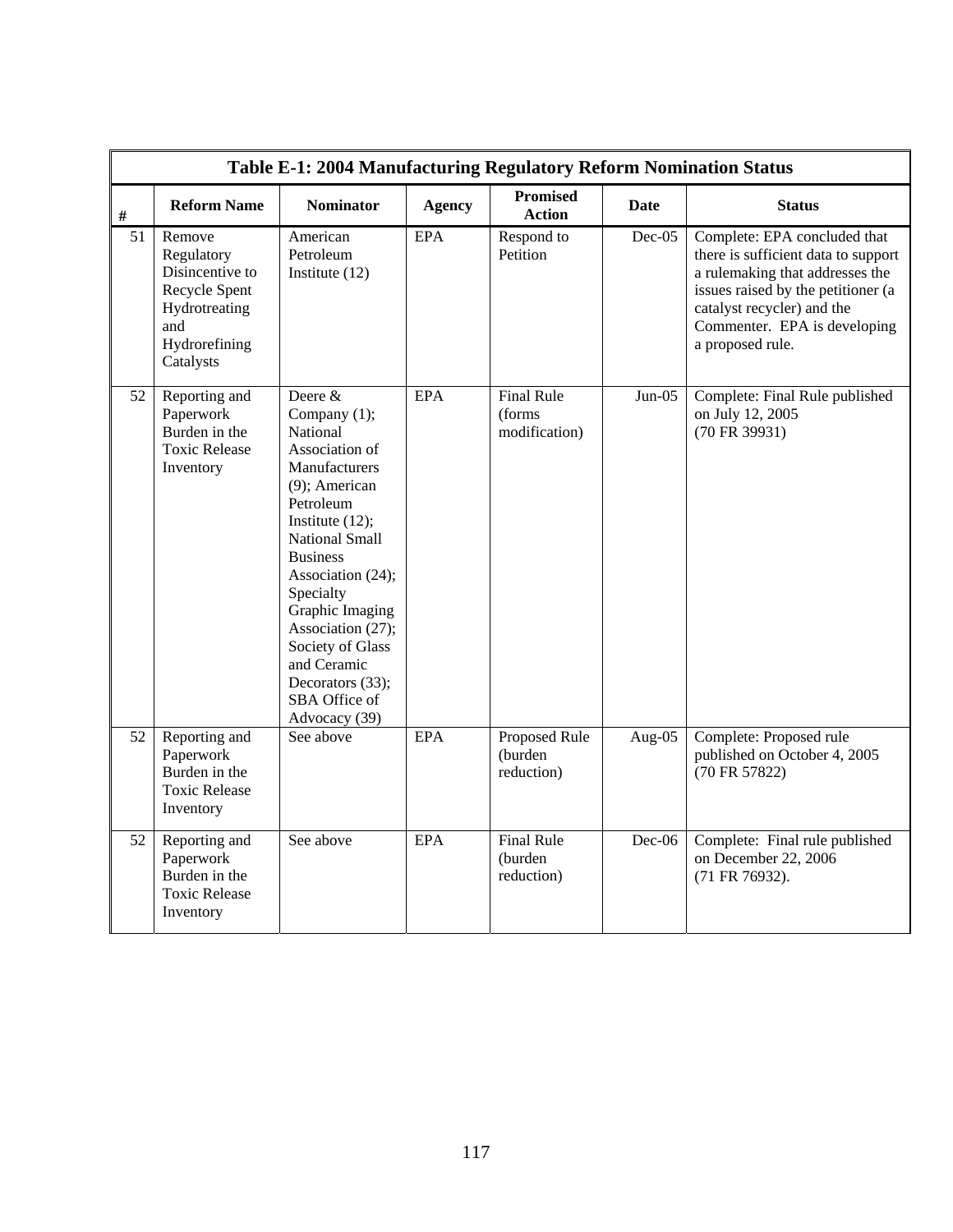|             | Table E-1: 2004 Manufacturing Regulatory Reform Nomination Status      |                                                                                                                                                                                                                                                                                                                                                                                                                                                                                                                  |               |                                                  |             |                                                                                                                                           |  |  |  |  |
|-------------|------------------------------------------------------------------------|------------------------------------------------------------------------------------------------------------------------------------------------------------------------------------------------------------------------------------------------------------------------------------------------------------------------------------------------------------------------------------------------------------------------------------------------------------------------------------------------------------------|---------------|--------------------------------------------------|-------------|-------------------------------------------------------------------------------------------------------------------------------------------|--|--|--|--|
| $\#$        | <b>Reform Name</b>                                                     | <b>Nominator</b>                                                                                                                                                                                                                                                                                                                                                                                                                                                                                                 | <b>Agency</b> | <b>Promised</b><br><b>Action</b>                 | <b>Date</b> | <b>Status</b>                                                                                                                             |  |  |  |  |
| $54-$<br>58 | Spill Prevention<br>Control and<br>Counter-<br>measures<br>(SPCC) Rule | <b>Utility Solid</b><br><b>Waste Activities</b><br>Group $(7)$ ;<br>National<br>Association of<br>Manufacturers<br>$(9)$ ; Synthetic<br>Organic<br>Chemicals<br>Manufacturing<br>Association (17);<br>National Paint<br>and Coatings<br>Association (18);<br>General<br>Electronic<br>Company (26);<br>American<br>Furniture<br>Manufacturers<br>Association (35);<br>SBA Office of<br>Advocacy (39);<br>American Public<br>Power<br>Association (42);<br>Copper and<br><b>Brass Fabricators</b><br>Council (45) | <b>EPA</b>    | Guidance to<br>Inspectors                        | $Jul-05$    | Complete: Guidance document<br>released in October, 2005. The<br>guidance is available at<br>http://www.epa.gov/oilspill/guid<br>ance.htm |  |  |  |  |
| $54-$<br>58 | Spill Prevention<br>Control and<br>Counter-<br>measures<br>(SPCC) Rule | See above                                                                                                                                                                                                                                                                                                                                                                                                                                                                                                        | <b>EPA</b>    | Proposed Rule<br>(related to<br>NODA)            | Aug- $05$   | Complete: Proposed rule<br>published on December 12, 2005<br>(70 FR 73523)                                                                |  |  |  |  |
| $54-$<br>58 | Spill Prevention<br>Control and<br>Counter-<br>measures<br>(SPCC) Rule | See above                                                                                                                                                                                                                                                                                                                                                                                                                                                                                                        | <b>EPA</b>    | Final Rule<br>(related to<br>NODA)               | Feb-06      | Complete: Final rule published<br>on December 26, 2006<br>(71 FR 77266).                                                                  |  |  |  |  |
| $54-$<br>58 | Spill Prevention<br>Control and<br>Counter-<br>measures<br>(SPCC) Rule | See above                                                                                                                                                                                                                                                                                                                                                                                                                                                                                                        | <b>EPA</b>    | Proposed Rule<br>for Regulatory<br>Modifications | $Jun-06$    | Complete: Proposed rule<br>published on October 15, 2007<br>(72 FR 58377).                                                                |  |  |  |  |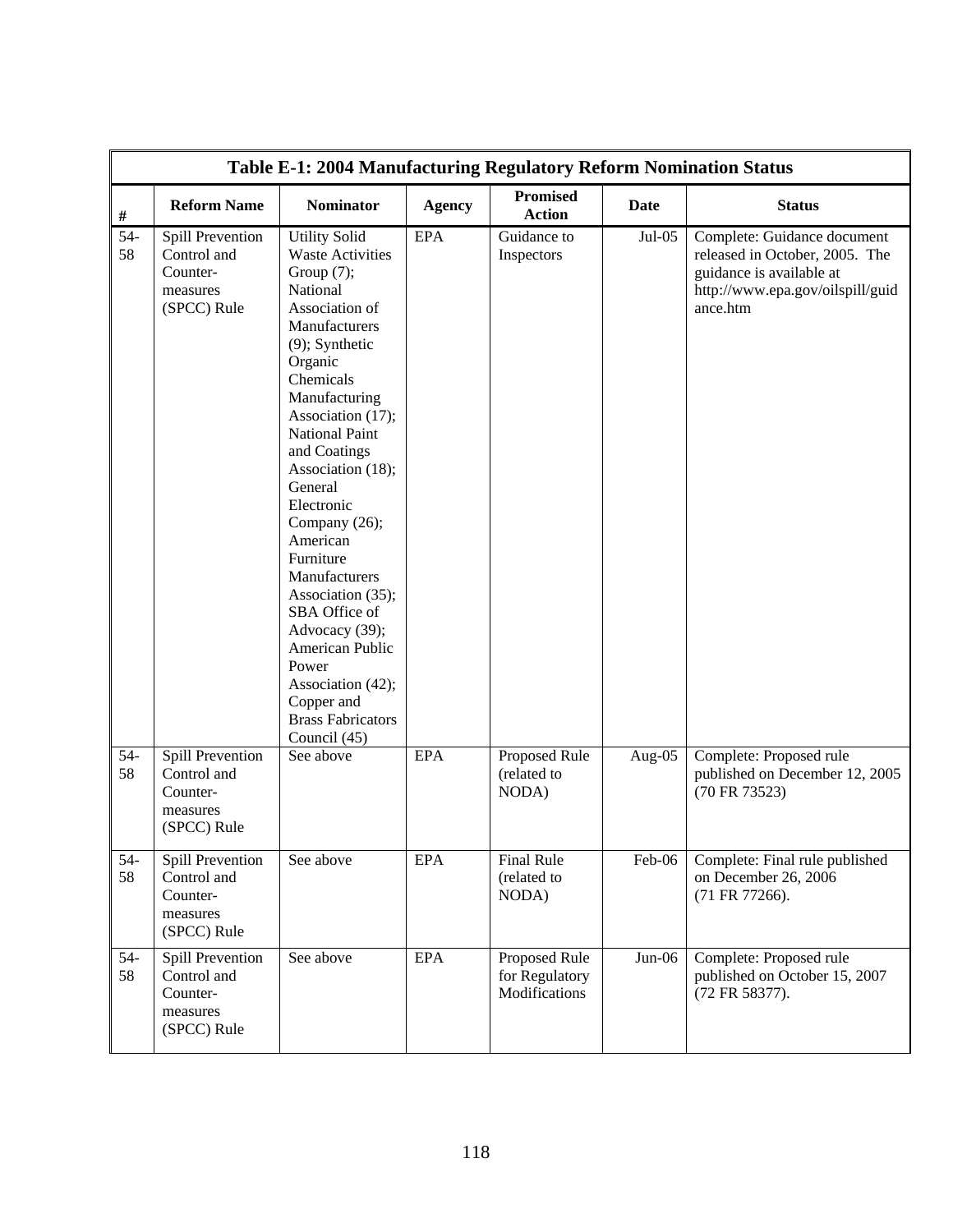|             | Table E-1: 2004 Manufacturing Regulatory Reform Nomination Status                 |                                                                                              |               |                                               |             |                                                                                                                                                                                                                                                                                                                                                                                                                               |  |  |  |  |
|-------------|-----------------------------------------------------------------------------------|----------------------------------------------------------------------------------------------|---------------|-----------------------------------------------|-------------|-------------------------------------------------------------------------------------------------------------------------------------------------------------------------------------------------------------------------------------------------------------------------------------------------------------------------------------------------------------------------------------------------------------------------------|--|--|--|--|
| $\#$        | <b>Reform Name</b>                                                                | <b>Nominator</b>                                                                             | <b>Agency</b> | <b>Promised</b><br><b>Action</b>              | <b>Date</b> | <b>Status</b>                                                                                                                                                                                                                                                                                                                                                                                                                 |  |  |  |  |
| $54-$<br>58 | Spill Prevention<br>Control and<br>Counter-<br>measures<br>(SPCC) Rule            | See above                                                                                    | <b>EPA</b>    | Final Rule for<br>Regulatory<br>Modifications | $Jun-07$    | Complete: Published final rule<br>on December 5, 2008 (73 FR<br>74235).                                                                                                                                                                                                                                                                                                                                                       |  |  |  |  |
| 59          | <b>Water Permit</b><br>Rules (mass-<br>based standards,<br>direct<br>dischargers) | National<br>Association of<br>Manufacturers<br>$(9)$ ; American<br>Chemistry<br>Council (31) | <b>EPA</b>    | Review as part<br>of biennial<br>plan         | Aug- $05$   | Complete: Published the 2006<br><b>Effluent Guidelines Program</b><br>$[304(m)]$ plan in August, 2005.<br>The plan is available at<br>http://www.epa.gov/waterscienc<br>$e/guide/plan.html$ . The final<br>plan published in Fall 2006.                                                                                                                                                                                       |  |  |  |  |
| 61          | Annual<br>Reporting of<br>Pesticide<br>Information                                | National<br>Association of<br>Manufacturers<br>(9)                                           | <b>EPA</b>    | Post revised<br>policy on<br>website          | Mar-05      | Complete: EPA posted their<br>revised reporting policy in<br>February, 2005:<br>http://www.epa.gov/compliance/<br>monitoring/programs/fifra/establ<br>ishments.html                                                                                                                                                                                                                                                           |  |  |  |  |
| 68          | Cooling Water<br>Intake<br>Structures, Phase<br>III                               | American Public<br>Power<br>Association (42)                                                 | <b>EPA</b>    | <b>Final Rule</b>                             | May-06      | Complete: Published final rule<br>on June 16, 2006<br>$(71$ FR 35005)                                                                                                                                                                                                                                                                                                                                                         |  |  |  |  |
| 75          | <b>Electronic Filing</b><br>by<br>Manufacturing<br>Firms                          | American<br>Furniture<br>Manufacturers<br>Association (35)                                   | <b>EPA</b>    | Report to<br><b>OMB</b>                       | $Dec-05$    | Complete: Report submitted to<br>OMB in December, 2005. EPA<br>has concluded that this action<br>cannot be implemented at the<br>present time. EPA will continue<br>to monitor the situation to gauge<br>the interest in developing<br>common forms for use by this<br>industry and, where applicable,<br>promote the use of central data<br>exchange-type networks as the<br>basis for reporting and document<br>management. |  |  |  |  |
| 83          | Leak-Detection<br>and Repair<br>Regulatory<br>Programs                            | National<br>Association of<br>Manufacturers<br>(9)                                           | <b>EPA</b>    | Proposed Rule                                 | Mar-06      | Complete: See item #46 above.                                                                                                                                                                                                                                                                                                                                                                                                 |  |  |  |  |
| 83          | Leak-Detection<br>and Repair<br>Regulatory<br>Programs                            | National<br>Association of<br>Manufacturers<br>(9)                                           | <b>EPA</b>    | <b>Final Rule</b>                             | Mar-07      | Complete: See item #46 above                                                                                                                                                                                                                                                                                                                                                                                                  |  |  |  |  |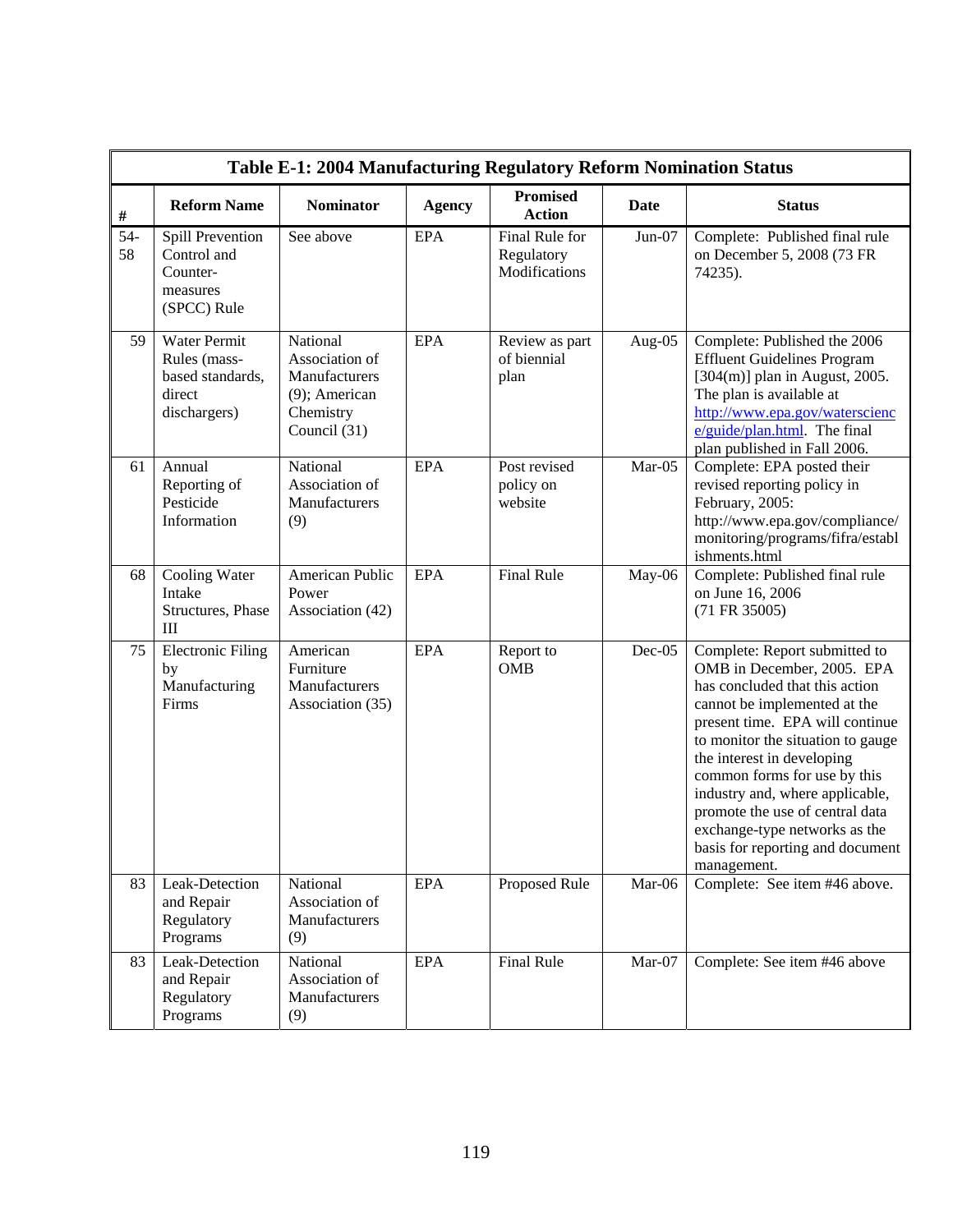|      |                                                                                            | Table E-1: 2004 Manufacturing Regulatory Reform Nomination Status                                                                                          |               |                                  |             |                                                                                                                                                                                                                             |
|------|--------------------------------------------------------------------------------------------|------------------------------------------------------------------------------------------------------------------------------------------------------------|---------------|----------------------------------|-------------|-----------------------------------------------------------------------------------------------------------------------------------------------------------------------------------------------------------------------------|
| $\#$ | <b>Reform Name</b>                                                                         | <b>Nominator</b>                                                                                                                                           | <b>Agency</b> | <b>Promised</b><br><b>Action</b> | <b>Date</b> | <b>Status</b>                                                                                                                                                                                                               |
| 86   | Method of<br>Detection<br>Limit/Minimum<br>Level Procedure<br>under the Clean<br>Water Act | National<br>Association of<br>Manufacturers<br>$(9)$ ; Inter-<br>Industry<br>Analytic Group<br>$(14)$ ; Alliance of<br>Automobile<br>Manufacturers<br>(23) | <b>EPA</b>    | Complete<br><b>FACA Process</b>  | $Sep-06$    | Complete: The Federal<br>Advisory Committee (FACA)<br>issued a final report in<br>December, 2007                                                                                                                            |
| 86   | Method of<br>Detection<br>Limit/Minimum<br>Level Procedure<br>under the Clean<br>Water Act | See above                                                                                                                                                  | EPA           | Conclude Pilot<br>Project        | $Nov-06$    | Complete: concluded FACA<br>pilot project in January, 2007.<br>Because the final method<br>recommended by the FACA was<br>not included in the first pilot<br>study, EPA will conduct a new<br>pilot, closing in Fall, 2008. |
| 86   | Method of<br>Detection<br>Limit/Minimum<br>Level Procedure<br>under the Clean<br>Water Act | See above                                                                                                                                                  | <b>EPA</b>    | Proposed Rule                    | $Jun-07$    | Overdue: currently scheduled for<br>December, 2009.                                                                                                                                                                         |
| 86   | Method of<br>Detection<br>Limit/Minimum<br>Level Procedure<br>under the Clean<br>Water Act | See above                                                                                                                                                  | <b>EPA</b>    | <b>Final Rule</b>                | $Jun-08$    | Overdue: Awaiting issuance of<br>proposed rule.                                                                                                                                                                             |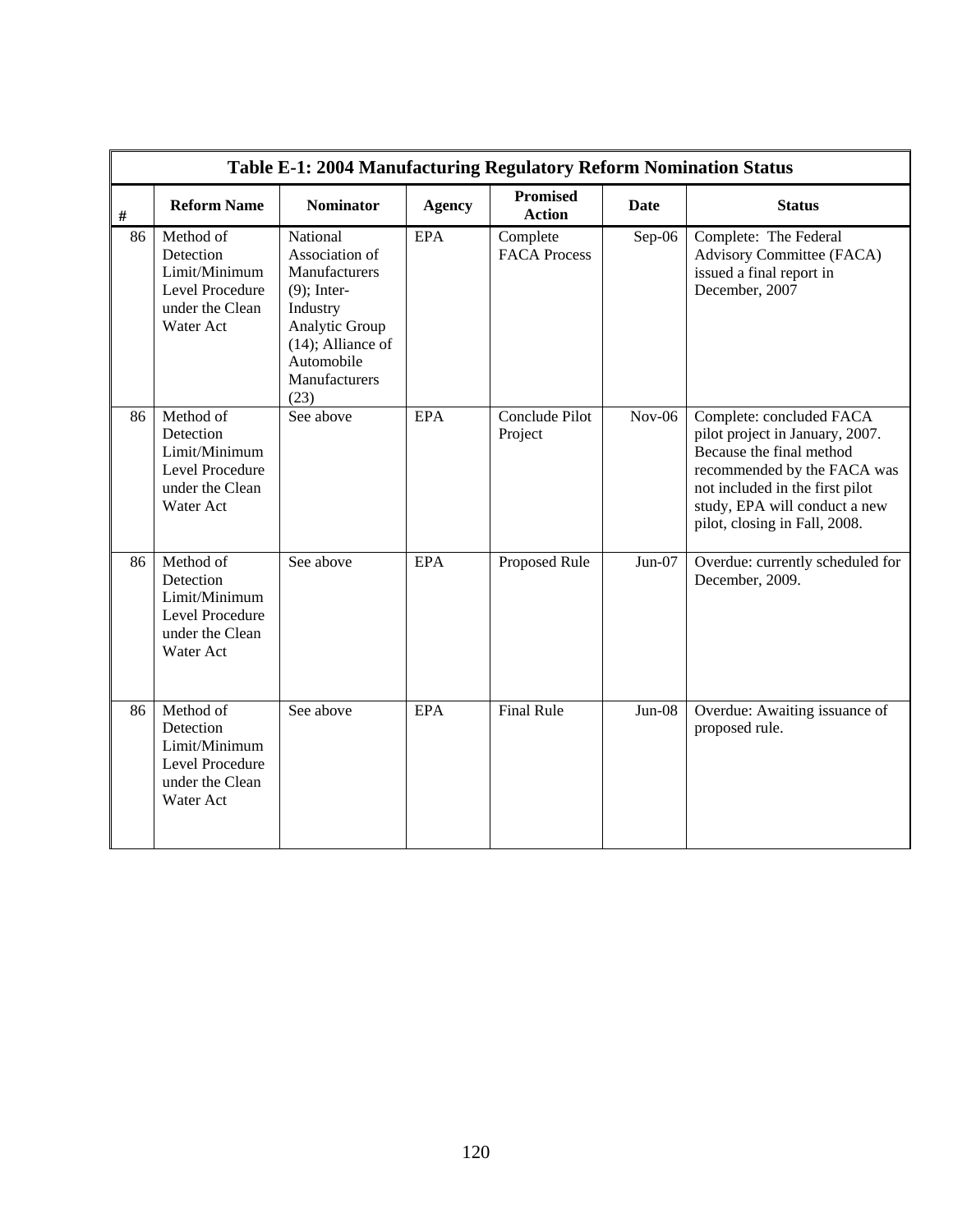|      |                                                              | Table E-1: 2004 Manufacturing Regulatory Reform Nomination Status                        |               |                                                                                   |          |                                                                                                                                                                                                                                                                                                                                                                                                                                                                                             |
|------|--------------------------------------------------------------|------------------------------------------------------------------------------------------|---------------|-----------------------------------------------------------------------------------|----------|---------------------------------------------------------------------------------------------------------------------------------------------------------------------------------------------------------------------------------------------------------------------------------------------------------------------------------------------------------------------------------------------------------------------------------------------------------------------------------------------|
| $\#$ | <b>Reform Name</b>                                           | <b>Nominator</b>                                                                         | <b>Agency</b> | <b>Promised</b><br><b>Action</b>                                                  | Date     | <b>Status</b>                                                                                                                                                                                                                                                                                                                                                                                                                                                                               |
| 87   | Operating<br>Permits Under<br>the Clean Air<br>Act           | National<br>Association of<br>Manufacturers<br>(9)                                       | <b>EPA</b>    | <b>Final Report</b><br>on whether to<br>change<br>Title V                         | Dec-05   | Complete: Final report to the<br>Clean Air Advisory Committee<br>on Title V published in April<br>2006. EPA responded in<br>September 2006 with plans to<br>develop best practice and<br>guidance documents, improve<br>EPA processes, and to pursue<br>program changes through<br>rulemaking. EPA proposed the<br>Flexible Air Permits Rule in<br>September 2007. Reports,<br>recommendations and EPA<br>response available at<br>http://www.epa.gov/air/oaqps/pe<br>rmits/taskforce.html. |
| 88   | Potential to Emit<br>(PTE) Test                              | Deere &<br>Company (1);<br>Motor and<br>Equipment<br>Manufacturers<br>Association (41)   | <b>EPA</b>    | Proposed Rule                                                                     | $Jan-06$ | Overdue.                                                                                                                                                                                                                                                                                                                                                                                                                                                                                    |
| 88   | Potential to Emit<br>(PTE) Test                              | Deere $&$<br>Company (1);<br>Motor and<br>Equipment<br>Manufacturers<br>Association (41) | EPA           | <b>Final Rule</b>                                                                 | $Jan-07$ | Overdue: Awaiting issuance of<br>proposed rule.                                                                                                                                                                                                                                                                                                                                                                                                                                             |
| 90   | Prohibit Use of<br>Mercury in<br>Automobile<br>Manufacturing | American Iron<br>and Steel<br>Institute $(34)$                                           | <b>EPA</b>    | Conduct<br>Preliminary<br>Analysis                                                | $Jun-05$ | Complete: EPA finished its<br>preliminary analysis in June,<br>2005                                                                                                                                                                                                                                                                                                                                                                                                                         |
| 90   | Prohibit Use of<br>Mercury in<br>Automobile<br>Manufacturing | American Iron<br>and Steel<br>Institute (34)                                             | <b>EPA</b>    | <b>Discuss</b><br>Regulatory<br>options with<br>stakeholders                      | $Sep-05$ | Complete: EPA finished its<br>discussions with stakeholders by<br>June, 2005                                                                                                                                                                                                                                                                                                                                                                                                                |
| 90   | Prohibit Use of<br>Mercury in<br>Automobile<br>Manufacturing | American Iron<br>and Steel<br>Institute (34)                                             | <b>EPA</b>    | Make<br>determination<br>on appropriate<br>regulatory or<br>voluntary<br>approach | $Nov-05$ | Complete: Proposed rule<br>published on July 11, 2006<br>(71 FR 39035). Final rule<br>published on October 5, 2007<br>(72 FR 56903).                                                                                                                                                                                                                                                                                                                                                        |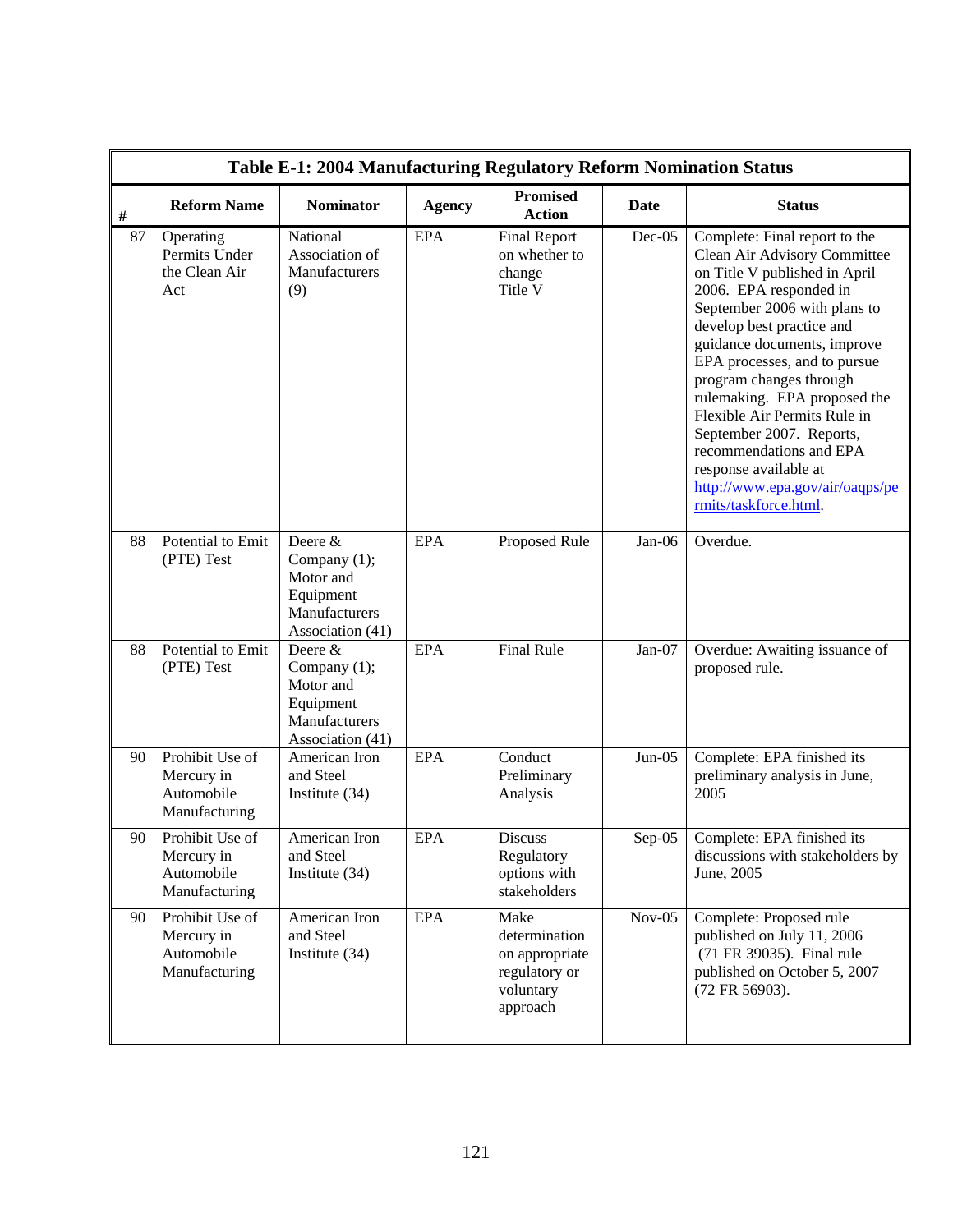|     |                                                                                                              | Table E-1: 2004 Manufacturing Regulatory Reform Nomination Status                                |               |                                                                                                                                                                               |             |                                                                                                                                                                                                                                                                                                      |
|-----|--------------------------------------------------------------------------------------------------------------|--------------------------------------------------------------------------------------------------|---------------|-------------------------------------------------------------------------------------------------------------------------------------------------------------------------------|-------------|------------------------------------------------------------------------------------------------------------------------------------------------------------------------------------------------------------------------------------------------------------------------------------------------------|
| #   | <b>Reform Name</b>                                                                                           | <b>Nominator</b>                                                                                 | <b>Agency</b> | <b>Promised</b><br><b>Action</b>                                                                                                                                              | <b>Date</b> | <b>Status</b>                                                                                                                                                                                                                                                                                        |
| 92  | Reduce the<br>Inspection<br>Frequency from<br>Weekly to<br>Monthly for<br><b>Selected RCRA</b><br>Facilities | Deere &<br>Company (1)                                                                           | <b>EPA</b>    | <b>Final Rule</b>                                                                                                                                                             | $Nov-05$    | Complete: Final rule published<br>on April 4, 2006<br>(71 FR 16861)                                                                                                                                                                                                                                  |
| 97  | Reportable<br>Quantity (RQ)<br>Threshold for<br>Nitrogen Oxide<br>and Dioxide at<br>Combustion<br>Sources    | National<br>Association of<br>Manufacturers<br>(9); American<br>Chemistry<br>Council (31)        | <b>EPA</b>    | Proposed Rule                                                                                                                                                                 | $Sep-05$    | Complete: Proposed rule<br>published on October 4, 2005<br>(70 FR 57813)                                                                                                                                                                                                                             |
| 97  | Reportable<br>Quantity (RQ)<br>Threshold for<br>Nitrogen Oxide<br>and Dioxide at<br>Combustion<br>Sources    | National<br>Association of<br>Manufacturers<br>$(9)$ ; American<br>Chemistry<br>Council (31)     | <b>EPA</b>    | <b>Final Rule</b>                                                                                                                                                             | $Sep-06$    | Complete: Final rule published<br>on October 4, 2006<br>(70 FR 58525)                                                                                                                                                                                                                                |
| 101 | Sulfur and<br>Nitrogen<br>Monitoring at<br><b>Stationary Gas-</b><br><b>Fired Turbines</b>                   | National<br>Association of<br>Manufacturers<br>(9)                                               | <b>EPA</b>    | Report to<br>OMB on the<br>status of<br>discussions<br>with<br>Commenter to<br>determine<br>whether rule<br>promulgated<br>April 2004<br>addresses<br>Commenter's<br>concerns | May-05      | Complete: Report submitted to<br>OMB in May, 2005. The report<br>stated that the 2004 rule on<br>sulfur and nitrogen monitoring<br>satisfied the reform nomination.<br>EPA subsequently checked with<br>Commenter (NAM) which<br>agreed the 2004 rule was<br>responsive to the reform<br>nomination. |
| 103 | Systematic<br>Program for<br>Developing and<br>Validating<br>Analytic<br>Methods                             | Inter-Industry<br>Analytic Group<br>$(14)$ ; American<br><b>Public Power</b><br>Association (42) | <b>EPA</b>    | Form a Federal<br>Advisory<br>Committee                                                                                                                                       | $Sep-06$    | Complete: FACA issued a final<br>report in December, 2007.<br>Please see item #86 above.                                                                                                                                                                                                             |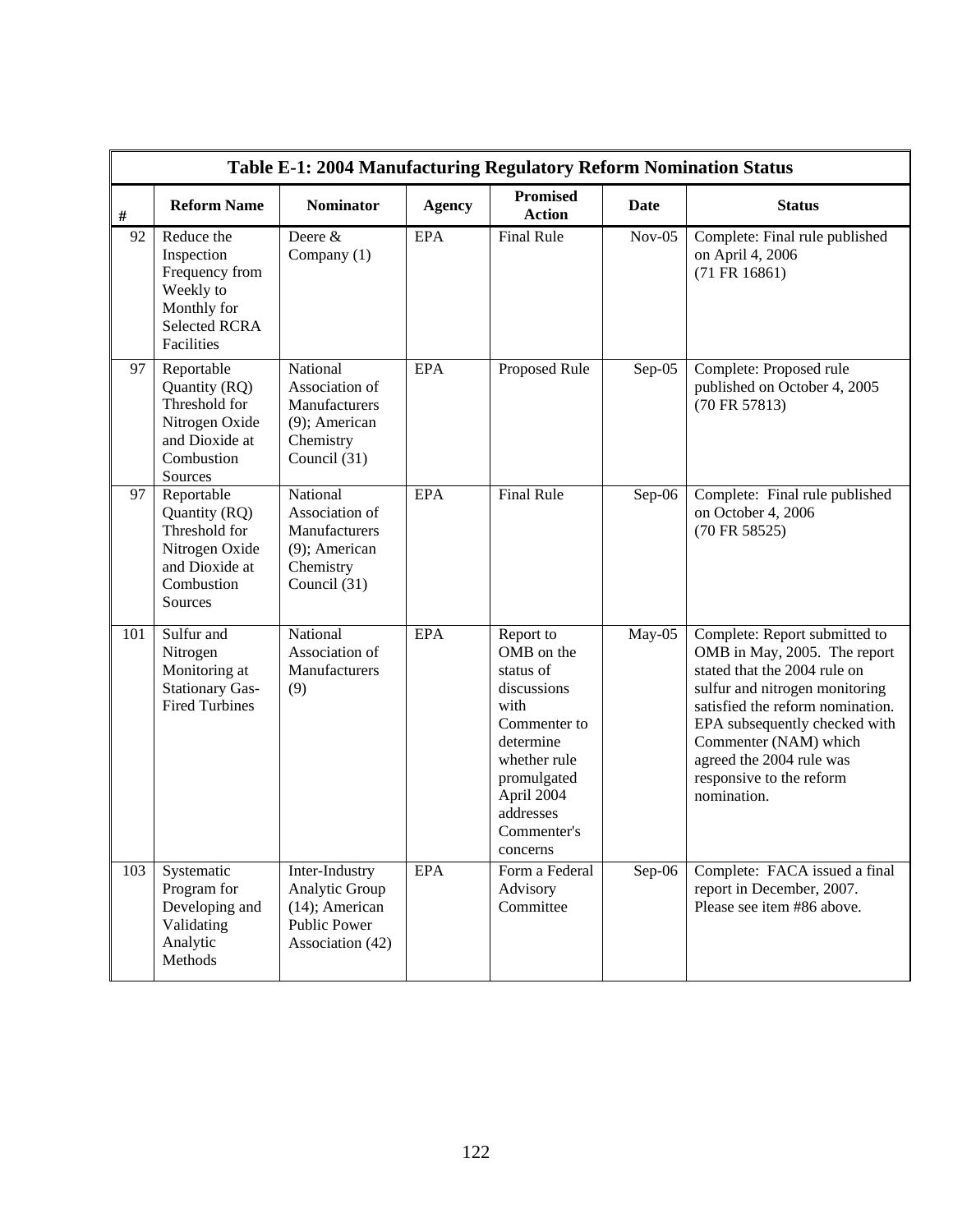|      |                                                                                  | Table E-1: 2004 Manufacturing Regulatory Reform Nomination Status |               |                                                  |             |                                                                                                                             |
|------|----------------------------------------------------------------------------------|-------------------------------------------------------------------|---------------|--------------------------------------------------|-------------|-----------------------------------------------------------------------------------------------------------------------------|
| $\#$ | <b>Reform Name</b>                                                               | <b>Nominator</b>                                                  | <b>Agency</b> | <b>Promised</b><br><b>Action</b>                 | <b>Date</b> | <b>Status</b>                                                                                                               |
| 103  | Systematic<br>Program for<br>Developing and<br>Validating<br>Analytic<br>Methods | See above                                                         | <b>EPA</b>    | Conclude Pilot<br>Project                        | $Nov-06$    | Complete: concluded pilot<br>project in January, 2007. New<br>pilot scheduled for Fall, 2008.<br>Please see item #86 above. |
| 103  | Systematic<br>Program for<br>Developing and<br>Validating<br>Analytic<br>Methods | See above                                                         | <b>EPA</b>    | Proposed Rule                                    | $Jun-07$    | Currently scheduled for<br>December, 2009.                                                                                  |
| 103  | Systematic<br>Program for<br>Developing and<br>Validating<br>Analytic<br>Methods | See above                                                         | <b>EPA</b>    | <b>Final Rule</b>                                | $Jun-08$    | Overdue: Awaiting issuance of<br>proposed rule.                                                                             |
| 108  | Deferral of<br>Duplicative<br>Federal<br>Permitting                              | The Policy<br>Group (28)                                          | <b>EPA</b>    | Proposed Rule                                    | $Mar-05$    | Complete: Proposed rule<br>published on March 25, 2005<br>(70 FR 15250)                                                     |
| 108  | Deferral of<br>Duplicative<br>Federal<br>Permitting                              | The Policy<br>Group (28)                                          | <b>EPA</b>    | <b>Final Rule</b>                                | Aug-05      | Complete: Final rule published<br>on December 19, 2005<br>(70 FR 75319)                                                     |
| 110  | SARA Title 312,<br>313 Programs                                                  | American Iron<br>and Steel<br>Institute $(34)$                    | EPA           | <b>Final Rule</b><br>(TRI forms<br>modification) | $Jun-05$    | Complete: Final Rule published<br>on July 12, 2005<br>(70 FR 39931)                                                         |
| 110  | SARA Title 312,<br>313 Programs                                                  | See above                                                         | <b>EPA</b>    | Proposed Rule<br>(TRI burden<br>reduction)       | Aug-05      | Complete: Proposed rule<br>published on October 4, 2005<br>(70 FR 57822)                                                    |
| 110  | SARA Title 312,<br>313 Programs                                                  | See above                                                         | <b>EPA</b>    | <b>Final Rule</b><br>(TRI burden<br>reduction)   | Dec-06      | Complete: Final rule published<br>on December 22, 2006<br>(71 FR 76932).                                                    |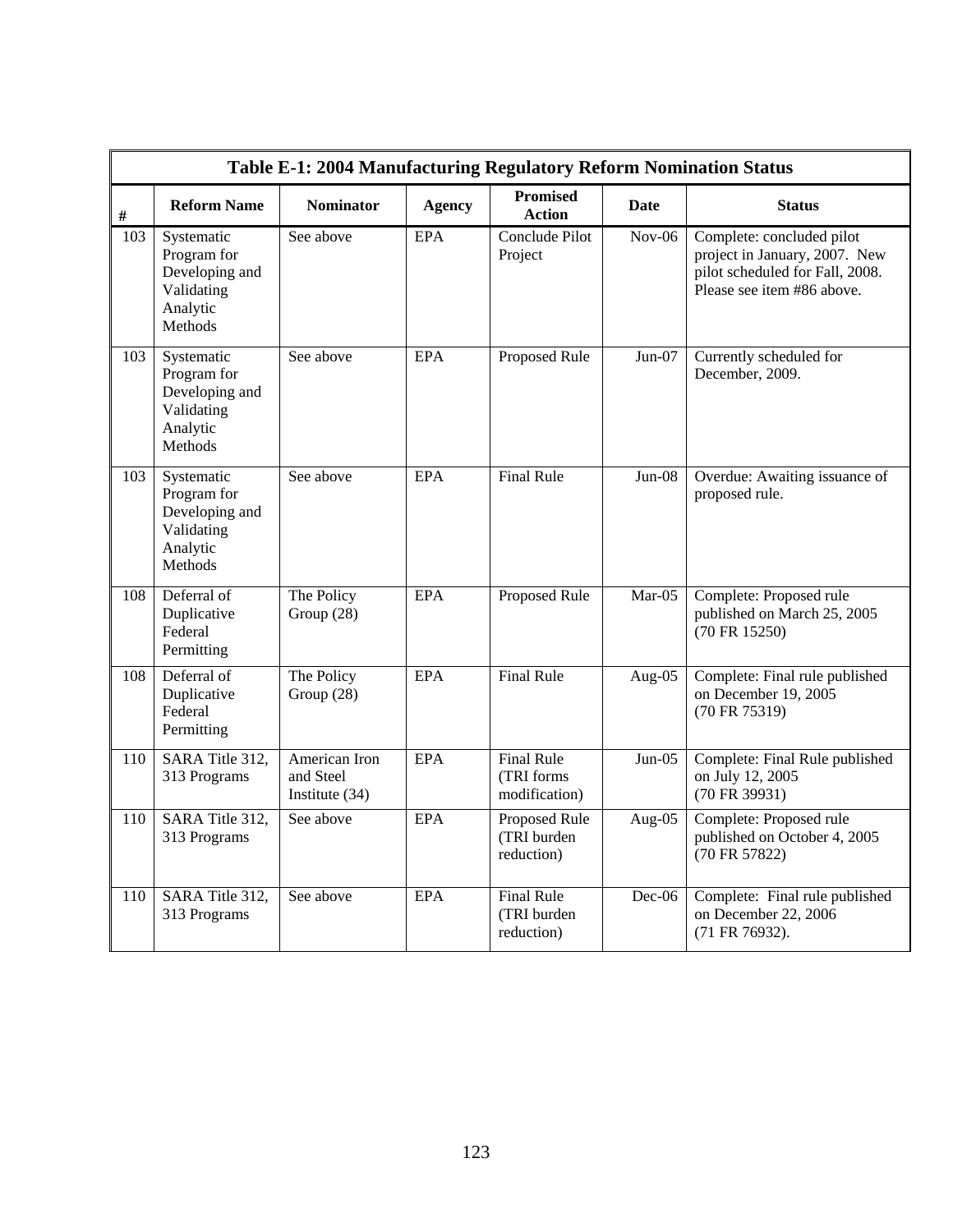|      |                                                                      | Table E-1: 2004 Manufacturing Regulatory Reform Nomination Status |               |                                                           |             |                                                                                                                                                                                                                                                                                                                                                                                                                                                                                                                                                                                        |
|------|----------------------------------------------------------------------|-------------------------------------------------------------------|---------------|-----------------------------------------------------------|-------------|----------------------------------------------------------------------------------------------------------------------------------------------------------------------------------------------------------------------------------------------------------------------------------------------------------------------------------------------------------------------------------------------------------------------------------------------------------------------------------------------------------------------------------------------------------------------------------------|
| $\#$ | <b>Reform Name</b>                                                   | <b>Nominator</b>                                                  | <b>Agency</b> | <b>Promised</b><br><b>Action</b>                          | <b>Date</b> | <b>Status</b>                                                                                                                                                                                                                                                                                                                                                                                                                                                                                                                                                                          |
| 112  | Vapor Recovery<br>at Gasoline<br><b>Stations</b>                     | American<br>Petroleum<br>Institute $(12)$                         | <b>EPA</b>    | Report to<br>OMB on cost-<br>effectiveness                | $Sep-05$    | Complete: Report submitted to<br>OMB September 2005. The<br>report examines the cost-<br>effectiveness of maintaining<br>Stage II control at the gasoline<br>pump under various assumptions<br>on the penetration of onboard<br>recovery controls in the mobile<br>source fleet.                                                                                                                                                                                                                                                                                                       |
| 116  | Publicly Owned<br><b>Treatment Work</b><br>(POTW)<br>removal credits | Copper and<br><b>Brass Fabricators</b><br>Council (45)            | <b>EPA</b>    | <b>Internal Issue</b><br>Paper                            | Mar-05      | Complete: EPA developed an<br>internal issue paper in March,<br>2005.                                                                                                                                                                                                                                                                                                                                                                                                                                                                                                                  |
| 117  | Categorical<br>Wastewater<br>Sampling and<br>Testing                 | Copper and<br><b>Brass Fabricators</b><br>Council (45)            | <b>EPA</b>    | <b>Final Rule</b>                                         | $Jun-05$    | Complete: Part of Pretreatment<br>Streamlining final rule,<br>published on October 14, 2005<br>(70 FR 60133)                                                                                                                                                                                                                                                                                                                                                                                                                                                                           |
| 118  | Definition of<br>Volatile Organic<br>Compound                        | Copper and<br><b>Brass Fabricators</b><br>Council (45)            | <b>EPA</b>    | Advance<br>Notice of<br>Proposed<br>Rulemaking<br>(ANPRM) | May-05      | Complete: On September 13,<br>2005 (70 FR 54046), EPA issued<br>guidance, as an alternative to<br>issuing an ANPRM, on State<br>implementation plans designed<br>to meet the national ambient air<br>quality standard for ozone. This<br>guidance summarizes recent<br>scientific findings, provides<br>examples of innovative<br>applications of reactivity<br>information in the development<br>of Volatile Organic Compound<br>(VOC) control measures, and<br>clarifies the relationship between<br>innovative reactivity-based<br>policies and EPA's current<br>definition of VOC. |
| 119  | Thermal<br>Treatment of<br>Hazardous<br><b>Waste Guidance</b>        | Copper and<br><b>Brass Fabricators</b><br>Council $(45)$          | <b>EPA</b>    | Report to<br><b>OMB</b>                                   | Feb-06      | Complete: Report submitted to<br>OMB in February 2006. The<br>report reviewed the risks and<br>benefits of the reform<br>nomination.                                                                                                                                                                                                                                                                                                                                                                                                                                                   |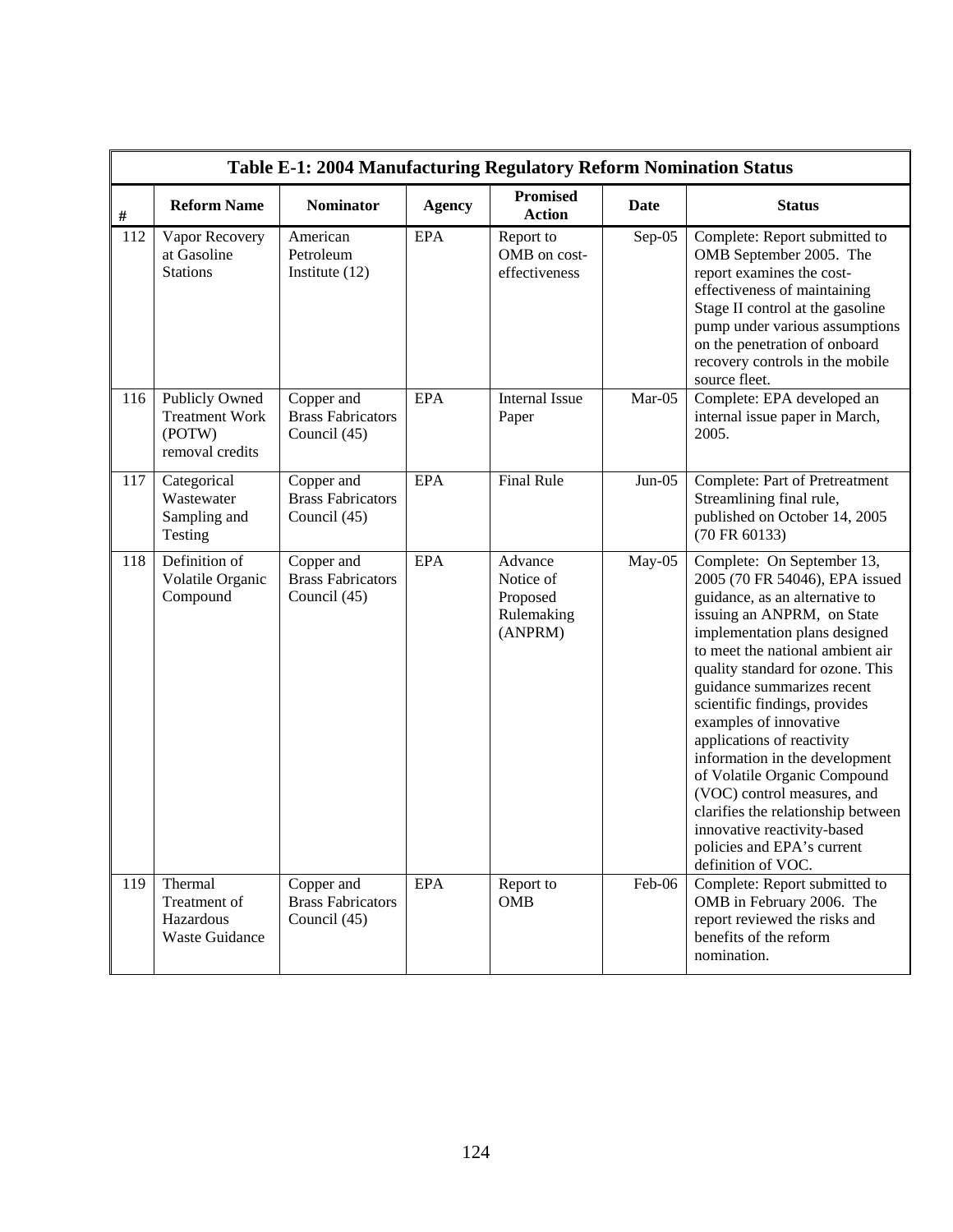|      |                    | Table E-1: 2004 Manufacturing Regulatory Reform Nomination Status                                                                                                                                                                               |                          |                                                                                                                                        |             |                                                                            |
|------|--------------------|-------------------------------------------------------------------------------------------------------------------------------------------------------------------------------------------------------------------------------------------------|--------------------------|----------------------------------------------------------------------------------------------------------------------------------------|-------------|----------------------------------------------------------------------------|
| $\#$ | <b>Reform Name</b> | <b>Nominator</b>                                                                                                                                                                                                                                | <b>Agency</b>            | <b>Promised</b><br><b>Action</b>                                                                                                       | <b>Date</b> | <b>Status</b>                                                              |
| 121  | Do Not Fax Rule    | National Federal<br>of Independent<br>Business $(8)$ ;<br>National<br>Association of<br>Manufacturers<br>$(9)$ ; US Chamber<br>of Commerce<br>$(19)$ ; National<br><b>Small Business</b><br>Association (24);<br>SBA Office of<br>Advocacy (39) | <b>FCC</b>               | Resolution of<br>petition for<br>reconsider-<br>ation of<br>rulemaking.<br>July 2005 is<br>the effective<br>date for the<br>final rule | $Jul-05$    | Complete: Proposed rule<br>published on December 19, 2005<br>(70 FR 75102) |
| 122  | <b>Broadband</b>   | Heritage<br>Foundation (5)                                                                                                                                                                                                                      | $\overline{FCC}$         | Resolution of<br>Rule following<br>Supreme Court<br>decision                                                                           | Jul-05      | Complete: Final rule published<br>on October 17, 2005<br>(70 FR 60222)     |
| 125  | <b>HIPAA</b>       | Motor &<br>Equipment<br>Manufacturers<br>Association (41)                                                                                                                                                                                       | <b>HHS</b><br><b>CMS</b> | Proposed Rule                                                                                                                          | $Dec-05$    | Overdue: In progress.                                                      |
| 125  | <b>HIPAA</b>       | Motor &<br>Equipment<br>Manufacturers<br>Association (41)                                                                                                                                                                                       | <b>HHS</b><br><b>CMS</b> | <b>Final Rule</b>                                                                                                                      | $Dec-06$    | Overdue: Awaiting issuance of<br>proposed rule.                            |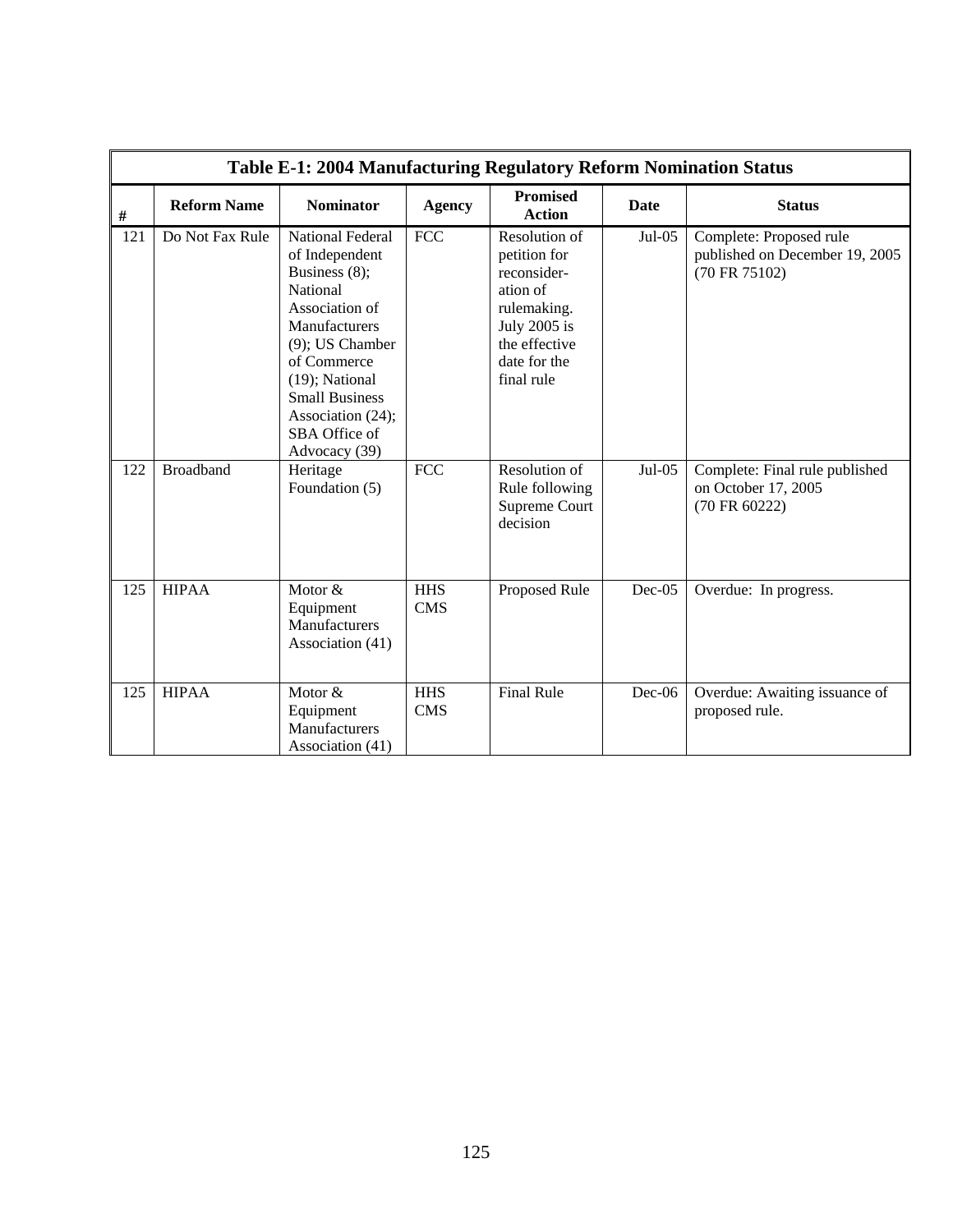|      | Table E-1: 2004 Manufacturing Regulatory Reform Nomination Status |                       |                |                                  |           |                                |  |  |  |
|------|-------------------------------------------------------------------|-----------------------|----------------|----------------------------------|-----------|--------------------------------|--|--|--|
| $\#$ | <b>Reform Name</b>                                                | <b>Nominator</b>      | <b>Agency</b>  | <b>Promised</b><br><b>Action</b> | Date      | <b>Status</b>                  |  |  |  |
| 134  | <b>FMLA</b>                                                       | <b>FMLA</b> Technical | <b>DOL ESA</b> | Proposed Rule                    | Anytime   | Complete: Final rule published |  |  |  |
| 135  |                                                                   | Corrections           |                |                                  | 2005      | on November 17, 2008           |  |  |  |
| 136  |                                                                   | Coalition (4);        |                |                                  |           | (73 FR 67933)                  |  |  |  |
| 137  |                                                                   | Heritage              |                |                                  |           |                                |  |  |  |
| 139  |                                                                   | Foundation (5);       |                |                                  |           |                                |  |  |  |
| 141  |                                                                   | National              |                |                                  |           |                                |  |  |  |
| 142  |                                                                   | Federation of         |                |                                  |           |                                |  |  |  |
| 143  |                                                                   | Independent           |                |                                  |           |                                |  |  |  |
| 144  |                                                                   | Business (8);         |                |                                  |           |                                |  |  |  |
|      |                                                                   | National              |                |                                  |           |                                |  |  |  |
|      |                                                                   | Association of        |                |                                  |           |                                |  |  |  |
|      |                                                                   | Manufacturers         |                |                                  |           |                                |  |  |  |
|      |                                                                   | $(9)$ ; US Chamber    |                |                                  |           |                                |  |  |  |
|      |                                                                   | of Commerce           |                |                                  |           |                                |  |  |  |
|      |                                                                   | $(19)$ ; American     |                |                                  |           |                                |  |  |  |
|      |                                                                   | Furniture             |                |                                  |           |                                |  |  |  |
|      |                                                                   | Manufacturers         |                |                                  |           |                                |  |  |  |
|      |                                                                   | Association (35);     |                |                                  |           |                                |  |  |  |
|      |                                                                   | Motor &               |                |                                  |           |                                |  |  |  |
|      |                                                                   | Equipment             |                |                                  |           |                                |  |  |  |
|      |                                                                   | Manufacturers         |                |                                  |           |                                |  |  |  |
|      |                                                                   | Association (41);     |                |                                  |           |                                |  |  |  |
|      |                                                                   | Society for           |                |                                  |           |                                |  |  |  |
|      |                                                                   | Human Resource        |                |                                  |           |                                |  |  |  |
|      |                                                                   | Management            |                |                                  |           |                                |  |  |  |
|      |                                                                   | (46)                  |                |                                  |           |                                |  |  |  |
| 145  | Permanent Labor                                                   | <b>US</b> Chamber of  | <b>DOL</b>     | <b>Final Rule</b>                | No        | Complete: Final rule published |  |  |  |
|      | Certification                                                     | Commerce (19)         |                |                                  | Deadline; | on December 27, 2004           |  |  |  |
|      |                                                                   |                       |                |                                  | rule      | (69 FR 77325)                  |  |  |  |
|      |                                                                   |                       |                |                                  | already   |                                |  |  |  |
|      |                                                                   |                       |                |                                  | issued    |                                |  |  |  |
|      |                                                                   |                       |                |                                  |           |                                |  |  |  |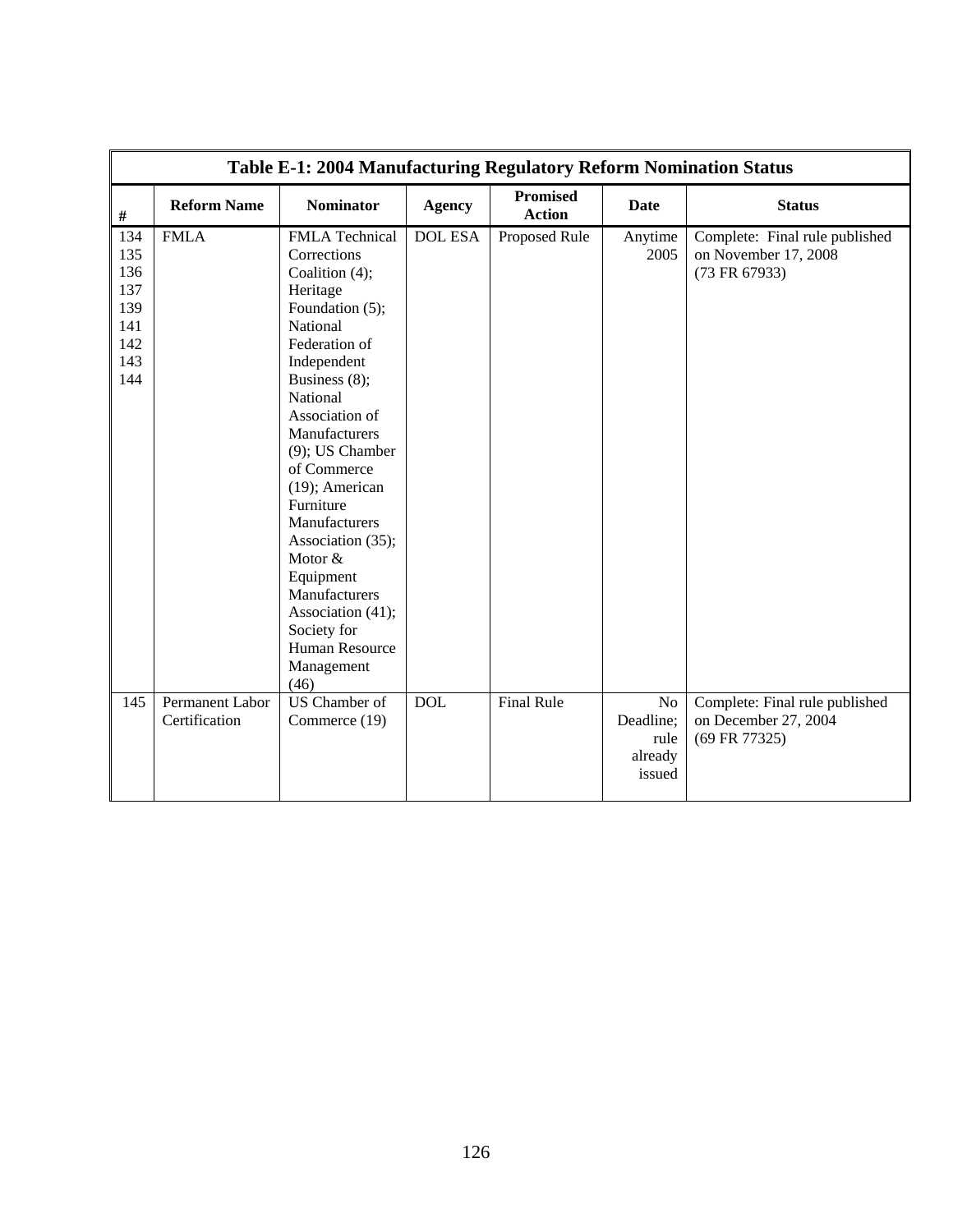|      | Table E-1: 2004 Manufacturing Regulatory Reform Nomination Status          |                                                                                                               |                           |                                  |                                                          |                                                                                                                                                                                                                                                                                                                                                                                                                                                                                                                                                                                                                                                                                                                                                                                                                    |  |  |  |  |
|------|----------------------------------------------------------------------------|---------------------------------------------------------------------------------------------------------------|---------------------------|----------------------------------|----------------------------------------------------------|--------------------------------------------------------------------------------------------------------------------------------------------------------------------------------------------------------------------------------------------------------------------------------------------------------------------------------------------------------------------------------------------------------------------------------------------------------------------------------------------------------------------------------------------------------------------------------------------------------------------------------------------------------------------------------------------------------------------------------------------------------------------------------------------------------------------|--|--|--|--|
| $\#$ | <b>Reform Name</b>                                                         | <b>Nominator</b>                                                                                              | <b>Agency</b>             | <b>Promised</b><br><b>Action</b> | Date                                                     | <b>Status</b>                                                                                                                                                                                                                                                                                                                                                                                                                                                                                                                                                                                                                                                                                                                                                                                                      |  |  |  |  |
| 151  | <b>Annual Training</b><br>Requirements for<br>Separate<br><b>Standards</b> | American<br>Furniture<br>Manufacturers<br>Association (35)                                                    | <b>DOL</b><br><b>OSHA</b> | Report to<br><b>OMB</b>          | May-05                                                   | Complete: Report submitted to<br>OMB in May, 2005. The report<br>noted that OSHA does not<br>require separate training<br>programs for each standard that<br>requires training. The report<br>also noted that OSHA has sought<br>to avoid duplication of EPA's<br>training requirements on subjects<br>where both agencies have<br>jurisdiction. OSHA plans to<br>revise and update its publication,<br>Training Requirements in OSHA<br><b>Standards and Training</b><br>Guidelines, to clarify training<br>requirements, and will add<br>training consideration to its<br>Standards Improvement Project<br>Phase III. OSHA published an<br><b>ANPRM</b> on the Standards<br>Improvement Project on<br>December 21, 2006. The<br>comment period closed on Feb.<br>20, 2007 and OSHA is analyzing<br>the comments. |  |  |  |  |
| 152  | Coke Oven<br>Emissions                                                     | American Coke<br>and Coal<br>Chemicals<br>Institute $(3)$ ;<br>American Iron<br>and Steel<br>Institute $(34)$ | <b>DOL</b><br><b>OSHA</b> | <b>Final Rule</b>                | N <sub>o</sub><br>Deadline;<br>rule<br>already<br>issued | Complete: Final rule published<br>on January 5, 2005<br>(70 FR 1111)                                                                                                                                                                                                                                                                                                                                                                                                                                                                                                                                                                                                                                                                                                                                               |  |  |  |  |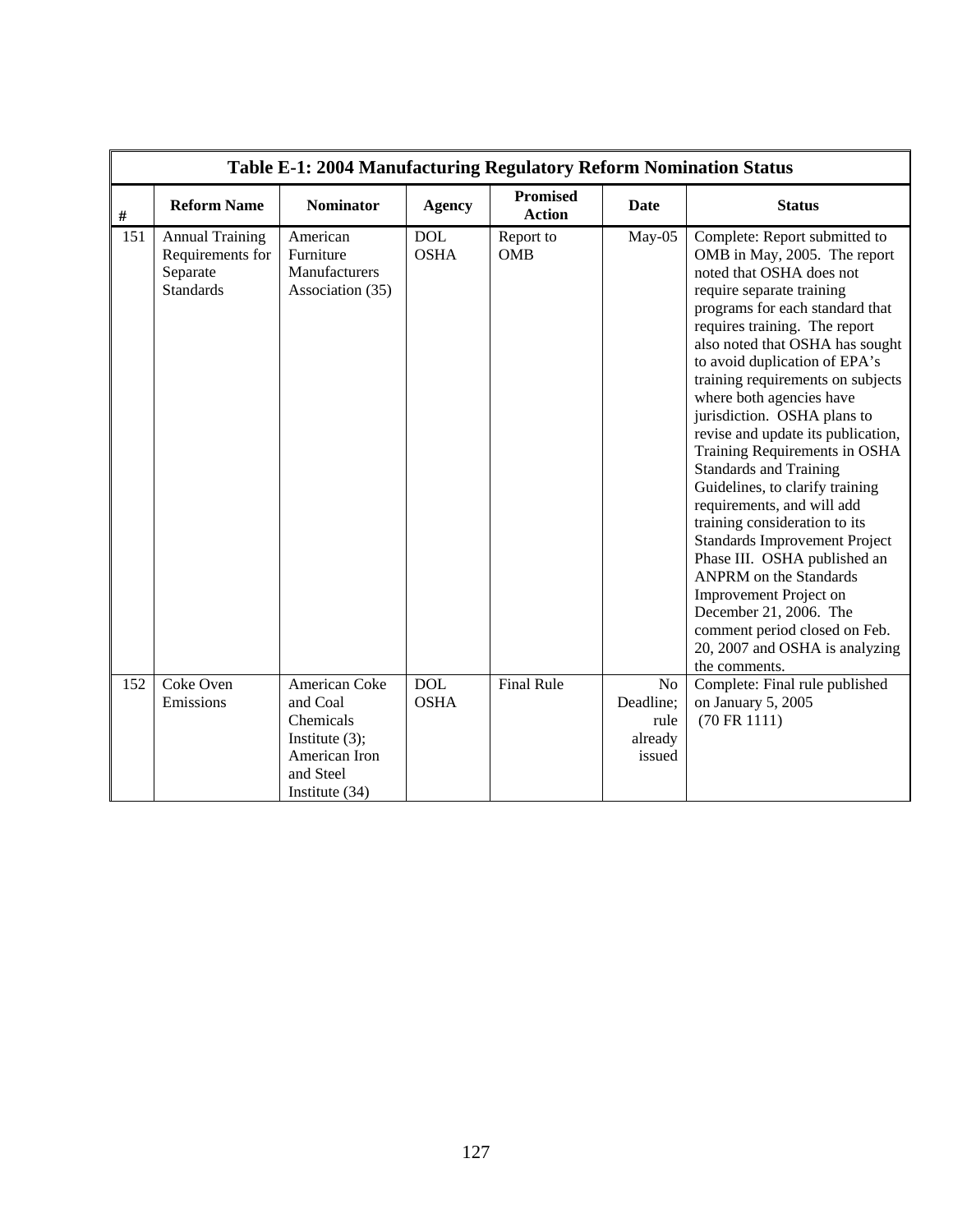|      |                                                                  | Table E-1: 2004 Manufacturing Regulatory Reform Nomination Status                                                                            |                           |                                  |                 |                                                                                                                                                                                                                                                                                                                                                                                                                                                                                                                                                                                                                                                                                                                                     |
|------|------------------------------------------------------------------|----------------------------------------------------------------------------------------------------------------------------------------------|---------------------------|----------------------------------|-----------------|-------------------------------------------------------------------------------------------------------------------------------------------------------------------------------------------------------------------------------------------------------------------------------------------------------------------------------------------------------------------------------------------------------------------------------------------------------------------------------------------------------------------------------------------------------------------------------------------------------------------------------------------------------------------------------------------------------------------------------------|
| $\#$ | <b>Reform Name</b>                                               | <b>Nominator</b>                                                                                                                             | <b>Agency</b>             | <b>Promised</b><br><b>Action</b> | Date            | <b>Status</b>                                                                                                                                                                                                                                                                                                                                                                                                                                                                                                                                                                                                                                                                                                                       |
| 153  | Flammable<br>Liquids                                             | National<br>Association of<br>Manufacturers<br>(9); National<br>Marine<br>Manufacturers<br>Association (38)                                  | <b>DOL</b><br><b>OSHA</b> | Rulemaking                       | No<br>Deadline  | In progress: OSHA published an<br><b>ANPRM</b> for the Standards<br>Improvement Project, Phase III<br>(SIP III) on December 21, 2006.<br>The ANPRM sought public<br>comment on, the<br>recommendation to replace<br>several of the National Fire<br>Protection Association (NFPA)<br>consensus standards referenced<br>in the OSHA standards<br>regulating flammable liquids<br>with the most recent editions of<br>these NFPA standards.<br>Comments received in response<br>to the ANPRM did not provide<br>sufficient information to propose<br>updating OSHA's flammable-<br>liquid standards as<br>recommended. Accordingly, the<br>proposed SIP III rule will solicit<br>additional public comment on<br>the recommendations. |
| 155  | Hazard<br>Communication<br>Training                              | National<br>Association of<br>Manufacturers<br>(9)                                                                                           | <b>DOL</b><br><b>OSHA</b> | Final<br>Guidance                | Anytime<br>2005 | In Progress: The Hazard<br>Communication Training guide<br>is undergoing final Department<br>of Labor review. The<br>completion of this training<br>project has been delayed because<br>of the Agency's work on the<br>Hazard<br>Communication/Globally<br>Harmonized System rulemaking.                                                                                                                                                                                                                                                                                                                                                                                                                                            |
| 156  | Hazard<br>Communication<br><b>Material Safety</b><br>Data Sheets | Deere &<br>Company $(1)$ ;<br>National<br>Association of<br>Manufacturers<br>(9); American<br>Furniture<br>Manufacturers<br>Association (35) | <b>DOL</b><br><b>OSHA</b> | Proposed<br>Guidance             | Anytime<br>2005 | Complete.                                                                                                                                                                                                                                                                                                                                                                                                                                                                                                                                                                                                                                                                                                                           |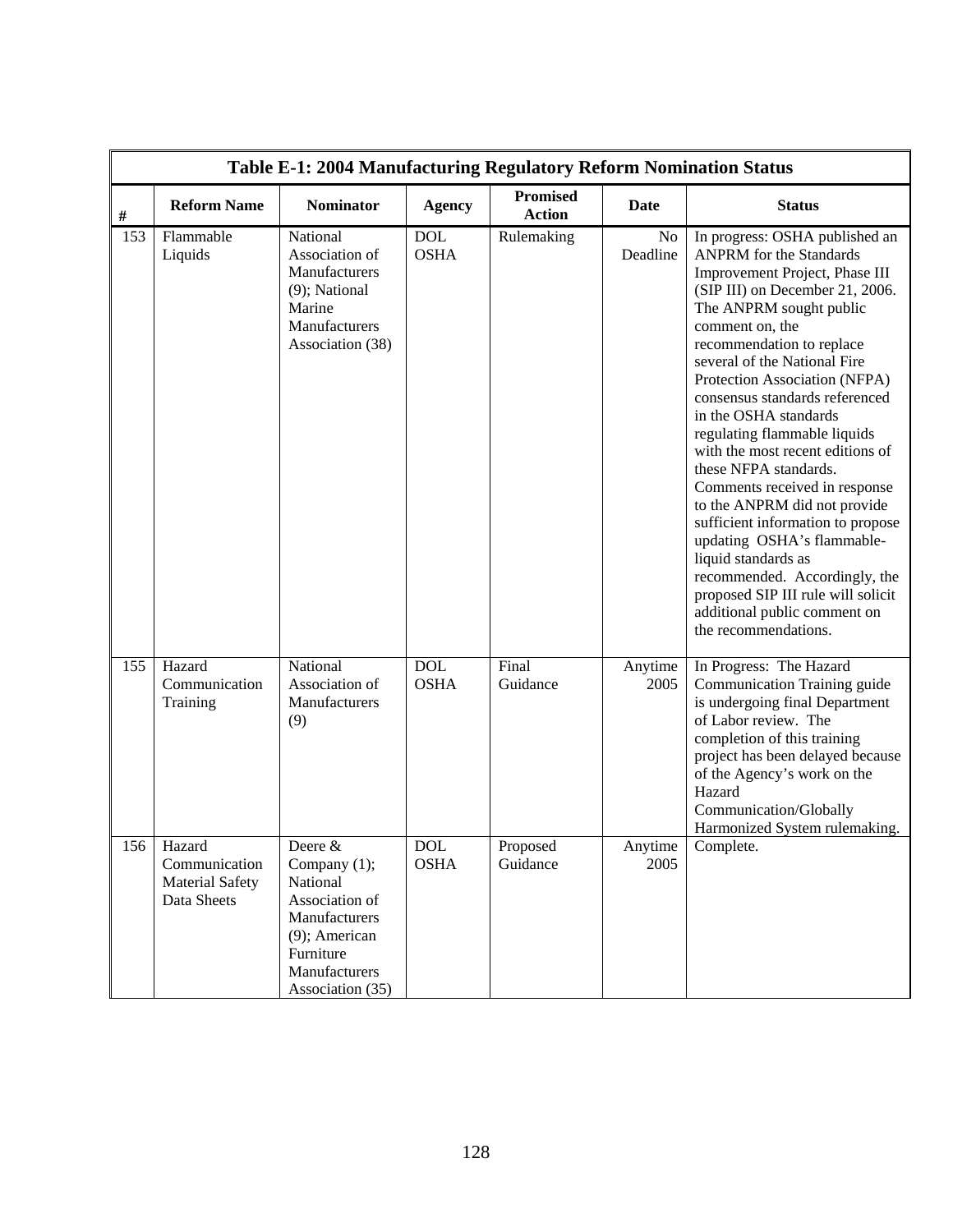|      |                                                                  | Table E-1: 2004 Manufacturing Regulatory Reform Nomination Status                            |                           |                                                               |        |                                                                                                                                                                                                                                                                                                                                                                                                                                                                                                                                       |
|------|------------------------------------------------------------------|----------------------------------------------------------------------------------------------|---------------------------|---------------------------------------------------------------|--------|---------------------------------------------------------------------------------------------------------------------------------------------------------------------------------------------------------------------------------------------------------------------------------------------------------------------------------------------------------------------------------------------------------------------------------------------------------------------------------------------------------------------------------------|
| $\#$ | <b>Reform Name</b>                                               | <b>Nominator</b>                                                                             | <b>Agency</b>             | <b>Promised</b><br><b>Action</b>                              | Date   | <b>Status</b>                                                                                                                                                                                                                                                                                                                                                                                                                                                                                                                         |
| 156  | Hazard<br>Communication<br><b>Material Safety</b><br>Data Sheets | See above                                                                                    | <b>DOL</b><br><b>OSHA</b> | Final<br>Guidance                                             | Feb-06 | Complete: OSHA issued the<br>guidance document "Guidance<br>on Hazard Determination" in<br>June 2007. It is on OSHA's web<br>site at<br>http://www.osha.gov/dsg/hazco<br>m/ghd053107.html.                                                                                                                                                                                                                                                                                                                                            |
| 157  | Hexavalent<br>Chromium                                           | The Policy<br>Group (28); SBA<br>Office of<br>Advocacy (39)                                  | <b>DOL</b><br><b>OSHA</b> | <b>Final Rule</b>                                             | Jan-06 | Complete: Final rule published<br>on February 28, 2006<br>(70 FR 10100)                                                                                                                                                                                                                                                                                                                                                                                                                                                               |
| 159  | <b>Sling Standard</b>                                            | US Chamber of<br>Commerce (19);<br><b>Associated Wire</b><br><b>Rope Fabricators</b><br>(42) | <b>DOL</b><br><b>OSHA</b> | Guidance, with<br>rulemaking<br>considered at a<br>later date | Feb-06 | Complete. Guidance issued on<br>September 7, 2007. It is on<br>OSHA's web site at<br>http://www.osha.gov/dsg/guidan<br>ce/slings/index.html.                                                                                                                                                                                                                                                                                                                                                                                          |
| 160  | Guardrails<br>Around Stacks of<br>Steel                          | American Iron<br>and Steel<br>Institute $(34)$                                               | <b>DOL</b><br><b>OSHA</b> | Report to<br><b>OMB</b>                                       | May-05 | Complete: Report submitted to<br>OMB in May, 2005. This report<br>noted that OSHA is currently<br>conducting a rulemaking on its<br>Walking and Working Surfaces<br>standard, and will consider the<br>guardrail requirement as part of<br>that rulemaking. It also stated<br>that the agency had contacted the<br>Commenter to discuss OSHA's<br>plans and that the Commenter<br>supported addressing the issue in<br>the Walking and Working<br>Surfaces rulemaking. OSHA<br>plans to publish this proposed<br>rule in April, 2008. |
| 169  | Walking and<br>Working<br><b>Surfaces</b>                        | Copper and<br><b>Brass Fabricators</b><br>Council (45)                                       | <b>DOL</b><br><b>OSHA</b> | Report to<br><b>OMB</b>                                       | May-05 | Complete: Report submitted to<br>OMB in May, 2005. This report<br>noted that OSHA is currently<br>conducting a rulemaking on its<br>Walking and Working Surfaces<br>standard, and will consider the<br>allowance of ship stairs in<br>certain circumstances as part of<br>that rulemaking. It also stated<br>that the agency had contacted the<br>Commenter and that the<br>Commenter supported including<br>a flexible policy for ship stairs in<br>the final rule.                                                                  |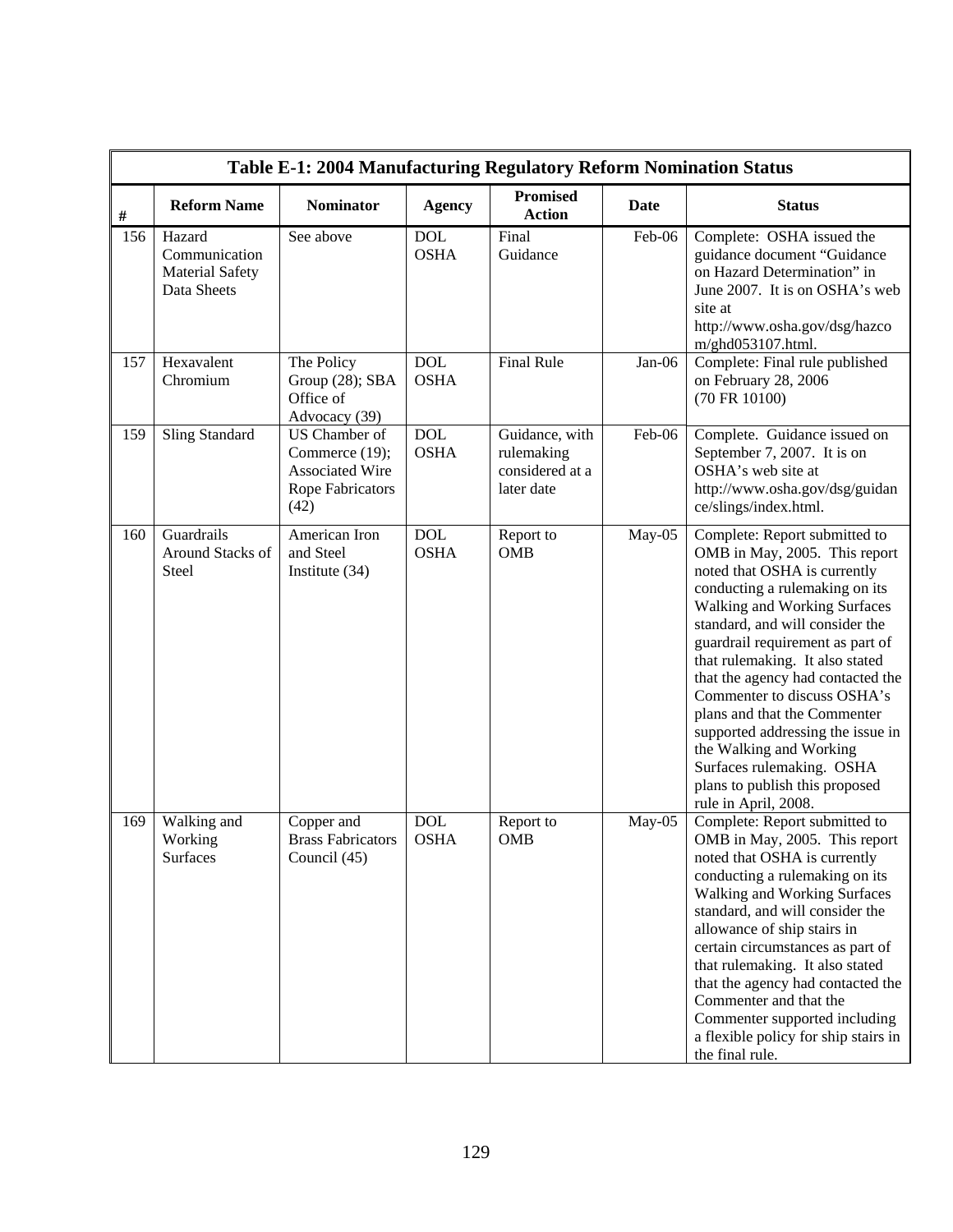|      |                                                                                | Table E-1: 2004 Manufacturing Regulatory Reform Nomination Status                                                                          |                            |                                                                                      |                            |                                                                                                                                                                                                                                                                                                                                                                                              |
|------|--------------------------------------------------------------------------------|--------------------------------------------------------------------------------------------------------------------------------------------|----------------------------|--------------------------------------------------------------------------------------|----------------------------|----------------------------------------------------------------------------------------------------------------------------------------------------------------------------------------------------------------------------------------------------------------------------------------------------------------------------------------------------------------------------------------------|
| $\#$ | <b>Reform Name</b>                                                             | <b>Nominator</b>                                                                                                                           | <b>Agency</b>              | <b>Promised</b><br><b>Action</b>                                                     | <b>Date</b>                | <b>Status</b>                                                                                                                                                                                                                                                                                                                                                                                |
| 175  | Duty Drawback                                                                  | National<br>Association of<br>Manufacturers<br>(9)                                                                                         | Treasury<br>Customs        | Incorporate<br>drawback<br>simplification<br>into the ACE<br>project                 | N <sub>o</sub><br>Deadline | Complete: Customs is working<br>with the trade to streamline and<br>simplify drawback as part of the<br><b>Automated Commercial</b><br>Environment (ACE) project. As<br>of April, 2007, Electronic<br>Manifests are not operational<br>and required at all southern land<br>ports. More information on<br>ACE is available at<br>http://www.cbp.gov/xp/cgov/too<br>lbox/about/modernization/ |
| 178  | Election to<br><b>Expense Certain</b><br>Depreciable<br><b>Business Assets</b> | SBA Office of<br>Advocacy (39)                                                                                                             | Treasury<br><b>IRS</b>     | Support<br>legislation<br>making the<br>\$100,000<br>expensing<br>limit<br>permanent | N <sub>o</sub><br>Deadline | Complete: On May 17, 2006, the<br>President signed into law the<br>Tax Increase Prevention and<br>Reconciliation Act of 2005. The<br>Act extends through 2009 the<br>ability of small businesses to<br>expense up to \$100,000 (indexed<br>for inflation) of investments in<br>depreciable assets under section<br>179 of the Internal Revenue<br>Code.                                      |
| 188  | Ready to Eat<br>Meat<br><b>Establishments</b><br>to Control for<br>Listeria    | National<br>Association of<br>Manufacturers<br>$(9)$ ; SBA Office<br>of Advocacy<br>(39); William<br>Russell &<br>Associates, Inc.<br>(30) | <b>USDA</b><br><b>FSIS</b> | <b>Final Rule</b>                                                                    | $Jun-05$                   | Overdue: In progress.                                                                                                                                                                                                                                                                                                                                                                        |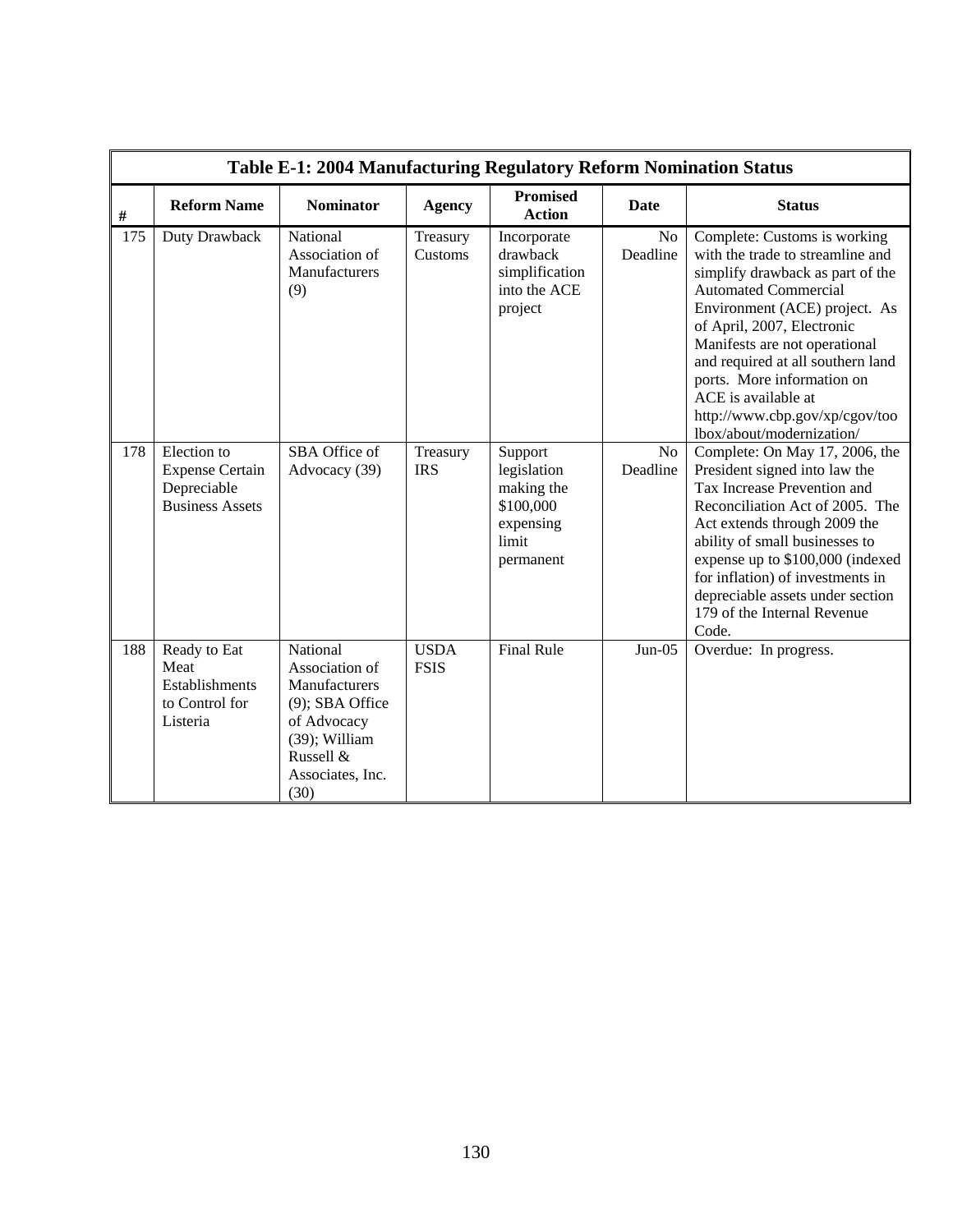| The agency contact information provided in Table E-2 is intended to allow interested          |  |
|-----------------------------------------------------------------------------------------------|--|
| members of the public to inquire about the status of regulatory reforms that remain underway. |  |

| Table E-2: Agency Contact Information for Further Updates |                                                                  |                     |                                                             |
|-----------------------------------------------------------|------------------------------------------------------------------|---------------------|-------------------------------------------------------------|
| <b>Agency</b>                                             | <b>Person/Office</b>                                             | <b>Phone Number</b> | <b>E-Mail Address/URL</b>                                   |
| Agriculture                                               | Mike Poe                                                         | 202-720-3257        | poe@opba.usda.gov                                           |
| <b>HHS</b>                                                | John Gallivan                                                    | 202-205-9165        | john.gallivan@hhs.gov                                       |
| <b>DHS</b>                                                | Mary Kate Whalen                                                 | 202-282-9160        | marykate.whalen@dhs.gov                                     |
| Interior                                                  | Office of Executive Secretariat<br>and Regulatory Affairs        | 202-208-3181        | fay iudicello@ios.doi.gov                                   |
| Labor                                                     | <b>Susan Howe</b>                                                | 202-693-5959        | howe.susan@dol.gov                                          |
| Transportation                                            | Office of Asst. General Counsel<br>for Regulation                | 202-366-4723        | dot.regulation@dot.gov                                      |
| Treasury                                                  | Office of the Executive<br>Secretary                             | 202-622-2000        | http://www.treas.gov/education/execsec/contact-<br>us.shtml |
| <b>EEOC</b>                                               | Office of Legal Counsel                                          | 202-663-4645        | carol.miaskoff@eeoc.gov                                     |
| <b>EPA</b>                                                | Nicole Owens                                                     | 202-564-1550        | Owens.Nicole@epamail.epa.gov                                |
| Federal<br>Reserve                                        | Financial Reports Section of the<br><b>Federal Reserve Board</b> | 202-452-3829        | RSMA-FinancialReports@frb.gov                               |
| <b>FCC</b>                                                | Office of the Managing Director                                  | 202-418-2910        | Karen. Wheeless@fcc.gov                                     |
| <b>FTC</b>                                                | <b>Richard Gold</b>                                              | 202 326-3355        | rgold@ftc.gov                                               |
| <b>SBA</b>                                                | Martin Conrey                                                    | 202-619-0638        | Martin.Conrey@sba.com                                       |
| <b>SEC</b>                                                | Anne Sullivan                                                    | 202-551-5019        | sullivana@sec.gov.                                          |
| Army Corps                                                | Katherine Trott                                                  | 202-761-5542        | Katherine.L.Trott@hq02.usace.army.mil                       |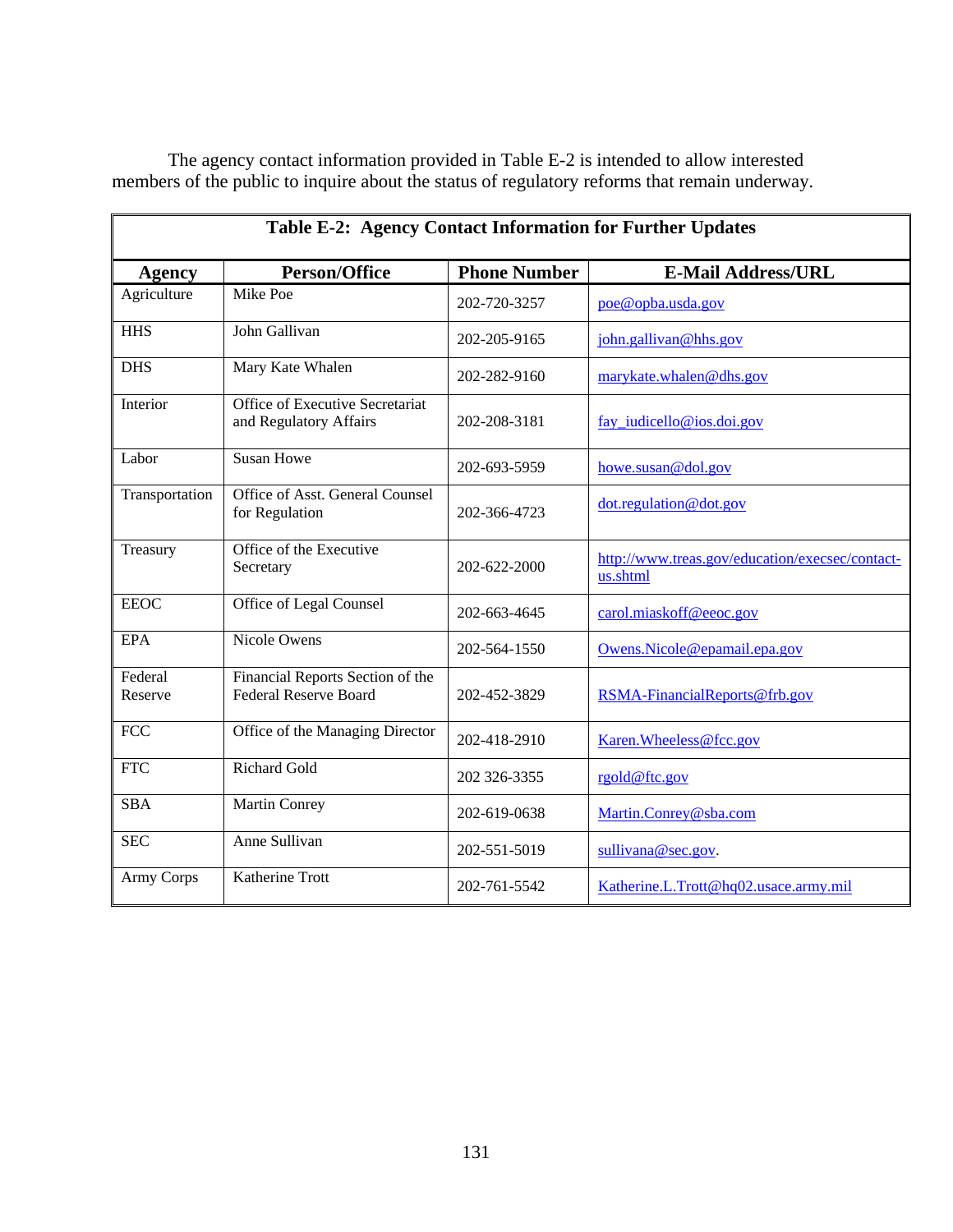## **APPENDIX F: PEER REVIEW AND PUBLIC COMMENTS**

We wish to express our sincere appreciation for the thoughtful comments we have received on the draft 2008 Report. In particular, we would like to thank our invited Peer Reviewers Robert W. Hahn (Reg-Markets Center, AEI Center for Regulatory and Market Studies), Winston Harrington (Resources for the Future), and Richard Morgenstern (Resources for the Future). Below is a listing of all written comments submitted to OMB, and the numbers of letters assigned to their comments. The public and peer review comments are available for review at [http://www.whitehouse.gov/omb/inforeg/regpol-reports\\_congress.html](http://www.whitehouse.gov/omb/inforeg/regpol-reports_congress.html) and http://www.Regulations.gov.

## **Peer Reviewers**

- 1. Robert W. Hahn, Reg-Markets Center, AEI Center for Regulatory and Market Studies
- 2. Winston Harrington, Resources for the Future
- 3. Richard Morgenstern, Resources for the Future

## **Public Comments**

- A. Adrian Van Den Hoven, BUSINESSEUROPE, and Sean Heath, US Chamber of Commerce
- B. Jim Tozzi, Center for Regulatory Effectiveness
- C. Richard B. Belzer, Regulatory Checkbook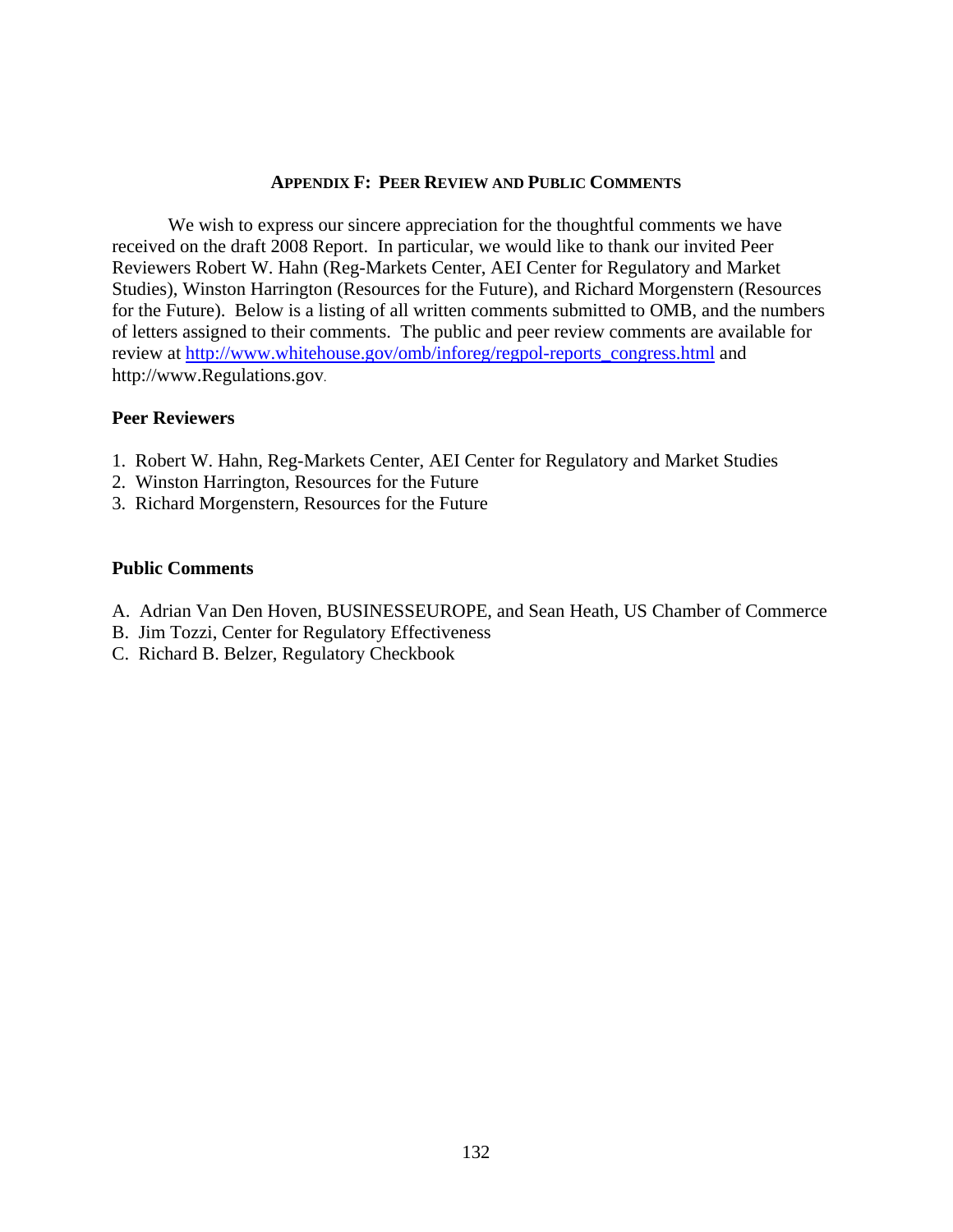#### **APPENDIX G: AGENCY CONSULTATION ACTIVITIES UNDER THE UNFUNDED MANDATES REFORM ACT OF 1995**

<span id="page-137-0"></span> Sections 203 and 204 of the Act require agencies to seek input from State, local and tribal governments on new Federal regulations imposing significant intergovernmental mandates. This appendix summarizes selected consultation activities by agencies whose actions affect State, local and tribal governments.<sup>[111](#page-137-0)</sup>

 Five agencies (the Departments of Energy, Education, Commerce, Housing and Urban Development, and the Environmental Protection Agency) have provided examples of consultation activities that involved State, local and tribal governments not only in their regulatory processes, but also in their program planning and implementation phases. These agencies have worked to enhance the regulatory environment by improving the way in which the Federal Government relates to its intergovernmental partners. In general, many of the departments and agencies not listed here (including the Departments of Justice, State, Treasury, and Veterans Affairs, the Small Business Administration, and the General Services Administration) do not often impose mandates upon States, localities or tribes, and thus have fewer occasions to consult with these governments.

 As the following descriptions indicate, Federal agencies conduct a wide range of consultations. Agency consultations sometimes involve multiple levels of government, depending on the agency's understanding of the scope and impact of the rule. OMB continues to work with agencies to ensure that consultation occurs with the appropriate level of government.

## **A. Department of Energy**

 $\overline{a}$ 

# *Support for National Governors Association's Securing a Clean Energy Future Initiative: Department of Energy (DOE) support for the National Governors Association's Securing a Clean Energy Future Initiative.*

The purpose of this initiative is to enact energy policies at the State level that will help develop and deploy cleaner sources of energy to power America's vehicles, homes, and workplaces more efficiently. DOE officials, including those in the Department's Office of Energy Efficiency and Renewable Energy, consulted with State governors and State government representatives to determine the Federal role in this initiative. The entities and persons who would be affected by this initiative include large and small businesses, units of State and local governments, homeowners, and other residents of States.

 $111$  The consultation activities described in this appendix are illustrative of intergovernmental consultations conducted by Federal agencies and are not limited to consultations on regulations meeting the UMRA threshold for an unfunded mandate. Similarly, this should not be considered an exhaustive list of Federal consultation activities.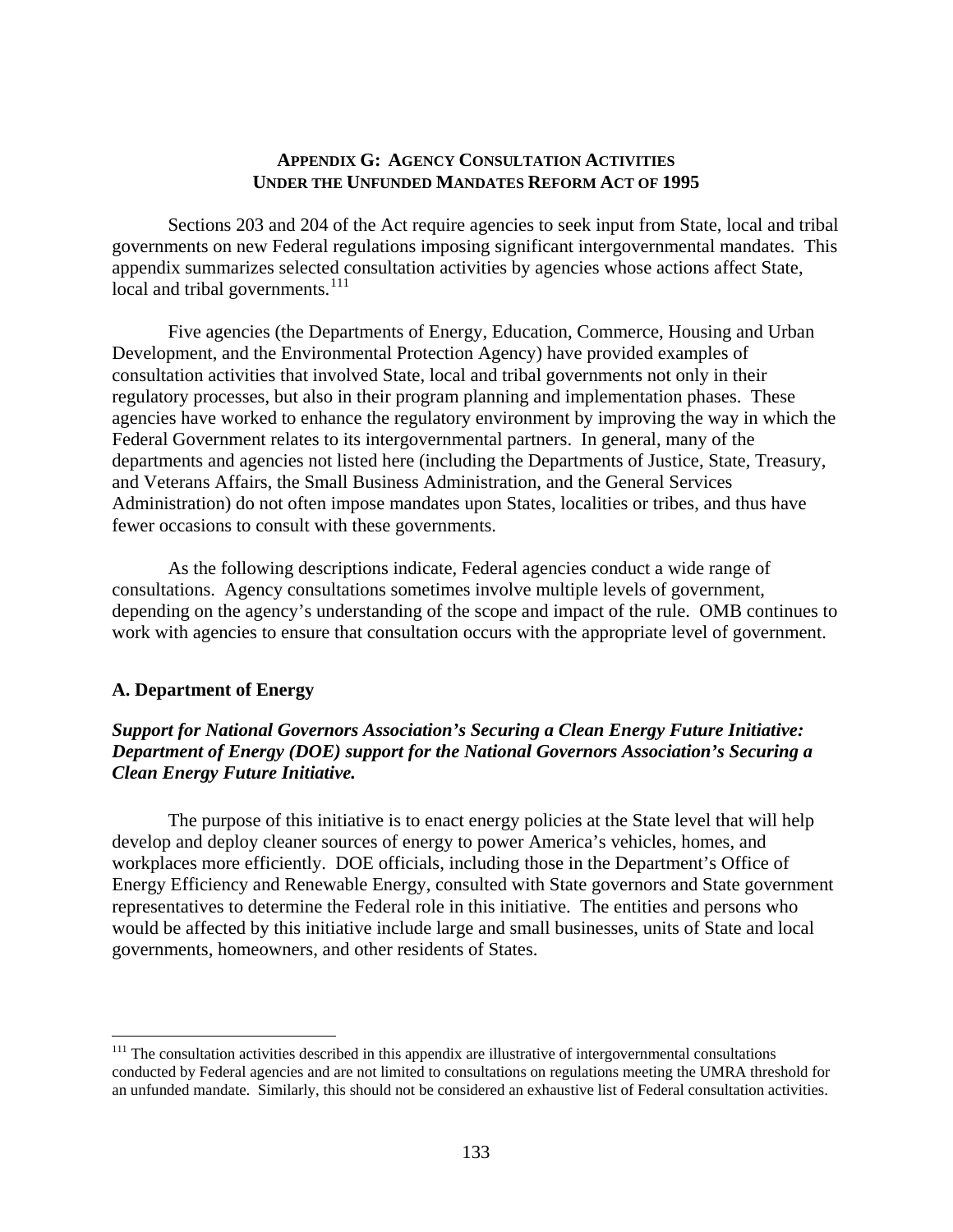The National Governors Association and DOE each hosted meetings leading to development and launching of the Securing a Clean Energy Future Initiative on September 12, 2007. The issues and concerns related to the types of activities would be included in the initiative and the funding of those activities.

 With financial assistance from DOE, the initiative will promote State clean energy policies that result in greater efficiency in the use of existing energy resources, promote nonpetroleum based fuels, take steps to reduce greenhouse gas emissions, and accelerate the research and development of advanced clean energy technologies. As a result of consultation with States during the reporting period, DOE has agreed to provide funding in 2008 that will be used to: (1) provide technical support for development of State energy policies; (2) suggest ways States can leverage their research and development investments in advanced energy technologies; (3) advise States on how to use public assets and procurement policies to foster the use of advanced energy technologies and practices in the private sector; (4) increase States' resiliency to energy supply disruptions; and (5) promote future State energy policy dialogues and educational sessions.

# *Support for National Governors Association's Securing a Clean Energy Future Initiative: Framework to Provide Guidance for Implementation of the US Department of Energy's American Indian and Alaska Native Tribal Government Policy.*

 The Framework supports improving consultation and communication with Indian Nations, and enhances participation in the actions undertaken by certain DOE offices early in their decision-making processes. Participation by the tribes may relate to cultural resources protection, long-range planning, and other decisions that may affect the interests of Indian Nations. The Framework covers all facilities, programs, and sites of the following DOE organizations: the National Nuclear Security Administration, the Office of Nuclear Energy, the Office of Science, and the Office of Environmental Management. The initiative impacted tribal governments, agencies, and staff of the tribal lands in proximity to the Idaho National Laboratory, the Hanford site, and Los Alamos National Laboratory.

 DOE started its consultation with tribes on this issue in 2005. Ongoing discussions continued while drafts of the Framework were circulated within DOE. The final Framework was signed for distribution by the Under Secretary for Nuclear Security, the Under Secretary of Energy, and the Under Secretary for Science on November 27, 2007.

Tribes raised several issues of concern:

- 1. The need for increased education for DOE employees about tribal governments;
- 2. The need to include contractors for the Framework guidelines; and
- 3. The concern that all of DOE was not subject to the Framework.

 The tribes, through the Office of Environmental Management's State and Tribal Government Working Group, provided substantial drafting language to the draft Framework.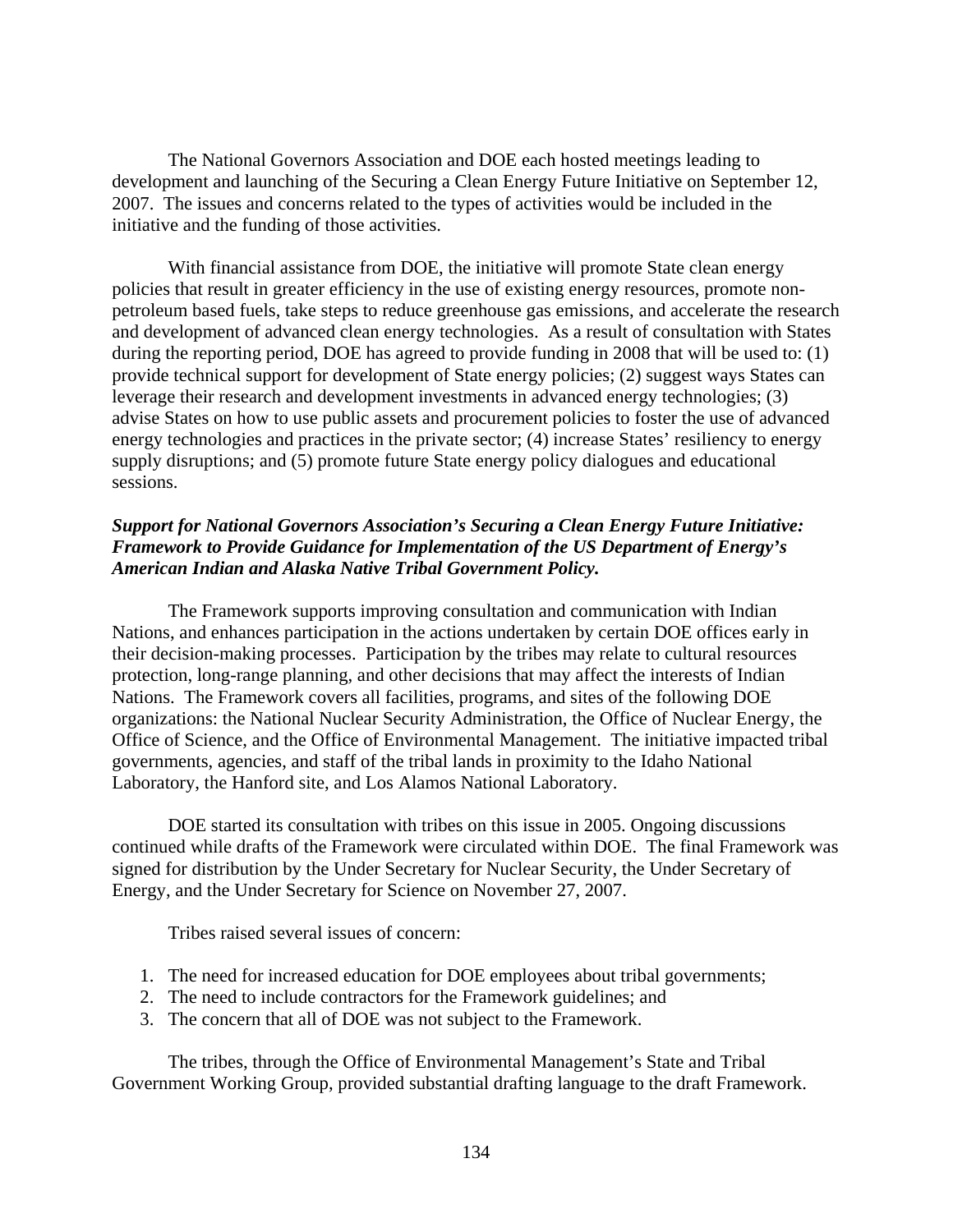This document was ultimately approved by Secretary Bodman and distributed on November 27, 2007.

# **B. Department of Education**

## *Two Percent Proposed Regulations*

On April 9, 2007, the Department published final regulations (72 FR 17748) amending regulations under Title I of the Elementary and Secondary Education Act of 1965 (Title I) to provide States with additional flexibility regarding State, Local Educational Agency (LEA), and school accountability for the achievement of a group of students with disabilities who can make significant progress, but may not reach grade-level achievement standards within the same time frame as other students. The document also included amendments to the final regulations under Part B of the Individuals with Disabilities Education Act (IDEA) to incorporate changes made to State assessment requirements under the IDEA by the Individuals with Disabilities Education Improvement Act of 2004, and to incorporate the assessment option proposed in the Title I regulations. The Department published a notice of proposed rulemaking (NPRM) on these topics on December 15, 2005 (70 FR 74624).

 The regulations affect State Educational Agencies (SEAs), LEAs, public elementary and secondary schools, teachers, students with disabilities and their parents.

 In response to the NPRM, more than 300 parties submitted comments, including representatives of SEAs, LEAs, school boards, and parents. The need for the NPRM was raised to the Department by State and LEA assessment professionals who were concerned that the assessment alternatives contemplated in the pre-existing Title I regulations (regular assessments to grade-level achievement standards and alternate assessments for students with the most significant cognitive disabilities), and reflected in the IDEA, did not recognize that there was a group of students with disabilities who were not the most significantly cognitively disabled, but who could not achieve to grade-level academic achievement standards. Based on the concerns raised, the Department convened several meetings with State and LEA officials, parents of students with disabilities, and researchers to learn more about the issues involved in assessing students with disabilities, the concerns of parents and advocates for ensuring that all students with disabilities be held to high academic achievement standards, and about how some States were designing assessments for students with disabilities.

 The comments were generally favorable to the basic concept in the NPRM of allowing States to assess a specific percentage of their students with disabilities using assessments based on modified academic achievement standards. However, the comments raised many issues, including: how to identify this group of students; how to ensure that the modified academic achievement standards would be challenging for this population, and how they could differ from grade-level academic achievement standards; how to include the scores of assessments based on modified academic achievement standards in calculations of annual yearly progress; and how to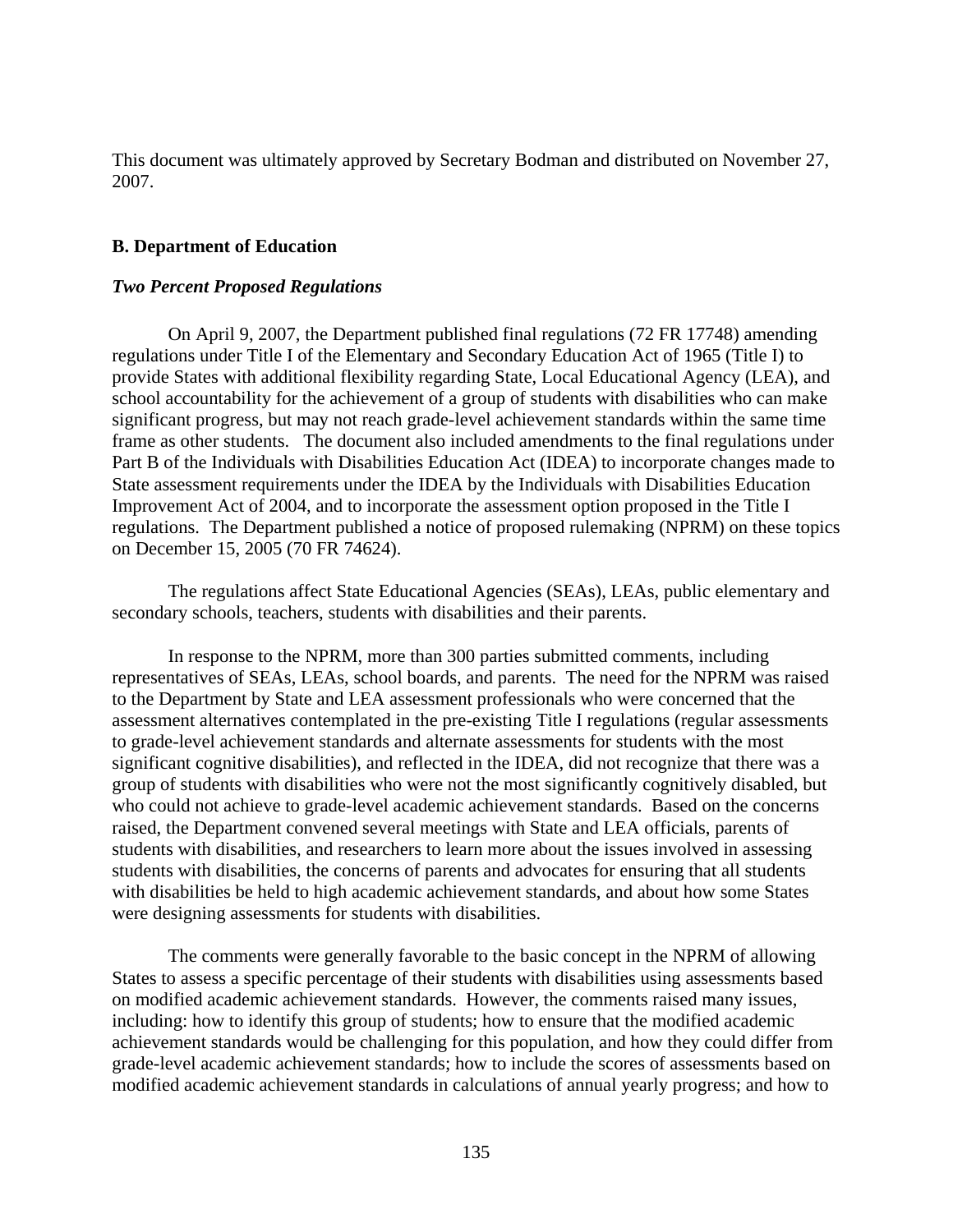ensure that students with disabilities received the appropriate accommodations that they needed to participate in the assessments.

 As a result of the comments on the NPRM, the Department made a number of changes to the final regulations under Title I and IDEA. The final regulations provide more detailed information about what is meant by modified academic achievement standards, which students with disabilities may be assessed based on modified academic achievement standards and have their proficient and advanced scores included in calculations of annual yearly progress, and what constitutes an assessment based on modified academic achievement standards. The regulations on modified academic achievement standards also include a number of safeguards to ensure that a student with disabilities who is assessed based on modified academic achievement standards has access to grade-level content so that the student has the opportunity, over time, to reach grade-level academic achievement standards.

## *Academic Competitiveness Grants Proposed Regulations*

 On August 7, 2007 (72 FR 44050), the Department published an NPRM for the Academic Competitiveness Grant (ACG) and National Science and Mathematics Access to Retain Talent Grant (National SMART Grant) programs, which were added to the Higher Education Act of 1965, as amended (HEA) by the Higher Education Reconciliation Act of 2005 (Pub. L. 109-171), enacted on February 8, 2006, 20 U.S.C. 1070a-1 (HERA). The NPRM was published as a result of negotiated rulemaking that was conducted between February and April 2007.

 ACG regulations affect college students and their parents, institutions of higher education, SEAs, and public and private secondary schools.

 Prior to publishing the NPRM, the Department held four public hearings to discuss what issues would be discussed during negotiated rulemaking. These meetings, hosted by senior officials at the Department, solicited input from groups interested in high school issues and the linkage to college. Negotiated rulemaking was conducted over the course of three sessions and included a representative of a State department of education and the National Governors Association.

 Interested parties expressed concern that the requirements for the ACG program in the first several years of implementation not be so narrow as to preclude large numbers of students from qualifying for the program, given that they had little notice to take a "rigorous secondary school program of study." Others expressed a desire for the Department to set a high bar on the definition of "rigorous secondary school programs of study" to encourage students to take highlevel courses in high school. The participants at the negotiated rulemaking discussed amending the regulations to permit SEAs to request that rigorous secondary school programs of study be recognized by the Secretary for the current school year, as well as school years in the future. The participants also discussed the requirement that, to be eligible for a first-year ACG, a student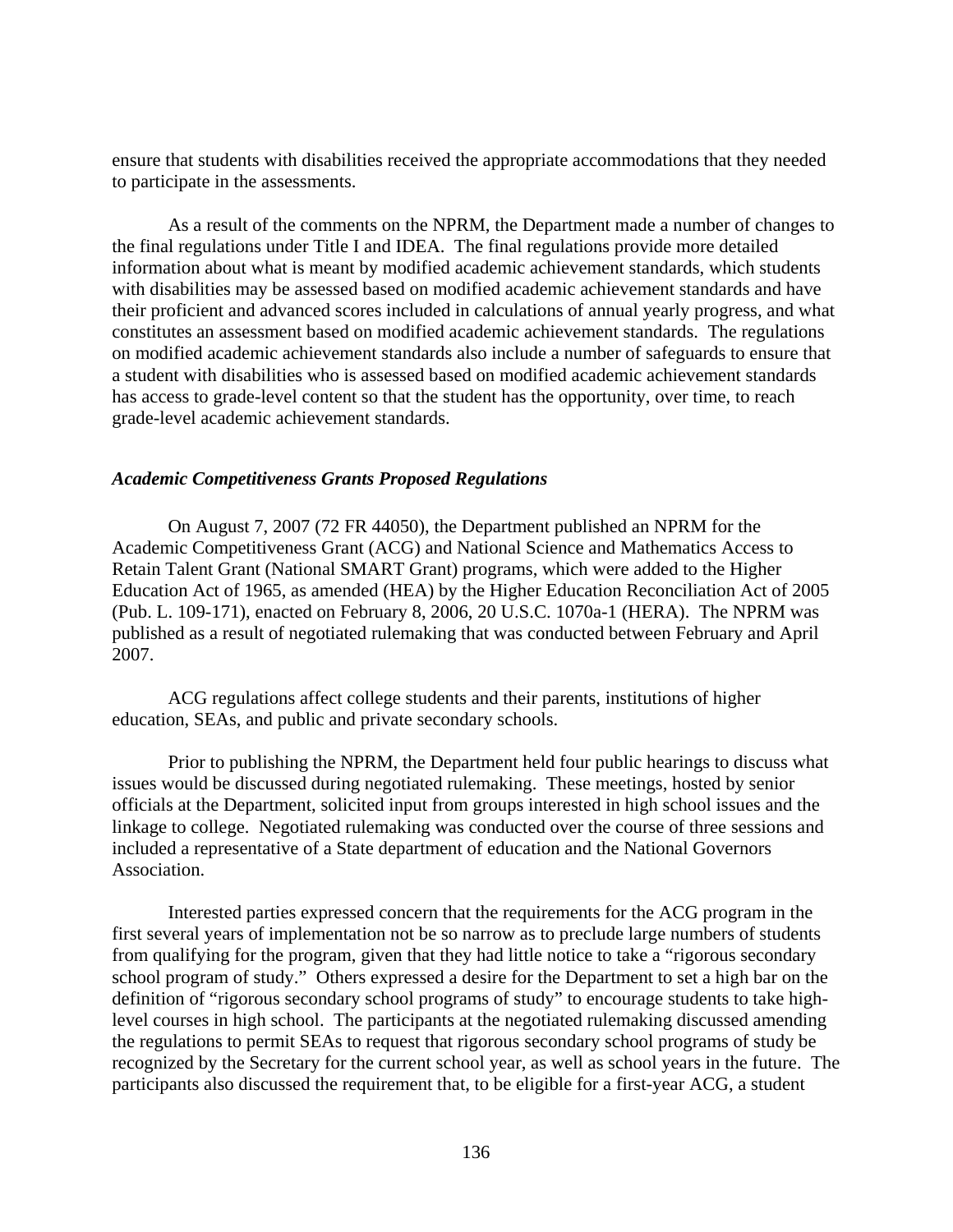must not have been previously enrolled in a program of undergraduate education, and the impact that the enrollment of high school students as regular students, as defined in 34 C.F.R. §600.2, would have on the title IV funding of State institutions.

 In response to the comments, the Department proposed to change the regulations to allow SEAs to propose rigorous programs of study for recognition for both the current and future school years, and to provide for continued recognition of advanced and honors programs as rigorous for school years subsequent to the 2005-2006 school years. In addition, the Department proposed to change the regulations on prior enrollment to ensure that a student would not be disqualified for a first-year ACG award if that student enrolled in an ACG eligible program while in high school, so long as the student was above the age of compulsory school attendance at the time and never received Federal student aid funds while in high school.

## **C. Department of Housing and Urban Development**

## *Indian Housing Block Grant Program Formula*

 The Native American Housing Assistance and Self-Determination Act of 1996 (NAHASDA) (25 U.S.C. 4101 et seq.) established a comprehensive program of housing assistance to Indian tribes and their tribally designated housing entities (TDHEs). NAHASDA eliminated several separate assistance programs for Indian tribes and replaced them with a single block grant program – the IHBG program. The regulations for the IHBG program are codified at 24 CFR part 1000.

Under the IHBG program, HUD makes assistance available to eligible Indian tribes for affordable housing activities. The amount of assistance made available to each Indian tribe is determined in accordance with the allocation formula that was developed using negotiated rulemaking procedures (IHBG Formula). A regulatory description of the IHBG Formula is located in subpart D of 24 CFR part 1000 (§§ 1000.301-1000.340). The April 20, 2007 final rule made several revisions to the regulations for the IHBG Formula. The final rule followed publication of a February 25, 2005 proposed rule, and took into consideration the 49 public comments received on the proposed rule.

The regulation impacts Indian tribal governments and their tribally designated housing entities (TDHES) eligible to receive funding under the IHBG program.

Section 1000.306 of the IHBG program regulations provides that the IHBG Formula shall be reviewed within 5 years after issuance. HUD established the IHBG Formula Negotiated Rulemaking Committee (Committee) for the purposes of reviewing the regulations at 24 CFR part 1000, subpart D, and negotiating recommendations for a possible proposed rule modifying the IHBG Formula. The Committee membership consisted of 24 elected officers of tribal governments (or authorized designees of those tribal governments). The Committee membership reflected a balanced representation of Indian tribes, both geographically and based on size. In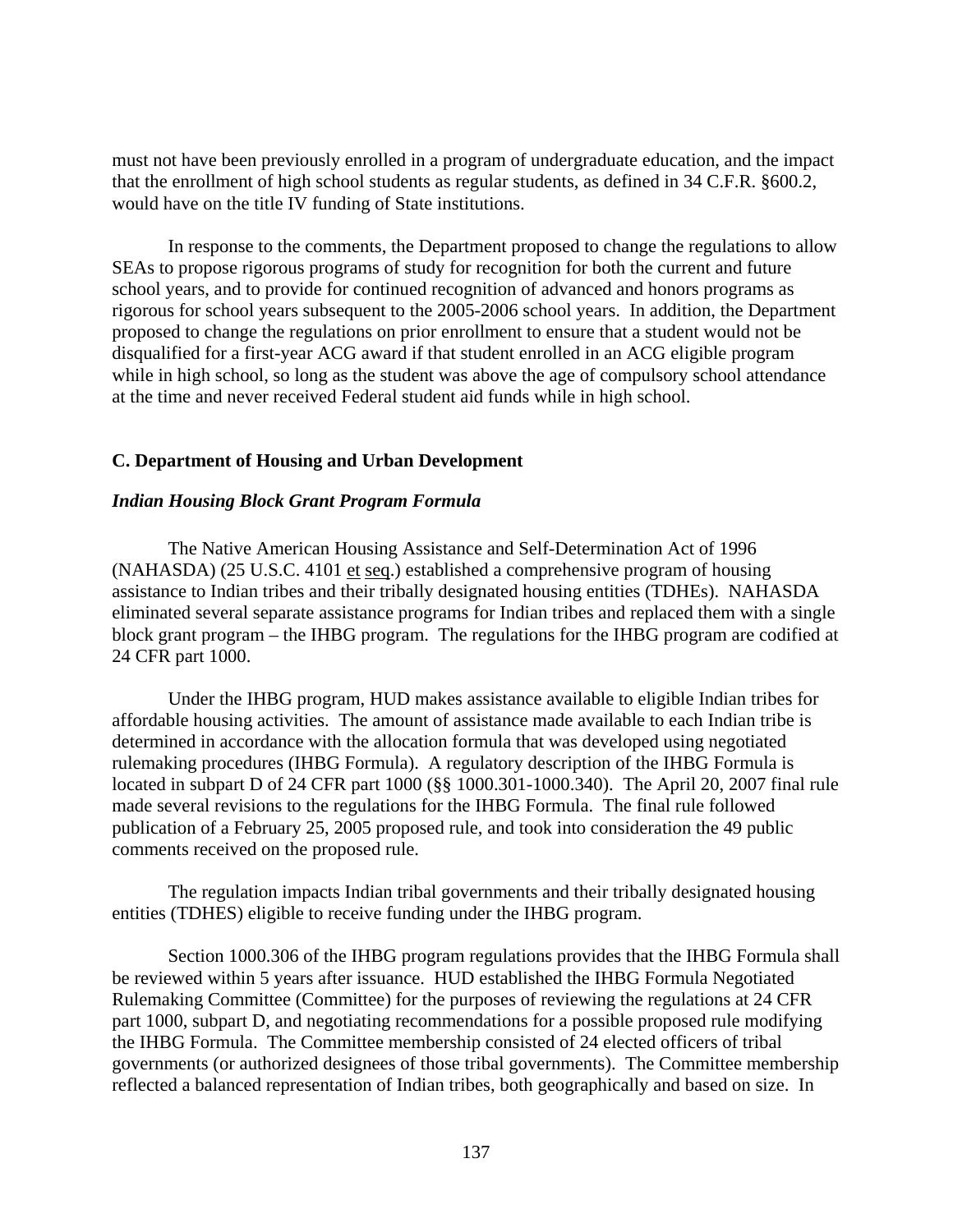addition to the tribal members, there were two HUD representatives on the Committee. The first meeting of the Committee took place in April 2003, and the Committee continued to meet thereafter on approximately a monthly basis. The Committee met a total of seven times to negotiate the proposed rule, with the final meeting being held in January 2004. All of the Committee sessions were announced in the *Federal Register* and were open to the public, and interested members of the public actively participated in the workgroup sessions.

The February 25, 2005 proposed rule reflected the consensus decisions reached by the Committee during the negotiated rulemaking process on the best way to address certain areas of the IHBG Formula that the Committee determined required change. The public comment period on the proposed rule closed on April 26, 2005. HUD received 49 public comments from Indian tribes on the proposed rule. The Committee met on January 31 through February 1, 2006 to review and consider responses to the public comments. A drafting workgroup was charged with developing the preamble to this final rule. The membership of the workgroup consisted of HUD and tribal representatives. The two-day meeting, which was open to the public, was announced in the *Federal Register* through a notice published on January 13, 2006.

The Committee undertook a comprehensive review of the IHBG Formula and identified certain areas that required clarification, were outdated, or were not operating as intended by the original negotiated rulemaking committee. As noted above, the regulatory changes made by the final rule reflect the consensus decisions reached by the Committee during the negotiated rulemaking process on the best way to address these issues. These amendments are summarized below.

The Committee also considered a variety of proposals for suggested changes during the course of the negotiations for which consensus was not achieved. These issues included: (1) revising the definition of "median formula income" as used in the formula; (2) the definition of "substantial noncompliance" with program requirements that would trigger the possibility of HUD-imposed sanctions; (3) replacement of the "allowable expense level" used in the formula to adjust for geographic and other differences in the monthly operating costs incurred by Indian tribes; (4) the use of alternative data sources other than US Decennial Census data; and (5) the inclusion of multi-racial Census population data.

The final rule made several changes and updates to the IHBG Formula. These revisions included: (1) updating the definition of the term "formula area" used to determine the geographic area served by recipients; (2) the establishment of new procedures for dividing funding when formula areas overlap; (3) clarification of the procedures to be used when reporting changes to formula data; (4) revised minimum funding provisions for small Indian tribes; and (5) the establishment of new procedures for challenging data and the appeal of HUD formula determinations.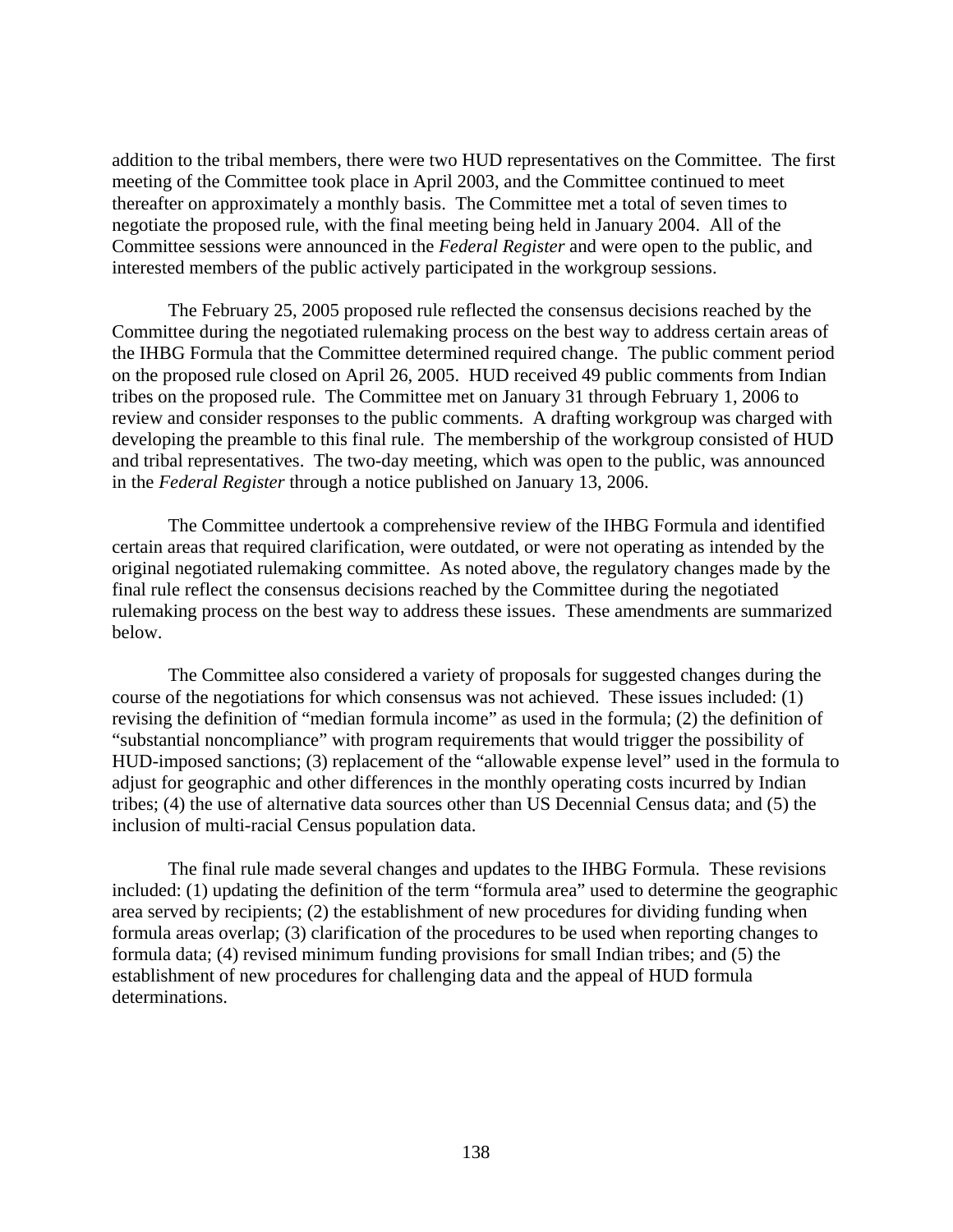## *Self Insurance Plans Under the Indian Housing Block Grant (IHBG) Program*

 NAHASDA requires recipients of IHBG program assistance to maintain adequate insurance coverage for housing units that are owned and operated or assisted with grant amounts, in compliance with such requirements as may be established by the Secretary of HUD. Historically, commercial insurers have been unwilling to provide insurance for Indian housing at an affordable rate, so HUD encouraged the National American Indian Housing Council (NAIHC) to form a risk pool composed solely of Indian housing authorities to provide the legally required insurance coverage. While generally addressing the required insurance, the part 1000 regulations did not set specific standards under which IHBG-assisted housing units may be insured by nonprofit Indian housing risk pools. The proposed rule was intended to ensure that the statutory requirement of NAHASDA regarding the maintenance of adequate insurance is met in a cost-effective manner by regulating the provision of insurance for IHBG-assisted properties.

The May 29, 2007 final rule established standards for recipients under the IHBG program to purchase insurance through nonprofit insurance entities owned and controlled by Indian tribes and TDHEs. The standards established by the final rule include, for example, qualifications of key staff and financial reserves. In many cases, tribes cannot obtain commercial insurance for their assisted housing at an affordable cost, and so this rule provides an important option. The final rule followed the publication of a March 7, 2006 proposed rule, and took into account the six public comments received on the proposed rule.

 State governments and Indian tribes are affected by this rule. States are potentially affected because the rule preempts State law in respect to tribal insurance entities organized under this rule and approved by HUD. Indian tribes are affected because the rule sets standards and requirements for tribes seeking to establish self-insurance entities. Attorneys general of each of the 50 states and each Indian tribe were consulted. In addition, these entities participated in the general public comment process for the rule.

 HUD conducted its consultations in writing. HUD, by letter dated December 16, 2004, notified the attorneys general of each of the 50 states of its intention to promulgate regulations that would govern the insurance of tribal housing under the IHBG program and the potentially preemptive effect of the rule. On April 12, 2005, HUD sent letters to all eligible tribal funding recipients under the IHBG program and their TDHEs informing them of the nature of the forthcoming rule and soliciting comments.

 The consultation with the states did not give rise to any concerns, but only requests for clarification. HUD did receive 5 comments from Indian tribes on the rule, involving potential improvements or technical concerns, and HUD addressed each of these comments in the final rule.

 HUD made clarifying and technical changes in response to input received during the consultation process. Language was added clarifying that the rule applies to liability insurance as well as property insurance for the covered properties. The perceived lack of coverage of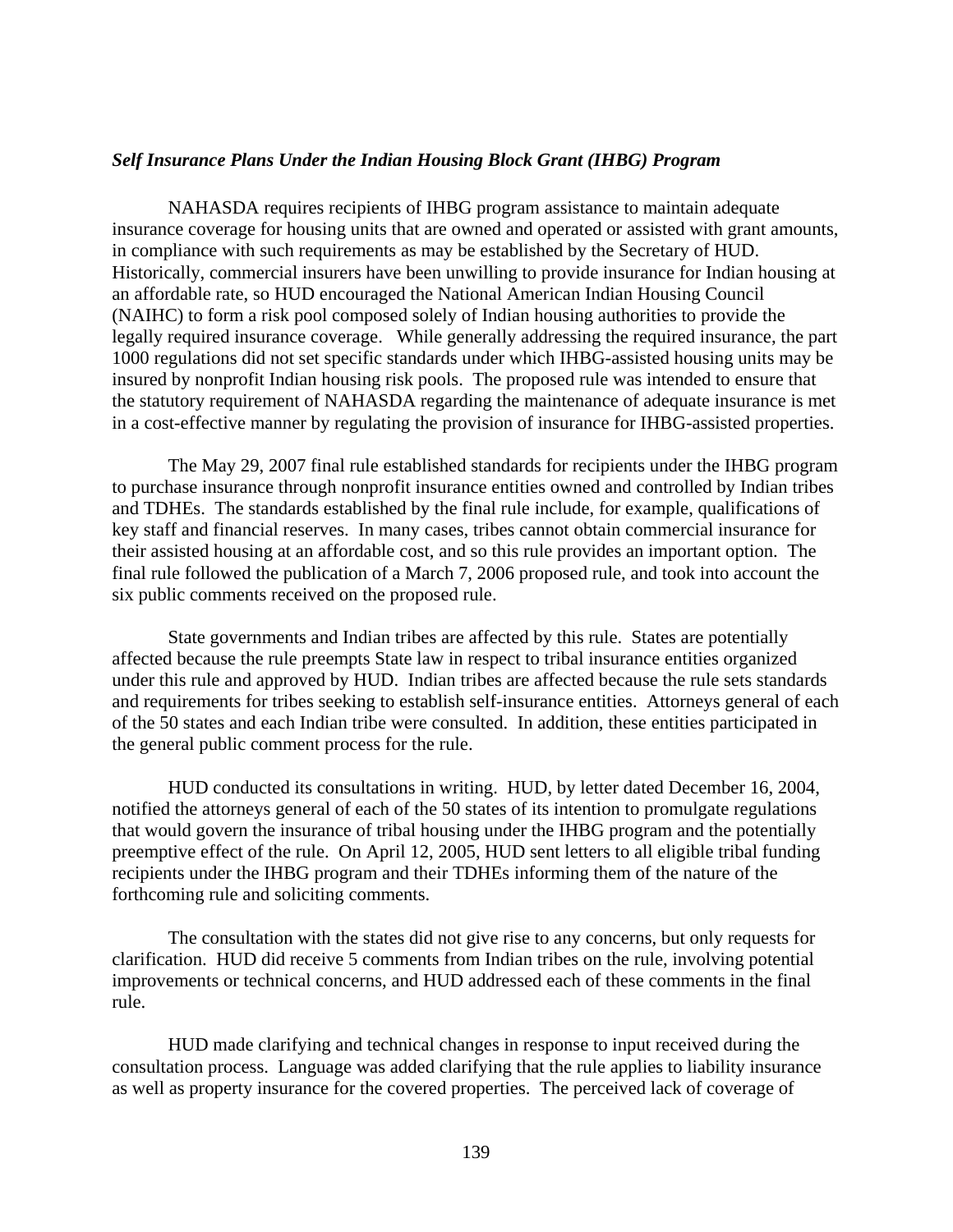liability insurance was the most frequently asserted comment by Indian tribes as a result of the consultation process and public comment process. In addition, terminology used to describe the areas to which the rule applies was modified in response to comments.

#### **D. Department of Commerce**

## *Establishment of Marine Reserves and a Marine Conservation Area Within the Channel Islands National Marine Sanctuary*

 This final rule, issued by the National Oceanic and Atmospheric Administration's (NOAA) National Marine Sanctuary Program in May 2007, established a network of marine zones within the Channel Islands National Marine Sanctuary (CINMS). Two types of zones were established, marine reserves and marine conservation areas. All extractive activities and injury to Sanctuary resources are prohibited in marine reserves. Commercial and recreational lobster fishing and recreational fishing for pelagic species are allowed within the marine conservation area, while all other extraction and injury are prohibited.

 The rule has a small impact on existing consumptive users, such as commercial fishermen. It provides benefits to non-consumptive recreational users, such as an increase in diversity and abundance of wildlife for viewing and photography. NOAA consulted with local, State, and Federal agencies, as well as the Pacific Fishery Management Council (PFMC). In particular, NOAA worked closely with the California Department of Fish and Game (CDFG).

 Development of the marine zones occurred in three distinct phases: (1) a communitybased phase; (2) a State of California regulatory phase; and (3) a Federal regulatory phase. The CINMS Advisory Council, an advisory board of representatives from the community and Federal, State, and local government agency representatives, created a multi-stakeholder "Marine Reserves Working Group" or "MRWG." The MRWG met monthly from July 1999 – May 2001. It provided NOAA and the CDFG with two potential designs for the reserve system. Based on this comprehensive stakeholder process, options were developed by NOAA and the CDFG, and published in local papers and on the CINMS website. NOAA and CDFG held several meetings with constituent groups regarding these options, and then prepared a recommendation for a network of marine reserves. With support from NOAA, the State of California prepared the necessary regulatory documents and regulations to establish marine zones in state waters. The State adopted the regulations and the marine zones became effective in April 2003.

 Following the publication of California's regulations, NOAA hosted scoping meetings with the public, CINMS Advisory Council, and PFMC. In 2005, NOAA specifically consulted with local, State, and Federal agencies and the PFMC. NOAA published a proposed rulemaking in late 2006, and then held two hearings on the proposal. The State of California submitted comments on the proposal during this time.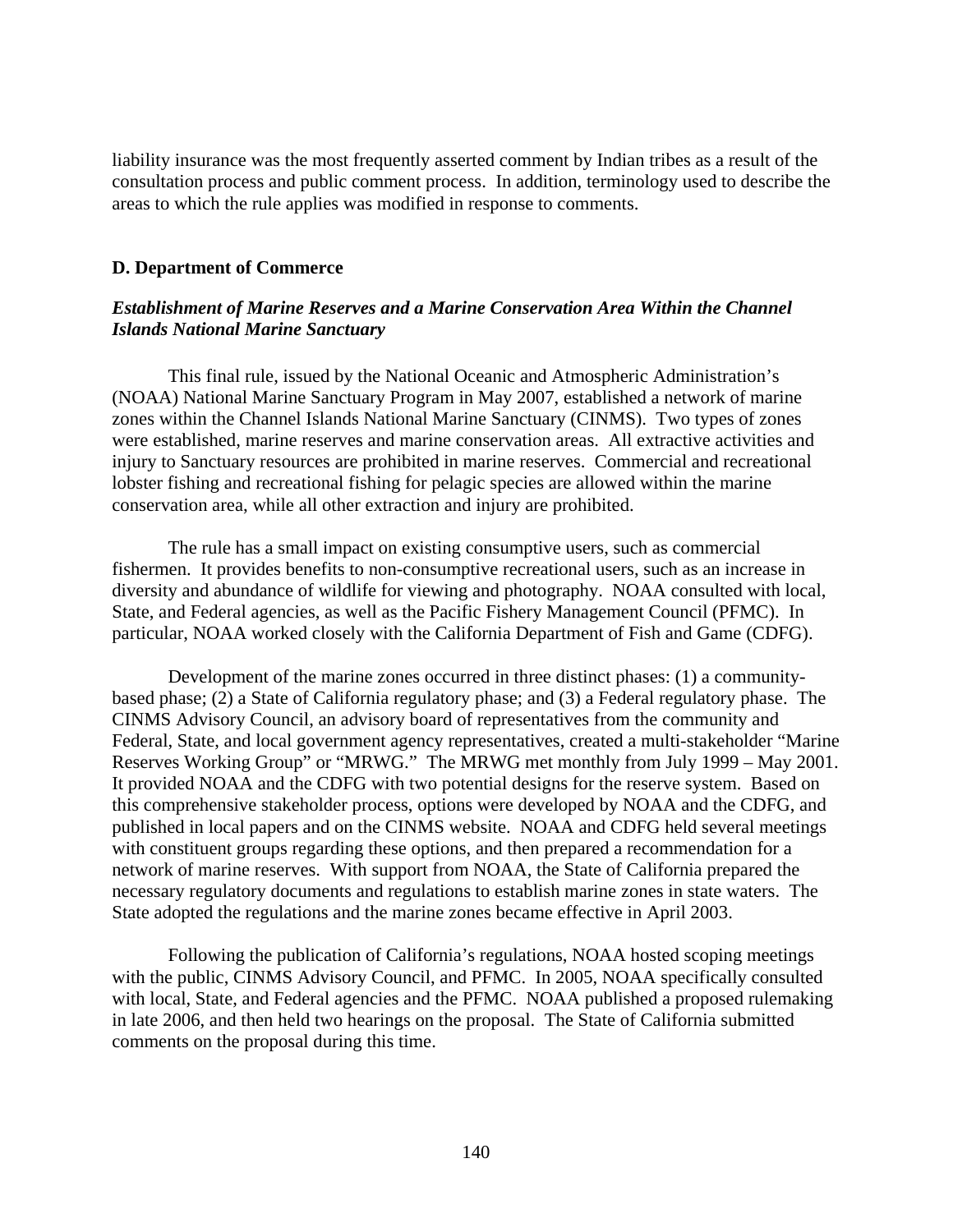NOAA's original proposal would have established marine zones in both Federal and State waters in the CINMS. In October 2006, the State indicated an overlay of Federal regulations was "unnecessary and duplicative," and thus it could only support Federal regulations and implementation of marine reserves in Federal waters, rather than overlapping Federal regulation in State waters.

 The alternative supported by the State did not overlay State waters with Federal regulations. This left several "gaps" in the network where there was no State or Federal regulation. The State did, however, declare its intent to close these gaps under State authorities, and NOAA deferred action on overlaying the state waters portion of the network to give the State an opportunity to close those gaps. The State took the necessary action in October 2007, and NOAA determined that Federal regulations in the state waters portion of the network was therefore unnecessary at that time.

### **E. Environmental Protection Agency**

### *Consultation Mechanisms, General Outreach Activities and Communication Aids*

 EPA has several mechanisms to help State, local, and tribal officials learn about the agency's regulatory plans, and to let them know how they can engage in the rule-development process. For example, EPA distributes reprints of the semi-annual Regulatory Agenda to more than 300 State, local, and tribal government organizations and leaders. It also participates in a Federal Government-wide, State and local governments web site. In addition, EPA supports hotlines in both EPA Headquarters and the Regions where callers can get information on several topics, including regulatory and compliance information (further discussion of these communication aids below).

 In 1993, EPA chartered a cross-media advisory body under Federal Advisory Committee Act (FACA), the Local Government Advisory Committee (LGAC). Supported by resources from the Office of Congressional and Intergovernmental Relations, the LGAC is composed primarily of elected and appointed local government officials from communities across the nation. Committee members provide advice and recommendations that assist the EPA in developing a stronger partnership with local governments – a partnership that ultimately yields improved State and local government capacity to provide environmental programs and services. Likewise, the Small Community Advisory Subcommittee (SCAS), a subcommittee of the LGAC, routinely addresses issues and concerns facing smaller US communities, and develops recommendations for the LGAC on regulations, policies, and guidance affecting the environmental services they depend on.

 The LGAC meets approximately three times per year, and provides the Agency with recommendations and advice on:

• Changes needed to allow flexibility and innovation to accommodate local needs without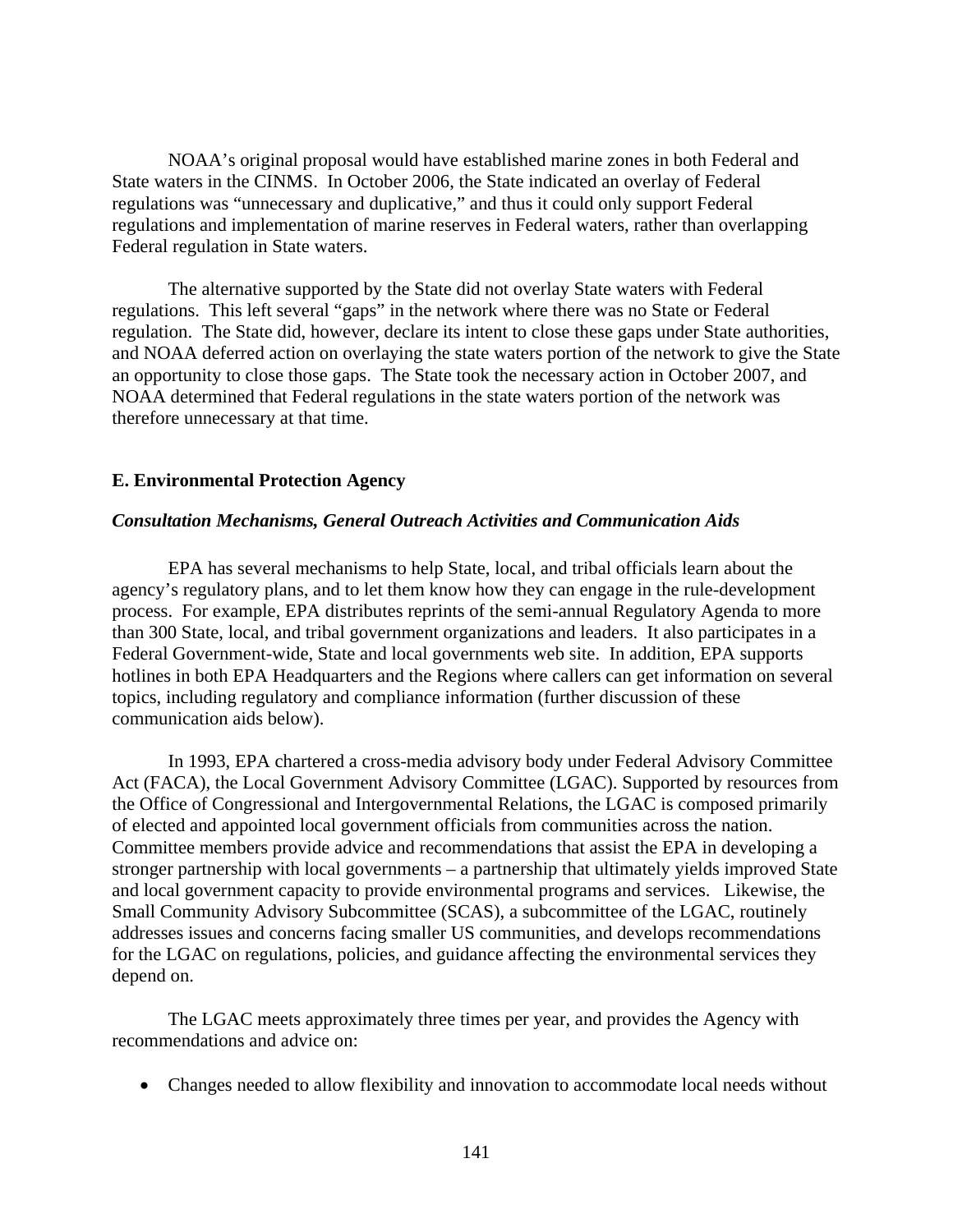compromising environmental performance, accountability or fairness;

- Ways to improve performance measurement and speed dissemination of new environmental protection techniques and technologies among local governments;
- Improvements to program management and regulatory planning and development processes by involving local governments more effectively as partners in environmental management; and
- Projects to help local governments deal with the challenge of financing environmental protection infrastructure.

The Tribal Operations Committee similarly addresses tribal interests. The program offices regularly work with groups of State, local, and tribal officials to address specific environmental and programmatic issues. Examples include media-specific FACA committees, regulatory negotiation advisory committees, and policy groups.

 EPA and States share responsibility for implementing national environmental programs and success in meeting the nation's environmental goals depends on effective EPA-State partnerships. Since 1995, EPA has been working with States to build the National Environmental Performance Partnership System (NEPPS), a collaborative, results-oriented system for environmental management that has become the predominant way in which EPA and States work together to deliver environmental programs. Under NEPPS, EPA and States set priorities and design and implement strategies for achieving environmental and public health goals together. The joint Partnership and Performance Work Group, comprised of EPA leaders and high-level State officials drawn from the membership of the Environmental Council of the States (ECOS), leads the effort to build performance partnerships and provides an ongoing forum for raising and resolving policy and implementation issues and improve joint planning. EPA also consults with ECOS, the only national organization representing the State environmental commissioners, on the full range of program and policy matters affecting States.

 The Agency continues to work with States under the National Environmental Performance Partnership System (NEPPS), principally through the Environmental Council of the States (ECOS) whose objective is to increase States' participation in agency activities, particularly those affecting State-implemented programs. Committees consisting of both State and EPA members perform most of this work through forums that are open to other stakeholders. EPA and the ECOS have an active joint workgroup to address continuing implementation issues and to identify and remove remaining barriers to effective implementation of NEPPS. ECOS has also launched several other consultation projects with EPA, including work on children's health issues, a partnership to build locally and nationally accessible environmental systems, and development of core performance measures.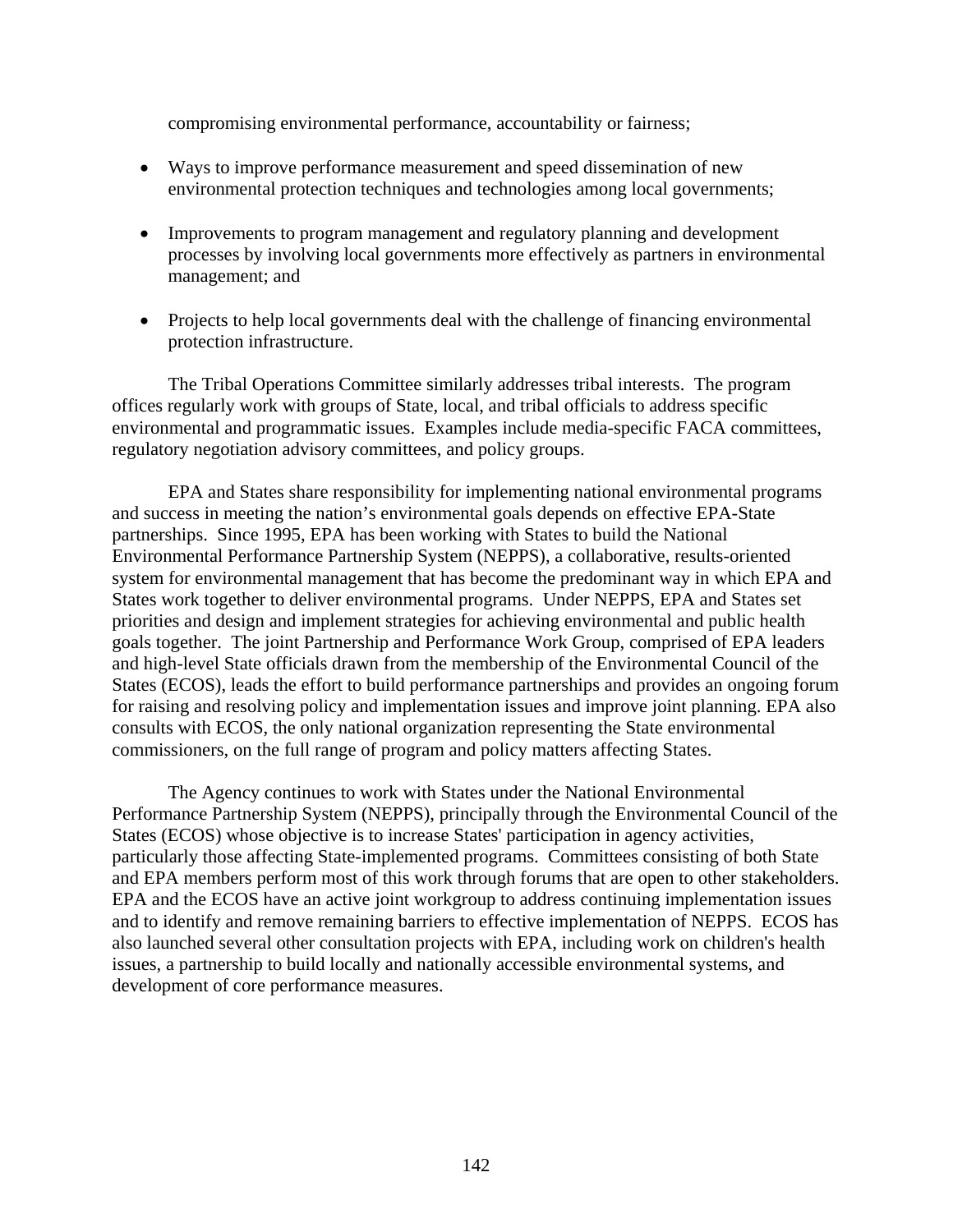## *Office of Prevention, Pesticides and Toxic Substances (OPPTS) Continues its General Outreach Activities*

 OPPTS did not publish any final rules in 2007 with "Federal mandates" that may result in expenditures to State, local, and tribal governments, in the aggregate, or to the private sector, of \$100 million or more in any one year. OPPTS has, however, several continuing outreach mechanisms related to its mission that allow OPPTS to routinely secure State and tribal insights and advice on issues related to the implementation of OPPTS' role in protecting public health and the environment from potential risk from toxic chemicals. These institutionalized processes are therefore, to some extent, independent of specific rulemaking activities. Nevertheless, they provide an open forum for State, local, and tribal governments to raise concerns about existing or pending OPPTS regulatory activities, which often leads to a meaningful dialogue on new Federal policies or changes to existing Federal policies. A few of these OPPTS outreach mechanisms are discussed below.

The Office of Pesticide Programs (OPP) in OPPTS uses the State Federal Insecticide, Fungicide and Rodenticide Act (FIFRA) Issues Research and Evaluation Group (SFIREG), originally established in 1974 by cooperative agreement between EPA and the American Association of Pesticide Control Officials (AAPCO), the association that represents State-level pesticide regulatory officials. SFIREG identifies, analyzes, and provides State comment on pesticide regulatory issues, and provides a mechanism for ongoing exchange of information about EPA and State pesticide programs. With a full committee and two subcommittees, there are eight regularly-scheduled meetings each year that offer State officials the opportunity to meet with EPA to discuss pesticide issues, including regulations in progress. One example of results from consulting with SFIREG is the development of implementation guidance for the Container/Containment Rule promulgated under section 19(f) of FIFRA. The container/ containment rule establishes standards for pesticide containers and bulk containment structures.

Over the past several years, OPP consulted and received significant input from the Pesticide Program Dialogue Committee (PPDC). The PPDC provides a forum for a diverse group of stakeholders to provide feedback to the pesticide program on various pesticide regulatory, policy, and program implementation issues. Membership to the PPDC includes environmental and public interest groups, pesticide manufacturers and trade associations, user and commodity groups, public health and academic institutions, Federal and State agencies, and the general public. Topics of discussion at past meetings have included the following: inerts disclosure, registration review, spray drift, non-animal testing, antimicrobial pesticides, endangered species, reduced risk pesticides, labeling, minor uses, ecological standards, fees for service, experimental use permits, environmental marketing claims, outreach to the public, and several implementation issues emanating from the Food Quality Protection Act of 1996. This PPDC has provided a forum for meaningful dialogue and collaboration on addressing new Federal policies or changes to existing Federal policies. For example, the Spray Drift Workgroup (SDWG) was established under the auspices of the PPDC to seek stakeholder input on how to mitigate risks to water from pesticide spray drift. The SDWG met multiple times to discuss this topic and develop recommendations for EPA. In October 2007, EPA discussed its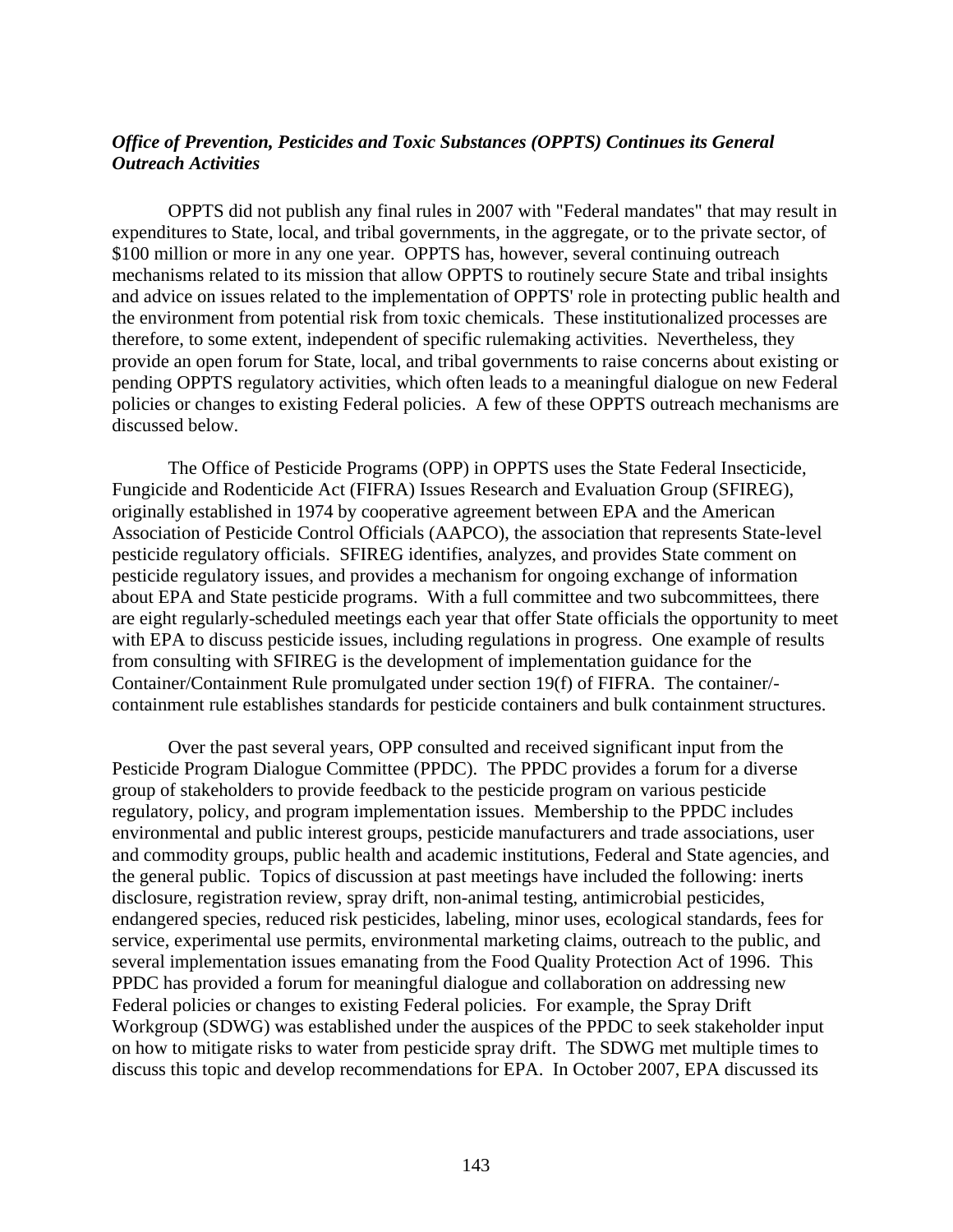plan for addressing these recommendations with the PPDC and is in the process of implementing the resulting changes, which will be discussed in a future report when completed.

 OPPTS' Office of Pollution Prevention and Toxics (OPPT) created the Forum on State Tribal Toxics Action (FOSTTA) in the early 1990s as a vehicle to encourage State and tribal involvement in OPPT decision making. OPPT has procured the services of ECOS and NTEC to ensure appropriate and adequate State and tribal representation at the FOSTTA meetings. OPPT has also established a tribal program to better communicate EPA's programs and activities with Native American Indian Tribes, to build more effective partnerships with tribes to safeguard and protect the environment from toxic hazards, and to promote pollution prevention in Indian country. Some major activities of the tribal program include grants funding, internal training on tribal issues, follow-up activities from EPA Tribal Operations Committee meetings, interagency coordination efforts, and stakeholder outreach. OPPT is committed to working in partnership with tribal governments via appropriate and effective consultation.

OPP's Tribal Pesticide Program Council (TPPC) is a tribal technical resource, and program and policy dialogue and development group, focused on pesticide issues and concerns. The Council meets twice a year and provides a vehicle through which tribes can voice opinions on national pesticide policies and raise tribal pesticide issues to Federal attention. The TPPC is a strong partner with the EPA to ensure that tribes will continue to provide a major impetus for the long-term strategic direction taken by the OPPTS Tribal Program as it strives to build tribal capacity and produce an agency pesticide strategy that is responsive to tribal needs and concerns. In addition, the TPPC serves as a technical resource pool for tribes in Indian country. The TPPC is composed of authorized representatives from Federally-recognized tribes, Indian nations, and intertribal organizations. Authorization must be in writing by a letter from either the Tribal Chairperson or a letter or resolution from the Tribal Council or similar governing body. At this time there are 42 authorized representatives, including some authorized alternates. Thirty-two tribes or Indian nations have authorized representatives.

# *Office of Policy, Economics and Innovation (OPEI) Outreach Activities*

EPA's National Center for Environmental Innovation (NCEI) and the Office of Cross-Media Programs (OCMP) in OPEI routinely provide support to States to promote regulatory efficiency and improved environmental results. Through grants, direct staff assistance, partnership and leadership programs, and other forms of support, a number of NCEI and OCMP programs engage States in creating a more performance-based environmental regulatory system.

The national Performance Track program recognizes and rewards facilities that demonstrate strong environmental performance which exceed current requirements. Currently, the program has over 500 members. Over 20 States have active performance-based environmental programs similar to Performance Track. The Performance Track program works closely with State counterparts. In FY 2007, NCEI continued to consult with States to address regulatory issues that can hinder smart growth at the local level, and continued work through industry-specific partnerships to improve environmental performance in specific industry sectors.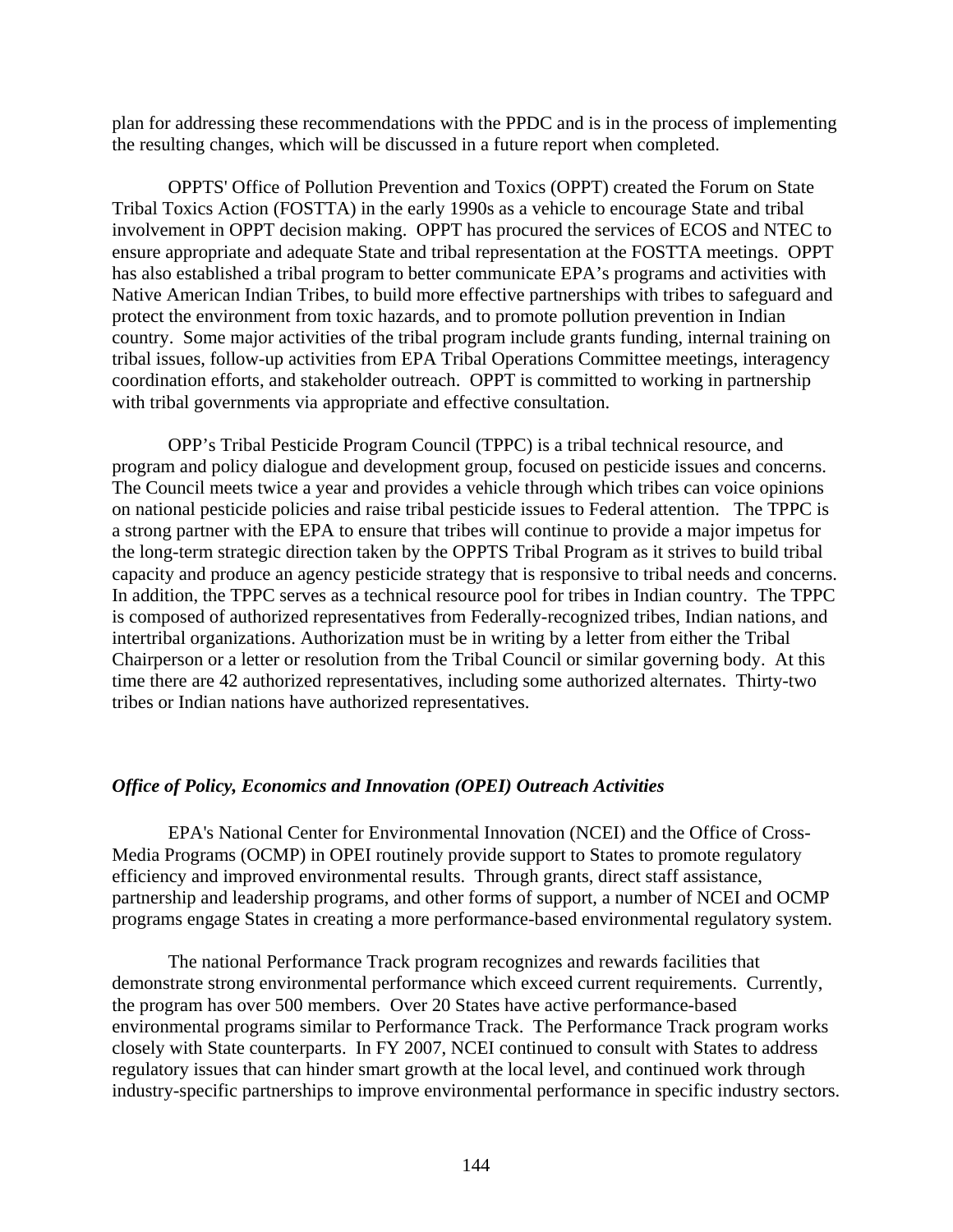The Sector Strategies Program works on policies and projects to help major economic sectors improve their environmental performance and energy efficiency. Participating sectors in the program include major US industries such as steel manufacturing, construction, and oil & gas production. The 12 sectors in the program have 875,000 facilities throughout the United States and contribute \$3.2 trillion to the gross domestic product. The program works with individual State agencies and multi-state organizations on important issues that affect sector performance at the state-level. Examples include policies that affect attainment of regional air quality standards, resources that prompt the beneficial reuse of industrial byproducts, and partnerships to promote voluntary stewardship actions at seaports and shipyards.

During FY 2007, NCEI provided grant resources to State regulatory agencies to implement innovative strategies and approaches. NCEI continued to expand its State Innovation Grants Program, selecting seven projects for funding from the 2007 competition. These projects reflected NCEI's strategic investment in assisting States to implement innovation in environmental programs, specifically:

- the expansion (3 new projects/sectors) of the Environmental Results Program model (a compliance-assistance, performance self-certification and statistically-based auditing approach) for small business sectors;
- the implementation of the National Performance Track Program and parallel performance-based programs by States (3 states/projects); and
- further testing of Environmental Management Systems (EMS) in permitting (one state/project) to help businesses adopt continuous process improvement strategies for environmental performance.

NCEI selected these projects in a competition that was designed to respond to continued strong state interest in the program. NCEI also continued its collaborative work with States on a number of projects under the *Joint EPA/State Agreement to Pursue Regulatory Innovation*.

 Likewise, NCEI provided information and assistance to States interested in the Environmental Results Program (ERP). ERP is an alternative regulatory approach to improve environmental performance and facility management in specific industry sectors, particularly those made up of small businesses. ERP integrates compliance assistance, self-certification, compliance assurance and enforcement, statistically-based inspections, and measurement to assess the environmental performance of facilities and overall sectors. In FY 2007, eighteen States pursued ERP in eleven sectors, overall. NCEI worked with interested States to adopt ERP or its components in the following ways: as a mandatory program requiring self-certification of all facilities in a sector; voluntarily, by encouraging facilities to participate in order to obtain the benefits of compliance assistance and the certainty of knowing their compliance status; or, in some cases, using ERP as an alternative to formal permitting for large numbers of small facilities. NCEI also assisted in forming a consortium of States implementing ERP programs, allowing the States to provide greater leadership and direction.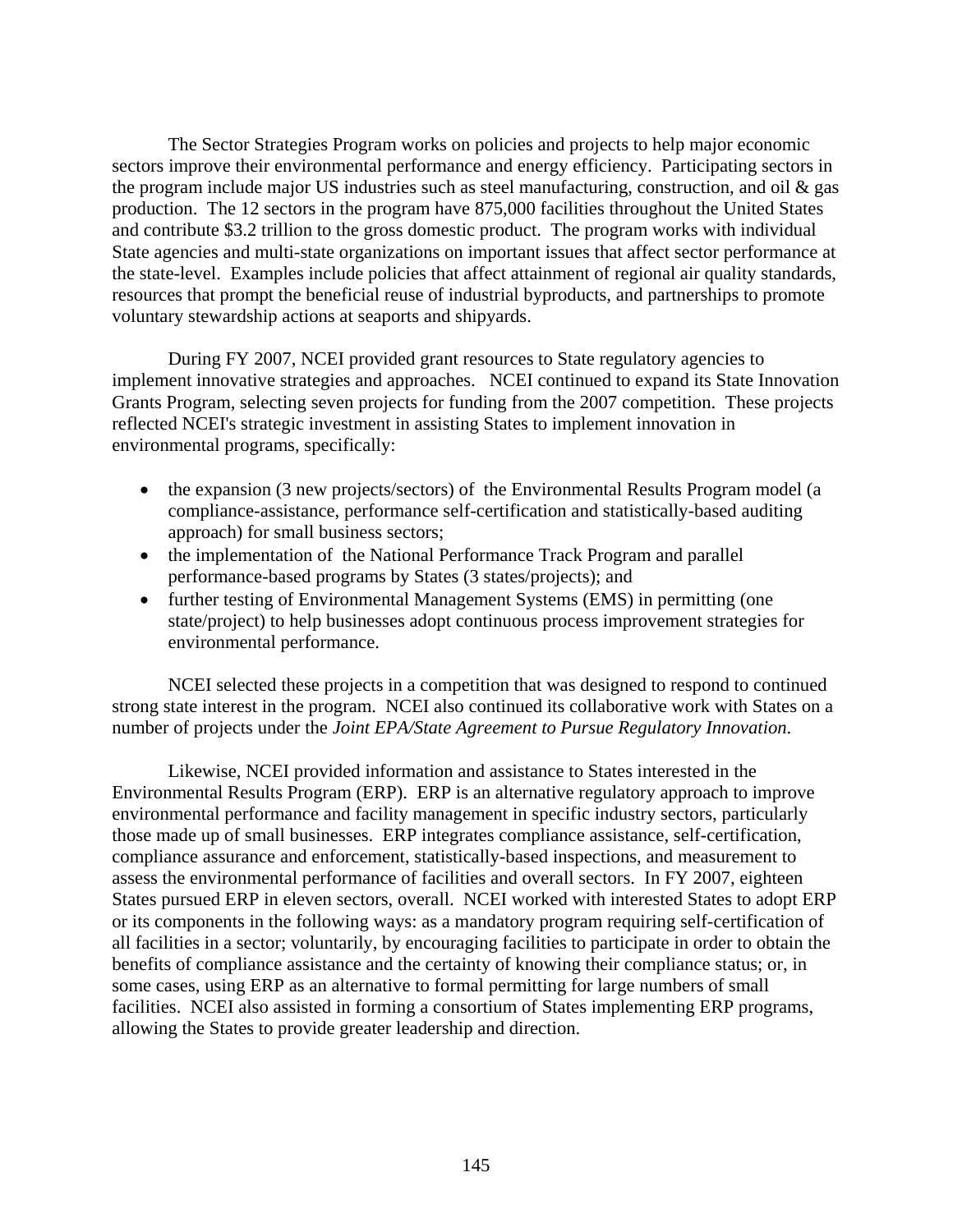## *Reaching out to Local and Small Governments*

 EPA has developed a variety of materials intended to help small governments more easily understand the Agency's regulations. These materials include the Profile of Local Government Operations, the Local Government Environmental Assistance Network, the Small Government Agency Plan, a Newsletter/Internet site for Small Governments, a Guide to Federal Environmental Requirements for Small Governments, and a Regional Guide to Federal Environmental Requirements for Small Governments. Included below is a description of each tool:

- The Profile of Local Government Operations details all the environmental requirements with which a local government must comply, and organizes the information based on operations, i.e., motor vehicle servicing, property management, etc. This makes it easier for the representative of a local government responsible for an operation to find out about all the environmental requirements that might impact his or her operation, and where to find more detailed compliance information.
- EPA helps support the Local Government Environmental Assistance Network (LGEAN). This Internet-based information service (that has parallel toll-free voice and fax-back options) provides a first-stop for local government officials with questions about environmental compliance. The site contains information from EPA and eight participating nongovernmental organizations. Users can ask questions of experts, consult with their peers, review and comment on developing regulations, and find the full text or summaries of State and Federal environmental statutes. LGEAN alerts users to hot topics and new developments in environmental compliance, tells them where to find technical and financial support, and provides them with a grant writing tutorial.
- The Agency's interim Small Government Agency Plan supplements the intergovernmental consultations described above. The plan outlines the analysis rule writers complete to determine whether the regulatory requirements of a rule might uniquely affect small governments. Under the plan, EPA encourages attention to such factors as whether small governments will experience higher per-capita costs because of economies of scale. The plan also considers whether they would need to hire professional staff or consultants for implementation, or be required to purchase and operate expensive or sophisticated equipment. EPA publishes the findings under the Small Government Agency Plan in the *Federal Register* with proposed and final rules. When there are unique or significant impacts on small governments, EPA takes action to inform and assist them.
- Under a cooperative agreement funded by EPA, the International City/County Management Association (ICMA) publishes a newsletter designed for small governments covering regulatory and other environmental programs of interest to them. ICMA's *Environmental SCAN* is also published electronically on the Internet. Access is free to anyone interested in local government issues. The ICMA site links electronically to EPA's *Federal Register* site so readers interested in a regulation covered in the newsletter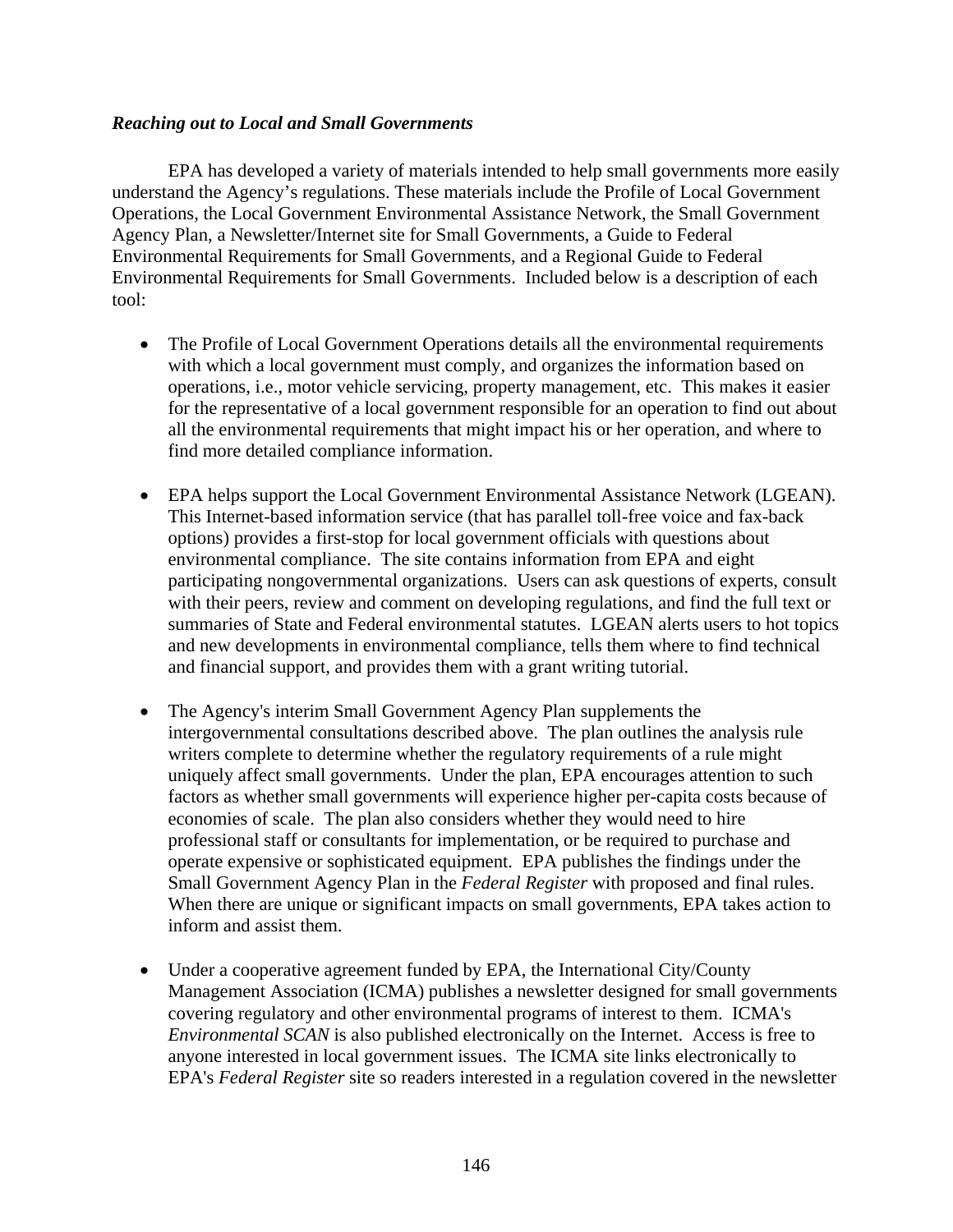can immediately gain access to the actual text. As part of the project, ICMA has also conducted several workshops for small government officials on regulatory and other environmental management topics.

- EPA publishes and distributes the *Guide to Federal Environmental Requirements for Small Governments*, a reference handbook to help local officials become familiar with Federal environmental requirements that may apply to their jurisdictions. The guide explains Federal regulations in a simple, straightforward manner. Mandated programs described in the guide include those for which small communities have major responsibilities, such as landfills, public power plants, and sewage and water systems.
- EPA Region VIII publishes and distributes a *Regional Guide to Federal Environmental Requirements for Small Governments*, a small community reference handbook to help local officials in Colorado, Montana, North and South Dakota, Utah and Wyoming become familiar with Federal environmental requirements that may apply to their jurisdictions. The guide includes up-to-date contact lists for State environmental programs.

## *Consultations that Changed EPA Policies*

 During the time period covered by this report, EPA did not publish any rules having a \$100 million or more annual impact on State, local, or tribal governments. However, it is the Agency's policy to conduct outreach and seek accommodations, proportionate to the anticipated burden, to minimize adverse impacts on States, tribes or local governments, in any rulemaking to which they are directly subject. The following are examples of when consultations resulted in substantive changes to rules:

# *Office of Solid Waste and Emergency Response (OSWER)*

### *1. Rule-Related Consultations*

### *a. Revisions to the Definition of Solid Waste*

On March 26, 2007, EPA proposed revisions to the definition of solid waste under the Resource Conservation and Recovery Act (RCRA) hazardous waste regulations. The proposed revisions would streamline regulation of hazardous secondary materials to encourage the beneficial reclamation of these materials, as well as help conserve resources. By removing unnecessary controls, recycling of these materials will not only be safe, but less-costly and more efficient. The proposed rule would exclude the following materials from the Federal hazardous waste management requirements:

• Materials that are generated and reclaimed under the control of the generator (i.e., generated and reclaimed on-site, by the same company, or under "tolling" agreements);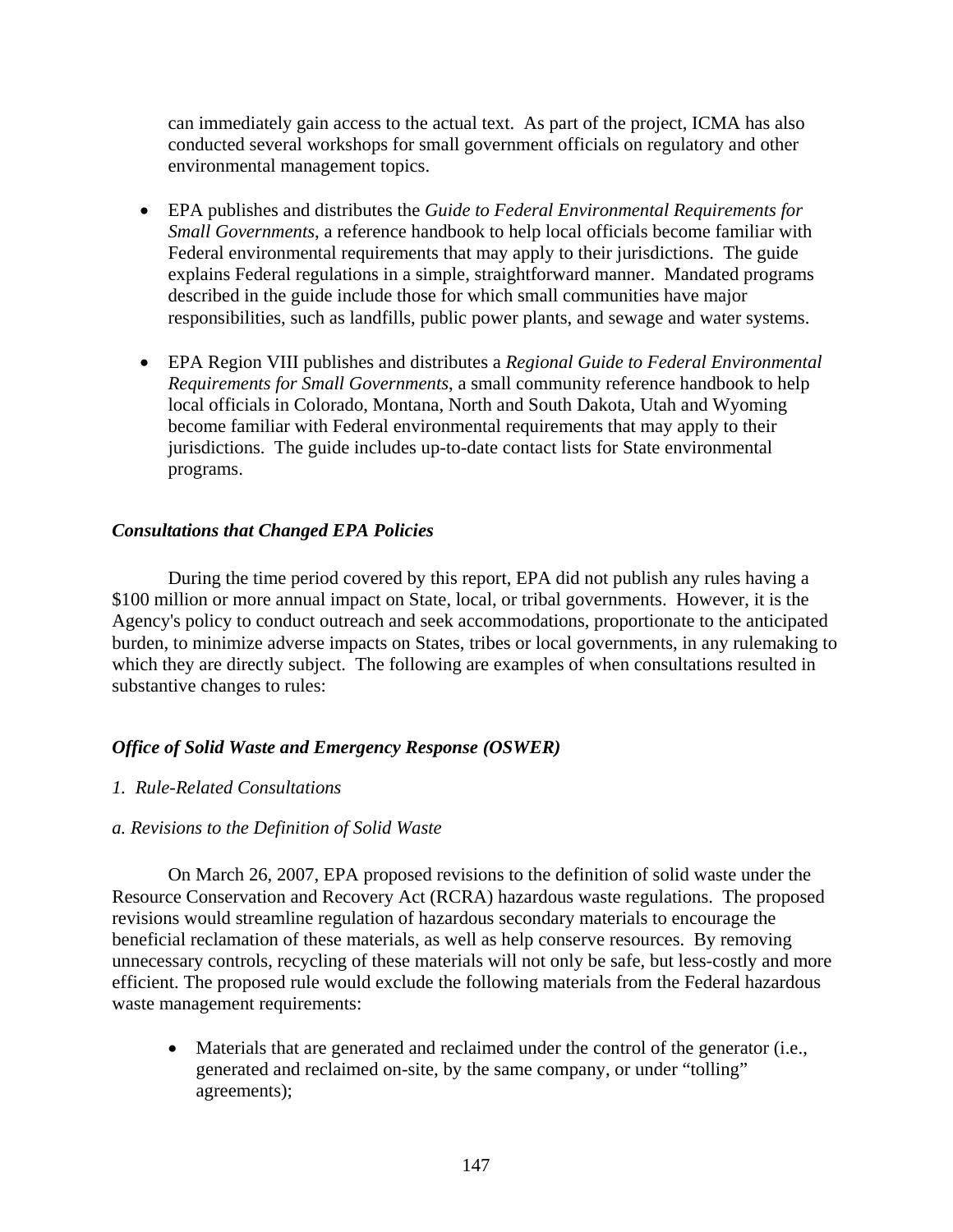- Materials that are generated and transferred to another company for reclamation provided certain conditions are met; and
- Materials that EPA determines to be non-wastes through a case-by-case petition process.

 The proposal would also define legitimate recycling activities. Defining legitimate recycling ensures that only authentic recycling, and not treatment or disposal under the guise of recycling, receives the benefits of streamlined regulations.

These exclusions are not available for hazardous secondary materials that are: (1) considered inherently waste-like; (2) used in a manner constituting disposal or used to produce products that are applied to the land; or (3) burned for energy recovery or used to produce products that are burned as a fuel. Any hazardous secondary materials managed in these ways must still comply with the applicable Federal hazardous waste regulations.

After evaluating all public comments on the proposal, the Agency has prepared a draft final rule which is currently undergoing review by the Office of Management and Budget (OMB).

The proposed changes to the definition of solid waste would affect approximately 5,600 facilities handling about 1.5 million tons of hazardous secondary materials annually. The activities most affected are metals and solvent recycling. The Agency has estimated that this action would result in cost savings of about \$95 million from increased recycling activities over all affected industry sectors.

The proposal has been shaped by the States' involvement through public comments on the proposal, submitted by individual states and by the Association of State and Territorial Solid Waste Management Officials (ASTSWMO). In addition, Office of Solid Waste (OSW) staff and management have met with State representatives at ASTSWMO's national meetings and in other settings, and have also consulted with ASTSWMO's Hazardous Waste Recycling Task Force. States have also provided occasional input through weekly conference calls regarding definition of solid waste issues.

The issues raised by individual States and by ASTSWMO include:

- Exclusion for hazardous secondary materials reclaimed under the control of the generator: States generally supported this proposed exclusion, although some States wanted additional conditions regarding notification, recordkeeping and reporting, and storage. Some States were opposed to allowing an exclusion for land-based storage units.
- Exclusion for hazardous secondary materials that are transferred for the purpose of reclamation: some States wanted additional conditions regarding notification, recordkeeping and reporting, and management standards.
- Many States supported codifying the legitimacy criteria, however, some States supported making all the criteria mandatory.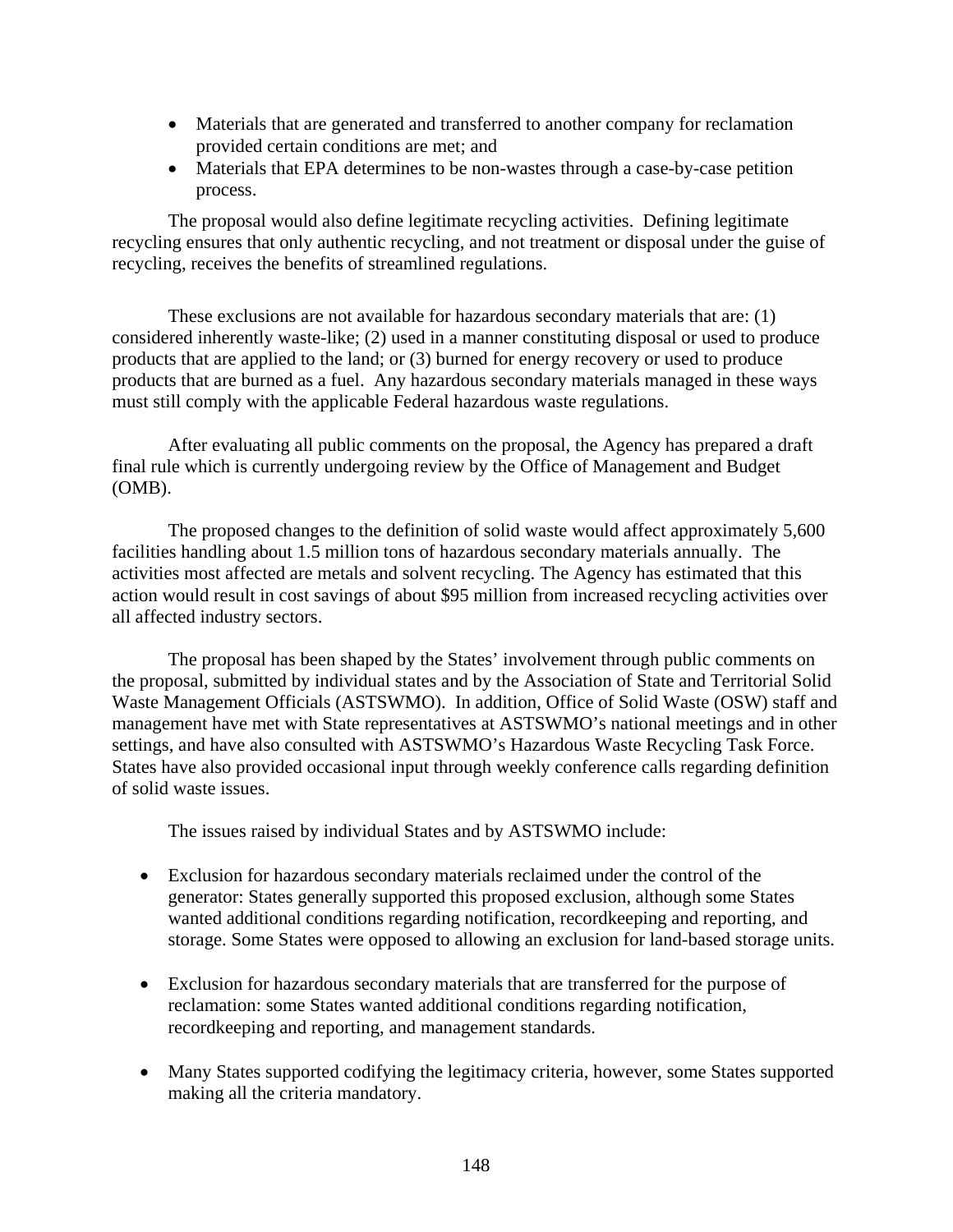• Some States were concerned about the non-waste petition process and the resource implications of reviewing these petitions.

EPA's interaction with the States and ASTSWMO has provided EPA a much more complete understanding of the issues that States will face in implementing this new rule and have thus allowed EPA to better address these issues in the draft final rule. It is critical that the issues that the States have raised be appropriately addressed because, in order for this rule to have its intended effect of encouraging legitimate and environmentally sound recycling, States authorized to implement the RCRA hazardous waste program must adopt the rule and make it effective in their jurisdictions. EPA believes that by understanding and addressing these implementation issues, EPA will be making it more likely that States will adopt the rule in a timely fashion.

## *b. 40 CFR Part 35 (subpart O), "Cooperative Agreements and Superfund State Contracts for Superfund Response Actions: Final Rule"*

This final rule amends the regulation for Superfund Cooperative Agreements and Superfund State Contracts. The revisions to the regulation are as follows: (i) incorporate EPA policy changes since 1990 that impact this regulation; (ii) reduce the burden placed by this regulation on Cooperative Agreement recipients and parties to Superfund State Contracts; (iii) increase reliance on the federal Government's uniform administrative requirements for grants and Cooperative Agreements to State and local governments; (iv) authorize procedures that required deviations under the existing regulation; (v) expressly authorize previous program initiatives that were proven successful on a pilot basis; (vi) provide additional regulatory flexibility without negatively impacting cost recovery actions; (vii) update cross-references to other regulations that have changed or been removed; and (viii) eliminate references to obsolete forms. These revisions will improve the administration and effectiveness of Superfund Cooperative Agreements and Superfund State Contracts.

The revisions primarily affect States, Indian tribes, and intertribal consortia.

EPA consulted with representatives of State governments in developing this rule. Specifically, State representatives have been participating members of the workgroup in revising this rule throughout the entire process, and were given the opportunity to review and comment on drafts of this rule. Representatives from two States (Kansas and Illinois) who had expertise in this area participated in the workgroup meetings and the development of the rule. Also, the draft rule was provided to the Association of State and Territorial Solid Waste Management Officials.

EPA consulted with tribal officials early in the process of developing this regulation to permit them to have meaningful and timely input into its development. During the early deliberations on the revisions to this rule, a tribal representative was actively involved in the regulatory workgroup, and helped identify issues of likely concern to tribal governments. EPA, in turn, discussed those issues with tribal representatives participating in a concurrent initiative to enhance the State and tribal roles in Superfund. The rule also was informed to a large extent by the experiences of tribes and EPA during 16 years of experience working under the old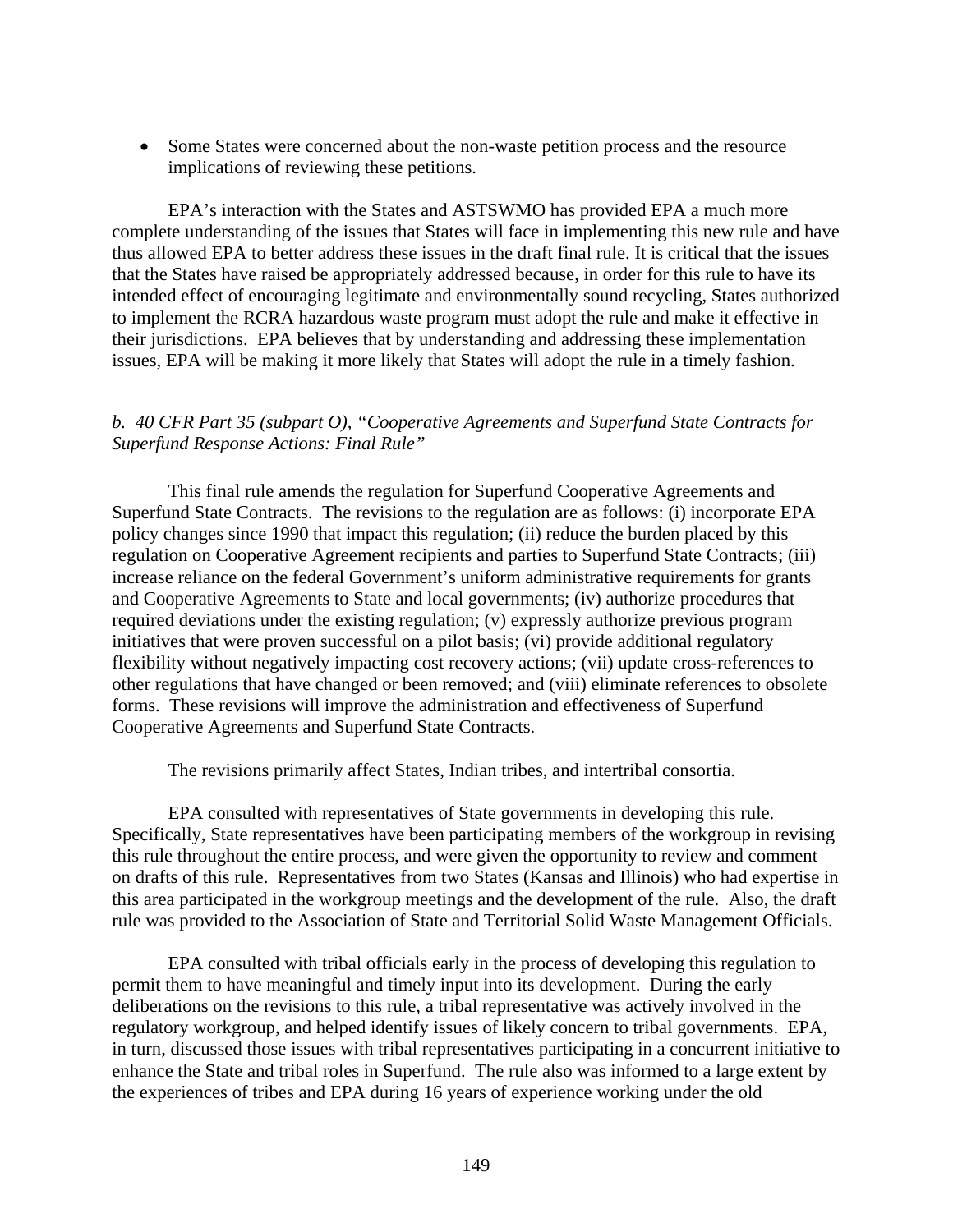regulation. Ultimately, the EPA regulatory workgroup used the knowledge gained from consultation and experience to identify and incorporate beneficial changes for tribes into the regulation. The key concerns were as follows:

- Reduce burden placed upon cooperative agreement recipients;
- Expand scope of Core cooperative agreement funding; and
- Increase ability of Indian tribes to access cooperative agreement.

To address the above concerns, EPA revised the rule as follows:

- Permitted the combining of certain activities into one cooperative agreement, instead of having multiple cooperative agreements for each state;
- Eliminated the cost share requirement for support agency agreements;
- Linked the force accounts, small purchases, and cost dollar amounts to the simplified acquisition threshold;
- Reduced current progress report requirements that mandated quarterly reports;
- Permitted Core program dollars to be used to maintain program elements;
- Eliminated the requirement for demonstrating jurisdiction for all Tribal Core program and most tribal support agency agreements; and
- Permitted intertribal consortium to enter in a cooperative agreement with EPA.

## *2. Non-Rule Related Consultation Activities*

# *a. Office of Solid Waste ASTSWMO General Outreach Activities Assistance Project.*

The Office of Solid Waste (OSW) works with Association of State and Territorial Solid Waste Management Officials (ASTSWMO) to reduce the generation of waste and sustain the use of all natural resources by continuing to work together as co-implementers and the public in support of Goal 3: Land Preservation and Restoration.

ASTSWMO is a non-profit organization whose primary function is to enhance the State/Federal partnership in waste management, and provide technical assistance and forums for information exchange to assist States in developing their program capabilities in order to manage solid waste in the most efficient and effective manner possible.

The purpose of the grant to ASTSWMO is to assist the promotion of information exchange among State hazardous and solid waste officials and EPA officials to jointly resolve implementation issues and identify emerging issues that both entities face. OSW works with ASTSWMO members to reduce the generation of waste and sustain the use of all natural resources by continuing to work together as co-implementers and the public in support of Goal 3: Land Preservation and Restoration.

OSW has an on-going dialogue with ASTSWMO, including the several major subcommittees targeted to specific materials and waste management issues: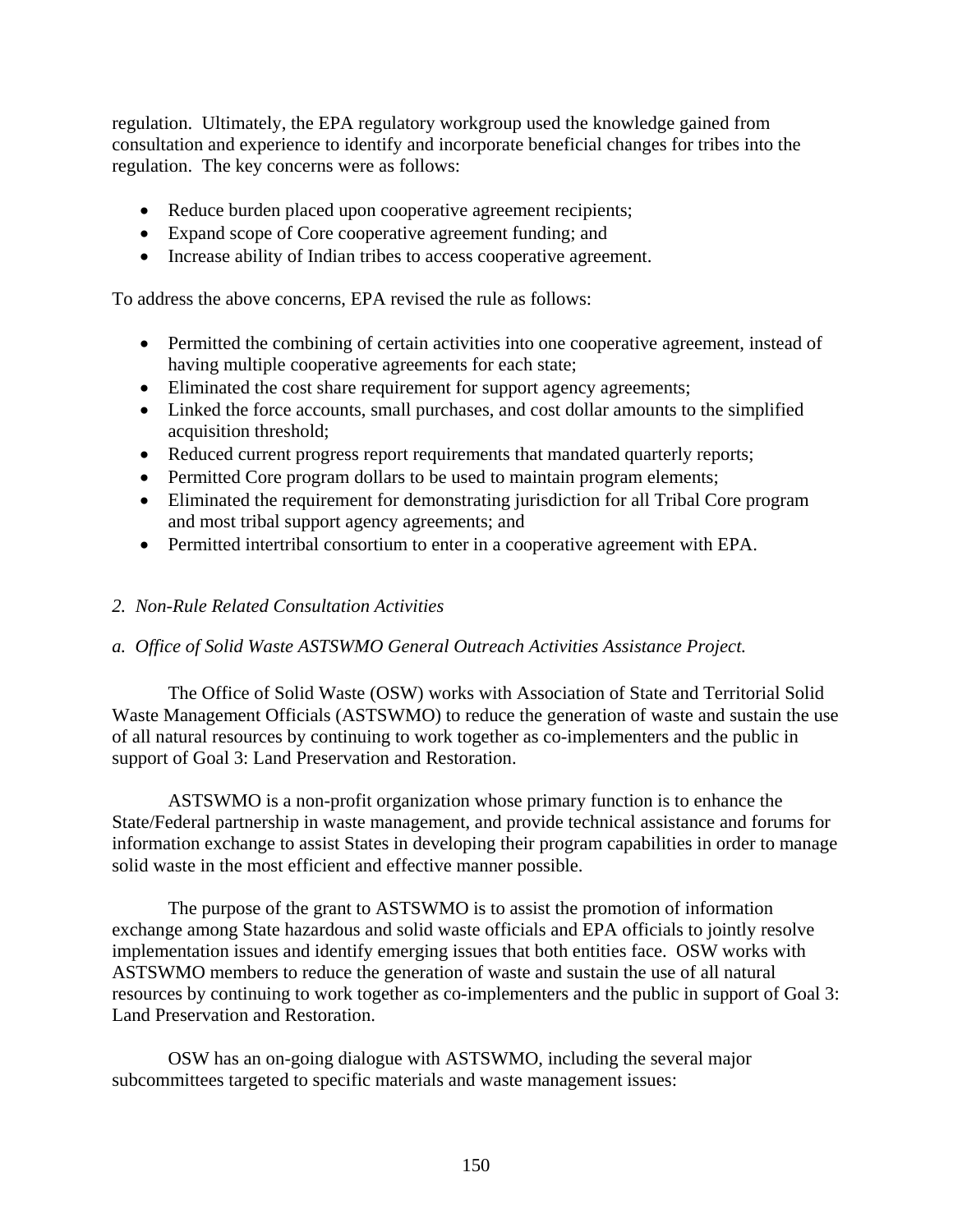ASTSWMO Subcommittees

Hazardous Waste Subcommittee Enforcement and Compliance Assurance Task Force (funded by OECA) Performance Systems Task Force Corrective Action and Permitting Task Force Hazardous Waste Recycling Task Force Hazardous Waste Training Task Force Program Information Management (PIM) Task Force Hazardous Waste Program Operation Task Force Program & Information Exchange Subcommittee Sustainability Subcommittee Product Stewardship Task Force Green Chemistry Task Force Greener Cleanups Task Force Walk the Talk – Greening State Government Task Force Solid Waste Subcommittee Municipal D Task Force Training and Technology Transfer Task Force Special Waste Task Force Beneficial Use Task Force

#### *b. Tribal Solid Waste Interagency Steering Committee (TSWISC).*

The mission of the Tribal Solid Waste Interagency Steering Committee (TSWISC) is to advise and support all member Federal agencies on major policy and implementation issues affecting Federal Agency Partner programs and activities in order to enhance protection of the environment and human health in Indian country. The TSWISC is comprised of the following federal organizations: the Office of Solid Waste (OSW), Bureau of Indian Affairs (BIA), Housing and Urban Development (HUD), Rural Development (RD), Department of Defense (DOD), and Indian Health Service (IHS).

The role of the Steering Committee is to ensure early and effective involvement of the federal agencies' senior management in the resolution of agency-wide Indian program policy issues. One of the issues that the Steering Committee is addressing in Indian Country is the Open Dump problem.

One of the projects that the TSWISC is overseeing is the Interagency Tribal Waste Management Assistance Project (Assistance Project). The TSWISC provides direction to the associated staff level Tribal Solid Waste Interagency Workgroup, which implements the Assistance Project. The Assistance Project is a multi-agency effort to help tribes throughout Indian Country close and prevent open dumps, clean up solid waste on tribal land, and develop safe solid waste management practices. In 1994, the US Congress found that most tribal governments and Alaskan Native entities lacked the financial and technical resources necessary to close these dumps and to develop comprehensive solid waste management plans. To address these needs, EPA signed a Memorandum of Understanding (MOU) in 2000 with several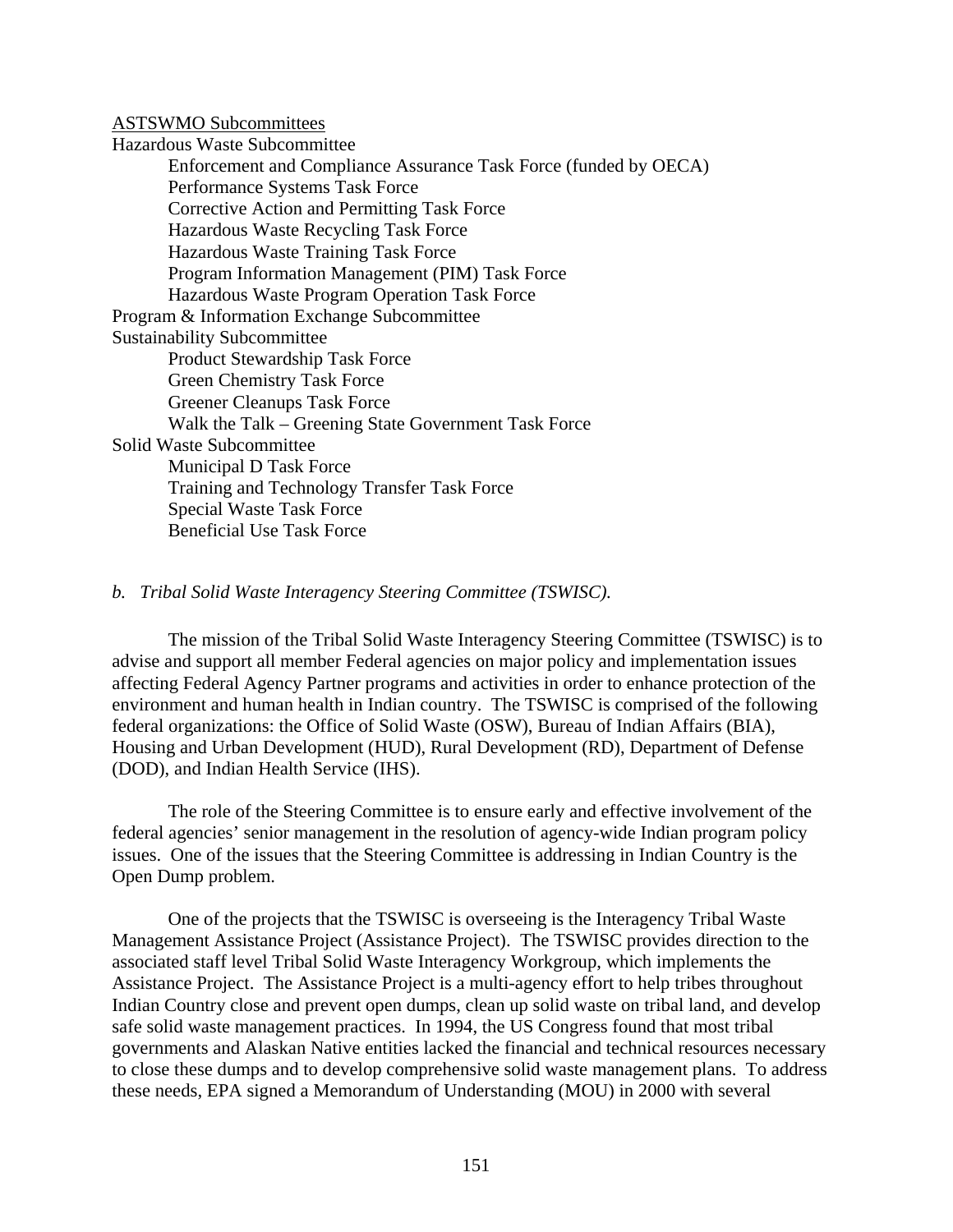Agencies, including IHS, BIA, DOD, HUD, and the Rural Utilities Service (RUS) to develop a coordinated open dump cleanup program.

Since 1999, over 163 projects have been awarded a total of 22 million dollars in funding and assistance to clean up and prevent open dumps. The Assistance Project funds activities that will result in cleaning up, upgrading, or closing open dumps, developing integrated solid waste management plans, designing regulations to enforce sound solid waste practices, and conducting training for community members to assist them in preventing illegal dumping. EPA's Office of Solid Waste and Emergency Response, Office of Solid Waste (OSW), Permits and State Programs Division (PSPD) coordinates the Interagency Workgroup's efforts on behalf of EPA, in collaboration with its EPA Regional Partners and other Federal agencies. The Interagency Workgroup is one of several venues in which open dumps are addressed; each of the Interagency Workgroup's member agencies provides funds to tribes under separate authorizing legislation.

#### *c. ECOS Quicksilver Caucus.*

The Office of Solid Waste (OSW) has been collaborating with the Quicksilver Caucus (QSC) on use of mercury in lamps, thermostats, switches and relays, dental amalgam, and thermometers.

The QSC was formed in May 2001 by a coalition of State environmental association leaders to collaboratively develop holistic approaches for reducing mercury in the environment. Caucus members, who share mercury-related technical and policy information, include the Environmental Council of the States (ECOS), the Association of State and Territorial Solid Waste Management Officials (ASTSWMO), the National Association of Clean Air Agencies (NACAA), the Association of State and Interstate Water Pollution Control Administrators (ASIWPCA), the Association of State Drinking Water Administrators (ASDWA), and the National Pollution Prevention Roundtable (NPPR).

OSW has coordinated with QSC over the past year through quarterly calls and follow-up calls/meetings regarding specific agency efforts. The purpose of these calls and meetings is to ensure that the QSC is up-to-date on OSW efforts related to mercury use and release.

As part of the overall working relationship with the ECOS Quicksilver Caucus, EPA and some of the New England states formed an informal working group to address issues that were being raised in the press regarding the risks of the mercury contained in compact fluorescent lamps. In particular, EPA worked with the Maine Department of Environmental Protection in the design and review of their lamp breakage study. The study was in response to recent press regarding the potential hazards of mercury from broken lamps. EPA provided input into development of the Maine lamp breakage study design and provided comments on the initial draft of the Maine results. Because the Maine study raised important technical issues, EPA has been in consultation with the New England states in developing details of a follow-up study commissioned by EPA to corroborate and expand on the Maine study.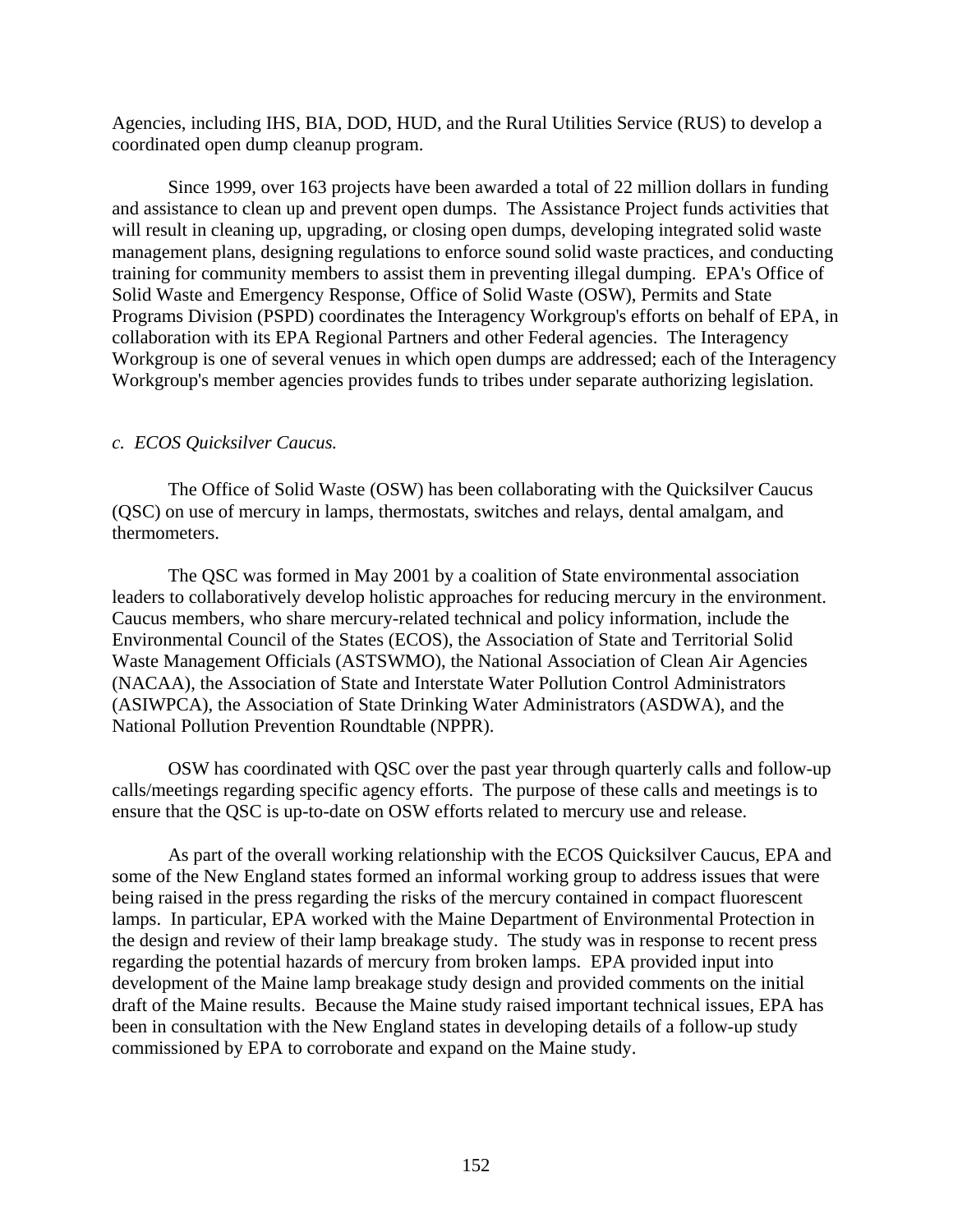With respect to work relating to lamps, OSW has been working with lamp manufacturers and major US retailers to develop, implement or expand recycling options. These efforts have been in coordination with State-level efforts, as many State and local agencies have developed collection/exchange programs for mercury-containing devices, such as thermometers, manometers, and thermostats, and recycling programs for fluorescent lamps. Some counties and cities also have household hazardous waste collection programs. In addition, OSW coordinated with the States and QSC in development of a study of drum top crushers, and the States and QSC have been consulted as OSW develops best management practices for their use as a means to enhance the recycling rate of spent fluorescent tubes.

 Collaborative work on mercury-containing thermostats has included the development of a draft joint EPA/QSC letter to Honeywell, requesting continued participation in State- and National-level efforts to expand thermostat recycling. Work in this area is pending passage of legislation in several States to restrict land placement of old mercury-containing thermostats.

 Finally, EPA conducted a year-long stakeholder process to better understand the international flow of elemental mercury. EPA was (and continues to be) in consultation with the QSC on issues related to long-term storage/retirement of surplus elemental mercury.

#### *d. National Vehicle Mercury Switch Recovery Program (NVMSRP).*

Mercury is one of the 31 priority chemicals that the Office of Solid Waste (OSW) is working to reduce in the environment. The National Vehicle Mercury Switch Recovery Program (NVMSRP) provides automotive dismantlers with information, materials, support, and incentives to remove mercury-containing switches from end-of-life vehicles before they are dismantled, crushed, shredded, and sent to furnaces that recycle the steel.

EPA has partnered with the States and collaborated with automobile manufactures, steel makers, scrap recyclers, automotive recyclers, and environmental groups to form the NVMSRP.

The Environmental Council of the States (ECOS) has been instrumental in the success of the NVMSRP. Early on in the development of the program, they passed a resolution in support of the program. In the very early days of program implementation, ECOS and State representatives worked with other partners to draft a model letter that States used to send to their dismantlers encouraging initial program participation. ECOS also fostered effective State participation in stakeholder roll-out meetings that occurred in each State**.** 

Currently ECOS and the States are engaging in outreach in certain States to increase switch recovery and in data analyses to determine the commonalities of successful State programs that could be incorporated into the NVMSRP. The program partners are all increasing outreach to automobile and scrap recyclers in order to expand the program's reach and increase the number of switches that are captured.

 The NVMSRP has enlisted nearly 6600 auto dismantlers and collected about 1.3 million switches, which add up to about 2800 lbs of mercury.